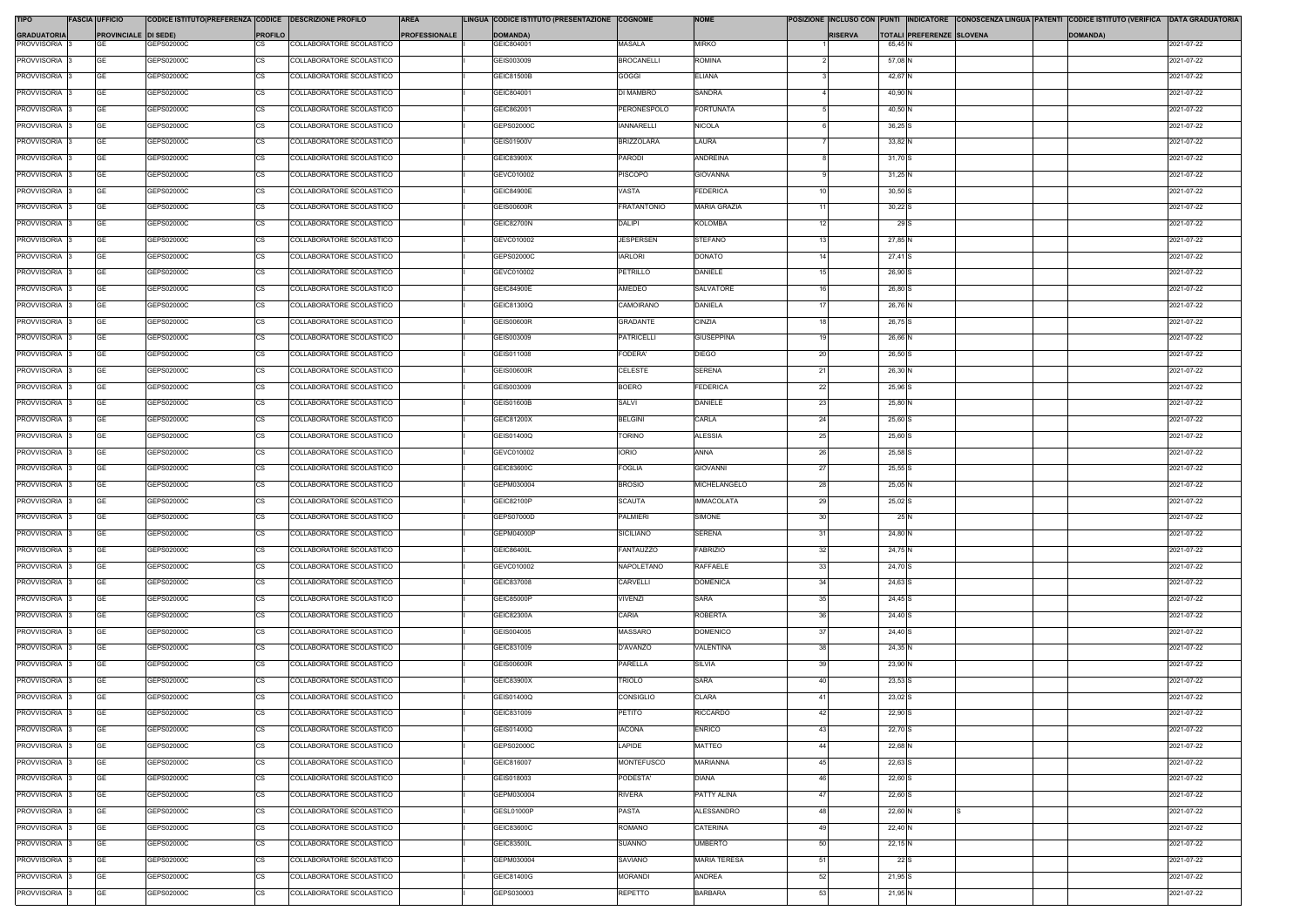| PROVVISORIA 3      | <b>GE</b> | GEPS02000C | <b>CS</b>  | COLLABORATORE SCOLASTICO | GEIS01400Q        | <b>MALANDRINO</b> | <b>MICHELE</b>        | 54  |      | 21,92 S   |  | 2021-07-22 |
|--------------------|-----------|------------|------------|--------------------------|-------------------|-------------------|-----------------------|-----|------|-----------|--|------------|
| PROVVISORIA 3      | <b>GE</b> | GEPS02000C | СS         | COLLABORATORE SCOLASTICO | <b>GEIC82700N</b> | <b>IAVARONE</b>   | MARIA ROSARIA EMMA    | -55 |      | 21,75 S   |  | 2021-07-22 |
| PROVVISORIA 3      | <b>GE</b> | GEPS02000C | <b>CS</b>  | COLLABORATORE SCOLASTICO | GERH020006        | RAIMONDO          | <b>ALESSANDRO</b>     |     | 56 S | 21,65 N   |  | 2021-07-22 |
| PROVVISORIA 3      | <b>GE</b> | GEPS02000C | CS         | COLLABORATORE SCOLASTICO | <b>GEIS00600R</b> | <b>MESSINA</b>    | VALENTINA             | -57 |      | $21,60$ S |  | 2021-07-22 |
| PROVVISORIA 3      | GE        | GEPS02000C | CS         | COLLABORATORE SCOLASTICO | <b>GEIS02200P</b> | <b>LEUCI</b>      | <b>NUNZIA</b>         | 58  |      | 21,50 S   |  | 2021-07-22 |
| PROVVISORIA 3      | <b>GE</b> | GEPS02000C | <b>ICS</b> | COLLABORATORE SCOLASTICO | GEIS017007        | REPETTO           | SILVIA                | 59  |      | 21,28 S   |  | 2021-07-22 |
| PROVVISORIA 3      | GE        | GEPS02000C | <b>CS</b>  | COLLABORATORE SCOLASTICO | GEIC82000V        | SPADARO           | ALESSANDRO            | -60 |      | 21,25 S   |  | 2021-07-22 |
| PROVVISORIA 3      | <b>GE</b> | GEPS02000C | <b>CS</b>  | COLLABORATORE SCOLASTICO | GEPC04000E        | <b>GRECO</b>      | <b>FRANCESCA</b>      | 61  |      | 21,25 N   |  | 2021-07-22 |
| <b>PROVVISORIA</b> | <b>GE</b> | GEPS02000C | <b>CS</b>  | COLLABORATORE SCOLASTICO | GEIC85100E        | <b>GRANDE</b>     | <b>MARIANNA</b>       | 61  |      | 21,20 S   |  | 2021-07-22 |
| <b>PROVVISORIA</b> | <b>GE</b> | GEPS02000C | CS         | COLLABORATORE SCOLASTICO | GEIC84900E        | <b>MOGNI</b>      | <b>ALESSANDRA</b>     |     |      | 21,12 N   |  | 2021-07-22 |
| <b>PROVVISORIA</b> | <b>GE</b> | GEPS02000C | <b>CS</b>  | COLLABORATORE SCOLASTICO | <b>GEIC84900E</b> | <b>PREVI</b>      | <b>DIEGO</b>          | -64 |      | $21,03$ S |  | 2021-07-22 |
| <b>PROVVISORIA</b> | <b>GE</b> | GEPS02000C | CS         | COLLABORATORE SCOLASTICO | GEIC83500L        | <b>SUANNO</b>     | <b>ANTONIO</b>        | -65 |      | 21 S      |  | 2021-07-22 |
| <b>PROVVISORIA</b> | <b>GE</b> | GEPS02000C | CS         | COLLABORATORE SCOLASTICO | <b>GEIS00600R</b> | <b>MARCENARO</b>  | <b>ROBERTA</b>        | 66  |      | 21 N      |  | 2021-07-22 |
| PROVVISORIA 3      | <b>GE</b> | GEPS02000C | CS         | COLLABORATORE SCOLASTICO | GEIS003009        | MEZZATESTA        | ANTONELLA MICHELINA   | -67 |      | 20,85 S   |  | 2021-07-22 |
| PROVVISORIA 3      | <b>GE</b> | GEPS02000C | СS         | COLLABORATORE SCOLASTICO | GEIS004005        | <b>GAGLIANO</b>   | <b>PIETRO</b>         | 68  |      | 20,80 N   |  | 2021-07-22 |
| PROVVISORIA 3      | <b>GE</b> | GEPS02000C | CS         | COLLABORATORE SCOLASTICO | <b>GEIC84800P</b> | <b>WIESNER</b>    | <b>KARIN</b>          | -69 |      | 20,70 S   |  | 2021-07-22 |
|                    | <b>GE</b> | GEPS02000C | <b>CS</b>  |                          | GEIS017007        | <b>SCHENONE</b>   | LUCA                  |     |      |           |  |            |
| PROVVISORIA 3      |           |            |            | COLLABORATORE SCOLASTICO |                   |                   |                       | 71  |      | 20,57 N   |  | 2021-07-22 |
| PROVVISORIA 3      | <b>GE</b> | GEPS02000C | CS         | COLLABORATORE SCOLASTICO | GEIC85100E        | <b>ESPOSITO</b>   | <b>ROSA</b>           |     |      | 20,55 S   |  | 2021-07-22 |
| PROVVISORIA 3      | <b>GE</b> | GEPS02000C | СS         | COLLABORATORE SCOLASTICO | GEIC83600C        | <b>GUARRASI</b>   | ANNA MARIA GRAZIA     | -72 |      | 20,53 N   |  | 2021-07-22 |
| PROVVISORIA 3      | <b>GE</b> | GEPS02000C | СS         | COLLABORATORE SCOLASTICO | GEIC816007        | <b>PARODI</b>     | <b>GIULIA</b>         | -73 |      | 20,45 N   |  | 2021-07-22 |
| PROVVISORIA 3      | <b>GE</b> | GEPS02000C | СS         | COLLABORATORE SCOLASTICO | GEIS012004        | <b>MARASCHI</b>   | FIORELLA              | 74  |      | 20,42 N   |  | 2021-07-22 |
| PROVVISORIA 3      | <b>GE</b> | GEPS02000C | СS         | COLLABORATORE SCOLASTICO | <b>GERI07000P</b> | <b>IZZO</b>       | CARMINE FABIANO       |     |      | $20,40$ S |  | 2021-07-22 |
| <b>PROVVISORIA</b> | <b>GE</b> | GEPS02000C | <b>CS</b>  | COLLABORATORE SCOLASTICO | GEIS018003        | <b>REINA</b>      | <b>VALENTINA</b>      |     |      | $20,30$ S |  | 2021-07-22 |
| PROVVISORIA 3      | <b>GE</b> | GEPS02000C | CS         | COLLABORATORE SCOLASTICO | GEVC010002        | <b>GRONDONA</b>   | <b>MONICA</b>         | -77 |      | 20,30 N   |  | 2021-07-22 |
| <b>PROVVISORIA</b> | <b>GE</b> | GEPS02000C | СS         | COLLABORATORE SCOLASTICO | GEIC82200E        | SALAPETE          | SILVIA                | -78 |      | 20,30 N   |  | 2021-07-22 |
| PROVVISORIA 3      | <b>GE</b> | GEPS02000C | СS         | COLLABORATORE SCOLASTICO | GEIC82100P        | LIPARI            | MASSIMO               | -79 |      | 20,20 N   |  | 2021-07-22 |
| PROVVISORIA 3      | <b>GE</b> | GEPS02000C | СS         | COLLABORATORE SCOLASTICO | GEIC837008        | <b>FUTIA</b>      | ELISABETTA IMMACOLATA | -80 |      | $20,10$ S |  | 2021-07-22 |
| PROVVISORIA 3      | <b>GE</b> | GEPS02000C | CS         | COLLABORATORE SCOLASTICO | <b>GERI07000P</b> | <b>BOTTONE</b>    | <b>FRANCESCA</b>      | 81  |      | 20,10 N   |  | 2021-07-22 |
| PROVVISORIA 3      | <b>GE</b> | GEPS02000C | CS         | COLLABORATORE SCOLASTICO | GEIC85100E        | <b>AMEGLIO</b>    | <b>MARIA</b>          | -82 |      | $20,05$ S |  | 2021-07-22 |
| PROVVISORIA 3      | <b>GE</b> | GEPS02000C | <b>CS</b>  | COLLABORATORE SCOLASTICO | GEIC80600L        | QUARANTA          | <b>ILARIA</b>         | -83 |      | 20 N      |  | 2021-07-22 |
| PROVVISORIA 3      | <b>GE</b> | GEPS02000C | <b>CS</b>  | COLLABORATORE SCOLASTICO | GEIC82300A        | BARILLÀ           | VIVIANA               | 84  |      | 19,99 N   |  | 2021-07-22 |
| PROVVISORIA 3      | <b>GE</b> | GEPS02000C | <b>CS</b>  | COLLABORATORE SCOLASTICO | GEIC825002        | <b>STAIANO</b>    | <b>BARBARA</b>        | 85  |      | 19,97 S   |  | 2021-07-22 |
| PROVVISORIA 3      | <b>GE</b> | GEPS02000C | <b>CS</b>  | COLLABORATORE SCOLASTICO | GEIC85100E        | <b>MARCHI</b>     | <b>ELISABETTA</b>     | -86 |      | 19,83 S   |  | 2021-07-22 |
| PROVVISORIA 3      | GE        | GEPS02000C | <b>CS</b>  | COLLABORATORE SCOLASTICO | GEIC825002        | <b>SEDDA</b>      | CRISTIANO             | 87  |      | 19,80 S   |  | 2021-07-22 |
| <b>PROVVISORIA</b> | <b>GE</b> | GEPS02000C | CS         | COLLABORATORE SCOLASTICO | GEPM030004        | <b>GIACALONE</b>  | <b>ROSAMARIA</b>      | -88 |      | $19,75$ S |  | 2021-07-22 |
| <b>PROVVISORIA</b> | <b>GE</b> | GEPS02000C | <b>CS</b>  | COLLABORATORE SCOLASTICO | GEIC816007        | <b>DIMASI</b>     | VANESSA               | 89  |      | 19,75 N   |  | 2021-07-22 |
| PROVVISORIA 3      | <b>GE</b> | GEPS02000C | CS         | COLLABORATORE SCOLASTICO | GEIC81300Q        | <b>FUSCO</b>      | VALERIA               | -90 |      | 19,60 N   |  | 2021-07-22 |
| <b>PROVVISORIA</b> | <b>GE</b> | GEPS02000C | CS         | COLLABORATORE SCOLASTICO | GEIC853006        | <b>MOTTA</b>      | <b>MANUELA</b>        | 91  |      | 19,50 S   |  | 2021-07-22 |
| PROVVISORIA 3      | <b>GE</b> | GEPS02000C | CS         | COLLABORATORE SCOLASTICO | <b>GEIC84900E</b> | AIRÒ              | <b>MONICA</b>         | -92 |      | 19,45 N   |  | 2021-07-22 |
| <b>PROVVISORIA</b> | <b>GE</b> | GEPS02000C | CS         | COLLABORATORE SCOLASTICO | GEPM030004        | <b>REPICI</b>     | <b>MARIA CATERINA</b> | 93  |      | 19,40 S   |  | 2021-07-22 |
| PROVVISORIA 3      | <b>GE</b> | GEPS02000C | CS         | COLLABORATORE SCOLASTICO | <b>GEIS01600B</b> | <b>SEVERINO</b>   | <b>CARMINE</b>        | 94  |      | 19,40 S   |  | 2021-07-22 |
| PROVVISORIA 3      | <b>GE</b> | GEPS02000C | CS         | COLLABORATORE SCOLASTICO | <b>GEIS01600B</b> | RISI              | <b>ALESSIA</b>        | 95  |      | $19,30$ S |  | 2021-07-22 |
| PROVVISORIA 3      | <b>GE</b> | GEPS02000C | CS         | COLLABORATORE SCOLASTICO | GETH020002        | <b>BELVEDERE</b>  | ANTONIO               | 96  |      | $19,30$ S |  | 2021-07-22 |
| PROVVISORIA 3      | <b>GE</b> | GEPS02000C | <b>CS</b>  | COLLABORATORE SCOLASTICO | GEIS018003        | SORBARA           | <b>FABIO</b>          | -97 |      | $19,20$ S |  | 2021-07-22 |
| PROVVISORIA 3      | <b>GE</b> | GEPS02000C | CS         | COLLABORATORE SCOLASTICO | GEVC010002        | SORANNO           | PAOLO                 | 98  |      | 19,20 N   |  | 2021-07-22 |
| PROVVISORIA 3      | <b>GE</b> | GEPS02000C | СS         | COLLABORATORE SCOLASTICO | GEIC82600T        | <b>CONTI</b>      | <b>ROBERTA</b>        | 99  |      | 19 N      |  | 2021-07-22 |
| PROVVISORIA 3      | <b>GE</b> | GEPS02000C | СS         | COLLABORATORE SCOLASTICO | <b>GEIC82700N</b> | <b>IALONGO</b>    | ARMIDA                | 100 |      | 19 N      |  | 2021-07-22 |
| <b>PROVVISORIA</b> | <b>GE</b> | GEPS02000C | <b>CS</b>  | COLLABORATORE SCOLASTICO | GEIS012004        | <b>DELUCCHI</b>   | <b>ELENA</b>          | 101 |      | $18,95$ S |  | 2021-07-22 |
| PROVVISORIA 3      | <b>GE</b> | GEPS02000C | <b>CS</b>  | COLLABORATORE SCOLASTICO | GEIC82300A        | <b>CIMINO</b>     | CARMELA               | 102 |      | 18,90 S   |  | 2021-07-22 |
| <b>PROVVISORIA</b> | <b>GE</b> | GEPS02000C | <b>CS</b>  | COLLABORATORE SCOLASTICO | GERH020006        | <b>GANINO</b>     | <b>FRANCESCO</b>      | 103 |      | 18,80 S   |  | 2021-07-22 |
| PROVVISORIA 3      | <b>GE</b> | GEPS02000C | СS         | COLLABORATORE SCOLASTICO | <b>GEIC84900E</b> | ROGGERONE         | CINZIA                | 104 |      | 18,80 N   |  | 2021-07-22 |
| <b>PROVVISORIA</b> | <b>GE</b> | GEPS02000C | СS         | COLLABORATORE SCOLASTICO | GEIC85100E        | PEZZOLO           | LUISA.                | 105 |      | 18,75 N   |  | 2021-07-22 |
| PROVVISORIA 3      | <b>GE</b> | GEPS02000C | СS         | COLLABORATORE SCOLASTICO | GEIC81400G        | PONTE             | ENRICA                | 106 |      | 18,67 S   |  | 2021-07-22 |
| PROVVISORIA 3      | <b>GE</b> | GEPS02000C | <b>CS</b>  | COLLABORATORE SCOLASTICO | GEIC84900E        | <b>BENVENUTO</b>  | <b>BARBARA</b>        | 107 |      | 18,67 N   |  | 2021-07-22 |
|                    |           |            |            |                          |                   |                   |                       |     |      |           |  |            |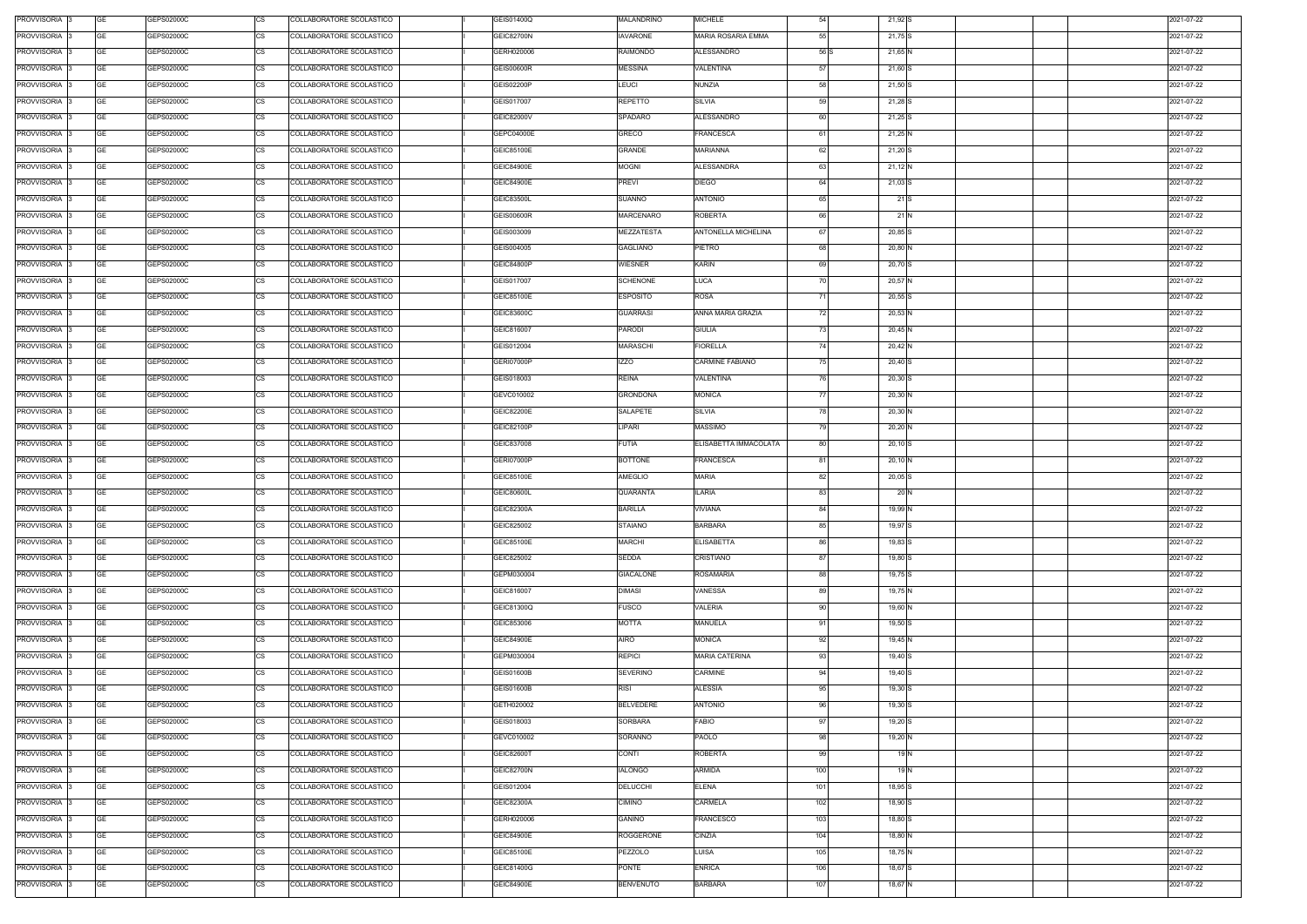| PROVVISORIA 3            | GE        | GEPS02000C | COLLABORATORE SCOLASTICO<br>CS        | GEIC83900X        | <b>BERNARDI</b>        | <b>CINZIA</b>        | 108 | 18,60 N   |  | 2021-07-22 |
|--------------------------|-----------|------------|---------------------------------------|-------------------|------------------------|----------------------|-----|-----------|--|------------|
| PROVVISORIA 3            | GE        | GEPS02000C | <b>CS</b><br>COLLABORATORE SCOLASTICO | GEIC82300A        | DE NICOLO              | <b>GIUSEPPINA</b>    | 109 | $18,55$ S |  | 2021-07-22 |
| PROVVISORIA 3            | GE        | GEPS02000C | <b>CS</b><br>COLLABORATORE SCOLASTICO | GEIC85000P        | POLLIO                 | PAOLA                | 110 | 18,50 S   |  | 2021-07-22 |
| PROVVISORIA 3            | GE        | GEPS02000C | <b>CS</b><br>COLLABORATORE SCOLASTICO | GEIC82300A        | <b>SARNO</b>           | ANTONIO GERARDO      | 111 | 18,50 N   |  | 2021-07-22 |
| PROVVISORIA 3            | <b>GE</b> | GEPS02000C | <b>CS</b><br>COLLABORATORE SCOLASTICO | <b>GEIS02200P</b> | <b>CARVELLI</b>        | ANTONIO              | 112 | 18,47 S   |  | 2021-07-22 |
| PROVVISORIA 3            | <b>GE</b> | GEPS02000C | <b>CS</b><br>COLLABORATORE SCOLASTICO | GEIS01400Q        | <b>SATRANITI</b>       | TOMMASO              | 113 | 18,40 S   |  | 2021-07-22 |
| PROVVISORIA 3            | <b>GE</b> | GEPS02000C | <b>CS</b><br>COLLABORATORE SCOLASTICO | GEPS02000C        | <b>GULLI</b>           | <b>STEFANIA</b>      | 114 | 18,35 S   |  | 2021-07-22 |
| PROVVISORIA 3            | GE        | GEPS02000C | <b>CS</b><br>COLLABORATORE SCOLASTICO | GEVC010002        | CALZAVARA              | RICCARDO             | 115 | 18,30 N   |  | 2021-07-22 |
| PROVVISORIA 3            | <b>GE</b> | GEPS02000C | <b>CS</b><br>COLLABORATORE SCOLASTICO | GEPM04000P        | <b>MASSA</b>           | ULIANA               | 116 | 18,30 N   |  | 2021-07-22 |
| PROVVISORIA 3            | <b>GE</b> | GEPS02000C | <b>CS</b><br>COLLABORATORE SCOLASTICO | <b>GEIS00600R</b> | TIMOSSI                | <b>ALESSANDRA</b>    | 117 | 18,25 S   |  | 2021-07-22 |
| PROVVISORIA 3            | <b>GE</b> | GEPS02000C | <b>CS</b><br>COLLABORATORE SCOLASTICO | GEIC811004        | PAGLIALUNGA            | <b>ELISA</b>         | 118 | $18,25$ S |  | 2021-07-22 |
| PROVVISORIA 3            | <b>GE</b> | GEPS02000C | CS<br>COLLABORATORE SCOLASTICO        | GERH020006        | CARVELLI               | ANGELA               | 119 | 18,25 N   |  | 2021-07-22 |
| PROVVISORIA 3            | <b>GE</b> | GEPS02000C | <b>CS</b><br>COLLABORATORE SCOLASTICO | GEIS004005        | <b>BASILE</b>          | VALENTINA            | 120 | 18,20 N   |  | 2021-07-22 |
| PROVVISORIA 3            | <b>GE</b> | GEPS02000C | <b>CS</b><br>COLLABORATORE SCOLASTICO | GEIC82100P        | <b>OTTONELLO</b>       | <b>MARINA</b>        | 121 | 18,17 S   |  | 2021-07-22 |
| PROVVISORIA 3            | <b>GE</b> | GEPS02000C | COLLABORATORE SCOLASTICO<br><b>CS</b> | <b>GEIC82200E</b> | <b>MARCUZZI</b>        | WALTER               | 122 | 18,15 N   |  | 2021-07-22 |
| PROVVISORIA 3            | <b>GE</b> | GEPS02000C | <b>CS</b><br>COLLABORATORE SCOLASTICO | GEIC816007        | <b>PITTO</b>           | <b>ILARIA</b>        | 123 | 18,05 N   |  | 2021-07-22 |
| PROVVISORIA 3            | <b>GE</b> | GEPS02000C | <b>CS</b><br>COLLABORATORE SCOLASTICO | GEIC854002        | DE LUCA                | <b>SILVIA</b>        | 124 | 18 S      |  | 2021-07-22 |
|                          |           |            |                                       |                   |                        |                      |     | 18 N      |  |            |
| PROVVISORIA 3            | <b>GE</b> | GEPS02000C | <b>CS</b><br>COLLABORATORE SCOLASTICO | GEIC817003        | TIRASSO                | <b>ERIKA</b>         | 125 |           |  | 2021-07-22 |
| PROVVISORIA 3            | <b>GE</b> | GEPS02000C | <b>CS</b><br>COLLABORATORE SCOLASTICO | GEIC85000P        | <b>PUPPO</b>           | PATRIZIA             | 126 | 18 N      |  | 2021-07-22 |
| PROVVISORIA 3            | GE        | GEPS02000C | <b>CS</b><br>COLLABORATORE SCOLASTICO | GEIC831009        | VESCOVI                | ILARIA BARBARA       | 127 | 17,95 N   |  | 2021-07-22 |
| PROVVISORIA 3            | GE        | GEPS02000C | <b>CS</b><br>COLLABORATORE SCOLASTICO | GEIC81400G        | <b>PIERUCCI</b>        | MANUELA              | 128 | 17,92 S   |  | 2021-07-22 |
| PROVVISORIA 3            | <b>GE</b> | GEPS02000C | <b>CS</b><br>COLLABORATORE SCOLASTICO | GEPC01000P        | <b>BOCCHIO</b>         | ITALA                | 129 | 17,90 S   |  | 2021-07-22 |
| PROVVISORIA 3            | <b>GE</b> | GEPS02000C | <b>CS</b><br>COLLABORATORE SCOLASTICO | GEIC808008        | <b>NICASTRI</b>        | CATERINA             | 130 | 17,90 S   |  | 2021-07-22 |
| PROVVISORIA 3            | <b>GE</b> | GEPS02000C | <b>CS</b><br>COLLABORATORE SCOLASTICO | GERH01000G        | <b>LA PIETRA</b>       | <b>UMBERTO</b>       | 131 | 17,85 S   |  | 2021-07-22 |
| PROVVISORIA 3            | <b>GE</b> | GEPS02000C | <b>CS</b><br>COLLABORATORE SCOLASTICO | GEPM030004        | <b>BIANCHI</b>         | SARA                 | 132 | 17,80 S   |  | 2021-07-22 |
| PROVVISORIA 3            | <b>GE</b> | GEPS02000C | <b>CS</b><br>COLLABORATORE SCOLASTICO | GEIC831009        | <b>CIULO</b>           | <b>RAMONA</b>        | 133 | 17,80 S   |  | 2021-07-22 |
| PROVVISORIA 3            | GE        | GEPS02000C | <b>CS</b><br>COLLABORATORE SCOLASTICO | GEIC82100P        | MANTERO                | ROBERTA              | 134 | 17,76 N   |  | 2021-07-22 |
| PROVVISORIA 3            | <b>GE</b> | GEPS02000C | <b>CS</b><br>COLLABORATORE SCOLASTICO | GEIC838004        | <b>GIOMELLI</b>        | <b>DIONISIO</b>      | 135 | 17,50 S   |  | 2021-07-22 |
| PROVVISORIA 3            | GE        | GEPS02000C | <b>CS</b><br>COLLABORATORE SCOLASTICO | GEPS07000D        | <b>MACRI'</b>          | <b>MARIA CARMELA</b> | 136 | 17,50 S   |  | 2021-07-22 |
| PROVVISORIA 3            | <b>GE</b> | GEPS02000C | <b>CS</b><br>COLLABORATORE SCOLASTICO | GEIS018003        | <b>POLIMENI</b>        | <b>CRISTIAN</b>      | 137 | 17,48 N   |  | 2021-07-22 |
| PROVVISORIA 3            | GE        | GEPS02000C | <b>CS</b><br>COLLABORATORE SCOLASTICO | <b>GEIS00600R</b> | PAGANO                 | <b>DANIELA</b>       | 138 | 17,38 S   |  | 2021-07-22 |
| PROVVISORIA <sup>3</sup> | <b>GE</b> | GEPS02000C | <b>CS</b><br>COLLABORATORE SCOLASTICO | GEIC81900P        | <b>GAIARDO</b>         | <b>SERENA</b>        | 139 | 17,36 N   |  | 2021-07-22 |
| PROVVISORIA 3            | GE        | GEPS02000C | <b>CS</b><br>COLLABORATORE SCOLASTICO | GEIC817003        | <b>MOROSI</b>          | <b>GIULIANA</b>      | 140 | 17,30 S   |  | 2021-07-22 |
| PROVVISORIA 3            | GE        | GEPS02000C | <b>CS</b><br>COLLABORATORE SCOLASTICO | GEPS02000C        | GANDOLFO               | ANNALISA             | 141 | 17,30 S   |  | 2021-07-22 |
| PROVVISORIA 3            | <b>GE</b> | GEPS02000C | <b>CS</b><br>COLLABORATORE SCOLASTICO | GEIC86400L        | PEZZELLA               | <b>ROBERTO</b>       | 142 | 17,30 N   |  | 2021-07-22 |
| PROVVISORIA 3            | <b>GE</b> | GEPS02000C | <b>CS</b><br>COLLABORATORE SCOLASTICO | GEIC84100X        | <b>MAMMOLA</b>         | SARA                 | 143 | 17,27 S   |  | 2021-07-22 |
| PROVVISORIA 3            | <b>GE</b> | GEPS02000C | <b>CS</b><br>COLLABORATORE SCOLASTICO | GEIC866008        | SESSA DE PRISCO        | <b>ALDO</b>          | 144 | 17,25 N   |  | 2021-07-22 |
| PROVVISORIA 3            | <b>GE</b> | GEPS02000C | <b>CS</b><br>COLLABORATORE SCOLASTICO | <b>GERI02000N</b> | <b>MONTEROSSO</b>      | <b>BIAGIO ANDREA</b> | 145 | 17,20 N   |  | 2021-07-22 |
| PROVVISORIA 3            | <b>GE</b> | GEPS02000C | CS<br>COLLABORATORE SCOLASTICO        | GEIC838004        | CHIABORELLI            | <b>MICHELA</b>       | 146 | 17,07 S   |  | 2021-07-22 |
| PROVVISORIA 3            | <b>GE</b> | GEPS02000C | <b>CS</b><br>COLLABORATORE SCOLASTICO | GEIC838004        | TANZILLO               | LUCIO                | 147 | 17 S      |  | 2021-07-22 |
| PROVVISORIA 3            | <b>GE</b> | GEPS02000C | <b>CS</b><br>COLLABORATORE SCOLASTICO | GERH01000G        | <b>FERRARI</b>         | CARLO                | 148 | 17 S      |  | 2021-07-22 |
| PROVVISORIA 3            | <b>GE</b> | GEPS02000C | <b>CS</b><br>COLLABORATORE SCOLASTICO | GEIS018003        | <b>BETTI</b>           | LAURA                | 149 | 17 N      |  | 2021-07-22 |
| PROVVISORIA 3            | <b>GE</b> | GEPS02000C | <b>CS</b><br>COLLABORATORE SCOLASTICO | GEIS01600B        | ROGGERONE              | <b>ALESSIA</b>       | 150 | 16,95 S   |  | 2021-07-22 |
| PROVVISORIA 3            | <b>GE</b> | GEPS02000C | <b>CS</b><br>COLLABORATORE SCOLASTICO | GEIC85100E        | <b>BELVEDERE</b>       | <b>NADIA</b>         | 151 | 16,90 S   |  | 2021-07-22 |
| PROVVISORIA 3            | <b>GE</b> | GEPS02000C | CS<br>COLLABORATORE SCOLASTICO        | GEIC811004        | <b>FURCI</b>           | <b>BIANCAMARIA</b>   | 152 | 16,80 S   |  | 2021-07-22 |
| PROVVISORIA 3            | <b>GE</b> | GEPS02000C | <b>CS</b><br>COLLABORATORE SCOLASTICO | GEIC81400G        | PORRATA                | <b>ELISABETTA</b>    | 153 | 16,80 S   |  | 2021-07-22 |
| PROVVISORIA 3            | GE        | GEPS02000C | СS<br>COLLABORATORE SCOLASTICO        | GEIS003009        | <b>MULINARO</b>        | √INCENZO             | 154 | 16,75 S   |  | 2021-07-22 |
| PROVVISORIA 3            | <b>GE</b> | GEPS02000C | <b>CS</b><br>COLLABORATORE SCOLASTICO | <b>GERI07000P</b> | SALVI                  | SARA                 | 155 | 16,70 S   |  | 2021-07-22 |
| PROVVISORIA 3            | <b>GE</b> | GEPS02000C | <b>CS</b><br>COLLABORATORE SCOLASTICO | GEIC837008        | <b>LOPREVITE</b>       | <b>FRANCESCA</b>     | 156 | 16,70 S   |  | 2021-07-22 |
| PROVVISORIA 3            | <b>GE</b> | GEPS02000C | <b>CS</b><br>COLLABORATORE SCOLASTICO | GEPS02000C        | <b>GIULIANO</b>        | MARCO                | 157 | 16,68 S   |  | 2021-07-22 |
| PROVVISORIA 3            | <b>GE</b> | GEPS02000C | CS<br>COLLABORATORE SCOLASTICO        | GEIS01400Q        | ARECCO                 | RICCARDO             | 158 | 16,67 S   |  | 2021-07-22 |
| PROVVISORIA 3            | GE        | GEPS02000C | <b>CS</b><br>COLLABORATORE SCOLASTICO | GEIS018003        | PARODI                 | <b>IRENE</b>         | 159 | 16,57 N   |  | 2021-07-22 |
| PROVVISORIA 3            | <b>GE</b> | GEPS02000C | <b>CS</b><br>COLLABORATORE SCOLASTICO | <b>GERI02000N</b> | SCIANNA                | CATERINA             | 160 | 16,55 S   |  | 2021-07-22 |
| PROVVISORIA 3            | GE        | GEPS02000C | <b>CS</b><br>COLLABORATORE SCOLASTICO | <b>GEIS00600R</b> | <b>ALLARA TRAVAGLI</b> | <b>GAIA</b>          | 161 | 16,55 N   |  | 2021-07-22 |
|                          |           |            |                                       |                   |                        |                      |     |           |  |            |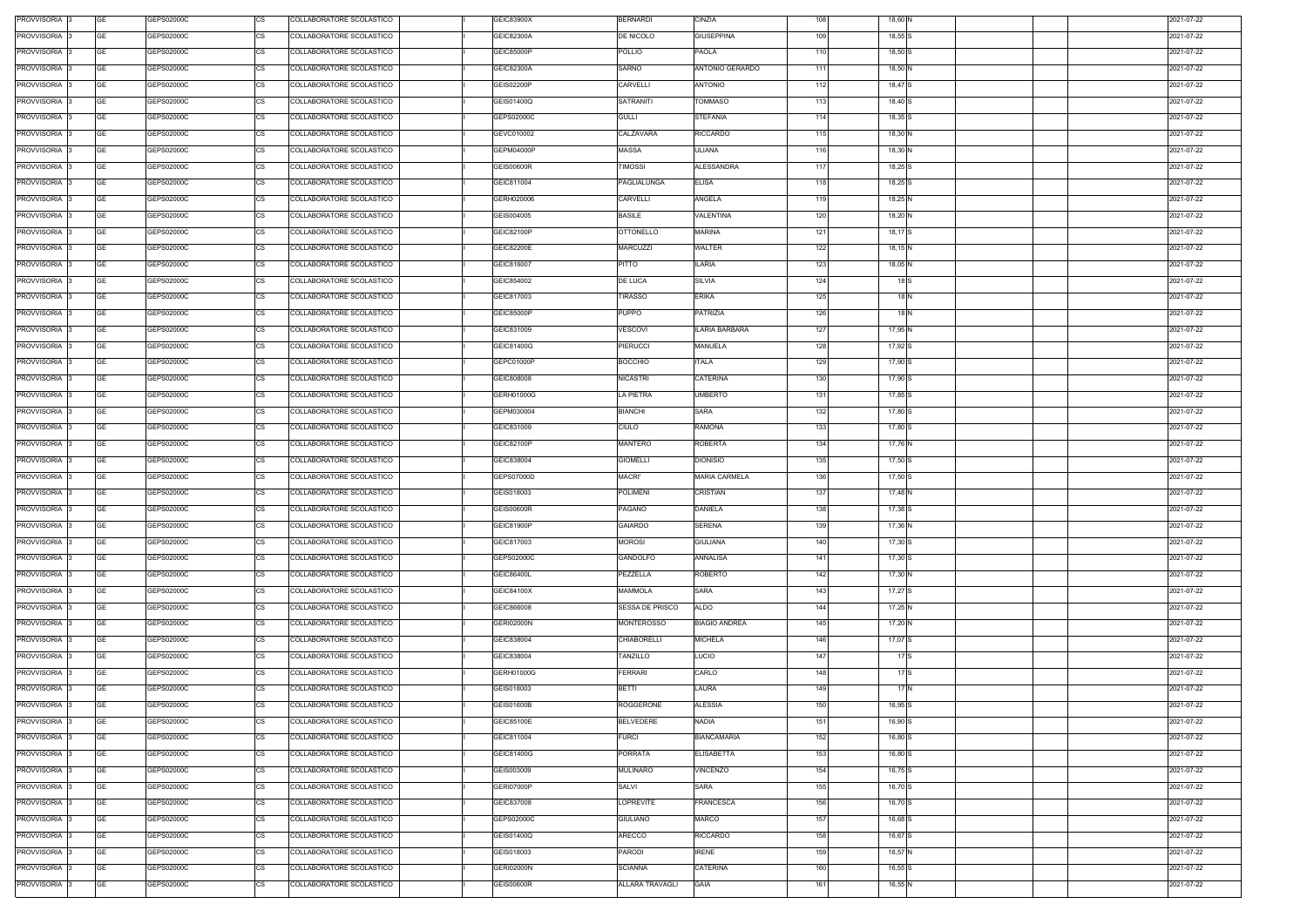| PROVVISORIA 3      | <b>GE</b> | GEPS02000C | <b>CS</b> | COLLABORATORE SCOLASTICO | GEPS02000C        | SORCE             | CALOGERO            | 162 | 16,53 S    |  | 2021-07-22 |
|--------------------|-----------|------------|-----------|--------------------------|-------------------|-------------------|---------------------|-----|------------|--|------------|
| PROVVISORIA 3      | <b>GE</b> | GEPS02000C | СS        | COLLABORATORE SCOLASTICO | GEIC808008        | <b>BRUNETTI</b>   | SILVANA             | 163 | 16,52 S    |  | 2021-07-22 |
| PROVVISORIA 3      | <b>GE</b> | GEPS02000C | <b>CS</b> | COLLABORATORE SCOLASTICO | GEIC816007        | CARPANETO         | <b>MONICA</b>       | 164 | 16,42 N    |  | 2021-07-22 |
| PROVVISORIA 3      | <b>GE</b> | GEPS02000C | CS        | COLLABORATORE SCOLASTICO | GERH01000G        | LICATA            | FRANCESCA           | 165 | 16,35 S    |  | 2021-07-22 |
| PROVVISORIA 3      | GE        | GEPS02000C | CS        | COLLABORATORE SCOLASTICO | GEIC817003        | ROSSI             | <b>CRISTINA</b>     | 166 | 16,35 N    |  | 2021-07-22 |
| PROVVISORIA 3      | <b>GE</b> | GEPS02000C | <b>CS</b> | COLLABORATORE SCOLASTICO | GEPS050008        | CONDORELLI        | VINCENZA            | 167 | 16,35 N    |  | 2021-07-22 |
| PROVVISORIA 3      | GE        | GEPS02000C | <b>CS</b> | COLLABORATORE SCOLASTICO | GEIC84100X        | ARGILLI           | <b>ANDREA</b>       | 168 | $16,30$ S  |  | 2021-07-22 |
| PROVVISORIA 3      | <b>GE</b> | GEPS02000C | <b>CS</b> | COLLABORATORE SCOLASTICO | GEIC825002        | <b>ROSSI</b>      | <b>GINEVRA</b>      | 169 | 16,30 S    |  | 2021-07-22 |
| <b>PROVVISORIA</b> | <b>GE</b> | GEPS02000C | <b>CS</b> | COLLABORATORE SCOLASTICO | <b>GEIC85200A</b> | NICOLAZZO         | <b>AURORA</b>       | 170 | 16,30 N    |  | 2021-07-22 |
| <b>PROVVISORIA</b> | <b>GE</b> | GEPS02000C | CS        | COLLABORATORE SCOLASTICO | GESL01000P        | <b>SANTAMARIA</b> | <b>ALESSANDRA</b>   | 171 | 16,20 S    |  | 2021-07-22 |
| <b>PROVVISORIA</b> | <b>GE</b> | GEPS02000C | <b>CS</b> | COLLABORATORE SCOLASTICO | GEIC858009        | <b>MIDORE</b>     | <b>CHIARA</b>       | 172 | $16,20$ S  |  | 2021-07-22 |
| <b>PROVVISORIA</b> | <b>GE</b> | GEPS02000C | CS        | COLLABORATORE SCOLASTICO | GEIC860009        | ZACCARIA          | <b>ALFONSO</b>      | 173 | 16,20 S    |  | 2021-07-22 |
| PROVVISORIA        | <b>GE</b> | GEPS02000C | CS        | COLLABORATORE SCOLASTICO | GEIC86300R        | <b>SCOTTON</b>    | ALIZE'              | 174 | $16, 15$ S |  | 2021-07-22 |
| PROVVISORIA 3      | <b>GE</b> | GEPS02000C | CS        | COLLABORATORE SCOLASTICO | GEIC84900E        | <b>DIGNO</b>      | <b>GRAZIA</b>       | 175 | $16,10$ S  |  | 2021-07-22 |
| PROVVISORIA 3      | <b>GE</b> | GEPS02000C | СS        | COLLABORATORE SCOLASTICO | GEPC020009        | MARTURANO         | <b>FABIOLA</b>      | 176 | $16,10$ S  |  | 2021-07-22 |
| PROVVISORIA 3      | <b>GE</b> | GEPS02000C | СS        | COLLABORATORE SCOLASTICO | GEIC838004        | <b>POGGI</b>      | <b>ELISA</b>        | 177 | 16,10 N    |  | 2021-07-22 |
| PROVVISORIA 3      | <b>GE</b> | GEPS02000C | <b>CS</b> | COLLABORATORE SCOLASTICO | <b>GEIS00700L</b> | CARLOMAGNO        | TEODORA             | 178 | $16,05$ S  |  | 2021-07-22 |
| PROVVISORIA 3      | <b>GE</b> | GEPS02000C | CS        | COLLABORATORE SCOLASTICO | GETH020002        | CAVELLI           | <b>MAURIZIO</b>     | 179 | $16,05$ S  |  | 2021-07-22 |
| PROVVISORIA 3      | GE        | GEPS02000C | СS        | COLLABORATORE SCOLASTICO | GEIC81200X        | <b>BIANCO</b>     | <b>SILVIA</b>       | 180 | $16,05$ S  |  | 2021-07-22 |
|                    |           |            |           |                          |                   |                   |                     |     |            |  |            |
| PROVVISORIA 3      | <b>GE</b> | GEPS02000C | СS        | COLLABORATORE SCOLASTICO | GEIC81400G        | <b>OLIVERI</b>    | MONICA              | 181 | 16 N       |  | 2021-07-22 |
| PROVVISORIA 3      | GE        | GEPS02000C | СS        | COLLABORATORE SCOLASTICO | GEIC84200Q        | VALENTE           | VALENTINA           | 182 | $15,95$ S  |  | 2021-07-22 |
| PROVVISORIA 3      | <b>GE</b> | GEPS02000C | СS        | COLLABORATORE SCOLASTICO | GEIC861005        | TOSCANO           | <b>ANTONIETTA</b>   | 183 | 15,95 N    |  | 2021-07-22 |
| <b>PROVVISORIA</b> | <b>GE</b> | GEPS02000C | <b>CS</b> | COLLABORATORE SCOLASTICO | GEIC84100X        | <b>ALAIMO</b>     | SAMUELE             | 184 | 15,95 N    |  | 2021-07-22 |
| PROVVISORIA 3      | <b>GE</b> | GEPS02000C | CS        | COLLABORATORE SCOLASTICO | GEIC84200Q        | GALLO             | <b>VALENTINA</b>    | 185 | $15,90$ S  |  | 2021-07-22 |
| <b>PROVVISORIA</b> | <b>GE</b> | GEPS02000C | СS        | COLLABORATORE SCOLASTICO | GEIC833001        | LA ROSA           | <b>ROSALIA</b>      | 186 | 15,80 N    |  | 2021-07-22 |
| PROVVISORIA 3      | <b>GE</b> | GEPS02000C | СS        | COLLABORATORE SCOLASTICO | GEPS02000C        | <b>GRILLEA</b>    | <b>STEFANIA</b>     | 187 | 15,75 N    |  | 2021-07-22 |
| PROVVISORIA 3      | <b>GE</b> | GEPS02000C | СS        | COLLABORATORE SCOLASTICO | GEIS01400Q        | DI TERMINI        | SIMONE              | 188 | 15,70 S    |  | 2021-07-22 |
| PROVVISORIA 3      | <b>GE</b> | GEPS02000C | CS        | COLLABORATORE SCOLASTICO | GETH020002        | <b>BAROTTO</b>    | <b>FRANCESCA</b>    | 189 | 15,60 N    |  | 2021-07-22 |
| PROVVISORIA 3      | <b>GE</b> | GEPS02000C | <b>CS</b> | COLLABORATORE SCOLASTICO | GEIS018003        | CARRIERE          | PIERANNA            | 190 | 15,60 N    |  | 2021-07-22 |
| PROVVISORIA 3      | <b>GE</b> | GEPS02000C | <b>CS</b> | COLLABORATORE SCOLASTICO | GEIS017007        | SALVAREZZA        | <b>FABRIZIO</b>     | 191 | 15,60 N    |  | 2021-07-22 |
| PROVVISORIA 3      | <b>GE</b> | GEPS02000C | <b>CS</b> | COLLABORATORE SCOLASTICO | GEIC840004        | <b>BIANCO</b>     | <b>STEFANIA</b>     | 192 | 15,60 N    |  | 2021-07-22 |
| PROVVISORIA 3      | <b>GE</b> | GEPS02000C | <b>CS</b> | COLLABORATORE SCOLASTICO | GEIC85100E        | CANEPA            | <b>CLAUDIA</b>      | 193 | $15,50$ S  |  | 2021-07-22 |
| PROVVISORIA 3      | <b>GE</b> | GEPS02000C | <b>CS</b> | COLLABORATORE SCOLASTICO | GEPS030003        | <b>GALANO</b>     | <b>LAURA EMILIA</b> | 194 | $15,50$ S  |  | 2021-07-22 |
| PROVVISORIA 3      | GE        | GEPS02000C | <b>CS</b> | COLLABORATORE SCOLASTICO | GERH020006        | LODATO            | ANTONIO             | 195 | $15,50$ S  |  | 2021-07-22 |
| <b>PROVVISORIA</b> | <b>GE</b> | GEPS02000C | CS        | COLLABORATORE SCOLASTICO | GEIC840004        | <b>ESPOSITO</b>   | <b>MARCELLO</b>     | 196 | 15,50 N    |  | 2021-07-22 |
| <b>PROVVISORIA</b> | <b>GE</b> | GEPS02000C | <b>CS</b> | COLLABORATORE SCOLASTICO | GEPS07000D        | <b>GRASSO</b>     | <b>FLAVIO</b>       | 197 | $15,48$ S  |  | 2021-07-22 |
| PROVVISORIA 3      | <b>GE</b> | GEPS02000C | CS        | COLLABORATORE SCOLASTICO | GEIC80700C        | SALVINI           | LAURA               | 198 | $15,47$ S  |  | 2021-07-22 |
| <b>PROVVISORIA</b> | <b>GE</b> | GEPS02000C | CS        | COLLABORATORE SCOLASTICO | GESL01000P        | JEMINA            | <b>ELENA</b>        | 199 | 15,45 N    |  | 2021-07-22 |
| PROVVISORIA 3      | <b>GE</b> | GEPS02000C | CS        | COLLABORATORE SCOLASTICO | GERH01000G        | <b>MAGGI</b>      | LUANA               | 200 | $15,32$ S  |  | 2021-07-22 |
| <b>PROVVISORIA</b> | <b>GE</b> | GEPS02000C | CS        | COLLABORATORE SCOLASTICO | GEIC854002        | <b>TAFURO</b>     | <b>CINZIA</b>       | 201 | 15,32 N    |  | 2021-07-22 |
| PROVVISORIA 3      | <b>GE</b> | GEPS02000C | CS        | COLLABORATORE SCOLASTICO | GEIC840004        | CAROLLO           | <b>CLELIA</b>       | 202 | $15,30$ S  |  | 2021-07-22 |
| PROVVISORIA 3      | <b>GE</b> | GEPS02000C | CS        | COLLABORATORE SCOLASTICO | GEIC867004        | <b>TRAVERSONE</b> | <b>SERGIO</b>       | 203 | 15,30 N    |  | 2021-07-22 |
| PROVVISORIA 3      | <b>GE</b> | GEPS02000C | CS        | COLLABORATORE SCOLASTICO | GEPS030003        | <b>NIGRO</b>      | ANNA                | 204 | $15,20$ S  |  | 2021-07-22 |
| PROVVISORIA 3      | <b>GE</b> | GEPS02000C | <b>CS</b> | COLLABORATORE SCOLASTICO | GEIC84100X        | <b>CALIGIURI</b>  | <b>ERCOLE</b>       | 205 | 15,20 N    |  | 2021-07-22 |
| PROVVISORIA 3      | <b>GE</b> | GEPS02000C | CS        | COLLABORATORE SCOLASTICO | GEIC82000V        | ROSANA            | <b>RAFFAELLA</b>    | 206 | $15,15$ S  |  | 2021-07-22 |
| PROVVISORIA 3      | <b>GE</b> | GEPS02000C | СS        | COLLABORATORE SCOLASTICO | GEIC83600C        | LONGO             | <b>FRANCESCA</b>    | 207 | $15,10$ S  |  | 2021-07-22 |
| PROVVISORIA 3      | <b>GE</b> | GEPS02000C | СS        | COLLABORATORE SCOLASTICO | <b>GEIC85600N</b> | <b>POLLASTO</b>   | <b>MARIA</b>        | 208 | $15,10$ S  |  | 2021-07-22 |
| <b>PROVVISORIA</b> | <b>GE</b> | GEPS02000C | <b>CS</b> | COLLABORATORE SCOLASTICO | GEIS004005        | <b>BONACASA</b>   | <b>GIUSEPPE</b>     | 209 | $15,05$ S  |  | 2021-07-22 |
| PROVVISORIA 3      | <b>GE</b> | GEPS02000C | <b>CS</b> | COLLABORATORE SCOLASTICO | GEPC01000P        | SANTINI           | <b>ANNALISA</b>     | 210 | 15 N       |  | 2021-07-22 |
| <b>PROVVISORIA</b> | <b>GE</b> | GEPS02000C | <b>CS</b> | COLLABORATORE SCOLASTICO | GEIC854002        | <b>BARTOLOZZI</b> | <b>MARINA</b>       | 211 | 15 N       |  | 2021-07-22 |
| PROVVISORIA 3      | <b>GE</b> | GEPS02000C | СS        | COLLABORATORE SCOLASTICO | <b>GERI07000P</b> | SARDELLI          | <b>MICHELA</b>      | 212 | 15 N       |  | 2021-07-22 |
| <b>PROVVISORIA</b> | <b>GE</b> | GEPS02000C | СS        | COLLABORATORE SCOLASTICO | <b>GEIC84900E</b> | SCAGLIONE         | ALESSANDRA GIUSI    | 213 | $14,95$ S  |  | 2021-07-22 |
| PROVVISORIA 3      | <b>GE</b> | GEPS02000C |           | COLLABORATORE SCOLASTICO | GEPS02000C        | PASCUZZI          | ROSSELLA            | 214 |            |  | 2021-07-22 |
|                    |           |            | СS        |                          |                   |                   |                     |     | 14,95 S    |  |            |
| PROVVISORIA 3      | <b>GE</b> | GEPS02000C | <b>CS</b> | COLLABORATORE SCOLASTICO | GERI07000P        | RELLECATI         | CARLO               | 215 | 14,93 S    |  | 2021-07-22 |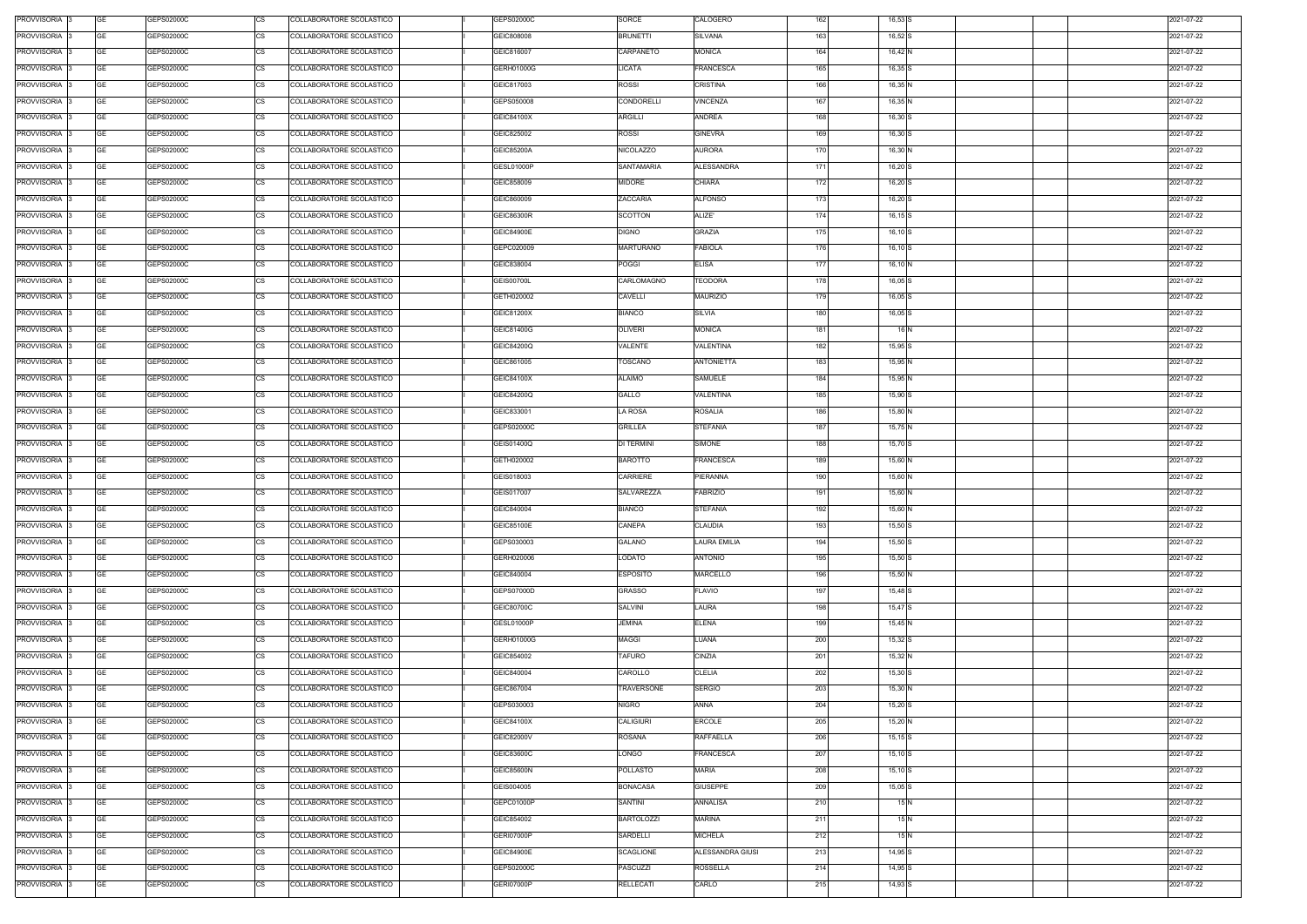| PROVVISORIA 3 | GE        | GEPS02000C | COLLABORATORE SCOLASTICO<br>CS        | <b>GEIS02200P</b> | CHELO              | <b>CINZIA</b>         | 216 | 14,90 S    |  | 2021-07-22 |
|---------------|-----------|------------|---------------------------------------|-------------------|--------------------|-----------------------|-----|------------|--|------------|
| PROVVISORIA 3 | <b>GE</b> | GEPS02000C | <b>CS</b><br>COLLABORATORE SCOLASTICO | <b>GEIS00600R</b> | GIANGRANDE         | <b>ROSELINDA</b>      | 217 | 14,90 S    |  | 2021-07-22 |
| PROVVISORIA 3 | GE        | GEPS02000C | <b>CS</b><br>COLLABORATORE SCOLASTICO | GEIS01400Q        | <b>MAMELI</b>      | <b>MARISTELLA</b>     | 218 | 14,88 S    |  | 2021-07-22 |
| PROVVISORIA 3 | GE        | GEPS02000C | <b>CS</b><br>COLLABORATORE SCOLASTICO | GEIC824006        | <b>VETTONE</b>     | ANTONIA               | 219 | 14,88 N    |  | 2021-07-22 |
| PROVVISORIA 3 | <b>GE</b> | GEPS02000C | <b>CS</b><br>COLLABORATORE SCOLASTICO | GEIC829009        | <b>MONETA</b>      | VALENTINA             | 220 | 14,85 S    |  | 2021-07-22 |
| PROVVISORIA 3 | GE        | GEPS02000C | <b>CS</b><br>COLLABORATORE SCOLASTICO | GEIC816007        | <b>MANINI</b>      | <b>MAURIZIO</b>       | 221 | 14,85 N    |  | 2021-07-22 |
| PROVVISORIA 3 | <b>GE</b> | GEPS02000C | <b>CS</b><br>COLLABORATORE SCOLASTICO | GEIC84100X        | <b>FAILLI</b>      | LARA                  | 222 | 14,80 S    |  | 2021-07-22 |
| PROVVISORIA 3 | GE        | GEPS02000C | <b>CS</b><br>COLLABORATORE SCOLASTICO | GEIS004005        | ANNUNZIATO         | <b>MARIO</b>          | 223 | 14,80 N    |  | 2021-07-22 |
| PROVVISORIA 3 | <b>GE</b> | GEPS02000C | <b>CS</b><br>COLLABORATORE SCOLASTICO | GEIC81900P        | TROPIANO           | <b>BARBARA</b>        | 224 | 14,80 N    |  | 2021-07-22 |
| PROVVISORIA 3 | <b>GE</b> | GEPS02000C | <b>CS</b><br>COLLABORATORE SCOLASTICO | GEIC85100E        | PRIOLO             | TERESA                | 225 | 14,75 S    |  | 2021-07-22 |
| PROVVISORIA 3 | <b>GE</b> | GEPS02000C | <b>CS</b><br>COLLABORATORE SCOLASTICO | GEIC860009        | COSTANZA           | <b>DALILA</b>         | 226 | 14,75 N    |  | 2021-07-22 |
| PROVVISORIA 3 | <b>GE</b> | GEPS02000C | CS<br>COLLABORATORE SCOLASTICO        | GEIS017007        | <b>D'AGOSTINO</b>  | <b>DEBORAH</b>        | 227 | 14,75 N    |  | 2021-07-22 |
| PROVVISORIA 3 | <b>GE</b> | GEPS02000C | <b>CS</b><br>COLLABORATORE SCOLASTICO | GEIS01600B        | D'AGOSTINO         | CESARIO               | 228 | 14,70 S    |  | 2021-07-22 |
| PROVVISORIA 3 | <b>GE</b> | GEPS02000C | <b>CS</b><br>COLLABORATORE SCOLASTICO | GERH01000G        | DI SPIRITO         | SIMONA                | 229 | 14,67 S    |  | 2021-07-22 |
| PROVVISORIA 3 | <b>GE</b> | GEPS02000C | COLLABORATORE SCOLASTICO<br>СS        | GETD03000V        | <b>GARDELLA</b>    | SIMONE                | 230 | 14,65 S    |  | 2021-07-22 |
| PROVVISORIA 3 | <b>GE</b> | GEPS02000C | <b>CS</b><br>COLLABORATORE SCOLASTICO | <b>GERI07000P</b> | CASSAVIA           | <b>DIEGO</b>          | 231 | 14,60 S    |  | 2021-07-22 |
|               | <b>GE</b> | GEPS02000C | <b>CS</b>                             | GEIC85100E        | FERRARO            | <b>MIRIANA</b>        | 232 |            |  |            |
| PROVVISORIA 3 |           |            | COLLABORATORE SCOLASTICO              |                   |                    |                       |     | 14,60 N    |  | 2021-07-22 |
| PROVVISORIA 3 | <b>GE</b> | GEPS02000C | <b>CS</b><br>COLLABORATORE SCOLASTICO | GETH020002        | <b>GALEOTTI</b>    | <b>MARCO</b>          | 233 | $14,55$ S  |  | 2021-07-22 |
| PROVVISORIA 3 | <b>GE</b> | GEPS02000C | <b>CS</b><br>COLLABORATORE SCOLASTICO | GEIC84200Q        | MAIENZA            | LUIGI MAURIZIO        | 234 | 14,55 N    |  | 2021-07-22 |
| PROVVISORIA 3 | GE        | GEPS02000C | <b>CS</b><br>COLLABORATORE SCOLASTICO | <b>GEIC82700N</b> | <b>BENINCASA</b>   | PAOLA                 | 235 | 14,52 S    |  | 2021-07-22 |
| PROVVISORIA 3 | GE        | GEPS02000C | <b>CS</b><br>COLLABORATORE SCOLASTICO | GEPS02000C        | CAMMAROTO          | MARIAGIOVANNA         | 236 | $14,50$ S  |  | 2021-07-22 |
| PROVVISORIA 3 | <b>GE</b> | GEPS02000C | <b>CS</b><br>COLLABORATORE SCOLASTICO | GEIC85200A        | CRESCENZO          | <b>FEDERICA</b>       | 237 | 14,50 N    |  | 2021-07-22 |
| PROVVISORIA 3 | <b>GE</b> | GEPS02000C | <b>CS</b><br>COLLABORATORE SCOLASTICO | <b>GEIC85200A</b> | FUMAGALLI          | FULVIA                | 238 | 14,50 N    |  | 2021-07-22 |
| PROVVISORIA 3 | <b>GE</b> | GEPS02000C | <b>CS</b><br>COLLABORATORE SCOLASTICO | GEIC85100E        | VARRONE            | <b>DENISE</b>         | 239 | 14,49 S    |  | 2021-07-22 |
| PROVVISORIA 3 | <b>GE</b> | GEPS02000C | <b>CS</b><br>COLLABORATORE SCOLASTICO | GEIC831009        | VENTURA            | <b>MARIA VINCENZA</b> | 240 | $14,45$ S  |  | 2021-07-22 |
| PROVVISORIA 3 | <b>GE</b> | GEPS02000C | <b>CS</b><br>COLLABORATORE SCOLASTICO | GEPM04000P        | CALAFATO           | ALESSIA               | 241 | 14,40 N    |  | 2021-07-22 |
| PROVVISORIA 3 | GE        | GEPS02000C | <b>CS</b><br>COLLABORATORE SCOLASTICO | GEIC838004        | RIZZO              | FRANCESCO             | 242 | 14,40 N    |  | 2021-07-22 |
| PROVVISORIA 3 | GE        | GEPS02000C | <b>CS</b><br>COLLABORATORE SCOLASTICO | GEPC020009        | <b>VULLO</b>       | <b>MARIA</b>          | 243 | 14,35 N    |  | 2021-07-22 |
| PROVVISORIA 3 | GE        | GEPS02000C | <b>CS</b><br>COLLABORATORE SCOLASTICO | GEPM030004        | <b>ALOISI</b>      | <b>BENEDETTA</b>      | 244 | 14,30 S    |  | 2021-07-22 |
| PROVVISORIA 3 | <b>GE</b> | GEPS02000C | <b>CS</b><br>COLLABORATORE SCOLASTICO | GEIC85000P        | <b>NOVIELLO</b>    | <b>ELVIRA</b>         | 245 | 14,23 N    |  | 2021-07-22 |
| PROVVISORIA 3 | GE        | GEPS02000C | <b>CS</b><br>COLLABORATORE SCOLASTICO | GERH01000G        | <b>CLEMENTE</b>    | <b>ANTONIO</b>        | 246 | 14,20 S    |  | 2021-07-22 |
| PROVVISORIA 3 | <b>GE</b> | GEPS02000C | <b>CS</b><br>COLLABORATORE SCOLASTICO | GEIC825002        | <b>GAGGIOLI</b>    | <b>SABINA</b>         | 247 | 14,17 S    |  | 2021-07-22 |
| PROVVISORIA 3 | <b>GE</b> | GEPS02000C | <b>CS</b><br>COLLABORATORE SCOLASTICO | GEIC83500L        | <b>DELFINO</b>     | CARLA                 | 248 | 14,17 N    |  | 2021-07-22 |
| PROVVISORIA 3 | GE        | GEPS02000C | <b>CS</b><br>COLLABORATORE SCOLASTICO | GEIS01300X        | <b>BENEDETTI</b>   | <b>MANUELA</b>        | 249 | 14,17 N    |  | 2021-07-22 |
| PROVVISORIA 3 | <b>GE</b> | GEPS02000C | <b>CS</b><br>COLLABORATORE SCOLASTICO | GEIC84200Q        | VIGILANTE          | CONCETTA              | 250 | $14, 15$ S |  | 2021-07-22 |
| PROVVISORIA 3 | <b>GE</b> | GEPS02000C | <b>CS</b><br>COLLABORATORE SCOLASTICO | GEIS017007        | <b>GUGLIELMINO</b> | <b>BEATRICE</b>       | 251 | $14,10$ S  |  | 2021-07-22 |
| PROVVISORIA 3 | <b>GE</b> | GEPS02000C | <b>CS</b><br>COLLABORATORE SCOLASTICO | <b>GERI02000N</b> | ROGGERONE          | <b>SERENA</b>         | 252 | $14,10$ S  |  | 2021-07-22 |
| PROVVISORIA 3 | <b>GE</b> | GEPS02000C | <b>CS</b><br>COLLABORATORE SCOLASTICO | GEPS080004        | <b>DURANTE</b>     | ANNA                  | 253 | 14,10 S    |  | 2021-07-22 |
| PROVVISORIA 3 | <b>GE</b> | GEPS02000C | CS<br>COLLABORATORE SCOLASTICO        | GEIC808008        | <b>MOSCATO</b>     | LEANDRA               | 254 | 14,10 N    |  | 2021-07-22 |
| PROVVISORIA 3 | <b>GE</b> | GEPS02000C | <b>CS</b><br>COLLABORATORE SCOLASTICO | GEPS080004        | CASILE             | <b>GIUDITTA</b>       | 255 | 14,07 N    |  | 2021-07-22 |
| PROVVISORIA 3 | <b>GE</b> | GEPS02000C | <b>CS</b><br>COLLABORATORE SCOLASTICO | <b>GERI07000P</b> | <b>BAIO</b>        | PIETRO                | 256 | 14,05 N    |  | 2021-07-22 |
| PROVVISORIA 3 | <b>GE</b> | GEPS02000C | <b>CS</b><br>COLLABORATORE SCOLASTICO | GERH020006        | <b>BORRELLI</b>    | <b>FRANCESCO</b>      | 257 | 14,05 N    |  | 2021-07-22 |
| PROVVISORIA 3 | <b>GE</b> | GEPS02000C | <b>CS</b><br>COLLABORATORE SCOLASTICO | GEVC010002        | <b>BERARDI</b>     | ELEONORA GRAZIA       | 258 | $14,03$ S  |  | 2021-07-22 |
| PROVVISORIA 3 | <b>GE</b> | GEPS02000C | <b>CS</b><br>COLLABORATORE SCOLASTICO | GEIS004005        | PALI               | <b>SIMONETTA</b>      | 259 | 13,90 S    |  | 2021-07-22 |
| PROVVISORIA 3 | <b>GE</b> | GEPS02000C | CS<br>COLLABORATORE SCOLASTICO        | GEPC01000P        | GRASSO             | <b>GIACOMO</b>        | 260 | 13,90 S    |  | 2021-07-22 |
| PROVVISORIA 3 | <b>GE</b> | GEPS02000C | <b>CS</b><br>COLLABORATORE SCOLASTICO | GEIC825002        | MANFREDA           | <b>FRANCESCO</b>      | 261 | 13,90 S    |  | 2021-07-22 |
| PROVVISORIA 3 | GE        | GEPS02000C | СS<br>COLLABORATORE SCOLASTICO        | GEIC859005        | LA SPADA           | MARILENA              | 262 | 13,90 S    |  | 2021-07-22 |
| PROVVISORIA 3 | <b>GE</b> | GEPS02000C | <b>CS</b><br>COLLABORATORE SCOLASTICO | GEIS018003        | <b>MORABITO</b>    | MICHELE               | 263 | 13,87 S    |  | 2021-07-22 |
| PROVVISORIA 3 | <b>GE</b> | GEPS02000C | <b>CS</b><br>COLLABORATORE SCOLASTICO | <b>GERI02000N</b> | CEPOLINA           | <b>EMANUELA ELISA</b> | 264 | 13,87 N    |  | 2021-07-22 |
| PROVVISORIA 3 | <b>GE</b> | GEPS02000C | <b>CS</b><br>COLLABORATORE SCOLASTICO | GEPC04000E        | <b>GRIFFO</b>      | <b>GIOVANNA</b>       | 265 | 13,85 N    |  | 2021-07-22 |
| PROVVISORIA 3 | <b>GE</b> | GEPS02000C | CS<br>COLLABORATORE SCOLASTICO        | GEIC81200X        | PATANIA            | MARIATERESA           | 266 | 13,85 N    |  | 2021-07-22 |
| PROVVISORIA 3 | GE        | GEPS02000C | <b>CS</b><br>COLLABORATORE SCOLASTICO | GEIC817003        | <b>BRUZZO</b>      | DEBORA                | 267 | $13,83$ S  |  | 2021-07-22 |
| PROVVISORIA 3 | <b>GE</b> | GEPS02000C | <b>CS</b><br>COLLABORATORE SCOLASTICO | GEIC858009        | SQUASSAFICHI       | ROBERTA               | 268 | 13,83 S    |  | 2021-07-22 |
| PROVVISORIA 3 | GE        | GEPS02000C | <b>CS</b><br>COLLABORATORE SCOLASTICO | GERH020006        | ROSSOTTI           | LAURA                 | 269 | 13,80 S    |  | 2021-07-22 |
|               |           |            |                                       |                   |                    |                       |     |            |  |            |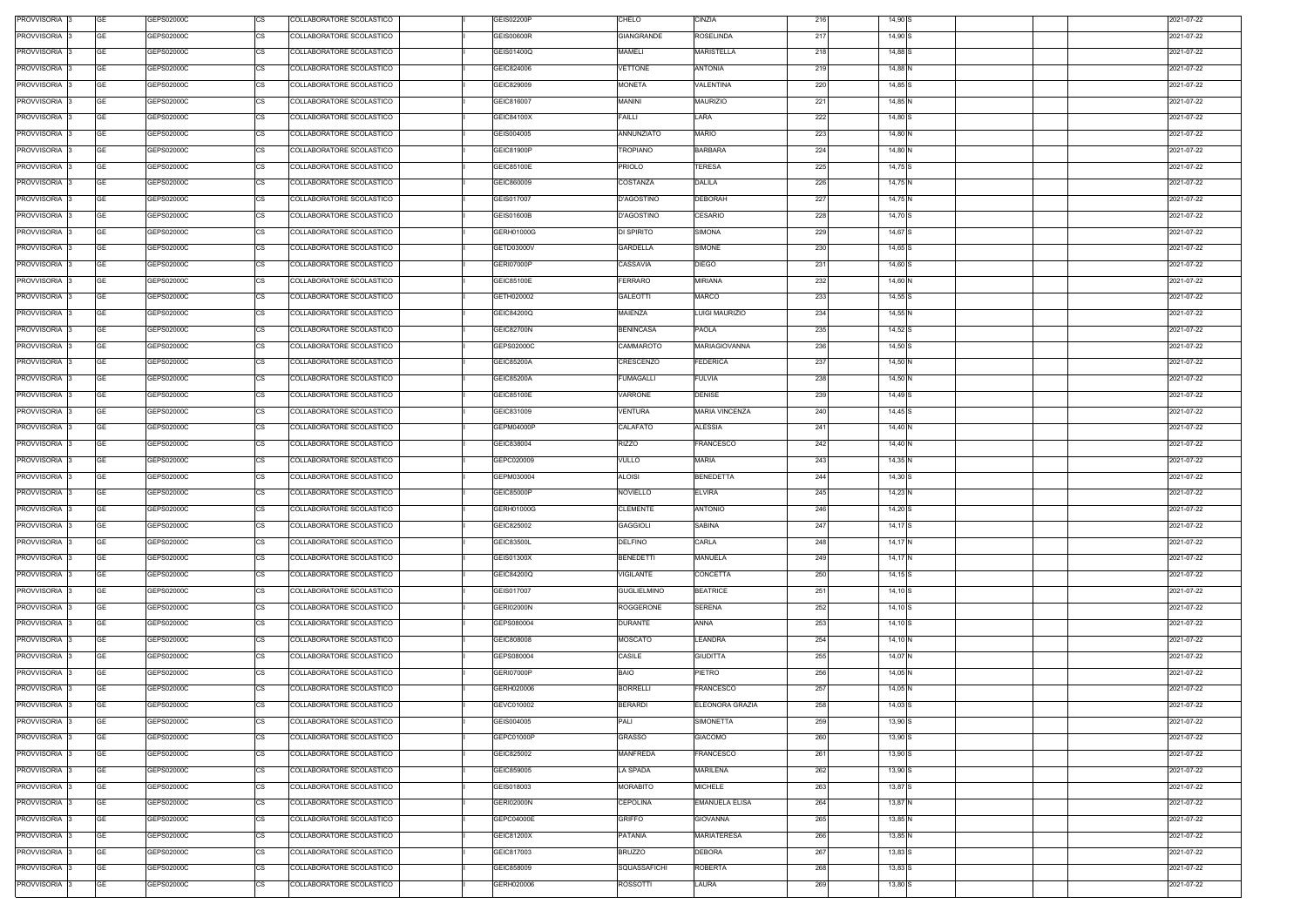| PROVVISORIA 3 | <b>GE</b><br>GEPS02000C | <b>CS</b> | COLLABORATORE SCOLASTICO | <b>GEIS00600R</b> | <b>GENEROSO</b>  | <b>CONCETTA</b>       | 270 | 13,80 N   |  | 2021-07-22 |
|---------------|-------------------------|-----------|--------------------------|-------------------|------------------|-----------------------|-----|-----------|--|------------|
| PROVVISORIA 3 | <b>GE</b><br>GEPS02000C | CS        | COLLABORATORE SCOLASTICO | GEIC84900E        | TILLI            | <b>BARBARA</b>        | 271 | 13,78 S   |  | 2021-07-22 |
| PROVVISORIA 3 | <b>GE</b><br>GEPS02000C | <b>CS</b> | COLLABORATORE SCOLASTICO | GEIC81200X        | CATANIA          | <b>ERIKA MARIA</b>    | 272 | 13,77 S   |  | 2021-07-22 |
| PROVVISORIA 3 | <b>GE</b><br>GEPS02000C | <b>CS</b> | COLLABORATORE SCOLASTICO | GESL01000P        | PIETRAGALLA      | TIZIANA               | 273 | 13,77 S   |  | 2021-07-22 |
| PROVVISORIA 3 | <b>GE</b><br>GEPS02000C | <b>CS</b> | COLLABORATORE SCOLASTICO | GEPC04000E        | PALLADINO        | <b>MARIO</b>          | 274 | $13,75$ S |  | 2021-07-22 |
| PROVVISORIA 3 | <b>GE</b><br>GEPS02000C | <b>CS</b> | COLLABORATORE SCOLASTICO | GERH020006        | <b>INCARNATO</b> | <b>MARILINA</b>       | 275 | 13,75 S   |  | 2021-07-22 |
| PROVVISORIA 3 | <b>GE</b><br>GEPS02000C | <b>CS</b> | COLLABORATORE SCOLASTICO | GEIC85000P        | <b>PIANO</b>     | <b>ELIANA</b>         | 276 | 13,75 N   |  | 2021-07-22 |
| PROVVISORIA 3 | <b>GE</b><br>GEPS02000C | CS        | COLLABORATORE SCOLASTICO | GEIC84900E        | SITA'            | <b>CHIARA</b>         | 277 | 13,70 S   |  | 2021-07-22 |
| PROVVISORIA 3 | <b>GE</b><br>GEPS02000C | <b>CS</b> | COLLABORATORE SCOLASTICO | GEIC83900X        | <b>FACCO</b>     | <b>FRANCESCA</b>      | 278 | 13,70 S   |  | 2021-07-22 |
| PROVVISORIA 3 | <b>GE</b><br>GEPS02000C | <b>CS</b> | COLLABORATORE SCOLASTICO | GERH01000G        | <b>MANCA</b>     | ANDREA                | 279 | 13,67 S   |  | 2021-07-22 |
| PROVVISORIA 3 | <b>GE</b><br>GEPS02000C | <b>CS</b> | COLLABORATORE SCOLASTICO | GERH020006        | QUARTARONE       | ALESSANDRA            | 280 | $13,65$ S |  | 2021-07-22 |
| PROVVISORIA 3 | <b>GE</b><br>GEPS02000C | CS        | COLLABORATORE SCOLASTICO | GEIC838004        | CARADOLFO        | <b>RITA</b>           | 281 | 13,63 S   |  | 2021-07-22 |
| PROVVISORIA 3 | <b>GE</b><br>GEPS02000C | <b>CS</b> | COLLABORATORE SCOLASTICO | <b>GEIC83400R</b> | COLAMASTO        | SIMONE                | 282 | 13,60 S   |  | 2021-07-22 |
| PROVVISORIA 3 | <b>GE</b><br>GEPS02000C | CS        | COLLABORATORE SCOLASTICO | GESL01000P        | <b>GIGLIO</b>    | CARLA                 | 283 | 13,60 S   |  | 2021-07-22 |
| PROVVISORIA 3 | <b>GE</b><br>GEPS02000C | <b>CS</b> | COLLABORATORE SCOLASTICO | GERH020006        | <b>FRICANO</b>   | <b>GIUSEPPE</b>       | 284 | 13,60 N   |  | 2021-07-22 |
| PROVVISORIA 3 | <b>GE</b><br>GEPS02000C | CS        | COLLABORATORE SCOLASTICO | GEPC01000P        | PERZIANO         | <b>MONICA</b>         | 285 | $13,58$ S |  | 2021-07-22 |
| PROVVISORIA 3 | <b>GE</b><br>GEPS02000C | <b>CS</b> | COLLABORATORE SCOLASTICO | GEPS080004        | <b>RUBINI</b>    | <b>ANTONELLA</b>      | 286 | $13,55$ S |  | 2021-07-22 |
| PROVVISORIA 3 | <b>GE</b><br>GEPS02000C | <b>CS</b> | COLLABORATORE SCOLASTICO | GERH01000G        | FACCIUOLO        | <b>CATERINA</b>       | 287 | $13,52$ S |  | 2021-07-22 |
| PROVVISORIA 3 | <b>GE</b><br>GEPS02000C | <b>CS</b> | COLLABORATORE SCOLASTICO | GEIC83600C        | VITALE           | <b>GIADA</b>          | 288 | 13,52 N   |  | 2021-07-22 |
| PROVVISORIA 3 | <b>GE</b><br>GEPS02000C | <b>CS</b> | COLLABORATORE SCOLASTICO | GEIS018003        | <b>PINELLI</b>   | MONICA                | 289 | $13,50$ S |  | 2021-07-22 |
| PROVVISORIA 3 | <b>GE</b><br>GEPS02000C | <b>CS</b> | COLLABORATORE SCOLASTICO | GEIC809004        | <b>GATTO</b>     | MARTA                 | 290 | $13,50$ S |  | 2021-07-22 |
| PROVVISORIA 3 | <b>GE</b><br>GEPS02000C | <b>CS</b> | COLLABORATORE SCOLASTICO | GEIC862001        | FAZZALARI        | ROSELLA               | 291 | $13,50$ S |  | 2021-07-22 |
| PROVVISORIA 3 | <b>GE</b><br>GEPS02000C | <b>CS</b> | COLLABORATORE SCOLASTICO | GEIC81400G        | <b>PORRATA</b>   | <b>ALESSANDRO</b>     | 292 | 13,50 N   |  | 2021-07-22 |
| PROVVISORIA 3 | <b>GE</b><br>GEPS02000C | <b>CS</b> | COLLABORATORE SCOLASTICO | GEIC829009        | <b>MENNA</b>     | <b>ROSA</b>           | 293 | 13,50 N   |  | 2021-07-22 |
| PROVVISORIA 3 | <b>GE</b><br>GEPS02000C | <b>CS</b> | COLLABORATORE SCOLASTICO | GEIC809004        | SIRAGO           | <b>GIUSEPPINA</b>     | 294 | 13,50 N   |  | 2021-07-22 |
| PROVVISORIA 3 | <b>GE</b><br>GEPS02000C | <b>CS</b> | COLLABORATORE SCOLASTICO | GEIC85500T        | <b>FONDA</b>     | MATTEO                | 295 | 13,45 N   |  | 2021-07-22 |
| PROVVISORIA 3 | <b>GE</b><br>GEPS02000C | <b>CS</b> | COLLABORATORE SCOLASTICO | GEPS030003        | <b>BEGHELLO</b>  | MONICA                | 296 | $13,40$ S |  | 2021-07-22 |
| PROVVISORIA 3 | <b>GE</b><br>GEPS02000C | CS        | COLLABORATORE SCOLASTICO | GEIC84900E        | <b>CIOTTA</b>    | ELISEO VINCENZO       | 297 | 13,40 N   |  | 2021-07-22 |
| PROVVISORIA 3 | <b>GE</b><br>GEPS02000C | <b>CS</b> | COLLABORATORE SCOLASTICO | GEIC837008        | POLITANO         | <b>STEFANIA</b>       | 298 | 13,33 N   |  | 2021-07-22 |
| PROVVISORIA 3 | <b>GE</b><br>GEPS02000C | <b>CS</b> | COLLABORATORE SCOLASTICO | GEIC838004        | <b>PONTE</b>     | FABIO                 | 299 | $13,32$ S |  | 2021-07-22 |
| PROVVISORIA 3 | <b>GE</b><br>GEPS02000C | <b>CS</b> | COLLABORATORE SCOLASTICO | GEIC81400G        | <b>PUPPO</b>     | <b>CLAUDIO</b>        | 300 | 13,30 N   |  | 2021-07-22 |
| PROVVISORIA 3 | <b>GE</b><br>GEPS02000C | <b>CS</b> | COLLABORATORE SCOLASTICO | GEPC04000E        | <b>MEDAGLIA</b>  | <b>PAOLA</b>          | 301 | $13,27$ S |  | 2021-07-22 |
| PROVVISORIA 3 | <b>GE</b><br>GEPS02000C | CS        | COLLABORATORE SCOLASTICO | GEIS01400Q        | <b>POGGIO</b>    | <b>ILARIA</b>         | 302 | 13,25 S   |  | 2021-07-22 |
| PROVVISORIA 3 | <b>GE</b><br>GEPS02000C | <b>CS</b> | COLLABORATORE SCOLASTICO | GEIS017007        | <b>CIPOLLINA</b> | <b>FEDERICA</b>       | 303 | 13,22 S   |  | 2021-07-22 |
| PROVVISORIA 3 | <b>GE</b><br>GEPS02000C | CS        | COLLABORATORE SCOLASTICO | GEIC831009        | PRONESTI'        | <b>DONATELLA</b>      | 304 | 13,20 S   |  | 2021-07-22 |
| PROVVISORIA 3 | <b>GE</b><br>GEPS02000C | <b>CS</b> | COLLABORATORE SCOLASTICO | GEIC862001        | PANZERI          | <b>CAMILLA</b>        | 305 | 13,20 N   |  | 2021-07-22 |
| PROVVISORIA 3 | <b>GE</b><br>GEPS02000C | CS        | COLLABORATORE SCOLASTICO | <b>GEIS00700L</b> | SERINO           | LUCA                  | 306 | 13,20 N   |  | 2021-07-22 |
| PROVVISORIA 3 | <b>GE</b><br>GEPS02000C | <b>CS</b> | COLLABORATORE SCOLASTICO | GEIC804001        | SCUZZARELLO      | <b>ELENA</b>          | 307 | 13,20 N   |  | 2021-07-22 |
| PROVVISORIA 3 | <b>GE</b><br>GEPS02000C | CS        | COLLABORATORE SCOLASTICO | GEIC82100P        | <b>OLIVERI</b>   | <b>BARBARA</b>        | 308 | 13,20 N   |  | 2021-07-22 |
| PROVVISORIA 3 | <b>GE</b><br>GEPS02000C | CS        | COLLABORATORE SCOLASTICO | GEIC82300A        | <b>ZERBINI</b>   | <b>STEFANO</b>        | 309 | 13,10 S   |  | 2021-07-22 |
| PROVVISORIA 3 | <b>GE</b><br>GEPS02000C | CS        | COLLABORATORE SCOLASTICO | GERH020006        | DE FALCO         | <b>GRETA</b>          | 310 | 13,10 N   |  | 2021-07-22 |
| PROVVISORIA 3 | <b>GE</b><br>GEPS02000C | <b>CS</b> | COLLABORATORE SCOLASTICO | GERI07000P        | ASMUNDO          | SIMONA                | 311 | $13,07$ S |  | 2021-07-22 |
| PROVVISORIA 3 | <b>GE</b><br>GEPS02000C | CS        | COLLABORATORE SCOLASTICO | GEIC85200A        | ALOISIO          | <b>CRISTINA</b>       | 312 | $13,05$ S |  | 2021-07-22 |
| PROVVISORIA 3 | <b>GE</b><br>GEPS02000C | CS        | COLLABORATORE SCOLASTICO | GEIS003009        | <b>DONATO</b>    | <b>FRANCESCA</b>      | 313 | 13,05 N   |  | 2021-07-22 |
| PROVVISORIA 3 | <b>GE</b><br>GEPS02000C | <b>CS</b> | COLLABORATORE SCOLASTICO | GEIC81200X        | NICOLETTI        | <b>SABRINA</b>        | 314 | 13,05 N   |  | 2021-07-22 |
| PROVVISORIA 3 | <b>GE</b><br>GEPS02000C | <b>CS</b> | COLLABORATORE SCOLASTICO | GEIC81400G        | <b>MACKENCIE</b> | <b>CECILIA LORENA</b> | 315 | 13 S      |  | 2021-07-22 |
| PROVVISORIA 3 | <b>GE</b><br>GEPS02000C | <b>CS</b> | COLLABORATORE SCOLASTICO | GEIS00600R        | COLINA           | <b>ANTONELLA</b>      | 316 | 13 N      |  | 2021-07-22 |
| PROVVISORIA 3 | <b>GE</b><br>GEPS02000C | <b>CS</b> | COLLABORATORE SCOLASTICO | GEPS080004        | DAL MONTE        | <b>CRISTINA</b>       | 317 | 13 N      |  | 2021-07-22 |
| PROVVISORIA 3 | <b>GE</b><br>GEPS02000C | <b>CS</b> | COLLABORATORE SCOLASTICO | GEIC840004        | <b>BRUZZONE</b>  | ILEANA                | 318 | $12,95$ S |  | 2021-07-22 |
| PROVVISORIA 3 | <b>GE</b><br>GEPS02000C | <b>CS</b> | COLLABORATORE SCOLASTICO | <b>GEIC83400R</b> | <b>ROMEI</b>     | <b>CRISTINA</b>       | 319 | $12,90$ S |  | 2021-07-22 |
| PROVVISORIA 3 | <b>GE</b><br>GEPS02000C | <b>CS</b> | COLLABORATORE SCOLASTICO | GEPS030003        | <b>MUSMECI</b>   | LUCA                  | 320 | 12,90 N   |  | 2021-07-22 |
| PROVVISORIA 3 | <b>GE</b><br>GEPS02000C | <b>CS</b> | COLLABORATORE SCOLASTICO | GEIS003009        | COSSO            | <b>GIULIO</b>         | 321 | 12,90 N   |  | 2021-07-22 |
| PROVVISORIA 3 | <b>GE</b><br>GEPS02000C | <b>CS</b> | COLLABORATORE SCOLASTICO | <b>GEIC85600N</b> | GRANERO          | ELISA                 | 322 | 12,90 N   |  | 2021-07-22 |
| PROVVISORIA 3 | <b>GE</b><br>GEPS02000C | CS        | COLLABORATORE SCOLASTICO | GEIC80700C        | <b>SEMINO</b>    | CRISTINA              | 323 | 12,85 S   |  | 2021-07-22 |
|               |                         |           |                          |                   |                  |                       |     |           |  |            |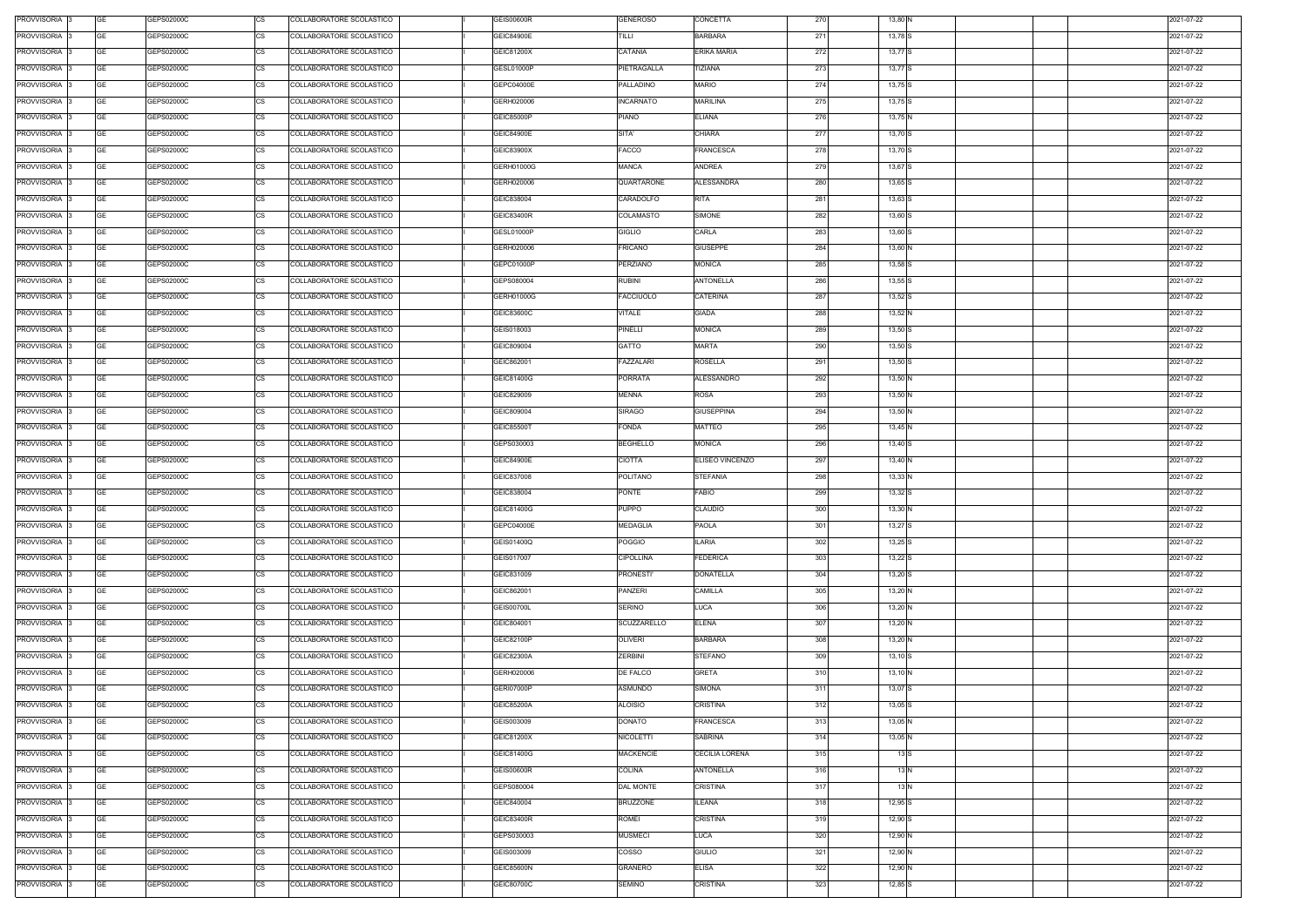| PROVVISORIA 3      | <b>GE</b> | GEPS02000C | <b>CS</b> | COLLABORATORE SCOLASTICO | <b>GEIC84900E</b> | ZINGARIELLO       | <b>MICHELA</b>          | 324 | 12,83 N   |  | 2021-07-22 |
|--------------------|-----------|------------|-----------|--------------------------|-------------------|-------------------|-------------------------|-----|-----------|--|------------|
| PROVVISORIA 3      | <b>GE</b> | GEPS02000C | СS        | COLLABORATORE SCOLASTICO | <b>GERI07000P</b> | <b>NATI</b>       | <b>RAFFAELLA</b>        | 325 | 12,83 N   |  | 2021-07-22 |
| PROVVISORIA 3      | <b>GE</b> | GEPS02000C | <b>CS</b> | COLLABORATORE SCOLASTICO | GEIS017007        | <b>GRASSI</b>     | <b>AGATA</b>            | 326 | 12,83 N   |  | 2021-07-22 |
| PROVVISORIA 3      | <b>GE</b> | GEPS02000C | CS        | COLLABORATORE SCOLASTICO | GEIC84200Q        | MARTELLO          | <b>IRENA</b>            | 327 | 12,83 N   |  | 2021-07-22 |
| PROVVISORIA 3      | GE        | GEPS02000C | CS        | COLLABORATORE SCOLASTICO | <b>GERI02000N</b> | TORNUSCIOLO       | <b>DANTE</b>            | 328 | $12,80$ S |  | 2021-07-22 |
| PROVVISORIA 3      | <b>GE</b> | GEPS02000C | <b>CS</b> | COLLABORATORE SCOLASTICO | GEPM030004        | ROMEO             | <b>FABIO</b>            | 329 | 12,80 N   |  | 2021-07-22 |
| PROVVISORIA 3      | GE        | GEPS02000C | <b>CS</b> | COLLABORATORE SCOLASTICO | GEIC80700C        | <b>BUONOCORE</b>  | <b>ELIO</b>             | 330 | 12,80 N   |  | 2021-07-22 |
| PROVVISORIA 3      | <b>GE</b> | GEPS02000C | <b>CS</b> | COLLABORATORE SCOLASTICO | GEIC831009        | <b>GULLUNI</b>    | SARA                    | 331 | 12,80 N   |  | 2021-07-22 |
| <b>PROVVISORIA</b> | <b>GE</b> | GEPS02000C | <b>CS</b> | COLLABORATORE SCOLASTICO | GEIC86400L        | DI FUSCO          | <b>LUCIA</b>            | 332 | 12,80 N   |  | 2021-07-22 |
| <b>PROVVISORIA</b> | <b>GE</b> | GEPS02000C | CS        | COLLABORATORE SCOLASTICO | GEIC831009        | <b>IACONO</b>     | LAURA                   | 333 | 12,80 N   |  | 2021-07-22 |
| <b>PROVVISORIA</b> | <b>GE</b> | GEPS02000C | <b>CS</b> | COLLABORATORE SCOLASTICO | GEIS018003        | <b>AZZALI</b>     | <b>EVA</b>              | 334 | $12,78$ S |  | 2021-07-22 |
| <b>PROVVISORIA</b> | <b>GE</b> | GEPS02000C | CS        | COLLABORATORE SCOLASTICO | GEIC85200A        | <b>PUGLIESE</b>   | <b>ROSA</b>             | 335 | $12,75$ S |  | 2021-07-22 |
| <b>PROVVISORIA</b> | <b>GE</b> | GEPS02000C | CS        | COLLABORATORE SCOLASTICO | GEIS017007        | PAGANO            | <b>ENRICO SALVATORE</b> | 336 | $12,75$ S |  | 2021-07-22 |
| PROVVISORIA 3      | <b>GE</b> | GEPS02000C | CS        | COLLABORATORE SCOLASTICO | GEIC811004        | FALSAPERNA        | <b>AGATA TIZIANA</b>    | 337 | 12,75 S   |  | 2021-07-22 |
| PROVVISORIA 3      | <b>GE</b> | GEPS02000C | СS        | COLLABORATORE SCOLASTICO | GEIC804001        | <b>AKBASH</b>     | <b>IULIIA</b>           | 338 | $12,70$ S |  | 2021-07-22 |
| PROVVISORIA 3      | <b>GE</b> | GEPS02000C | CS        | COLLABORATORE SCOLASTICO | <b>GEIS02200P</b> | <b>MONTESORO</b>  | <b>GISELLA</b>          | 339 | 12,70 N   |  | 2021-07-22 |
|                    | <b>GE</b> | GEPS02000C | <b>CS</b> | COLLABORATORE SCOLASTICO | GEIC837008        | <b>DEMASI</b>     | SIMONA                  | 340 | $12,65$ S |  |            |
| PROVVISORIA 3      |           |            |           |                          |                   |                   |                         |     |           |  | 2021-07-22 |
| PROVVISORIA 3      | <b>GE</b> | GEPS02000C | CS        | COLLABORATORE SCOLASTICO | GEIC83600C        | <b>SORIENTE</b>   | PASQUALE                | 341 | $12,65$ S |  | 2021-07-22 |
| PROVVISORIA 3      | GE        | GEPS02000C | СS        | COLLABORATORE SCOLASTICO | GEIC83500L        | SPERANDIO         | TIZIANA                 | 342 | 12,65 N   |  | 2021-07-22 |
| PROVVISORIA 3      | <b>GE</b> | GEPS02000C | СS        | COLLABORATORE SCOLASTICO | GEIC83900X        | <b>BOTTA</b>      | CALOGERA                | 343 | $12,63$ S |  | 2021-07-22 |
| PROVVISORIA 3      | GE        | GEPS02000C | СS        | COLLABORATORE SCOLASTICO | GEIC85000P        | PLUMERI           | LOREDANA                | 344 | 12,63 N   |  | 2021-07-22 |
| PROVVISORIA 3      | <b>GE</b> | GEPS02000C | СS        | COLLABORATORE SCOLASTICO | GERH020006        | QUERCIA           | <b>MARTA</b>            | 345 | $12,60$ S |  | 2021-07-22 |
| <b>PROVVISORIA</b> | <b>GE</b> | GEPS02000C | <b>CS</b> | COLLABORATORE SCOLASTICO | GEIC85200A        | <b>FIGLIOMENI</b> | SARA                    | 346 | 12,60 N   |  | 2021-07-22 |
| PROVVISORIA 3      | <b>GE</b> | GEPS02000C | CS        | COLLABORATORE SCOLASTICO | GEIS00600R        | <b>MOSCATELLI</b> | CHIARA                  | 347 | 12,60 N   |  | 2021-07-22 |
| <b>PROVVISORIA</b> | <b>GE</b> | GEPS02000C | СS        | COLLABORATORE SCOLASTICO | GEVC010002        | CENTONZE          | <b>MARIANNA</b>         | 348 | 12,60 N   |  | 2021-07-22 |
| PROVVISORIA 3      | <b>GE</b> | GEPS02000C | СS        | COLLABORATORE SCOLASTICO | <b>GEIC84400B</b> | GRANCELLI         | MASSIMO                 | 349 | $12,55$ S |  | 2021-07-22 |
| PROVVISORIA 3      | <b>GE</b> | GEPS02000C | СS        | COLLABORATORE SCOLASTICO | GEIC84200Q        | GENESINI          | <b>GRAZIELLA</b>        | 350 | $12,55$ S |  | 2021-07-22 |
| PROVVISORIA 3      | <b>GE</b> | GEPS02000C | CS        | COLLABORATORE SCOLASTICO | GEIC86300R        | <b>MEZZAR</b>     | <b>ELISA</b>            | 351 | $12,55$ S |  | 2021-07-22 |
| PROVVISORIA 3      | <b>GE</b> | GEPS02000C | <b>CS</b> | COLLABORATORE SCOLASTICO | GEIC81400G        | <b>MOIZO</b>      | <b>MARIA LAURA</b>      | 352 | 12,55 N   |  | 2021-07-22 |
| PROVVISORIA 3      | <b>GE</b> | GEPS02000C | <b>CS</b> | COLLABORATORE SCOLASTICO | <b>GEIS00600R</b> | COSSO             | <b>STEFANO</b>          | 353 | 12,55 N   |  | 2021-07-22 |
| PROVVISORIA 3      | <b>GE</b> | GEPS02000C | <b>CS</b> | COLLABORATORE SCOLASTICO | <b>GEIC83400R</b> | <b>STELITANO</b>  | VALENTINA               | 354 | 12,50 S   |  | 2021-07-22 |
| PROVVISORIA 3      | <b>GE</b> | GEPS02000C | <b>CS</b> | COLLABORATORE SCOLASTICO | GEIC81400G        | <b>ROSI</b>       | CHIARA                  | 355 | $12,50$ S |  | 2021-07-22 |
| PROVVISORIA 3      | <b>GE</b> | GEPS02000C | <b>CS</b> | COLLABORATORE SCOLASTICO | GEIC84100X        | <b>BORGO</b>      | <b>DANIELA</b>          | 356 | 12,50 N   |  | 2021-07-22 |
| PROVVISORIA 3      | GE        | GEPS02000C | <b>CS</b> | COLLABORATORE SCOLASTICO | GEIC83900X        | DI DIO            | MARZIA MARIALUISA       | 357 | 12,47 S   |  | 2021-07-22 |
| <b>PROVVISORIA</b> | <b>GE</b> | GEPS02000C | CS        | COLLABORATORE SCOLASTICO | GEIC83600C        | <b>NOVELLO</b>    | <b>TERESINA</b>         | 358 | 12,47 N   |  | 2021-07-22 |
| <b>PROVVISORIA</b> | <b>GE</b> | GEPS02000C | <b>CS</b> | COLLABORATORE SCOLASTICO | GEIC85000P        | PERAZZO           | <b>RAFFAELLA</b>        | 359 | $12,45$ S |  | 2021-07-22 |
| PROVVISORIA 3      | <b>GE</b> | GEPS02000C | CS        | COLLABORATORE SCOLASTICO | <b>GERI07000P</b> | <b>MUOLLO</b>     | LEDA                    | 360 | 12,45 N   |  | 2021-07-22 |
| <b>PROVVISORIA</b> | <b>GE</b> | GEPS02000C | CS        | COLLABORATORE SCOLASTICO | <b>GEIS00600R</b> | RICCHINI          | <b>ALICE</b>            | 361 | 12,45 N   |  | 2021-07-22 |
| PROVVISORIA 3      | <b>GE</b> | GEPS02000C | CS        | COLLABORATORE SCOLASTICO | <b>GEIS00600R</b> | CARTA             | ANGELA                  | 362 | $12,40$ S |  | 2021-07-22 |
| <b>PROVVISORIA</b> | <b>GE</b> | GEPS02000C | CS        | COLLABORATORE SCOLASTICO | GERH020006        | VERBENI           | FRANCESCA               | 363 | $12,40$ S |  | 2021-07-22 |
| PROVVISORIA 3      | <b>GE</b> | GEPS02000C | CS        | COLLABORATORE SCOLASTICO | GEIC840004        | PAPPALARDO        | <b>MARIA</b>            | 364 | $12,40$ S |  | 2021-07-22 |
| PROVVISORIA 3      | <b>GE</b> | GEPS02000C | CS        | COLLABORATORE SCOLASTICO | GEPS07000D        | <b>MILITELLO</b>  | LUCA                    | 365 | 12,40 N   |  | 2021-07-22 |
| PROVVISORIA 3      | <b>GE</b> | GEPS02000C | CS        | COLLABORATORE SCOLASTICO | GEIC838004        | CARTA             | <b>DANIELA</b>          | 366 | 12,40 N   |  | 2021-07-22 |
| PROVVISORIA 3      | <b>GE</b> | GEPS02000C | <b>CS</b> | COLLABORATORE SCOLASTICO | <b>GEIS00600R</b> | <b>BARRANCA</b>   | <b>ROSSANO</b>          | 367 | $12,37$ S |  | 2021-07-22 |
| PROVVISORIA 3      | <b>GE</b> | GEPS02000C | CS        | COLLABORATORE SCOLASTICO | GETH020002        | <b>TAGLIAFICO</b> | ROMINA                  | 368 | 12,33 N   |  | 2021-07-22 |
| PROVVISORIA 3      | <b>GE</b> | GEPS02000C | СS        |                          | GEIC840004        | LANZA             | <b>GABRIELE</b>         | 369 |           |  | 2021-07-22 |
|                    | <b>GE</b> |            |           | COLLABORATORE SCOLASTICO |                   |                   |                         | 370 | 12,30 N   |  |            |
| PROVVISORIA 3      |           | GEPS02000C | СS        | COLLABORATORE SCOLASTICO | GEIC817003        | <b>FERRARO</b>    | CRISTINA                |     | $12,25$ S |  | 2021-07-22 |
| <b>PROVVISORIA</b> | <b>GE</b> | GEPS02000C | <b>CS</b> | COLLABORATORE SCOLASTICO | GERH01000G        | <b>ROMANO</b>     | <b>GIUSEPPE</b>         | 371 | $12,25$ S |  | 2021-07-22 |
| PROVVISORIA 3      | <b>GE</b> | GEPS02000C | <b>CS</b> | COLLABORATORE SCOLASTICO | GEIC81400G        | <b>OTTONELLO</b>  | LUCIA                   | 372 | 12,25 N   |  | 2021-07-22 |
| <b>PROVVISORIA</b> | <b>GE</b> | GEPS02000C | <b>CS</b> | COLLABORATORE SCOLASTICO | GEIC838004        | <b>MADERA</b>     | <b>FRANCESCO</b>        | 373 | 12,25 N   |  | 2021-07-22 |
| PROVVISORIA 3      | <b>GE</b> | GEPS02000C | СS        | COLLABORATORE SCOLASTICO | <b>GEIS00600R</b> | <b>CUTULI</b>     | FRANCESCA               | 374 | 12,25 N   |  | 2021-07-22 |
| <b>PROVVISORIA</b> | <b>GE</b> | GEPS02000C | СS        | COLLABORATORE SCOLASTICO | GEIC831009        | PAPALEO           | ANNUNZIATA              | 375 | 12,25 N   |  | 2021-07-22 |
| PROVVISORIA 3      | <b>GE</b> | GEPS02000C | СS        | COLLABORATORE SCOLASTICO | GEVC010002        | PAGANO            | ALESSANDRO              | 376 | 12,25 N   |  | 2021-07-22 |
| PROVVISORIA 3      | <b>GE</b> | GEPS02000C | <b>CS</b> | COLLABORATORE SCOLASTICO | GEPS080004        | <b>NICEFORO</b>   | ORLANDO                 | 377 | 12,25 N   |  | 2021-07-22 |
|                    |           |            |           |                          |                   |                   |                         |     |           |  |            |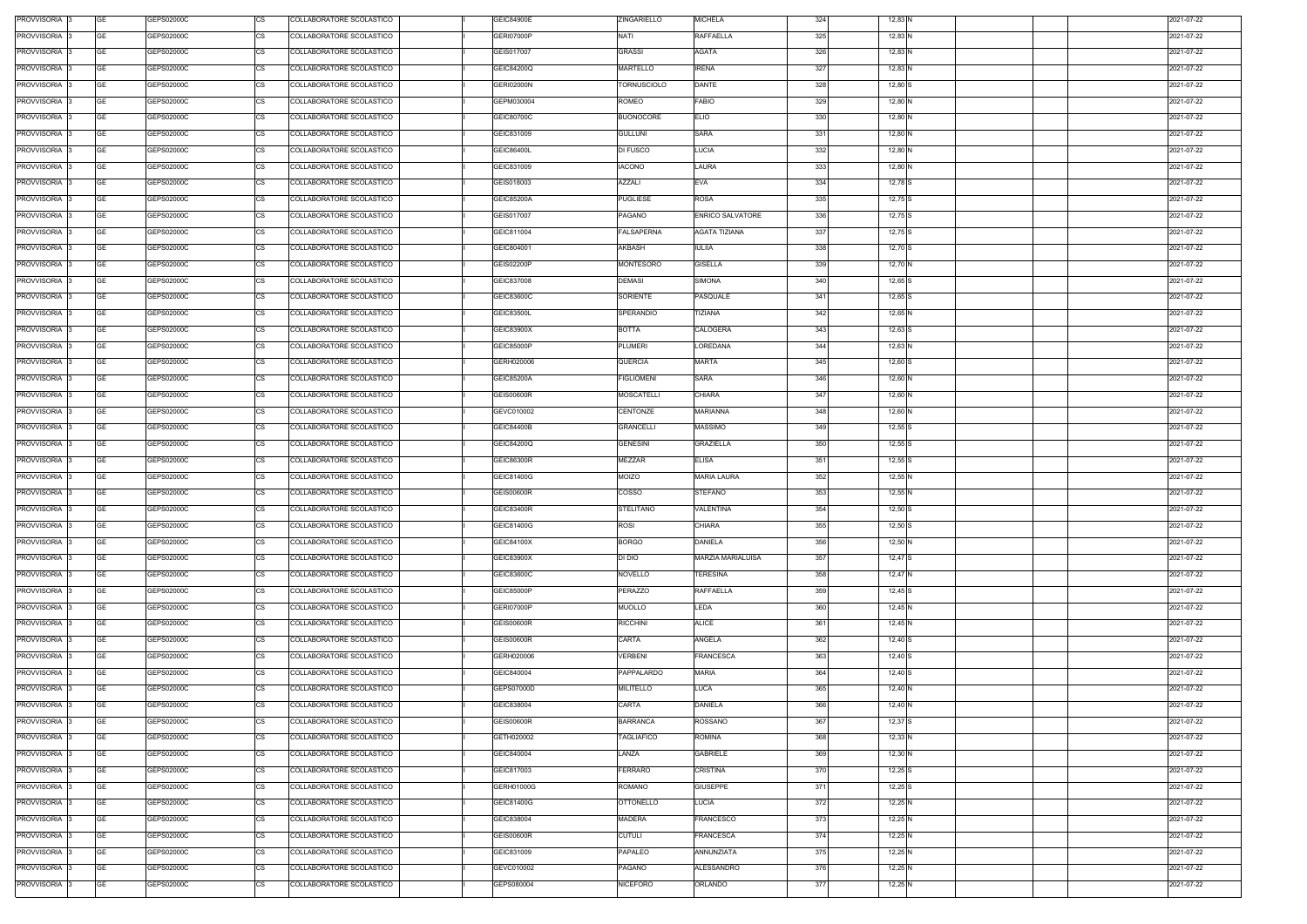| PROVVISORIA 3            | GE        | GEPS02000C | COLLABORATORE SCOLASTICO<br>CS        | GEIS018003        | <b>GOSLINO</b>         | ALBERTO               | 378 | 12,20 S         |  | 2021-07-22 |
|--------------------------|-----------|------------|---------------------------------------|-------------------|------------------------|-----------------------|-----|-----------------|--|------------|
| PROVVISORIA 3            | <b>GE</b> | GEPS02000C | <b>CS</b><br>COLLABORATORE SCOLASTICO | GEIC81200X        | DE BATTÈ               | <b>GABRIELE</b>       | 379 | 12,20 S         |  | 2021-07-22 |
| PROVVISORIA 3            | GE        | GEPS02000C | <b>CS</b><br>COLLABORATORE SCOLASTICO | <b>GEIC84900E</b> | VÁSQUEZ BURGOS         | <b>MAYRA SONIA</b>    | 380 | 12,20 S         |  | 2021-07-22 |
| PROVVISORIA 3            | GE        | GEPS02000C | <b>CS</b><br>COLLABORATORE SCOLASTICO | <b>GERI07000P</b> | CATTAFI                | PIETRO                | 381 | 12,20 S         |  | 2021-07-22 |
| PROVVISORIA 3            | <b>GE</b> | GEPS02000C | <b>CS</b><br>COLLABORATORE SCOLASTICO | GETH020002        | <b>DABUSTI</b>         | SIMONE                | 382 | 12,20 N         |  | 2021-07-22 |
| PROVVISORIA 3            | GE        | GEPS02000C | <b>CS</b><br>COLLABORATORE SCOLASTICO | GEIC817003        | COSENTINO              | AMEDEO                | 383 | 12,20 N         |  | 2021-07-22 |
| PROVVISORIA 3            | <b>GE</b> | GEPS02000C | <b>CS</b><br>COLLABORATORE SCOLASTICO | GEIC81900P        | PEDEMONTE              | <b>GIULIA MARIA</b>   | 384 | 12,20 N         |  | 2021-07-22 |
|                          |           |            |                                       |                   |                        |                       |     |                 |  |            |
| PROVVISORIA 3            | GE        | GEPS02000C | <b>CS</b><br>COLLABORATORE SCOLASTICO | GETH020002        | D'ALBA                 | <b>ANDREA</b>         | 385 | 12,20 N         |  | 2021-07-22 |
| PROVVISORIA 3            | <b>GE</b> | GEPS02000C | <b>CS</b><br>COLLABORATORE SCOLASTICO | <b>GERI02000N</b> | <b>GIUGNO</b>          | ANGELO                | 386 | $12,17$ S       |  | 2021-07-22 |
| PROVVISORIA 3            | <b>GE</b> | GEPS02000C | <b>CS</b><br>COLLABORATORE SCOLASTICO | GEPS07000D        | <b>MUSSINO</b>         | FRANCESCA MARIA       | 387 | $12,15$ S       |  | 2021-07-22 |
| PROVVISORIA 3            | <b>GE</b> | GEPS02000C | <b>CS</b><br>COLLABORATORE SCOLASTICO | GEIC83900X        | RODÀ                   | SAVERIO GUIDO         | 388 | $12,13$ S       |  | 2021-07-22 |
| PROVVISORIA 3            | <b>GE</b> | GEPS02000C | CS<br>COLLABORATORE SCOLASTICO        | GEIC824006        | <b>PAOLETTI</b>        | ROCCO                 | 389 | $12,10$ S       |  | 2021-07-22 |
| PROVVISORIA 3            | <b>GE</b> | GEPS02000C | <b>CS</b><br>COLLABORATORE SCOLASTICO | GEIC82600T        | MENEGATTI              | VIVIANA               | 390 | 12,10 N         |  | 2021-07-22 |
| PROVVISORIA 3            | <b>GE</b> | GEPS02000C | <b>CS</b><br>COLLABORATORE SCOLASTICO | GETH020002        | <b>PRATOLONGO</b>      | <b>DAVIDE</b>         | 391 | 12,10 N         |  | 2021-07-22 |
| PROVVISORIA 3            | <b>GE</b> | GEPS02000C | COLLABORATORE SCOLASTICO<br>СS        | GEIC82300A        | FERRAIOLI              | <b>DYANA</b>          | 392 | 12,10 N         |  | 2021-07-22 |
| PROVVISORIA 3            | <b>GE</b> | GEPS02000C | <b>CS</b><br>COLLABORATORE SCOLASTICO | GEIC85200A        | CAPANNA                | <b>SAVERIO</b>        | 393 | 12,10 N         |  | 2021-07-22 |
| PROVVISORIA 3            | <b>GE</b> | GEPS02000C | <b>CS</b><br>COLLABORATORE SCOLASTICO | GEPC01000P        | <b>SERPA</b>           | <b>ILARIA</b>         | 394 | 12,10 N         |  | 2021-07-22 |
| PROVVISORIA 3            | <b>GE</b> | GEPS02000C | <b>CS</b><br>COLLABORATORE SCOLASTICO | GEIC85100E        | GRANDE                 | <b>FRANCESCA</b>      | 395 | 12,10 N         |  | 2021-07-22 |
| PROVVISORIA 3            | <b>GE</b> | GEPS02000C | <b>CS</b><br>COLLABORATORE SCOLASTICO | GEIS01600B        | OLIA                   | ANTONIO SALVATORE     | 396 | 12,05 S         |  | 2021-07-22 |
| PROVVISORIA 3            | GE        | GEPS02000C | <b>CS</b><br>COLLABORATORE SCOLASTICO | GEIS01600B        | <b>GRECO</b>           | DANILO                | 397 | 12,05 S         |  | 2021-07-22 |
| PROVVISORIA 3            | GE        | GEPS02000C | <b>CS</b><br>COLLABORATORE SCOLASTICO | GEIS018003        | CAMMARATA              | <b>JESSICA</b>        | 398 | 12,05 S         |  | 2021-07-22 |
| PROVVISORIA 3            | <b>GE</b> | GEPS02000C | <b>CS</b><br>COLLABORATORE SCOLASTICO | GEIC84200Q        | ZAPPIA                 | CHIARA                | 399 | 12,05 N         |  | 2021-07-22 |
| PROVVISORIA 3            | <b>GE</b> | GEPS02000C | <b>CS</b><br>COLLABORATORE SCOLASTICO | GETH020002        | <b>NAPOLI</b>          | ANDREA                | 400 | $12,03$ S       |  | 2021-07-22 |
|                          | <b>GE</b> |            | <b>CS</b>                             |                   |                        |                       |     |                 |  |            |
| PROVVISORIA 3            |           | GEPS02000C | COLLABORATORE SCOLASTICO              | GEIC860009        | <b>TACCHI</b>          | <b>ENRICO</b>         | 401 | 12,03 N         |  | 2021-07-22 |
| PROVVISORIA 3            | <b>GE</b> | GEPS02000C | <b>CS</b><br>COLLABORATORE SCOLASTICO | GEIC84200Q        | ODDONE                 | <b>NICOLETTA</b>      | 402 | 12 S            |  | 2021-07-22 |
| PROVVISORIA 3            | <b>GE</b> | GEPS02000C | <b>CS</b><br>COLLABORATORE SCOLASTICO | GEPC01000P        | GAROFALO               | <b>GIUSEPPINA</b>     | 403 | 12 S            |  | 2021-07-22 |
| PROVVISORIA 3            | GE        | GEPS02000C | <b>CS</b><br>COLLABORATORE SCOLASTICO | GEIC817003        | PINEROLO               | PAOLA                 | 404 | 12 S            |  | 2021-07-22 |
| PROVVISORIA 3            | GE        | GEPS02000C | <b>CS</b><br>COLLABORATORE SCOLASTICO | GERH01000G        | <b>VIONE</b>           | ANTONIO GIOVANNI      | 405 | 12S             |  | 2021-07-22 |
| PROVVISORIA 3            | GE        | GEPS02000C | <b>CS</b><br>COLLABORATORE SCOLASTICO | GEIC83900X        | CHIARAVALLOTI          | <b>MARIA</b>          | 406 | 12 N            |  | 2021-07-22 |
| PROVVISORIA 3            | <b>GE</b> | GEPS02000C | <b>CS</b><br>COLLABORATORE SCOLASTICO | GEIC83400R        | PIANA                  | <b>ELEONORA</b>       | 407 | 12 <sub>N</sub> |  | 2021-07-22 |
| PROVVISORIA 3            | GE        | GEPS02000C | <b>CS</b><br>COLLABORATORE SCOLASTICO | <b>GEIS01600B</b> | <b>ZAMBITO</b>         | CARLA                 | 408 | 12 N            |  | 2021-07-22 |
| PROVVISORIA 3            | <b>GE</b> | GEPS02000C | <b>CS</b><br>COLLABORATORE SCOLASTICO | GEIC82300A        | CECERE                 | <b>ELISA</b>          | 409 | 12 N            |  | 2021-07-22 |
| PROVVISORIA 3            | GE        | GEPS02000C | <b>CS</b><br>COLLABORATORE SCOLASTICO | GEIC804001        | <b>RODIO</b>           | ALESSANDRA            | 410 | 12 N            |  | 2021-07-22 |
| PROVVISORIA <sub>3</sub> | GE        | GEPS02000C | <b>CS</b><br>COLLABORATORE SCOLASTICO | <b>GEIC82200E</b> | TROVATO                | <b>MARIAGRAZIA</b>    | 411 | 12 N            |  | 2021-07-22 |
| PROVVISORIA 3            | <b>GE</b> | GEPS02000C | <b>CS</b><br>COLLABORATORE SCOLASTICO | GEVC010002        | LATTARO                | CARLA                 | 412 | 12 N            |  | 2021-07-22 |
| PROVVISORIA 3            | <b>GE</b> | GEPS02000C | <b>CS</b><br>COLLABORATORE SCOLASTICO | GEPM030004        | <b>SILVI</b>           | ANNA MARIA            | 413 | 12 N            |  | 2021-07-22 |
| PROVVISORIA 3            | <b>GE</b> | GEPS02000C | <b>CS</b><br>COLLABORATORE SCOLASTICO | GEIC817003        | <b>GHIGLIONE</b>       | <b>MARA</b>           | 414 | 11,97 N         |  | 2021-07-22 |
| PROVVISORIA 3            | <b>GE</b> | GEPS02000C | <b>CS</b><br>COLLABORATORE SCOLASTICO | GEIS004005        | FANELLO                | LUCIA                 | 415 | 11,95 N         |  | 2021-07-22 |
| PROVVISORIA 3            | <b>GE</b> | GEPS02000C | CS<br>COLLABORATORE SCOLASTICO        | <b>GEIS01600B</b> | <b>RONGA</b>           | <b>FABRIZIO</b>       | 416 | 11,95 N         |  | 2021-07-22 |
| PROVVISORIA 3            | <b>GE</b> | GEPS02000C | <b>CS</b><br>COLLABORATORE SCOLASTICO | GEIC81200X        | <b>BELMONTE</b>        | CARMELO               | 417 | 11,95 N         |  | 2021-07-22 |
| PROVVISORIA 3            | <b>GE</b> | GEPS02000C | <b>CS</b><br>COLLABORATORE SCOLASTICO | <b>GEIC82700N</b> | SGULO'                 | <b>ROSANNA</b>        | 418 | 11,93 S         |  | 2021-07-22 |
| PROVVISORIA 3            | <b>GE</b> | GEPS02000C | <b>CS</b><br>COLLABORATORE SCOLASTICO | <b>GEIC83400R</b> | SORRENTINO             | <b>CLARA</b>          | 419 | 11,92 N         |  | 2021-07-22 |
| PROVVISORIA 3            | <b>GE</b> | GEPS02000C | <b>CS</b><br>COLLABORATORE SCOLASTICO | GEIC859005        | LUISELLI               | <b>SERENA</b>         | 420 | 11,90 S         |  | 2021-07-22 |
| PROVVISORIA 3            | <b>GE</b> | GEPS02000C | <b>CS</b><br>COLLABORATORE SCOLASTICO | GEPS02000C        | <b>GERMANO NARCISO</b> | <b>DORIANA</b>        | 421 | 11,90 N         |  | 2021-07-22 |
|                          |           |            |                                       |                   |                        |                       |     |                 |  |            |
| PROVVISORIA 3            | GE        | GEPS02000C | CS<br>COLLABORATORE SCOLASTICO        | GEIC85200A        | FANFANI                | <b>FRANCESCO</b>      | 422 | 11,90 N         |  | 2021-07-22 |
| PROVVISORIA 3            | <b>GE</b> | GEPS02000C | <b>CS</b><br>COLLABORATORE SCOLASTICO | GEIS017007        | BEROLDO                | <b>MARIA ROSA</b>     | 423 | 11,87 N         |  | 2021-07-22 |
| PROVVISORIA 3            | GE        | GEPS02000C | СS<br>COLLABORATORE SCOLASTICO        | GERI07000P        | CATTAFI                | SANTINO               | 424 | 11,85 S         |  | 2021-07-22 |
| PROVVISORIA 3            | <b>GE</b> | GEPS02000C | <b>CS</b><br>COLLABORATORE SCOLASTICO | <b>GERI02000N</b> | <b>BALOCCHI</b>        | <b>GIORGIA</b>        | 425 | 11,80 S         |  | 2021-07-22 |
| PROVVISORIA 3            | <b>GE</b> | GEPS02000C | <b>CS</b><br>COLLABORATORE SCOLASTICO | GEIC837008        | DE ROSA                | ALESSANDRO            | 426 | 11,80 N         |  | 2021-07-22 |
| PROVVISORIA 3            | <b>GE</b> | GEPS02000C | <b>CS</b><br>COLLABORATORE SCOLASTICO | GEIC840004        | TICLI                  | <b>MARIATERESA</b>    | 427 | 11,80 N         |  | 2021-07-22 |
| PROVVISORIA 3            | <b>GE</b> | GEPS02000C | <b>CS</b><br>COLLABORATORE SCOLASTICO | GERH020006        | <b>GUARINO</b>         | GIOVANNI              | 428 | 11,80 N         |  | 2021-07-22 |
| PROVVISORIA 3            | GE        | GEPS02000C | <b>CS</b><br>COLLABORATORE SCOLASTICO | GEIC85500T        | <b>RINDONE</b>         | <b>BIAGIO</b>         | 429 | 11,80 N         |  | 2021-07-22 |
| PROVVISORIA 3            | <b>GE</b> | GEPS02000C | <b>CS</b><br>COLLABORATORE SCOLASTICO | <b>GERI07000P</b> | SALERNO                | SALVATORE             | 430 | 11,78 N         |  | 2021-07-22 |
| PROVVISORIA 3            | GE        | GEPS02000C | <b>CS</b><br>COLLABORATORE SCOLASTICO | GEIS017007        | VINCI                  | <b>GIORGIO ANGELO</b> | 431 | 11,75 S         |  | 2021-07-22 |
|                          |           |            |                                       |                   |                        |                       |     |                 |  |            |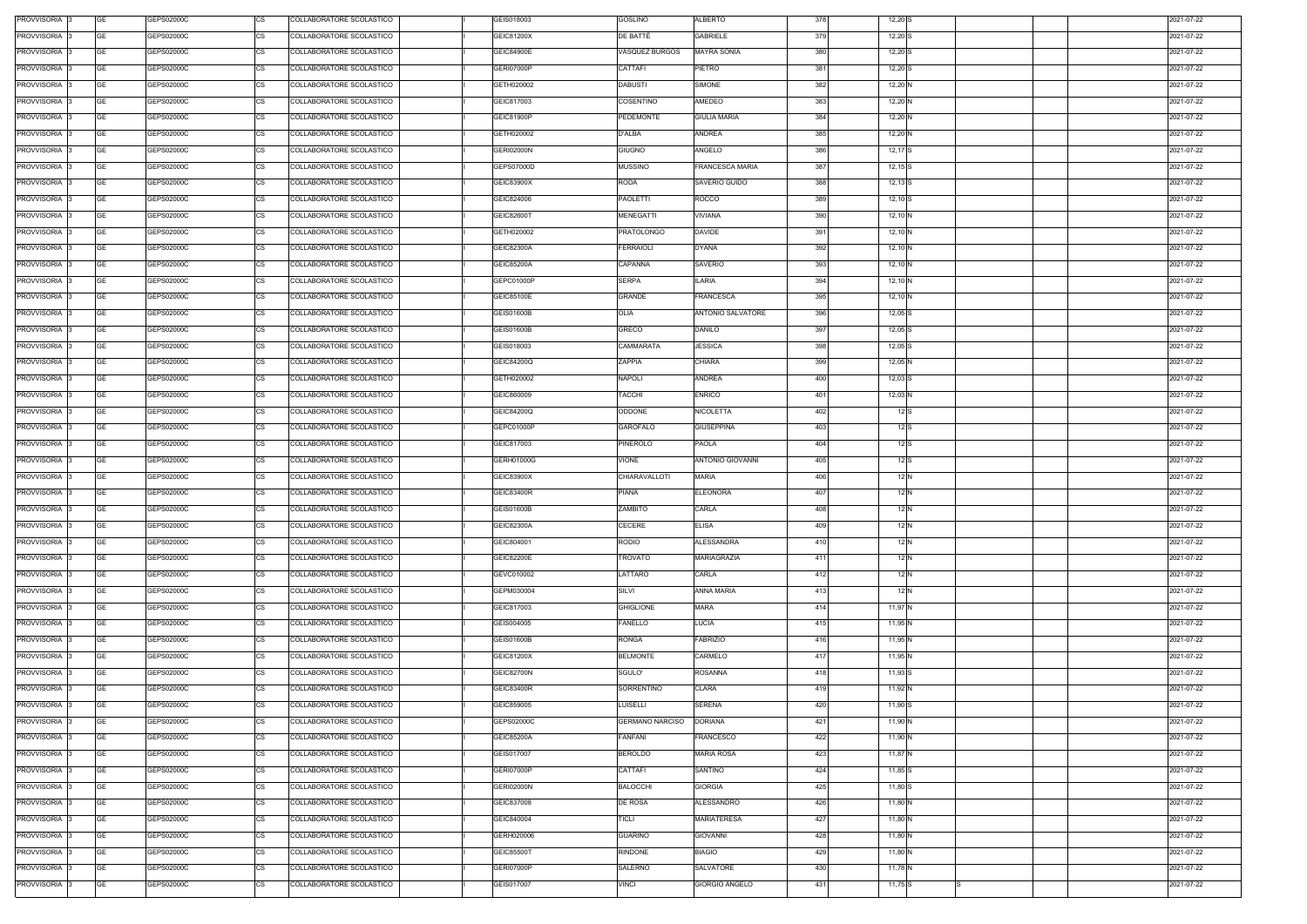| PROVVISORIA 3            | GE        | GEPS02000C | COLLABORATORE SCOLASTICO<br>CS        | GEIC831009        | CARETTI          | <b>GIORGIA</b>              | 432 | 11,75 N   |  | 2021-07-22 |
|--------------------------|-----------|------------|---------------------------------------|-------------------|------------------|-----------------------------|-----|-----------|--|------------|
| PROVVISORIA 3            | GE        | GEPS02000C | <b>CS</b><br>COLLABORATORE SCOLASTICO | GEIC85200A        | CESARO           | <b>ALESSIA</b>              | 433 | 11,70 N   |  | 2021-07-22 |
| PROVVISORIA 3            | GE        | GEPS02000C | <b>CS</b><br>COLLABORATORE SCOLASTICO | GEIC82000V        | TUBARO           | FEDERICO                    | 434 | 11,67 N   |  | 2021-07-22 |
| PROVVISORIA 3            | GE        | GEPS02000C | <b>CS</b><br>COLLABORATORE SCOLASTICO | GEPS030003        | <b>SCHENA</b>    | <b>ROBERTO</b>              | 435 | 11,67 N   |  | 2021-07-22 |
| PROVVISORIA 3            | <b>GE</b> | GEPS02000C | <b>CS</b><br>COLLABORATORE SCOLASTICO | GEIS017007        | CUOZZO           | <b>GIULIA</b>               | 436 | $11,65$ S |  | 2021-07-22 |
| PROVVISORIA 3            | GE        | GEPS02000C | <b>CS</b><br>COLLABORATORE SCOLASTICO | GERH020006        | <b>GIANFRATE</b> | <b>EMILIO</b>               | 437 | 11,65 S   |  | 2021-07-22 |
| PROVVISORIA 3            | <b>GE</b> | GEPS02000C | <b>CS</b><br>COLLABORATORE SCOLASTICO | GEIS018003        | <b>IERARDI</b>   | <b>GIOVANNI</b>             | 438 | 11,65 N   |  | 2021-07-22 |
| PROVVISORIA 3            | GE        | GEPS02000C | <b>CS</b><br>COLLABORATORE SCOLASTICO | GEIC83400R        | MAROTTA          | LOREDANA                    | 439 | 11,63 N   |  | 2021-07-22 |
| PROVVISORIA 3            | <b>GE</b> | GEPS02000C | <b>CS</b><br>COLLABORATORE SCOLASTICO | <b>GEIS00700L</b> | <b>MIRANDA</b>   | <b>FRANCESCA</b>            | 440 | 11,60 S   |  | 2021-07-22 |
| PROVVISORIA 3            | <b>GE</b> | GEPS02000C | <b>CS</b><br>COLLABORATORE SCOLASTICO | GEPS030003        | <b>FLORI</b>     | <b>DALILA</b>               | 441 | 11,60 S   |  | 2021-07-22 |
| PROVVISORIA 3            | <b>GE</b> | GEPS02000C | <b>CS</b><br>COLLABORATORE SCOLASTICO | GEIC85200A        | <b>FEBBRAIO</b>  | SARA                        | 442 | 11,60 N   |  | 2021-07-22 |
| PROVVISORIA 3            | <b>GE</b> | GEPS02000C | CS<br>COLLABORATORE SCOLASTICO        | GEIC840004        | <b>CUFFARI</b>   | <b>FEDERICO</b>             | 443 | 11,60 N   |  | 2021-07-22 |
| PROVVISORIA 3            | <b>GE</b> | GEPS02000C | <b>CS</b><br>COLLABORATORE SCOLASTICO | GEIC854002        | TEDONE           | CATERINA                    | 444 | 11,60 N   |  | 2021-07-22 |
| PROVVISORIA 3            | <b>GE</b> | GEPS02000C | <b>CS</b><br>COLLABORATORE SCOLASTICO | GEIC860009        | <b>SEGHI</b>     | <b>FEDERICA</b>             | 445 | 11,56 S   |  | 2021-07-22 |
| PROVVISORIA 3            | <b>GE</b> | GEPS02000C | COLLABORATORE SCOLASTICO<br>СS        | <b>GEIC85000P</b> | <b>GHERARDI</b>  | <b>STEFANO</b>              | 446 | 11,55 S   |  | 2021-07-22 |
| PROVVISORIA 3            | <b>GE</b> | GEPS02000C | <b>CS</b><br>COLLABORATORE SCOLASTICO | GEIC81400G        | <b>GIANNINI</b>  | <b>GRAZIELLA</b>            | 447 | 11,55 N   |  | 2021-07-22 |
|                          | <b>GE</b> | GEPS02000C | <b>CS</b>                             | <b>GEIC83400R</b> | LASALANDRA       | <b>GERARDA</b>              | 448 |           |  |            |
| PROVVISORIA 3            |           |            | COLLABORATORE SCOLASTICO              |                   |                  |                             |     | $11,50$ S |  | 2021-07-22 |
| PROVVISORIA 3            | <b>GE</b> | GEPS02000C | <b>CS</b><br>COLLABORATORE SCOLASTICO | <b>GEIC84900E</b> | LUCIA            | <b>GAETANO</b>              | 449 | 11,50 S   |  | 2021-07-22 |
| PROVVISORIA 3            | <b>GE</b> | GEPS02000C | <b>CS</b><br>COLLABORATORE SCOLASTICO | GEIC854002        | ZARA             | VALENTINA                   | 450 | 11,50 S   |  | 2021-07-22 |
| PROVVISORIA 3            | GE        | GEPS02000C | <b>CS</b><br>COLLABORATORE SCOLASTICO | GERH020006        | DI LEONARDO      | FILIPPO                     | 451 | 11,50 N   |  | 2021-07-22 |
| PROVVISORIA 3            | GE        | GEPS02000C | <b>CS</b><br>COLLABORATORE SCOLASTICO | GEIC85200A        | ZIRINO           | <b>SILVIA</b>               | 452 | 11,50 N   |  | 2021-07-22 |
| PROVVISORIA 3            | <b>GE</b> | GEPS02000C | <b>CS</b><br>COLLABORATORE SCOLASTICO | <b>GERI02000N</b> | <b>CIANCIA</b>   | <b>BENITO</b>               | 453 | 11,50 N   |  | 2021-07-22 |
| PROVVISORIA 3            | <b>GE</b> | GEPS02000C | <b>CS</b><br>COLLABORATORE SCOLASTICO | <b>GEIS00700L</b> | <b>STELLA</b>    | CRISTIAN                    | 454 | 11,45 N   |  | 2021-07-22 |
| PROVVISORIA 3            | <b>GE</b> | GEPS02000C | <b>CS</b><br>COLLABORATORE SCOLASTICO | GEIS01400Q        | CUCÉ             | <b>ANTHONY</b>              | 455 | 11,45 N   |  | 2021-07-22 |
| PROVVISORIA 3            | <b>GE</b> | GEPS02000C | <b>CS</b><br>COLLABORATORE SCOLASTICO | GEIC85100E        | <b>FERRO</b>     | EMANUELA                    | 456 | 11,42 N   |  | 2021-07-22 |
| PROVVISORIA 3            | <b>GE</b> | GEPS02000C | <b>CS</b><br>COLLABORATORE SCOLASTICO | GEIC84100X        | <b>BELCASTRO</b> | DANIELA                     | 457 | $11,40$ S |  | 2021-07-22 |
| PROVVISORIA 3            | GE        | GEPS02000C | <b>CS</b><br>COLLABORATORE SCOLASTICO | GEIS01600B        | CAVALLARO        | <b>JESSICA</b>              | 458 | 11,40 S   |  | 2021-07-22 |
| PROVVISORIA 3            | GE        | GEPS02000C | <b>CS</b><br>COLLABORATORE SCOLASTICO | GERH020006        | GAROFALO         | <b>ANTONELLA</b>            | 459 | $11,40$ S |  | 2021-07-22 |
| PROVVISORIA 3            | GE        | GEPS02000C | <b>CS</b><br>COLLABORATORE SCOLASTICO | GEPS02000C        | <b>MARCU</b>     | <b>ALINA LORETA</b>         | 460 | 11,40 N   |  | 2021-07-22 |
| PROVVISORIA 3            | <b>GE</b> | GEPS02000C | <b>CS</b><br>COLLABORATORE SCOLASTICO | GEIC85200A        | <b>LEOPALDI</b>  | <b>RENATO</b>               | 461 | 11,40 N   |  | 2021-07-22 |
| PROVVISORIA 3            | GE        | GEPS02000C | <b>CS</b><br>COLLABORATORE SCOLASTICO | GEIS018003        | ANASTASI         | <b>DONATELLA</b>            | 462 | $11,35$ S |  | 2021-07-22 |
| PROVVISORIA <sup>3</sup> | <b>GE</b> | GEPS02000C | <b>CS</b><br>COLLABORATORE SCOLASTICO | GEIC86300R        | VEDELAGO         | <b>SILVIA</b>               | 463 | 11,35 S   |  | 2021-07-22 |
| PROVVISORIA 3            | GE        | GEPS02000C | <b>CS</b><br>COLLABORATORE SCOLASTICO | <b>GEIS00600R</b> | <b>MACCIONI</b>  | <b>CRISTIANA</b>            | 464 | 11,35 N   |  | 2021-07-22 |
| PROVVISORIA 3            | GE        | GEPS02000C | <b>CS</b><br>COLLABORATORE SCOLASTICO | <b>GEIS02200P</b> | GIORDANO         | SIMONA                      | 465 | 11,33 S   |  | 2021-07-22 |
| PROVVISORIA 3            | <b>GE</b> | GEPS02000C | <b>CS</b><br>COLLABORATORE SCOLASTICO | GEIC81400G        | <b>VIGNOLI</b>   | MADDALENA                   | 466 | $11,33$ S |  | 2021-07-22 |
| PROVVISORIA 3            | <b>GE</b> | GEPS02000C | <b>CS</b><br>COLLABORATORE SCOLASTICO | <b>GEPS17000A</b> | <b>FUSCA</b>     | <b>GIUSEPPINA FRANCESCA</b> | 467 | $11,33$ S |  | 2021-07-22 |
| PROVVISORIA 3            | <b>GE</b> | GEPS02000C | <b>CS</b><br>COLLABORATORE SCOLASTICO | GEIC85200A        | <b>GIACALONE</b> | <b>ANTONELLA</b>            | 468 | 11,33 N   |  | 2021-07-22 |
| PROVVISORIA 3            | <b>GE</b> | GEPS02000C | <b>CS</b><br>COLLABORATORE SCOLASTICO | <b>GERI07000P</b> | <b>BALBO</b>     | <b>DOMENICA</b>             | 469 | 11,33 N   |  | 2021-07-22 |
| PROVVISORIA 3            | <b>GE</b> | GEPS02000C | CS<br>COLLABORATORE SCOLASTICO        | GEIC817003        | CARDULLO         | CATENA                      | 470 | $11,30$ S |  | 2021-07-22 |
| PROVVISORIA 3            | <b>GE</b> | GEPS02000C | <b>CS</b><br>COLLABORATORE SCOLASTICO | <b>GEIC82700N</b> | <b>FASSARI</b>   | <b>MARIA FELICIA</b>        | 471 | 11,30 S   |  | 2021-07-22 |
| PROVVISORIA 3            | <b>GE</b> | GEPS02000C | <b>CS</b><br>COLLABORATORE SCOLASTICO | GEPS030003        | ROSSI            | <b>GIORGIA</b>              | 472 | 11,30 N   |  | 2021-07-22 |
| PROVVISORIA 3            | <b>GE</b> | GEPS02000C | <b>CS</b><br>COLLABORATORE SCOLASTICO | GERH01000G        | PANARIELLO       | <b>MARIA</b>                | 473 | 11,30 N   |  | 2021-07-22 |
| PROVVISORIA 3            | <b>GE</b> | GEPS02000C | <b>CS</b><br>COLLABORATORE SCOLASTICO | GEIS017007        | <b>RUGGIERO</b>  | <b>GIANNI</b>               | 474 | 11,30 N   |  | 2021-07-22 |
| PROVVISORIA 3            | <b>GE</b> | GEPS02000C | <b>CS</b><br>COLLABORATORE SCOLASTICO | GEIC816007        | <b>SANNERIS</b>  | <b>DEBORA</b>               | 475 | 11,25 S   |  | 2021-07-22 |
| PROVVISORIA 3            | <b>GE</b> | GEPS02000C | CS<br>COLLABORATORE SCOLASTICO        | <b>GERI02000N</b> | RAVERA           | <b>DAVIDE</b>               | 476 | 11,25 S   |  | 2021-07-22 |
| PROVVISORIA 3            | <b>GE</b> | GEPS02000C | <b>CS</b><br>COLLABORATORE SCOLASTICO | <b>GEIS00600R</b> | <b>STURIALE</b>  | FILIPPO                     | 477 | 11,25 S   |  | 2021-07-22 |
| PROVVISORIA 3            | GE        | GEPS02000C | СS<br>COLLABORATORE SCOLASTICO        | GEPS030003        | <b>GENNA</b>     | <b>GIUSEPPE</b>             | 478 | 11,25 N   |  | 2021-07-22 |
| PROVVISORIA 3            | <b>GE</b> | GEPS02000C | <b>CS</b><br>COLLABORATORE SCOLASTICO | GEIS003009        | <b>BARBERA</b>   | ANTONINO                    | 479 | $11,20$ S |  | 2021-07-22 |
| PROVVISORIA 3            | <b>GE</b> | GEPS02000C | <b>CS</b><br>COLLABORATORE SCOLASTICO | GEIS01600B        | <b>CELLI</b>     | SABRINA                     | 480 | $11,20$ S |  | 2021-07-22 |
| PROVVISORIA 3            | <b>GE</b> | GEPS02000C | <b>CS</b><br>COLLABORATORE SCOLASTICO | GEIC82300A        | <b>GIMONDO</b>   | MATTEO                      | 481 | 11,20 N   |  | 2021-07-22 |
| PROVVISORIA 3            | <b>GE</b> | GEPS02000C | CS<br>COLLABORATORE SCOLASTICO        | GEPS07000D        | <b>BORZONE</b>   | <b>BEATRICE</b>             | 482 | 11,20 N   |  | 2021-07-22 |
| PROVVISORIA 3            | GE        | GEPS02000C | <b>CS</b><br>COLLABORATORE SCOLASTICO | <b>GEIS02200P</b> | <b>BUTTACI</b>   | MARIELLA                    | 483 | 11,20 N   |  | 2021-07-22 |
| PROVVISORIA 3            | <b>GE</b> | GEPS02000C | <b>CS</b><br>COLLABORATORE SCOLASTICO | GEIC84900E        | DE MEO           | SIMONA                      | 484 | 11,20 N   |  | 2021-07-22 |
| PROVVISORIA 3            | GE        | GEPS02000C | <b>CS</b><br>COLLABORATORE SCOLASTICO | GEIC85000P        | MONTAGNA         | <b>MONICA</b>               | 485 | 11,20 N   |  | 2021-07-22 |
|                          |           |            |                                       |                   |                  |                             |     |           |  |            |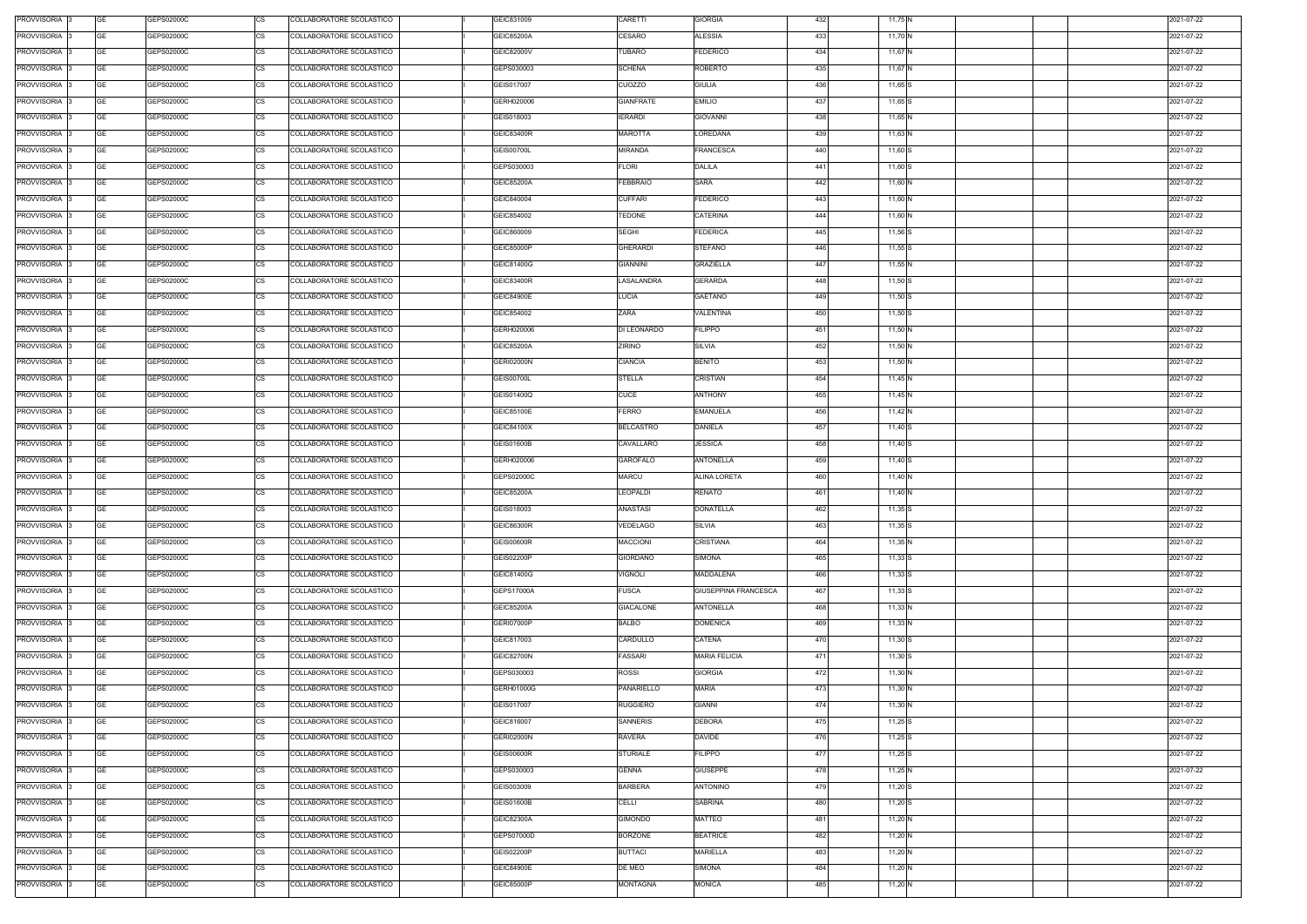| PROVVISORIA 3 | <b>GE</b><br>GEPS02000C | <b>CS</b> | COLLABORATORE SCOLASTICO | GEIC81200X        | <b>GIANNOTTI</b>   | <b>ALICE</b>        | 486   | $11,15$ S |  | 2021-07-22 |
|---------------|-------------------------|-----------|--------------------------|-------------------|--------------------|---------------------|-------|-----------|--|------------|
| PROVVISORIA 3 | <b>GE</b><br>GEPS02000C | CS        | COLLABORATORE SCOLASTICO | GEIC85000P        | <b>MANINI</b>      | <b>FIORELLA</b>     | 487   | $11,15$ N |  | 2021-07-22 |
| PROVVISORIA 3 | <b>GE</b><br>GEPS02000C | <b>CS</b> | COLLABORATORE SCOLASTICO | GEIC85700D        | COPPOLA            | FRANCESCO           | 488   | 11,15 N   |  | 2021-07-22 |
| PROVVISORIA 3 | <b>GE</b><br>GEPS02000C | <b>CS</b> | COLLABORATORE SCOLASTICO | GEIC81300Q        | PERI               | FRANCESCA           | 489   | $11,15$ N |  | 2021-07-22 |
| PROVVISORIA 3 | <b>GE</b><br>GEPS02000C | <b>CS</b> | COLLABORATORE SCOLASTICO | GEIS01600B        | SABATINO           | MARIANNA            | 490   | $11,13$ S |  | 2021-07-22 |
| PROVVISORIA 3 | <b>GE</b><br>GEPS02000C | <b>CS</b> | COLLABORATORE SCOLASTICO | GEIC85200A        | <b>CASACCIA</b>    | <b>MONICA CARLA</b> | 491   | 11,13 S   |  | 2021-07-22 |
| PROVVISORIA 3 | <b>GE</b><br>GEPS02000C | <b>CS</b> | COLLABORATORE SCOLASTICO | GEPS050008        | PICCIONELLO        | SILVANA             | 492   | 11,13 S   |  | 2021-07-22 |
| PROVVISORIA 3 | <b>GE</b><br>GEPS02000C | CS        | COLLABORATORE SCOLASTICO | GEIC82000V        | <b>BOCCARDO</b>    | <b>GIADA</b>        | 493   | $11,10$ S |  | 2021-07-22 |
| PROVVISORIA 3 | <b>GE</b><br>GEPS02000C | <b>CS</b> | COLLABORATORE SCOLASTICO | GEIC817003        | <b>SACCHI</b>      | <b>CLAUDIA</b>      | 494   | 11,10 N   |  | 2021-07-22 |
| PROVVISORIA 3 | <b>GE</b><br>GEPS02000C | <b>CS</b> | COLLABORATORE SCOLASTICO | GEPC04000E        | <b>SCIUTTI</b>     | <b>ALICE</b>        | 495   | 11,10 N   |  | 2021-07-22 |
| PROVVISORIA 3 | <b>GE</b><br>GEPS02000C | <b>CS</b> | COLLABORATORE SCOLASTICO | GEIC85100E        | AUGUSTO            | <b>STELLA</b>       | 496   | 11,10 N   |  | 2021-07-22 |
| PROVVISORIA 3 | <b>GE</b><br>GEPS02000C | CS        | COLLABORATORE SCOLASTICO | GEPS080004        | <b>PICCARDO</b>    | <b>ANTONELLA</b>    | 497   | 11,08 N   |  | 2021-07-22 |
| PROVVISORIA 3 | <b>GE</b><br>GEPS02000C | <b>CS</b> | COLLABORATORE SCOLASTICO | GEIC831009        | GALANZI            | <b>MANUELA</b>      | 498   | 11,05 S   |  | 2021-07-22 |
| PROVVISORIA 3 | <b>GE</b><br>GEPS02000C | CS        | COLLABORATORE SCOLASTICO | GEIC804001        | SANNA              | <b>GLORIA</b>       | 499   | 11,05 N   |  | 2021-07-22 |
| PROVVISORIA 3 | <b>GE</b><br>GEPS02000C | <b>CS</b> | COLLABORATORE SCOLASTICO | <b>GEIC84400B</b> | PEZZI              | TIZIANA             | 500   | 11 S      |  | 2021-07-22 |
| PROVVISORIA 3 | <b>GE</b><br>GEPS02000C | CS        | COLLABORATORE SCOLASTICO | GEIC81400G        | <b>LEONCINI</b>    | <b>SANDRA</b>       | 501   | 11 S      |  | 2021-07-22 |
| PROVVISORIA 3 | <b>GE</b><br>GEPS02000C | <b>CS</b> | COLLABORATORE SCOLASTICO | GEIC837008        | TRAVERSONE         | <b>DONATA</b>       | 502   | 11 S      |  | 2021-07-22 |
| PROVVISORIA 3 | <b>GE</b><br>GEPS02000C | <b>CS</b> | COLLABORATORE SCOLASTICO | GEMM18500G        | troian             | <b>JACOPO</b>       | 503   | 11 S      |  | 2021-07-22 |
| PROVVISORIA 3 | <b>GE</b><br>GEPS02000C | <b>CS</b> | COLLABORATORE SCOLASTICO | GEIC83500L        | <b>BELVEDERE</b>   | ALESSANDRA          | 504   | 11 N      |  | 2021-07-22 |
| PROVVISORIA 3 | <b>GE</b><br>GEPS02000C | <b>CS</b> | COLLABORATORE SCOLASTICO | GEIC80700C        | <b>SFOCO</b>       | ANNA                | 505   | 11 N      |  | 2021-07-22 |
| PROVVISORIA 3 | <b>GE</b><br>GEPS02000C | <b>CS</b> | COLLABORATORE SCOLASTICO | GEPS02000C        | <b>FERRARO</b>     | LUANA               | 506   | 11 N      |  | 2021-07-22 |
| PROVVISORIA 3 | <b>GE</b><br>GEPS02000C | <b>CS</b> | COLLABORATORE SCOLASTICO | GEIC82200E        | PIZZI              | <b>ANTONELLA</b>    | 507   | 11 N      |  | 2021-07-22 |
| PROVVISORIA 3 | <b>GE</b><br>GEPS02000C | <b>CS</b> | COLLABORATORE SCOLASTICO | GEIC833001        | LO PRESTI          | <b>MARCO</b>        | 508   | 10,98 N   |  | 2021-07-22 |
|               | <b>GE</b>               |           |                          |                   |                    |                     |       |           |  |            |
| PROVVISORIA 3 | GEPS02000C              | <b>CS</b> | COLLABORATORE SCOLASTICO | GEIC81400G        | <b>PIANA</b>       | <b>FEDERICA</b>     | 509   | 10,98 N   |  | 2021-07-22 |
| PROVVISORIA 3 | <b>GE</b><br>GEPS02000C | <b>CS</b> | COLLABORATORE SCOLASTICO | GEPC020009        | <b>GOBBI</b>       | ELVIRA GIULIA       | 510   | 10,97 N   |  | 2021-07-22 |
| PROVVISORIA 3 | <b>GE</b><br>GEPS02000C | <b>CS</b> | COLLABORATORE SCOLASTICO | GEIS02200P        | NICOSIA CIRASELLA  | ANITA               | 511   | $10,95$ S |  | 2021-07-22 |
| PROVVISORIA 3 | <b>GE</b><br>GEPS02000C | <b>CS</b> | COLLABORATORE SCOLASTICO | GEIS011008        | SCROFANO           | CORRADO             | 512   | 10,95 N   |  | 2021-07-22 |
| PROVVISORIA 3 | <b>GE</b><br>GEPS02000C | CS        | COLLABORATORE SCOLASTICO | GEIS017007        | CALLERO            | <b>MARA</b>         | 513   | $10,90$ S |  | 2021-07-22 |
| PROVVISORIA 3 | <b>GE</b><br>GEPS02000C | <b>CS</b> | COLLABORATORE SCOLASTICO | GEIS004005        | <b>MASULLI</b>     | <b>MARCO</b>        | 514   | $10,90$ S |  | 2021-07-22 |
| PROVVISORIA 3 | <b>GE</b><br>GEPS02000C | <b>CS</b> | COLLABORATORE SCOLASTICO | GEIC82300A        | <b>DAGOSTINO</b>   | <b>GIROLAMO</b>     | 515   | 10,90 N   |  | 2021-07-22 |
| PROVVISORIA 3 | <b>GE</b><br>GEPS02000C | <b>CS</b> | COLLABORATORE SCOLASTICO | GEIC82300A        | <b>D'ETTORRE</b>   | <b>FEDERICA</b>     | 516   | 10,90 N   |  | 2021-07-22 |
| PROVVISORIA 3 | <b>GE</b><br>GEPS02000C | <b>CS</b> | COLLABORATORE SCOLASTICO | GEIC83400R        | CANEPA             | <b>MARIA ELISA</b>  | 517   | 10,90 N   |  | 2021-07-22 |
| PROVVISORIA 3 | <b>GE</b><br>GEPS02000C | CS        | COLLABORATORE SCOLASTICO | GEIC854002        | <b>PICONE</b>      | LORENA              | 518   | 10,88 N   |  | 2021-07-22 |
| PROVVISORIA 3 | <b>GE</b><br>GEPS02000C | <b>CS</b> | COLLABORATORE SCOLASTICO | GEIC859005        | <b>BONFANTI</b>    | MANUELA             | 519   | $10,85$ S |  | 2021-07-22 |
| PROVVISORIA 3 | <b>GE</b><br>GEPS02000C | CS        | COLLABORATORE SCOLASTICO | GEIC811004        | <b>DELLA CORTE</b> | COSTANTINO          | 520   | 10,85 S   |  | 2021-07-22 |
| PROVVISORIA 3 | <b>GE</b><br>GEPS02000C | <b>CS</b> | COLLABORATORE SCOLASTICO | GEIC858009        | <b>BUONASERA</b>   | <b>ALESSANDRA</b>   | 521 S | 10,85 N   |  | 2021-07-22 |
| PROVVISORIA 3 | <b>GE</b><br>GEPS02000C | CS        | COLLABORATORE SCOLASTICO | GEPS050008        | ADDEO              | SANTINA             | 522   | 10,85 N   |  | 2021-07-22 |
| PROVVISORIA 3 | <b>GE</b><br>GEPS02000C | <b>CS</b> | COLLABORATORE SCOLASTICO | GETH020002        | <b>MULEO</b>       | <b>PAOLA</b>        | 523   | 10,83 S   |  | 2021-07-22 |
| PROVVISORIA 3 | <b>GE</b><br>GEPS02000C | CS        | COLLABORATORE SCOLASTICO | <b>GEIC83400R</b> | <b>CASARINO</b>    | ROMINA              | 524   | 10,83 N   |  | 2021-07-22 |
| PROVVISORIA 3 | <b>GE</b><br>GEPS02000C | CS        | COLLABORATORE SCOLASTICO | GEIC837008        | <b>PARODI</b>      | <b>ANNA MARIA</b>   | 525   | 10,82 S   |  | 2021-07-22 |
| PROVVISORIA 3 | <b>GE</b><br>GEPS02000C | CS        | COLLABORATORE SCOLASTICO | <b>GEIS00600R</b> | DE ROSA            | <b>MARIANGELA</b>   | 526   | $10,80$ S |  | 2021-07-22 |
| PROVVISORIA 3 | <b>GE</b><br>GEPS02000C | <b>CS</b> | COLLABORATORE SCOLASTICO | GEPS07000D        | <b>DAZZO</b>       | CATERINA            | 527   | 10,80 N   |  | 2021-07-22 |
| PROVVISORIA 3 | <b>GE</b><br>GEPS02000C | CS        | COLLABORATORE SCOLASTICO | GEIS003009        | <b>FERRARA</b>     | <b>ELENA</b>        | 528   | 10,80 N   |  | 2021-07-22 |
| PROVVISORIA 3 | <b>GE</b><br>GEPS02000C | CS        | COLLABORATORE SCOLASTICO | GEIS01600B        | <b>VICIDOMINI</b>  | <b>GERARDO</b>      | 529   | 10,80 N   |  | 2021-07-22 |
| PROVVISORIA 3 | <b>GE</b><br>GEPS02000C | <b>CS</b> | COLLABORATORE SCOLASTICO | GEIC82200E        | SERRA              | <b>GIACOMO</b>      | 530   | 10,80 N   |  | 2021-07-22 |
| PROVVISORIA 3 | <b>GE</b><br>GEPS02000C | <b>CS</b> | COLLABORATORE SCOLASTICO | GERH020006        | <b>IENTILE</b>     | SIMONA              | 531   | 10,80 N   |  | 2021-07-22 |
| PROVVISORIA 3 | <b>GE</b><br>GEPS02000C | <b>CS</b> | COLLABORATORE SCOLASTICO | GEIS01600B        | CARIATI            | ANTONIO             | 532   | 10,80 N   |  | 2021-07-22 |
| PROVVISORIA 3 | <b>GE</b><br>GEPS02000C | <b>CS</b> | COLLABORATORE SCOLASTICO | GERH020006        | CARIFI             | <b>DEBORA</b>       | 533   | 10,79 N   |  | 2021-07-22 |
| PROVVISORIA 3 | <b>GE</b><br>GEPS02000C | <b>CS</b> | COLLABORATORE SCOLASTICO | GEPC01000P        | DEL VINO           | TIZIANO             | 534   | $10,75$ S |  | 2021-07-22 |
| PROVVISORIA 3 | <b>GE</b><br>GEPS02000C | <b>CS</b> | COLLABORATORE SCOLASTICO | <b>GERI02000N</b> | CORAZZESI          | <b>ENZO</b>         | 535   | $10,75$ S |  | 2021-07-22 |
| PROVVISORIA 3 | <b>GE</b><br>GEPS02000C | <b>CS</b> | COLLABORATORE SCOLASTICO | GEIC81400G        | TOLOMEO            | DEBORAH             | 536   | 10,75 N   |  | 2021-07-22 |
| PROVVISORIA 3 | <b>GE</b><br>GEPS02000C | <b>CS</b> | COLLABORATORE SCOLASTICO | GEIC804001        | <b>BESAGNO</b>     | ELENA               | 537   | 10,75 N   |  | 2021-07-22 |
| PROVVISORIA 3 | <b>GE</b><br>GEPS02000C | <b>CS</b> | COLLABORATORE SCOLASTICO | GEPS17000A        | <b>AURIOSO</b>     | EMANUELE            | 538   | 10,75 N   |  | 2021-07-22 |
| PROVVISORIA 3 | <b>GE</b><br>GEPS02000C | CS        | COLLABORATORE SCOLASTICO | GEPS030003        | PERROZZI           | <b>DARIA</b>        | 539   | 10,70 S   |  | 2021-07-22 |
|               |                         |           |                          |                   |                    |                     |       |           |  |            |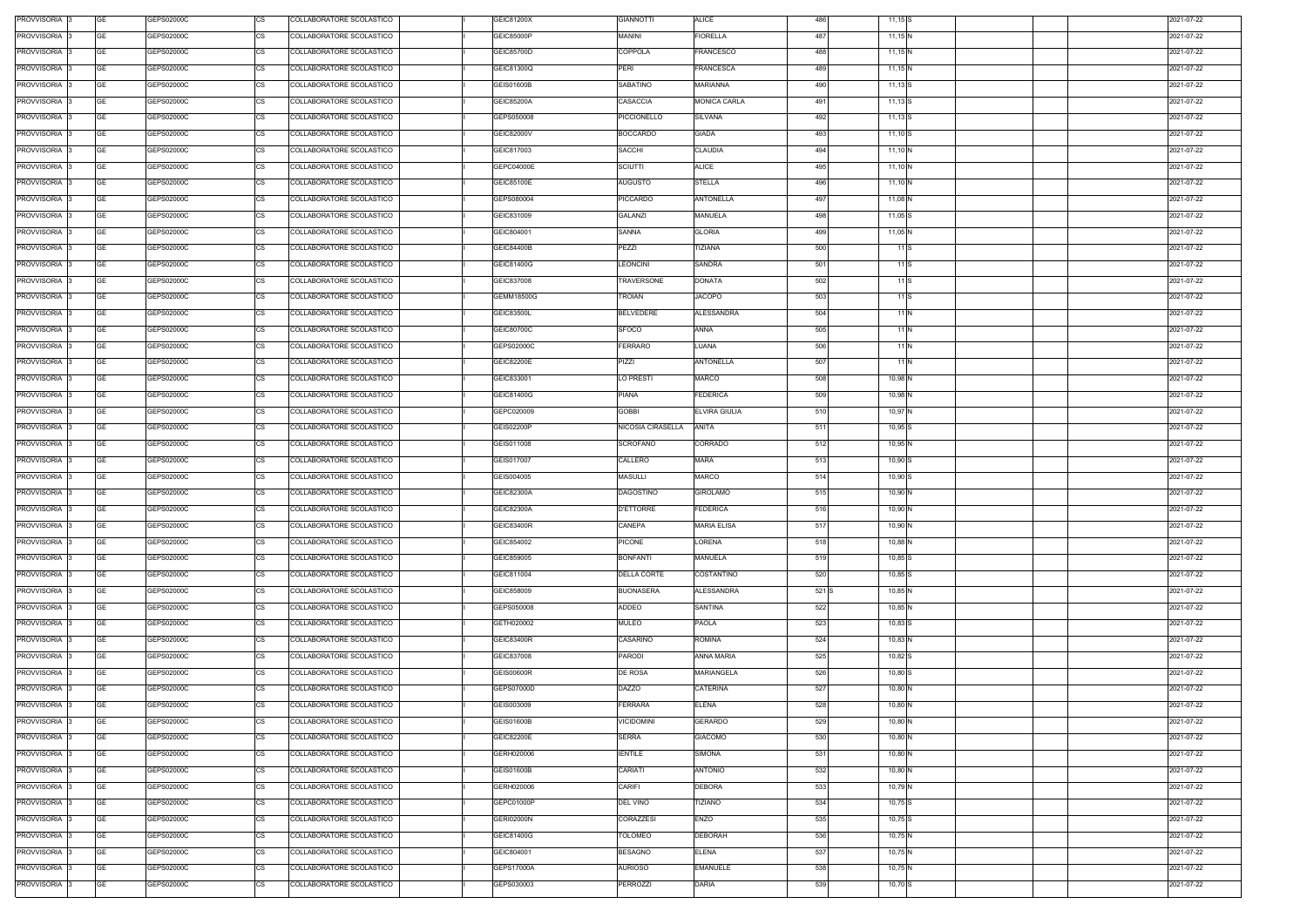| PROVVISORIA 3 | GE        | GEPS02000C | COLLABORATORE SCOLASTICO<br>CS        | GEIC85200A        | CATALANO             | LORENA            | 540 | 10,70 S   |  | 2021-07-22 |
|---------------|-----------|------------|---------------------------------------|-------------------|----------------------|-------------------|-----|-----------|--|------------|
| PROVVISORIA 3 | <b>GE</b> | GEPS02000C | <b>CS</b><br>COLLABORATORE SCOLASTICO | GEIC861005        | PARATORE             | <b>DOMIZIA</b>    | 541 | $10,70$ S |  | 2021-07-22 |
| PROVVISORIA 3 | GE        | GEPS02000C | <b>CS</b><br>COLLABORATORE SCOLASTICO | GEIS017007        | SARDO                | <b>GIANLUCA</b>   | 542 | 10,70 N   |  | 2021-07-22 |
| PROVVISORIA 3 | GE        | GEPS02000C | <b>CS</b><br>COLLABORATORE SCOLASTICO | GEIC816007        | <b>AGOSTI</b>        | <b>CLAUDIA</b>    | 543 | 10,66 N   |  | 2021-07-22 |
| PROVVISORIA 3 | <b>GE</b> | GEPS02000C | <b>CS</b><br>COLLABORATORE SCOLASTICO | GEPS080004        | <b>MARFOGLIA</b>     | <b>MIRELLA</b>    | 544 | $10,65$ S |  | 2021-07-22 |
| PROVVISORIA 3 | GE        | GEPS02000C | <b>CS</b><br>COLLABORATORE SCOLASTICO | GEVC010002        | FAZZI                | ARIANNA           | 545 | $10,65$ S |  | 2021-07-22 |
| PROVVISORIA 3 | <b>GE</b> | GEPS02000C | <b>CS</b><br>COLLABORATORE SCOLASTICO | GEIS003009        | <b>PUCCIO</b>        | ANGELO SALVATORE  | 546 | $10,65$ S |  | 2021-07-22 |
| PROVVISORIA 3 | GE        | GEPS02000C | <b>CS</b><br>COLLABORATORE SCOLASTICO | GEVC010002        | LA MONICA            | <b>VLADIMIRO</b>  | 547 | 10,65 N   |  | 2021-07-22 |
| PROVVISORIA 3 | <b>GE</b> | GEPS02000C | <b>CS</b><br>COLLABORATORE SCOLASTICO | GEPS02000C        | TARDITO              | <b>MARZIA</b>     | 548 | 10,65 N   |  | 2021-07-22 |
| PROVVISORIA 3 | <b>GE</b> | GEPS02000C | <b>CS</b><br>COLLABORATORE SCOLASTICO | <b>GEIC85500T</b> | <b>MARRAS</b>        | LARA              | 549 | 10,60 S   |  | 2021-07-22 |
| PROVVISORIA 3 | <b>GE</b> | GEPS02000C | <b>CS</b><br>COLLABORATORE SCOLASTICO | GEIS003009        | <b>MUSMECI</b>       | <b>MAURIZIO</b>   | 550 | $10,60$ S |  | 2021-07-22 |
| PROVVISORIA 3 | <b>GE</b> | GEPS02000C | CS<br>COLLABORATORE SCOLASTICO        | GEIS004005        | CADAMURO             | <b>ROBERTO</b>    | 551 | 10,60 S   |  | 2021-07-22 |
| PROVVISORIA 3 | <b>GE</b> | GEPS02000C | <b>CS</b><br>COLLABORATORE SCOLASTICO | GEIC82600T        | LA BANCA             | <b>FILIPPO</b>    | 552 | 10,60 N   |  | 2021-07-22 |
| PROVVISORIA 3 | <b>GE</b> | GEPS02000C | <b>CS</b><br>COLLABORATORE SCOLASTICO | GEIC83600C        | <b>GUIDA</b>         | ILENIA            | 553 | 10,60 N   |  | 2021-07-22 |
| PROVVISORIA 3 | <b>GE</b> | GEPS02000C | COLLABORATORE SCOLASTICO<br>СS        | GEIC85100E        | <b>MODAFFERI</b>     | <b>FABIO</b>      | 554 | 10,60 N   |  | 2021-07-22 |
| PROVVISORIA 3 | <b>GE</b> | GEPS02000C | <b>CS</b><br>COLLABORATORE SCOLASTICO | GEIC81200X        | ABBAGNALE            | PALMA MARIA       | 555 | 10,60 N   |  | 2021-07-22 |
|               | <b>GE</b> | GEPS02000C | <b>CS</b>                             | GERH01000G        | <b>AULICINO</b>      |                   | 556 |           |  |            |
| PROVVISORIA 3 |           |            | COLLABORATORE SCOLASTICO              |                   |                      | ANNA              |     | 10,60 N   |  | 2021-07-22 |
| PROVVISORIA 3 | <b>GE</b> | GEPS02000C | <b>CS</b><br>COLLABORATORE SCOLASTICO | GEPS080004        | <b>BRUZZO</b>        | <b>ROSANNA</b>    | 557 | 10,57 S   |  | 2021-07-22 |
| PROVVISORIA 3 | <b>GE</b> | GEPS02000C | <b>CS</b><br>COLLABORATORE SCOLASTICO | GEIC85000P        | <b>BERNINI</b>       | DANIELA           | 558 | 10,55 N   |  | 2021-07-22 |
| PROVVISORIA 3 | GE        | GEPS02000C | <b>CS</b><br>COLLABORATORE SCOLASTICO | GEPC020009        | <b>ESPOSITO</b>      | ARIANNA           | 559 | 10,55 N   |  | 2021-07-22 |
| PROVVISORIA 3 | GE        | GEPS02000C | <b>CS</b><br>COLLABORATORE SCOLASTICO | GEIC81200X        | <b>ANTELMI</b>       | MICHELA           | 560 | 10,55 N   |  | 2021-07-22 |
| PROVVISORIA 3 | <b>GE</b> | GEPS02000C | <b>CS</b><br>COLLABORATORE SCOLASTICO | GEIC81900P        | <b>DIMARTINO</b>     | MAURA             | 561 | $10,50$ S |  | 2021-07-22 |
| PROVVISORIA 3 | <b>GE</b> | GEPS02000C | <b>CS</b><br>COLLABORATORE SCOLASTICO | GEIC80700C        | GUZZARDO             | <b>MARTINA</b>    | 562 | 10,50 N   |  | 2021-07-22 |
| PROVVISORIA 3 | <b>GE</b> | GEPS02000C | <b>CS</b><br>COLLABORATORE SCOLASTICO | GEIS003009        | COSTANZO             | <b>ANDREA</b>     | 563 | 10,50 N   |  | 2021-07-22 |
| PROVVISORIA 3 | <b>GE</b> | GEPS02000C | <b>CS</b><br>COLLABORATORE SCOLASTICO | GEPS17000A        | <b>GAETANI LISEO</b> | <b>GIUSEPPE</b>   | 564 | 10,50 N   |  | 2021-07-22 |
| PROVVISORIA 3 | <b>GE</b> | GEPS02000C | <b>CS</b><br>COLLABORATORE SCOLASTICO | GEIS017007        | <b>CUSTODE</b>       | CARLO             | 565 | 10,50 N   |  | 2021-07-22 |
| PROVVISORIA 3 | GE        | GEPS02000C | <b>CS</b><br>COLLABORATORE SCOLASTICO | GEIC82600T        | SCARPITTA            | MARCELLO          | 566 | 10,50 N   |  | 2021-07-22 |
| PROVVISORIA 3 | GE        | GEPS02000C | <b>CS</b><br>COLLABORATORE SCOLASTICO | GEIC83400R        | <b>TASSONE</b>       | <b>OMBRETTA</b>   | 567 | 10,50 N   |  | 2021-07-22 |
| PROVVISORIA 3 | GE        | GEPS02000C | <b>CS</b><br>COLLABORATORE SCOLASTICO | GEIC85100E        | <b>AVEGNO</b>        | LUCIA             | 568 | 10,50 N   |  | 2021-07-22 |
| PROVVISORIA 3 | <b>GE</b> | GEPS02000C | <b>CS</b><br>COLLABORATORE SCOLASTICO | GESD010008        | <b>INGRASCI'</b>     | SANTINA           | 569 | 10,50 N   |  | 2021-07-22 |
| PROVVISORIA 3 | GE        | GEPS02000C | <b>CS</b><br>COLLABORATORE SCOLASTICO | GEIC85200A        | <b>PULEJO</b>        | TERESA            | 570 | 10,50 N   |  | 2021-07-22 |
| PROVVISORIA 3 | <b>GE</b> | GEPS02000C | <b>CS</b><br>COLLABORATORE SCOLASTICO | GEIC840004        | <b>LIGIOS</b>        | MIRKO             | 571 | $10,47$ S |  | 2021-07-22 |
| PROVVISORIA 3 | GE        | GEPS02000C | <b>CS</b><br>COLLABORATORE SCOLASTICO | GEIS012004        | DI MARTINO           | LUCIANO           | 572 | 10,45 N   |  | 2021-07-22 |
| PROVVISORIA 3 | GE        | GEPS02000C | <b>CS</b><br>COLLABORATORE SCOLASTICO | GEIS004005        | FERRANTE             | <b>DANIELE</b>    | 573 | 10,45 N   |  | 2021-07-22 |
| PROVVISORIA 3 | <b>GE</b> | GEPS02000C | <b>CS</b><br>COLLABORATORE SCOLASTICO | GETH020002        | <b>DURACCIO</b>      | <b>MORENA</b>     | 574 | 10,45 N   |  | 2021-07-22 |
| PROVVISORIA 3 | <b>GE</b> | GEPS02000C | <b>CS</b><br>COLLABORATORE SCOLASTICO | <b>GEIS00700L</b> | <b>BISESTI</b>       | LUISA             | 575 | 10,45 N   |  | 2021-07-22 |
| PROVVISORIA 3 | <b>GE</b> | GEPS02000C | <b>CS</b><br>COLLABORATORE SCOLASTICO | GEIS01400Q        | <b>BRIGATI</b>       | <b>STEFANIA</b>   | 576 | 10,45 N   |  | 2021-07-22 |
| PROVVISORIA 3 | <b>GE</b> | GEPS02000C | <b>CS</b><br>COLLABORATORE SCOLASTICO | <b>GEIS02200P</b> | CATALDI              | <b>EVELINA</b>    | 577 | 10,42 S   |  | 2021-07-22 |
| PROVVISORIA 3 | <b>GE</b> | GEPS02000C | CS<br>COLLABORATORE SCOLASTICO        | GEVC010002        | DE ANGELIS           | <b>CINZIA</b>     | 578 | 10,40 N   |  | 2021-07-22 |
| PROVVISORIA 3 | <b>GE</b> | GEPS02000C | <b>CS</b><br>COLLABORATORE SCOLASTICO | GEPC020009        | CIARDIELLO           | <b>RAFFAELLA</b>  | 579 | 10,40 N   |  | 2021-07-22 |
| PROVVISORIA 3 | <b>GE</b> | GEPS02000C | <b>CS</b><br>COLLABORATORE SCOLASTICO | <b>GERI02000N</b> | TABACCO              | <b>GIOVANNI</b>   | 580 | 10,40 N   |  | 2021-07-22 |
| PROVVISORIA 3 | <b>GE</b> | GEPS02000C | <b>CS</b><br>COLLABORATORE SCOLASTICO | <b>GEIS01600B</b> | <b>ASSANDRI</b>      | <b>MIRKO</b>      | 581 | 10,40 N   |  | 2021-07-22 |
| PROVVISORIA 3 | <b>GE</b> | GEPS02000C | <b>CS</b><br>COLLABORATORE SCOLASTICO | GEIS01300X        | <b>RICCI</b>         | <b>MARCO</b>      | 582 | $10,37$ S |  | 2021-07-22 |
| PROVVISORIA 3 | <b>GE</b> | GEPS02000C | <b>CS</b><br>COLLABORATORE SCOLASTICO | GEPS030003        | <b>PRINCIPATO</b>    | LUCY GIOVANNA     | 583 | $10,35$ S |  | 2021-07-22 |
| PROVVISORIA 3 | <b>GE</b> | GEPS02000C | CS<br>COLLABORATORE SCOLASTICO        | GEIS017007        | <b>BALBI</b>         | ANDREA            | 584 | 10,35 N   |  | 2021-07-22 |
| PROVVISORIA 3 | <b>GE</b> | GEPS02000C | <b>CS</b><br>COLLABORATORE SCOLASTICO | GETH020002        | <b>MAINARDI</b>      | FILOMENA          | 585 | 10,35 N   |  | 2021-07-22 |
| PROVVISORIA 3 | GE        | GEPS02000C | СS<br>COLLABORATORE SCOLASTICO        | GEIC817003        | CANDURA              | <b>ELISABETTA</b> | 586 | 10,35 N   |  | 2021-07-22 |
| PROVVISORIA 3 | <b>GE</b> | GEPS02000C | <b>CS</b><br>COLLABORATORE SCOLASTICO | GEIC82100P        | MALAGAMBA            | <b>VALENTINA</b>  | 587 | $10,33$ S |  | 2021-07-22 |
| PROVVISORIA 3 | <b>GE</b> | GEPS02000C | <b>CS</b><br>COLLABORATORE SCOLASTICO | GEIC83900X        | <b>MARTINO</b>       | LAURA             | 588 | $10,33$ S |  | 2021-07-22 |
| PROVVISORIA 3 | <b>GE</b> | GEPS02000C | <b>CS</b><br>COLLABORATORE SCOLASTICO | GEIC83500L        | <b>ARGENTIERI</b>    | VIVIANA           | 589 | 10,33 N   |  | 2021-07-22 |
| PROVVISORIA 3 | <b>GE</b> | GEPS02000C | CS<br>COLLABORATORE SCOLASTICO        | GEIC837008        | <b>DIMASI</b>        | CONCETTA          | 590 | 10,33 N   |  | 2021-07-22 |
| PROVVISORIA 3 | GE        | GEPS02000C | <b>CS</b><br>COLLABORATORE SCOLASTICO | <b>GEIC84900E</b> | CAROSI               | <b>ELISABETTA</b> | 591 | 10,33 N   |  | 2021-07-22 |
| PROVVISORIA 3 | <b>GE</b> | GEPS02000C | <b>CS</b><br>COLLABORATORE SCOLASTICO | GEIC82000V        | FERRARO              | DANILO            | 592 | 10,32 S   |  | 2021-07-22 |
| PROVVISORIA 3 | GE        | GEPS02000C | <b>CS</b><br>COLLABORATORE SCOLASTICO | GEIC811004        | <b>BUTTIGLIERI</b>   | FRANCESCA         | 593 | $10,30$ S |  | 2021-07-22 |
|               |           |            |                                       |                   |                      |                   |     |           |  |            |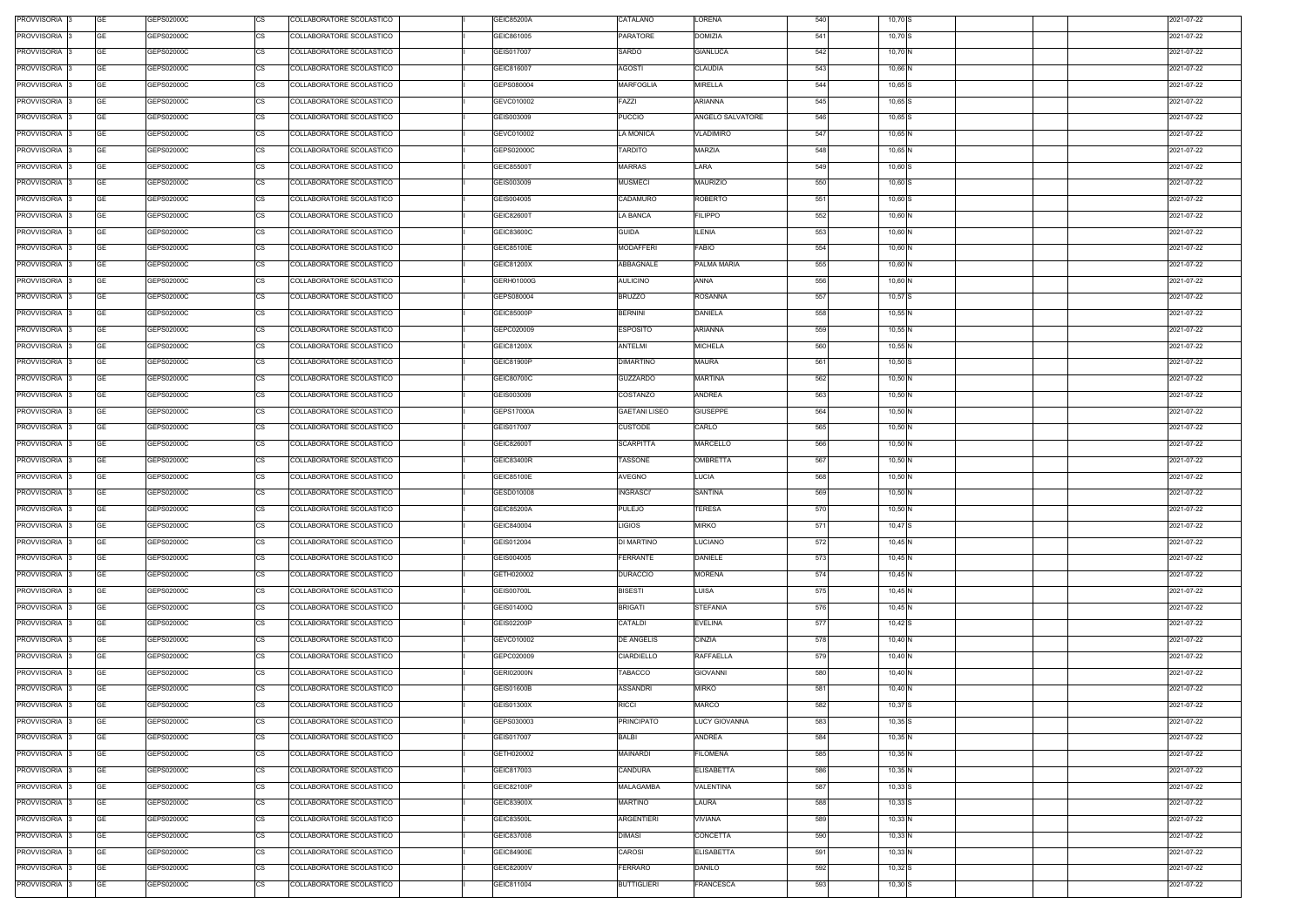| PROVVISORIA 3 | GE        | GEPS02000C | COLLABORATORE SCOLASTICO<br>CS        | GEIC83500L        | ZANFERRARI           | <b>CINZIA</b>      | 594 | 10,30 S   |  | 2021-07-22 |
|---------------|-----------|------------|---------------------------------------|-------------------|----------------------|--------------------|-----|-----------|--|------------|
| PROVVISORIA 3 | GE        | GEPS02000C | <b>CS</b><br>COLLABORATORE SCOLASTICO | GEIC838004        | GALLO                | <b>ROBERTA</b>     | 595 | 10,30 S   |  | 2021-07-22 |
| PROVVISORIA 3 | GE        | GEPS02000C | <b>CS</b><br>COLLABORATORE SCOLASTICO | GEIC82200E        | <b>MAFFEIS</b>       | VALENTINA          | 596 | $10,30$ S |  | 2021-07-22 |
| PROVVISORIA 3 | GE        | GEPS02000C | <b>CS</b><br>COLLABORATORE SCOLASTICO | GEIS018003        | <b>AZZARO</b>        | <b>BRUNO</b>       | 597 | $10,30$ S |  | 2021-07-22 |
| PROVVISORIA 3 | <b>GE</b> | GEPS02000C | <b>CS</b><br>COLLABORATORE SCOLASTICO | <b>GERI02000N</b> | <b>ESPOSITO</b>      | <b>IDA</b>         | 598 | $10,30$ S |  | 2021-07-22 |
| PROVVISORIA 3 | GE        | GEPS02000C | <b>CS</b><br>COLLABORATORE SCOLASTICO | GEIS01300X        | NUNZIATA             | <b>STEFANO</b>     | 599 | 10,30 N   |  | 2021-07-22 |
| PROVVISORIA 3 | <b>GE</b> | GEPS02000C | <b>CS</b><br>COLLABORATORE SCOLASTICO | GEIC838004        | SPANO                | <b>FRANCESCA</b>   | 600 | 10,30 N   |  | 2021-07-22 |
| PROVVISORIA 3 | GE        | GEPS02000C | <b>CS</b><br>COLLABORATORE SCOLASTICO | GERH020006        | <b>BORRELLI</b>      | LUIGI              | 601 | 10,30 N   |  | 2021-07-22 |
| PROVVISORIA 3 | <b>GE</b> | GEPS02000C | <b>CS</b><br>COLLABORATORE SCOLASTICO | GEIS01400Q        | SPARTA'              | LORENZO            | 602 | 10,30 N   |  | 2021-07-22 |
| PROVVISORIA 3 | <b>GE</b> | GEPS02000C | <b>CS</b><br>COLLABORATORE SCOLASTICO | GEIC81400G        | <b>TIRO</b>          | <b>HELENA</b>      | 603 | 10,30 N   |  | 2021-07-22 |
| PROVVISORIA 3 | <b>GE</b> | GEPS02000C | <b>CS</b><br>COLLABORATORE SCOLASTICO | GEPS080004        | <b>CORLETO</b>       | <b>MARTINA</b>     | 604 | 10,30 N   |  | 2021-07-22 |
| PROVVISORIA 3 | <b>GE</b> | GEPS02000C | CS<br>COLLABORATORE SCOLASTICO        | GEIC85100E        | <b>SACCO</b>         | <b>FEDERICO</b>    | 605 | 10,30 N   |  | 2021-07-22 |
| PROVVISORIA 3 | <b>GE</b> | GEPS02000C | <b>CS</b><br>COLLABORATORE SCOLASTICO | GEIC80700C        | DEVASTATO            | <b>AURORA</b>      | 606 | 10,30 N   |  | 2021-07-22 |
| PROVVISORIA 3 | <b>GE</b> | GEPS02000C | <b>CS</b><br>COLLABORATORE SCOLASTICO | GERH020006        | MONTALBANO           | <b>MARIA ELISA</b> | 607 | 10,30 N   |  | 2021-07-22 |
| PROVVISORIA 3 | <b>GE</b> | GEPS02000C | <b>CS</b><br>COLLABORATORE SCOLASTICO | GEIC85100E        | PEZONE               | LUCIA              | 608 | 10,30 N   |  | 2021-07-22 |
| PROVVISORIA 3 | <b>GE</b> | GEPS02000C | <b>CS</b><br>COLLABORATORE SCOLASTICO | GEIC86300R        | <b>RAGOSTA</b>       | MARIANNA           | 609 | 10,30 N   |  | 2021-07-22 |
|               |           |            | <b>CS</b>                             |                   |                      |                    | 610 |           |  |            |
| PROVVISORIA 3 | <b>GE</b> | GEPS02000C | COLLABORATORE SCOLASTICO              | GEIC83500L        | <b>DE PAOLA</b>      | <b>FRANCESCA</b>   |     | 10,30 N   |  | 2021-07-22 |
| PROVVISORIA 3 | <b>GE</b> | GEPS02000C | <b>CS</b><br>COLLABORATORE SCOLASTICO | GEIC84400B        | <b>SAPIO</b>         | LUIGI              | 611 | 10,30 N   |  | 2021-07-22 |
| PROVVISORIA 3 | <b>GE</b> | GEPS02000C | <b>CS</b><br>COLLABORATORE SCOLASTICO | GEIC858009        | MANAVELLA            | <b>GIORGIA</b>     | 612 | 10,30 N   |  | 2021-07-22 |
| PROVVISORIA 3 | GE        | GEPS02000C | <b>CS</b><br>COLLABORATORE SCOLASTICO | GEIC83900X        | SCIMONELLO           | DANILA             | 613 | 10,30 N   |  | 2021-07-22 |
| PROVVISORIA 3 | GE        | GEPS02000C | <b>CS</b><br>COLLABORATORE SCOLASTICO | GEIC817003        | COTELLA              | PAMELA             | 614 | 10,30 N   |  | 2021-07-22 |
| PROVVISORIA 3 | <b>GE</b> | GEPS02000C | <b>CS</b><br>COLLABORATORE SCOLASTICO | GEIS01400Q        | <b>MONACO</b>        | SIMONA             | 615 | 10,30 N   |  | 2021-07-22 |
| PROVVISORIA 3 | <b>GE</b> | GEPS02000C | <b>CS</b><br>COLLABORATORE SCOLASTICO | GEPC01000P        | <b>GIAMBARRESI</b>   | <b>GIULIO</b>      | 616 | 10,30 N   |  | 2021-07-22 |
| PROVVISORIA 3 | <b>GE</b> | GEPS02000C | <b>CS</b><br>COLLABORATORE SCOLASTICO | GETH020002        | SOLI                 | <b>EGIDIO</b>      | 617 | 10,30 N   |  | 2021-07-22 |
| PROVVISORIA 3 | <b>GE</b> | GEPS02000C | <b>CS</b><br>COLLABORATORE SCOLASTICO | GEIS01600B        | GUARDO               | DANIELA            | 618 | $10,28$ S |  | 2021-07-22 |
| PROVVISORIA 3 | <b>GE</b> | GEPS02000C | <b>CS</b><br>COLLABORATORE SCOLASTICO | GETD03000V        | <b>FASCIA</b>        | GILBERTO           | 619 | 10,27 N   |  | 2021-07-22 |
| PROVVISORIA 3 | GE        | GEPS02000C | <b>CS</b><br>COLLABORATORE SCOLASTICO | GEPS050008        | CROCCO               | <b>MAURO</b>       | 620 | $10,25$ S |  | 2021-07-22 |
| PROVVISORIA 3 | GE        | GEPS02000C | <b>CS</b><br>COLLABORATORE SCOLASTICO | GEPS030003        | <b>PEDDIS</b>        | <b>STEFANIA</b>    | 621 | 10,25 N   |  | 2021-07-22 |
| PROVVISORIA 3 | GE        | GEPS02000C | <b>CS</b><br>COLLABORATORE SCOLASTICO | <b>GEIC82700N</b> | DI GRUCCIO           | <b>EMILIA</b>      | 622 | 10,25 N   |  | 2021-07-22 |
| PROVVISORIA 3 | <b>GE</b> | GEPS02000C | <b>CS</b><br>COLLABORATORE SCOLASTICO | GEIS011008        | <b>STRAFORINI</b>    | <b>ANDREA</b>      | 623 | 10,25 N   |  | 2021-07-22 |
| PROVVISORIA 3 | GE        | GEPS02000C | <b>CS</b><br>COLLABORATORE SCOLASTICO | GEIC837008        | <b>ROCCA</b>         | <b>ALESSANDRO</b>  | 624 | 10,25 N   |  | 2021-07-22 |
| PROVVISORIA 3 | <b>GE</b> | GEPS02000C | <b>CS</b><br>COLLABORATORE SCOLASTICO | GEIC838004        | <b>GUARASCIO</b>     | <b>ROSSANA</b>     | 625 | 10,25 N   |  | 2021-07-22 |
| PROVVISORIA 3 | GE        | GEPS02000C | <b>CS</b><br>COLLABORATORE SCOLASTICO | GEIS017007        | D'ASARO              | <b>MARIANA</b>     | 626 | 10,25 N   |  | 2021-07-22 |
| PROVVISORIA 3 | GE        | GEPS02000C | <b>CS</b><br>COLLABORATORE SCOLASTICO | GEPM030004        | SANTONOCITO          | AIRINA             | 627 | 10,25 N   |  | 2021-07-22 |
| PROVVISORIA 3 | <b>GE</b> | GEPS02000C | <b>CS</b><br>COLLABORATORE SCOLASTICO | GEPS080004        | VALLARINO            | <b>GABRIELE</b>    | 628 | 10,25 N   |  | 2021-07-22 |
| PROVVISORIA 3 | <b>GE</b> | GEPS02000C | <b>CS</b><br>COLLABORATORE SCOLASTICO | <b>GEPS17000A</b> | <b>GIARDINA PAPA</b> | <b>MAURIZIO</b>    | 629 | 10,25 N   |  | 2021-07-22 |
| PROVVISORIA 3 | <b>GE</b> | GEPS02000C | <b>CS</b><br>COLLABORATORE SCOLASTICO | GEPS030003        | <b>GATTI</b>         | <b>SERENA</b>      | 630 | 10,25 N   |  | 2021-07-22 |
| PROVVISORIA 3 | <b>GE</b> | GEPS02000C | <b>CS</b><br>COLLABORATORE SCOLASTICO | <b>GEIS02200P</b> | <b>CORRENTI</b>      | MARTINA            | 631 | 10,25 N   |  | 2021-07-22 |
| PROVVISORIA 3 | <b>GE</b> | GEPS02000C | CS<br>COLLABORATORE SCOLASTICO        | GEPC04000E        | TRUCCO               | <b>CORINNA</b>     | 632 | 10,25 N   |  | 2021-07-22 |
| PROVVISORIA 3 | <b>GE</b> | GEPS02000C | <b>CS</b><br>COLLABORATORE SCOLASTICO | <b>GEIC84800P</b> | PISANZIO             | ANNA RITA          | 633 | 10,25 N   |  | 2021-07-22 |
| PROVVISORIA 3 | <b>GE</b> | GEPS02000C | <b>CS</b><br>COLLABORATORE SCOLASTICO | GEIC817003        | PEDEMONTE            | <b>ALESSANDRA</b>  | 634 | 10,25 N   |  | 2021-07-22 |
| PROVVISORIA 3 | <b>GE</b> | GEPS02000C | <b>CS</b><br>COLLABORATORE SCOLASTICO | GEPC04000E        | CANNAVÒ              | LUCIANA            | 635 | 10,25 N   |  | 2021-07-22 |
| PROVVISORIA 3 | <b>GE</b> | GEPS02000C | <b>CS</b><br>COLLABORATORE SCOLASTICO | GEIC82300A        | CRAVINO              | SIMONA             | 636 | 10,25 N   |  | 2021-07-22 |
| PROVVISORIA 3 | <b>GE</b> | GEPS02000C | <b>CS</b><br>COLLABORATORE SCOLASTICO | GEPS02000C        | <b>IORIO</b>         | ANTONIO            | 637 | 10,22 S   |  | 2021-07-22 |
| PROVVISORIA 3 | <b>GE</b> | GEPS02000C | CS<br>COLLABORATORE SCOLASTICO        | GEIC859005        | CAMMARATA            | TERESA             | 638 | $10,20$ S |  | 2021-07-22 |
| PROVVISORIA 3 | <b>GE</b> | GEPS02000C | <b>CS</b><br>COLLABORATORE SCOLASTICO | GEIC83600C        | <b>MENCARELLI</b>    | <b>FEDERICA</b>    | 639 | $10,20$ S |  | 2021-07-22 |
| PROVVISORIA 3 | GE        | GEPS02000C | СS<br>COLLABORATORE SCOLASTICO        | GEPS07000D        | <b>CAMBRIA</b>       | <b>GIANLUCA</b>    | 640 | 10,20 N   |  | 2021-07-22 |
| PROVVISORIA 3 | <b>GE</b> | GEPS02000C | <b>CS</b><br>COLLABORATORE SCOLASTICO | GEIC854002        | SCIUTO               | <b>EMANUELE</b>    | 641 | 10,20 N   |  | 2021-07-22 |
|               |           |            |                                       |                   |                      |                    |     |           |  |            |
| PROVVISORIA 3 | <b>GE</b> | GEPS02000C | <b>CS</b><br>COLLABORATORE SCOLASTICO | GEIC860009        | LO COCO              | <b>GIORGIA</b>     | 642 | 10,20 N   |  | 2021-07-22 |
| PROVVISORIA 3 | <b>GE</b> | GEPS02000C | <b>CS</b><br>COLLABORATORE SCOLASTICO | GEIS01600B        | CALABRESE            | <b>JESSICA</b>     | 643 | 10,20 N   |  | 2021-07-22 |
| PROVVISORIA 3 | <b>GE</b> | GEPS02000C | CS<br>COLLABORATORE SCOLASTICO        | GEIC809004        | D'AVOLA              | <b>ROSY</b>        | 644 | 10,20 N   |  | 2021-07-22 |
| PROVVISORIA 3 | GE        | GEPS02000C | <b>CS</b><br>COLLABORATORE SCOLASTICO | GEPC020009        | ROMANI               | SARA               | 645 | 10,20 N   |  | 2021-07-22 |
| PROVVISORIA 3 | <b>GE</b> | GEPS02000C | <b>CS</b><br>COLLABORATORE SCOLASTICO | GEIC85100E        | <b>D'IGLIO</b>       | <b>_IBERA</b>      | 646 | 10,20 N   |  | 2021-07-22 |
| PROVVISORIA 3 | GE        | GEPS02000C | <b>CS</b><br>COLLABORATORE SCOLASTICO | <b>GEIC82200E</b> | CERVETTO             | <b>ELISA</b>       | 647 | $10,15$ S |  | 2021-07-22 |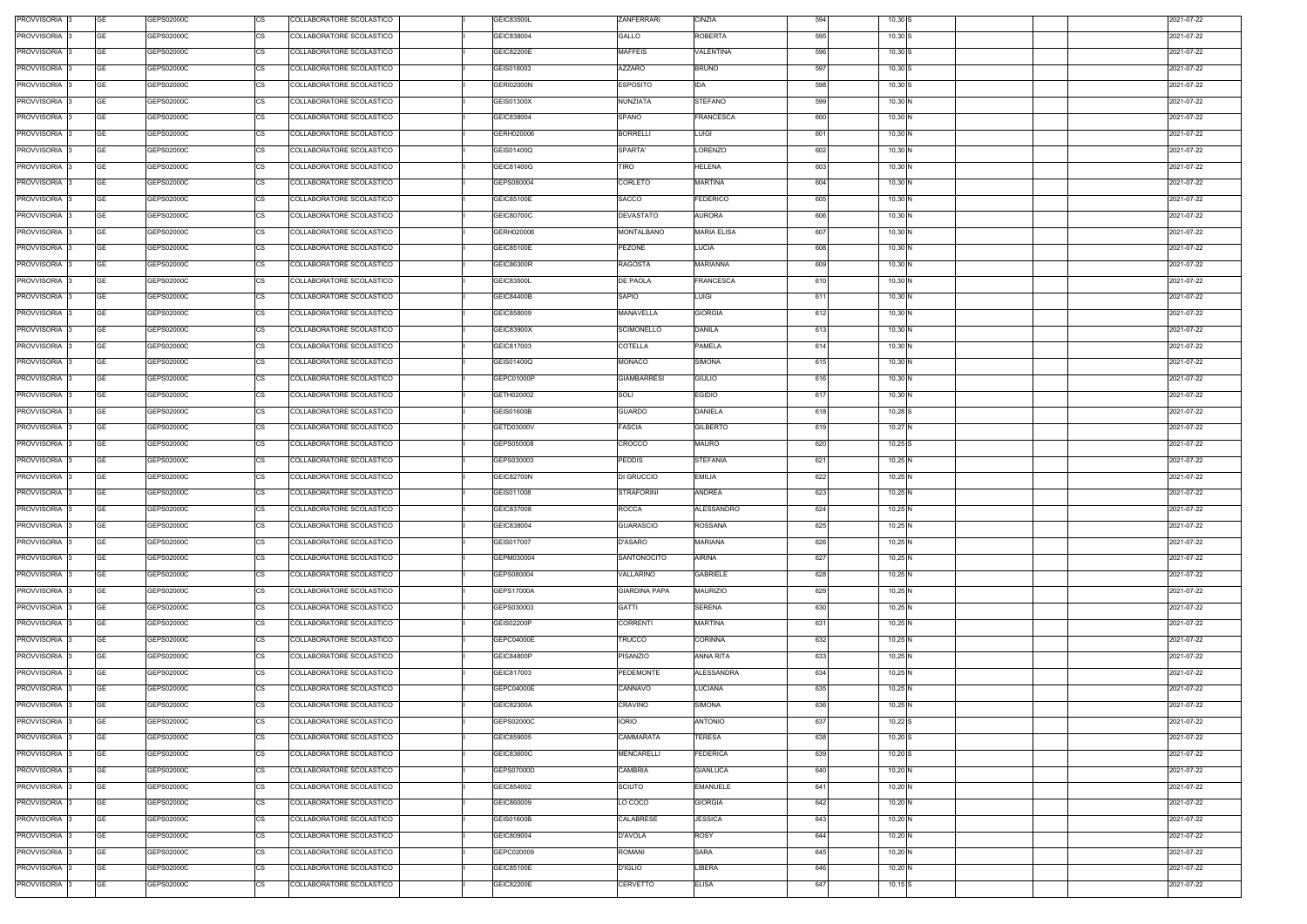| PROVVISORIA 3            | GE        | GEPS02000C | <b>CS</b><br>COLLABORATORE SCOLASTICO | GEIC82300A        | <b>DEMARTINI</b>         | <b>ALICE</b>                     | 648 | 10,15 N   |  | 2021-07-22 |
|--------------------------|-----------|------------|---------------------------------------|-------------------|--------------------------|----------------------------------|-----|-----------|--|------------|
| PROVVISORIA 3            | GE        | GEPS02000C | <b>CS</b><br>COLLABORATORE SCOLASTICO | GESL01000P        | GAGGERO                  | <b>BEATRICE</b>                  | 649 | 10,15 N   |  | 2021-07-22 |
| PROVVISORIA 3            | GE        | GEPS02000C | <b>CS</b><br>COLLABORATORE SCOLASTICO | GEIC840004        | <b>ABBISSO</b>           | AURORA                           | 650 | $10,15$ N |  | 2021-07-22 |
| PROVVISORIA 3            | GE        | GEPS02000C | <b>CS</b><br>COLLABORATORE SCOLASTICO | GEVC010002        | DI LIBERTO               | SALVATORE                        | 651 | $10,15$ N |  | 2021-07-22 |
| PROVVISORIA 3            | <b>GE</b> | GEPS02000C | <b>CS</b><br>COLLABORATORE SCOLASTICO | GEIC804001        | LATELLA                  | <b>MARCO</b>                     | 652 | 10,15 N   |  | 2021-07-22 |
| PROVVISORIA 3            | GE        | GEPS02000C | <b>CS</b><br>COLLABORATORE SCOLASTICO | GEIC825002        | <b>MENNA</b>             | <b>FILOMENA</b>                  | 653 | 10,15 N   |  | 2021-07-22 |
| PROVVISORIA 3            | <b>GE</b> | GEPS02000C | <b>CS</b><br>COLLABORATORE SCOLASTICO | GEIC816007        | SANDALO                  | CRISTINA                         | 654 | 10,13 N   |  | 2021-07-22 |
| PROVVISORIA 3            | GE        | GEPS02000C | <b>CS</b><br>COLLABORATORE SCOLASTICO | GEIS01300X        | <b>PASTORE</b>           | LUCA                             | 655 | $10,10$ S |  | 2021-07-22 |
| PROVVISORIA 3            | <b>GE</b> | GEPS02000C | <b>CS</b><br>COLLABORATORE SCOLASTICO | GEPC04000E        | <b>SALERNO</b>           | <b>NICOLE</b>                    | 656 | 10,10 N   |  | 2021-07-22 |
| PROVVISORIA 3            | <b>GE</b> | GEPS02000C | <b>CS</b><br>COLLABORATORE SCOLASTICO | GEPC020009        | <b>MILANO</b>            | <b>MARCO</b>                     | 657 | 10,10 N   |  | 2021-07-22 |
| PROVVISORIA 3            | <b>GE</b> | GEPS02000C | <b>CS</b><br>COLLABORATORE SCOLASTICO | GEIC81900P        | CORANA                   | <b>ELENA</b>                     | 658 | 10,10 N   |  | 2021-07-22 |
| PROVVISORIA 3            | <b>GE</b> | GEPS02000C | CS<br>COLLABORATORE SCOLASTICO        | GEIC808008        | SANTAMBROGIO             | ADALGISA CARMELA                 | 659 | 10,08 N   |  | 2021-07-22 |
| PROVVISORIA 3            | <b>GE</b> | GEPS02000C | <b>CS</b><br>COLLABORATORE SCOLASTICO | GEIC82000V        | CASANOVA                 | <b>TIZIANA MARIA</b><br>CRISTINA | 660 | $10,07$ S |  | 2021-07-22 |
| PROVVISORIA 3            | <b>GE</b> | GEPS02000C | <b>CS</b><br>COLLABORATORE SCOLASTICO | GERH01000G        | <b>SQUITIERI</b>         | <b>JESSICA</b>                   | 661 | 10,05 S   |  | 2021-07-22 |
| PROVVISORIA 3            | <b>GE</b> | GEPS02000C | <b>CS</b><br>COLLABORATORE SCOLASTICO | GEVC010002        | ADDEO                    | ANGELO                           | 662 | $10,05$ S |  | 2021-07-22 |
| PROVVISORIA 3            | <b>GE</b> | GEPS02000C | <b>CS</b><br>COLLABORATORE SCOLASTICO | GEPS030003        | <b>SIMEONE</b>           | <b>MARIA</b>                     | 663 | 10,05 N   |  |            |
|                          |           |            |                                       |                   |                          |                                  |     |           |  | 2021-07-22 |
| PROVVISORIA 3            | <b>GE</b> | GEPS02000C | <b>CS</b><br>COLLABORATORE SCOLASTICO | GEIC81400G        | <b>BONO</b>              | <b>GLORIA</b>                    | 664 | 10,05 N   |  | 2021-07-22 |
| PROVVISORIA 3            | <b>GE</b> | GEPS02000C | <b>CS</b><br>COLLABORATORE SCOLASTICO | GEIC861005        | <b>FEDELE</b>            | <b>GIOVANNI</b>                  | 665 | 10S       |  | 2021-07-22 |
| PROVVISORIA 3            | <b>GE</b> | GEPS02000C | <b>CS</b><br>COLLABORATORE SCOLASTICO | GERH01000G        | <b>ROSSI</b>             | <b>NICOLA</b>                    | 666 | 10S       |  | 2021-07-22 |
| PROVVISORIA 3            | GE        | GEPS02000C | <b>CS</b><br>COLLABORATORE SCOLASTICO | GERH020006        | TRAVERSO                 | SARA                             | 667 | 10S       |  | 2021-07-22 |
| PROVVISORIA 3            | GE        | GEPS02000C | <b>CS</b><br>COLLABORATORE SCOLASTICO | GEIC862001        | PETRACCA                 | FLORA                            | 668 | 10S       |  | 2021-07-22 |
| PROVVISORIA 3            | <b>GE</b> | GEPS02000C | <b>CS</b><br>COLLABORATORE SCOLASTICO | GEIC861005        | SALONIA                  | <b>MICHELA</b>                   | 669 | 10 S      |  | 2021-07-22 |
| PROVVISORIA 3            | <b>GE</b> | GEPS02000C | <b>CS</b><br>COLLABORATORE SCOLASTICO | GEIS012004        | <b>MARINO</b>            | <b>ROSA</b>                      | 670 | 10S       |  | 2021-07-22 |
| PROVVISORIA 3            | <b>GE</b> | GEPS02000C | <b>CS</b><br>COLLABORATORE SCOLASTICO | GERH020006        | SAVONITTO                | <b>GIACOMO</b>                   | 671 | 10S       |  | 2021-07-22 |
| PROVVISORIA 3            | <b>GE</b> | GEPS02000C | <b>CS</b><br>COLLABORATORE SCOLASTICO | GEIC83400R        | <b>BARISONE</b>          | CINZIA MARIA                     | 672 | 10S       |  | 2021-07-22 |
| PROVVISORIA 3            | <b>GE</b> | GEPS02000C | <b>CS</b><br>COLLABORATORE SCOLASTICO | GEIC817003        | VISCONTI                 | LAURA                            | 673 | 10S       |  | 2021-07-22 |
| PROVVISORIA 3            | GE        | GEPS02000C | <b>CS</b><br>COLLABORATORE SCOLASTICO | GEIC81400G        | <b>MINETTI</b>           | <b>FEDERICA</b>                  | 674 | 10S       |  | 2021-07-22 |
| PROVVISORIA 3            | <b>GE</b> | GEPS02000C | <b>CS</b><br>COLLABORATORE SCOLASTICO | GEIC82100P        | VALLARINO                | <b>ALICE</b>                     | 675 | 10S       |  | 2021-07-22 |
| PROVVISORIA 3            | GE        | GEPS02000C | <b>CS</b><br>COLLABORATORE SCOLASTICO | GEIC854002        | <b>FODDIS</b>            | <b>VALENTINA</b>                 | 676 | 10S       |  | 2021-07-22 |
| PROVVISORIA 3            | <b>GE</b> | GEPS02000C | <b>CS</b><br>COLLABORATORE SCOLASTICO | GEIC80700C        | <b>URSO</b>              | <b>ROSANGELA</b>                 | 677 | 10S       |  | 2021-07-22 |
| PROVVISORIA 3            | GE        | GEPS02000C | <b>CS</b><br>COLLABORATORE SCOLASTICO | GERH020006        | <b>MELIS</b>             | <b>ERIKA</b>                     | 678 | 10S       |  | 2021-07-22 |
| PROVVISORIA 3            | <b>GE</b> | GEPS02000C | <b>CS</b><br>COLLABORATORE SCOLASTICO | GEPS030003        | PEZZANO                  | RAFFAELE ANTONIO                 | 679 | 10 S      |  | 2021-07-22 |
| PROVVISORIA 3            | GE        | GEPS02000C | <b>CS</b><br>COLLABORATORE SCOLASTICO | GEIC84200Q        | GRECO                    | LUCIANA                          | 680 | 10S       |  | 2021-07-22 |
| PROVVISORIA <sub>3</sub> | GE        | GEPS02000C | <b>CS</b><br>COLLABORATORE SCOLASTICO | GEIC82300A        | RODRIGUEZ                | NATHALEE ALEXANDRA               | 681 | 10 S      |  | 2021-07-22 |
| PROVVISORIA 3            | <b>GE</b> | GEPS02000C | <b>CS</b><br>COLLABORATORE SCOLASTICO | GEIC853006        | VEINTIMILLA<br>CONDOLUCI | <b>CATERINA</b>                  | 682 | 10S       |  | 2021-07-22 |
| PROVVISORIA 3            | <b>GE</b> | GEPS02000C | <b>CS</b><br>COLLABORATORE SCOLASTICO | <b>GEIS00600R</b> | <b>GAGLIANO</b>          | <b>MELANIA</b>                   | 683 | 10 N      |  | 2021-07-22 |
| PROVVISORIA 3            | <b>GE</b> | GEPS02000C | <b>CS</b><br>COLLABORATORE SCOLASTICO | GEIS018003        | PALMINTERI               | <b>MARTINA</b>                   | 684 | 10 N      |  | 2021-07-22 |
| PROVVISORIA 3            | <b>GE</b> | GEPS02000C | <b>CS</b><br>COLLABORATORE SCOLASTICO | <b>GEIC85500T</b> | FERRARA                  | <b>ELISA</b>                     | 685 | 10 N      |  | 2021-07-22 |
| PROVVISORIA 3            | <b>GE</b> | GEPS02000C | CS<br>COLLABORATORE SCOLASTICO        | GEIS01600B        | TURCATO                  | <b>MARCO</b>                     | 686 | 10 N      |  | 2021-07-22 |
| PROVVISORIA 3            | <b>GE</b> | GEPS02000C | <b>CS</b><br>COLLABORATORE SCOLASTICO | GEPM030004        | TRAVALI                  | VITTORIO                         | 687 | 10 N      |  | 2021-07-22 |
| PROVVISORIA 3            | <b>GE</b> | GEPS02000C | <b>CS</b><br>COLLABORATORE SCOLASTICO | GEIS018003        | <b>BENVENUTO</b>         | FEDERICO                         | 688 | 10 N      |  | 2021-07-22 |
| PROVVISORIA 3            | <b>GE</b> | GEPS02000C | <b>CS</b><br>COLLABORATORE SCOLASTICO | GEIC83600C        | <b>MANTERO</b>           | CHIARA                           | 689 | 10 N      |  | 2021-07-22 |
| PROVVISORIA 3            | <b>GE</b> | GEPS02000C | <b>CS</b><br>COLLABORATORE SCOLASTICO | GEIC840004        | <b>RUOTOLO</b>           | <b>CARMELA</b>                   | 690 | 10 N      |  | 2021-07-22 |
| PROVVISORIA 3            | <b>GE</b> | GEPS02000C | <b>CS</b><br>COLLABORATORE SCOLASTICO | GEPS07000D        | ARALDO                   | SIMONA                           | 691 | 10 N      |  | 2021-07-22 |
| PROVVISORIA 3            | GE        | GEPS02000C | CS<br>COLLABORATORE SCOLASTICO        | GEIC840004        | CORNETO                  | MARTINA PROVVIDENZA              | 692 | 10 N      |  | 2021-07-22 |
| PROVVISORIA 3            | <b>GE</b> | GEPS02000C | <b>CS</b><br>COLLABORATORE SCOLASTICO | GERH020006        | <b>DAMIANO</b>           | <b>ELISABETH</b>                 | 693 | 10 N      |  | 2021-07-22 |
| PROVVISORIA 3            | GE        | GEPS02000C | СS<br>COLLABORATORE SCOLASTICO        | GETH020002        | GARAVENTA                | MARCO                            | 694 | 10 N      |  | 2021-07-22 |
| PROVVISORIA 3            | <b>GE</b> | GEPS02000C | <b>CS</b><br>COLLABORATORE SCOLASTICO | GEIC85000P        | LI CASTRI                | <b>GIULIA</b>                    | 695 | 10 N      |  | 2021-07-22 |
|                          |           |            |                                       |                   |                          |                                  |     |           |  |            |
| PROVVISORIA 3            | <b>GE</b> | GEPS02000C | <b>CS</b><br>COLLABORATORE SCOLASTICO | GEIC85500T        | VERO                     | <b>IRENE</b>                     | 696 | 10 N      |  | 2021-07-22 |
| PROVVISORIA 3            | <b>GE</b> | GEPS02000C | <b>CS</b><br>COLLABORATORE SCOLASTICO | GERH01000G        | <b>FINCATO</b>           | <b>SILVIA</b>                    | 697 | 10 N      |  | 2021-07-22 |
| PROVVISORIA 3            | <b>GE</b> | GEPS02000C | <b>CS</b><br>COLLABORATORE SCOLASTICO | GEIS02200P        | TARANTO                  | <b>MARIKA</b>                    | 698 | 10 N      |  | 2021-07-22 |
| PROVVISORIA 3            | GE        | GEPS02000C | <b>CS</b><br>COLLABORATORE SCOLASTICO | GEIC80700C        | <b>SISCA</b>             | <b>GIUSEPPE</b>                  | 699 | 10 N      |  | 2021-07-22 |
| PROVVISORIA 3            | <b>GE</b> | GEPS02000C | <b>CS</b><br>COLLABORATORE SCOLASTICO | GEIC860009        | FERRO                    | AMBRA                            | 700 | 10 N      |  | 2021-07-22 |
| PROVVISORIA 3            | GE        | GEPS02000C | <b>CS</b><br>COLLABORATORE SCOLASTICO | GERH020006        | <b>BORRELLI</b>          | <b>FRANCESCA</b>                 | 701 | 10 N      |  | 2021-07-22 |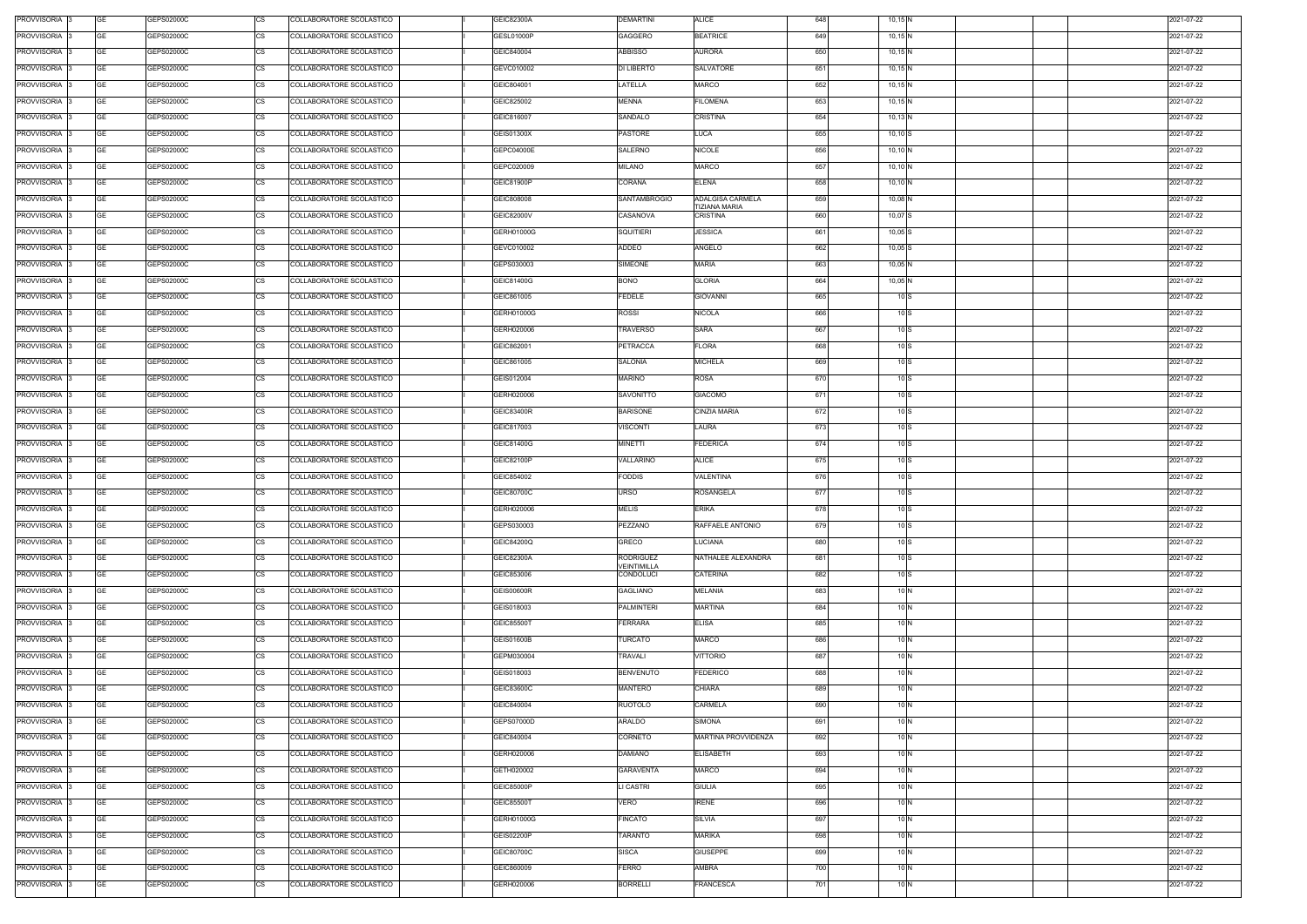| PROVVISORIA 3            | <b>GE</b> | GEPS02000C | CS        | COLLABORATORE SCOLASTICO | GEIS003009        | SANTAGUIDA          | <b>JACOPO</b>       | 702 | 10 <sub>N</sub> |  | 2021-07-22 |
|--------------------------|-----------|------------|-----------|--------------------------|-------------------|---------------------|---------------------|-----|-----------------|--|------------|
| PROVVISORIA 3            | <b>GE</b> | GEPS02000C | CS        | COLLABORATORE SCOLASTICO | GEIC83900X        | AFFLITTO            | <b>IRENE</b>        | 703 | $10\,$ N        |  | 2021-07-22 |
| PROVVISORIA 3            | GE        | GEPS02000C | <b>CS</b> | COLLABORATORE SCOLASTICO | GEIC817003        | <b>PARODI</b>       | <b>MARTA</b>        | 704 | 10 N            |  | 2021-07-22 |
| PROVVISORIA 3            | <b>GE</b> | GEPS02000C | CS        | COLLABORATORE SCOLASTICO | GEIC837008        | <b>NICOLOSI</b>     | MATTEO              | 705 | $10\text{N}$    |  | 2021-07-22 |
| PROVVISORIA 3            | <b>GE</b> | GEPS02000C | <b>CS</b> | COLLABORATORE SCOLASTICO | GEIC859005        | ORLANDI             | <b>GIULIA</b>       | 706 | 10 N            |  | 2021-07-22 |
| PROVVISORIA 3            | GE        | GEPS02000C | <b>CS</b> | COLLABORATORE SCOLASTICO | GEIC80700C        | <b>PALUMBO</b>      | <b>FRANCESCA</b>    | 707 | 10 N            |  | 2021-07-22 |
| PROVVISORIA 3            | <b>GE</b> | GEPS02000C | <b>CS</b> | COLLABORATORE SCOLASTICO | GEIC859005        | <b>MICIELI</b>      | ALESSANDRO          | 708 | 10 N            |  | 2021-07-22 |
| PROVVISORIA 3            | GE        | GEPS02000C | <b>CS</b> | COLLABORATORE SCOLASTICO | GEIS01900V        | <b>PALUMBO</b>      | <b>GIOVANNI</b>     | 709 | 10 N            |  | 2021-07-22 |
| PROVVISORIA <sub>3</sub> | GE        | GEPS02000C | CS        | COLLABORATORE SCOLASTICO | GEPC020009        | <b>FERRARI</b>      | <b>ILARIA</b>       | 710 | 10 N            |  | 2021-07-22 |
| PROVVISORIA 3            | <b>GE</b> | GEPS02000C | CS        | COLLABORATORE SCOLASTICO | GEIC83500L        | RIGHETTO            | LETIZIA             | 711 | 10 N            |  | 2021-07-22 |
| PROVVISORIA <sub>3</sub> | GE        | GEPS02000C | CS        | COLLABORATORE SCOLASTICO | GEIC85600N        | <b>RANDISI</b>      | FRANCESCO MATTEO    | 712 | 10 N            |  | 2021-07-22 |
| PROVVISORIA 3            | <b>GE</b> | GEPS02000C | CS        | COLLABORATORE SCOLASTICO | GEPS02000C        | <b>IAVARONE</b>     | <b>MAURO</b>        | 713 | 10 <sub>N</sub> |  | 2021-07-22 |
| PROVVISORIA 3            | <b>GE</b> | GEPS02000C | CS        | COLLABORATORE SCOLASTICO | GEIC81900P        | <b>BARBUTO</b>      | ANDREA              | 714 | 10 N            |  | 2021-07-22 |
| PROVVISORIA 3            | <b>GE</b> | GEPS02000C | CS        | COLLABORATORE SCOLASTICO | <b>GEIS00600R</b> | <b>MINNULIA</b>     | <b>DESIREE</b>      | 715 | 10 <sub>N</sub> |  | 2021-07-22 |
| PROVVISORIA 3            | <b>GE</b> | GEPS02000C | CS        | COLLABORATORE SCOLASTICO | GEMM18500G        | <b>BUTTAZZO</b>     | <b>MARZIA</b>       | 716 | 10 N            |  | 2021-07-22 |
|                          | GE        |            |           | COLLABORATORE SCOLASTICO |                   |                     |                     | 717 |                 |  |            |
| PROVVISORIA 3            |           | GEPS02000C | CS        |                          | GEIC85000P        | <b>FERRI</b>        | <b>JESSICA</b>      |     | 10 N            |  | 2021-07-22 |
| PROVVISORIA 3            | <b>GE</b> | GEPS02000C | CS        | COLLABORATORE SCOLASTICO | GERH020006        | <b>AFFORTUNATO</b>  | ROCCO               | 718 | 10 N            |  | 2021-07-22 |
| PROVVISORIA 3            | GE        | GEPS02000C | CS        | COLLABORATORE SCOLASTICO | GEIC84900E        | <b>RIGHI</b>        | <b>MIRIANA</b>      | 719 | 10 N            |  | 2021-07-22 |
| PROVVISORIA 3            | <b>GE</b> | GEPS02000C | CS        | COLLABORATORE SCOLASTICO | GEPS030003        | <b>ZIRPOLI</b>      | LORENZO             | 720 | 10 N            |  | 2021-07-22 |
| PROVVISORIA 3            | <b>GE</b> | GEPS02000C | CS        | COLLABORATORE SCOLASTICO | GEIC808008        | <b>PACIFICO</b>     | <b>ELEONORA</b>     | 721 | 10 N            |  | 2021-07-22 |
| PROVVISORIA 3            | <b>GE</b> | GEPS02000C | <b>CS</b> | COLLABORATORE SCOLASTICO | GEIS017007        | <b>FUSCO</b>        | <b>GIANLUCA</b>     | 722 | 10 N            |  | 2021-07-22 |
| PROVVISORIA 3            | <b>GE</b> | GEPS02000C | <b>CS</b> | COLLABORATORE SCOLASTICO | GEIC81300Q        | <b>OLIVERI</b>      | VALENTINA           | 723 | 10 N            |  | 2021-07-22 |
| PROVVISORIA 3            | <b>GE</b> | GEPS02000C | <b>CS</b> | COLLABORATORE SCOLASTICO | GEPM030004        | <b>PERUGGI</b>      | ANDREA GIAMPAOLO    | 724 | 10 N            |  | 2021-07-22 |
| PROVVISORIA 3            | <b>GE</b> | GEPS02000C | <b>CS</b> | COLLABORATORE SCOLASTICO | GEIS004005        | <b>AIELLO</b>       | ROSARIA ILENIA      | 725 | 10 N            |  | 2021-07-22 |
| PROVVISORIA 3            | <b>GE</b> | GEPS02000C | CS        | COLLABORATORE SCOLASTICO | GERI07000P        | <b>ALFIERI</b>      | <b>ROBERTO</b>      | 726 | $10\,$ N        |  | 2021-07-22 |
| PROVVISORIA 3            | <b>GE</b> | GEPS02000C | CS        | COLLABORATORE SCOLASTICO | GEIC81900P        | <b>OLIVIERI</b>     | MARTINA             | 727 | 10 N            |  | 2021-07-22 |
| PROVVISORIA 3            | <b>GE</b> | GEPS02000C | CS        | COLLABORATORE SCOLASTICO | GERI07000P        | <b>BOTTONE</b>      | <b>GIOVANNI</b>     | 728 | 10 N            |  | 2021-07-22 |
| PROVVISORIA 3            | <b>GE</b> | GEPS02000C | <b>CS</b> | COLLABORATORE SCOLASTICO | GEIC840004        | TROPIANO            | <b>MARTA</b>        | 729 | 10 <sub>N</sub> |  | 2021-07-22 |
| PROVVISORIA 3            | <b>GE</b> | GEPS02000C | <b>CS</b> | COLLABORATORE SCOLASTICO | GEPS02000C        | <b>BRUZZONE</b>     | <b>MARTA</b>        | 730 | $10\,$ N        |  | 2021-07-22 |
| PROVVISORIA 3            | <b>GE</b> | GEPS02000C | <b>CS</b> | COLLABORATORE SCOLASTICO | GEIC861005        | <b>MUSIU</b>        | <b>JESSICA</b>      | 731 | 10 <sub>N</sub> |  | 2021-07-22 |
| PROVVISORIA 3            | <b>GE</b> | GEPS02000C | <b>CS</b> | COLLABORATORE SCOLASTICO | GEPS030003        | <b>MANDORINO</b>    | <b>MARIA CHIARA</b> | 732 | 10 <sub>N</sub> |  | 2021-07-22 |
| PROVVISORIA 3            | <b>GE</b> | GEPS02000C | <b>CS</b> | COLLABORATORE SCOLASTICO | GEPM04000P        | LAROSA              | VALENTINA           | 733 | 10 N            |  | 2021-07-22 |
| PROVVISORIA 3            | <b>GE</b> | GEPS02000C | <b>CS</b> | COLLABORATORE SCOLASTICO | GEPS02000C        | <b>ACCILI</b>       | ALESSIA             | 734 | 10 <sub>N</sub> |  | 2021-07-22 |
| PROVVISORIA 3            | <b>GE</b> | GEPS02000C | <b>CS</b> | COLLABORATORE SCOLASTICO | GEIS00100N        | <b>PARODI</b>       | <b>CHIARA</b>       | 735 | 10 N            |  | 2021-07-22 |
| PROVVISORIA 3            | <b>GE</b> | GEPS02000C | CS        | COLLABORATORE SCOLASTICO | GEIC854002        | <b>DOSSI</b>        | <b>SARA</b>         | 736 | 10 <sub>N</sub> |  | 2021-07-22 |
| PROVVISORIA 3            | <b>GE</b> | GEPS02000C | <b>CS</b> | COLLABORATORE SCOLASTICO | GEVC010002        | <b>GRIDA' CUCCO</b> | <b>SARA</b>         | 737 | 10 <sub>N</sub> |  | 2021-07-22 |
| PROVVISORIA 3            | <b>GE</b> | GEPS02000C | CS        | COLLABORATORE SCOLASTICO | GEIC808008        | CASSARA'            | <b>STEFANO</b>      | 738 | 10 <sub>N</sub> |  | 2021-07-22 |
| PROVVISORIA 3            | <b>GE</b> | GEPS02000C | CS        | COLLABORATORE SCOLASTICO | GEIS018003        | <b>TRAPASSO</b>     | ANDREA              | 739 | 10 <sub>N</sub> |  | 2021-07-22 |
| PROVVISORIA 3            | <b>GE</b> | GEPS02000C | CS        | COLLABORATORE SCOLASTICO | GEIC829009        | <b>GESSI</b>        | <b>STEFANIA</b>     | 740 | 10 <sub>N</sub> |  | 2021-07-22 |
| PROVVISORIA 3            | <b>GE</b> | GEPS02000C | <b>CS</b> | COLLABORATORE SCOLASTICO | GEPC04000E        | <b>GRIFFO</b>       | <b>MARIA TERESA</b> | 741 | 10 <sub>N</sub> |  | 2021-07-22 |
| PROVVISORIA 3            | <b>GE</b> | GEPS02000C | CS        | COLLABORATORE SCOLASTICO | GEPC020009        | CHIARA              | <b>ELISA</b>        | 742 | 10 <sub>N</sub> |  | 2021-07-22 |
| PROVVISORIA 3            | <b>GE</b> | GEPS02000C | CS        | COLLABORATORE SCOLASTICO | GEIC825002        | CAPUANO             | <b>EDUARDO</b>      | 743 | 10 N            |  | 2021-07-22 |
| PROVVISORIA 3            | <b>GE</b> | GEPS02000C | CS        | COLLABORATORE SCOLASTICO | GEIC833001        | ROSSI               | <b>CHIARA</b>       | 744 | 10 <sub>N</sub> |  | 2021-07-22 |
| PROVVISORIA 3            | <b>GE</b> | GEPS02000C | CS        | COLLABORATORE SCOLASTICO | GEIC808008        | <b>BACIGALUPI</b>   | MARGHERITA          | 745 | 10 <sub>N</sub> |  | 2021-07-22 |
| PROVVISORIA 3            | <b>GE</b> | GEPS02000C | CS        | COLLABORATORE SCOLASTICO | GEIC85000P        | MACCIÒ              | <b>SILVIA</b>       | 746 | 10 N            |  | 2021-07-22 |
| PROVVISORIA 3            | <b>GE</b> | GEPS02000C | CS        | COLLABORATORE SCOLASTICO | GEIC825002        | <b>GIOFFRE'</b>     | LAURA               | 747 | 10 N            |  | 2021-07-22 |
| PROVVISORIA 3            | <b>GE</b> | GEPS02000C | CS        | COLLABORATORE SCOLASTICO | GEIC837008        | <b>DOLERMO</b>      | <b>CRISTINA</b>     | 748 | 10 N            |  | 2021-07-22 |
| PROVVISORIA 3            | <b>GE</b> | GEPS02000C | <b>CS</b> | COLLABORATORE SCOLASTICO | GEIC84900E        | <b>SPATARI</b>      | <b>STEFANIA</b>     | 749 | 10 N            |  | 2021-07-22 |
| PROVVISORIA 3            | <b>GE</b> | GEPS02000C | <b>CS</b> | COLLABORATORE SCOLASTICO | GEPC04000E        | <b>CLEMENTE</b>     | LUISA               | 750 | 10 N            |  | 2021-07-22 |
|                          |           |            |           |                          |                   |                     |                     |     |                 |  |            |
| PROVVISORIA 3            | <b>GE</b> | GEPS02000C | <b>CS</b> | COLLABORATORE SCOLASTICO | GEIC840004        | ALTEMANI            | STEFANO             | 751 | 10 N            |  | 2021-07-22 |
| PROVVISORIA 3            | <b>GE</b> | GEPS02000C | CS        | COLLABORATORE SCOLASTICO | GEPC04000E        | <b>CLEMENTE</b>     | <b>ALESSANDRA</b>   | 752 | 10 <sub>N</sub> |  | 2021-07-22 |
| PROVVISORIA 3            | <b>GE</b> | GEPS02000C | CS        | COLLABORATORE SCOLASTICO | GEIC83900X        | PERRE               | VALENTINA           | 753 | 10 N            |  | 2021-07-22 |
| PROVVISORIA 3            | <b>GE</b> | GEPS02000C | CS        | COLLABORATORE SCOLASTICO | GEPS02000C        | <b>PAOLETTA</b>     | <b>GIANLUCA</b>     | 754 | 10 N            |  | 2021-07-22 |
| PROVVISORIA 3            | <b>GE</b> | GEPS02000C | <b>CS</b> | COLLABORATORE SCOLASTICO | GEIC831009        | DELORENZI           | <b>MAURO</b>        | 755 | 10 N            |  | 2021-07-22 |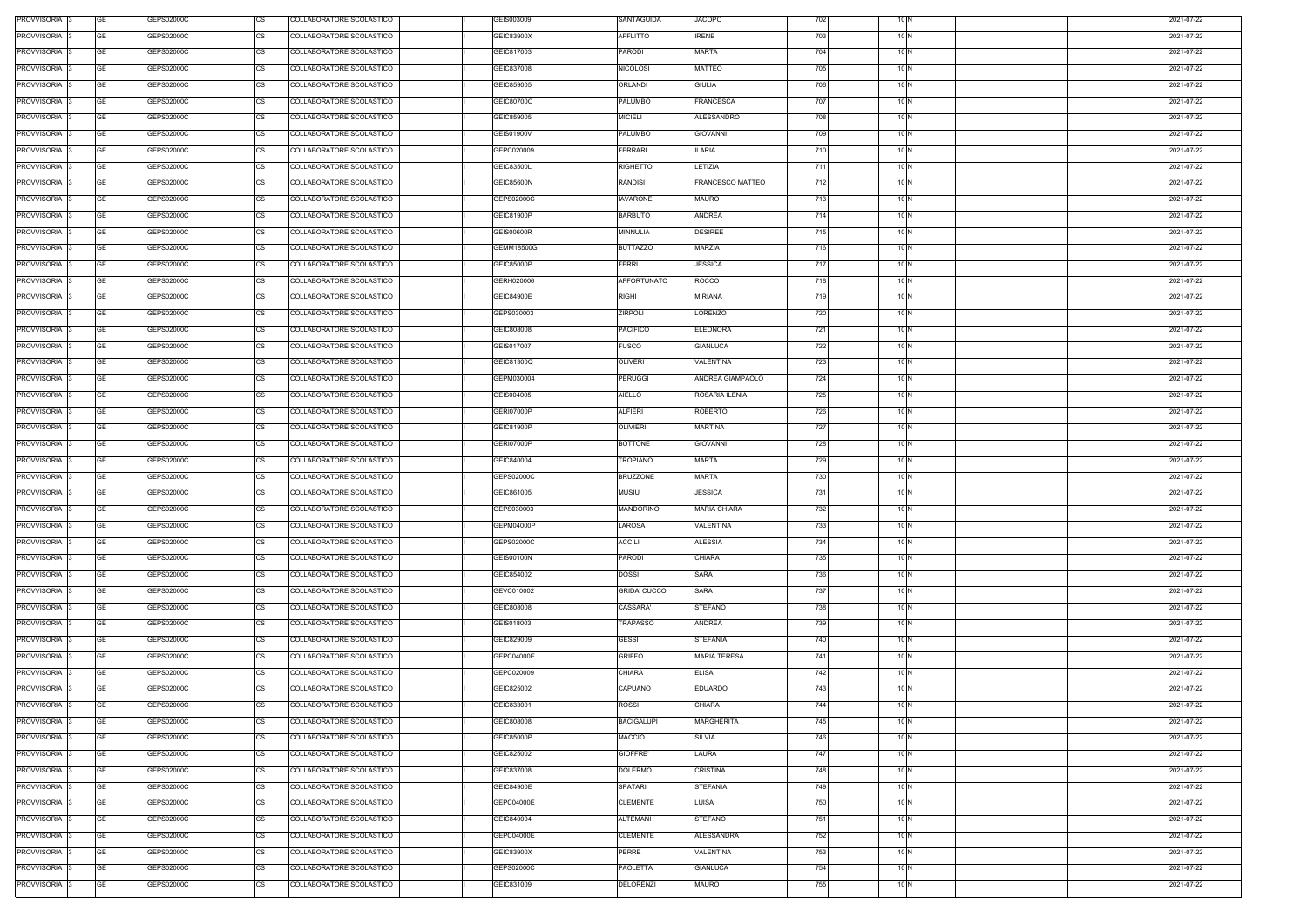| PROVVISORIA 3 | <b>GE</b><br>GEPS02000C | <b>CS</b> | COLLABORATORE SCOLASTICO | GEIC81300Q        | DI ROCCO               | PATRIZIA                | 756 | 10 <sub>N</sub> |  | 2021-07-22 |
|---------------|-------------------------|-----------|--------------------------|-------------------|------------------------|-------------------------|-----|-----------------|--|------------|
| PROVVISORIA 3 | <b>GE</b><br>GEPS02000C | CS        | COLLABORATORE SCOLASTICO | GEIC833001        | <b>GANGAI</b>          | CARMELA                 | 757 | 10 N            |  | 2021-07-22 |
| PROVVISORIA 3 | <b>GE</b><br>GEPS02000C | <b>CS</b> | COLLABORATORE SCOLASTICO | GEPS02000C        | <b>BALBIANO</b>        | <b>MAURIZIO</b>         | 758 | 10 N            |  | 2021-07-22 |
| PROVVISORIA 3 | <b>GE</b><br>GEPS02000C | <b>CS</b> | COLLABORATORE SCOLASTICO | GEVC010002        | <b>BOLLA PITTALUGA</b> | <b>ELISABETTA</b>       | 759 | 9,98 N          |  | 2021-07-22 |
| PROVVISORIA 3 | <b>GE</b><br>GEPS02000C | <b>CS</b> | COLLABORATORE SCOLASTICO | GEIC84200Q        | MANNO                  | <b>DEBORA</b>           | 760 | 9,97 S          |  | 2021-07-22 |
| PROVVISORIA 3 | <b>GE</b><br>GEPS02000C | <b>CS</b> | COLLABORATORE SCOLASTICO | GEIC84200Q        | GAGGERO                | <b>ROBERTA</b>          | 761 | 9,97 S          |  | 2021-07-22 |
| PROVVISORIA 3 | <b>GE</b><br>GEPS02000C | <b>CS</b> | COLLABORATORE SCOLASTICO | GEPS080004        | AMATO                  | <b>GIUSEPPE</b>         | 762 | 9,97 N          |  | 2021-07-22 |
| PROVVISORIA 3 | <b>GE</b><br>GEPS02000C | <b>CS</b> | COLLABORATORE SCOLASTICO | GERH020006        | <b>BOSCO</b>           | <b>MARIA ANTONIETTA</b> | 763 | $9,95$ S        |  | 2021-07-22 |
| PROVVISORIA 3 | <b>GE</b><br>GEPS02000C | <b>CS</b> | COLLABORATORE SCOLASTICO | GEPS080004        | VILLA                  | <b>MARCO</b>            | 764 | 9,95 N          |  | 2021-07-22 |
| PROVVISORIA 3 | <b>GE</b><br>GEPS02000C | <b>CS</b> | COLLABORATORE SCOLASTICO | GEPS07000D        | COPPOLA                | FRANCESCO               | 765 | 9,95N           |  | 2021-07-22 |
| PROVVISORIA 3 | <b>GE</b><br>GEPS02000C | <b>CS</b> | COLLABORATORE SCOLASTICO | GEVC010002        | GRECO                  | <b>GIUSEPPE</b>         | 766 | 9,95 N          |  | 2021-07-22 |
| PROVVISORIA 3 | <b>GE</b><br>GEPS02000C | CS        | COLLABORATORE SCOLASTICO | <b>GEIC83400R</b> | <b>RUSSO</b>           | TAMARA                  | 767 | 9,92 N          |  | 2021-07-22 |
| PROVVISORIA 3 | <b>GE</b><br>GEPS02000C | <b>CS</b> | COLLABORATORE SCOLASTICO | GEIS00700L        | TUCCITTO               | ANTONINO                | 768 | 9,92 N          |  | 2021-07-22 |
| PROVVISORIA 3 | <b>GE</b><br>GEPS02000C | CS        | COLLABORATORE SCOLASTICO | <b>GEIC82700N</b> | <b>MOSCA</b>           | <b>MASSIMO</b>          | 769 | $9,90$ S        |  | 2021-07-22 |
| PROVVISORIA 3 | <b>GE</b><br>GEPS02000C | <b>CS</b> | COLLABORATORE SCOLASTICO | GEIC84200Q        | COSTANTINO             | <b>CRISTINA</b>         | 770 | $9,90$ S        |  | 2021-07-22 |
| PROVVISORIA 3 | <b>GE</b><br>GEPS02000C | CS        | COLLABORATORE SCOLASTICO | GERI07000P        | VILLA                  | CORRADO                 | 771 | $9,90$ S        |  | 2021-07-22 |
| PROVVISORIA 3 | <b>GE</b><br>GEPS02000C | <b>CS</b> | COLLABORATORE SCOLASTICO | GEIC82300A        | <b>STRAFACE</b>        | <b>ARIANNA</b>          | 772 | $9,90$ S        |  | 2021-07-22 |
| PROVVISORIA 3 | <b>GE</b><br>GEPS02000C | <b>CS</b> | COLLABORATORE SCOLASTICO | GEIC85000P        | FOSSA                  | LAURA                   | 773 | 9,90 N          |  | 2021-07-22 |
| PROVVISORIA 3 | <b>GE</b><br>GEPS02000C | <b>CS</b> | COLLABORATORE SCOLASTICO | GEIS00100N        | <b>PIAGGIONE</b>       | LUCA VITO               | 774 | 9,90 N          |  | 2021-07-22 |
| PROVVISORIA 3 | <b>GE</b><br>GEPS02000C | <b>CS</b> | COLLABORATORE SCOLASTICO | GEIS00600R        | DI GIULIANI            | CARLOTTA CHIARA         | 775 | 9,90 N          |  | 2021-07-22 |
| PROVVISORIA 3 | GE<br>GEPS02000C        | <b>CS</b> | COLLABORATORE SCOLASTICO | GERI07000P        | PRIOLO                 | <b>REBECCA</b>          | 776 | 9,90 N          |  | 2021-07-22 |
| PROVVISORIA 3 | <b>GE</b><br>GEPS02000C | <b>CS</b> | COLLABORATORE SCOLASTICO | GEIC824006        | <b>MACCARRONE</b>      | ENRICO                  | 777 | 9,90 N          |  | 2021-07-22 |
| PROVVISORIA 3 | <b>GE</b><br>GEPS02000C | <b>CS</b> | COLLABORATORE SCOLASTICO | <b>GERI07000P</b> | SITZIA                 | <b>CHIARA</b>           | 778 | 9,90 N          |  | 2021-07-22 |
|               | <b>GE</b>               | <b>CS</b> |                          |                   | PASQUARIELLO           |                         | 779 |                 |  |            |
| PROVVISORIA 3 | GEPS02000C              |           | COLLABORATORE SCOLASTICO | GEPC020009        |                        | ANNABELLA               |     | 9,90 N          |  | 2021-07-22 |
| PROVVISORIA 3 | <b>GE</b><br>GEPS02000C | <b>CS</b> | COLLABORATORE SCOLASTICO | GEIS01600B        | <b>GIANGREGORIO</b>    | <b>DAVIDE</b>           | 780 | $9,90$ N        |  | 2021-07-22 |
| PROVVISORIA 3 | <b>GE</b><br>GEPS02000C | <b>CS</b> | COLLABORATORE SCOLASTICO | GEIC83500L        | <b>PISANI</b>          | FRANCESCA               | 781 | 9,90 N          |  | 2021-07-22 |
| PROVVISORIA 3 | <b>GE</b><br>GEPS02000C | <b>CS</b> | COLLABORATORE SCOLASTICO | GEPS030003        | CORELLI                | FEDERICO                | 782 | 9,90 N          |  | 2021-07-22 |
| PROVVISORIA 3 | <b>GE</b><br>GEPS02000C | CS        | COLLABORATORE SCOLASTICO | GEIC853006        | <b>MORLA CRESPIN</b>   | MARIA DEL ROSARIO       | 783 | 9,90 N          |  | 2021-07-22 |
| PROVVISORIA 3 | <b>GE</b><br>GEPS02000C | <b>CS</b> | COLLABORATORE SCOLASTICO | GEIC86400L        | VACCARO                | <b>GIORGIA MARIA</b>    | 784 | $9,85$ N        |  | 2021-07-22 |
| PROVVISORIA 3 | <b>GE</b><br>GEPS02000C | <b>CS</b> | COLLABORATORE SCOLASTICO | GEPS02000C        | <b>GEMELLI</b>         | <b>ALESSANDRA</b>       | 785 | 9,85 N          |  | 2021-07-22 |
| PROVVISORIA 3 | <b>GE</b><br>GEPS02000C | <b>CS</b> | COLLABORATORE SCOLASTICO | GEIC80700C        | NICOLAZZI              | <b>TERESA</b>           | 786 | 9,85 N          |  | 2021-07-22 |
| PROVVISORIA 3 | <b>GE</b><br>GEPS02000C | <b>CS</b> | COLLABORATORE SCOLASTICO | <b>GERI02000N</b> | CARMAGNANI             | <b>GRAZIA</b>           | 787 | 9,85 N          |  | 2021-07-22 |
| PROVVISORIA 3 | <b>GE</b><br>GEPS02000C | CS        | COLLABORATORE SCOLASTICO | GEIC83500L        | <b>BATTAGLIA</b>       | SIMONA                  | 788 | $9,83$ S        |  | 2021-07-22 |
| PROVVISORIA 3 | <b>GE</b><br>GEPS02000C | <b>CS</b> | COLLABORATORE SCOLASTICO | GEIC85000P        | VIVACQUA               | <b>MARCELLA</b>         | 789 | $9,80$ S        |  | 2021-07-22 |
| PROVVISORIA 3 | <b>GE</b><br>GEPS02000C | CS        | COLLABORATORE SCOLASTICO | GEIC809004        | PRUGNO                 | <b>TERESA MARTINA</b>   | 790 | 9,80 N          |  | 2021-07-22 |
| PROVVISORIA 3 | <b>GE</b><br>GEPS02000C | <b>CS</b> | COLLABORATORE SCOLASTICO | GEIS004005        | <b>DI PALMA</b>        | <b>EMMANUEL</b>         | 791 | 9,80 N          |  | 2021-07-22 |
| PROVVISORIA 3 | <b>GE</b><br>GEPS02000C | CS        | COLLABORATORE SCOLASTICO | GEPS080004        | <b>BOZZO</b>           | ANNA                    | 792 | 9,80 N          |  | 2021-07-22 |
| PROVVISORIA 3 | <b>GE</b><br>GEPS02000C | <b>CS</b> | COLLABORATORE SCOLASTICO | GEIC80700C        | CERAVOLO               | <b>MICHELE</b>          | 793 | $9,80$ N        |  | 2021-07-22 |
| PROVVISORIA 3 | <b>GE</b><br>GEPS02000C | CS        | COLLABORATORE SCOLASTICO | <b>GERI02000N</b> | <b>RAVERA</b>          | CLAUDIO                 | 794 | 9,80 N          |  | 2021-07-22 |
| PROVVISORIA 3 | <b>GE</b><br>GEPS02000C | CS        | COLLABORATORE SCOLASTICO | <b>GEIS00600R</b> | <b>GATTA</b>           | LUDOVICO                | 795 | 9,80 N          |  | 2021-07-22 |
| PROVVISORIA 3 | <b>GE</b><br>GEPS02000C | CS        | COLLABORATORE SCOLASTICO | GEPS17000A        | SOLANO                 | FABIO                   | 796 | 9,80 N          |  | 2021-07-22 |
| PROVVISORIA 3 | <b>GE</b><br>GEPS02000C | <b>CS</b> | COLLABORATORE SCOLASTICO | GEIC804001        | <b>BESAGNO</b>         | <b>ROSA</b>             | 797 | 9,80 N          |  | 2021-07-22 |
| PROVVISORIA 3 | <b>GE</b><br>GEPS02000C | CS        | COLLABORATORE SCOLASTICO | GEPS07000D        | <b>ARCHETTI</b>        | <b>BIANCA</b>           | 798 | 9,80 N          |  | 2021-07-22 |
| PROVVISORIA 3 | <b>GE</b><br>GEPS02000C | CS        | COLLABORATORE SCOLASTICO | GEIC86400L        | <b>SCALI</b>           | ANNAMARIA TERESA        | 799 | 9,80 N          |  | 2021-07-22 |
| PROVVISORIA 3 | <b>GE</b><br>GEPS02000C | <b>CS</b> | COLLABORATORE SCOLASTICO | GEIC854002        | CAPIZZI                | <b>MARIA VERONICA</b>   | 800 | 9,80 N          |  | 2021-07-22 |
| PROVVISORIA 3 | <b>GE</b><br>GEPS02000C | <b>CS</b> | COLLABORATORE SCOLASTICO | GEIC816007        | GRANERO                | <b>BEATRICE</b>         | 801 | 9,80 N          |  | 2021-07-22 |
| PROVVISORIA 3 | <b>GE</b><br>GEPS02000C | <b>CS</b> | COLLABORATORE SCOLASTICO | GEIC862001        | TRAVERSO               | <b>GAIA</b>             | 802 | 9,80 N          |  | 2021-07-22 |
| PROVVISORIA 3 | <b>GE</b><br>GEPS02000C | <b>CS</b> | COLLABORATORE SCOLASTICO | GEPS07000D        | <b>ALFANO</b>          | <b>ARIANNA</b>          | 803 | 9,80 N          |  | 2021-07-22 |
| PROVVISORIA 3 | <b>GE</b><br>GEPS02000C | <b>CS</b> | COLLABORATORE SCOLASTICO | GEIC84200Q        | CHIDDA                 | ALEX                    | 804 | 9,80 N          |  | 2021-07-22 |
| PROVVISORIA 3 | <b>GE</b><br>GEPS02000C | <b>CS</b> | COLLABORATORE SCOLASTICO | GEPS17000A        | <b>IZZO</b>            | <b>GIUSEPPE</b>         | 805 | 9,80 N          |  | 2021-07-22 |
| PROVVISORIA 3 | <b>GE</b><br>GEPS02000C | <b>CS</b> | COLLABORATORE SCOLASTICO | GEIC824006        | <b>BARBETTI</b>        | <b>GINEVRA</b>          | 806 | 9,80 N          |  | 2021-07-22 |
| PROVVISORIA 3 | <b>GE</b><br>GEPS02000C | <b>CS</b> | COLLABORATORE SCOLASTICO | GERH01000G        | RAMO'                  | ANNA                    | 807 | $9,80$ N        |  | 2021-07-22 |
| PROVVISORIA 3 | <b>GE</b><br>GEPS02000C | <b>CS</b> | COLLABORATORE SCOLASTICO | GEIC804001        | LAROSA                 | SARA                    | 808 | 9,80 N          |  | 2021-07-22 |
| PROVVISORIA 3 | <b>GE</b><br>GEPS02000C | CS        | COLLABORATORE SCOLASTICO | GERH01000G        | <b>MOLINARO</b>        | <b>DEBORA</b>           | 809 | 9,80 N          |  | 2021-07-22 |
|               |                         |           |                          |                   |                        |                         |     |                 |  |            |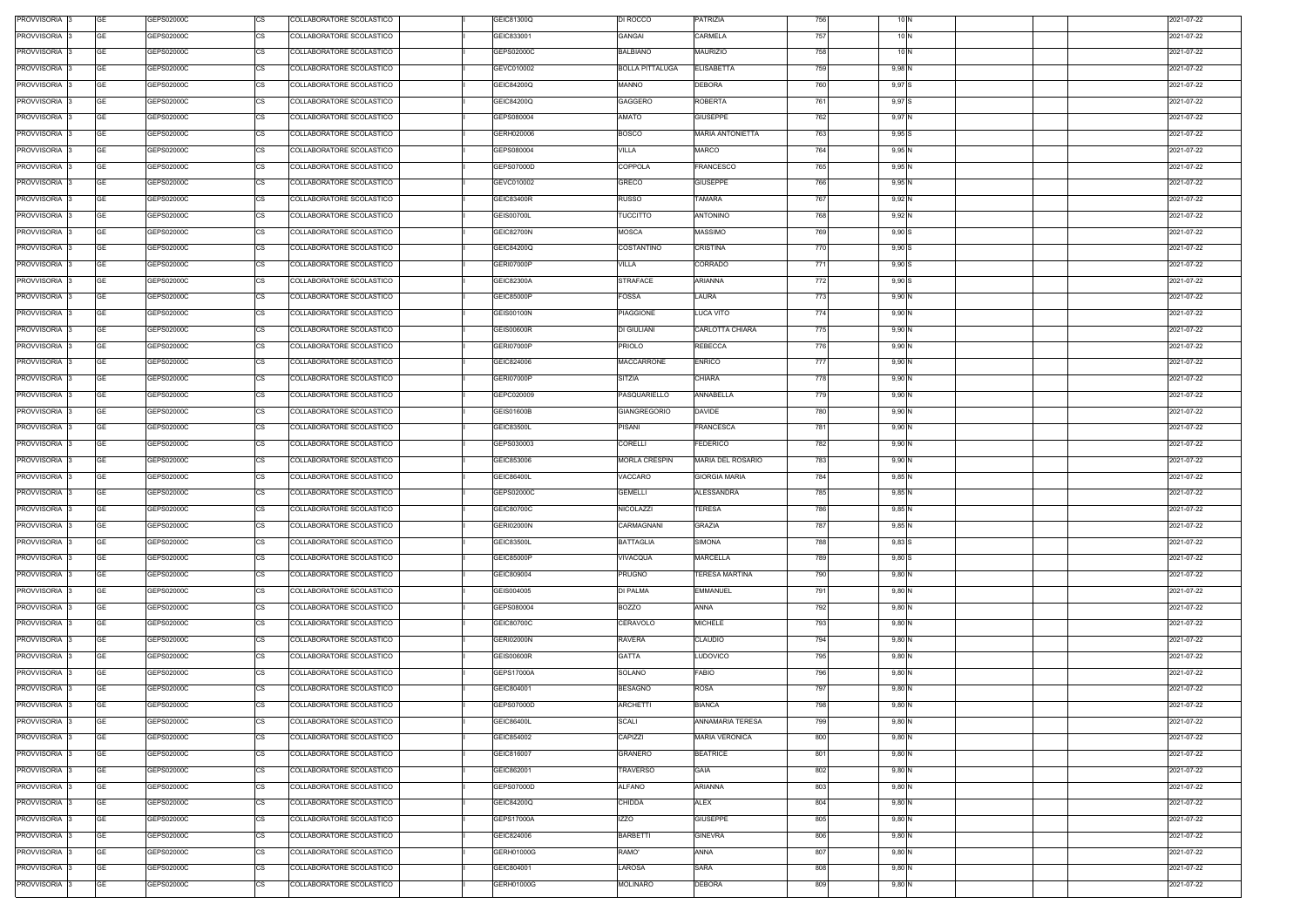| PROVVISORIA 3                  | <b>GE</b><br>GEPS02000C | <b>CS</b> | COLLABORATORE SCOLASTICO                             | <b>GEIC85600N</b> | <b>NANO</b>       | <b>ANAIS</b>      | 810 | 9,80 N   |  | 2021-07-22 |
|--------------------------------|-------------------------|-----------|------------------------------------------------------|-------------------|-------------------|-------------------|-----|----------|--|------------|
| PROVVISORIA 3                  | <b>GE</b><br>GEPS02000C | CS        | COLLABORATORE SCOLASTICO                             | GEIC860009        | <b>ALTOMONTE</b>  | <b>AGATA</b>      | 811 | $9,80$ N |  | 2021-07-22 |
| PROVVISORIA 3                  | <b>GE</b><br>GEPS02000C | CS        | COLLABORATORE SCOLASTICO                             | <b>GEIS00600R</b> | <b>LA PLACA</b>   | <b>SILVIA</b>     | 812 | 9,80 N   |  | 2021-07-22 |
| PROVVISORIA 3                  | <b>GE</b><br>GEPS02000C | <b>CS</b> | COLLABORATORE SCOLASTICO                             | GEIC80700C        | DI MARCO          | <b>DANIELA</b>    | 813 | 9,80 N   |  | 2021-07-22 |
| PROVVISORIA 3                  | <b>GE</b><br>GEPS02000C | <b>CS</b> | COLLABORATORE SCOLASTICO                             | GEIS01900V        | PALUMBO           | MICHELANGELO      | 814 | 9,80 N   |  | 2021-07-22 |
| PROVVISORIA 3                  | <b>GE</b><br>GEPS02000C | <b>CS</b> | COLLABORATORE SCOLASTICO                             | GETH020002        | CATALANO          | FRANCESCO         | 815 | $9,80$ N |  | 2021-07-22 |
| PROVVISORIA 3                  | <b>GE</b><br>GEPS02000C | <b>CS</b> | COLLABORATORE SCOLASTICO                             | GEIC809004        | <b>PISNOLI</b>    | <b>ELENA</b>      | 816 | 9,80 N   |  | 2021-07-22 |
| PROVVISORIA 3                  | <b>GE</b><br>GEPS02000C | <b>CS</b> | COLLABORATORE SCOLASTICO                             | GERH020006        | LORETTA           | <b>ROBERTA</b>    | 817 | $9,80$ N |  | 2021-07-22 |
| PROVVISORIA 3                  | <b>GE</b><br>GEPS02000C | <b>CS</b> | COLLABORATORE SCOLASTICO                             | GEIC804001        | <b>GIACONI</b>    | <b>ELEONORA</b>   | 818 | 9,80 N   |  | 2021-07-22 |
| PROVVISORIA 3                  | <b>GE</b><br>GEPS02000C | <b>CS</b> | COLLABORATORE SCOLASTICO                             | GEIC817003        | CELOTTO           | <b>SELINA</b>     | 819 | 9,80 N   |  | 2021-07-22 |
| PROVVISORIA 3                  | <b>GE</b><br>GEPS02000C | <b>CS</b> | COLLABORATORE SCOLASTICO                             | GEIC85200A        | DE MEO            | <b>FABRIZIO</b>   | 820 | 9,80 N   |  | 2021-07-22 |
| PROVVISORIA 3                  | <b>GE</b><br>GEPS02000C | CS        | COLLABORATORE SCOLASTICO                             | GEIC837008        | <b>OLIVIERI</b>   | <b>SABRINA</b>    | 821 | 9,75 N   |  | 2021-07-22 |
| PROVVISORIA 3                  | <b>GE</b><br>GEPS02000C | <b>CS</b> | COLLABORATORE SCOLASTICO                             | GEIS011008        | <b>FRAGALE</b>    | <b>GIOVANNI</b>   | 822 | 9,75 N   |  | 2021-07-22 |
| PROVVISORIA 3                  | <b>GE</b><br>GEPS02000C | CS        | COLLABORATORE SCOLASTICO                             | GEIC838004        | <b>CASTELLA</b>   | <b>MONICA</b>     | 823 | 9,74 S   |  | 2021-07-22 |
| PROVVISORIA 3                  | <b>GE</b><br>GEPS02000C | <b>CS</b> | COLLABORATORE SCOLASTICO                             | <b>GEPS17000A</b> | PONZIANO          | <b>JESSICA</b>    | 824 | 9,70 S   |  | 2021-07-22 |
| PROVVISORIA 3                  | <b>GE</b><br>GEPS02000C | CS        | COLLABORATORE SCOLASTICO                             | GEIC85100E        | SANNA             | <b>ROBERTA</b>    | 825 | 9,70 S   |  | 2021-07-22 |
| PROVVISORIA 3                  | <b>GE</b><br>GEPS02000C | <b>CS</b> | COLLABORATORE SCOLASTICO                             | GEIC867004        | <b>FUCCI</b>      | <b>FRANCESCA</b>  | 826 | 9,70 N   |  | 2021-07-22 |
| PROVVISORIA 3                  | <b>GE</b><br>GEPS02000C | <b>CS</b> | COLLABORATORE SCOLASTICO                             | GEIC81900P        | <b>SCARSI</b>     | <b>ANNA MARIA</b> | 827 | 9,70 N   |  | 2021-07-22 |
| PROVVISORIA 3                  | <b>GE</b><br>GEPS02000C | <b>CS</b> | COLLABORATORE SCOLASTICO                             | GEIC811004        | <b>INDELICATO</b> | CHIARA            | 828 | 9,70 N   |  | 2021-07-22 |
| PROVVISORIA 3                  | <b>GE</b><br>GEPS02000C | <b>CS</b> | COLLABORATORE SCOLASTICO                             | GEIC85000P        | GIANNUZZI         | ELISABETTA        | 829 | 9,70 N   |  | 2021-07-22 |
| PROVVISORIA 3                  | <b>GE</b><br>GEPS02000C | <b>CS</b> | COLLABORATORE SCOLASTICO                             | GEPS050008        | CHESSA            | CHIARA            | 830 | 9,70 N   |  | 2021-07-22 |
| PROVVISORIA 3                  | <b>GE</b><br>GEPS02000C | <b>CS</b> | COLLABORATORE SCOLASTICO                             | GERH01000G        | PRIOLO            | CHIARA            | 831 | 9,70 N   |  | 2021-07-22 |
| PROVVISORIA 3                  | <b>GE</b><br>GEPS02000C | <b>CS</b> | COLLABORATORE SCOLASTICO                             | <b>GERI02000N</b> | <b>MANUZIO</b>    | <b>GIOVANNI</b>   | 832 | 9,70 N   |  | 2021-07-22 |
| PROVVISORIA 3                  | <b>GE</b><br>GEPS02000C | <b>CS</b> | COLLABORATORE SCOLASTICO                             | GEIC80700C        | <b>MOLARO</b>     | <b>NICOLETTA</b>  | 833 | 9,70 N   |  | 2021-07-22 |
| PROVVISORIA 3                  | <b>GE</b><br>GEPS02000C | <b>CS</b> | COLLABORATORE SCOLASTICO                             | GEPS080004        | <b>NUCCIO</b>     | <b>FEDERICA</b>   | 834 | 9,70 N   |  | 2021-07-22 |
| PROVVISORIA 3                  | <b>GE</b><br>GEPS02000C | <b>CS</b> | COLLABORATORE SCOLASTICO                             | <b>GERI02000N</b> | <b>MULTARI</b>    | <b>GIOVANNI</b>   | 835 | 9,70 N   |  | 2021-07-22 |
| PROVVISORIA 3                  | <b>GE</b><br>GEPS02000C | <b>CS</b> | COLLABORATORE SCOLASTICO                             | GEIS003009        | <b>PANICELLI</b>  | RAUL              | 836 | 9,70 N   |  | 2021-07-22 |
| PROVVISORIA 3                  | <b>GE</b><br>GEPS02000C | CS        | COLLABORATORE SCOLASTICO                             | GERH01000G        | <b>VECCHIONE</b>  | SABATO            | 837 | 9,70 N   |  | 2021-07-22 |
| PROVVISORIA 3                  | <b>GE</b><br>GEPS02000C | <b>CS</b> | COLLABORATORE SCOLASTICO                             | GEIS01300X        | <b>DONOSO</b>     | <b>SILVIA</b>     | 838 | 9,70 N   |  | 2021-07-22 |
| PROVVISORIA 3                  | <b>GE</b><br>GEPS02000C | <b>CS</b> | COLLABORATORE SCOLASTICO                             | GEIC85100E        | CARRENO JACHO     | NINFA LISSETTE    | 839 | 9,70 N   |  | 2021-07-22 |
| PROVVISORIA 3                  | <b>GE</b><br>GEPS02000C | <b>CS</b> | COLLABORATORE SCOLASTICO                             | GEIC816007        | <b>SCIACCA</b>    | <b>GIULIO</b>     | 840 | 9,70 N   |  | 2021-07-22 |
| PROVVISORIA 3                  | <b>GE</b><br>GEPS02000C | <b>CS</b> | COLLABORATORE SCOLASTICO                             | GEIS01600B        | <b>SAPIO</b>      | <b>OSCAR</b>      | 841 | 9,70 N   |  | 2021-07-22 |
| PROVVISORIA 3                  | <b>GE</b><br>GEPS02000C | CS        | COLLABORATORE SCOLASTICO                             | GEPS07000D        | <b>GIACOVELLI</b> | CRISTIAN          | 842 | 9,70 N   |  | 2021-07-22 |
| PROVVISORIA 3                  | <b>GE</b><br>GEPS02000C | <b>CS</b> | COLLABORATORE SCOLASTICO                             | GEIC85200A        | LAROSA            | SANDRA            | 843 | 9,70 N   |  | 2021-07-22 |
| PROVVISORIA 3                  | <b>GE</b><br>GEPS02000C | CS        | COLLABORATORE SCOLASTICO                             | <b>GEIS00600R</b> | <b>MAMELI</b>     | TIZIANA           | 844 | 9,70 N   |  | 2021-07-22 |
| PROVVISORIA 3                  | <b>GE</b><br>GEPS02000C | <b>CS</b> | COLLABORATORE SCOLASTICO                             | GEIC85000P        | <b>ESPOSTO</b>    | <b>ELENA</b>      | 845 | $9,67$ S |  | 2021-07-22 |
| PROVVISORIA 3                  | <b>GE</b><br>GEPS02000C | CS        | COLLABORATORE SCOLASTICO                             | GEIC82200E        | <b>PATRONE</b>    | <b>ANTONELLA</b>  | 846 | $9,67$ S |  | 2021-07-22 |
| PROVVISORIA 3                  | <b>GE</b><br>GEPS02000C | <b>CS</b> | COLLABORATORE SCOLASTICO                             | GEIC81200X        | GAZZO             | ANGELA            | 847 | 9,67 N   |  | 2021-07-22 |
|                                | <b>GE</b><br>GEPS02000C | CS        |                                                      | GEIC82300A        | <b>CAMPORA</b>    | LAURA             | 848 | 9,67 N   |  | 2021-07-22 |
| PROVVISORIA 3<br>PROVVISORIA 3 | <b>GE</b><br>GEPS02000C | CS        | COLLABORATORE SCOLASTICO<br>COLLABORATORE SCOLASTICO | GEIC85200A        | <b>MORANDI</b>    | <b>SABRINA</b>    | 849 | 9,67 N   |  | 2021-07-22 |
| PROVVISORIA 3                  | <b>GE</b><br>GEPS02000C | CS        | COLLABORATORE SCOLASTICO                             | GEIC85200A        | VERNA             | VIVIANA           | 850 | 9,67 N   |  | 2021-07-22 |
| PROVVISORIA 3                  | <b>GE</b><br>GEPS02000C | <b>CS</b> | COLLABORATORE SCOLASTICO                             | <b>GEIC82700N</b> | <b>FIANDRA</b>    | <b>BARBARA</b>    | 851 | 9,67 N   |  | 2021-07-22 |
| PROVVISORIA 3                  | <b>GE</b><br>GEPS02000C | CS        | COLLABORATORE SCOLASTICO                             | GEIC837008        | <b>CAVANNA</b>    | <b>DANIELA</b>    | 852 | 9,67 N   |  | 2021-07-22 |
|                                |                         |           |                                                      |                   |                   |                   |     |          |  |            |
| PROVVISORIA 3                  | <b>GE</b><br>GEPS02000C | CS        | COLLABORATORE SCOLASTICO                             | GEIC81200X        | <b>TRAVERSO</b>   | LAURA             | 853 | 9,67 N   |  | 2021-07-22 |
| PROVVISORIA 3                  | <b>GE</b><br>GEPS02000C | <b>CS</b> | COLLABORATORE SCOLASTICO                             | GEIC80700C        | <b>PAVAN</b>      | <b>MARINO</b>     | 854 | 9,67 N   |  | 2021-07-22 |
| PROVVISORIA 3                  | <b>GE</b><br>GEPS02000C | <b>CS</b> | COLLABORATORE SCOLASTICO                             | GEPS07000D        | <b>SERVI</b>      | <b>SABRINA</b>    | 855 | 9,67 N   |  | 2021-07-22 |
| PROVVISORIA 3                  | <b>GE</b><br>GEPS02000C | <b>CS</b> | COLLABORATORE SCOLASTICO                             | GEIS01400Q        | <b>PARODI</b>     | EUGENIO           | 856 | $9,66$ N |  | 2021-07-22 |
| PROVVISORIA 3                  | <b>GE</b><br>GEPS02000C | <b>CS</b> | COLLABORATORE SCOLASTICO                             | GEIC862001        | <b>CURUNELLA</b>  | <b>GIAN LUCA</b>  | 857 | 9,65 N   |  | 2021-07-22 |
| PROVVISORIA 3                  | <b>GE</b><br>GEPS02000C | <b>CS</b> | COLLABORATORE SCOLASTICO                             | GEIC82100P        | <b>BRAJA</b>      | <b>FILIPPO</b>    | 858 | 9,65 N   |  | 2021-07-22 |
| PROVVISORIA 3                  | <b>GE</b><br>GEPS02000C | <b>CS</b> | COLLABORATORE SCOLASTICO                             | GEPS02000C        | CASCIELLO         | ANNA              | 859 | $9,65$ N |  | 2021-07-22 |
| PROVVISORIA 3                  | <b>GE</b><br>GEPS02000C | <b>CS</b> | COLLABORATORE SCOLASTICO                             | GEIC80700C        | <b>BOERO</b>      | GABRIELE          | 860 | 9,65 N   |  | 2021-07-22 |
| PROVVISORIA 3                  | <b>GE</b><br>GEPS02000C | <b>CS</b> | COLLABORATORE SCOLASTICO                             | GEIC829009        | DE CARO           | <b>MARIALAURA</b> | 861 | $9,65$ N |  | 2021-07-22 |
| PROVVISORIA 3                  | <b>GE</b><br>GEPS02000C | <b>CS</b> | COLLABORATORE SCOLASTICO                             | GEIC86400L        | <b>DORATI</b>     | LORENZO           | 862 | 9,65 N   |  | 2021-07-22 |
| PROVVISORIA 3                  | <b>GE</b><br>GEPS02000C | CS        | COLLABORATORE SCOLASTICO                             | GEIC83500L        | LAMANNA           | ANGELA            | 863 | 9,64 N   |  | 2021-07-22 |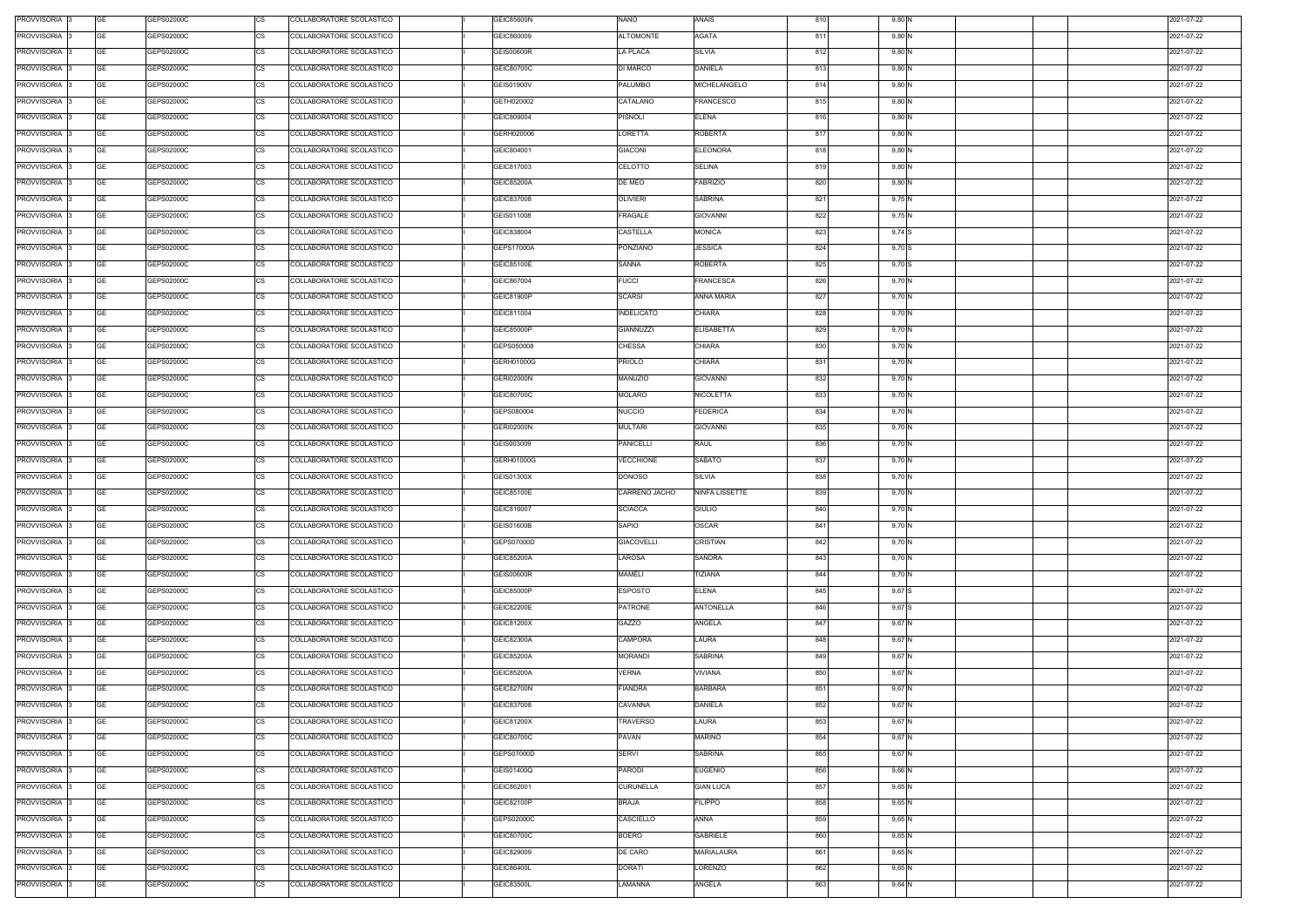| PROVVISORIA 3 | GE        | GEPS02000C | COLLABORATORE SCOLASTICO<br>CS        | GESL01000P        | <b>PENNISI</b>      | <b>ANTONIETTA</b>     | 864   | $9,63$ S |  | 2021-07-22 |
|---------------|-----------|------------|---------------------------------------|-------------------|---------------------|-----------------------|-------|----------|--|------------|
| PROVVISORIA 3 | GE        | GEPS02000C | <b>CS</b><br>COLLABORATORE SCOLASTICO | GEPS080004        | CUSATO              | SONIA                 | 865   | $9,63$ S |  | 2021-07-22 |
| PROVVISORIA 3 | GE        | GEPS02000C | <b>CS</b><br>COLLABORATORE SCOLASTICO | GEIC854002        | <b>REPETTO</b>      | VALERIA               | 866   | $9,62$ S |  | 2021-07-22 |
| PROVVISORIA 3 | GE        | GEPS02000C | <b>CS</b><br>COLLABORATORE SCOLASTICO | GEPM030004        | <b>SILIPIGNI</b>    | ANGELO                | 867   | $9,60$ S |  | 2021-07-22 |
| PROVVISORIA 3 | <b>GE</b> | GEPS02000C | <b>CS</b><br>COLLABORATORE SCOLASTICO | GEIC85200A        | CAMPORA             | <b>CAMILLA</b>        | 868   | $9,60$ S |  | 2021-07-22 |
| PROVVISORIA 3 | <b>GE</b> | GEPS02000C | <b>CS</b><br>COLLABORATORE SCOLASTICO | GEIC810008        | <b>SCIANCA</b>      | <b>ANTONELLA</b>      | 869   | $9,60$ S |  | 2021-07-22 |
| PROVVISORIA 3 | <b>GE</b> | GEPS02000C | <b>CS</b><br>COLLABORATORE SCOLASTICO | GERH01000G        | <b>ROSSINI</b>      | <b>GIUSEPPE</b>       | 870   | $9,60$ S |  | 2021-07-22 |
| PROVVISORIA 3 | GE        | GEPS02000C | <b>CS</b><br>COLLABORATORE SCOLASTICO | GEIC80700C        | <b>MAMMOLENTI</b>   | ANGELA                | 871   | $9,60$ S |  | 2021-07-22 |
| PROVVISORIA 3 | <b>GE</b> | GEPS02000C | <b>CS</b><br>COLLABORATORE SCOLASTICO | GEIC810008        | RONCONI             | <b>CLAUDIA</b>        | 872   | 9,60 N   |  | 2021-07-22 |
|               |           |            |                                       |                   |                     |                       |       |          |  |            |
| PROVVISORIA 3 | <b>GE</b> | GEPS02000C | <b>CS</b><br>COLLABORATORE SCOLASTICO | GEIS01600B        | <b>RAMPININI</b>    | <b>ALESSANDRO</b>     | 873   | $9,60$ N |  | 2021-07-22 |
| PROVVISORIA 3 | <b>GE</b> | GEPS02000C | <b>CS</b><br>COLLABORATORE SCOLASTICO | GEPS02000C        | <b>BACH</b>         | <b>GIACOMO</b>        | 874   | 9,60 N   |  | 2021-07-22 |
| PROVVISORIA 3 | <b>GE</b> | GEPS02000C | CS<br>COLLABORATORE SCOLASTICO        | GEPC01000P        | <b>GRECO</b>        | FRANCESCO DANIELE PIO | 875   | 9,60 N   |  | 2021-07-22 |
| PROVVISORIA 3 | <b>GE</b> | GEPS02000C | <b>CS</b><br>COLLABORATORE SCOLASTICO | GETH020002        | <b>AIELLO</b>       | <b>FABIO</b>          | 876   | $9,60$ N |  | 2021-07-22 |
| PROVVISORIA 3 | <b>GE</b> | GEPS02000C | <b>CS</b><br>COLLABORATORE SCOLASTICO | <b>GEIC84900E</b> | VERTERAMO           | SARA                  | 877   | $9,60$ N |  | 2021-07-22 |
| PROVVISORIA 3 | <b>GE</b> | GEPS02000C | COLLABORATORE SCOLASTICO<br><b>CS</b> | GEPC04000E        | <b>CERALDI</b>      | <b>ALESSIA</b>        | 878   | $9,60$ N |  | 2021-07-22 |
| PROVVISORIA 3 | <b>GE</b> | GEPS02000C | <b>CS</b><br>COLLABORATORE SCOLASTICO | GEIC837008        | <b>RIGA</b>         | <b>ROBERTA</b>        | 879   | 9,60 N   |  | 2021-07-22 |
| PROVVISORIA 3 | <b>GE</b> | GEPS02000C | <b>CS</b><br>COLLABORATORE SCOLASTICO | GEIC84900E        | <b>POGGIO</b>       | <b>MATILDE</b>        | 880   | $9,60$ N |  | 2021-07-22 |
| PROVVISORIA 3 | <b>GE</b> | GEPS02000C | <b>CS</b><br>COLLABORATORE SCOLASTICO | GETH020002        | <b>FUCCI</b>        | <b>MARTINA</b>        | 881   | $9,60$ N |  | 2021-07-22 |
| PROVVISORIA 3 | <b>GE</b> | GEPS02000C | <b>CS</b><br>COLLABORATORE SCOLASTICO | GEIC816007        | <b>MANCUSO</b>      | MARINA                | 882   | $9,60$ N |  | 2021-07-22 |
| PROVVISORIA 3 | GE        | GEPS02000C | <b>CS</b><br>COLLABORATORE SCOLASTICO | GEIC811004        | MAZZOTTA            | <b>ELEONORA</b>       | 883   | $9,60$ N |  | 2021-07-22 |
| PROVVISORIA 3 | GE        | GEPS02000C | <b>CS</b><br>COLLABORATORE SCOLASTICO | GEPS02000C        | <b>MITIDIERI</b>    | <b>GIANLUCA</b>       | 884   | $9,60$ N |  | 2021-07-22 |
| PROVVISORIA 3 | <b>GE</b> | GEPS02000C | <b>CS</b><br>COLLABORATORE SCOLASTICO | GERH020006        | NOTO                | SALVATORE             | 885 S | 9,60 N   |  | 2021-07-22 |
| PROVVISORIA 3 | <b>GE</b> | GEPS02000C | <b>CS</b><br>COLLABORATORE SCOLASTICO | GEIC816007        | <b>COLLURA</b>      | MELANIA               | 886   | 9,60 N   |  | 2021-07-22 |
| PROVVISORIA 3 | <b>GE</b> | GEPS02000C | <b>CS</b><br>COLLABORATORE SCOLASTICO | GEPC020009        | MACALUSO            | NUNZIO MAURIZIO       | 887   | 9,60 N   |  | 2021-07-22 |
| PROVVISORIA 3 | <b>GE</b> | GEPS02000C | <b>CS</b><br>COLLABORATORE SCOLASTICO | GEIC816007        | <b>MILLACI</b>      | SILVANA AUGUSTA       | 888   | 9,60 N   |  | 2021-07-22 |
| PROVVISORIA 3 | <b>GE</b> | GEPS02000C | <b>CS</b><br>COLLABORATORE SCOLASTICO | GEPS030003        | MAGNO               | ALESSIA               | 889   | 9,58 N   |  | 2021-07-22 |
| PROVVISORIA 3 | GE        | GEPS02000C | <b>CS</b><br>COLLABORATORE SCOLASTICO | GERH01000G        | MONTALBANO          | <b>GIUSEPPE</b>       | 890   | $9,57$ S |  | 2021-07-22 |
| PROVVISORIA 3 | <b>GE</b> | GEPS02000C | <b>CS</b><br>COLLABORATORE SCOLASTICO | GEIC82100P        | <b>DI VERA</b>      | <b>ANTONELLA</b>      | 891   | $9,55$ S |  | 2021-07-22 |
| PROVVISORIA 3 | GE        | GEPS02000C | <b>CS</b><br>COLLABORATORE SCOLASTICO | GEIS004005        | <b>DENITTO</b>      | <b>SILVIA</b>         | 892   | 9,55S    |  | 2021-07-22 |
| PROVVISORIA 3 | <b>GE</b> | GEPS02000C | <b>CS</b><br>COLLABORATORE SCOLASTICO | <b>GERI02000N</b> | MUIA'               | CHIARA                | 893   | 9,55 N   |  | 2021-07-22 |
| PROVVISORIA 3 | GE        | GEPS02000C | <b>CS</b><br>COLLABORATORE SCOLASTICO | GEIC86300R        | <b>SABBADINI</b>    | <b>MARIA EUGENIA</b>  | 894   | 9,55 N   |  | 2021-07-22 |
| PROVVISORIA 3 | <b>GE</b> | GEPS02000C | <b>CS</b><br>COLLABORATORE SCOLASTICO | GEIC85700D        | <b>MANCUSO</b>      | <b>GIUSEPPE</b>       | 895   | 9,55N    |  | 2021-07-22 |
| PROVVISORIA 3 | GE        | GEPS02000C | <b>CS</b><br>COLLABORATORE SCOLASTICO | GEVC010002        | <b>CALVI</b>        | NICCOLO MARIA         | 896   | 9,55 N   |  | 2021-07-22 |
| PROVVISORIA 3 | GE        | GEPS02000C | <b>CS</b><br>COLLABORATORE SCOLASTICO | GEIC816007        | <b>GRASSO</b>       | <b>MARIA AZZURRA</b>  | 897   | $9,52$ S |  | 2021-07-22 |
| PROVVISORIA 3 | <b>GE</b> | GEPS02000C | <b>CS</b><br>COLLABORATORE SCOLASTICO | GEIC83500L        | <b>GABBRIELLI</b>   | CHIARA                | 898   | $9,50$ S |  | 2021-07-22 |
| PROVVISORIA 3 | <b>GE</b> | GEPS02000C | <b>CS</b><br>COLLABORATORE SCOLASTICO | GEIC85000P        | <b>ZERLA</b>        | TIZIANA               | 899   | $9,50$ S |  | 2021-07-22 |
| PROVVISORIA 3 | <b>GE</b> | GEPS02000C | <b>CS</b><br>COLLABORATORE SCOLASTICO | GEPS02000C        | <b>NATARELLI</b>    | VALENTINA             | 900   | $9,50$ S |  | 2021-07-22 |
| PROVVISORIA 3 | <b>GE</b> | GEPS02000C | <b>CS</b><br>COLLABORATORE SCOLASTICO | <b>GEIC84900E</b> | <b>REPICI</b>       | VINCENZO              | 901   | $9,50$ S |  | 2021-07-22 |
| PROVVISORIA 3 | <b>GE</b> | GEPS02000C | CS<br>COLLABORATORE SCOLASTICO        | <b>GERI02000N</b> | <b>FINELLI</b>      | <b>MARCO</b>          | 902   | $9,50$ S |  | 2021-07-22 |
| PROVVISORIA 3 | <b>GE</b> | GEPS02000C | <b>CS</b><br>COLLABORATORE SCOLASTICO | GEIC81200X        | TORTORA             | <b>ELVIRA</b>         | 903   | $9,50$ S |  | 2021-07-22 |
| PROVVISORIA 3 | <b>GE</b> | GEPS02000C | <b>CS</b><br>COLLABORATORE SCOLASTICO | GEIC85100E        | <b>MEZA FALQUEZ</b> | <b>OFELIA TERESA</b>  | 904   | $9,50$ S |  | 2021-07-22 |
| PROVVISORIA 3 | <b>GE</b> | GEPS02000C | <b>CS</b><br>COLLABORATORE SCOLASTICO | GEPS030003        | <b>GALLO</b>        | ANNUNZIATA            | 905   | $9,50$ S |  | 2021-07-22 |
| PROVVISORIA 3 | <b>GE</b> | GEPS02000C | <b>CS</b><br>COLLABORATORE SCOLASTICO | GEIS018003        | DI GIOVANNA         | ANNA RITA             | 906   | 9,50 N   |  | 2021-07-22 |
| PROVVISORIA 3 | <b>GE</b> | GEPS02000C | <b>CS</b><br>COLLABORATORE SCOLASTICO | GEPC01000P        | <b>MASSIRIO</b>     | <b>GIACOMO</b>        | 907   | 9,50 N   |  | 2021-07-22 |
| PROVVISORIA 3 | <b>GE</b> | GEPS02000C | CS<br>COLLABORATORE SCOLASTICO        | GEIC81200X        | <b>PUOPOLO</b>      | <b>FELICE</b>         | 908   | $9,50$ N |  | 2021-07-22 |
| PROVVISORIA 3 | <b>GE</b> | GEPS02000C | <b>CS</b><br>COLLABORATORE SCOLASTICO | GEIC83900X        | <b>DAVI'</b>        | MARTINA               | 909   | 9,50 N   |  | 2021-07-22 |
| PROVVISORIA 3 | GE        | GEPS02000C | СS<br>COLLABORATORE SCOLASTICO        | GEIC808008        | <b>BALUTA</b>       | CRISTINA ANA MARIA    | 910   | 9,50 N   |  | 2021-07-22 |
| PROVVISORIA 3 | <b>GE</b> | GEPS02000C | <b>CS</b><br>COLLABORATORE SCOLASTICO | GEIC81400G        | <b>OLIVERI</b>      | <b>MARCO</b>          | 911   | 9,50 N   |  | 2021-07-22 |
| PROVVISORIA 3 | <b>GE</b> | GEPS02000C | <b>CS</b><br>COLLABORATORE SCOLASTICO | GEIC837008        | MALAGO'             | SIMONA                | 912   | 9,50 N   |  | 2021-07-22 |
| PROVVISORIA 3 | <b>GE</b> | GEPS02000C | <b>CS</b><br>COLLABORATORE SCOLASTICO | GEIC80700C        | URSO                | ALESSIA GIUSY         | 913   | 9,50 N   |  | 2021-07-22 |
| PROVVISORIA 3 | <b>GE</b> | GEPS02000C | <b>CS</b><br>COLLABORATORE SCOLASTICO | GEIS018003        | <b>GHIGLIOTTI</b>   | <b>DANIELA</b>        | 914   | 9,50 N   |  | 2021-07-22 |
| PROVVISORIA 3 | GE        | GEPS02000C | <b>CS</b><br>COLLABORATORE SCOLASTICO | GEIC808008        | <b>PETRUCCI</b>     | <b>GIUSEPPE</b>       | 915   | 9,50 N   |  | 2021-07-22 |
| PROVVISORIA 3 | <b>GE</b> | GEPS02000C | <b>CS</b><br>COLLABORATORE SCOLASTICO | GEIC81300Q        | CASSULLO            | MARCO                 | 916   | 9,50 N   |  | 2021-07-22 |
| PROVVISORIA 3 | <b>GE</b> | GEPS02000C | <b>CS</b><br>COLLABORATORE SCOLASTICO | GEIC81300Q        | ZUNINO              | <b>DEBORA</b>         | 917   | 9,50 N   |  | 2021-07-22 |
|               |           |            |                                       |                   |                     |                       |       |          |  |            |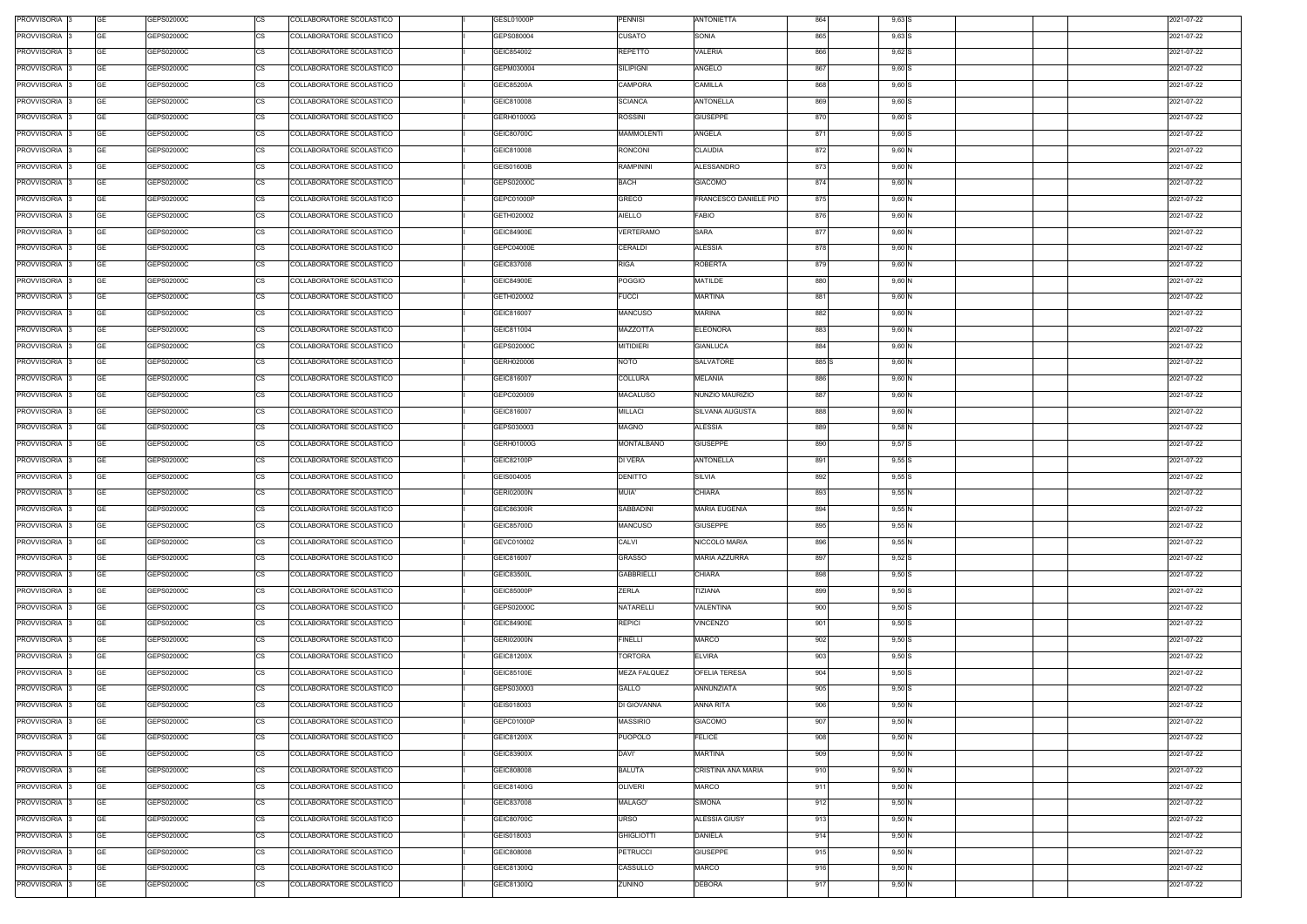| PROVVISORIA 3            | GE        | GEPS02000C | COLLABORATORE SCOLASTICO<br>CS        | GEIC82600T        | DI SIMONE              | <b>MADDALENA</b>    | 918 | 9,50 N   |  | 2021-07-22 |
|--------------------------|-----------|------------|---------------------------------------|-------------------|------------------------|---------------------|-----|----------|--|------------|
| PROVVISORIA 3            | GE        | GEPS02000C | <b>CS</b><br>COLLABORATORE SCOLASTICO | GEIC804001        | <b>MAGGIALI</b>        | NICOLO'             | 919 | 9,50 N   |  | 2021-07-22 |
| PROVVISORIA 3            | GE        | GEPS02000C | <b>CS</b><br>COLLABORATORE SCOLASTICO | <b>GERI02000N</b> | D'AVANZO               | <b>CARMINE</b>      | 920 | 9,50 N   |  | 2021-07-22 |
| PROVVISORIA 3            | GE        | GEPS02000C | <b>CS</b><br>COLLABORATORE SCOLASTICO | <b>GEIC84900E</b> | <b>RICCI</b>           | <b>EUGENIO</b>      | 921 | 9,50 N   |  | 2021-07-22 |
| PROVVISORIA 3            | <b>GE</b> | GEPS02000C | <b>CS</b><br>COLLABORATORE SCOLASTICO | <b>GEIS01600B</b> | PILOTTA                | <b>FILIPPO</b>      | 922 | 9,50 N   |  | 2021-07-22 |
| PROVVISORIA 3            | GE        | GEPS02000C | <b>CS</b><br>COLLABORATORE SCOLASTICO | GEIC853006        | <b>OLIVIERO</b>        | DANIELA             | 923 | 9,50 N   |  | 2021-07-22 |
| PROVVISORIA 3            | <b>GE</b> | GEPS02000C | <b>CS</b><br>COLLABORATORE SCOLASTICO | GEIC809004        | <b>GUIDUCCI</b>        | SILVIA              | 924 | 9,50 N   |  | 2021-07-22 |
| PROVVISORIA 3            | GE        | GEPS02000C | <b>CS</b><br>COLLABORATORE SCOLASTICO | GEPS07000D        | LAPORTA                | LUCA                | 925 | 9,50 N   |  | 2021-07-22 |
| PROVVISORIA 3            | <b>GE</b> | GEPS02000C | <b>CS</b><br>COLLABORATORE SCOLASTICO | GEIS003009        | <b>MUGNO</b>           | <b>MARIA GRAZIA</b> | 926 | 9,50 N   |  | 2021-07-22 |
| PROVVISORIA 3            | <b>GE</b> | GEPS02000C | <b>CS</b><br>COLLABORATORE SCOLASTICO | <b>GEIS00600R</b> | DI CAMILLO             | <b>EMILIO</b>       | 927 | 9,50 N   |  | 2021-07-22 |
| PROVVISORIA 3            | <b>GE</b> | GEPS02000C | <b>CS</b><br>COLLABORATORE SCOLASTICO | GEIC86400L        | <b>SALAZAR RAMIREZ</b> | JOHANNA PAOLA       | 928 | 9,50 N   |  | 2021-07-22 |
| PROVVISORIA 3            | <b>GE</b> | GEPS02000C | CS<br>COLLABORATORE SCOLASTICO        | GEIC81200X        | <b>BONDI</b>           | STEFANIA CATERINA   | 929 | 9,50 N   |  | 2021-07-22 |
| PROVVISORIA 3            | <b>GE</b> | GEPS02000C | <b>CS</b><br>COLLABORATORE SCOLASTICO | GETH020002        | <b>AGNINI</b>          | STEFANO             | 930 | 9,50 N   |  | 2021-07-22 |
| PROVVISORIA 3            | <b>GE</b> | GEPS02000C | <b>CS</b><br>COLLABORATORE SCOLASTICO | GEIS00600R        | TESORO                 | <b>DESIREE</b>      | 931 | 9,47 N   |  | 2021-07-22 |
| PROVVISORIA 3            | <b>GE</b> | GEPS02000C | COLLABORATORE SCOLASTICO<br>СS        | <b>GERI07000P</b> | <b>GAVIGLIO</b>        | <b>ANDREA</b>       | 932 | $9,45$ S |  | 2021-07-22 |
| PROVVISORIA 3            | <b>GE</b> | GEPS02000C | <b>CS</b><br>COLLABORATORE SCOLASTICO | GEIC81300Q        | LAVIOSA                | <b>ANDREA</b>       | 933 | 9,45 N   |  | 2021-07-22 |
|                          | <b>GE</b> | GEPS02000C | <b>CS</b>                             | GEIS011008        | LONGO                  |                     | 934 |          |  |            |
| PROVVISORIA 3            |           |            | COLLABORATORE SCOLASTICO              |                   |                        | LUIGI               |     | 9,45 N   |  | 2021-07-22 |
| PROVVISORIA 3            | <b>GE</b> | GEPS02000C | <b>CS</b><br>COLLABORATORE SCOLASTICO | GEPC01000P        | <b>FERRETTI</b>        | <b>ILARIA</b>       | 935 | 9,45 N   |  | 2021-07-22 |
| PROVVISORIA 3            | <b>GE</b> | GEPS02000C | <b>CS</b><br>COLLABORATORE SCOLASTICO | GEIS011008        | <b>GHIORZO</b>         | <b>DANIELE</b>      | 936 | 9,42 N   |  | 2021-07-22 |
| PROVVISORIA 3            | GE        | GEPS02000C | <b>CS</b><br>COLLABORATORE SCOLASTICO | GEIC82100P        | <b>GIUSTO</b>          | <b>CORINNE</b>      | 937 | 9,42 N   |  | 2021-07-22 |
| PROVVISORIA 3            | GE        | GEPS02000C | <b>CS</b><br>COLLABORATORE SCOLASTICO | GERH020006        | TORAZZA MASSONE        | MICHELA             | 938 | $9,41$ S |  | 2021-07-22 |
| PROVVISORIA 3            | <b>GE</b> | GEPS02000C | <b>CS</b><br>COLLABORATORE SCOLASTICO | GEPS07000D        | VELLA                  | <b>ILARIA</b>       | 939 | $9,40$ S |  | 2021-07-22 |
| PROVVISORIA 3            | <b>GE</b> | GEPS02000C | <b>CS</b><br>COLLABORATORE SCOLASTICO | GEIC81200X        | DA ROS                 | DANIELA             | 940 | $9,40$ S |  | 2021-07-22 |
| PROVVISORIA 3            | <b>GE</b> | GEPS02000C | <b>CS</b><br>COLLABORATORE SCOLASTICO | GEIC837008        | <b>DAGNINO</b>         | <b>CLARISSA</b>     | 941 | $9,40$ S |  | 2021-07-22 |
| PROVVISORIA 3            | <b>GE</b> | GEPS02000C | <b>CS</b><br>COLLABORATORE SCOLASTICO | GEPS050008        | MONTELEONE             | /ALENTINA           | 942 | 9,40 N   |  | 2021-07-22 |
| PROVVISORIA 3            | <b>GE</b> | GEPS02000C | <b>CS</b><br>COLLABORATORE SCOLASTICO | GERH020006        | AMETRANO               | <b>GIUSEPPE</b>     | 943 | 9,40 N   |  | 2021-07-22 |
| PROVVISORIA 3            | GE        | GEPS02000C | <b>CS</b><br>COLLABORATORE SCOLASTICO | GEIC81300Q        | CANEPA                 | MATTEO              | 944 | 9,40 N   |  | 2021-07-22 |
| PROVVISORIA 3            | GE        | GEPS02000C | <b>CS</b><br>COLLABORATORE SCOLASTICO | GEPS07000D        | SCOTTO                 | <b>FRANCESCA</b>    | 945 | 9,40 N   |  | 2021-07-22 |
| PROVVISORIA 3            | GE        | GEPS02000C | <b>CS</b><br>COLLABORATORE SCOLASTICO | GEIS01900V        | <b>CELLA</b>           | MATTEO              | 946 | 9,40 N   |  | 2021-07-22 |
| PROVVISORIA 3            | <b>GE</b> | GEPS02000C | <b>CS</b><br>COLLABORATORE SCOLASTICO | GERH020006        | <b>ALAMPI</b>          | <b>FRANCESCO</b>    | 947 | 9,40 N   |  | 2021-07-22 |
| PROVVISORIA 3            | GE        | GEPS02000C | <b>CS</b><br>COLLABORATORE SCOLASTICO | GEPS02000C        | PANGALLO               | CARMELA             | 948 | 9,40 N   |  | 2021-07-22 |
| PROVVISORIA 3            | <b>GE</b> | GEPS02000C | <b>CS</b><br>COLLABORATORE SCOLASTICO | GEPS080004        | SOLAZZO                | LUCA                | 949 | 9,40 N   |  | 2021-07-22 |
| PROVVISORIA 3            | GE        | GEPS02000C | <b>CS</b><br>COLLABORATORE SCOLASTICO | GEPS02000C        | <b>BENNARDO</b>        | TERESA              | 950 | 9,40 N   |  | 2021-07-22 |
| PROVVISORIA <sub>3</sub> | GE        | GEPS02000C | <b>CS</b><br>COLLABORATORE SCOLASTICO | GEIS01300X        | <b>VOCCIA</b>          | INES ELDA           | 951 | 9,40 N   |  | 2021-07-22 |
| PROVVISORIA 3            | <b>GE</b> | GEPS02000C | <b>CS</b><br>COLLABORATORE SCOLASTICO | <b>GERI02000N</b> | <b>ROBERTO</b>         | SIMONE              | 952 | 9,40 N   |  | 2021-07-22 |
| PROVVISORIA 3            | <b>GE</b> | GEPS02000C | <b>CS</b><br>COLLABORATORE SCOLASTICO | GEIC81500B        | <b>BACIGALUPO</b>      | MARIA-ELENA         | 953 | 9,40 N   |  | 2021-07-22 |
| PROVVISORIA 3            | <b>GE</b> | GEPS02000C | <b>CS</b><br>COLLABORATORE SCOLASTICO | GEPS030003        | COSTANZO               | <b>ILENIA</b>       | 954 | 9,40 N   |  | 2021-07-22 |
| PROVVISORIA 3            | <b>GE</b> | GEPS02000C | <b>CS</b><br>COLLABORATORE SCOLASTICO | GEIS01600B        | FRASSETTO              | FEDERICO            | 955 | 9,40 N   |  | 2021-07-22 |
| PROVVISORIA 3            | <b>GE</b> | GEPS02000C | CS<br>COLLABORATORE SCOLASTICO        | GEIC804001        | COSTANZO               | <b>SILVIA</b>       | 956 | 9,40 N   |  | 2021-07-22 |
| PROVVISORIA 3            | <b>GE</b> | GEPS02000C | <b>CS</b><br>COLLABORATORE SCOLASTICO | GEIC808008        | <b>NOBILE</b>          | <b>GIUSEPPE</b>     | 957 | 9,40 N   |  | 2021-07-22 |
| PROVVISORIA 3            | <b>GE</b> | GEPS02000C | <b>CS</b><br>COLLABORATORE SCOLASTICO | GEIC81200X        | DE PIETRO              | <b>MARTA</b>        | 958 | 9,40 N   |  | 2021-07-22 |
| PROVVISORIA 3            | <b>GE</b> | GEPS02000C | <b>CS</b><br>COLLABORATORE SCOLASTICO | GERH01000G        | ANANIA                 | <b>GIUSEPPE</b>     | 959 | 9,40 N   |  | 2021-07-22 |
| PROVVISORIA 3            | <b>GE</b> | GEPS02000C | <b>CS</b><br>COLLABORATORE SCOLASTICO | GERH020006        | RANDO                  | <b>GIAMPAOLO</b>    | 960 | 9,40 N   |  | 2021-07-22 |
| PROVVISORIA 3            | <b>GE</b> | GEPS02000C | <b>CS</b><br>COLLABORATORE SCOLASTICO | GEIC809004        | <b>FERRARO</b>         | <b>FELICE</b>       | 961 | 9,35 N   |  | 2021-07-22 |
| PROVVISORIA 3            | <b>GE</b> | GEPS02000C | CS<br>COLLABORATORE SCOLASTICO        | GEIS012004        | FASULO                 | <b>VALERIA</b>      | 962 | 9,35 N   |  | 2021-07-22 |
| PROVVISORIA 3            | <b>GE</b> | GEPS02000C | <b>CS</b><br>COLLABORATORE SCOLASTICO | GEIC80700C        | <b>HROMIN</b>          | VALENTINA IRENE     | 963 | $9,33$ S |  | 2021-07-22 |
| PROVVISORIA 3            | GE        | GEPS02000C | СS<br>COLLABORATORE SCOLASTICO        | GEIC82300A        | TESORO                 | <b>ENRICA</b>       | 964 | $9,33$ S |  | 2021-07-22 |
| PROVVISORIA 3            | <b>GE</b> | GEPS02000C | <b>CS</b><br>COLLABORATORE SCOLASTICO | GEIC83600C        | <b>KURTAGA</b>         | SONILA              | 965 | $9,33$ S |  | 2021-07-22 |
| PROVVISORIA 3            | <b>GE</b> | GEPS02000C | <b>CS</b><br>COLLABORATORE SCOLASTICO | GEIC84200Q        | MARINELLO              | MIRIAM              | 966 | $9,33$ S |  | 2021-07-22 |
| PROVVISORIA 3            | <b>GE</b> | GEPS02000C | <b>CS</b><br>COLLABORATORE SCOLASTICO | <b>GEIC84900E</b> | <b>BARTOLETTI</b>      | <b>ALESSANDRO</b>   | 967 | $9,33$ S |  | 2021-07-22 |
| PROVVISORIA 3            | <b>GE</b> | GEPS02000C | CS<br>COLLABORATORE SCOLASTICO        | GEPS02000C        | MAZZILLI               | ENZO                | 968 | $9,33$ S |  | 2021-07-22 |
| PROVVISORIA 3            | GE        | GEPS02000C | <b>CS</b><br>COLLABORATORE SCOLASTICO | GEIC83600C        | <b>AGOSTINO</b>        | MASSIMILIANO        | 969 | $9,33$ S |  | 2021-07-22 |
| PROVVISORIA 3            | <b>GE</b> |            | <b>CS</b><br>COLLABORATORE SCOLASTICO | GEIC81300Q        | PARODI                 | EMANUELA            | 970 |          |  | 2021-07-22 |
|                          |           | GEPS02000C |                                       |                   |                        |                     |     | 9,33 N   |  |            |
| PROVVISORIA 3            | GE        | GEPS02000C | <b>CS</b><br>COLLABORATORE SCOLASTICO | GEIC809004        | MANGANARO              | <b>GIOVANNA</b>     | 971 | 9,33 N   |  | 2021-07-22 |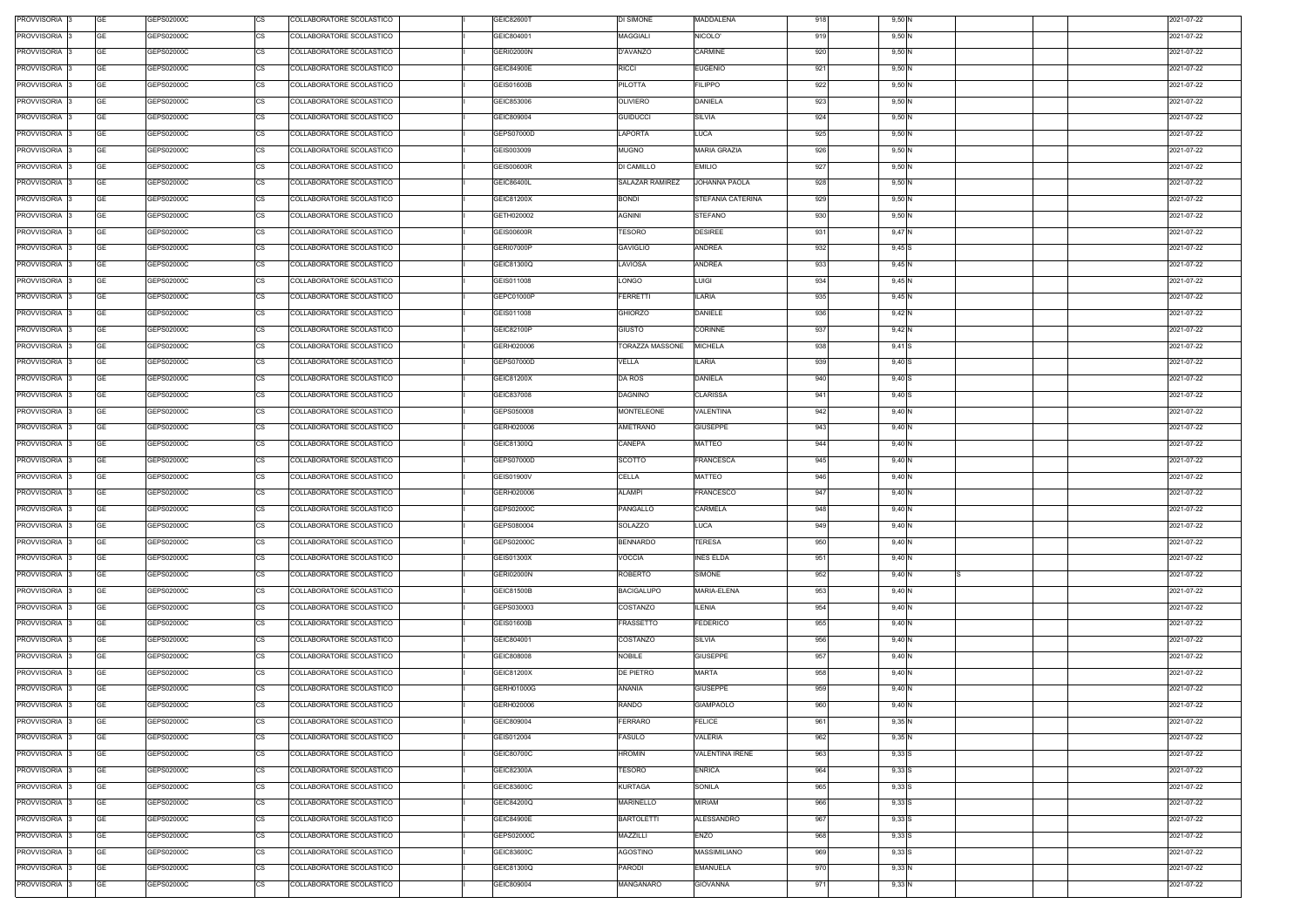| PROVVISORIA 3 | <b>GE</b><br>GEPS02000C | <b>CS</b> | COLLABORATORE SCOLASTICO | GEIC824006                      | <b>BASSI</b>          | <b>RITA</b>           | 972  | 9,33 N         |  | 2021-07-22 |
|---------------|-------------------------|-----------|--------------------------|---------------------------------|-----------------------|-----------------------|------|----------------|--|------------|
| PROVVISORIA 3 | <b>GE</b><br>GEPS02000C | CS        | COLLABORATORE SCOLASTICO | <b>GEIC82700N</b>               | TROCINO               | PAOLA                 | 973  | 9,33 N         |  | 2021-07-22 |
| PROVVISORIA 3 | <b>GE</b><br>GEPS02000C | CS        | COLLABORATORE SCOLASTICO | GEIC840004                      | RATTO                 | <b>SANDRA</b>         | 974  | 9,33 N         |  | 2021-07-22 |
| PROVVISORIA 3 | <b>GE</b><br>GEPS02000C | <b>CS</b> | COLLABORATORE SCOLASTICO | GEPC04000E                      | LOREFICE              | CORRADA CARMELA       | 975  | 9,33 N         |  | 2021-07-22 |
| PROVVISORIA 3 | <b>GE</b><br>GEPS02000C | <b>CS</b> | COLLABORATORE SCOLASTICO | GEIC85200A                      | SCAGLIONI             | LOREDANA              | 976  | 9,32 N         |  | 2021-07-22 |
| PROVVISORIA 3 | <b>GE</b><br>GEPS02000C | <b>CS</b> | COLLABORATORE SCOLASTICO | GEIC84200Q                      | GAROFALO              | ANNALISA              | 977  | 9,30S          |  | 2021-07-22 |
| PROVVISORIA 3 | <b>GE</b><br>GEPS02000C | <b>CS</b> | COLLABORATORE SCOLASTICO | GEIC862001                      | DE FALCO              | <b>GIADA</b>          | 978  | 9,30S          |  | 2021-07-22 |
| PROVVISORIA 3 | <b>GE</b><br>GEPS02000C | CS        | COLLABORATORE SCOLASTICO | GEIC838004                      | <b>DIFATO BARTOVA</b> | MARIANA               | 979  | 9,30S          |  | 2021-07-22 |
| PROVVISORIA 3 | <b>GE</b><br>GEPS02000C | <b>CS</b> | COLLABORATORE SCOLASTICO | GEIC824006                      | <b>DECHERCHI</b>      | <b>GIULIA</b>         | 980  | $9,30$ S       |  | 2021-07-22 |
| PROVVISORIA 3 | <b>GE</b><br>GEPS02000C | <b>CS</b> | COLLABORATORE SCOLASTICO | GEIC824006                      | VANO                  | <b>GIULIANA</b>       | 981  | $9,30$ S       |  | 2021-07-22 |
| PROVVISORIA 3 | <b>GE</b><br>GEPS02000C | <b>CS</b> | COLLABORATORE SCOLASTICO | GEIS017007                      | <b>FRATIA</b>         | <b>SALVATORE</b>      | 982  | $9,30$ S       |  | 2021-07-22 |
| PROVVISORIA 3 | <b>GE</b><br>GEPS02000C | CS        | COLLABORATORE SCOLASTICO | GETD03000V                      | <b>GODINO</b>         | <b>ADRIANO</b>        | 983  | $9,30$ S       |  | 2021-07-22 |
| PROVVISORIA 3 | <b>GE</b><br>GEPS02000C | <b>CS</b> | COLLABORATORE SCOLASTICO | GEIC85000P                      | AMAYA SUAREZ          | <b>DELIA</b>          | 984  | $9,30$ N       |  | 2021-07-22 |
| PROVVISORIA 3 | <b>GE</b><br>GEPS02000C | CS        | COLLABORATORE SCOLASTICO | GEPS02000C                      | GAROFALO              | <b>ALESSIA</b>        | 985  | 9,30 N         |  | 2021-07-22 |
| PROVVISORIA 3 | <b>GE</b><br>GEPS02000C | <b>CS</b> | COLLABORATORE SCOLASTICO | <b>GERI02000N</b>               | RICCIOTTI             | LORENZO               | 986  | 9,30 N         |  | 2021-07-22 |
| PROVVISORIA 3 | <b>GE</b><br>GEPS02000C | CS        | COLLABORATORE SCOLASTICO | GEIC816007                      | QUELL'OLLER           | ALESSANDRO            | 987  | 9,30 N         |  | 2021-07-22 |
| PROVVISORIA 3 | <b>GE</b><br>GEPS02000C | <b>CS</b> | COLLABORATORE SCOLASTICO | GEPM04000P                      | CAPONE                | <b>MARIA</b>          | 988  | 9,30 N         |  | 2021-07-22 |
| PROVVISORIA 3 | <b>GE</b><br>GEPS02000C | <b>CS</b> | COLLABORATORE SCOLASTICO | GEPC04000E                      | <b>BAFFA</b>          | <b>ROSANNA</b>        | 989  | 9,30 N         |  | 2021-07-22 |
| PROVVISORIA 3 | <b>GE</b><br>GEPS02000C | <b>CS</b> | COLLABORATORE SCOLASTICO | GEIC86500C                      | <b>FLORO</b>          | <b>NOEMI</b>          | 990  | 9,30 N         |  | 2021-07-22 |
| PROVVISORIA 3 | <b>GE</b><br>GEPS02000C | <b>CS</b> | COLLABORATORE SCOLASTICO | GEPS080004                      | SANGINETO             | LUCIA                 | 991  | 9,30 N         |  | 2021-07-22 |
| PROVVISORIA 3 | <b>GE</b><br>GEPS02000C | <b>CS</b> | COLLABORATORE SCOLASTICO | GEIC82600T                      | <b>GIAIMO</b>         | <b>MARIATERESA</b>    | 992  | 9,30 N         |  | 2021-07-22 |
| PROVVISORIA 3 | <b>GE</b><br>GEPS02000C | <b>CS</b> | COLLABORATORE SCOLASTICO | GEIS018003                      | RIZZO                 | COSIMO                | 993  | 9,30 N         |  | 2021-07-22 |
| PROVVISORIA 3 | <b>GE</b><br>GEPS02000C | <b>CS</b> | COLLABORATORE SCOLASTICO | GEVC010002                      | <b>PAVESE</b>         | <b>NAOMI</b>          | 994  | 9,30 N         |  | 2021-07-22 |
| PROVVISORIA 3 | <b>GE</b><br>GEPS02000C | <b>CS</b> | COLLABORATORE SCOLASTICO | GEPM04000P                      | <b>IACUCCI</b>        | <b>SERENA</b>         | 995  | 9,30 N         |  | 2021-07-22 |
| PROVVISORIA 3 | <b>GE</b><br>GEPS02000C | <b>CS</b> | COLLABORATORE SCOLASTICO | GEIC840004                      | <b>FRACCHIOLLA</b>    | VALENTINA             | 996  | $9,30$ N       |  | 2021-07-22 |
| PROVVISORIA 3 | <b>GE</b><br>GEPS02000C | <b>CS</b> | COLLABORATORE SCOLASTICO | GEIC838004                      | ALBORINO              | TERESA                | 997  | 9,30 N         |  | 2021-07-22 |
| PROVVISORIA 3 | <b>GE</b><br>GEPS02000C | <b>CS</b> | COLLABORATORE SCOLASTICO | GEPC020009                      | <b>BECCARO</b>        | <b>MARTINA</b>        | 998  | $9,30$ N       |  | 2021-07-22 |
| PROVVISORIA 3 | <b>GE</b><br>GEPS02000C | CS        | COLLABORATORE SCOLASTICO | GEPS02000C                      | QUAINO                | TIZIANA               | 999  | 9,30 N         |  | 2021-07-22 |
| PROVVISORIA 3 | <b>GE</b><br>GEPS02000C | <b>CS</b> | COLLABORATORE SCOLASTICO | GERH020006                      | <b>DI SCIACCA</b>     | <b>ENZO</b>           | 1000 | 9,30 N         |  | 2021-07-22 |
| PROVVISORIA 3 | <b>GE</b><br>GEPS02000C | <b>CS</b> | COLLABORATORE SCOLASTICO | GEIC82600T                      | SCOPELLITI            | <b>CRISTINA</b>       | 1001 | 9,30 N         |  | 2021-07-22 |
| PROVVISORIA 3 | <b>GE</b><br>GEPS02000C | <b>CS</b> | COLLABORATORE SCOLASTICO | GEIS018003                      | <b>MARRA</b>          | PASQUALE              | 1002 | 9,30 N         |  | 2021-07-22 |
| PROVVISORIA 3 | <b>GE</b><br>GEPS02000C | <b>CS</b> | COLLABORATORE SCOLASTICO | GEIC81900P                      | <b>MIGLIARO</b>       | <b>MARIA CONCETTA</b> | 1003 | 9,30 N         |  | 2021-07-22 |
| PROVVISORIA 3 | <b>GE</b><br>GEPS02000C | CS        | COLLABORATORE SCOLASTICO | GEIC860009                      | PRATTICO'             | FABRIZIO MARIA        | 1004 | 9,28 N         |  | 2021-07-22 |
| PROVVISORIA 3 | <b>GE</b><br>GEPS02000C | <b>CS</b> | COLLABORATORE SCOLASTICO |                                 |                       | <b>RICCARDO</b>       | 1005 |                |  | 2021-07-22 |
| PROVVISORIA 3 | <b>GE</b><br>GEPS02000C | CS        | COLLABORATORE SCOLASTICO | GEIS018003<br><b>GERI02000N</b> | DE BLASI<br>DI GIGLIO | <b>ANTONINO</b>       | 1006 | 9,27S<br>9,27S |  | 2021-07-22 |
|               | <b>GE</b><br>GEPS02000C | <b>CS</b> | COLLABORATORE SCOLASTICO | GEIC838004                      | <b>DUGONI</b>         | <b>ROBERTA</b>        | 1007 |                |  | 2021-07-22 |
| PROVVISORIA 3 |                         |           |                          |                                 |                       |                       |      | $9,25$ S       |  |            |
| PROVVISORIA 3 | <b>GE</b><br>GEPS02000C | CS        | COLLABORATORE SCOLASTICO | GEIC82300A                      | <b>MARINO</b>         | <b>IRENE</b>          | 1008 | 9,25N          |  | 2021-07-22 |
| PROVVISORIA 3 | <b>GE</b><br>GEPS02000C | <b>CS</b> | COLLABORATORE SCOLASTICO | GEPS17000A                      | <b>CUOMO</b>          | PASQUALE              | 1009 | 9,25N          |  | 2021-07-22 |
| PROVVISORIA 3 | <b>GE</b><br>GEPS02000C | CS        | COLLABORATORE SCOLASTICO | GEIC83900X                      | <b>SURIOSINI</b>      | <b>ELENA</b>          | 1010 | 9,25N          |  | 2021-07-22 |
| PROVVISORIA 3 | <b>GE</b><br>GEPS02000C | CS        | COLLABORATORE SCOLASTICO | GEPS02000C                      | <b>CHIRCHIRILLO</b>   | <b>GABRIELE</b>       | 1011 | 9,25 N         |  | 2021-07-22 |
| PROVVISORIA 3 | <b>GE</b><br>GEPS02000C | CS        | COLLABORATORE SCOLASTICO | GEIS017007                      | D'ALESSANDRO          | <b>DANIELA</b>        | 1012 | 9,25 N         |  | 2021-07-22 |
| PROVVISORIA 3 | <b>GE</b><br>GEPS02000C | <b>CS</b> | COLLABORATORE SCOLASTICO | GEIC860009                      | <b>MITOLA</b>         | <b>BEATRICE</b>       | 1013 | 9,25N          |  | 2021-07-22 |
| PROVVISORIA 3 | <b>GE</b><br>GEPS02000C | CS        | COLLABORATORE SCOLASTICO | GEIS003009                      | <b>FLORIO</b>         | <b>MARINA</b>         | 1014 | $9,25$ N       |  | 2021-07-22 |
| PROVVISORIA 3 | <b>GE</b><br>GEPS02000C | CS        | COLLABORATORE SCOLASTICO | GEIC84200Q                      | ANDOLINA              | <b>DAVIDE</b>         | 1015 | $9,23$ S       |  | 2021-07-22 |
| PROVVISORIA 3 | <b>GE</b><br>GEPS02000C | <b>CS</b> | COLLABORATORE SCOLASTICO | GEIC83500L                      | <b>D'AGOSTINO</b>     | <b>CHIARA</b>         | 1016 | 9,21 N         |  | 2021-07-22 |
| PROVVISORIA 3 | <b>GE</b><br>GEPS02000C | <b>CS</b> | COLLABORATORE SCOLASTICO | GEIC81200X                      | <b>GIAGGERI</b>       | <b>SALVATORE</b>      | 1017 | 9,20 S         |  | 2021-07-22 |
| PROVVISORIA 3 | <b>GE</b><br>GEPS02000C | <b>CS</b> | COLLABORATORE SCOLASTICO | GEIS00600R                      | <b>SERRA</b>          | ROBERTA               | 1018 | 9,20 S         |  | 2021-07-22 |
| PROVVISORIA 3 | <b>GE</b><br>GEPS02000C | <b>CS</b> | COLLABORATORE SCOLASTICO | GESL01000P                      | PARAPANOVA            | RALITSA LYUBENOVA     | 1019 | 9,20 S         |  | 2021-07-22 |
| PROVVISORIA 3 | <b>GE</b><br>GEPS02000C | <b>CS</b> | COLLABORATORE SCOLASTICO | GEIS004005                      | <b>SFORZA</b>         | <b>ILARIA</b>         | 1020 | 9,20 S         |  | 2021-07-22 |
| PROVVISORIA 3 | <b>GE</b><br>GEPS02000C | <b>CS</b> | COLLABORATORE SCOLASTICO | GEIC84900E                      | <b>GATTO</b>          | <b>ALESSIA</b>        | 1021 | 9,20 S         |  | 2021-07-22 |
| PROVVISORIA 3 | <b>GE</b><br>GEPS02000C | <b>CS</b> | COLLABORATORE SCOLASTICO | GEIC81900P                      | CAMEZZANA             | ELENA                 | 1022 | 9,20 N         |  | 2021-07-22 |
| PROVVISORIA 3 | <b>GE</b><br>GEPS02000C | <b>CS</b> | COLLABORATORE SCOLASTICO | GEIC81300Q                      | RISSOTTO              | <b>ALICE</b>          | 1023 | $9,20$ N       |  | 2021-07-22 |
| PROVVISORIA 3 | <b>GE</b><br>GEPS02000C | <b>CS</b> | COLLABORATORE SCOLASTICO | GEPS17000A                      | CRISCUOLO             | MATTIA                | 1024 | 9,20 N         |  | 2021-07-22 |
| PROVVISORIA 3 | <b>GE</b><br>GEPS02000C | CS        | COLLABORATORE SCOLASTICO | GEIC80700C                      | TALARICO              | <b>MARIA TERESA</b>   | 1025 | 9,20 N         |  | 2021-07-22 |
|               |                         |           |                          |                                 |                       |                       |      |                |  |            |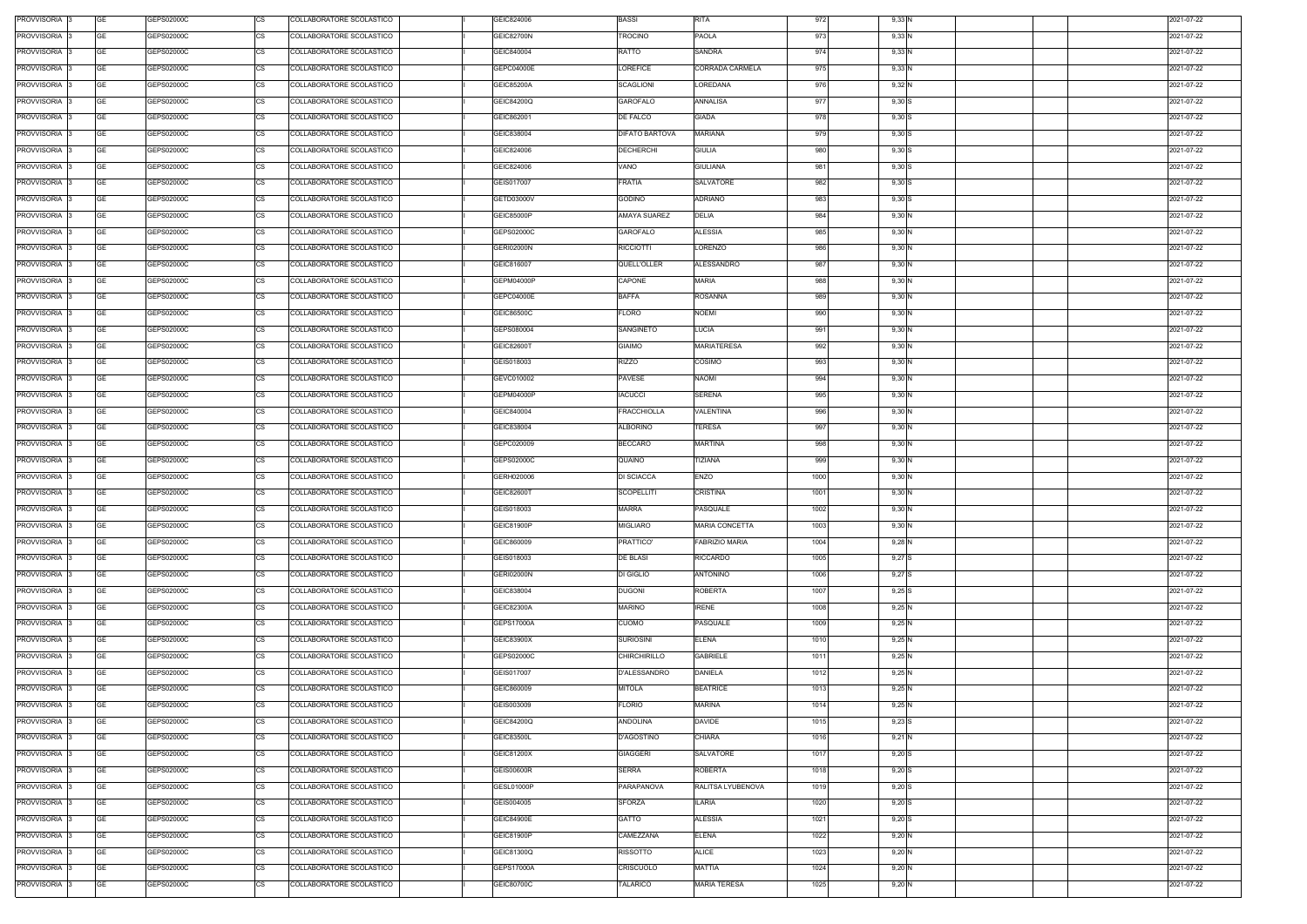| PROVVISORIA 3 | GE        | GEPS02000C | COLLABORATORE SCOLASTICO<br>CS        | GEIC833001        | LIPARI            | MATTEO                | 1026 | 9,20 N   |  | 2021-07-22 |
|---------------|-----------|------------|---------------------------------------|-------------------|-------------------|-----------------------|------|----------|--|------------|
| PROVVISORIA 3 | <b>GE</b> | GEPS02000C | <b>CS</b><br>COLLABORATORE SCOLASTICO | GEIC808008        | <b>AQUINO</b>     | <b>GIUSEPPE</b>       | 1027 | 9,20 N   |  | 2021-07-22 |
| PROVVISORIA 3 | GE        | GEPS02000C | <b>CS</b><br>COLLABORATORE SCOLASTICO | GEIC81300Q        | ZAGARELLA         | MARTINA               | 1028 | 9,20 N   |  | 2021-07-22 |
| PROVVISORIA 3 | GE        | GEPS02000C | <b>CS</b><br>COLLABORATORE SCOLASTICO | <b>GEIC84900E</b> | MASCOLO           | <b>RACHELE</b>        | 1029 | 9,20 N   |  | 2021-07-22 |
| PROVVISORIA 3 | <b>GE</b> | GEPS02000C | <b>CS</b><br>COLLABORATORE SCOLASTICO | GEPM04000P        | DE GIOVANNIELLO   | MARTINA               | 1030 | 9,20 N   |  | 2021-07-22 |
| PROVVISORIA 3 | GE        | GEPS02000C | <b>CS</b><br>COLLABORATORE SCOLASTICO | GEIC837008        | CARDAMONE         | ANGELO                | 1031 | 9,20 N   |  | 2021-07-22 |
| PROVVISORIA 3 | <b>GE</b> | GEPS02000C | <b>CS</b><br>COLLABORATORE SCOLASTICO | GEPS080004        | SPERANDIO         | NADIA                 | 1032 | 9,20 N   |  | 2021-07-22 |
| PROVVISORIA 3 | GE        | GEPS02000C | <b>CS</b><br>COLLABORATORE SCOLASTICO | GEIC86500C        | DE MARZO          | <b>ROBERTA</b>        | 1033 | 9,20 N   |  | 2021-07-22 |
| PROVVISORIA 3 | <b>GE</b> | GEPS02000C | <b>CS</b><br>COLLABORATORE SCOLASTICO | <b>GEIC85600N</b> | <b>BOCCASSINI</b> | <b>VERA SILVIA</b>    | 1034 | 9,20 N   |  | 2021-07-22 |
|               |           |            |                                       |                   |                   |                       |      |          |  |            |
| PROVVISORIA 3 | <b>GE</b> | GEPS02000C | <b>CS</b><br>COLLABORATORE SCOLASTICO | GEPM030004        | <b>STEFANI</b>    | <b>ANDREA</b>         | 1035 | 9,20 N   |  | 2021-07-22 |
| PROVVISORIA 3 | <b>GE</b> | GEPS02000C | <b>CS</b><br>COLLABORATORE SCOLASTICO | GEIC83900X        | RASCHILLA'        | <b>MONICA</b>         | 1036 | $9,17$ S |  | 2021-07-22 |
| PROVVISORIA 3 | <b>GE</b> | GEPS02000C | CS<br>COLLABORATORE SCOLASTICO        | GERH020006        | <b>AMBROSINI</b>  | <b>EGLE</b>           | 1037 | $9,17$ S |  | 2021-07-22 |
| PROVVISORIA 3 | <b>GE</b> | GEPS02000C | <b>CS</b><br>COLLABORATORE SCOLASTICO | GEIC84200Q        | MANTELLI          | <b>DANIELA</b>        | 1038 | 9,17 N   |  | 2021-07-22 |
| PROVVISORIA 3 | <b>GE</b> | GEPS02000C | <b>CS</b><br>COLLABORATORE SCOLASTICO | GEIC86500C        | <b>FILIPELLI</b>  | CINZIA IOLE           | 1039 | 9,17 N   |  | 2021-07-22 |
| PROVVISORIA 3 | <b>GE</b> | GEPS02000C | <b>CS</b><br>COLLABORATORE SCOLASTICO | <b>GEIS00600R</b> | GRECO             | CINZIA                | 1040 | 9,17 N   |  | 2021-07-22 |
| PROVVISORIA 3 | <b>GE</b> | GEPS02000C | <b>CS</b><br>COLLABORATORE SCOLASTICO | GEIC81400G        | <b>BOZZANO</b>    | <b>MARIELLA</b>       | 1041 | 9,17 N   |  | 2021-07-22 |
| PROVVISORIA 3 | <b>GE</b> | GEPS02000C | <b>CS</b><br>COLLABORATORE SCOLASTICO | GEPS080004        | <b>BOTTINO</b>    | <b>DANIELA</b>        | 1042 | 9,17 N   |  | 2021-07-22 |
| PROVVISORIA 3 | <b>GE</b> | GEPS02000C | <b>CS</b><br>COLLABORATORE SCOLASTICO | GEPS17000A        | <b>AURIOSO</b>    | <b>DANIELE</b>        | 1043 | 9,15N    |  | 2021-07-22 |
| PROVVISORIA 3 | <b>GE</b> | GEPS02000C | <b>CS</b><br>COLLABORATORE SCOLASTICO | GEIC816007        | <b>SERRA</b>      | <b>GIULIA</b>         | 1044 | 9,15N    |  | 2021-07-22 |
| PROVVISORIA 3 | GE        | GEPS02000C | <b>CS</b><br>COLLABORATORE SCOLASTICO | GETD03000V        | <b>GRILLO</b>     | <b>MARIO</b>          | 1045 | 9,15N    |  | 2021-07-22 |
| PROVVISORIA 3 | GE        | GEPS02000C | <b>CS</b><br>COLLABORATORE SCOLASTICO | GETH020002        | <b>LIVORSI</b>    | ANGELO                | 1046 | $9,10$ S |  | 2021-07-22 |
| PROVVISORIA 3 | <b>GE</b> | GEPS02000C | <b>CS</b><br>COLLABORATORE SCOLASTICO | GEIC83900X        | ZUMBO             | FORTUNATA ANGELA RITA | 1047 | $9,10$ S |  | 2021-07-22 |
| PROVVISORIA 3 | <b>GE</b> | GEPS02000C | <b>CS</b><br>COLLABORATORE SCOLASTICO | GETD03000V        | <b>GULLA'</b>     | MARIACATERINA         | 1048 | $9,10$ S |  | 2021-07-22 |
| PROVVISORIA 3 | <b>GE</b> | GEPS02000C | <b>CS</b><br>COLLABORATORE SCOLASTICO | GEIC84400B        | <b>BONFIRRARO</b> | SAMANTHA LUANA KATIA  | 1049 | $9,10$ S |  | 2021-07-22 |
| PROVVISORIA 3 | <b>GE</b> | GEPS02000C | <b>CS</b><br>COLLABORATORE SCOLASTICO | GEPC04000E        | <b>DONADIO</b>    | MARTINA               | 1050 | $9,10$ S |  | 2021-07-22 |
| PROVVISORIA 3 | <b>GE</b> | GEPS02000C | <b>CS</b><br>COLLABORATORE SCOLASTICO | GEIC81200X        | <b>RUGGERI</b>    | ALBA MARIA DANILA     | 1051 | $9,10$ S |  | 2021-07-22 |
| PROVVISORIA 3 | GE        | GEPS02000C | <b>CS</b><br>COLLABORATORE SCOLASTICO | GEPS07000D        | <b>BARTOLI</b>    | <b>ELISA</b>          | 1052 | $9,10$ S |  | 2021-07-22 |
| PROVVISORIA 3 | GE        | GEPS02000C | <b>CS</b><br>COLLABORATORE SCOLASTICO | GERH020006        | LUCIANO           | VINCENZO              | 1053 | 9,10 N   |  | 2021-07-22 |
| PROVVISORIA 3 | GE        | GEPS02000C | <b>CS</b><br>COLLABORATORE SCOLASTICO | GEIC85100E        | MAZZONI           | <b>ELISA</b>          | 1054 | 9,10 N   |  | 2021-07-22 |
| PROVVISORIA 3 | <b>GE</b> | GEPS02000C | <b>CS</b><br>COLLABORATORE SCOLASTICO | GERH020006        | TRAVO             | <b>BRUNA</b>          | 1055 | 9,10 N   |  | 2021-07-22 |
| PROVVISORIA 3 | GE        | GEPS02000C | <b>CS</b><br>COLLABORATORE SCOLASTICO | GEIS003009        | CANANZI           | <b>DOMENICO</b>       | 1056 | 9,10 N   |  | 2021-07-22 |
| PROVVISORIA 3 | <b>GE</b> | GEPS02000C | <b>CS</b><br>COLLABORATORE SCOLASTICO | GEIC824006        | <b>VENEZIANI</b>  | SARA                  | 1057 | 9,10 N   |  | 2021-07-22 |
| PROVVISORIA 3 | GE        | GEPS02000C | <b>CS</b><br>COLLABORATORE SCOLASTICO | GEIC85000P        | DE MORO           | <b>ANDREA</b>         | 1058 | 9,10 N   |  | 2021-07-22 |
| PROVVISORIA 3 | GE        | GEPS02000C | <b>CS</b><br>COLLABORATORE SCOLASTICO | GEIS003009        | DE PASQUALE       | <b>MIRIAM</b>         | 1059 | 9,10 N   |  | 2021-07-22 |
| PROVVISORIA 3 | <b>GE</b> | GEPS02000C | <b>CS</b><br>COLLABORATORE SCOLASTICO | <b>GERI02000N</b> | <b>MANUZIO</b>    | <b>ANTONIETTA</b>     | 1060 | 9,10 N   |  | 2021-07-22 |
| PROVVISORIA 3 | <b>GE</b> | GEPS02000C | <b>CS</b><br>COLLABORATORE SCOLASTICO | GEIC83900X        | DE PONTE          | <b>DAVIDE THOMAS</b>  | 1061 | 9,10 N   |  | 2021-07-22 |
| PROVVISORIA 3 | <b>GE</b> | GEPS02000C | <b>CS</b><br>COLLABORATORE SCOLASTICO | GEIS018003        | RONCO             | SARA                  | 1062 | 9,10 N   |  | 2021-07-22 |
| PROVVISORIA 3 | <b>GE</b> | GEPS02000C | <b>CS</b><br>COLLABORATORE SCOLASTICO | GEIC85000P        | VONA              | <b>IRENE</b>          | 1063 | 9,10 N   |  | 2021-07-22 |
| PROVVISORIA 3 | <b>GE</b> | GEPS02000C | CS<br>COLLABORATORE SCOLASTICO        | GEIC81200X        | <b>PRUGNO</b>     | PATRIZIA              | 1064 | 9,10 N   |  | 2021-07-22 |
| PROVVISORIA 3 | <b>GE</b> | GEPS02000C | <b>CS</b><br>COLLABORATORE SCOLASTICO | GEIC81400G        | <b>OTTONELLO</b>  | <b>CECILIA</b>        | 1065 | 9,10 N   |  | 2021-07-22 |
| PROVVISORIA 3 | <b>GE</b> | GEPS02000C | <b>CS</b><br>COLLABORATORE SCOLASTICO | <b>GERI07000P</b> | <b>CUCCHIARA</b>  | <b>ROBERTA</b>        | 1066 | 9,10 N   |  | 2021-07-22 |
| PROVVISORIA 3 | <b>GE</b> | GEPS02000C | <b>CS</b><br>COLLABORATORE SCOLASTICO | GEIS01300X        | <b>CIACCIO</b>    | <b>CLELIA</b>         | 1067 | 9,10 N   |  | 2021-07-22 |
| PROVVISORIA 3 | <b>GE</b> | GEPS02000C | <b>CS</b><br>COLLABORATORE SCOLASTICO | <b>GERI07000P</b> | GARRUZZO          | <b>MARILENA</b>       | 1068 | 9,10 N   |  | 2021-07-22 |
| PROVVISORIA 3 | <b>GE</b> | GEPS02000C | <b>CS</b><br>COLLABORATORE SCOLASTICO | GEPS080004        | <b>PATRONE</b>    | <b>DAMIANO</b>        | 1069 | 9,10 N   |  | 2021-07-22 |
| PROVVISORIA 3 | <b>GE</b> | GEPS02000C | CS<br>COLLABORATORE SCOLASTICO        | GEIC81900P        | <b>RUSSO</b>      | <b>GIANLUCA</b>       | 1070 | 9,10 N   |  | 2021-07-22 |
| PROVVISORIA 3 | <b>GE</b> | GEPS02000C | <b>CS</b><br>COLLABORATORE SCOLASTICO | GEIC85100E        | REPETTO           | <b>ALESSANDRA</b>     | 1071 | 9,10 N   |  | 2021-07-22 |
| PROVVISORIA 3 | GE        | GEPS02000C | СS<br>COLLABORATORE SCOLASTICO        | GEIS01400Q        | LAMATTINA         | <b>GIANMARIO</b>      | 1072 | 9,10 N   |  | 2021-07-22 |
| PROVVISORIA 3 | <b>GE</b> | GEPS02000C | <b>CS</b><br>COLLABORATORE SCOLASTICO | GEIC85700D        | <b>IOSSI</b>      | MARINA                | 1073 | 9,10 N   |  | 2021-07-22 |
| PROVVISORIA 3 | <b>GE</b> | GEPS02000C | <b>CS</b><br>COLLABORATORE SCOLASTICO | <b>GERI02000N</b> | <b>MARCHESE</b>   | DANIELE               | 1074 | 9,10 N   |  | 2021-07-22 |
| PROVVISORIA 3 | <b>GE</b> | GEPS02000C | <b>CS</b><br>COLLABORATORE SCOLASTICO | GEIC80700C        | <b>BILOTTO</b>    | ARMANDO               | 1075 | 9,10 N   |  | 2021-07-22 |
| PROVVISORIA 3 | <b>GE</b> | GEPS02000C | <b>CS</b><br>COLLABORATORE SCOLASTICO | GEIS003009        | <b>GIGLIO</b>     | <b>DAVID</b>          | 1076 | 9,10 N   |  | 2021-07-22 |
| PROVVISORIA 3 | GE        | GEPS02000C | <b>CS</b><br>COLLABORATORE SCOLASTICO | GETH020002        | ZOLLO             | ANGELO                | 1077 | $9,05$ S |  | 2021-07-22 |
| PROVVISORIA 3 | <b>GE</b> | GEPS02000C | <b>CS</b><br>COLLABORATORE SCOLASTICO | GETH020002        | PINNA             | MELANIE               | 1078 | 9,05 N   |  | 2021-07-22 |
| PROVVISORIA 3 | GE        | GEPS02000C | <b>CS</b><br>COLLABORATORE SCOLASTICO | GEIC816007        | VALLERINO         | <b>SOFIA</b>          | 1079 | $9,05$ N |  | 2021-07-22 |
|               |           |            |                                       |                   |                   |                       |      |          |  |            |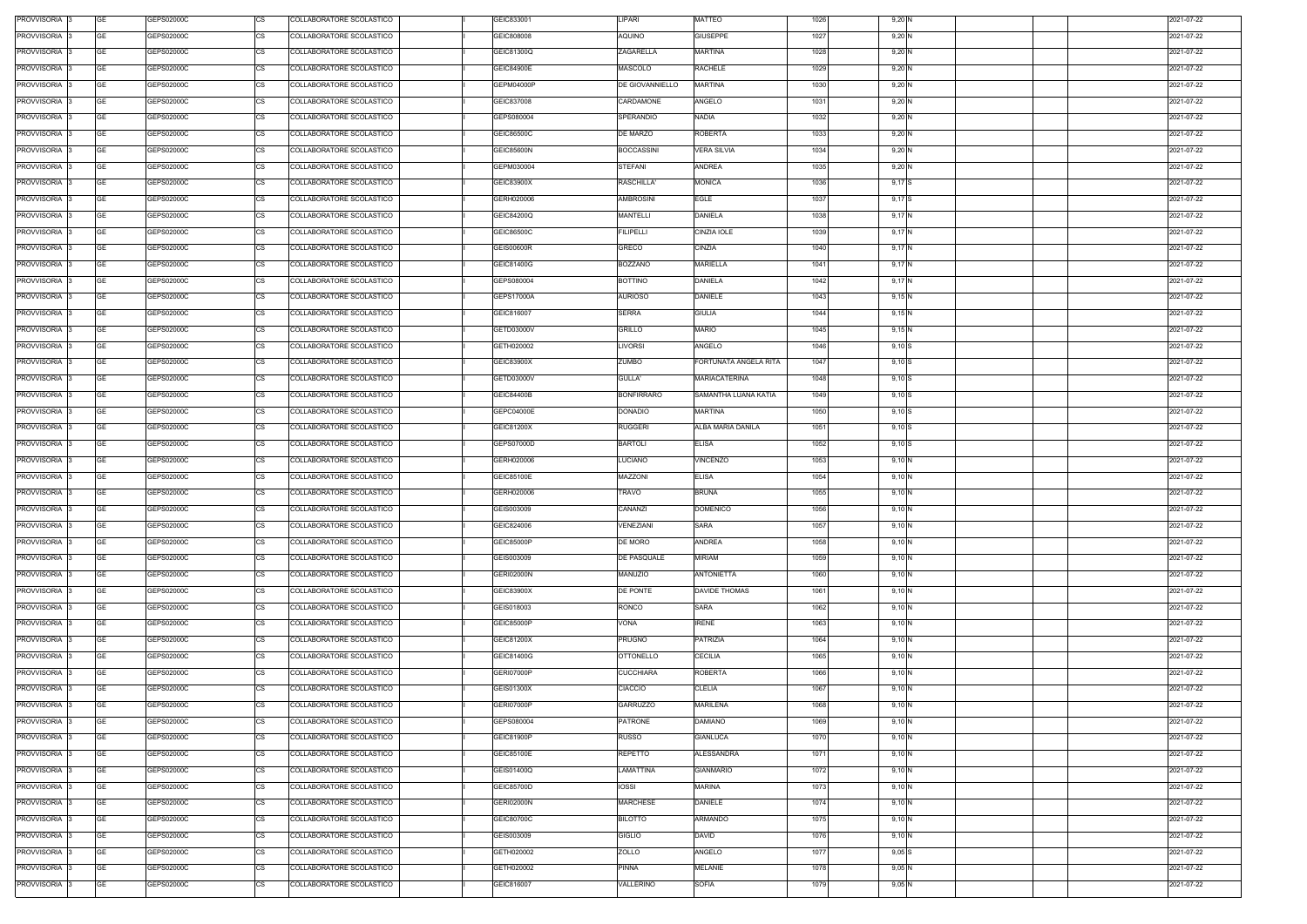| PROVVISORIA 3      | <b>GE</b> | GEPS02000C | <b>CS</b> | COLLABORATORE SCOLASTICO | <b>GEIC85600N</b> | PIEROZZI            | LINDA             | 1080 | 9,05N  |  | 2021-07-22 |
|--------------------|-----------|------------|-----------|--------------------------|-------------------|---------------------|-------------------|------|--------|--|------------|
| PROVVISORIA 3      | <b>GE</b> | GEPS02000C | СS        | COLLABORATORE SCOLASTICO | GEIS01600B        | <b>BUTTA</b>        | <b>ALESSANDRA</b> | 1081 | 9,05N  |  | 2021-07-22 |
| PROVVISORIA 3      | <b>GE</b> | GEPS02000C | CS        | COLLABORATORE SCOLASTICO | <b>GEIS02200P</b> | <b>PRATO</b>        | <b>ALESSIA</b>    | 1082 | 9,05N  |  | 2021-07-22 |
| PROVVISORIA 3      | <b>GE</b> | GEPS02000C | CS        | COLLABORATORE SCOLASTICO | GEIC866008        | ROMEO               | NICODEMO          | 1083 | 9,05N  |  | 2021-07-22 |
| PROVVISORIA 3      | GE        | GEPS02000C | CS        | COLLABORATORE SCOLASTICO | GEIC82100P        | <b>IANNELLO</b>     | <b>ROSSANA</b>    | 1084 | 9,03 N |  | 2021-07-22 |
| PROVVISORIA 3      | <b>GE</b> | GEPS02000C | <b>CS</b> | COLLABORATORE SCOLASTICO | GEIC82300A        | CAPOSTAGNO          | RAFFAELE          | 1085 | 9 S    |  | 2021-07-22 |
| PROVVISORIA 3      | GE        | GEPS02000C | <b>CS</b> | COLLABORATORE SCOLASTICO | GEIC825002        | ANSELMO             | <b>ROMINA</b>     | 1086 | 9 S    |  | 2021-07-22 |
| PROVVISORIA 3      | <b>GE</b> | GEPS02000C | <b>CS</b> | COLLABORATORE SCOLASTICO | GEIC83900X        | <b>FICELI</b>       | <b>MARIA</b>      | 1087 | 9 S    |  | 2021-07-22 |
| <b>PROVVISORIA</b> | <b>GE</b> | GEPS02000C | <b>CS</b> | COLLABORATORE SCOLASTICO | GEIC817003        | <b>MANTOVANI</b>    | <b>ELISA</b>      | 1088 | 9 S    |  | 2021-07-22 |
| <b>PROVVISORIA</b> | <b>GE</b> | GEPS02000C | CS        | COLLABORATORE SCOLASTICO | GEIC84900E        | <b>GRECO</b>        | <b>PIERINO</b>    | 1089 | 9 S    |  | 2021-07-22 |
| <b>PROVVISORIA</b> | <b>GE</b> | GEPS02000C | <b>CS</b> | COLLABORATORE SCOLASTICO | GEIC833001        | <b>CONTINI</b>      | ANNA              | 1090 | 9 S    |  | 2021-07-22 |
| <b>PROVVISORIA</b> | <b>GE</b> | GEPS02000C | CS        | COLLABORATORE SCOLASTICO | GEPC01000P        | <b>ROERA</b>        | <b>GIULIA</b>     | 1091 | 9 S    |  | 2021-07-22 |
| <b>PROVVISORIA</b> | <b>GE</b> | GEPS02000C | CS        | COLLABORATORE SCOLASTICO | GEIC85100E        | <b>POLIMENI</b>     | <b>ELISA</b>      | 1092 | 9 S    |  | 2021-07-22 |
| PROVVISORIA 3      | <b>GE</b> | GEPS02000C | CS        | COLLABORATORE SCOLASTICO | GEIC85200A        | LO GRASSO           | <b>CLAUDIA</b>    | 1093 | 9 S    |  | 2021-07-22 |
| PROVVISORIA 3      | GE        | GEPS02000C | СS        | COLLABORATORE SCOLASTICO | GEIC829009        | <b>CAVALERI</b>     | FILIPPO           | 1094 | 9 S    |  | 2021-07-22 |
| PROVVISORIA 3      | <b>GE</b> | GEPS02000C | CS        | COLLABORATORE SCOLASTICO | <b>GEIS01600B</b> | CELENTANO           | <b>SONIA</b>      | 1095 | 9 S    |  | 2021-07-22 |
| PROVVISORIA 3      | <b>GE</b> | GEPS02000C | <b>CS</b> | COLLABORATORE SCOLASTICO | GEIC83900X        | <b>MARINO</b>       | SILVANA           | 1096 | 9 S    |  | 2021-07-22 |
|                    | <b>GE</b> | GEPS02000C | CS        | COLLABORATORE SCOLASTICO | GETH020002        | VENERE              | <b>GIOVANNI</b>   | 1097 | 9 N    |  |            |
| PROVVISORIA 3      |           |            |           |                          |                   |                     |                   |      | 9 N    |  | 2021-07-22 |
| PROVVISORIA 3      | GE        | GEPS02000C | СS        | COLLABORATORE SCOLASTICO | <b>GEIS00600R</b> | <b>BARBERIS</b>     | <b>EDOARDO</b>    | 1098 |        |  | 2021-07-22 |
| PROVVISORIA 3      | <b>GE</b> | GEPS02000C | СS        | COLLABORATORE SCOLASTICO | GEIC84900E        | <b>MASSARA</b>      | FATMA             | 1099 | 9 N    |  | 2021-07-22 |
| PROVVISORIA 3      | GE        | GEPS02000C | СS        | COLLABORATORE SCOLASTICO | GEIC81200X        | <b>MASSARI</b>      | <b>BARBARA</b>    | 1100 | 9 N    |  | 2021-07-22 |
| PROVVISORIA 3      | <b>GE</b> | GEPS02000C | СS        | COLLABORATORE SCOLASTICO | GEIC853006        | SGULO'              | <b>ANTONIO</b>    | 1101 | 9 N    |  | 2021-07-22 |
| <b>PROVVISORIA</b> | <b>GE</b> | GEPS02000C | <b>CS</b> | COLLABORATORE SCOLASTICO | GEIS003009        | <b>STELLA</b>       | ALEX              | 1102 | 9 N    |  | 2021-07-22 |
| PROVVISORIA 3      | <b>GE</b> | GEPS02000C | CS        | COLLABORATORE SCOLASTICO | GETH020002        | <b>TAGLIAFIERRO</b> | VALERIO           | 1103 | 9 N    |  | 2021-07-22 |
| <b>PROVVISORIA</b> | <b>GE</b> | GEPS02000C | СS        | COLLABORATORE SCOLASTICO | GEIS003009        | CLAVARINO           | EMANUELE          | 1104 | 9 N    |  | 2021-07-22 |
| PROVVISORIA 3      | <b>GE</b> | GEPS02000C | СS        | COLLABORATORE SCOLASTICO | GEIC80700C        | <b>MORGILLO</b>     | MARIALUCIA        | 1105 | 9 N    |  | 2021-07-22 |
| PROVVISORIA 3      | <b>GE</b> | GEPS02000C | СS        | COLLABORATORE SCOLASTICO | GEIC83600C        | CUTRARO             | SAMUELE           | 1106 | 9 N    |  | 2021-07-22 |
| PROVVISORIA 3      | GE        | GEPS02000C | CS        | COLLABORATORE SCOLASTICO | GETH020002        | SPINELLI            | LUNA              | 1107 | 9 N    |  | 2021-07-22 |
| PROVVISORIA 3      | <b>GE</b> | GEPS02000C | <b>CS</b> | COLLABORATORE SCOLASTICO | GEIC80700C        | <b>ZAPPIA</b>       | <b>STEFANIA</b>   | 1108 | 9 N    |  | 2021-07-22 |
| PROVVISORIA 3      | <b>GE</b> | GEPS02000C | <b>CS</b> | COLLABORATORE SCOLASTICO | <b>GERI07000P</b> | <b>TAVERNA</b>      | <b>MARCO</b>      | 1109 | 9 N    |  | 2021-07-22 |
| PROVVISORIA 3      | <b>GE</b> | GEPS02000C | <b>CS</b> | COLLABORATORE SCOLASTICO | GEIC840004        | <b>TORTI</b>        | <b>ILENIA</b>     | 1110 | 9 N    |  | 2021-07-22 |
| PROVVISORIA 3      | <b>GE</b> | GEPS02000C | <b>CS</b> | COLLABORATORE SCOLASTICO | <b>GERI02000N</b> | <b>ANGIONI</b>      | <b>EDMOND</b>     | 1111 | 9 N    |  | 2021-07-22 |
| PROVVISORIA 3      | <b>GE</b> | GEPS02000C | <b>CS</b> | COLLABORATORE SCOLASTICO | GERI07000P        | <b>TRUCCO</b>       | CHIARA            | 1112 | 9 N    |  | 2021-07-22 |
| PROVVISORIA 3      | GE        | GEPS02000C | <b>CS</b> | COLLABORATORE SCOLASTICO | GEIC80700C        | <b>SCAVONE</b>      | SIMONA            | 1113 | 9 N    |  | 2021-07-22 |
| <b>PROVVISORIA</b> | <b>GE</b> | GEPS02000C | CS        | COLLABORATORE SCOLASTICO | GEVC010002        | <b>FAVARO</b>       | <b>ALESSANDRO</b> | 1114 | 9 N    |  | 2021-07-22 |
| <b>PROVVISORIA</b> | <b>GE</b> | GEPS02000C | <b>CS</b> | COLLABORATORE SCOLASTICO | GEIC83900X        | <b>DEMICHELIS</b>   | <b>FRANCESCO</b>  | 1115 | 9 N    |  | 2021-07-22 |
| PROVVISORIA 3      | <b>GE</b> | GEPS02000C | CS        | COLLABORATORE SCOLASTICO | GEPC020009        | DE VITO             | <b>BARBARA</b>    | 1116 | 9 N    |  | 2021-07-22 |
| <b>PROVVISORIA</b> | <b>GE</b> | GEPS02000C | CS        | COLLABORATORE SCOLASTICO | <b>GEIS00600R</b> | MORTELLARO          | <b>FRANCESCA</b>  | 1117 | 9 N    |  | 2021-07-22 |
| PROVVISORIA 3      | <b>GE</b> | GEPS02000C | CS        | COLLABORATORE SCOLASTICO | GEPM04000P        | <b>SCALETTA</b>     | MELANIA           | 1118 | 9 N    |  | 2021-07-22 |
| <b>PROVVISORIA</b> | <b>GE</b> | GEPS02000C | CS        | COLLABORATORE SCOLASTICO | GEIC84100X        | <b>GUARASCIO</b>    | <b>ANTONELLA</b>  | 1119 | 9 N    |  | 2021-07-22 |
| PROVVISORIA 3      | <b>GE</b> | GEPS02000C | CS        | COLLABORATORE SCOLASTICO | <b>GEIC85200A</b> | <b>BEI</b>          | CLAUDIO           | 1120 | 9 N    |  | 2021-07-22 |
| PROVVISORIA 3      | <b>GE</b> | GEPS02000C | <b>CS</b> | COLLABORATORE SCOLASTICO | GEPC020009        | <b>FERRERI</b>      | <b>GAIA</b>       | 1121 | 9 N    |  | 2021-07-22 |
| PROVVISORIA 3      | <b>GE</b> | GEPS02000C | CS        | COLLABORATORE SCOLASTICO | GEIC831009        | <b>TEDONE</b>       | ANDREA            | 1122 | 9 N    |  | 2021-07-22 |
| PROVVISORIA 3      | <b>GE</b> | GEPS02000C | CS        | COLLABORATORE SCOLASTICO | GEIC83600C        | <b>GUAGLIARDI</b>   | SARA              | 1123 | 9 N    |  | 2021-07-22 |
| PROVVISORIA 3      | <b>GE</b> | GEPS02000C | CS        | COLLABORATORE SCOLASTICO | GEIC82100P        | <b>MONCADA</b>      | SIMONA            | 1124 | 9 N    |  | 2021-07-22 |
| PROVVISORIA 3      | <b>GE</b> | GEPS02000C | СS        | COLLABORATORE SCOLASTICO | GEIS018003        | RUSSELLO            | PAMELA            | 1125 | 9 N    |  | 2021-07-22 |
| PROVVISORIA 3      | <b>GE</b> | GEPS02000C | СS        | COLLABORATORE SCOLASTICO | GEIS017007        | DI BIASE            | FRANCESCA         | 1126 | 9 N    |  | 2021-07-22 |
| <b>PROVVISORIA</b> | <b>GE</b> | GEPS02000C | <b>CS</b> | COLLABORATORE SCOLASTICO | GEIC831009        | <b>PARRINELLO</b>   | <b>FRANCESCA</b>  | 1127 | 9 N    |  | 2021-07-22 |
| PROVVISORIA 3      | <b>GE</b> | GEPS02000C | <b>CS</b> | COLLABORATORE SCOLASTICO | GEIC85100E        | <b>MAURICI</b>      | <b>FRANCESCO</b>  | 1128 | 9 N    |  | 2021-07-22 |
| <b>PROVVISORIA</b> | <b>GE</b> | GEPS02000C | <b>CS</b> | COLLABORATORE SCOLASTICO | <b>GERI07000P</b> | TRUCCO              | <b>CRISTINA</b>   | 1129 | 9 N    |  | 2021-07-22 |
| PROVVISORIA 3      | <b>GE</b> | GEPS02000C | СS        | COLLABORATORE SCOLASTICO | GEIC85000P        | FERRANDO            | TERESA            | 1130 | 9 N    |  | 2021-07-22 |
| PROVVISORIA        | <b>GE</b> | GEPS02000C | СS        | COLLABORATORE SCOLASTICO | GEPC04000E        | <b>MASSA</b>        | FEDERICO          | 1131 | 9 N    |  | 2021-07-22 |
| PROVVISORIA 3      | <b>GE</b> | GEPS02000C | СS        | COLLABORATORE SCOLASTICO | GEIC83600C        | <b>GURRERA</b>      | MASSIMILIANO      | 1132 | 9 N    |  | 2021-07-22 |
| PROVVISORIA 3      | <b>GE</b> | GEPS02000C | <b>CS</b> | COLLABORATORE SCOLASTICO | GEIC811004        | <b>RICCI</b>        | AMBRA             | 1133 | 9 N    |  | 2021-07-22 |
|                    |           |            |           |                          |                   |                     |                   |      |        |  |            |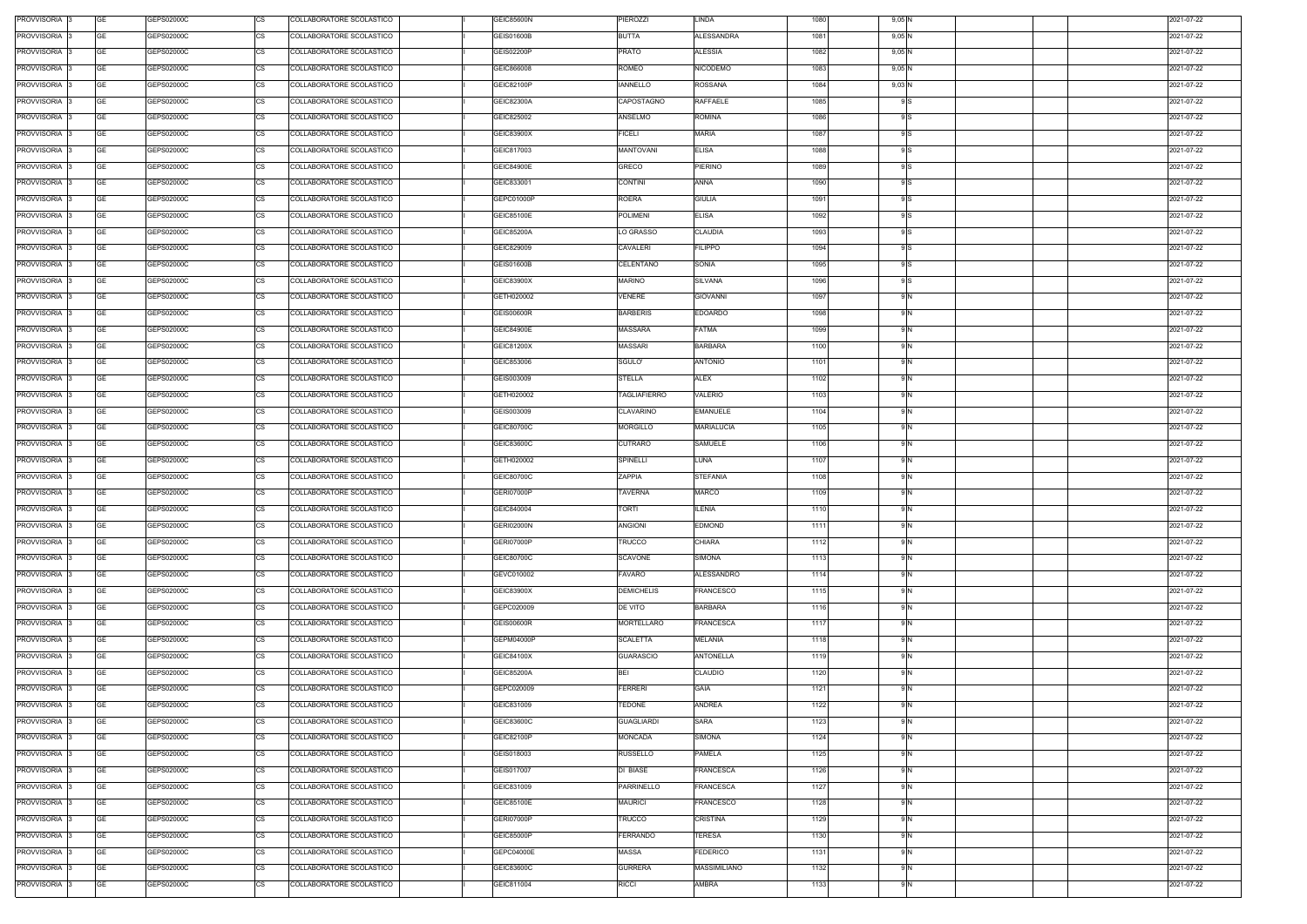| PROVVISORIA 3      | <b>GE</b> | GEPS02000C | <b>CS</b> | COLLABORATORE SCOLASTICO | GEPC01000P        | COSTA DA CAMARA     | <b>ADEMILDE DAMARYS</b> | 1134 | 9 N    |  | 2021-07-22 |
|--------------------|-----------|------------|-----------|--------------------------|-------------------|---------------------|-------------------------|------|--------|--|------------|
| PROVVISORIA 3      | <b>GE</b> | GEPS02000C | CS        | COLLABORATORE SCOLASTICO | GEIC80700C        | <b>FELTRIN</b>      | <b>ELENA</b>            | 1135 | 9 N    |  | 2021-07-22 |
| PROVVISORIA 3      | <b>GE</b> | GEPS02000C | CS        | COLLABORATORE SCOLASTICO | GEIC85000P        | <b>DEVITA</b>       | <b>ROSSANA</b>          | 1136 | 9 N    |  | 2021-07-22 |
| PROVVISORIA 3      | <b>GE</b> | GEPS02000C | CS        | COLLABORATORE SCOLASTICO | GEIS01400Q        | <b>DEIANA</b>       | <b>GLORIA</b>           | 1137 | 9 N    |  | 2021-07-22 |
| PROVVISORIA 3      | GE        | GEPS02000C | CS        | COLLABORATORE SCOLASTICO | GEIC808008        | <b>FUSCO</b>        | <b>FEDERICA</b>         | 1138 | 9 N    |  | 2021-07-22 |
| PROVVISORIA 3      | <b>GE</b> | GEPS02000C | <b>CS</b> | COLLABORATORE SCOLASTICO | GEPC01000P        | <b>CEDDIA</b>       | PAOLA BENEDETTA         | 1139 | 9 N    |  | 2021-07-22 |
| PROVVISORIA 3      | GE        | GEPS02000C | <b>CS</b> | COLLABORATORE SCOLASTICO | GEIS01600B        | PEDULLA'            | MARA                    | 1140 | 9 N    |  | 2021-07-22 |
| PROVVISORIA 3      | GE        | GEPS02000C | <b>CS</b> | COLLABORATORE SCOLASTICO | GEPS080004        | <b>TRONI</b>        | LORENZO                 | 1141 | 9 N    |  | 2021-07-22 |
| PROVVISORIA        | GE        | GEPS02000C | <b>CS</b> | COLLABORATORE SCOLASTICO | GEIC85100E        | PILI                | <b>GESUINA</b>          | 1142 | 9 N    |  | 2021-07-22 |
| <b>PROVVISORIA</b> | <b>GE</b> | GEPS02000C | CS        | COLLABORATORE SCOLASTICO | <b>GEIS00700L</b> | SANSALONE           | LUIGI                   | 1143 | 9 N    |  | 2021-07-22 |
| PROVVISORIA        | <b>GE</b> | GEPS02000C | <b>CS</b> | COLLABORATORE SCOLASTICO | <b>GEIS02200P</b> | <b>DE MARTINI</b>   | <b>GIANLUCA</b>         | 1144 | 9 N    |  | 2021-07-22 |
| <b>PROVVISORIA</b> | <b>GE</b> | GEPS02000C | CS        | COLLABORATORE SCOLASTICO | <b>GEIC85500T</b> | MAZZONE             | <b>MARCO</b>            | 1145 | 9 N    |  | 2021-07-22 |
| <b>PROVVISORIA</b> | <b>GE</b> | GEPS02000C | <b>CS</b> | COLLABORATORE SCOLASTICO | GEIC80700C        | <b>SALVIA</b>       | <b>MARIANGELA</b>       | 1146 | 9 N    |  | 2021-07-22 |
| PROVVISORIA 3      | <b>GE</b> | GEPS02000C | CS        | COLLABORATORE SCOLASTICO | GEIC83900X        | <b>ZICHICHI</b>     | PATRIZIA                | 1147 | 9 N    |  | 2021-07-22 |
| PROVVISORIA 3      | GE        | GEPS02000C | СS        | COLLABORATORE SCOLASTICO | GEIC831009        | <b>IORIO</b>        | <b>CLAUDIO</b>          | 1148 | 9 N    |  | 2021-07-22 |
| PROVVISORIA 3      | <b>GE</b> | GEPS02000C | CS        | COLLABORATORE SCOLASTICO | <b>GEIS00600R</b> | <b>CASATI</b>       | <b>MANUELA</b>          | 1149 | 9 N    |  | 2021-07-22 |
|                    |           |            |           |                          |                   |                     | <b>CRISTINA</b>         |      | 9 N    |  |            |
| PROVVISORIA 3      | <b>GE</b> | GEPS02000C | <b>CS</b> | COLLABORATORE SCOLASTICO | GEIC84100X        | PITTALUGA           |                         | 1150 |        |  | 2021-07-22 |
| PROVVISORIA 3      | <b>GE</b> | GEPS02000C | CS        | COLLABORATORE SCOLASTICO | <b>GEIC85200A</b> | CALVISI             | <b>SEBASTIANA</b>       | 1151 | 9 N    |  | 2021-07-22 |
| PROVVISORIA 3      | <b>GE</b> | GEPS02000C | СS        | COLLABORATORE SCOLASTICO | GEIC825002        | <b>DAMIANO</b>      | <b>COSIMINA</b>         | 1152 | 9 N    |  | 2021-07-22 |
| PROVVISORIA 3      | GE        | GEPS02000C | СS        | COLLABORATORE SCOLASTICO | GEIC82000V        | LAZZARI             | CRISTINA                | 1153 | 9 N    |  | 2021-07-22 |
| PROVVISORIA 3      | GE        | GEPS02000C | СS        | COLLABORATORE SCOLASTICO | GEIC804001        | <b>BORDO</b>        | ANNA                    | 1154 | 9 N    |  | 2021-07-22 |
| PROVVISORIA 3      | <b>GE</b> | GEPS02000C | СS        | COLLABORATORE SCOLASTICO | GEIC86500C        | <b>GRAZIUSO</b>     | <b>GIUSEPPINA</b>       | 1155 | 9 N    |  | 2021-07-22 |
| <b>PROVVISORIA</b> | <b>GE</b> | GEPS02000C | <b>CS</b> | COLLABORATORE SCOLASTICO | GEIC82300A        | DE PALMA            | MATTEO                  | 1156 | 8,98 S |  | 2021-07-22 |
| PROVVISORIA 3      | <b>GE</b> | GEPS02000C | <b>CS</b> | COLLABORATORE SCOLASTICO | GEPC01000P        | TALOTTA             | <b>GIUSEPPE DAVIDE</b>  | 1157 | 8,98 N |  | 2021-07-22 |
| <b>PROVVISORIA</b> | <b>GE</b> | GEPS02000C | СS        | COLLABORATORE SCOLASTICO | GEPS02000C        | BENVENUTO           | ANDREA                  | 1158 | 8,97 N |  | 2021-07-22 |
| PROVVISORIA 3      | <b>GE</b> | GEPS02000C | СS        | COLLABORATORE SCOLASTICO | GEIC80700C        | <b>DONNARUMMA</b>   | <b>ANTONIETTA</b>       | 1159 | 8,97 N |  | 2021-07-22 |
| PROVVISORIA 3      | <b>GE</b> | GEPS02000C | СS        | COLLABORATORE SCOLASTICO | GEIC86300R        | DI GIORGIO          | EMMANUELA               | 1160 | 8,95 N |  | 2021-07-22 |
| PROVVISORIA 3      | GE        | GEPS02000C | CS        | COLLABORATORE SCOLASTICO | GERH01000G        | <b>AVERSA</b>       | VINCENZO MARIA          | 1161 | 8,95 N |  | 2021-07-22 |
| PROVVISORIA 3      | <b>GE</b> | GEPS02000C | <b>CS</b> | COLLABORATORE SCOLASTICO | GEIC84900E        | ROMANISIO           | <b>COSTANZA</b>         | 1162 | 8,95 N |  | 2021-07-22 |
| PROVVISORIA 3      | <b>GE</b> | GEPS02000C | <b>CS</b> | COLLABORATORE SCOLASTICO | GEIC861005        | <b>MACCHIA</b>      | YLENIA                  | 1163 | 8,95 N |  | 2021-07-22 |
| PROVVISORIA 3      | <b>GE</b> | GEPS02000C | <b>CS</b> | COLLABORATORE SCOLASTICO | GEIC84300G        | <b>PARLATO</b>      | <b>SILVANA</b>          | 1164 | 8,95 N |  | 2021-07-22 |
| PROVVISORIA 3      | <b>GE</b> | GEPS02000C | <b>CS</b> | COLLABORATORE SCOLASTICO | GEIC80700C        | <b>DIGIOIA</b>      | ANTONIO                 | 1165 | 8,93 N |  | 2021-07-22 |
| PROVVISORIA 3      | <b>GE</b> | GEPS02000C | <b>CS</b> | COLLABORATORE SCOLASTICO | <b>GEIS00600R</b> | VISENTIN            | <b>ALESSANDRA</b>       | 1166 | 8,93 N |  | 2021-07-22 |
| PROVVISORIA 3      | GE        | GEPS02000C | <b>CS</b> | COLLABORATORE SCOLASTICO | GEIC804001        | <b>PRINCIPATO</b>   | <b>MASSIMILIANO</b>     | 1167 | 8,93 N |  | 2021-07-22 |
| <b>PROVVISORIA</b> | <b>GE</b> | GEPS02000C | CS        | COLLABORATORE SCOLASTICO | GEIC831009        | CHIAPPORI           | <b>MARCO</b>            | 1168 | 8,92 N |  | 2021-07-22 |
| PROVVISORIA 3      | <b>GE</b> | GEPS02000C | <b>CS</b> | COLLABORATORE SCOLASTICO | GEIS01400Q        | SANNA               | <b>ENRICO</b>           | 1169 | 8,90 S |  | 2021-07-22 |
| PROVVISORIA 3      | <b>GE</b> | GEPS02000C | CS        | COLLABORATORE SCOLASTICO | GEIC81200X        | <b>GJOKA</b>        | <b>ALMA</b>             | 1170 | 8,90 S |  | 2021-07-22 |
| <b>PROVVISORIA</b> | <b>GE</b> | GEPS02000C | CS        | COLLABORATORE SCOLASTICO | GERH020006        | GAVAZZI             | ALESSANDRO              | 1171 | 8,90 S |  | 2021-07-22 |
| PROVVISORIA 3      | <b>GE</b> | GEPS02000C | CS        | COLLABORATORE SCOLASTICO | GEPC04000E        | <b>D'AMICO</b>      | <b>ALESSIA</b>          | 1172 | 8,90 S |  | 2021-07-22 |
| PROVVISORIA 3      | <b>GE</b> | GEPS02000C | CS        | COLLABORATORE SCOLASTICO | GEIS018003        | <b>SCHIPANI</b>     | <b>LUIGI</b>            | 1173 | 8,90 N |  | 2021-07-22 |
| PROVVISORIA 3      | <b>GE</b> | GEPS02000C | CS        | COLLABORATORE SCOLASTICO | GEIC85000P        | <b>LISI</b>         | LOREDANA                | 1174 | 8,90 N |  | 2021-07-22 |
| PROVVISORIA 3      | <b>GE</b> | GEPS02000C | <b>CS</b> | COLLABORATORE SCOLASTICO | GEIC811004        | CALLORI             | <b>GIACOMO</b>          | 1175 | 8,90 N |  | 2021-07-22 |
| PROVVISORIA 3      | <b>GE</b> | GEPS02000C | CS        | COLLABORATORE SCOLASTICO | GEIC81200X        | <b>OFFREDI</b>      | <b>GAIA</b>             | 1176 | 8,90 N |  | 2021-07-22 |
| PROVVISORIA 3      | <b>GE</b> | GEPS02000C | <b>CS</b> | COLLABORATORE SCOLASTICO | GEIC84200Q        | <b>FAUCI</b>        | <b>ANDREA</b>           | 1177 | 8,90 N |  | 2021-07-22 |
| PROVVISORIA 3      | <b>GE</b> | GEPS02000C | CS        | COLLABORATORE SCOLASTICO | GERH020006        | <b>CUSIMANO</b>     | <b>GABRIELE ROSARIO</b> | 1178 | 8,90 N |  | 2021-07-22 |
| PROVVISORIA 3      | <b>GE</b> | GEPS02000C | СS        | COLLABORATORE SCOLASTICO | GEIC81900P        | <b>TERRIOTI</b>     | FRANCESCA VINCENZA      | 1179 | 8,90 N |  | 2021-07-22 |
| PROVVISORIA 3      | <b>GE</b> | GEPS02000C | СS        | COLLABORATORE SCOLASTICO | <b>GEIC82200E</b> | <b>DUCA</b>         | <b>SALVATORE</b>        | 1180 | 8,90 N |  | 2021-07-22 |
| <b>PROVVISORIA</b> | <b>GE</b> | GEPS02000C | <b>CS</b> | COLLABORATORE SCOLASTICO | GEIC861005        | <b>SIVERO</b>       | <b>GENNARO</b>          | 1181 | 8,90 N |  | 2021-07-22 |
|                    |           |            |           |                          |                   |                     |                         |      |        |  |            |
| PROVVISORIA 3      | <b>GE</b> | GEPS02000C | <b>CS</b> | COLLABORATORE SCOLASTICO | <b>GERI07000P</b> | <b>BOTTONE</b>      | <b>ALESSIA</b>          | 1182 | 8,90 N |  | 2021-07-22 |
| PROVVISORIA 3      | <b>GE</b> | GEPS02000C | <b>CS</b> | COLLABORATORE SCOLASTICO | GEIC80700C        | <b>DELLA GALA</b>   | ANNALISA                | 1183 | 8,90 N |  | 2021-07-22 |
| PROVVISORIA 3      | <b>GE</b> | GEPS02000C | СS        | COLLABORATORE SCOLASTICO | GEIC809004        | VENTURINO           | <b>GIULIA</b>           | 1184 | 8,90 N |  | 2021-07-22 |
| PROVVISORIA 3      | <b>GE</b> | GEPS02000C | СS        | COLLABORATORE SCOLASTICO | GEIC80700C        | <b>DELLO MARGIO</b> | ANGELA                  | 1185 | 8,90 N |  | 2021-07-22 |
| PROVVISORIA 3      | <b>GE</b> | GEPS02000C | СS        | COLLABORATORE SCOLASTICO | <b>GERI07000P</b> | <b>FRANGIPANE</b>   | VANESSA                 | 1186 | 8,90 N |  | 2021-07-22 |
| PROVVISORIA 3      | <b>GE</b> | GEPS02000C | <b>CS</b> | COLLABORATORE SCOLASTICO | GEIC840004        | FERRANDO            | <b>GIULIA</b>           | 1187 | 8,90 N |  | 2021-07-22 |
|                    |           |            |           |                          |                   |                     |                         |      |        |  |            |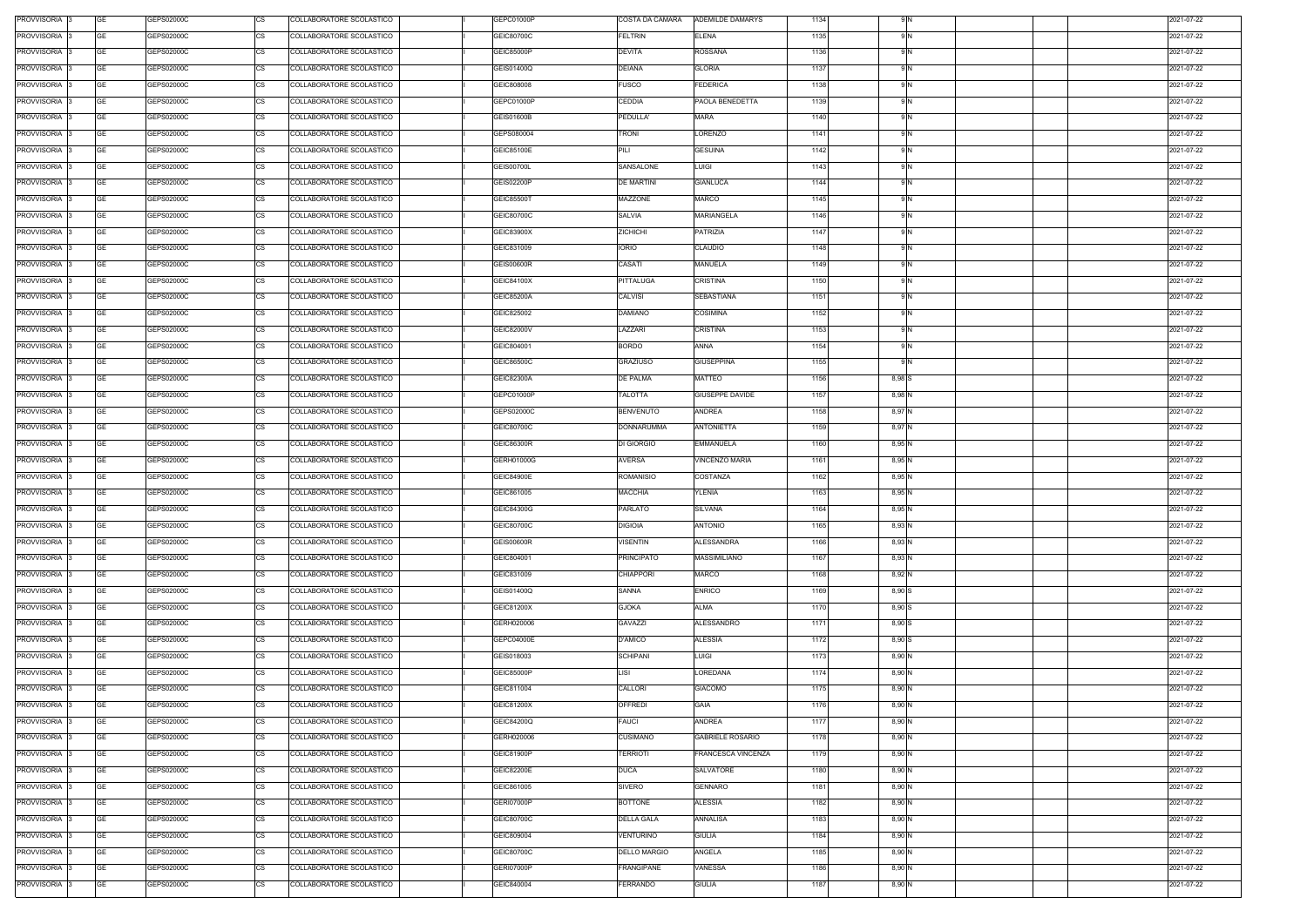| PROVVISORIA 3      | <b>GE</b> | GEPS02000C | <b>CS</b> | COLLABORATORE SCOLASTICO | <b>GEIC84400B</b> | LOREFICE          | <b>MARTINA</b>       | 1188 | 8,90 N |  | 2021-07-22 |
|--------------------|-----------|------------|-----------|--------------------------|-------------------|-------------------|----------------------|------|--------|--|------------|
| PROVVISORIA 3      | <b>GE</b> | GEPS02000C | СS        | COLLABORATORE SCOLASTICO | GEIC81900P        | TORO              | <b>GIOVANNA</b>      | 1189 | 8,90 N |  | 2021-07-22 |
| PROVVISORIA 3      | <b>GE</b> | GEPS02000C | <b>CS</b> | COLLABORATORE SCOLASTICO | GEVC010002        | <b>OUERTANI</b>   | AHMED                | 1190 | 8,90 N |  | 2021-07-22 |
| PROVVISORIA 3      | <b>GE</b> | GEPS02000C | CS        | COLLABORATORE SCOLASTICO | GEIS011008        | ROMANINO          | <b>ROSSANA</b>       | 1191 | 8,90 N |  | 2021-07-22 |
| PROVVISORIA 3      | GE        | GEPS02000C | CS        | COLLABORATORE SCOLASTICO | GEIC86300R        | NGUYENOVA         | <b>MONIKA</b>        | 1192 | 8,89 N |  | 2021-07-22 |
| PROVVISORIA 3      | <b>GE</b> | GEPS02000C | <b>CS</b> | COLLABORATORE SCOLASTICO | GEIS017007        | GATTO             | <b>MARIA</b>         | 1193 | 8,86 N |  | 2021-07-22 |
| PROVVISORIA 3      | GE        | GEPS02000C | <b>CS</b> | COLLABORATORE SCOLASTICO | GETH020002        | <b>RANIERI</b>    | <b>GIOVANNI</b>      | 1194 | 8,85 S |  | 2021-07-22 |
| PROVVISORIA 3      | <b>GE</b> | GEPS02000C | <b>CS</b> | COLLABORATORE SCOLASTICO | <b>GEIC82700N</b> | <b>CASUCCI</b>    | <b>SERAFINA</b>      | 1195 | 8,85 S |  | 2021-07-22 |
| <b>PROVVISORIA</b> | <b>GE</b> | GEPS02000C | <b>CS</b> | COLLABORATORE SCOLASTICO | GEIC83900X        | CHIARAVALLOTI     | <b>ALESSIA</b>       | 1196 | 8,85 S |  | 2021-07-22 |
| <b>PROVVISORIA</b> | <b>GE</b> | GEPS02000C | CS        | COLLABORATORE SCOLASTICO | GEIS004005        | CECALUPO          | <b>DEBORA</b>        | 1197 | 8,85 N |  | 2021-07-22 |
| <b>PROVVISORIA</b> | <b>GE</b> | GEPS02000C | <b>CS</b> | COLLABORATORE SCOLASTICO | <b>GEIS02200P</b> | <b>DIDYK</b>      | NATALIYA IHORIVNA    | 1198 | 8,85 N |  | 2021-07-22 |
| <b>PROVVISORIA</b> | <b>GE</b> | GEPS02000C | CS        | COLLABORATORE SCOLASTICO | <b>GEIC82700N</b> | <b>TUMMIOLO</b>   | <b>MARIA SERENA</b>  | 1199 | 8,85 N |  | 2021-07-22 |
| <b>PROVVISORIA</b> | <b>GE</b> | GEPS02000C | CS        | COLLABORATORE SCOLASTICO | GEPC020009        | <b>GOBBI</b>      | CONCETTA GIOVANNA    | 1200 | 8,85 N |  | 2021-07-22 |
| PROVVISORIA 3      | <b>GE</b> | GEPS02000C | CS        | COLLABORATORE SCOLASTICO | GEIC811004        | <b>OLIVIERI</b>   | <b>RAFFAELLA</b>     | 1201 | 8,83 S |  | 2021-07-22 |
| PROVVISORIA 3      | <b>GE</b> | GEPS02000C | СS        | COLLABORATORE SCOLASTICO | GEIC817003        | <b>CAVIGLIA</b>   | <b>FEDERICA</b>      | 1202 | 8,83 N |  | 2021-07-22 |
| PROVVISORIA 3      | <b>GE</b> | GEPS02000C | CS        | COLLABORATORE SCOLASTICO | <b>GEIC82600T</b> | VALERIANO         | <b>GIULIO</b>        | 1203 | 8,83 N |  | 2021-07-22 |
| PROVVISORIA 3      | <b>GE</b> | GEPS02000C | <b>CS</b> | COLLABORATORE SCOLASTICO | GEIC860009        | <b>BRESSANI</b>   | <b>ANNALISA</b>      | 1204 | 8,83 N |  | 2021-07-22 |
| PROVVISORIA 3      | <b>GE</b> | GEPS02000C | CS        | COLLABORATORE SCOLASTICO | GEIC82100P        | <b>AURELIO</b>    | <b>CONCETTA</b>      | 1205 | 8,81 N |  | 2021-07-22 |
| PROVVISORIA 3      | GE        | GEPS02000C |           |                          |                   | <b>RAIMONDI</b>   | CATERINA             | 1206 | 8,80 S |  | 2021-07-22 |
|                    |           |            | СS        | COLLABORATORE SCOLASTICO | GEIC86400L        |                   |                      |      |        |  |            |
| PROVVISORIA 3      | <b>GE</b> | GEPS02000C | СS        | COLLABORATORE SCOLASTICO | GEPS050008        | PRONZATI          | PAOLA                | 1207 | 8,80 S |  | 2021-07-22 |
| PROVVISORIA 3      | GE        | GEPS02000C | СS        | COLLABORATORE SCOLASTICO | GESD010008        | <b>MORACE</b>     | <b>INNOCENZO</b>     | 1208 | 8,80 S |  | 2021-07-22 |
| PROVVISORIA 3      | <b>GE</b> | GEPS02000C | СS        | COLLABORATORE SCOLASTICO | GEIC831009        | PAGANO            | <b>GIOVANNI</b>      | 1209 | 8,80 S |  | 2021-07-22 |
| <b>PROVVISORIA</b> | <b>GE</b> | GEPS02000C | <b>CS</b> | COLLABORATORE SCOLASTICO | GEIS004005        | <b>MINI</b>       | MANUELA              | 1210 | 8,80 S |  | 2021-07-22 |
| PROVVISORIA 3      | <b>GE</b> | GEPS02000C | CS        | COLLABORATORE SCOLASTICO | GEIC82100P        | CHIAUDANI         | <b>MARIA DESIREE</b> | 1211 | 8,80 S |  | 2021-07-22 |
| <b>PROVVISORIA</b> | <b>GE</b> | GEPS02000C | СS        | COLLABORATORE SCOLASTICO | GEPC01000P        | GRASSO            | EMANUELE             | 1212 | 8,80 N |  | 2021-07-22 |
| PROVVISORIA 3      | <b>GE</b> | GEPS02000C | СS        | COLLABORATORE SCOLASTICO | GEIC82200E        | DAMIANO           | FORTUNATO FRANCESCO  | 1213 | 8,80 N |  | 2021-07-22 |
| PROVVISORIA 3      | <b>GE</b> | GEPS02000C | СS        | COLLABORATORE SCOLASTICO | GEIS01400Q        | <b>GULLI'</b>     | <b>GIORGIA</b>       | 1214 | 8,80 N |  | 2021-07-22 |
| PROVVISORIA 3      | <b>GE</b> | GEPS02000C | CS        | COLLABORATORE SCOLASTICO | GERH01000G        | <b>OCCHIPINTI</b> | <b>MARTINA</b>       | 1215 | 8,80 N |  | 2021-07-22 |
| PROVVISORIA 3      | <b>GE</b> | GEPS02000C | <b>CS</b> | COLLABORATORE SCOLASTICO | <b>GEIS02200P</b> | <b>BENTIVEGNA</b> | <b>CLARA</b>         | 1216 | 8,80 N |  | 2021-07-22 |
| PROVVISORIA 3      | <b>GE</b> | GEPS02000C | <b>CS</b> | COLLABORATORE SCOLASTICO | <b>GERI07000P</b> | <b>CHIMERA</b>    | <b>GRETA</b>         | 1217 | 8,80 N |  | 2021-07-22 |
| PROVVISORIA 3      | <b>GE</b> | GEPS02000C | <b>CS</b> | COLLABORATORE SCOLASTICO | GEIC861005        | <b>VITALI</b>     | <b>GIORGIA</b>       | 1218 | 8,80 N |  | 2021-07-22 |
| PROVVISORIA 3      | <b>GE</b> | GEPS02000C | <b>CS</b> | COLLABORATORE SCOLASTICO | GEPS080004        | <b>BETUZZI</b>    | <b>FEDERICA</b>      | 1219 | 8,80 N |  | 2021-07-22 |
| PROVVISORIA 3      | <b>GE</b> | GEPS02000C | <b>CS</b> | COLLABORATORE SCOLASTICO | GEIC81300Q        | CELONA            | <b>DENISE</b>        | 1220 | 8,80 N |  | 2021-07-22 |
| PROVVISORIA 3      | GE        | GEPS02000C | <b>CS</b> | COLLABORATORE SCOLASTICO | GEIC808008        | PLUAS COELLO      | ANDRES EDUARDO       | 1221 | 8,80 N |  | 2021-07-22 |
| <b>PROVVISORIA</b> | <b>GE</b> | GEPS02000C | CS        | COLLABORATORE SCOLASTICO | GEIC80700C        | LIBRA             | LILLY                | 1222 | 8,80 N |  | 2021-07-22 |
| PROVVISORIA 3      | <b>GE</b> | GEPS02000C | <b>CS</b> | COLLABORATORE SCOLASTICO | GEPS17000A        | <b>OTTONELLO</b>  | <b>GISELE</b>        | 1223 | 8,80 N |  | 2021-07-22 |
| PROVVISORIA 3      | <b>GE</b> | GEPS02000C | CS        | COLLABORATORE SCOLASTICO | <b>GERI02000N</b> | GARREFFA          | <b>GIANLUCA</b>      | 1224 | 8,80 N |  | 2021-07-22 |
| <b>PROVVISORIA</b> | <b>GE</b> | GEPS02000C | CS        | COLLABORATORE SCOLASTICO | GEIS01400Q        | <b>TONZINO</b>    | <b>NICOLA</b>        | 1225 | 8,80 N |  | 2021-07-22 |
| PROVVISORIA 3      | <b>GE</b> | GEPS02000C | CS        | COLLABORATORE SCOLASTICO | GEIC854002        | <b>NOVELLA</b>    | VALENTINA            | 1226 | 8,80 N |  | 2021-07-22 |
| <b>PROVVISORIA</b> | <b>GE</b> | GEPS02000C | CS        | COLLABORATORE SCOLASTICO | <b>GEIS01600B</b> | <b>FANARI</b>     | CHIARA               | 1227 | 8,80 N |  | 2021-07-22 |
| PROVVISORIA 3      | <b>GE</b> | GEPS02000C | CS        | COLLABORATORE SCOLASTICO | GEIS01400Q        | <b>ALBANESE</b>   | VALENTINA            | 1228 | 8,80 N |  | 2021-07-22 |
| PROVVISORIA 3      | <b>GE</b> | GEPS02000C | <b>CS</b> | COLLABORATORE SCOLASTICO | GEIS01400Q        | LAVAGGI           | SARA                 | 1229 | 8,80 N |  | 2021-07-22 |
| PROVVISORIA 3      | <b>GE</b> | GEPS02000C | CS        | COLLABORATORE SCOLASTICO | GEIC816007        | <b>ZITO</b>       | <b>DOMINGA</b>       | 1230 | 8,80 N |  | 2021-07-22 |
| PROVVISORIA 3      | <b>GE</b> | GEPS02000C | <b>CS</b> | COLLABORATORE SCOLASTICO | GEPM030004        | <b>CUTRARO</b>    | <b>BIAGIO</b>        | 1231 | 8,80 N |  | 2021-07-22 |
| PROVVISORIA 3      | <b>GE</b> | GEPS02000C | CS        | COLLABORATORE SCOLASTICO | GETH020002        | CARLONI           | <b>GIADA</b>         | 1232 | 8,80 N |  | 2021-07-22 |
| PROVVISORIA 3      | <b>GE</b> | GEPS02000C | СS        | COLLABORATORE SCOLASTICO | GEIC85200A        | SARTIANO          | <b>DOMENICO</b>      | 1233 | 8,80 N |  | 2021-07-22 |
| PROVVISORIA 3      | <b>GE</b> | GEPS02000C | СS        | COLLABORATORE SCOLASTICO | <b>GEIC84900E</b> | <b>BURRONI</b>    | <b>BARBARA</b>       | 1234 | 8,80 N |  | 2021-07-22 |
| <b>PROVVISORIA</b> | <b>GE</b> | GEPS02000C | <b>CS</b> | COLLABORATORE SCOLASTICO | GEIS003009        | <b>BARRETTA</b>   | <b>MIRKO</b>         | 1235 | 8,80 N |  | 2021-07-22 |
| PROVVISORIA 3      | <b>GE</b> | GEPS02000C | <b>CS</b> | COLLABORATORE SCOLASTICO | GEIC831009        | CALANNI FRACCONO  | <b>FRANCESCA</b>     | 1236 | 8,80 N |  | 2021-07-22 |
| <b>PROVVISORIA</b> | <b>GE</b> | GEPS02000C | <b>CS</b> | COLLABORATORE SCOLASTICO | GEIS017007        | <b>DIMATTEO</b>   | GIADA                | 1237 | 8,80 N |  | 2021-07-22 |
| PROVVISORIA 3      | <b>GE</b> | GEPS02000C | СS        | COLLABORATORE SCOLASTICO | GEIC81400G        | PELLEGRINO        | <b>MARGHERITA</b>    | 1238 | 8,80 N |  | 2021-07-22 |
| PROVVISORIA        | <b>GE</b> | GEPS02000C | СS        | COLLABORATORE SCOLASTICO | GEPS17000A        | PISANI            | SARA                 | 1239 | 8,80 N |  | 2021-07-22 |
| PROVVISORIA 3      | <b>GE</b> | GEPS02000C |           | COLLABORATORE SCOLASTICO | GEIS00700L        |                   | ANDREA               | 1240 |        |  | 2021-07-22 |
|                    |           |            | СS        |                          |                   | <b>SERRA</b>      |                      |      | 8,80 N |  |            |
| PROVVISORIA 3      | <b>GE</b> | GEPS02000C | <b>CS</b> | COLLABORATORE SCOLASTICO | GEIC858009        | <b>GIUNTA</b>     | ROSSELLA             | 1241 | 8,80 N |  | 2021-07-22 |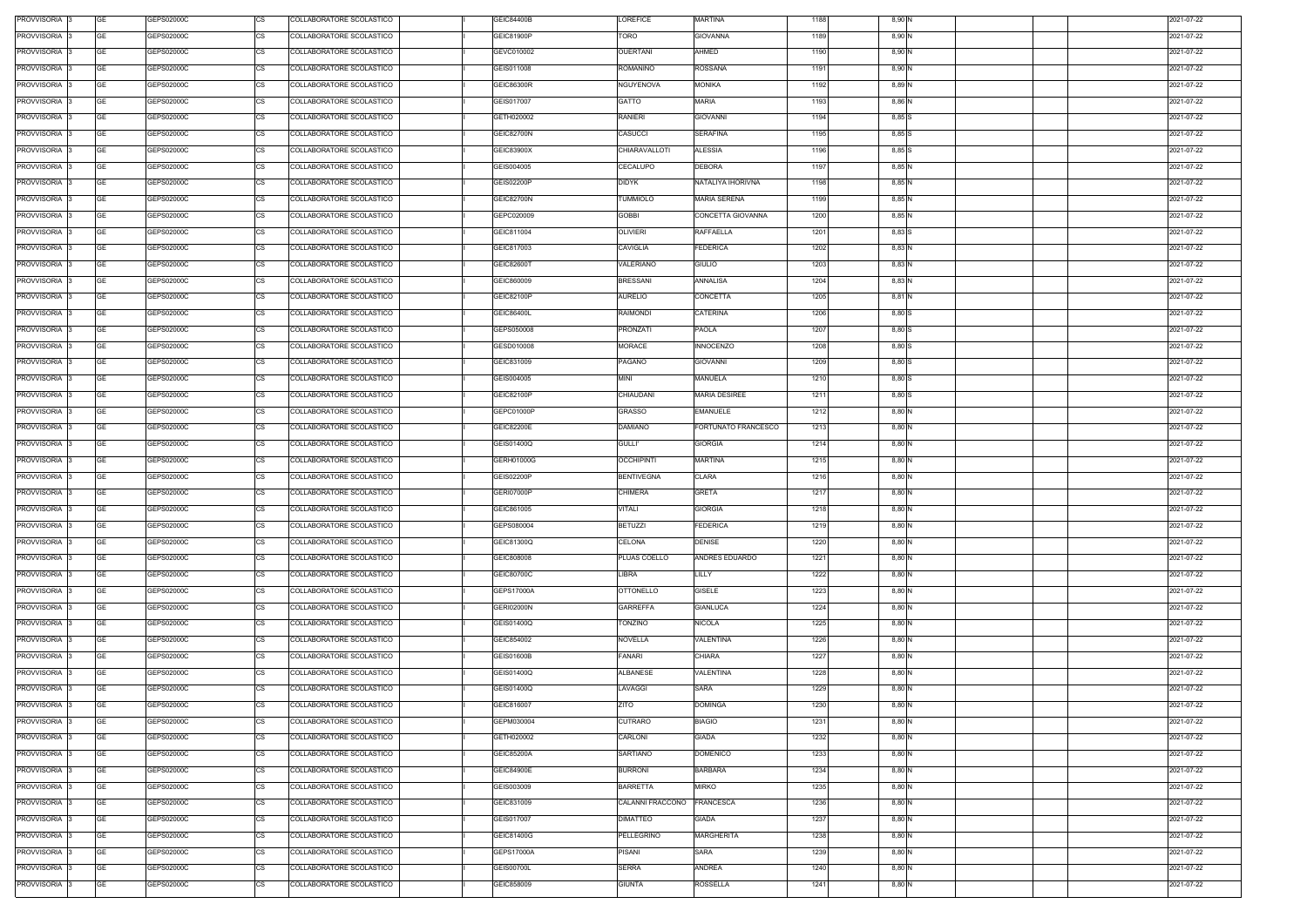| PROVVISORIA 3            | GE        | GEPS02000C | COLLABORATORE SCOLASTICO<br>CS        | GEIC85100E        | CARPINO            | <b>IOLANDA</b>          | 1242 | 8,80 N |  | 2021-07-22 |
|--------------------------|-----------|------------|---------------------------------------|-------------------|--------------------|-------------------------|------|--------|--|------------|
| PROVVISORIA 3            | GE        | GEPS02000C | <b>CS</b><br>COLLABORATORE SCOLASTICO | GEIC80700C        | <b>GALIUSSI</b>    | <b>WALTER</b>           | 1243 | 8,80 N |  | 2021-07-22 |
| PROVVISORIA 3            | GE        | GEPS02000C | <b>CS</b><br>COLLABORATORE SCOLASTICO | GEPC04000E        | <b>IACOVELLI</b>   | <b>MARINA</b>           | 1244 | 8,80 N |  | 2021-07-22 |
| PROVVISORIA 3            | GE        | GEPS02000C | <b>CS</b><br>COLLABORATORE SCOLASTICO | GEIC861005        | ESPOSITO NUZZO     | <b>DOMENICO</b>         | 1245 | 8,78 S |  | 2021-07-22 |
| PROVVISORIA 3            | <b>GE</b> | GEPS02000C | <b>CS</b><br>COLLABORATORE SCOLASTICO | GEIC81400G        | <b>BESSINI</b>     | VALERIA                 | 1246 | 8,75 S |  | 2021-07-22 |
| PROVVISORIA 3            | GE        | GEPS02000C | <b>CS</b><br>COLLABORATORE SCOLASTICO | GEPC04000E        | <b>GIUSTO</b>      | <b>GIULIA</b>           | 1247 | 8,75 N |  | 2021-07-22 |
| PROVVISORIA 3            | <b>GE</b> | GEPS02000C | <b>CS</b><br>COLLABORATORE SCOLASTICO | GEVC010002        | <b>AMORETTI</b>    | <b>PAOLA</b>            | 1248 | 8,75 N |  | 2021-07-22 |
| PROVVISORIA 3            | GE        | GEPS02000C | <b>CS</b><br>COLLABORATORE SCOLASTICO | <b>GEIS00600R</b> | CONDOLUCI          | <b>/INCENZO</b>         | 1249 | 8,75 N |  | 2021-07-22 |
| PROVVISORIA 3            | <b>GE</b> | GEPS02000C | <b>CS</b><br>COLLABORATORE SCOLASTICO | GEPC01000P        | CAPIZZI            | ROBERTO LIBORIO         | 1250 | 8,75 N |  | 2021-07-22 |
|                          |           |            |                                       |                   |                    |                         |      |        |  |            |
| PROVVISORIA 3            | <b>GE</b> | GEPS02000C | <b>CS</b><br>COLLABORATORE SCOLASTICO | GEPC020009        | <b>TOMASIN</b>     | ALEX                    | 1251 | 8,75 N |  | 2021-07-22 |
| PROVVISORIA 3            | <b>GE</b> | GEPS02000C | <b>CS</b><br>COLLABORATORE SCOLASTICO | GEIC81400G        | <b>RATTO</b>       | LUCIA                   | 1252 | 8,75 N |  | 2021-07-22 |
| PROVVISORIA 3            | <b>GE</b> | GEPS02000C | CS<br>COLLABORATORE SCOLASTICO        | GEIC85200A        | LIZZI              | SIMONA                  | 1253 | 8,73 N |  | 2021-07-22 |
| PROVVISORIA 3            | <b>GE</b> | GEPS02000C | <b>CS</b><br>COLLABORATORE SCOLASTICO | GEIC831009        | <b>BISESTI</b>     | SALVATORE               | 1254 | 8,72 N |  | 2021-07-22 |
| PROVVISORIA 3            | <b>GE</b> | GEPS02000C | <b>CS</b><br>COLLABORATORE SCOLASTICO | GEIC837008        | SBRILLO            | CAROLINA                | 1255 | 8,70 S |  | 2021-07-22 |
| PROVVISORIA 3            | <b>GE</b> | GEPS02000C | COLLABORATORE SCOLASTICO<br>СS        | GERH020006        | DI BELLA           | SEBASTIANO              | 1256 | 8,70 S |  | 2021-07-22 |
| PROVVISORIA 3            | <b>GE</b> | GEPS02000C | <b>CS</b><br>COLLABORATORE SCOLASTICO | GEIC862001        | DE VANNA           | <b>EMANUELE</b>         | 1257 | 8,70 S |  | 2021-07-22 |
| PROVVISORIA 3            | <b>GE</b> | GEPS02000C | <b>CS</b><br>COLLABORATORE SCOLASTICO | GEIC80700C        | PEZZINO            | <b>FEDERICA</b>         | 1258 | 8,70 S |  | 2021-07-22 |
| PROVVISORIA 3            | <b>GE</b> | GEPS02000C | <b>CS</b><br>COLLABORATORE SCOLASTICO | GEPC04000E        | DE MARCO           | <b>ROBERTO</b>          | 1259 | 8,70 S |  | 2021-07-22 |
| PROVVISORIA 3            | <b>GE</b> | GEPS02000C | <b>CS</b><br>COLLABORATORE SCOLASTICO | GEPC01000P        | RUSSO              | <b>GIUSEPPE</b>         | 1260 | 8,70 N |  | 2021-07-22 |
| PROVVISORIA 3            | GE        | GEPS02000C | <b>CS</b><br>COLLABORATORE SCOLASTICO | GEIC80700C        | PARASILITI         | <b>ANTONELLA</b>        | 1261 | 8,70 N |  | 2021-07-22 |
| PROVVISORIA 3            | GE        | GEPS02000C | <b>CS</b><br>COLLABORATORE SCOLASTICO | GEIC81200X        | COSSO              | <b>SERENA</b>           | 1262 | 8,70 N |  | 2021-07-22 |
| PROVVISORIA 3            | <b>GE</b> | GEPS02000C | <b>CS</b><br>COLLABORATORE SCOLASTICO | GEIS011008        | DI PASQUALE        | FRANCESCO               | 1263 | 8,70 N |  | 2021-07-22 |
| PROVVISORIA 3            | <b>GE</b> | GEPS02000C | <b>CS</b><br>COLLABORATORE SCOLASTICO | GEIC84100X        | CAMPAGNANO         | MARTINA                 | 1264 | 8,70 N |  | 2021-07-22 |
| PROVVISORIA 3            | <b>GE</b> | GEPS02000C | <b>CS</b><br>COLLABORATORE SCOLASTICO | GEVC010002        | <b>BUONINCONTI</b> | CESARE                  | 1265 | 8,70 N |  | 2021-07-22 |
| PROVVISORIA 3            | <b>GE</b> | GEPS02000C | <b>CS</b><br>COLLABORATORE SCOLASTICO | GERH020006        | <b>BARBERIS</b>    | GIULIA                  | 1266 | 8,70 N |  | 2021-07-22 |
| PROVVISORIA 3            | <b>GE</b> | GEPS02000C | <b>CS</b><br>COLLABORATORE SCOLASTICO | <b>GEIS00600R</b> | <b>VICINANZA</b>   | <b>MARIAGABRIELLA</b>   | 1267 | 8,70 N |  | 2021-07-22 |
| PROVVISORIA 3            | GE        | GEPS02000C | <b>CS</b><br>COLLABORATORE SCOLASTICO | GEIC858009        | <b>GALLORINI</b>   | MARGHERITA              | 1268 | 8,70 N |  | 2021-07-22 |
| PROVVISORIA 3            | GE        | GEPS02000C | <b>CS</b><br>COLLABORATORE SCOLASTICO | GETH020002        | <b>ETTORE</b>      | CHIARA                  | 1269 | 8,70 N |  | 2021-07-22 |
| PROVVISORIA 3            | GE        | GEPS02000C | <b>CS</b><br>COLLABORATORE SCOLASTICO | GEIS018003        | SICCARDI AVANZINI  | NATASHA                 | 1270 | 8,70 N |  | 2021-07-22 |
| PROVVISORIA 3            | <b>GE</b> | GEPS02000C | <b>CS</b><br>COLLABORATORE SCOLASTICO | GEIC85100E        | FABRIZIO           | <b>MARIA GIULIA</b>     | 1271 | 8,70 N |  | 2021-07-22 |
| PROVVISORIA 3            | GE        | GEPS02000C | <b>CS</b><br>COLLABORATORE SCOLASTICO | <b>GEIS01600B</b> | <b>VITALE</b>      | <b>SERENA</b>           | 1272 | 8,70 N |  | 2021-07-22 |
| PROVVISORIA <sup>3</sup> | <b>GE</b> | GEPS02000C | <b>CS</b><br>COLLABORATORE SCOLASTICO | GEIC82100P        | MASCARO            | SIMONE                  | 1273 | 8,70 N |  | 2021-07-22 |
| PROVVISORIA 3            | GE        | GEPS02000C | <b>CS</b><br>COLLABORATORE SCOLASTICO | GEIC85100E        | CERAUDO            | <b>EMANUELE TOMMASO</b> | 1274 | 8,70 N |  | 2021-07-22 |
| PROVVISORIA 3            | <b>GE</b> | GEPS02000C | <b>CS</b><br>COLLABORATORE SCOLASTICO | GEIC85000P        | <b>GAVAZZI</b>     | ANDREA                  | 1275 | 8,70 N |  | 2021-07-22 |
| PROVVISORIA 3            | <b>GE</b> | GEPS02000C | <b>CS</b><br>COLLABORATORE SCOLASTICO | GEIC81200X        | <b>NICORA</b>      | <b>ALICE</b>            | 1276 | 8,70 N |  | 2021-07-22 |
| PROVVISORIA 3            | <b>GE</b> | GEPS02000C | <b>CS</b><br>COLLABORATORE SCOLASTICO | GEIC837008        | <b>ROSSI</b>       | <b>CLEMENTE</b>         | 1277 | 8,70 N |  | 2021-07-22 |
| PROVVISORIA 3            | <b>GE</b> | GEPS02000C | <b>CS</b><br>COLLABORATORE SCOLASTICO | GEIS004005        | <b>BERTOLOTTO</b>  | CAMILLA                 | 1278 | 8,70 N |  | 2021-07-22 |
| PROVVISORIA 3            | <b>GE</b> | GEPS02000C | <b>CS</b><br>COLLABORATORE SCOLASTICO | GEIC854002        | CAPONE             | <b>ELENA</b>            | 1279 | 8,70 N |  | 2021-07-22 |
| PROVVISORIA 3            | <b>GE</b> | GEPS02000C | CS<br>COLLABORATORE SCOLASTICO        | <b>GEIC84900E</b> | MALAGOLI           | <b>ELISA</b>            | 1280 | 8,70 N |  | 2021-07-22 |
| PROVVISORIA 3            | <b>GE</b> | GEPS02000C | <b>CS</b><br>COLLABORATORE SCOLASTICO | GEIC83900X        | CARBONE            | <b>DENISE</b>           | 1281 | 8,70 N |  | 2021-07-22 |
| PROVVISORIA 3            | <b>GE</b> | GEPS02000C | <b>CS</b><br>COLLABORATORE SCOLASTICO | GEIC853006        | PARLATO            | VALERIA                 | 1282 | 8,70 N |  | 2021-07-22 |
| PROVVISORIA 3            | <b>GE</b> | GEPS02000C | <b>CS</b><br>COLLABORATORE SCOLASTICO | <b>GEIS02200P</b> | <b>MURGIA</b>      | <b>MARCO</b>            | 1283 | 8,70 N |  | 2021-07-22 |
| PROVVISORIA 3            | <b>GE</b> | GEPS02000C | <b>CS</b><br>COLLABORATORE SCOLASTICO | GEVC010002        | <b>BRUNO</b>       | LAURA FILOMENA          | 1284 | 8,70 N |  | 2021-07-22 |
| PROVVISORIA 3            | <b>GE</b> | GEPS02000C | <b>CS</b><br>COLLABORATORE SCOLASTICO | GEPS030003        | D'ALÙ              | <b>MARCO</b>            | 1285 | 8,70 N |  | 2021-07-22 |
| PROVVISORIA 3            | <b>GE</b> | GEPS02000C | CS<br>COLLABORATORE SCOLASTICO        | GEIS012004        | <b>GARGIULO</b>    | <b>ETTORE</b>           | 1286 | 8,70 N |  | 2021-07-22 |
| PROVVISORIA 3            | <b>GE</b> | GEPS02000C | <b>CS</b><br>COLLABORATORE SCOLASTICO | GEIC80700C        | <b>PUGNO</b>       | ANDREA                  | 1287 | 8,70 N |  | 2021-07-22 |
| PROVVISORIA 3            | GE        | GEPS02000C | СS<br>COLLABORATORE SCOLASTICO        | GEIC83900X        | <b>OTTOBRINI</b>   | MICHELA                 | 1288 | 8,68 S |  | 2021-07-22 |
| PROVVISORIA 3            | <b>GE</b> | GEPS02000C | <b>CS</b><br>COLLABORATORE SCOLASTICO | GEIC83600C        | GALLO              | <b>FILOMENA</b>         | 1289 | 8,67 S |  | 2021-07-22 |
| PROVVISORIA 3            | <b>GE</b> | GEPS02000C | <b>CS</b><br>COLLABORATORE SCOLASTICO | GEIC86300R        | DE MALDE'          | <b>IMMACOLATA</b>       | 1290 | 8,67 S |  | 2021-07-22 |
| PROVVISORIA 3            | <b>GE</b> | GEPS02000C | <b>CS</b><br>COLLABORATORE SCOLASTICO | GEIC85000P        | MALAVASI           | CINZIA                  | 1291 | 8,67 S |  | 2021-07-22 |
| PROVVISORIA 3            | <b>GE</b> | GEPS02000C | CS<br>COLLABORATORE SCOLASTICO        | GEIC85000P        | RIMBALDO           | RENATA                  | 1292 | 8,67 S |  | 2021-07-22 |
| PROVVISORIA 3            | GE        | GEPS02000C | <b>CS</b><br>COLLABORATORE SCOLASTICO | GEIC82200E        | SANNI              | SABINA                  | 1293 | 8,67 S |  | 2021-07-22 |
| PROVVISORIA 3            | <b>GE</b> | GEPS02000C | <b>CS</b><br>COLLABORATORE SCOLASTICO | GEIS01300X        | <b>GRISTINA</b>    | MANUELA                 | 1294 | 8,67 N |  | 2021-07-22 |
| PROVVISORIA 3            | <b>GE</b> | GEPS02000C | <b>CS</b><br>COLLABORATORE SCOLASTICO | GEIC81200X        | DE AGAZIO          | OLINGA                  | 1295 | 8,67 N |  | 2021-07-22 |
|                          |           |            |                                       |                   |                    |                         |      |        |  |            |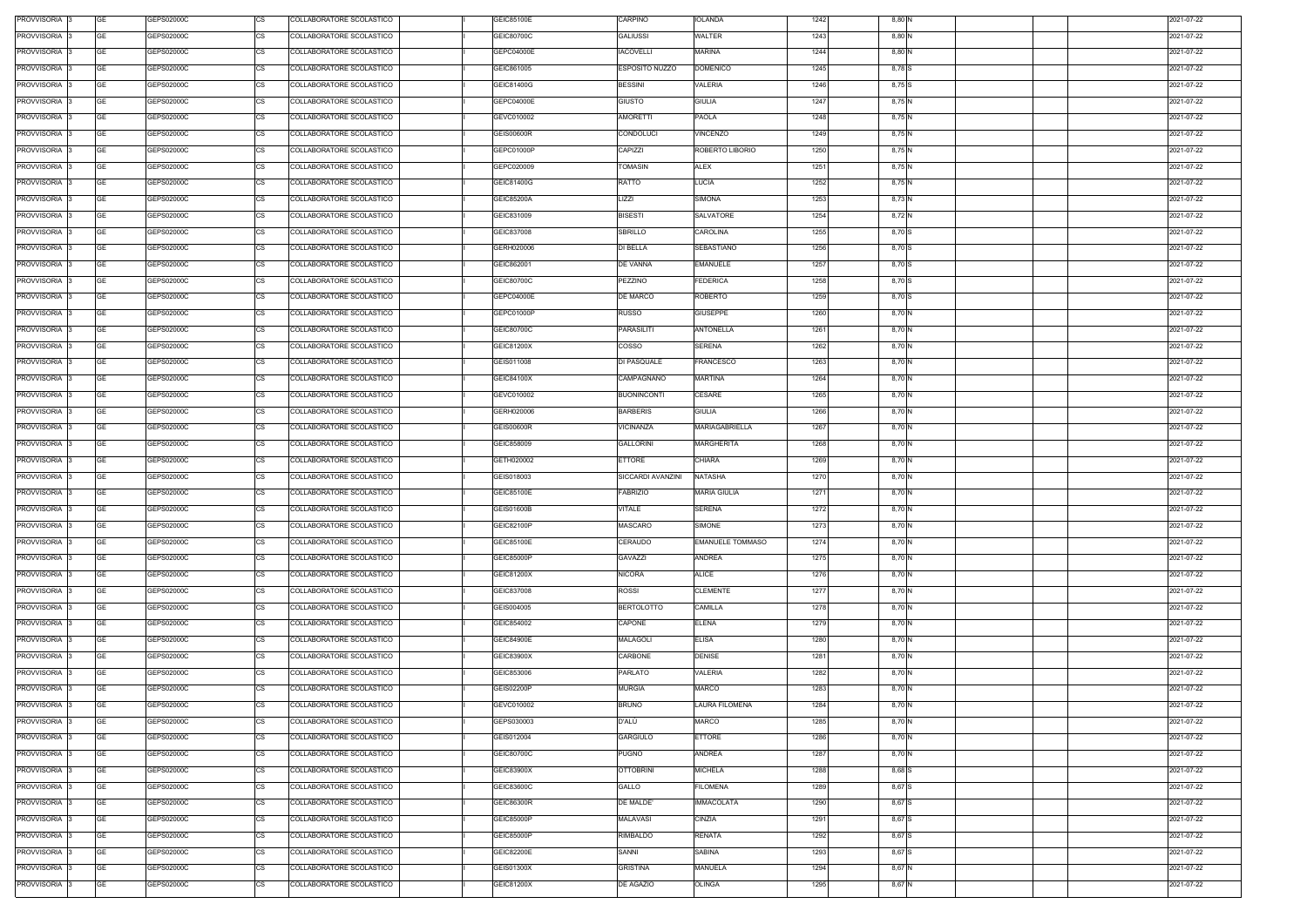| PROVVISORIA 3 | GE        | GEPS02000C | COLLABORATORE SCOLASTICO<br>CS        | GEIC83000D        | <b>FIORE</b>                 | VANESSA               | 1296 | 8,67 N   |  | 2021-07-22 |
|---------------|-----------|------------|---------------------------------------|-------------------|------------------------------|-----------------------|------|----------|--|------------|
| PROVVISORIA 3 | GE        | GEPS02000C | <b>CS</b><br>COLLABORATORE SCOLASTICO | <b>GESL01000P</b> | GIACCO                       | <b>ELISABETTA</b>     | 1297 | 8,67 N   |  | 2021-07-22 |
| PROVVISORIA 3 | GE        | GEPS02000C | <b>CS</b><br>COLLABORATORE SCOLASTICO | GEIC86400L        | <b>IEVOLELLA</b>             | <b>ISABELLA</b>       | 1298 | 8,67 N   |  | 2021-07-22 |
| PROVVISORIA 3 | GE        | GEPS02000C | <b>CS</b><br>COLLABORATORE SCOLASTICO | <b>GEIC83400R</b> | CHIAPPORI                    | <b>DANIELA</b>        | 1299 | 8,67 N   |  | 2021-07-22 |
| PROVVISORIA 3 | <b>GE</b> | GEPS02000C | <b>CS</b><br>COLLABORATORE SCOLASTICO | GEPC04000E        | PAGANO                       | <b>OLGA</b>           | 1300 | 8,67 N   |  | 2021-07-22 |
| PROVVISORIA 3 | GE        | GEPS02000C | <b>CS</b><br>COLLABORATORE SCOLASTICO | GEIC82300A        | <b>BOZZOLO</b>               | <b>SABRINA</b>        | 1301 | 8,67 N   |  | 2021-07-22 |
| PROVVISORIA 3 | <b>GE</b> | GEPS02000C | <b>CS</b><br>COLLABORATORE SCOLASTICO | GEIC85100E        | BOSISIO CASTELLUCCI STEFANIA |                       | 1302 | 8,67 N   |  | 2021-07-22 |
|               |           |            |                                       |                   |                              |                       |      |          |  |            |
| PROVVISORIA 3 | GE        | GEPS02000C | <b>CS</b><br>COLLABORATORE SCOLASTICO | GETH020002        | <b>ROSSI</b>                 | PAOLA                 | 1303 | 8,67 N   |  | 2021-07-22 |
| PROVVISORIA 3 | <b>GE</b> | GEPS02000C | <b>CS</b><br>COLLABORATORE SCOLASTICO | <b>GEIS02200P</b> | <b>MASSARO</b>               | <b>ANNA MARIA</b>     | 1304 | 8,66 S   |  | 2021-07-22 |
| PROVVISORIA 3 | <b>GE</b> | GEPS02000C | <b>CS</b><br>COLLABORATORE SCOLASTICO | GEIC82100P        | <b>BRUZZONE</b>              | ARIANNA               | 1305 | 8,65 S   |  | 2021-07-22 |
| PROVVISORIA 3 | <b>GE</b> | GEPS02000C | <b>CS</b><br>COLLABORATORE SCOLASTICO | GEIC824006        | STEFANO                      | LAURA                 | 1306 | 8,65 N   |  | 2021-07-22 |
| PROVVISORIA 3 | <b>GE</b> | GEPS02000C | CS<br>COLLABORATORE SCOLASTICO        | GEIC825002        | <b>MARTINEZ</b>              | TERESA                | 1307 | 8,65 N   |  | 2021-07-22 |
| PROVVISORIA 3 | <b>GE</b> | GEPS02000C | <b>CS</b><br>COLLABORATORE SCOLASTICO | <b>GERI07000P</b> | PIZZITOLA                    | <b>MARCO ANTONINO</b> | 1308 | 8,65 N   |  | 2021-07-22 |
| PROVVISORIA 3 | <b>GE</b> | GEPS02000C | <b>CS</b><br>COLLABORATORE SCOLASTICO | GEIC83900X        | DI STEFANO                   | <b>ROBERTO</b>        | 1309 | 8,65 N   |  | 2021-07-22 |
| PROVVISORIA 3 | <b>GE</b> | GEPS02000C | COLLABORATORE SCOLASTICO<br>СS        | GEPC04000E        | <b>MARRA</b>                 | <b>ANTONELLA</b>      | 1310 | 8,63 S   |  | 2021-07-22 |
| PROVVISORIA 3 | <b>GE</b> | GEPS02000C | <b>CS</b><br>COLLABORATORE SCOLASTICO | GEIC838004        | <b>SABBATINI</b>             | <b>CLAUDIA</b>        | 1311 | 8,63 S   |  | 2021-07-22 |
| PROVVISORIA 3 | <b>GE</b> | GEPS02000C | <b>CS</b><br>COLLABORATORE SCOLASTICO | GEIC831009        | <b>SAVELLI</b>               | <b>CHIARA</b>         | 1312 | 8,63 N   |  | 2021-07-22 |
| PROVVISORIA 3 | <b>GE</b> | GEPS02000C | <b>CS</b><br>COLLABORATORE SCOLASTICO | <b>GERI02000N</b> | OLIVIERI                     | <b>RAFFAELLA</b>      | 1313 | 8,63 N   |  | 2021-07-22 |
| PROVVISORIA 3 | <b>GE</b> | GEPS02000C | <b>CS</b><br>COLLABORATORE SCOLASTICO | GEPS030003        | <b>FUSCA</b>                 | <b>MARIA LUCIA</b>    | 1314 | 8,63 N   |  | 2021-07-22 |
| PROVVISORIA 3 | GE        | GEPS02000C | <b>CS</b><br>COLLABORATORE SCOLASTICO | GEIS003009        | <b>PONTE</b>                 | LUCA                  | 1315 | 8,63 N   |  | 2021-07-22 |
| PROVVISORIA 3 | GE        | GEPS02000C | <b>CS</b><br>COLLABORATORE SCOLASTICO | GEIC86400L        | <b>IOVINO</b>                | ANNA                  | 1316 | 8,61 N   |  | 2021-07-22 |
| PROVVISORIA 3 | <b>GE</b> | GEPS02000C | <b>CS</b><br>COLLABORATORE SCOLASTICO | GEIC825002        | <b>MONACCI</b>               | <b>MICHELA</b>        | 1317 | 8,60 S   |  | 2021-07-22 |
| PROVVISORIA 3 | <b>GE</b> | GEPS02000C | <b>CS</b><br>COLLABORATORE SCOLASTICO | GEIC837008        | DE CHIRICO                   | <b>ROBERTA</b>        | 1318 | 8,60 S   |  | 2021-07-22 |
| PROVVISORIA 3 | <b>GE</b> | GEPS02000C | <b>CS</b><br>COLLABORATORE SCOLASTICO | GEIC85200A        | RAIMONDO                     | SALVATORE             | 1319 | 8,60 S   |  | 2021-07-22 |
| PROVVISORIA 3 | <b>GE</b> | GEPS02000C | <b>CS</b><br>COLLABORATORE SCOLASTICO | GEPS07000D        | <b>GUIDO</b>                 | ALESSANDRO            | 1320 | $8,60$ S |  | 2021-07-22 |
| PROVVISORIA 3 | <b>GE</b> | GEPS02000C | <b>CS</b><br>COLLABORATORE SCOLASTICO | GEIS01400Q        | VECCHIO                      | MICHELE               | 1321 | 8,60 N   |  | 2021-07-22 |
| PROVVISORIA 3 | GE        | GEPS02000C | <b>CS</b><br>COLLABORATORE SCOLASTICO | GEIC81300Q        | TRECCOSTI                    | FERDINANDO            | 1322 | 8,60 N   |  | 2021-07-22 |
| PROVVISORIA 3 | <b>GE</b> | GEPS02000C | <b>CS</b><br>COLLABORATORE SCOLASTICO | GETH020002        | <b>FUMUSA</b>                | ROSARIO               | 1323 | 8,60 N   |  | 2021-07-22 |
| PROVVISORIA 3 | GE        | GEPS02000C | <b>CS</b><br>COLLABORATORE SCOLASTICO | <b>GEIS00700L</b> | <b>ROSSINI</b>               | VERONICA              | 1324 | 8,60 N   |  | 2021-07-22 |
| PROVVISORIA 3 | <b>GE</b> | GEPS02000C | <b>CS</b><br>COLLABORATORE SCOLASTICO | GEIS017007        | <b>MONGIARDINI</b>           | CHIARA                | 1325 | 8,60 N   |  | 2021-07-22 |
| PROVVISORIA 3 | GE        | GEPS02000C | <b>CS</b><br>COLLABORATORE SCOLASTICO | GEIC85000P        | <b>TACCIOLI</b>              | <b>CHIARA</b>         | 1326 | 8,60 N   |  | 2021-07-22 |
| PROVVISORIA 3 | <b>GE</b> | GEPS02000C | <b>CS</b><br>COLLABORATORE SCOLASTICO | GETH020002        | <b>MONTALBANO</b>            | <b>MARTA</b>          | 1327 | 8,60 N   |  | 2021-07-22 |
| PROVVISORIA 3 | GE        | GEPS02000C | <b>CS</b>                             | GEPS080004        |                              | <b>FEDERICA</b>       | 1328 | 8,60 N   |  | 2021-07-22 |
|               |           |            | COLLABORATORE SCOLASTICO              |                   | CISTARO                      |                       |      |          |  |            |
| PROVVISORIA 3 | GE        | GEPS02000C | <b>CS</b><br>COLLABORATORE SCOLASTICO | GEIC825002        | COGONI                       | LAURA                 | 1329 | 8,60 N   |  | 2021-07-22 |
| PROVVISORIA 3 | <b>GE</b> | GEPS02000C | <b>CS</b><br>COLLABORATORE SCOLASTICO | GEPM04000P        | DEL VECCHIO                  | <b>MIRIAM</b>         | 1330 | 8,60 N   |  | 2021-07-22 |
| PROVVISORIA 3 | <b>GE</b> | GEPS02000C | <b>CS</b><br>COLLABORATORE SCOLASTICO | GEIS004005        | <b>AIELLO</b>                | <b>ERICA</b>          | 1331 | 8,60 N   |  | 2021-07-22 |
| PROVVISORIA 3 | <b>GE</b> | GEPS02000C | <b>CS</b><br>COLLABORATORE SCOLASTICO | GEPM030004        | <b>BANCHERO</b>              | <b>VERONICA</b>       | 1332 | 8,60 N   |  | 2021-07-22 |
| PROVVISORIA 3 | <b>GE</b> | GEPS02000C | <b>CS</b><br>COLLABORATORE SCOLASTICO | GEIC80700C        | SILVESTRO                    | SABINA                | 1333 | 8,60 N   |  | 2021-07-22 |
| PROVVISORIA 3 | <b>GE</b> | GEPS02000C | CS<br>COLLABORATORE SCOLASTICO        | GEIC811004        | MAURO                        | <b>ELISA</b>          | 1334 | 8,60 N   |  | 2021-07-22 |
| PROVVISORIA 3 | <b>GE</b> | GEPS02000C | <b>CS</b><br>COLLABORATORE SCOLASTICO | GEPS07000D        | NICOLETTA                    | SERENA                | 1335 | 8,60 N   |  | 2021-07-22 |
| PROVVISORIA 3 | <b>GE</b> | GEPS02000C | <b>CS</b><br>COLLABORATORE SCOLASTICO | GEPS07000D        | SENATORE                     | <b>FRANCESCA</b>      | 1336 | 8,60 N   |  | 2021-07-22 |
| PROVVISORIA 3 | <b>GE</b> | GEPS02000C | <b>CS</b><br>COLLABORATORE SCOLASTICO | GERH01000G        | <b>ROLLERO</b>               | LORENZO               | 1337 | 8,60 N   |  | 2021-07-22 |
| PROVVISORIA 3 | <b>GE</b> | GEPS02000C | <b>CS</b><br>COLLABORATORE SCOLASTICO | GEPC01000P        | SAINATO                      | <b>MARICA</b>         | 1338 | 8,60 N   |  | 2021-07-22 |
| PROVVISORIA 3 | <b>GE</b> | GEPS02000C | <b>CS</b><br>COLLABORATORE SCOLASTICO | GEPS02000C        | <b>IOVINE</b>                | <b>PIETRO</b>         | 1339 | 8,60 N   |  | 2021-07-22 |
| PROVVISORIA 3 | <b>GE</b> | GEPS02000C | CS<br>COLLABORATORE SCOLASTICO        | GEIC84100X        | <b>FOGLIA</b>                | <b>GIULIANA</b>       | 1340 | 8,60 N   |  | 2021-07-22 |
| PROVVISORIA 3 | <b>GE</b> | GEPS02000C | <b>CS</b><br>COLLABORATORE SCOLASTICO | GEPM030004        | <b>MORABITO</b>              | SIMONA                | 1341 | 8,60 N   |  | 2021-07-22 |
| PROVVISORIA 3 | GE        | GEPS02000C | СS<br>COLLABORATORE SCOLASTICO        | GEIS018003        | DELLEPIANE                   | FEDERICO              | 1342 | 8,60 N   |  | 2021-07-22 |
| PROVVISORIA 3 | <b>GE</b> | GEPS02000C | <b>CS</b><br>COLLABORATORE SCOLASTICO | GEPS050008        | MASSARDO                     | SARA                  | 1343 | 8,60 N   |  | 2021-07-22 |
| PROVVISORIA 3 | <b>GE</b> | GEPS02000C | <b>CS</b><br>COLLABORATORE SCOLASTICO | GEIC82100P        | <b>SCIAMARRELLI</b>          | <b>FABIO</b>          | 1344 | 8,60 N   |  | 2021-07-22 |
| PROVVISORIA 3 | <b>GE</b> | GEPS02000C | <b>CS</b><br>COLLABORATORE SCOLASTICO | GEIC85100E        | SALSONE                      | <b>GIACOMO</b>        | 1345 | 8,60 N   |  | 2021-07-22 |
| PROVVISORIA 3 | <b>GE</b> | GEPS02000C | <b>CS</b><br>COLLABORATORE SCOLASTICO | <b>GERI07000P</b> | <b>DENISI</b>                | ANNUNZIATA            | 1346 | 8,60 N   |  | 2021-07-22 |
| PROVVISORIA 3 | GE        | GEPS02000C | <b>CS</b><br>COLLABORATORE SCOLASTICO | GEIS011008        | <b>PANICO</b>                | ANGELA                | 1347 | 8,60 N   |  | 2021-07-22 |
| PROVVISORIA 3 | <b>GE</b> | GEPS02000C | <b>CS</b><br>COLLABORATORE SCOLASTICO | GEIC84100X        | CAMPAGNANO                   | _ISA                  | 1348 | 8,60 N   |  | 2021-07-22 |
| PROVVISORIA 3 | GE        | GEPS02000C | <b>CS</b><br>COLLABORATORE SCOLASTICO | GEIC860009        | <b>URSI</b>                  | SELENE                | 1349 | 8,60 N   |  | 2021-07-22 |
|               |           |            |                                       |                   |                              |                       |      |          |  |            |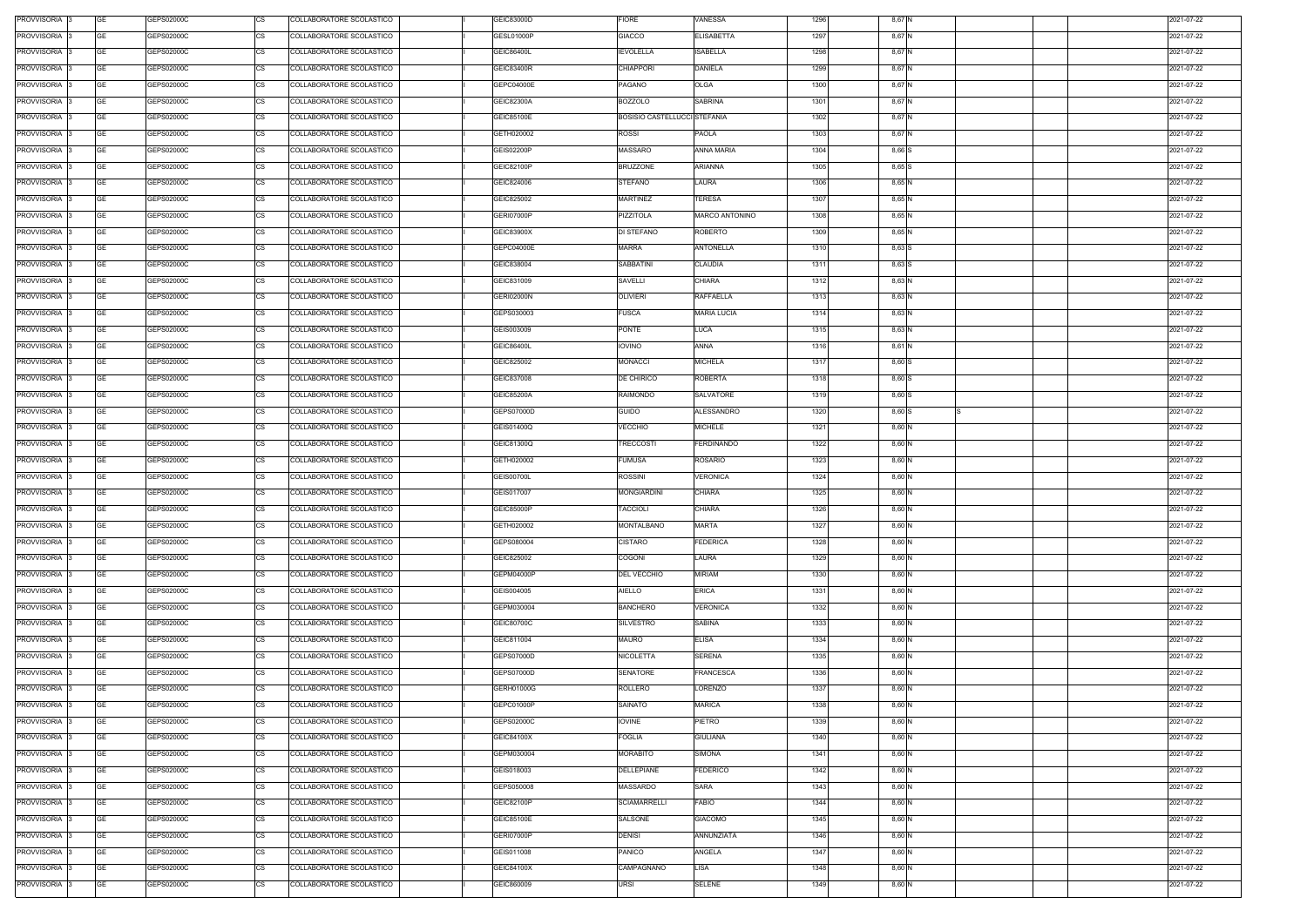| PROVVISORIA 3 | GE        | GEPS02000C | COLLABORATORE SCOLASTICO<br>CS        | GEIC83600C        | CATTIDE              | <b>ROSSANA</b>             | 1350 | 8,60 N   |  | 2021-07-22 |
|---------------|-----------|------------|---------------------------------------|-------------------|----------------------|----------------------------|------|----------|--|------------|
| PROVVISORIA 3 | <b>GE</b> | GEPS02000C | <b>CS</b><br>COLLABORATORE SCOLASTICO | <b>GERI02000N</b> | MENDITTO             | PASQUALE                   | 1351 | 8,60 N   |  | 2021-07-22 |
| PROVVISORIA 3 | GE        | GEPS02000C | <b>CS</b><br>COLLABORATORE SCOLASTICO | GEIC84100X        | <b>SCHIRRU</b>       | MARIANNA                   | 1352 | 8,60 N   |  | 2021-07-22 |
| PROVVISORIA 3 | GE        | GEPS02000C | <b>CS</b><br>COLLABORATORE SCOLASTICO | GEIC81400G        | PASTORINO            | <b>ELISA</b>               | 1353 | 8,60 N   |  | 2021-07-22 |
| PROVVISORIA 3 | <b>GE</b> | GEPS02000C | <b>CS</b><br>COLLABORATORE SCOLASTICO | GEMM18500G        | CASTRONOVO           | <b>ROBERTO</b>             | 1354 | 8,60 N   |  | 2021-07-22 |
| PROVVISORIA 3 | GE        | GEPS02000C | <b>CS</b><br>COLLABORATORE SCOLASTICO | GETH020002        | SPADA                | <b>GIUSEPPE</b>            | 1355 | 8,60 N   |  | 2021-07-22 |
| PROVVISORIA 3 | <b>GE</b> | GEPS02000C | <b>CS</b><br>COLLABORATORE SCOLASTICO | GESL01000P        | LECCA BOERO          | <b>ELIO</b>                | 1356 | 8,58 S   |  | 2021-07-22 |
|               |           |            |                                       |                   |                      |                            |      |          |  |            |
| PROVVISORIA 3 | GE        | GEPS02000C | <b>CS</b><br>COLLABORATORE SCOLASTICO | GEPS02000C        | BALBIANO             | LAURA                      | 1357 | 8,58 N   |  | 2021-07-22 |
| PROVVISORIA 3 | <b>GE</b> | GEPS02000C | <b>CS</b><br>COLLABORATORE SCOLASTICO | <b>GERI07000P</b> | <b>AIELLO</b>        | RICCARDO                   | 1358 | 8,57 N   |  | 2021-07-22 |
| PROVVISORIA 3 | <b>GE</b> | GEPS02000C | <b>CS</b><br>COLLABORATORE SCOLASTICO | GEIC831009        | DI LEVA              | LAURA                      | 1359 | 8,55 S   |  | 2021-07-22 |
| PROVVISORIA 3 | <b>GE</b> | GEPS02000C | <b>CS</b><br>COLLABORATORE SCOLASTICO | <b>GEIS02200P</b> | LOVERSO              | <b>ANTONELLA</b>           | 1360 | 8,55 S   |  | 2021-07-22 |
| PROVVISORIA 3 | <b>GE</b> | GEPS02000C | CS<br>COLLABORATORE SCOLASTICO        | <b>GESL01000P</b> | <b>PITTO</b>         | DANIELE                    | 1361 | 8,55 N   |  | 2021-07-22 |
| PROVVISORIA 3 | <b>GE</b> | GEPS02000C | <b>CS</b><br>COLLABORATORE SCOLASTICO | GERH020006        | COTUGNO              | LEONARDO                   | 1362 | 8,55 N   |  | 2021-07-22 |
| PROVVISORIA 3 | <b>GE</b> | GEPS02000C | <b>CS</b><br>COLLABORATORE SCOLASTICO | GEVC010002        | CITARELLA            | ANTONIO                    | 1363 | 8,55 N   |  | 2021-07-22 |
| PROVVISORIA 3 | <b>GE</b> | GEPS02000C | <b>CS</b><br>COLLABORATORE SCOLASTICO | GEIC81200X        | <b>MUTO</b>          | <b>REGINA</b>              | 1364 | 8,55 N   |  | 2021-07-22 |
| PROVVISORIA 3 | <b>GE</b> | GEPS02000C | <b>CS</b><br>COLLABORATORE SCOLASTICO | GEPS02000C        | <b>VARTUCA</b>       | <b>ALESSANDRA</b>          | 1365 | 8,55 N   |  | 2021-07-22 |
| PROVVISORIA 3 | <b>GE</b> | GEPS02000C | <b>CS</b><br>COLLABORATORE SCOLASTICO | GEIC80700C        | RAVAZZANO            | OMAR VALENTINO<br>GRAZIANO | 1366 | 8,55 N   |  | 2021-07-22 |
| PROVVISORIA 3 | <b>GE</b> | GEPS02000C | <b>CS</b><br>COLLABORATORE SCOLASTICO | <b>GEIS01600B</b> | PIACENTE             | PASQUALINA                 | 1367 | 8,53 S   |  | 2021-07-22 |
| PROVVISORIA 3 | <b>GE</b> | GEPS02000C | <b>CS</b><br>COLLABORATORE SCOLASTICO | GEIC86400L        | SCARATI              | ANDREA                     | 1368 | 8,51 N   |  | 2021-07-22 |
| PROVVISORIA 3 | GE        | GEPS02000C | <b>CS</b><br>COLLABORATORE SCOLASTICO | GEIC81200X        | CILONA               | <b>ELISA</b>               | 1369 | 8,51 N   |  | 2021-07-22 |
| PROVVISORIA 3 | GE        | GEPS02000C | <b>CS</b><br>COLLABORATORE SCOLASTICO | GEPC04000E        | BERNARDO             | MILENA                     | 1370 | 8,50 S   |  | 2021-07-22 |
| PROVVISORIA 3 | <b>GE</b> | GEPS02000C | <b>CS</b><br>COLLABORATORE SCOLASTICO | GEIC838004        | <b>GIULIANO</b>      | <b>MARIA GRAZIA</b>        | 1371 | 8,50 S   |  | 2021-07-22 |
| PROVVISORIA 3 | <b>GE</b> | GEPS02000C | <b>CS</b><br>COLLABORATORE SCOLASTICO | GEPM030004        | <b>JIJON PAREDES</b> | MONICA ALEXANDRA           | 1372 | $8,50$ S |  | 2021-07-22 |
| PROVVISORIA 3 | <b>GE</b> | GEPS02000C | <b>CS</b><br>COLLABORATORE SCOLASTICO | GEIC804001        | TRAVERSO             | <b>DAVIDE MATTIA</b>       | 1373 | 8,50 S   |  | 2021-07-22 |
| PROVVISORIA 3 | <b>GE</b> | GEPS02000C | <b>CS</b><br>COLLABORATORE SCOLASTICO | <b>GEIC85500T</b> | <b>AGRIPA</b>        | ELENA                      | 1374 | 8,50 S   |  | 2021-07-22 |
| PROVVISORIA 3 | <b>GE</b> | GEPS02000C | <b>CS</b><br>COLLABORATORE SCOLASTICO | GEVC010002        | <b>SCHINELLI</b>     | <b>DOMENICO</b>            | 1375 | 8,50 S   |  | 2021-07-22 |
| PROVVISORIA 3 | GE        | GEPS02000C | <b>CS</b>                             |                   | TESTA                | DAVIDE                     | 1376 |          |  | 2021-07-22 |
|               |           |            | COLLABORATORE SCOLASTICO              | GEIS01400Q        |                      |                            |      | $8,50$ S |  |            |
| PROVVISORIA 3 | <b>GE</b> | GEPS02000C | <b>CS</b><br>COLLABORATORE SCOLASTICO | GEIC84100X        | <b>NICOLETTI</b>     | CINZIA                     | 1377 | 8,50 S   |  | 2021-07-22 |
| PROVVISORIA 3 | GE        | GEPS02000C | <b>CS</b><br>COLLABORATORE SCOLASTICO | GEIC82000V        | <b>CURCILLO</b>      | <b>MARIA ANTONELLA</b>     | 1378 | 8,50 S   |  | 2021-07-22 |
| PROVVISORIA 3 | <b>GE</b> | GEPS02000C | <b>CS</b><br>COLLABORATORE SCOLASTICO | GEIC80700C        | ZARBO                | ELISA PIA                  | 1379 | 8,50 S   |  | 2021-07-22 |
| PROVVISORIA 3 | GE        | GEPS02000C | <b>CS</b><br>COLLABORATORE SCOLASTICO | <b>GEIS00600R</b> | PAGANO               | SALVATORE                  | 1380 | 8,50 N   |  | 2021-07-22 |
| PROVVISORIA 3 | <b>GE</b> | GEPS02000C | <b>CS</b><br>COLLABORATORE SCOLASTICO | GEIS01600B        | CASCONE              | <b>IVANO</b>               | 1381 | 8,50 N   |  | 2021-07-22 |
| PROVVISORIA 3 | GE        | GEPS02000C | <b>CS</b><br>COLLABORATORE SCOLASTICO | GEPS02000C        | <b>REALE</b>         | <b>FILOMENA</b>            | 1382 | 8,50 N   |  | 2021-07-22 |
| PROVVISORIA 3 | <b>GE</b> | GEPS02000C | <b>CS</b><br>COLLABORATORE SCOLASTICO | GERH020006        | <b>RUNELLO</b>       | <b>MARZIA</b>              | 1383 | 8,50 N   |  | 2021-07-22 |
| PROVVISORIA 3 | <b>GE</b> | GEPS02000C | <b>CS</b><br>COLLABORATORE SCOLASTICO | GEIC81300Q        | <b>TAGLIAFICO</b>    | SIMONE                     | 1384 | 8,50 N   |  | 2021-07-22 |
| PROVVISORIA 3 | <b>GE</b> | GEPS02000C | <b>CS</b><br>COLLABORATORE SCOLASTICO | GEIC81400G        | <b>LONGHI</b>        | <b>ALICE</b>               | 1385 | 8,50 N   |  | 2021-07-22 |
| PROVVISORIA 3 | <b>GE</b> | GEPS02000C | <b>CS</b><br>COLLABORATORE SCOLASTICO | GEIC81400G        | <b>OLIVERI</b>       | LORENZO                    | 1386 | 8,50 N   |  | 2021-07-22 |
| PROVVISORIA 3 | <b>GE</b> | GEPS02000C | <b>CS</b><br>COLLABORATORE SCOLASTICO | GEIC833001        | VIGLIAROLO           | VIRGINIA                   | 1387 | 8,50 N   |  | 2021-07-22 |
| PROVVISORIA 3 | <b>GE</b> | GEPS02000C | CS<br>COLLABORATORE SCOLASTICO        | <b>GEIC84400B</b> | ANGONA               | ERIKA CATERINA             | 1388 | 8,50 N   |  | 2021-07-22 |
| PROVVISORIA 3 | <b>GE</b> | GEPS02000C | <b>CS</b><br>COLLABORATORE SCOLASTICO | GEPS02000C        | <b>BARONE</b>        | <b>FRANCESCO</b>           | 1389 | 8,50 N   |  | 2021-07-22 |
| PROVVISORIA 3 | <b>GE</b> | GEPS02000C | <b>CS</b><br>COLLABORATORE SCOLASTICO | GEPS02000C        | <b>ALFIERI</b>       | <b>MICHELE</b>             | 1390 | 8,50 N   |  | 2021-07-22 |
| PROVVISORIA 3 | <b>GE</b> | GEPS02000C | <b>CS</b><br>COLLABORATORE SCOLASTICO | GERH020006        | CARIFI               | MARIAGRAZIA                | 1391 | 8,50 N   |  | 2021-07-22 |
| PROVVISORIA 3 | <b>GE</b> | GEPS02000C | <b>CS</b><br>COLLABORATORE SCOLASTICO | GEIC81400G        | SOTGIU               | <b>GIADA</b>               | 1392 | 8,50 N   |  | 2021-07-22 |
| PROVVISORIA 3 | <b>GE</b> | GEPS02000C | <b>CS</b><br>COLLABORATORE SCOLASTICO | GEIC82100P        | LONGOBARDI           | <b>EMILIO</b>              | 1393 | 8,50 N   |  | 2021-07-22 |
| PROVVISORIA 3 | <b>GE</b> | GEPS02000C | CS<br>COLLABORATORE SCOLASTICO        | GEIC81300Q        | DURANTE              | CATERINA                   | 1394 | 8,50 N   |  | 2021-07-22 |
| PROVVISORIA 3 | <b>GE</b> | GEPS02000C | <b>CS</b><br>COLLABORATORE SCOLASTICO | GEIS01600B        | BRESAOLA             | MELANIA                    | 1395 | 8,50 N   |  | 2021-07-22 |
| PROVVISORIA 3 | GE        | GEPS02000C | СS<br>COLLABORATORE SCOLASTICO        | <b>GEIS00700L</b> | <b>SCOTTI</b>        | ALFONSO                    | 1396 | 8,50 N   |  | 2021-07-22 |
| PROVVISORIA 3 | <b>GE</b> | GEPS02000C | <b>CS</b><br>COLLABORATORE SCOLASTICO | GEIC83500L        | PACCHIOLI            | <b>ELISA</b>               | 1397 | 8,50 N   |  | 2021-07-22 |
| PROVVISORIA 3 | <b>GE</b> | GEPS02000C | <b>CS</b><br>COLLABORATORE SCOLASTICO | <b>GEIC84700V</b> | <b>SCIUTTI</b>       | <b>CECILIA</b>             | 1398 | 8,50 N   |  | 2021-07-22 |
| PROVVISORIA 3 | <b>GE</b> | GEPS02000C | <b>CS</b><br>COLLABORATORE SCOLASTICO | GETH020002        | CARUSO               | SALVATORE                  | 1399 | 8,50 N   |  | 2021-07-22 |
| PROVVISORIA 3 | <b>GE</b> | GEPS02000C | <b>CS</b><br>COLLABORATORE SCOLASTICO | GEIC85000P        | MONTESANO            | ALESSIA                    | 1400 | 8,50 N   |  | 2021-07-22 |
|               |           |            |                                       |                   |                      |                            |      |          |  |            |
| PROVVISORIA 3 | GE        | GEPS02000C | <b>CS</b><br>COLLABORATORE SCOLASTICO | GEIC86300R        | <b>MACCARRONE</b>    | CLARISSA GIUSI             | 1401 | 8,50 N   |  | 2021-07-22 |
| PROVVISORIA 3 | <b>GE</b> | GEPS02000C | <b>CS</b><br>COLLABORATORE SCOLASTICO | GEPS07000D        | CAMBRIA              | FRANCESCA                  | 1402 | 8,50 N   |  | 2021-07-22 |
| PROVVISORIA 3 | <b>GE</b> | GEPS02000C | <b>CS</b><br>COLLABORATORE SCOLASTICO | GEIC85000P        | <b>BRUZZESE</b>      | <b>CLARISSA</b>            | 1403 | 8,50 N   |  | 2021-07-22 |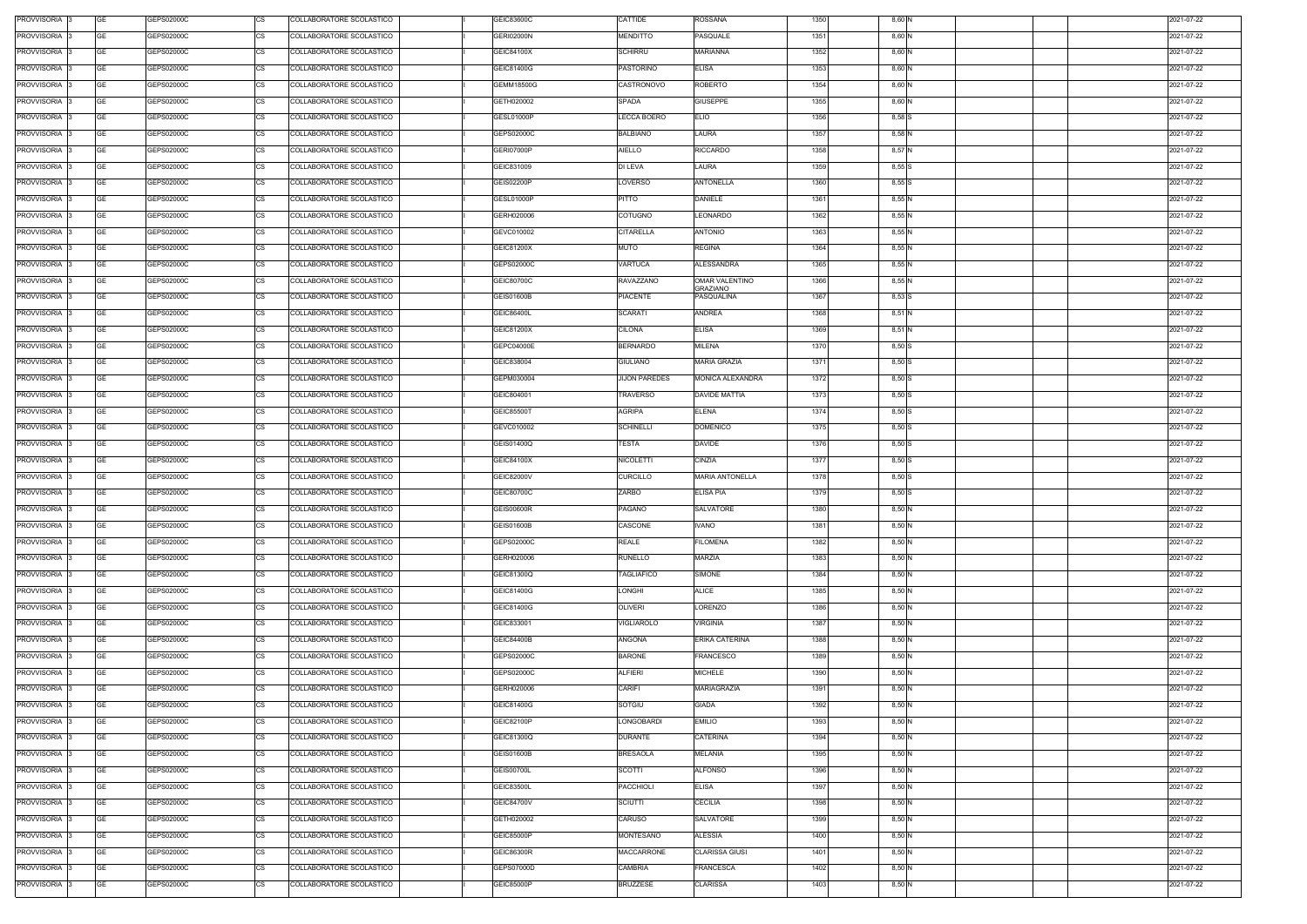| PROVVISORIA 3      | <b>GE</b> | GEPS02000C | <b>CS</b> | COLLABORATORE SCOLASTICO | GEPS080004        | <b>BARBERI ETTARO</b> | <b>ALESSIA</b>           | 1404 | 8,50 N |  | 2021-07-22 |
|--------------------|-----------|------------|-----------|--------------------------|-------------------|-----------------------|--------------------------|------|--------|--|------------|
| PROVVISORIA 3      | <b>GE</b> | GEPS02000C | СS        | COLLABORATORE SCOLASTICO | GEIC804001        | GIORDANO              | <b>MIRIAM</b>            | 1405 | 8,50 N |  | 2021-07-22 |
| PROVVISORIA 3      | <b>GE</b> | GEPS02000C | <b>CS</b> | COLLABORATORE SCOLASTICO | GEIC808008        | SITA'                 | <b>ELENA</b>             | 1406 | 8,50 N |  | 2021-07-22 |
| PROVVISORIA 3      | <b>GE</b> | GEPS02000C | CS        | COLLABORATORE SCOLASTICO | GEIC85000P        | <b>ARRIGHI</b>        | <b>IRENE'</b>            | 1407 | 8,50 N |  | 2021-07-22 |
| PROVVISORIA 3      | GE        | GEPS02000C | CS        | COLLABORATORE SCOLASTICO | GEIC83400R        | PANDOLFI              | <b>SIMONE</b>            | 1408 | 8,50 N |  | 2021-07-22 |
| PROVVISORIA 3      | <b>GE</b> | GEPS02000C | <b>CS</b> | COLLABORATORE SCOLASTICO | GEPS02000C        | RATTO                 | ANDREA                   | 1409 | 8,50 N |  | 2021-07-22 |
| PROVVISORIA 3      | GE        | GEPS02000C | <b>CS</b> | COLLABORATORE SCOLASTICO | GEIC862001        | BIDDAU                | <b>FEDERICO</b>          | 1410 | 8,50 N |  | 2021-07-22 |
| PROVVISORIA 3      | <b>GE</b> | GEPS02000C | <b>CS</b> | COLLABORATORE SCOLASTICO | GERH01000G        | DI LORENZO            | PIETRO ADRIANO           | 1411 | 8,50 N |  | 2021-07-22 |
| <b>PROVVISORIA</b> | <b>GE</b> | GEPS02000C | <b>CS</b> | COLLABORATORE SCOLASTICO | <b>GEIS00600R</b> | <b>CICINO</b>         | TERESA                   | 1412 | 8,50 N |  | 2021-07-22 |
| <b>PROVVISORIA</b> | <b>GE</b> | GEPS02000C | CS        | COLLABORATORE SCOLASTICO | GEIC824006        | TRANCHESE             | FRANCESCA                | 1413 | 8,50 N |  | 2021-07-22 |
| <b>PROVVISORIA</b> | <b>GE</b> | GEPS02000C | <b>CS</b> | COLLABORATORE SCOLASTICO | GEIC86300R        | TRIMARCHI             | VALENTINA                | 1414 | 8,50 N |  | 2021-07-22 |
| <b>PROVVISORIA</b> | <b>GE</b> | GEPS02000C | CS        | COLLABORATORE SCOLASTICO | GEIC81200X        | CALDERONE             | CHIARA COSIMINA          | 1415 | 8,50 N |  | 2021-07-22 |
| <b>PROVVISORIA</b> | <b>GE</b> | GEPS02000C | CS        | COLLABORATORE SCOLASTICO | GEIC83500L        | VIAN                  | <b>MARTINA</b>           | 1416 | 8,50 N |  | 2021-07-22 |
| PROVVISORIA 3      | <b>GE</b> | GEPS02000C | CS        | COLLABORATORE SCOLASTICO | GEIC816007        | <b>MERO OLIVO</b>     | EVILYN ANDREINA          | 1417 | 8,50 N |  | 2021-07-22 |
| PROVVISORIA 3      | <b>GE</b> | GEPS02000C | СS        | COLLABORATORE SCOLASTICO | GEIC824006        | PLIOCENICO            | <b>ELENA</b>             | 1418 | 8,50 N |  | 2021-07-22 |
| PROVVISORIA 3      | <b>GE</b> | GEPS02000C | CS        | COLLABORATORE SCOLASTICO | GEPC01000P        | <b>COSTA</b>          | WALTER                   | 1419 | 8,50 N |  | 2021-07-22 |
| PROVVISORIA 3      | <b>GE</b> | GEPS02000C | <b>CS</b> | COLLABORATORE SCOLASTICO | <b>GEIC85200A</b> | LITRICO               | PAOLO GUIDO              | 1420 | 8,50 N |  | 2021-07-22 |
| PROVVISORIA 3      | <b>GE</b> | GEPS02000C | CS        | COLLABORATORE SCOLASTICO | <b>GEIC81900P</b> | <b>MENTASTI</b>       | LORENZO                  | 1421 | 8,50 N |  | 2021-07-22 |
| PROVVISORIA 3      | GE        | GEPS02000C |           | COLLABORATORE SCOLASTICO |                   |                       | DANIELE                  | 1422 | 8,50 N |  | 2021-07-22 |
|                    |           |            | СS        |                          | GEIS01400Q        | FRANZONI              |                          |      |        |  |            |
| PROVVISORIA 3      | <b>GE</b> | GEPS02000C | СS        | COLLABORATORE SCOLASTICO | GEIC84900E        | LOMBARDO              | FEDERICO                 | 1423 | 8,50 N |  | 2021-07-22 |
| PROVVISORIA 3      | GE        | GEPS02000C | СS        | COLLABORATORE SCOLASTICO | GEIC82000V        | <b>BORGHESI</b>       | SARA                     | 1424 | 8,50 N |  | 2021-07-22 |
| PROVVISORIA 3      | <b>GE</b> | GEPS02000C | СS        | COLLABORATORE SCOLASTICO | <b>GEIS00100N</b> | SAPORITO              | <b>SALVATORA</b>         | 1425 | 8,50 N |  | 2021-07-22 |
| <b>PROVVISORIA</b> | <b>GE</b> | GEPS02000C | <b>CS</b> | COLLABORATORE SCOLASTICO | GEIC84100X        | <b>DELLA GRAZIA</b>   | <b>ELISABETTA</b>        | 1426 | 8,50 N |  | 2021-07-22 |
| PROVVISORIA 3      | <b>GE</b> | GEPS02000C | CS        | COLLABORATORE SCOLASTICO | GEIC817003        | DE FALCO              | <b>MARGHERITA</b>        | 1427 | 8,50 N |  | 2021-07-22 |
| <b>PROVVISORIA</b> | <b>GE</b> | GEPS02000C | СS        | COLLABORATORE SCOLASTICO | GEPM04000P        | TERZO                 | <b>IVAN GIANDOMENICO</b> | 1428 | 8,50 N |  | 2021-07-22 |
| PROVVISORIA 3      | <b>GE</b> | GEPS02000C | СS        | COLLABORATORE SCOLASTICO | GEIC84100X        | <b>ROLLERO</b>        | FRANCESCA                | 1429 | 8,50 N |  | 2021-07-22 |
| PROVVISORIA 3      | <b>GE</b> | GEPS02000C | СS        | COLLABORATORE SCOLASTICO | GEIC816007        | LACQUA                | <b>ALBERTO</b>           | 1430 | 8,50 N |  | 2021-07-22 |
| PROVVISORIA 3      | <b>GE</b> | GEPS02000C | CS        | COLLABORATORE SCOLASTICO | <b>GEIS02200P</b> | <b>COSTA</b>          | <b>HEE</b>               | 1431 | 8,50 N |  | 2021-07-22 |
| PROVVISORIA 3      | <b>GE</b> | GEPS02000C | <b>CS</b> | COLLABORATORE SCOLASTICO | <b>GEIS01600B</b> | <b>GIORDANO</b>       | <b>FABIO</b>             | 1432 | 8,50 N |  | 2021-07-22 |
| PROVVISORIA 3      | <b>GE</b> | GEPS02000C | <b>CS</b> | COLLABORATORE SCOLASTICO | GETH020002        | <b>ANDOLFI</b>        | PAOLO                    | 1433 | 8,50 N |  | 2021-07-22 |
| PROVVISORIA 3      | <b>GE</b> | GEPS02000C | <b>CS</b> | COLLABORATORE SCOLASTICO | GEIC831009        | <b>GIUCA</b>          | ANGELA                   | 1434 | 8,50 N |  | 2021-07-22 |
| PROVVISORIA 3      | <b>GE</b> | GEPS02000C | <b>CS</b> | COLLABORATORE SCOLASTICO | <b>GERI02000N</b> | ZINGONE               | <b>CINZIA IRENE</b>      | 1435 | 8,48 N |  | 2021-07-22 |
| PROVVISORIA 3      | <b>GE</b> | GEPS02000C | <b>CS</b> | COLLABORATORE SCOLASTICO | GEIS017007        | <b>PISCIONERI</b>     | <b>CESIRA STEFANIA</b>   | 1436 | 8,48 N |  | 2021-07-22 |
| PROVVISORIA 3      | GE        | GEPS02000C | <b>CS</b> | COLLABORATORE SCOLASTICO | GEIS01300X        | CASTAGNETO            | VALENTINA                | 1437 | 8,47 N |  | 2021-07-22 |
| <b>PROVVISORIA</b> | <b>GE</b> | GEPS02000C | CS        | COLLABORATORE SCOLASTICO | GEIC838004        | <b>DUGONI</b>         | <b>MICHELA</b>           | 1438 | 8,45 S |  | 2021-07-22 |
| <b>PROVVISORIA</b> | <b>GE</b> | GEPS02000C | <b>CS</b> | COLLABORATORE SCOLASTICO | GEIC84900E        | CASTELLINO            | <b>CRISTINA</b>          | 1439 | 8,45 N |  | 2021-07-22 |
| PROVVISORIA 3      | <b>GE</b> | GEPS02000C | CS        | COLLABORATORE SCOLASTICO | GEIC859005        | DI FRANCO             | VIVIANA                  | 1440 | 8,45 N |  | 2021-07-22 |
| <b>PROVVISORIA</b> | <b>GE</b> | GEPS02000C | CS        | COLLABORATORE SCOLASTICO | GEIS018003        | <b>FRAGALE</b>        | TERESA                   | 1441 | 8,45 N |  | 2021-07-22 |
| PROVVISORIA 3      | <b>GE</b> | GEPS02000C | CS        | COLLABORATORE SCOLASTICO | GEIC862001        | LAURINO               | <b>IRENE</b>             | 1442 | 8,45 N |  | 2021-07-22 |
| <b>PROVVISORIA</b> | <b>GE</b> | GEPS02000C | CS        | COLLABORATORE SCOLASTICO | GEIC83900X        | <b>APICELLA</b>       | <b>GRETA</b>             | 1443 | 8,45 N |  | 2021-07-22 |
| PROVVISORIA 3      | <b>GE</b> | GEPS02000C | CS        | COLLABORATORE SCOLASTICO | GERH020006        | CARLEO                | VALENTINA                | 1444 | 8,45 N |  | 2021-07-22 |
| PROVVISORIA 3      | <b>GE</b> | GEPS02000C | CS        | COLLABORATORE SCOLASTICO | GEIC86300R        | <b>PARISE</b>         | <b>ROSARIO</b>           | 1445 | 8,45 N |  | 2021-07-22 |
| PROVVISORIA 3      | <b>GE</b> | GEPS02000C | CS        | COLLABORATORE SCOLASTICO | GEIC84900E        | POZZI                 | <b>MARGHERITA</b>        | 1446 | 8,45 N |  | 2021-07-22 |
| PROVVISORIA 3      | <b>GE</b> | GEPS02000C | <b>CS</b> | COLLABORATORE SCOLASTICO | <b>GERI02000N</b> | <b>LA POLLA</b>       | <b>NICOLINA</b>          | 1447 | 8,45 N |  | 2021-07-22 |
| PROVVISORIA 3      | <b>GE</b> | GEPS02000C | CS        | COLLABORATORE SCOLASTICO | GEIC81300Q        | <b>BERNARDO</b>       | <b>GIUSTINA</b>          | 1448 | 8,45 N |  | 2021-07-22 |
| PROVVISORIA 3      | <b>GE</b> | GEPS02000C | СS        | COLLABORATORE SCOLASTICO | GEPS050008        | CERRATO               | <b>ALBERTO</b>           | 1449 | 8,43 N |  | 2021-07-22 |
| PROVVISORIA 3      | <b>GE</b> | GEPS02000C | СS        | COLLABORATORE SCOLASTICO | <b>GERI02000N</b> | <b>GULLUNI</b>        | PIERPAOLO                | 1450 | 8,43 N |  | 2021-07-22 |
| <b>PROVVISORIA</b> | <b>GE</b> | GEPS02000C | <b>CS</b> | COLLABORATORE SCOLASTICO | GEIC85000P        | <b>PERRONE</b>        | SIMONA                   | 1451 | 8,40 S |  | 2021-07-22 |
| PROVVISORIA 3      | <b>GE</b> | GEPS02000C | <b>CS</b> | COLLABORATORE SCOLASTICO | GEIC83600C        | DE PAOLA              | <b>GIUSEPPE</b>          | 1452 | 8,40 S |  | 2021-07-22 |
| <b>PROVVISORIA</b> | <b>GE</b> | GEPS02000C | <b>CS</b> | COLLABORATORE SCOLASTICO | GEIC81200X        | <b>GIACOMEL</b>       | <b>MARTA</b>             | 1453 | 8,40 S |  | 2021-07-22 |
| PROVVISORIA 3      | <b>GE</b> | GEPS02000C | СS        | COLLABORATORE SCOLASTICO | GEIC817003        | CANEPA                | SILVIA                   | 1454 | 8,40 S |  | 2021-07-22 |
| <b>PROVVISORIA</b> | <b>GE</b> | GEPS02000C | СS        | COLLABORATORE SCOLASTICO | GEIS012004        | ANZALDI               | <b>GIUSEPPINA</b>        | 1455 |        |  | 2021-07-22 |
|                    |           |            |           |                          |                   |                       |                          |      | 8,40 S |  |            |
| PROVVISORIA 3      | <b>GE</b> | GEPS02000C | СS        | COLLABORATORE SCOLASTICO | GERH020006        | <b>BUTERA</b>         | GABRIELE                 | 1456 | 8,40 N |  | 2021-07-22 |
| PROVVISORIA 3      | <b>GE</b> | GEPS02000C | <b>CS</b> | COLLABORATORE SCOLASTICO | GEIC833001        | <b>ROSSINI</b>        | SIMONA                   | 1457 | 8,40 N |  | 2021-07-22 |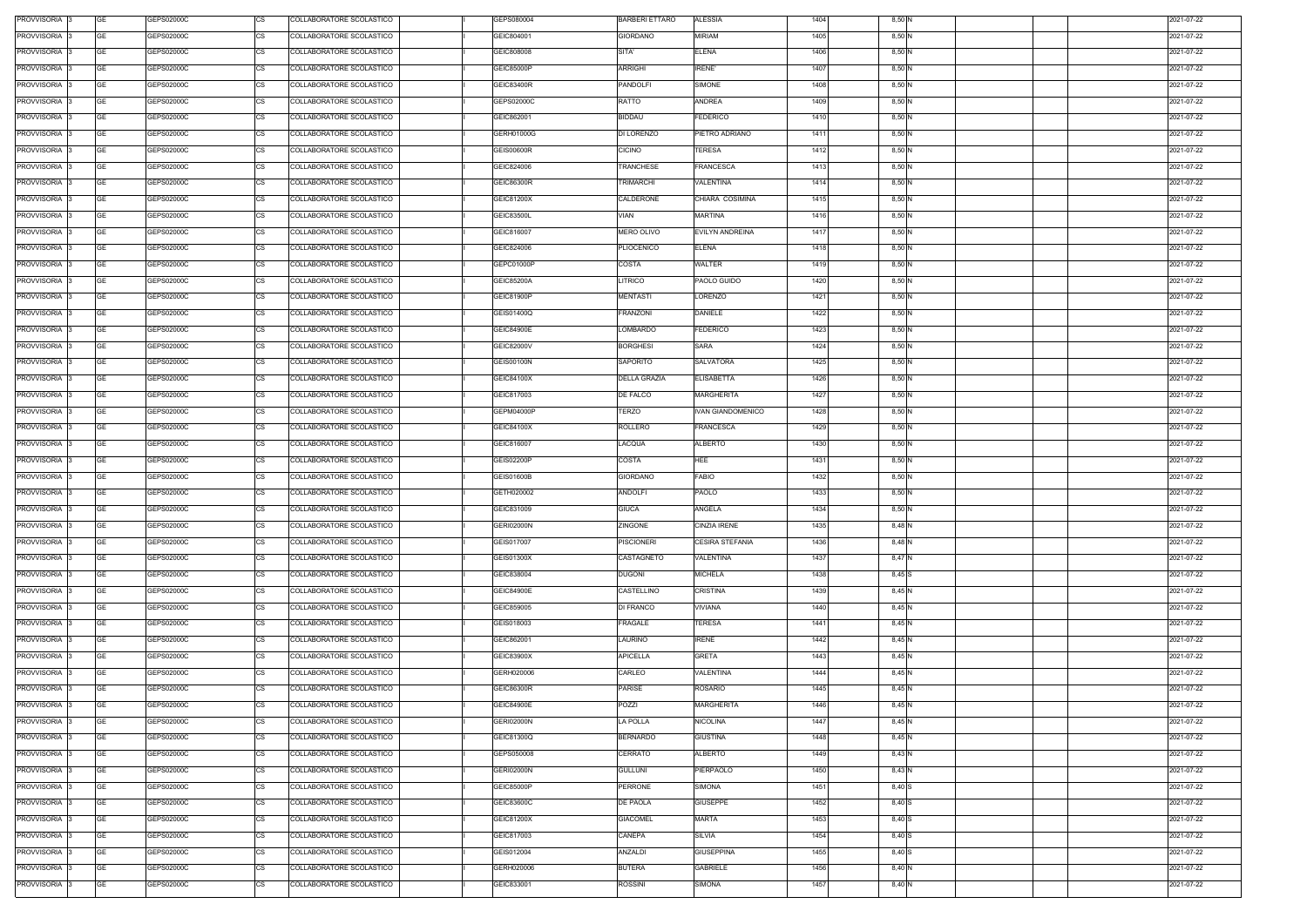| PROVVISORIA 3 | GE        | GEPS02000C | COLLABORATORE SCOLASTICO<br>CS        | GEPS050008        | SOMAGLIA           | <b>SARAH</b>         | 1458 | 8,40 N |  | 2021-07-22 |
|---------------|-----------|------------|---------------------------------------|-------------------|--------------------|----------------------|------|--------|--|------------|
| PROVVISORIA 3 | <b>GE</b> | GEPS02000C | <b>CS</b><br>COLLABORATORE SCOLASTICO | GEIC860009        | <b>BONGIORNO</b>   | <b>DALILA</b>        | 1459 | 8,40 N |  | 2021-07-22 |
| PROVVISORIA 3 | GE        | GEPS02000C | <b>CS</b><br>COLLABORATORE SCOLASTICO | GEIS01400Q        | <b>ZUCCA</b>       | <b>MARCO</b>         | 1460 | 8,40 N |  | 2021-07-22 |
| PROVVISORIA 3 | GE        | GEPS02000C | <b>CS</b><br>COLLABORATORE SCOLASTICO | GERH020006        | <b>HAMROUNI</b>    | YASMINE              | 1461 | 8,40 N |  | 2021-07-22 |
| PROVVISORIA 3 | <b>GE</b> | GEPS02000C | <b>CS</b><br>COLLABORATORE SCOLASTICO | GEIC861005        | <b>BONOMO</b>      | CLAUDIO              | 1462 | 8,40 N |  | 2021-07-22 |
| PROVVISORIA 3 | GE        | GEPS02000C | <b>CS</b><br>COLLABORATORE SCOLASTICO | GERH020006        | <b>SCALA</b>       | <b>MARIA ROSARIA</b> | 1463 | 8,40 N |  | 2021-07-22 |
| PROVVISORIA 3 | <b>GE</b> | GEPS02000C | <b>CS</b><br>COLLABORATORE SCOLASTICO | GEIS012004        | CARNEVALE          | <b>ERICA</b>         | 1464 | 8,40 N |  | 2021-07-22 |
|               |           |            |                                       |                   |                    |                      |      |        |  |            |
| PROVVISORIA 3 | GE        | GEPS02000C | <b>CS</b><br>COLLABORATORE SCOLASTICO | <b>GERI02000N</b> | FRANZESE           | SAVERIO              | 1465 | 8,40 N |  | 2021-07-22 |
| PROVVISORIA 3 | <b>GE</b> | GEPS02000C | <b>CS</b><br>COLLABORATORE SCOLASTICO | <b>GERI02000N</b> | <b>FALCONE</b>     | DANIELE FRANCESCO    | 1466 | 8,40 N |  | 2021-07-22 |
| PROVVISORIA 3 | <b>GE</b> | GEPS02000C | <b>CS</b><br>COLLABORATORE SCOLASTICO | GERH01000G        | <b>BASTONI</b>     | <b>FRANCESCA</b>     | 1467 | 8,40 N |  | 2021-07-22 |
| PROVVISORIA 3 | <b>GE</b> | GEPS02000C | <b>CS</b><br>COLLABORATORE SCOLASTICO | GEIC84200Q        | <b>GUALTIERI</b>   | <b>OTTAVIO</b>       | 1468 | 8,40 N |  | 2021-07-22 |
| PROVVISORIA 3 | <b>GE</b> | GEPS02000C | CS<br>COLLABORATORE SCOLASTICO        | <b>GEIC82700N</b> | <b>RIZZO</b>       | LORENZO              | 1469 | 8,40 N |  | 2021-07-22 |
| PROVVISORIA 3 | <b>GE</b> | GEPS02000C | <b>CS</b><br>COLLABORATORE SCOLASTICO | GEIC838004        | <b>MERIALDO</b>    | <b>GIULIA</b>        | 1470 | 8,40 N |  | 2021-07-22 |
| PROVVISORIA 3 | <b>GE</b> | GEPS02000C | <b>CS</b><br>COLLABORATORE SCOLASTICO | <b>GERI07000P</b> | <b>D'AGRISTINA</b> | PAOLO                | 1471 | 8,40 N |  | 2021-07-22 |
| PROVVISORIA 3 | <b>GE</b> | GEPS02000C | COLLABORATORE SCOLASTICO<br>СS        | GEIC829009        | <b>NANNI</b>       | LORENZO              | 1472 | 8,40 N |  | 2021-07-22 |
| PROVVISORIA 3 | <b>GE</b> | GEPS02000C | <b>CS</b><br>COLLABORATORE SCOLASTICO | GEPC01000P        | <b>PICCIOLI</b>    | CHRISTIAN            | 1473 | 8,40 N |  | 2021-07-22 |
| PROVVISORIA 3 | <b>GE</b> | GEPS02000C | <b>CS</b><br>COLLABORATORE SCOLASTICO | GEIS018003        | <b>NORBIATO</b>    | CAROLINA             | 1474 | 8,40 N |  | 2021-07-22 |
| PROVVISORIA 3 | <b>GE</b> | GEPS02000C | <b>CS</b><br>COLLABORATORE SCOLASTICO | GEIS01600B        | <b>D'AURIA</b>     | PASQUA               | 1475 | 8,40 N |  | 2021-07-22 |
| PROVVISORIA 3 | <b>GE</b> | GEPS02000C | <b>CS</b><br>COLLABORATORE SCOLASTICO | GEPC04000E        | <b>LIGUORI</b>     | <b>MAURIZIO</b>      | 1476 | 8,40 N |  | 2021-07-22 |
| PROVVISORIA 3 | GE        | GEPS02000C | <b>CS</b><br>COLLABORATORE SCOLASTICO | GEPS030003        | <b>CRIA</b>        | <b>FRANCESCA</b>     | 1477 | 8,40 N |  | 2021-07-22 |
| PROVVISORIA 3 | GE        | GEPS02000C | <b>CS</b><br>COLLABORATORE SCOLASTICO | GEPM04000P        | COPPOLA            | CARMELA              | 1478 | 8,40 N |  | 2021-07-22 |
| PROVVISORIA 3 | <b>GE</b> | GEPS02000C | <b>CS</b><br>COLLABORATORE SCOLASTICO | GEPS030003        | GAROFALO           | ANDREA               | 1479 | 8,40 N |  | 2021-07-22 |
| PROVVISORIA 3 | <b>GE</b> | GEPS02000C | <b>CS</b><br>COLLABORATORE SCOLASTICO | GEIC840004        | <b>SCELSI</b>      | <b>MARIA ANTONIA</b> | 1480 | 8,40 N |  | 2021-07-22 |
| PROVVISORIA 3 | <b>GE</b> | GEPS02000C | <b>CS</b><br>COLLABORATORE SCOLASTICO | GEIC840004        | <b>SCIORTINO</b>   | DIANA                | 1481 | 8,40 N |  | 2021-07-22 |
| PROVVISORIA 3 | <b>GE</b> | GEPS02000C | <b>CS</b><br>COLLABORATORE SCOLASTICO | GEPS02000C        | PACE               | <b>MARIA AURORA</b>  | 1482 | 8,40 N |  | 2021-07-22 |
|               |           |            |                                       |                   |                    |                      |      |        |  |            |
| PROVVISORIA 3 | <b>GE</b> | GEPS02000C | <b>CS</b><br>COLLABORATORE SCOLASTICO | GEPM030004        | <b>PARISSI</b>     | MATTEO               | 1483 | 8,40 N |  | 2021-07-22 |
| PROVVISORIA 3 | GE        | GEPS02000C | <b>CS</b><br>COLLABORATORE SCOLASTICO | GEPS050008        | CRESCIMONE         | DANIELE              | 1484 | 8,40 N |  | 2021-07-22 |
| PROVVISORIA 3 | GE        | GEPS02000C | <b>CS</b><br>COLLABORATORE SCOLASTICO | GEIC837008        | COSTANTINO         | <b>ROSY</b>          | 1485 | 8,40 N |  | 2021-07-22 |
| PROVVISORIA 3 | GE        | GEPS02000C | <b>CS</b><br>COLLABORATORE SCOLASTICO | <b>GEIC85500T</b> | <b>BOFFITO</b>     | <b>SILVIA</b>        | 1486 | 8,40 N |  | 2021-07-22 |
| PROVVISORIA 3 | <b>GE</b> | GEPS02000C | <b>CS</b><br>COLLABORATORE SCOLASTICO | <b>GEIS01600B</b> | DE CHIARA          | <b>ORSOLA</b>        | 1487 | 8,40 N |  | 2021-07-22 |
| PROVVISORIA 3 | GE        | GEPS02000C | <b>CS</b><br>COLLABORATORE SCOLASTICO | GEIC809004        | <b>MANFREDA</b>    | ANASTASIA            | 1488 | 8,40 N |  | 2021-07-22 |
| PROVVISORIA 3 | <b>GE</b> | GEPS02000C | <b>CS</b><br>COLLABORATORE SCOLASTICO | GEVC010002        | <b>GINNETTI</b>    | <b>MARINA</b>        | 1489 | 8,40 N |  | 2021-07-22 |
| PROVVISORIA 3 | GE        | GEPS02000C | <b>CS</b><br>COLLABORATORE SCOLASTICO | GEIC816007        | SERRENTINO         | <b>MARGHERITA</b>    | 1490 | 8,38 N |  | 2021-07-22 |
| PROVVISORIA 3 | GE        | GEPS02000C | <b>CS</b><br>COLLABORATORE SCOLASTICO | <b>GEIS02200P</b> | GIACALONE          | VINCENZO             | 1491 | 8,35 S |  | 2021-07-22 |
| PROVVISORIA 3 | <b>GE</b> | GEPS02000C | <b>CS</b><br>COLLABORATORE SCOLASTICO | GEIC837008        | <b>BEVIONE</b>     | LAURA                | 1492 | 8,35 S |  | 2021-07-22 |
| PROVVISORIA 3 | <b>GE</b> | GEPS02000C | <b>CS</b><br>COLLABORATORE SCOLASTICO | GETH020002        | <b>BONIFACIO</b>   | LUCA                 | 1493 | 8,35 N |  | 2021-07-22 |
| PROVVISORIA 3 | <b>GE</b> | GEPS02000C | <b>CS</b><br>COLLABORATORE SCOLASTICO | GEIC85000P        | SPADAFORA          | VIVIANA              | 1494 | 8,35 N |  | 2021-07-22 |
| PROVVISORIA 3 | <b>GE</b> | GEPS02000C | <b>CS</b><br>COLLABORATORE SCOLASTICO | <b>GEIC86300R</b> | CANEPA             | <b>ELEONORA</b>      | 1495 | 8,35 N |  | 2021-07-22 |
| PROVVISORIA 3 | <b>GE</b> | GEPS02000C | CS<br>COLLABORATORE SCOLASTICO        | GEIC83600C        | CARAMELLA          | <b>ELENA</b>         | 1496 | 8,34 N |  | 2021-07-22 |
| PROVVISORIA 3 | <b>GE</b> | GEPS02000C | <b>CS</b><br>COLLABORATORE SCOLASTICO | <b>GEIS02200P</b> | <b>ZOFREA</b>      | AGAZIO               | 1497 | 8,33 S |  | 2021-07-22 |
| PROVVISORIA 3 | <b>GE</b> | GEPS02000C | <b>CS</b><br>COLLABORATORE SCOLASTICO | GEIC85100E        | PICCARDO           | <b>MICHAELA</b>      | 1498 | 8,33 S |  | 2021-07-22 |
| PROVVISORIA 3 | <b>GE</b> | GEPS02000C | <b>CS</b><br>COLLABORATORE SCOLASTICO | GEIS004005        | <b>LOMUOIO</b>     | <b>MONICA</b>        | 1499 | 8,33 S |  | 2021-07-22 |
| PROVVISORIA 3 | <b>GE</b> | GEPS02000C | <b>CS</b><br>COLLABORATORE SCOLASTICO | GEPC020009        | CAIANI             | <b>ELENA</b>         | 1500 | 8,33 S |  | 2021-07-22 |
| PROVVISORIA 3 | <b>GE</b> | GEPS02000C | <b>CS</b><br>COLLABORATORE SCOLASTICO | GEPS050008        | <b>RIZZO</b>       | <b>AGATA</b>         | 1501 | 8,33 S |  | 2021-07-22 |
| PROVVISORIA 3 | <b>GE</b> | GEPS02000C | CS<br>COLLABORATORE SCOLASTICO        | GEIC82200E        | <b>DAGNINO</b>     | <b>GIACOMO</b>       | 1502 | 8,33 S |  | 2021-07-22 |
|               | <b>GE</b> | GEPS02000C |                                       |                   |                    | MARIA                | 1503 |        |  |            |
| PROVVISORIA 3 |           |            | <b>CS</b><br>COLLABORATORE SCOLASTICO | GEPS07000D        | SCARANTINO         |                      |      | 8,33 S |  | 2021-07-22 |
| PROVVISORIA 3 | GE        | GEPS02000C | СS<br>COLLABORATORE SCOLASTICO        | GEIC838004        | MAZZOLARI          | DANIELA              | 1504 | 8,33 S |  | 2021-07-22 |
| PROVVISORIA 3 | <b>GE</b> | GEPS02000C | <b>CS</b><br>COLLABORATORE SCOLASTICO | <b>GEIC83400R</b> | MAJAN              | ANNA                 | 1505 | 8,33 S |  | 2021-07-22 |
| PROVVISORIA 3 | <b>GE</b> | GEPS02000C | <b>CS</b><br>COLLABORATORE SCOLASTICO | GEIC83900X        | <b>GORACCI</b>     | <b>STEFANIA</b>      | 1506 | 8,33 S |  | 2021-07-22 |
| PROVVISORIA 3 | <b>GE</b> | GEPS02000C | <b>CS</b><br>COLLABORATORE SCOLASTICO | GEIC817003        | PISANU             | ALESSANDRO           | 1507 | 8,33 N |  | 2021-07-22 |
| PROVVISORIA 3 | <b>GE</b> | GEPS02000C | <b>CS</b><br>COLLABORATORE SCOLASTICO | GEVC010002        | <b>RAVAROTTO</b>   | ALDA                 | 1508 | 8,33 N |  | 2021-07-22 |
| PROVVISORIA 3 | GE        | GEPS02000C | <b>CS</b><br>COLLABORATORE SCOLASTICO | <b>GEIC82700N</b> | DISPINZERI         | <b>SABRINA</b>       | 1509 | 8,33 N |  | 2021-07-22 |
| PROVVISORIA 3 | <b>GE</b> | GEPS02000C | <b>CS</b><br>COLLABORATORE SCOLASTICO | GEIC81300Q        | QUAGLIA            | SARA                 | 1510 | 8,33 N |  | 2021-07-22 |
| PROVVISORIA 3 | GE        | GEPS02000C | <b>CS</b><br>COLLABORATORE SCOLASTICO | GEIC83900X        | ABBATE             | <b>FRANCESCA</b>     | 1511 | 8,33 N |  | 2021-07-22 |
|               |           |            |                                       |                   |                    |                      |      |        |  |            |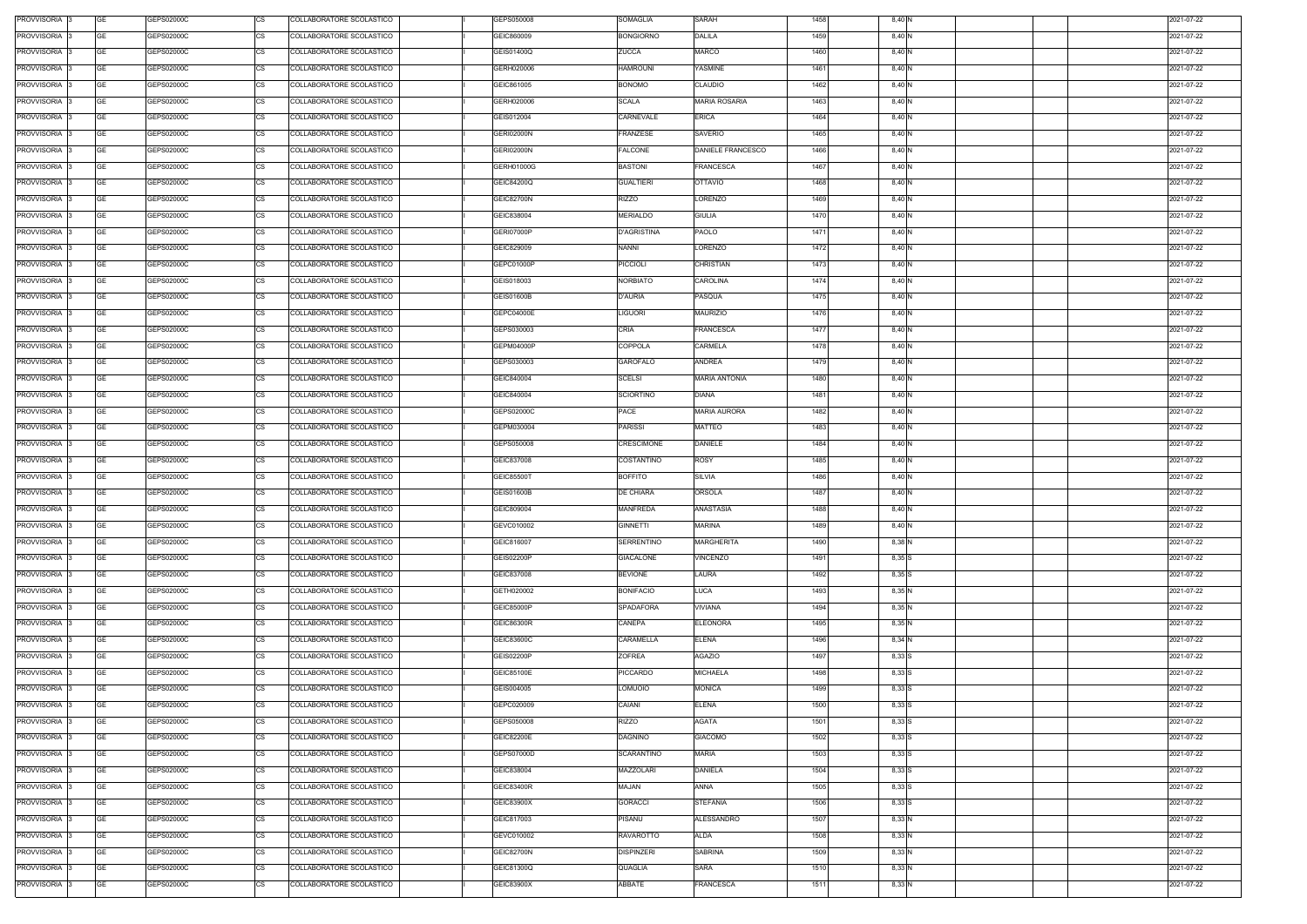| PROVVISORIA 3      | <b>GE</b> | GEPS02000C | <b>CS</b> | COLLABORATORE SCOLASTICO | <b>GEIS01300X</b> | <b>MOLETTIERI</b>  | LUCA                     | 1512              | 8,33 N |  | 2021-07-22 |
|--------------------|-----------|------------|-----------|--------------------------|-------------------|--------------------|--------------------------|-------------------|--------|--|------------|
| PROVVISORIA 3      | <b>GE</b> | GEPS02000C | СS        | COLLABORATORE SCOLASTICO | GEIC85000P        | CHISENA            | <b>DANIELA</b>           | 1513              | 8,33 N |  | 2021-07-22 |
| PROVVISORIA 3      | <b>GE</b> | GEPS02000C | <b>CS</b> | COLLABORATORE SCOLASTICO | GEPM030004        | <b>BONFATTI</b>    | <b>CINZIA</b>            | 1514              | 8,33 N |  | 2021-07-22 |
| PROVVISORIA 3      | <b>GE</b> | GEPS02000C | CS        | COLLABORATORE SCOLASTICO | GESL01000P        | <b>NAILI</b>       | YAMINA                   | 1515              | 8,33 N |  | 2021-07-22 |
| PROVVISORIA 3      | GE        | GEPS02000C | CS        | COLLABORATORE SCOLASTICO | GEPM04000P        | <b>PASTORINO</b>   | <b>ALESSANDRA</b>        | 1516              | 8,33 N |  | 2021-07-22 |
| PROVVISORIA 3      | <b>GE</b> | GEPS02000C | <b>CS</b> | COLLABORATORE SCOLASTICO | GERH020006        | LO PRESTI          | LAURA                    | 1517              | 8,33 N |  | 2021-07-22 |
| PROVVISORIA 3      | GE        | GEPS02000C | <b>CS</b> | COLLABORATORE SCOLASTICO | GEIC85100E        | REPETTO            | <b>OMBRETTA</b>          | 1518              | 8,33 N |  | 2021-07-22 |
| PROVVISORIA 3      | <b>GE</b> | GEPS02000C | <b>CS</b> | COLLABORATORE SCOLASTICO | GEMM18600B        | <b>SACCO</b>       | <b>GIOVANNI BATTISTA</b> | 1519              | 8,33 N |  | 2021-07-22 |
| <b>PROVVISORIA</b> | <b>GE</b> | GEPS02000C | <b>CS</b> | COLLABORATORE SCOLASTICO | <b>GEIC82200E</b> | <b>PUCCI</b>       | <b>GIUSEPPINA</b>        | 1520              | 8,33 N |  | 2021-07-22 |
| <b>PROVVISORIA</b> | <b>GE</b> | GEPS02000C | CS        | COLLABORATORE SCOLASTICO | GEIC81200X        | <b>FERRARI</b>     | CARLO                    | 1521              | 8,33 N |  | 2021-07-22 |
| PROVVISORIA        | <b>GE</b> | GEPS02000C | <b>CS</b> | COLLABORATORE SCOLASTICO | <b>GEIC82600T</b> | <b>BOSCO</b>       | <b>ALESSANDRA</b>        | 1522              | 8,33 N |  | 2021-07-22 |
| <b>PROVVISORIA</b> | <b>GE</b> | GEPS02000C | CS        | COLLABORATORE SCOLASTICO | GEIC85100E        | VANNUCCI           | <b>STEFANIA</b>          | 1523              | 8,33 N |  | 2021-07-22 |
| <b>PROVVISORIA</b> | <b>GE</b> | GEPS02000C | <b>CS</b> | COLLABORATORE SCOLASTICO | GEIC831009        | PEZZERA            | <b>MARIA GRAZIA</b>      | 1524              | 8,33 N |  | 2021-07-22 |
| PROVVISORIA 3      | <b>GE</b> | GEPS02000C | CS        | COLLABORATORE SCOLASTICO | GEIC81300Q        | <b>MONTI</b>       | CLAUDIO                  | 1525              | 8,33 N |  | 2021-07-22 |
| PROVVISORIA 3      | <b>GE</b> | GEPS02000C | СS        | COLLABORATORE SCOLASTICO | GEIC82000V        | DE MAGLIE          | <b>ROBERTO</b>           | 1526              | 8,33 N |  | 2021-07-22 |
| PROVVISORIA 3      | <b>GE</b> | GEPS02000C | CS        | COLLABORATORE SCOLASTICO | GEIC808008        | <b>GHERARDI</b>    | ARIANNA                  | 1527              | 8,31 N |  | 2021-07-22 |
| PROVVISORIA 3      | <b>GE</b> | GEPS02000C | <b>CS</b> | COLLABORATORE SCOLASTICO | GEIC858009        | <b>RETTAGLIATI</b> | <b>MARCO</b>             | 1528 <sub>S</sub> | 8,31 N |  | 2021-07-22 |
|                    | <b>GE</b> | GEPS02000C | CS        | COLLABORATORE SCOLASTICO | <b>GEIC85200A</b> | TODISCO            | <b>FRANCESCA</b>         | 1529              | 8,30 S |  |            |
| PROVVISORIA 3      |           |            |           |                          |                   |                    |                          |                   |        |  | 2021-07-22 |
| PROVVISORIA 3      | <b>GE</b> | GEPS02000C | СS        | COLLABORATORE SCOLASTICO | GEIC82300A        | <b>FUCARINO</b>    | LIDIA                    | 1530              | 8,30 S |  | 2021-07-22 |
| PROVVISORIA 3      | <b>GE</b> | GEPS02000C | СS        | COLLABORATORE SCOLASTICO | GEIC84100X        | RAGUSA             | CARMELA                  | 1531              | 8,30 S |  | 2021-07-22 |
| PROVVISORIA 3      | GE        | GEPS02000C | СS        | COLLABORATORE SCOLASTICO | GEIC854002        | CASANOVA MAINO     | <b>NOEMI</b>             | 1532              | 8,30 S |  | 2021-07-22 |
| PROVVISORIA 3      | <b>GE</b> | GEPS02000C | СS        | COLLABORATORE SCOLASTICO | GEPS07000D        | DE CORSO           | LUIGIPARIS               | 1533              | 8,30 S |  | 2021-07-22 |
| PROVVISORIA 3      | <b>GE</b> | GEPS02000C | <b>CS</b> | COLLABORATORE SCOLASTICO | GEIC84900E        | <b>PUGLIESE</b>    | <b>PATRIZIA</b>          | 1534              | 8,30 S |  | 2021-07-22 |
| PROVVISORIA 3      | <b>GE</b> | GEPS02000C | CS        | COLLABORATORE SCOLASTICO | GEVC010002        | <b>MAIO</b>        | ROSA                     | 1535              | 8,30 S |  | 2021-07-22 |
| <b>PROVVISORIA</b> | <b>GE</b> | GEPS02000C | СS        | COLLABORATORE SCOLASTICO | GEIC84900E        | <b>SCONFIENZA</b>  | <b>ELISA</b>             | 1536              | 8,30 S |  | 2021-07-22 |
| PROVVISORIA 3      | <b>GE</b> | GEPS02000C | СS        | COLLABORATORE SCOLASTICO | <b>GEIC82300A</b> | PEDEMONTE          | CHRISTIAN                | 1537              | 8,30 N |  | 2021-07-22 |
| PROVVISORIA 3      | <b>GE</b> | GEPS02000C | СS        | COLLABORATORE SCOLASTICO | GEIS01400Q        | ANZALDI            | <b>KEVIN FELICE</b>      | 1538              | 8,30 N |  | 2021-07-22 |
| PROVVISORIA 3      | <b>GE</b> | GEPS02000C | CS        | COLLABORATORE SCOLASTICO | GEIC86400L        | <b>FARICELLI</b>   | <b>ILARIA</b>            | 1539              | 8,30 N |  | 2021-07-22 |
| PROVVISORIA 3      | <b>GE</b> | GEPS02000C | <b>CS</b> | COLLABORATORE SCOLASTICO | GEIC84200Q        | <b>NATI</b>        | FEDERICA                 | 1540              | 8,30 N |  | 2021-07-22 |
| PROVVISORIA 3      | <b>GE</b> | GEPS02000C | <b>CS</b> | COLLABORATORE SCOLASTICO | GERH020006        | <b>GERVASI</b>     | DAMIANO                  | 1541              | 8,30 N |  | 2021-07-22 |
| PROVVISORIA 3      | <b>GE</b> | GEPS02000C | <b>CS</b> | COLLABORATORE SCOLASTICO | GEIC80700C        | <b>IENGO</b>       | <b>ADELE</b>             | 1542              | 8,30 N |  | 2021-07-22 |
| PROVVISORIA 3      | <b>GE</b> | GEPS02000C | <b>CS</b> | COLLABORATORE SCOLASTICO | GEIC83500L        | <b>DELLE CURTI</b> | <b>CARMEN</b>            | 1543              | 8,30 N |  | 2021-07-22 |
| PROVVISORIA 3      | <b>GE</b> | GEPS02000C | <b>CS</b> | COLLABORATORE SCOLASTICO | GERH020006        | <b>BUONDONNO</b>   | CARMINE                  | 1544              | 8,30 N |  | 2021-07-22 |
| PROVVISORIA 3      | GE        | GEPS02000C | <b>CS</b> | COLLABORATORE SCOLASTICO | GEIS004005        | VARESIO            | SARA                     | 1545              | 8,30 N |  | 2021-07-22 |
| <b>PROVVISORIA</b> | <b>GE</b> | GEPS02000C | CS        | COLLABORATORE SCOLASTICO | GEIC82200E        | VILLA              | SIMONA                   | 1546              | 8,30 N |  | 2021-07-22 |
| <b>PROVVISORIA</b> | <b>GE</b> | GEPS02000C | <b>CS</b> | COLLABORATORE SCOLASTICO | GEIC804001        | <b>BOTTARI</b>     | <b>MICHELA LAURA</b>     | 1547              | 8,30 N |  | 2021-07-22 |
| PROVVISORIA 3      | <b>GE</b> | GEPS02000C | CS        | COLLABORATORE SCOLASTICO | GEIC825002        | <b>ZURZOLO</b>     | LISA                     | 1548              | 8,30 N |  | 2021-07-22 |
| <b>PROVVISORIA</b> | <b>GE</b> | GEPS02000C | CS        | COLLABORATORE SCOLASTICO | GEIC83600C        | CARINO             | <b>ARIANNA</b>           | 1549              | 8,30 N |  | 2021-07-22 |
| PROVVISORIA 3      | <b>GE</b> | GEPS02000C | CS        | COLLABORATORE SCOLASTICO | GETH020002        | <b>KOLP</b>        | <b>VIRGINIA</b>          | 1550              | 8,30 N |  | 2021-07-22 |
| <b>PROVVISORIA</b> | <b>GE</b> | GEPS02000C | CS        | COLLABORATORE SCOLASTICO | GERH020006        | TOSCANO            | <b>GIOVANNI</b>          | 1551              | 8,30 N |  | 2021-07-22 |
| PROVVISORIA 3      | <b>GE</b> | GEPS02000C | CS        | COLLABORATORE SCOLASTICO | GEIC80700C        | CACCAMO            | <b>MARTINA</b>           | 1552              | 8,30 N |  | 2021-07-22 |
| PROVVISORIA 3      | <b>GE</b> | GEPS02000C | CS        | COLLABORATORE SCOLASTICO | <b>GEIC84400B</b> | STAGNARO           | <b>ALESSIO</b>           | 1553              | 8,30 N |  | 2021-07-22 |
| PROVVISORIA 3      | <b>GE</b> | GEPS02000C | CS        | COLLABORATORE SCOLASTICO | GERH020006        | <b>BARRACO</b>     | <b>GIUSY</b>             | 1554              | 8,30 N |  | 2021-07-22 |
| PROVVISORIA 3      | <b>GE</b> | GEPS02000C | <b>CS</b> | COLLABORATORE SCOLASTICO | GESL01000P        | <b>GUERISOLI</b>   | <b>FEDERICA</b>          | 1555              | 8,30 N |  | 2021-07-22 |
| PROVVISORIA 3      | <b>GE</b> | GEPS02000C | CS        | COLLABORATORE SCOLASTICO | GEPS050008        | <b>SICILIA</b>     | <b>DAVIDE</b>            | 1556              | 8,30 N |  | 2021-07-22 |
| PROVVISORIA 3      | <b>GE</b> | GEPS02000C | СS        |                          |                   | <b>FRANZONE</b>    | ANDREA                   | 1557              | 8,30 N |  | 2021-07-22 |
|                    | <b>GE</b> |            |           | COLLABORATORE SCOLASTICO | GETH020002        |                    |                          | 1558              |        |  |            |
| PROVVISORIA 3      |           | GEPS02000C | СS        | COLLABORATORE SCOLASTICO | GEIC833001        | DI LIDDO           | <b>GIUSEPPE</b>          |                   | 8,30 N |  | 2021-07-22 |
| <b>PROVVISORIA</b> | <b>GE</b> | GEPS02000C | <b>CS</b> | COLLABORATORE SCOLASTICO | <b>GEIC81900P</b> | <b>TAVELLA</b>     | <b>EMANUELE</b>          | 1559              | 8,30 N |  | 2021-07-22 |
| PROVVISORIA 3      | <b>GE</b> | GEPS02000C | <b>CS</b> | COLLABORATORE SCOLASTICO | <b>GEIS00600R</b> | <b>SCOPELLITI</b>  | ANDREI                   | 1560              | 8,30 N |  | 2021-07-22 |
| <b>PROVVISORIA</b> | <b>GE</b> | GEPS02000C | <b>CS</b> | COLLABORATORE SCOLASTICO | GEIC83500L        | <b>BUCCARAN</b>    | NICOLO'                  | 1561              | 8,30 N |  | 2021-07-22 |
| PROVVISORIA 3      | <b>GE</b> | GEPS02000C | СS        | COLLABORATORE SCOLASTICO | <b>GEIC85200A</b> | NICOLAZZO          | SAMANTHA EMANUELA        | 1562              | 8,30 N |  | 2021-07-22 |
| PROVVISORIA        | <b>GE</b> | GEPS02000C | СS        | COLLABORATORE SCOLASTICO | GEIS018003        | LA ROCCA           | MARTINA                  | 1563              | 8,30 N |  | 2021-07-22 |
| PROVVISORIA 3      | <b>GE</b> | GEPS02000C | СS        | COLLABORATORE SCOLASTICO | <b>GEIS02200P</b> | <b>INGEGNIEROS</b> | CHIARA                   | 1564              | 8,30 N |  | 2021-07-22 |
| PROVVISORIA 3      | <b>GE</b> | GEPS02000C | <b>CS</b> | COLLABORATORE SCOLASTICO | GEIC831009        | SPARACO            | VANDA                    | 1565              | 8,30 N |  | 2021-07-22 |
|                    |           |            |           |                          |                   |                    |                          |                   |        |  |            |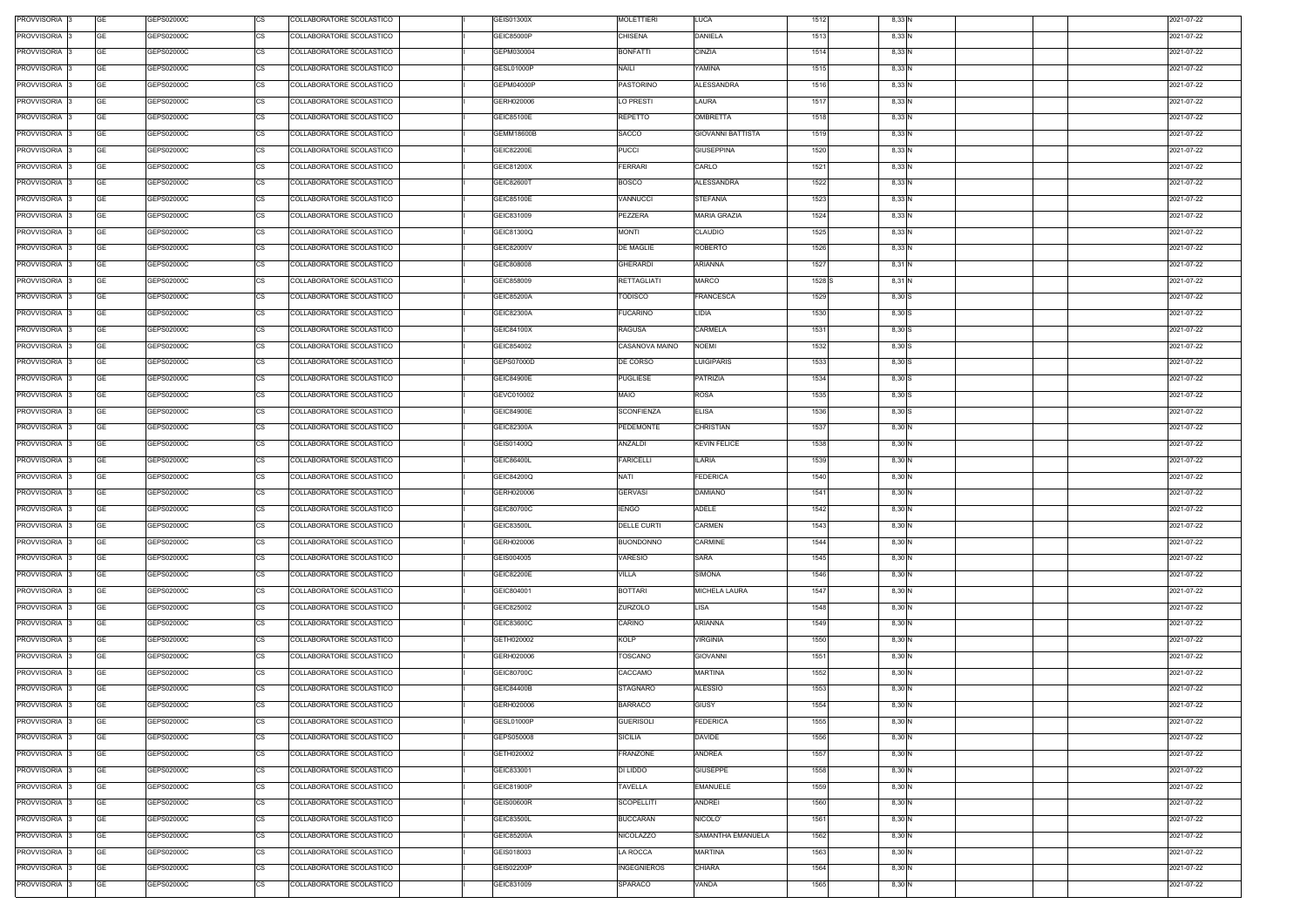| PROVVISORIA 3 | GE        | GEPS02000C | COLLABORATORE SCOLASTICO<br>CS        | GEIC831009        | <b>IANDOLO</b>    | <b>GIUSEPPINA</b>     | 1566 | 8,30 N   |  | 2021-07-22 |
|---------------|-----------|------------|---------------------------------------|-------------------|-------------------|-----------------------|------|----------|--|------------|
| PROVVISORIA 3 | GE        | GEPS02000C | <b>CS</b><br>COLLABORATORE SCOLASTICO | GEPS02000C        | RAMPININI         | <b>ERICA</b>          | 1567 | 8,30 N   |  | 2021-07-22 |
| PROVVISORIA 3 | GE        | GEPS02000C | <b>CS</b><br>COLLABORATORE SCOLASTICO | <b>GESL01000P</b> | <b>MARCHESE</b>   | <b>DENISE</b>         | 1568 | 8,30 N   |  | 2021-07-22 |
| PROVVISORIA 3 | GE        | GEPS02000C | <b>CS</b><br>COLLABORATORE SCOLASTICO | <b>GEIC85000P</b> | FALVO             | <b>GIORGIA</b>        | 1569 | 8,30 N   |  | 2021-07-22 |
| PROVVISORIA 3 | <b>GE</b> | GEPS02000C | <b>CS</b><br>COLLABORATORE SCOLASTICO | GEIC83900X        | PALERIO           | <b>NICOLETTA</b>      | 1570 | 8,30 N   |  | 2021-07-22 |
| PROVVISORIA 3 | <b>GE</b> | GEPS02000C | <b>CS</b><br>COLLABORATORE SCOLASTICO | GERI07000P        | COLETTA           | <b>IRENE</b>          | 1571 | 8,30 N   |  | 2021-07-22 |
| PROVVISORIA 3 | <b>GE</b> | GEPS02000C | <b>CS</b><br>COLLABORATORE SCOLASTICO | GEIS004005        | VERNAZZA          | FEDERICO              | 1572 | 8,30 N   |  | 2021-07-22 |
| PROVVISORIA 3 | GE        | GEPS02000C | <b>CS</b><br>COLLABORATORE SCOLASTICO | GEPS07000D        | CAMBRIA           | RICCARDO              | 1573 | 8,30 N   |  | 2021-07-22 |
| PROVVISORIA 3 | <b>GE</b> | GEPS02000C | <b>CS</b><br>COLLABORATORE SCOLASTICO | <b>GEIC86300R</b> | ARDAO DEL CIOPPO  | CHRISTIAN ALESSANDRO  | 1574 | 8,30 N   |  | 2021-07-22 |
|               |           |            |                                       |                   |                   |                       |      |          |  |            |
| PROVVISORIA 3 | <b>GE</b> | GEPS02000C | <b>CS</b><br>COLLABORATORE SCOLASTICO | GEIC85100E        | <b>RIGOLI</b>     | VALENTINA             | 1575 | 8,30 N   |  | 2021-07-22 |
| PROVVISORIA 3 | <b>GE</b> | GEPS02000C | <b>CS</b><br>COLLABORATORE SCOLASTICO | GEIC81300Q        | <b>PATRONE</b>    | <b>ELENA</b>          | 1576 | 8,30 N   |  | 2021-07-22 |
| PROVVISORIA 3 | <b>GE</b> | GEPS02000C | CS<br>COLLABORATORE SCOLASTICO        | GEIC83600C        | CALABRESE         | <b>GIULIA</b>         | 1577 | 8,30 N   |  | 2021-07-22 |
| PROVVISORIA 3 | <b>GE</b> | GEPS02000C | <b>CS</b><br>COLLABORATORE SCOLASTICO | GERH020006        | DI NATALE         | <b>GRAZIA</b>         | 1578 | 8,30 N   |  | 2021-07-22 |
| PROVVISORIA 3 | <b>GE</b> | GEPS02000C | <b>CS</b><br>COLLABORATORE SCOLASTICO | GEPS050008        | <b>BUONO</b>      | <b>VINCENZO</b>       | 1579 | 8,30 N   |  | 2021-07-22 |
| PROVVISORIA 3 | <b>GE</b> | GEPS02000C | COLLABORATORE SCOLASTICO<br>СS        | GEPS02000C        | PAGANO            | <b>MARIA GIOVANNA</b> | 1580 | 8,30 N   |  | 2021-07-22 |
| PROVVISORIA 3 | <b>GE</b> | GEPS02000C | <b>CS</b><br>COLLABORATORE SCOLASTICO | GEIC86300R        | <b>BARTOLINI</b>  | <b>FABIO</b>          | 1581 | 8,30 N   |  | 2021-07-22 |
| PROVVISORIA 3 | <b>GE</b> | GEPS02000C | <b>CS</b><br>COLLABORATORE SCOLASTICO | GEVC010002        | VITA              | <b>GIUSEPPE</b>       | 1582 | 8,30 N   |  | 2021-07-22 |
| PROVVISORIA 3 | <b>GE</b> | GEPS02000C | <b>CS</b><br>COLLABORATORE SCOLASTICO | GEIC81200X        | CASELLA           | <b>CHIARA</b>         | 1583 | 8,30 N   |  | 2021-07-22 |
| PROVVISORIA 3 | <b>GE</b> | GEPS02000C | <b>CS</b><br>COLLABORATORE SCOLASTICO | GEPS030003        | MATINATA          | SARA                  | 1584 | 8,30 N   |  | 2021-07-22 |
| PROVVISORIA 3 | GE        | GEPS02000C | <b>CS</b><br>COLLABORATORE SCOLASTICO | GEIC82600T        | <b>CAVALIERI</b>  | <b>ALESSANDRA</b>     | 1585 | 8,30 N   |  | 2021-07-22 |
| PROVVISORIA 3 | GE        | GEPS02000C | <b>CS</b><br>COLLABORATORE SCOLASTICO | GEIC804001        | <b>SCHIAFFINO</b> | <b>SABRINA</b>        | 1586 | 8,30 N   |  | 2021-07-22 |
| PROVVISORIA 3 | <b>GE</b> | GEPS02000C | <b>CS</b><br>COLLABORATORE SCOLASTICO | GEIS01600B        | <b>GIUNTA</b>     | DIEGO                 | 1587 | 8,30 N   |  | 2021-07-22 |
| PROVVISORIA 3 | <b>GE</b> | GEPS02000C | <b>CS</b><br>COLLABORATORE SCOLASTICO | GEIC85000P        | ROMEO             | PAOLA                 | 1588 | 8,30 N   |  | 2021-07-22 |
| PROVVISORIA 3 | <b>GE</b> | GEPS02000C | <b>CS</b><br>COLLABORATORE SCOLASTICO | GEIC80700C        | LACOPO            | VIVIANA ANTONELLA     | 1589 | 8,30 N   |  | 2021-07-22 |
| PROVVISORIA 3 | <b>GE</b> | GEPS02000C | <b>CS</b><br>COLLABORATORE SCOLASTICO | GEIC83400R        | <b>RUSSO</b>      | CATERINA GIOVANNA     | 1590 | 8,30 N   |  | 2021-07-22 |
| PROVVISORIA 3 | <b>GE</b> | GEPS02000C | <b>CS</b><br>COLLABORATORE SCOLASTICO | GEIC817003        | MONTALDO          | NADIA                 | 1591 | 8,30 N   |  | 2021-07-22 |
| PROVVISORIA 3 | GE        | GEPS02000C | <b>CS</b><br>COLLABORATORE SCOLASTICO | GESL01000P        | <b>RUBBINO</b>    | ROSARIA               | 1592 | 8,30 N   |  | 2021-07-22 |
| PROVVISORIA 3 | GE        | GEPS02000C | <b>CS</b><br>COLLABORATORE SCOLASTICO | GEIC808008        | <b>DAMERI</b>     | <b>JESSICA</b>        | 1593 | 8,28 S   |  | 2021-07-22 |
| PROVVISORIA 3 | GE        | GEPS02000C | <b>CS</b><br>COLLABORATORE SCOLASTICO | GEIS01600B        | <b>BELTRAMI</b>   | <b>STEFANO</b>        | 1594 | 8,27 N   |  | 2021-07-22 |
| PROVVISORIA 3 | <b>GE</b> | GEPS02000C | <b>CS</b><br>COLLABORATORE SCOLASTICO | GEIC84900E        | <b>BELLANI</b>    | <b>MARTA</b>          | 1595 | $8,25$ S |  | 2021-07-22 |
| PROVVISORIA 3 | GE        | GEPS02000C | <b>CS</b><br>COLLABORATORE SCOLASTICO | GERH020006        | QUATTRONE         | ANNA                  | 1596 | $8,25$ S |  | 2021-07-22 |
| PROVVISORIA 3 | <b>GE</b> | GEPS02000C | <b>CS</b><br>COLLABORATORE SCOLASTICO | GEPC01000P        | DI MARIANO        | <b>SIMONE</b>         | 1597 | 8,25 N   |  | 2021-07-22 |
| PROVVISORIA 3 | GE        | GEPS02000C | <b>CS</b><br>COLLABORATORE SCOLASTICO | GEIS003009        | <b>SCUTICCHIO</b> | NICCOLÒ               | 1598 | 8,25 N   |  | 2021-07-22 |
| PROVVISORIA 3 | GE        | GEPS02000C | <b>CS</b><br>COLLABORATORE SCOLASTICO | GEIS004005        | TRIMBOLI          | MARTINA               | 1599 | 8,25 N   |  | 2021-07-22 |
| PROVVISORIA 3 | <b>GE</b> | GEPS02000C | <b>CS</b><br>COLLABORATORE SCOLASTICO | GEIC83900X        | <b>MONCHIERI</b>  | VANESSA               | 1600 | 8,25 N   |  | 2021-07-22 |
| PROVVISORIA 3 | <b>GE</b> | GEPS02000C | <b>CS</b><br>COLLABORATORE SCOLASTICO | GEIC81900P        | <b>TERRIOTI</b>   | LUISA                 | 1601 | 8,25 N   |  | 2021-07-22 |
| PROVVISORIA 3 | <b>GE</b> | GEPS02000C | <b>CS</b><br>COLLABORATORE SCOLASTICO | <b>GERI07000P</b> | <b>IOSSA</b>      | VINCENZA              | 1602 | 8,25 N   |  | 2021-07-22 |
| PROVVISORIA 3 | <b>GE</b> | GEPS02000C | <b>CS</b><br>COLLABORATORE SCOLASTICO | GEIC81300Q        | <b>BRUZZONE</b>   | LUNA                  | 1603 | 8,25 N   |  | 2021-07-22 |
| PROVVISORIA 3 | <b>GE</b> | GEPS02000C | CS<br>COLLABORATORE SCOLASTICO        | GEIC85000P        | STANCAMPIANO      | ROSARIA MARIA         | 1604 | 8,25 N   |  | 2021-07-22 |
| PROVVISORIA 3 | <b>GE</b> | GEPS02000C | <b>CS</b><br>COLLABORATORE SCOLASTICO | GEPS050008        | VALENZA           | VALERIA               | 1605 | 8,25 N   |  | 2021-07-22 |
| PROVVISORIA 3 | <b>GE</b> | GEPS02000C | <b>CS</b><br>COLLABORATORE SCOLASTICO | GEPM04000P        | VACCA             | <b>SERGIO</b>         | 1606 | 8,25 N   |  | 2021-07-22 |
| PROVVISORIA 3 | <b>GE</b> | GEPS02000C | <b>CS</b><br>COLLABORATORE SCOLASTICO | <b>GEIC82700N</b> | <b>FORNEZZO</b>   | <b>CHIARA</b>         | 1607 | 8,25 N   |  | 2021-07-22 |
| PROVVISORIA 3 | <b>GE</b> | GEPS02000C | <b>CS</b><br>COLLABORATORE SCOLASTICO | GEIC82300A        | <b>BIANCO</b>     | LOREDANA              | 1608 | 8,25 N   |  | 2021-07-22 |
| PROVVISORIA 3 | <b>GE</b> | GEPS02000C | <b>CS</b><br>COLLABORATORE SCOLASTICO | GEIC809004        | PALANDRANI        | <b>MORENA</b>         | 1609 | 8,25 N   |  | 2021-07-22 |
| PROVVISORIA 3 | <b>GE</b> | GEPS02000C | CS<br>COLLABORATORE SCOLASTICO        | GEIC86400L        | ZANON             | CRISTINA              | 1610 | 8,23 S   |  | 2021-07-22 |
| PROVVISORIA 3 | <b>GE</b> | GEPS02000C | <b>CS</b><br>COLLABORATORE SCOLASTICO | GEIC86500C        | VATTUONE          | <b>BARBARA</b>        | 1611 | 8,23 S   |  | 2021-07-22 |
| PROVVISORIA 3 | GE        | GEPS02000C | СS<br>COLLABORATORE SCOLASTICO        | GEIS004005        | <b>FERRERI</b>    | <b>STELLA LUCIA</b>   | 1612 | 8,23 S   |  | 2021-07-22 |
| PROVVISORIA 3 | <b>GE</b> | GEPS02000C | <b>CS</b><br>COLLABORATORE SCOLASTICO | GEIC82300A        | <b>MASSA</b>      | <b>EDMONDO</b>        | 1613 | 8,23 N   |  | 2021-07-22 |
| PROVVISORIA 3 | <b>GE</b> | GEPS02000C | <b>CS</b><br>COLLABORATORE SCOLASTICO | GEIC82000V        | <b>PERUZZINI</b>  | CRISTINA              | 1614 | 8,22 S   |  | 2021-07-22 |
| PROVVISORIA 3 | <b>GE</b> | GEPS02000C | <b>CS</b><br>COLLABORATORE SCOLASTICO | GEIC808008        | <b>GALLINOTTI</b> | <b>SILVIA</b>         | 1615 | 8,20 S   |  | 2021-07-22 |
| PROVVISORIA 3 | <b>GE</b> | GEPS02000C | <b>CS</b><br>COLLABORATORE SCOLASTICO | GEIC854002        | BARDETTA          | NATALE                | 1616 | 8,20 S   |  | 2021-07-22 |
| PROVVISORIA 3 | GE        | GEPS02000C | <b>CS</b><br>COLLABORATORE SCOLASTICO | GERH01000G        | <b>MATASSA</b>    | PIERO                 | 1617 | $8,20$ S |  | 2021-07-22 |
| PROVVISORIA 3 | <b>GE</b> | GEPS02000C | <b>CS</b><br>COLLABORATORE SCOLASTICO | GEIC83600C        | LASAPONARA        | <b>FRANCESCA</b>      | 1618 | 8,20 N   |  | 2021-07-22 |
| PROVVISORIA 3 | GE        | GEPS02000C | <b>CS</b><br>COLLABORATORE SCOLASTICO | GEPS030003        | <b>BARBIERI</b>   | <b>MIRKO</b>          | 1619 | 8,20 N   |  | 2021-07-22 |
|               |           |            |                                       |                   |                   |                       |      |          |  |            |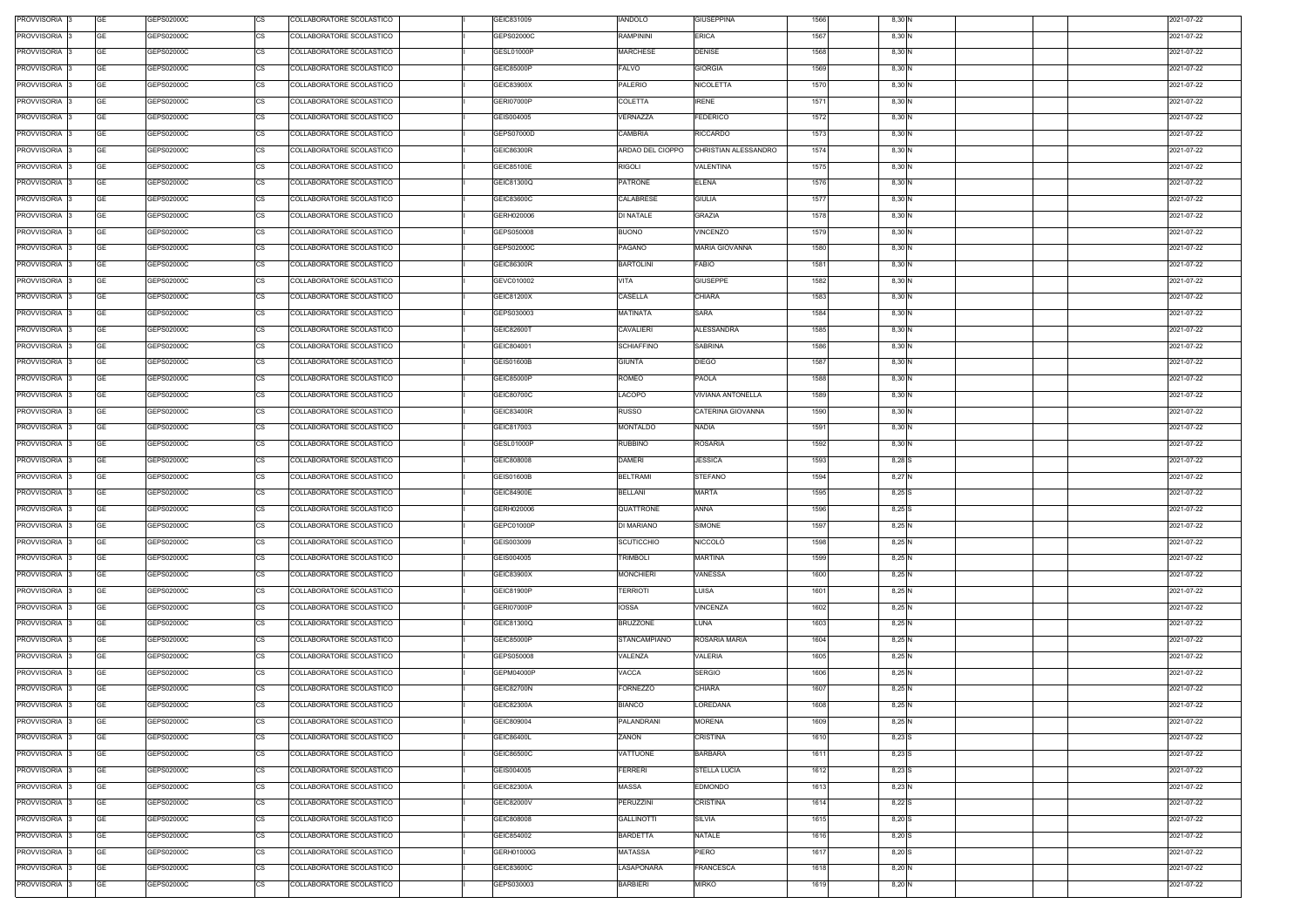| PROVVISORIA 3 | GE        | GEPS02000C | COLLABORATORE SCOLASTICO<br>CS        | GEIC85100E        | <b>ROTA</b>         | MATTEO                   | 1620 | 8,20 N   |  | 2021-07-22 |
|---------------|-----------|------------|---------------------------------------|-------------------|---------------------|--------------------------|------|----------|--|------------|
| PROVVISORIA 3 | GE        | GEPS02000C | <b>CS</b><br>COLLABORATORE SCOLASTICO | GEIC840004        | MANGRAVITI          | <b>ILARIA</b>            | 1621 | 8,20 N   |  | 2021-07-22 |
| PROVVISORIA 3 | GE        | GEPS02000C | <b>CS</b><br>COLLABORATORE SCOLASTICO | GEIC84900E        | <b>SCOGNAMIGLIO</b> | <b>NICOLA</b>            | 1622 | 8,20 N   |  | 2021-07-22 |
| PROVVISORIA 3 | GE        | GEPS02000C | <b>CS</b><br>COLLABORATORE SCOLASTICO | GEIC81300Q        | <b>OTTONELLO</b>    | <b>SERENA</b>            | 1623 | 8,20 N   |  | 2021-07-22 |
| PROVVISORIA 3 | <b>GE</b> | GEPS02000C | <b>CS</b><br>COLLABORATORE SCOLASTICO | GEIC82100P        | <b>FURIOSI</b>      | <b>ROSSANA</b>           | 1624 | 8,20 N   |  | 2021-07-22 |
| PROVVISORIA 3 | GE        | GEPS02000C | <b>CS</b><br>COLLABORATORE SCOLASTICO | GEIC83600C        | <b>GUIDA</b>        | ALESSIO                  | 1625 | 8,20 N   |  | 2021-07-22 |
| PROVVISORIA 3 | <b>GE</b> | GEPS02000C | <b>CS</b><br>COLLABORATORE SCOLASTICO | GEIC83400R        | <b>VENDITTI</b>     | ANNUNZIATA               | 1626 | 8,20 N   |  | 2021-07-22 |
| PROVVISORIA 3 | GE        | GEPS02000C | <b>CS</b><br>COLLABORATORE SCOLASTICO | GEIC82600T        | <b>RUFFINO</b>      | <b>MARTA</b>             | 1627 | 8,20 N   |  | 2021-07-22 |
| PROVVISORIA 3 | <b>GE</b> | GEPS02000C | <b>CS</b><br>COLLABORATORE SCOLASTICO | GEIC853006        | <b>CALVI</b>        | <b>MARGHERITA</b>        | 1628 | 8,20 N   |  | 2021-07-22 |
|               |           |            |                                       |                   |                     |                          |      |          |  |            |
| PROVVISORIA 3 | <b>GE</b> | GEPS02000C | <b>CS</b><br>COLLABORATORE SCOLASTICO | GEIS01400Q        | <b>MARCHETTI</b>    | <b>SOFIA</b>             | 1629 | 8,20 N   |  | 2021-07-22 |
| PROVVISORIA 3 | <b>GE</b> | GEPS02000C | <b>CS</b><br>COLLABORATORE SCOLASTICO | GEPS030003        | <b>RAVERA</b>       | <b>BEATRICE</b>          | 1630 | 8,20 N   |  | 2021-07-22 |
| PROVVISORIA 3 | <b>GE</b> | GEPS02000C | CS<br>COLLABORATORE SCOLASTICO        | GEIC83000D        | <b>BEDUSCHI</b>     | <b>BEATRICE LUCREZIA</b> | 1631 | 8,20 N   |  | 2021-07-22 |
| PROVVISORIA 3 | <b>GE</b> | GEPS02000C | <b>CS</b><br>COLLABORATORE SCOLASTICO | GEIC80700C        | <b>VINCI</b>        | SARA                     | 1632 | 8,20 N   |  | 2021-07-22 |
| PROVVISORIA 3 | <b>GE</b> | GEPS02000C | <b>CS</b><br>COLLABORATORE SCOLASTICO | GEIS004005        | <b>D'ANDREA</b>     | ANTONIO                  | 1633 | 8,20 N   |  | 2021-07-22 |
| PROVVISORIA 3 | <b>GE</b> | GEPS02000C | <b>CS</b><br>COLLABORATORE SCOLASTICO | GERH020006        | <b>IBRAIM</b>       | MARTINA                  | 1634 | 8,20 N   |  | 2021-07-22 |
| PROVVISORIA 3 | <b>GE</b> | GEPS02000C | <b>CS</b><br>COLLABORATORE SCOLASTICO | GEIC840004        | <b>SANTORO</b>      | <b>CONCETTA</b>          | 1635 | 8,20 N   |  | 2021-07-22 |
| PROVVISORIA 3 | <b>GE</b> | GEPS02000C | <b>CS</b><br>COLLABORATORE SCOLASTICO | GEPM04000P        | <b>MACCARI</b>      | <b>LEOPOLDO</b>          | 1636 | 8,20 N   |  | 2021-07-22 |
| PROVVISORIA 3 | <b>GE</b> | GEPS02000C | <b>CS</b><br>COLLABORATORE SCOLASTICO | GEIC85500T        | VIZZA               | <b>MICHELA</b>           | 1637 | 8,20 N   |  | 2021-07-22 |
| PROVVISORIA 3 | <b>GE</b> | GEPS02000C | <b>CS</b><br>COLLABORATORE SCOLASTICO | GEIS017007        | DI BIASE            | MATTEO                   | 1638 | 8,20 N   |  | 2021-07-22 |
| PROVVISORIA 3 | GE        | GEPS02000C | <b>CS</b><br>COLLABORATORE SCOLASTICO | GEIC82100P        | <b>FASSONE</b>      | TIZIANA                  | 1639 | 8,20 N   |  | 2021-07-22 |
| PROVVISORIA 3 | GE        | GEPS02000C | <b>CS</b><br>COLLABORATORE SCOLASTICO | GEIC84900E        | <b>STOCCHI</b>      | <b>SILVIA</b>            | 1640 | 8,20 N   |  | 2021-07-22 |
| PROVVISORIA 3 | <b>GE</b> | GEPS02000C | <b>CS</b><br>COLLABORATORE SCOLASTICO | GEIC866008        | <b>BRUZZONE</b>     | <b>VALENTINA</b>         | 1641 | 8,20 N   |  | 2021-07-22 |
| PROVVISORIA 3 | <b>GE</b> | GEPS02000C | <b>CS</b><br>COLLABORATORE SCOLASTICO | GEIC81200X        | COSSU               | GIULIA                   | 1642 | 8,20 N   |  | 2021-07-22 |
| PROVVISORIA 3 | <b>GE</b> | GEPS02000C | <b>CS</b><br>COLLABORATORE SCOLASTICO | GEIC858009        | <b>GALLORINI</b>    | PAOLO                    | 1643 | 8,20 N   |  | 2021-07-22 |
| PROVVISORIA 3 | <b>GE</b> | GEPS02000C | <b>CS</b><br>COLLABORATORE SCOLASTICO | GEIC831009        | MAZZACURATI         | SERENA                   | 1644 | 8,20 N   |  | 2021-07-22 |
| PROVVISORIA 3 | <b>GE</b> | GEPS02000C | <b>CS</b><br>COLLABORATORE SCOLASTICO | <b>GEIS00700L</b> | DI LUISE            | LUISA.                   | 1645 | 8,20 N   |  | 2021-07-22 |
| PROVVISORIA 3 | GE        | GEPS02000C | <b>CS</b><br>COLLABORATORE SCOLASTICO | GETH020002        | KOLP                | EMANUELE                 | 1646 | 8,20 N   |  | 2021-07-22 |
| PROVVISORIA 3 | <b>GE</b> | GEPS02000C | <b>CS</b><br>COLLABORATORE SCOLASTICO | GEIC866008        | <b>GRANATA</b>      | <b>ROBERTA</b>           | 1647 | 8,20 N   |  | 2021-07-22 |
| PROVVISORIA 3 | GE        | GEPS02000C | <b>CS</b><br>COLLABORATORE SCOLASTICO | GEIC83900X        | <b>GALLUCCI</b>     | <b>GIULIA</b>            | 1648 | 8,20 N   |  | 2021-07-22 |
| PROVVISORIA 3 | <b>GE</b> | GEPS02000C | <b>CS</b><br>COLLABORATORE SCOLASTICO | GEIC833001        | PAGANO              | <b>ROSA</b>              | 1649 | 8,20 N   |  | 2021-07-22 |
| PROVVISORIA 3 | GE        | GEPS02000C | <b>CS</b><br>COLLABORATORE SCOLASTICO | GEIC811004        | <b>ALLOCCO</b>      | <b>CARLO IVAN</b>        | 1650 | 8,20 N   |  | 2021-07-22 |
| PROVVISORIA 3 | <b>GE</b> | GEPS02000C | <b>CS</b><br>COLLABORATORE SCOLASTICO | GEVC010002        | SALERNO             | SIMONE                   | 1651 | 8,20 N   |  | 2021-07-22 |
| PROVVISORIA 3 | GE        | GEPS02000C | <b>CS</b><br>COLLABORATORE SCOLASTICO | GEIS018003        | GRAVANTE            | <b>FRANCESCO</b>         | 1652 | 8,20 N   |  | 2021-07-22 |
| PROVVISORIA 3 | <b>GE</b> | GEPS02000C | <b>CS</b><br>COLLABORATORE SCOLASTICO | GEIC85100E        | MANTUANO            | VINCENZO                 | 1653 | 8,20 N   |  | 2021-07-22 |
| PROVVISORIA 3 | <b>GE</b> | GEPS02000C | <b>CS</b><br>COLLABORATORE SCOLASTICO | GEPS02000C        | MAGGIOLO            | <b>VERONICA</b>          | 1654 | 8,20 N   |  | 2021-07-22 |
| PROVVISORIA 3 | <b>GE</b> | GEPS02000C | <b>CS</b><br>COLLABORATORE SCOLASTICO | GEIC85000P        | DI MOLFETTA         | YLENIA ALESSANDRA        | 1655 | 8,20 N   |  | 2021-07-22 |
| PROVVISORIA 3 | <b>GE</b> | GEPS02000C | <b>CS</b><br>COLLABORATORE SCOLASTICO | GEIC817003        | PARODI              | <b>ADRIANA</b>           | 1656 | 8,20 N   |  | 2021-07-22 |
| PROVVISORIA 3 | <b>GE</b> | GEPS02000C | <b>CS</b><br>COLLABORATORE SCOLASTICO | GEIC816007        | <b>PRATO</b>        | ANDREA                   | 1657 | 8,17 S   |  | 2021-07-22 |
| PROVVISORIA 3 | <b>GE</b> | GEPS02000C | CS<br>COLLABORATORE SCOLASTICO        | GEIC833001        | DI RUVO             | <b>STEFANIA</b>          | 1658 | 8,17 N   |  | 2021-07-22 |
| PROVVISORIA 3 | <b>GE</b> | GEPS02000C | <b>CS</b><br>COLLABORATORE SCOLASTICO | GEIC817003        | <b>JULIO</b>        | ROBERTO                  | 1659 | 8,17 N   |  | 2021-07-22 |
| PROVVISORIA 3 | <b>GE</b> | GEPS02000C | <b>CS</b><br>COLLABORATORE SCOLASTICO | GEIC85100E        | <b>AGRIPA</b>       | <b>RAFFAELLA</b>         | 1660 | 8,17 N   |  | 2021-07-22 |
| PROVVISORIA 3 | <b>GE</b> | GEPS02000C | <b>CS</b><br>COLLABORATORE SCOLASTICO | GEIC83900X        | <b>OBINU</b>        | <b>FEDERICA</b>          | 1661 | 8,17 N   |  | 2021-07-22 |
| PROVVISORIA 3 | <b>GE</b> | GEPS02000C | <b>CS</b><br>COLLABORATORE SCOLASTICO | GEIS003009        | NAPOLITANO          | <b>GENNARO</b>           | 1662 | 8,17 N   |  | 2021-07-22 |
| PROVVISORIA 3 | <b>GE</b> | GEPS02000C | <b>CS</b><br>COLLABORATORE SCOLASTICO | GEIC833001        | PEDINI              | <b>MARA</b>              | 1663 | 8,17 N   |  | 2021-07-22 |
| PROVVISORIA 3 | <b>GE</b> | GEPS02000C | CS<br>COLLABORATORE SCOLASTICO        | GESL01000P        | <b>TAVANI</b>       | <b>DOMENICO</b>          | 1664 | 8,17 N   |  | 2021-07-22 |
| PROVVISORIA 3 | <b>GE</b> | GEPS02000C | <b>CS</b><br>COLLABORATORE SCOLASTICO | GEIC825002        | FRADDANNO           | <b>MARIA</b>             | 1665 | 8,17 N   |  | 2021-07-22 |
| PROVVISORIA 3 | GE        | GEPS02000C | СS<br>COLLABORATORE SCOLASTICO        | GEIC84100X        | <b>BERARDI</b>      | FILOMENA                 | 1666 | 8,17 N   |  | 2021-07-22 |
| PROVVISORIA 3 | <b>GE</b> | GEPS02000C | <b>CS</b><br>COLLABORATORE SCOLASTICO | GEIC82300A        | <b>MURDOCCA</b>     | SAVERIO                  | 1667 | $8,15$ S |  | 2021-07-22 |
| PROVVISORIA 3 | <b>GE</b> | GEPS02000C | <b>CS</b><br>COLLABORATORE SCOLASTICO | GEIC84200Q        | GAIERO              | LISA                     | 1668 | $8,15$ N |  | 2021-07-22 |
| PROVVISORIA 3 | <b>GE</b> | GEPS02000C | <b>CS</b><br>COLLABORATORE SCOLASTICO | GESD010008        | <b>GRECO</b>        | CHIARA                   | 1669 | 8,15 N   |  | 2021-07-22 |
| PROVVISORIA 3 | <b>GE</b> | GEPS02000C | CS<br>COLLABORATORE SCOLASTICO        | <b>GEPS17000A</b> | <b>BARSOTTI</b>     | MASSIMILIANO             | 1670 | $8,15$ N |  | 2021-07-22 |
| PROVVISORIA 3 | GE        | GEPS02000C | <b>CS</b><br>COLLABORATORE SCOLASTICO | GEIS003009        | <b>IZZO</b>         | ANTONIO                  | 1671 | 8,13 S   |  | 2021-07-22 |
| PROVVISORIA 3 | <b>GE</b> | GEPS02000C | <b>CS</b><br>COLLABORATORE SCOLASTICO | GEIS018003        | BENEDETTI           | NATALIA YOHANA           | 1672 | 8,13 S   |  | 2021-07-22 |
| PROVVISORIA 3 | GE        | GEPS02000C | <b>CS</b><br>COLLABORATORE SCOLASTICO | GEIC83900X        | <b>BENINCASA</b>    | <b>DOMENICO</b>          | 1673 | 8,12 S   |  | 2021-07-22 |
|               |           |            |                                       |                   |                     |                          |      |          |  |            |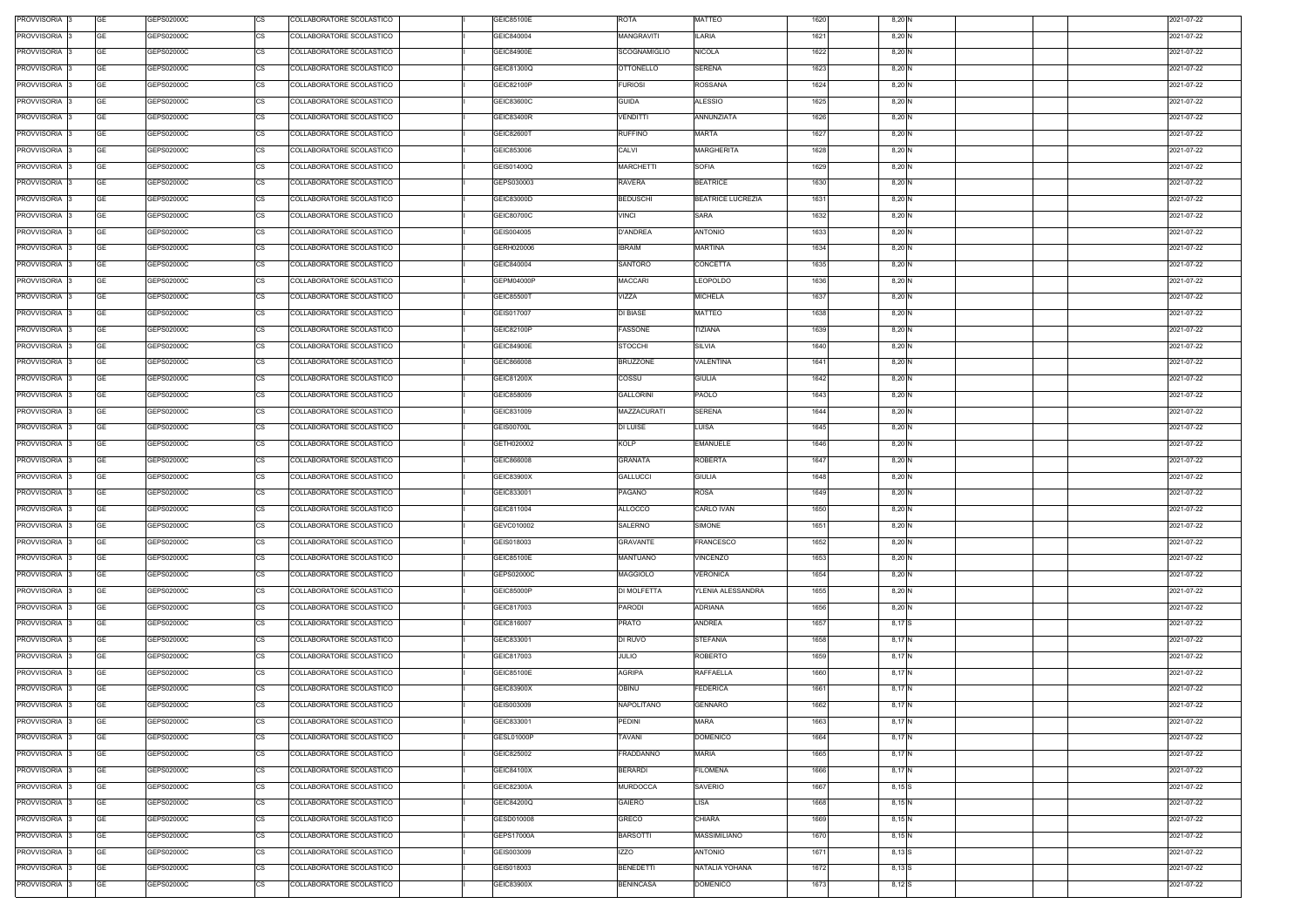| PROVVISORIA 3 | GE        | GEPS02000C | COLLABORATORE SCOLASTICO<br>CS        | GEIC840004        | <b>BOCCIA</b>        | ANIELLO              | 1674 | 8,10 S   |  | 2021-07-22 |
|---------------|-----------|------------|---------------------------------------|-------------------|----------------------|----------------------|------|----------|--|------------|
| PROVVISORIA 3 | <b>GE</b> | GEPS02000C | <b>CS</b><br>COLLABORATORE SCOLASTICO | <b>GEIS01600B</b> | <b>SCHIAVONE</b>     | <b>FRANCESCO</b>     | 1675 | 8,10 S   |  | 2021-07-22 |
| PROVVISORIA 3 | GE        | GEPS02000C | <b>CS</b><br>COLLABORATORE SCOLASTICO | GEIC853006        | LO COCO              | ROSANNA              | 1676 | 8,10 S   |  | 2021-07-22 |
| PROVVISORIA 3 | GE        | GEPS02000C | <b>CS</b><br>COLLABORATORE SCOLASTICO | GEPS030003        | <b>NOERA</b>         | <b>CECILIA MARIA</b> | 1677 | 8,10 S   |  | 2021-07-22 |
| PROVVISORIA 3 | <b>GE</b> | GEPS02000C | <b>CS</b><br>COLLABORATORE SCOLASTICO | <b>GEIS00700L</b> | <b>GHIDINI</b>       | ANDREA               | 1678 | 8,10 S   |  | 2021-07-22 |
| PROVVISORIA 3 | <b>GE</b> | GEPS02000C | <b>CS</b><br>COLLABORATORE SCOLASTICO | GEIC831009        | CARTASEGNA           | LEONARDO             | 1679 | 8,10S    |  | 2021-07-22 |
| PROVVISORIA 3 | GE        | GEPS02000C | CS<br>COLLABORATORE SCOLASTICO        | GEPS080004        | <b>FILICE</b>        | <b>MARIA</b>         | 1680 | 8,10 S   |  | 2021-07-22 |
| PROVVISORIA 3 | GE        | GEPS02000C | <b>CS</b><br>COLLABORATORE SCOLASTICO | <b>GEIS00600R</b> | LA BELLA             | MARIA ANTONIETTA     | 1681 | 8,10 N   |  | 2021-07-22 |
| PROVVISORIA 3 | <b>GE</b> | GEPS02000C | <b>CS</b><br>COLLABORATORE SCOLASTICO | GEPS07000D        | <b>CIMINI</b>        | <b>JACOPO</b>        | 1682 | 8,10 N   |  | 2021-07-22 |
|               |           |            |                                       |                   |                      |                      |      |          |  |            |
| PROVVISORIA 3 | <b>GE</b> | GEPS02000C | <b>CS</b><br>COLLABORATORE SCOLASTICO | GEIS004005        | <b>IMPARATO</b>      | <b>DAVIDE</b>        | 1683 | 8,10 N   |  | 2021-07-22 |
| PROVVISORIA 3 | <b>GE</b> | GEPS02000C | <b>CS</b><br>COLLABORATORE SCOLASTICO | GEIC85100E        | <b>MILITO</b>        | <b>GIUSEPPE</b>      | 1684 | 8,10 N   |  | 2021-07-22 |
| PROVVISORIA 3 | <b>GE</b> | GEPS02000C | CS<br>COLLABORATORE SCOLASTICO        | GEIS01400Q        | <b>BRUSCINO</b>      | DONATELLA            | 1685 | 8,10 N   |  | 2021-07-22 |
| PROVVISORIA 3 | <b>GE</b> | GEPS02000C | <b>CS</b><br>COLLABORATORE SCOLASTICO | GETH020002        | <b>NICOLOSI</b>      | <b>BRIGIDA</b>       | 1686 | 8,10 N   |  | 2021-07-22 |
| PROVVISORIA 3 | <b>GE</b> | GEPS02000C | <b>CS</b><br>COLLABORATORE SCOLASTICO | GEIC85100E        | MONTANARO            | TUNDE                | 1687 | 8,10 N   |  | 2021-07-22 |
| PROVVISORIA 3 | <b>GE</b> | GEPS02000C | COLLABORATORE SCOLASTICO<br>СS        | GEIS004005        | <b>GENTILE</b>       | <b>GINEVRA</b>       | 1688 | 8,10 N   |  | 2021-07-22 |
| PROVVISORIA 3 | <b>GE</b> | GEPS02000C | <b>CS</b><br>COLLABORATORE SCOLASTICO | GEIC81400G        | <b>RAVERA</b>        | <b>DAVIDE</b>        | 1689 | 8,10 N   |  | 2021-07-22 |
| PROVVISORIA 3 | <b>GE</b> | GEPS02000C | <b>CS</b><br>COLLABORATORE SCOLASTICO | GEIC85100E        | <b>BELLANOVA</b>     | <b>IRENE</b>         | 1690 | 8,10 N   |  | 2021-07-22 |
| PROVVISORIA 3 | <b>GE</b> | GEPS02000C | <b>CS</b><br>COLLABORATORE SCOLASTICO | GEVC010002        | LO PO                | LEONARDO             | 1691 | 8,10 N   |  | 2021-07-22 |
| PROVVISORIA 3 | <b>GE</b> | GEPS02000C | <b>CS</b><br>COLLABORATORE SCOLASTICO | GEIC81300Q        | <b>OTTONELLO</b>     | MATTEO               | 1692 | 8,10 N   |  | 2021-07-22 |
| PROVVISORIA 3 | GE        | GEPS02000C | <b>CS</b><br>COLLABORATORE SCOLASTICO | GEIC840004        | <b>MORABITO</b>      | MARTINA              | 1693 | 8,10 N   |  | 2021-07-22 |
| PROVVISORIA 3 | GE        | GEPS02000C | <b>CS</b><br>COLLABORATORE SCOLASTICO | GEIC83600C        | MASTRELLA            | SAMUEL               | 1694 | 8,10 N   |  | 2021-07-22 |
| PROVVISORIA 3 | <b>GE</b> | GEPS02000C | <b>CS</b><br>COLLABORATORE SCOLASTICO | GEIS003009        | PISANI               | <b>NICOLE</b>        | 1695 | 8,10 N   |  | 2021-07-22 |
| PROVVISORIA 3 | <b>GE</b> | GEPS02000C | <b>CS</b><br>COLLABORATORE SCOLASTICO | GERH01000G        | <b>LUCCHI</b>        | <b>DAVIDE</b>        | 1696 | 8,10 N   |  | 2021-07-22 |
| PROVVISORIA 3 | <b>GE</b> | GEPS02000C | <b>CS</b><br>COLLABORATORE SCOLASTICO | GEIS004005        | <b>SBROLLINI</b>     | LUCA                 | 1697 | 8,10 N   |  | 2021-07-22 |
| PROVVISORIA 3 | <b>GE</b> | GEPS02000C | <b>CS</b><br>COLLABORATORE SCOLASTICO | GEIC85000P        | TASSISTRO            | <b>MICHELA</b>       | 1698 | 8,10 N   |  | 2021-07-22 |
| PROVVISORIA 3 | <b>GE</b> | GEPS02000C | <b>CS</b><br>COLLABORATORE SCOLASTICO | GEPC04000E        | RIZZIERI             | ANITA                | 1699 | 8,10 N   |  | 2021-07-22 |
| PROVVISORIA 3 | GE        | GEPS02000C | <b>CS</b><br>COLLABORATORE SCOLASTICO | GEPS07000D        | <b>ALTAVILLA</b>     | EMMANUELE            | 1700 | 8,10 N   |  | 2021-07-22 |
| PROVVISORIA 3 | <b>GE</b> | GEPS02000C | <b>CS</b><br>COLLABORATORE SCOLASTICO | GEPC01000P        | ASSUNTO              | ANNAMARIA            | 1701 | 8,10 N   |  | 2021-07-22 |
| PROVVISORIA 3 | GE        | GEPS02000C | <b>CS</b><br>COLLABORATORE SCOLASTICO | GEIC838004        | <b>BORZI'</b>        | <b>ROSSELLA</b>      | 1702 | 8,10 N   |  | 2021-07-22 |
| PROVVISORIA 3 | <b>GE</b> | GEPS02000C | <b>CS</b><br>COLLABORATORE SCOLASTICO | GEPC04000E        | ROPPO VALENTE        | <b>GIOVANNI</b>      | 1703 | 8,10 N   |  | 2021-07-22 |
| PROVVISORIA 3 | GE        | GEPS02000C | <b>CS</b><br>COLLABORATORE SCOLASTICO | GEIC81900P        | <b>EUFRATE</b>       | <b>GIACOMO</b>       | 1704 | 8,10 N   |  | 2021-07-22 |
| PROVVISORIA 3 | <b>GE</b> | GEPS02000C | <b>CS</b><br>COLLABORATORE SCOLASTICO | <b>GEPS17000A</b> | MERCOGLIANO          | ANNA                 | 1705 | 8,10 N   |  | 2021-07-22 |
| PROVVISORIA 3 | GE        | GEPS02000C | <b>CS</b><br>COLLABORATORE SCOLASTICO | GESL01000P        | <b>BETTINOTTI</b>    | MARTINA              | 1706 | 8,10 N   |  | 2021-07-22 |
| PROVVISORIA 3 | GE        | GEPS02000C | <b>CS</b><br>COLLABORATORE SCOLASTICO | GEIC83500L        | <b>CUTROPI</b>       | SARA                 | 1707 | 8,10 N   |  | 2021-07-22 |
| PROVVISORIA 3 | <b>GE</b> | GEPS02000C | <b>CS</b><br>COLLABORATORE SCOLASTICO | GEIS017007        | <b>VERTALDI</b>      | VALERIO              | 1708 | 8,10 N   |  | 2021-07-22 |
| PROVVISORIA 3 | <b>GE</b> | GEPS02000C | <b>CS</b><br>COLLABORATORE SCOLASTICO | GEIS012004        | <b>IMPROTA</b>       | <b>GENNARO</b>       | 1709 | 8,10 N   |  | 2021-07-22 |
| PROVVISORIA 3 | <b>GE</b> | GEPS02000C | <b>CS</b><br>COLLABORATORE SCOLASTICO | GEIC81900P        | <b>BRANDI</b>        | <b>ARIANNA</b>       | 1710 | 8,10 N   |  | 2021-07-22 |
| PROVVISORIA 3 | <b>GE</b> | GEPS02000C | <b>CS</b><br>COLLABORATORE SCOLASTICO | GEIC811004        | <b>IAZZETTA</b>      | <b>DOMENICO</b>      | 1711 | 8,10 N   |  | 2021-07-22 |
| PROVVISORIA 3 | <b>GE</b> | GEPS02000C | CS<br>COLLABORATORE SCOLASTICO        | GERH020006        | <b>MARTINO</b>       | SARA                 | 1712 | 8,10 N   |  | 2021-07-22 |
| PROVVISORIA 3 | <b>GE</b> | GEPS02000C | <b>CS</b><br>COLLABORATORE SCOLASTICO | GEPS050008        | <b>POPOLI</b>        | ANTONIO              | 1713 | 8,10 N   |  | 2021-07-22 |
| PROVVISORIA 3 | <b>GE</b> | GEPS02000C | <b>CS</b><br>COLLABORATORE SCOLASTICO | GEPM04000P        | <b>ROCCATAGLIATA</b> | <b>BIANCA</b>        | 1714 | 8,10 N   |  | 2021-07-22 |
| PROVVISORIA 3 | <b>GE</b> | GEPS02000C | <b>CS</b><br>COLLABORATORE SCOLASTICO | GEIC838004        | <b>CIPOLLETTA</b>    | <b>SONIA</b>         | 1715 | 8,10 N   |  | 2021-07-22 |
| PROVVISORIA 3 | <b>GE</b> | GEPS02000C | <b>CS</b><br>COLLABORATORE SCOLASTICO | GEIC831009        | <b>MELFI</b>         | <b>GIOVANNI</b>      | 1716 | 8,10 N   |  | 2021-07-22 |
| PROVVISORIA 3 | <b>GE</b> | GEPS02000C | <b>CS</b><br>COLLABORATORE SCOLASTICO | GEIC824006        | <b>VINCENZI</b>      | <b>MICHELE</b>       | 1717 | 8,10 N   |  | 2021-07-22 |
| PROVVISORIA 3 | <b>GE</b> | GEPS02000C | CS<br>COLLABORATORE SCOLASTICO        | GEIC817003        | LAVAGETTO            | AGNESE               | 1718 | 8,10 N   |  | 2021-07-22 |
| PROVVISORIA 3 | <b>GE</b> | GEPS02000C | <b>CS</b><br>COLLABORATORE SCOLASTICO | GEIS017007        | REPETTO              | <b>SARA ELISA</b>    | 1719 | 8,10 N   |  | 2021-07-22 |
| PROVVISORIA 3 | GE        | GEPS02000C | СS<br>COLLABORATORE SCOLASTICO        | GEIC861005        | CAGGIARI             | CRISTINA             | 1720 | 8,10 N   |  | 2021-07-22 |
| PROVVISORIA 3 | <b>GE</b> | GEPS02000C | <b>CS</b><br>COLLABORATORE SCOLASTICO | GEIC861005        | <b>BLOISE</b>        | PASQUALE             | 1721 | 8,10 N   |  | 2021-07-22 |
| PROVVISORIA 3 | <b>GE</b> | GEPS02000C | <b>CS</b><br>COLLABORATORE SCOLASTICO | GEPC020009        | <b>GALLIANO</b>      | <b>SILVIA</b>        | 1722 | 8,08 N   |  | 2021-07-22 |
| PROVVISORIA 3 | <b>GE</b> | GEPS02000C | <b>CS</b><br>COLLABORATORE SCOLASTICO | GEIS004005        | <b>GERTSOS</b>       | <b>IOANNIS</b>       | 1723 | $8,05$ S |  | 2021-07-22 |
| PROVVISORIA 3 | <b>GE</b> | GEPS02000C | <b>CS</b><br>COLLABORATORE SCOLASTICO | GEIC831009        | <b>BURLANDO</b>      | <b>FERRUCCIO</b>     | 1724 | 8,05 S   |  | 2021-07-22 |
| PROVVISORIA 3 | GE        | GEPS02000C | <b>CS</b><br>COLLABORATORE SCOLASTICO | GEIS018003        | MARIANI              | NATALIA              | 1725 | 8,05 N   |  | 2021-07-22 |
| PROVVISORIA 3 | <b>GE</b> | GEPS02000C | <b>CS</b><br>COLLABORATORE SCOLASTICO | GEIC85500T        | CAMPEGGI             | FRANCESCA            | 1726 | 8,05 N   |  | 2021-07-22 |
| PROVVISORIA 3 | GE        | GEPS02000C | <b>CS</b><br>COLLABORATORE SCOLASTICO | GEIC838004        | FERRERO              | SARA                 | 1727 | 8,05 N   |  | 2021-07-22 |
|               |           |            |                                       |                   |                      |                      |      |          |  |            |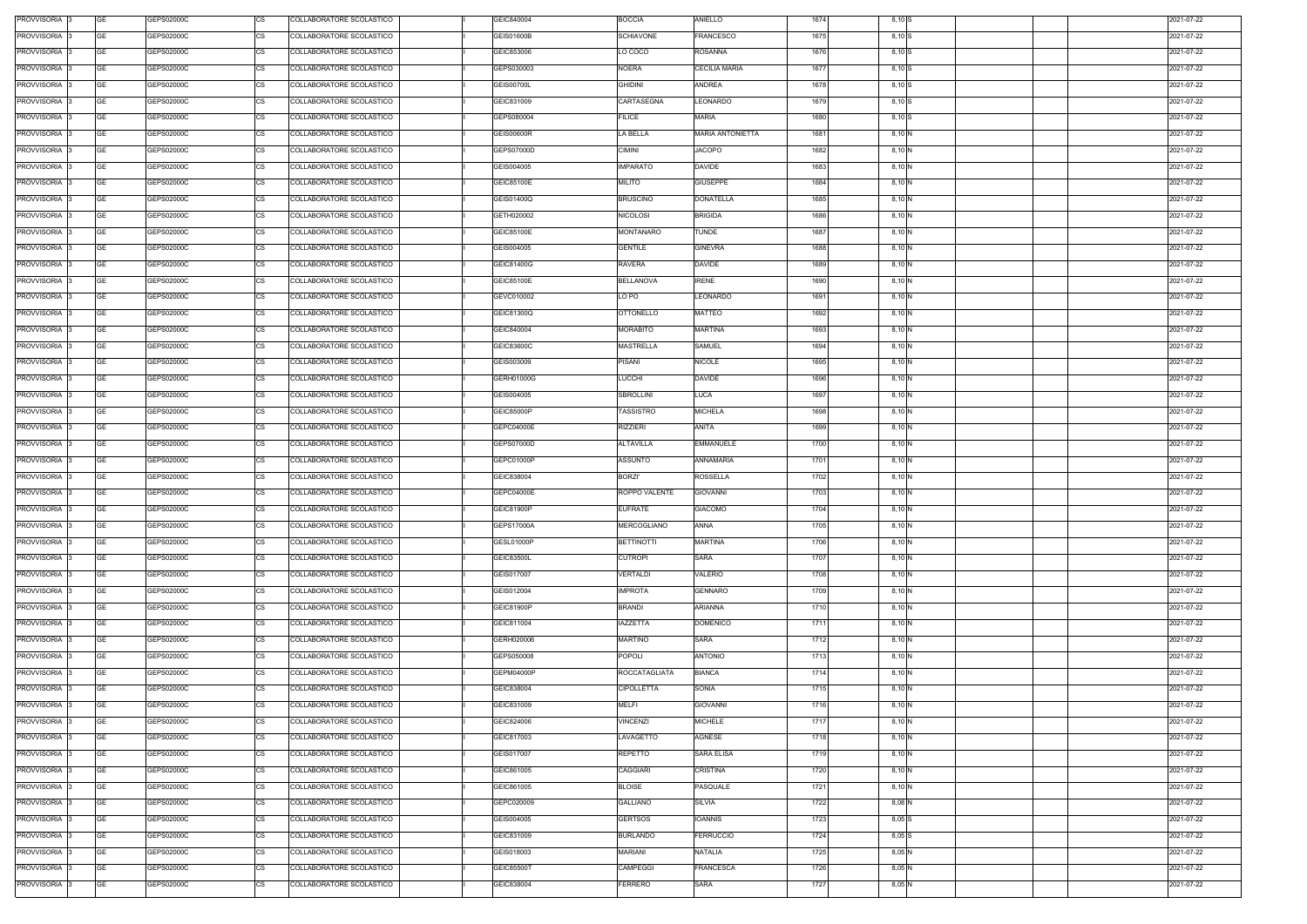| PROVVISORIA 3            | GE        | GEPS02000C | COLLABORATORE SCOLASTICO<br>CS        | GEIC853006        | <b>JAIBI</b>         | <b>ELEONORA</b>      | 1728 | 8,05 N          |  | 2021-07-22 |
|--------------------------|-----------|------------|---------------------------------------|-------------------|----------------------|----------------------|------|-----------------|--|------------|
| PROVVISORIA 3            | GE        | GEPS02000C | <b>CS</b><br>COLLABORATORE SCOLASTICO | GERH01000G        | LEVRERO              | <b>ELISA</b>         | 1729 | 8,05 N          |  | 2021-07-22 |
| PROVVISORIA 3            | GE        | GEPS02000C | <b>CS</b><br>COLLABORATORE SCOLASTICO | GEIC816007        | <b>REPETTO</b>       | VALENTINA            | 1730 | 8,05 N          |  | 2021-07-22 |
| PROVVISORIA 3            | GE        | GEPS02000C | <b>CS</b><br>COLLABORATORE SCOLASTICO | GEIC81900P        | COVELLI              | <b>ANTONELLA</b>     | 1731 | 8,02 S          |  | 2021-07-22 |
| PROVVISORIA 3            | <b>GE</b> | GEPS02000C | <b>CS</b><br>COLLABORATORE SCOLASTICO | GEPS050008        | OLIVA                | <b>GIULIA</b>        | 1732 | 8,01 S          |  | 2021-07-22 |
| PROVVISORIA 3            | GE        | GEPS02000C | <b>CS</b><br>COLLABORATORE SCOLASTICO | GEIC816007        | <b>D'ARIENZO</b>     | <b>ANTONELLA</b>     | 1733 | 8 S             |  | 2021-07-22 |
| PROVVISORIA 3            | <b>GE</b> | GEPS02000C | <b>CS</b><br>COLLABORATORE SCOLASTICO | GEIC838004        | <b>GUSMEROLI</b>     | CRISTINA             | 1734 | 8 S             |  | 2021-07-22 |
| PROVVISORIA 3            | GE        | GEPS02000C | <b>CS</b><br>COLLABORATORE SCOLASTICO | GEIC83400R        | LISEO FODARO         | <b>ELEONORA</b>      | 1735 | 8S              |  | 2021-07-22 |
| PROVVISORIA 3            | <b>GE</b> | GEPS02000C | <b>CS</b><br>COLLABORATORE SCOLASTICO | GEIC85100E        | CERAUDO              | <b>GISELLA</b>       | 1736 | 8S              |  | 2021-07-22 |
|                          |           |            |                                       |                   |                      |                      |      |                 |  |            |
| PROVVISORIA 3            | <b>GE</b> | GEPS02000C | <b>CS</b><br>COLLABORATORE SCOLASTICO | GEIC84100X        | <b>LAROSA</b>        | LOREDANA             | 1737 | 8S              |  | 2021-07-22 |
| PROVVISORIA 3            | <b>GE</b> | GEPS02000C | <b>CS</b><br>COLLABORATORE SCOLASTICO | GEIC838004        | <b>DAMONE</b>        | <b>DANIELA</b>       | 1738 | 8S              |  | 2021-07-22 |
| PROVVISORIA 3            | <b>GE</b> | GEPS02000C | CS<br>COLLABORATORE SCOLASTICO        | GEIS012004        | DI SPIRITO           | CARMELA              | 1739 | 8 <sub>IS</sub> |  | 2021-07-22 |
| PROVVISORIA 3            | <b>GE</b> | GEPS02000C | <b>CS</b><br>COLLABORATORE SCOLASTICO | <b>GEIS02200P</b> | <b>BAFICO</b>        | ALESSANDRA           | 1740 | 8S              |  | 2021-07-22 |
| PROVVISORIA 3            | <b>GE</b> | GEPS02000C | <b>CS</b><br>COLLABORATORE SCOLASTICO | GEIC85100E        | <b>BARTOLINI</b>     | SARAH                | 1741 | 8 <sub>IS</sub> |  | 2021-07-22 |
| PROVVISORIA 3            | <b>GE</b> | GEPS02000C | <b>CS</b><br>COLLABORATORE SCOLASTICO | GEPS02000C        | <b>BIANCHI</b>       | <b>SILVIA</b>        | 1742 | 8 <sub>IS</sub> |  | 2021-07-22 |
| PROVVISORIA 3            | <b>GE</b> | GEPS02000C | <b>CS</b><br>COLLABORATORE SCOLASTICO | GEIC838004        | PORROVECCHIO         | <b>ENZA</b>          | 1743 | 8 <sub>IS</sub> |  | 2021-07-22 |
| PROVVISORIA 3            | <b>GE</b> | GEPS02000C | <b>CS</b><br>COLLABORATORE SCOLASTICO | GEIC83900X        | CANTATORE            | <b>CINZIA</b>        | 1744 | 8 <sub>IS</sub> |  | 2021-07-22 |
| PROVVISORIA 3            | <b>GE</b> | GEPS02000C | <b>CS</b><br>COLLABORATORE SCOLASTICO | GEIC840004        | <b>GIULIANI</b>      | <b>PAOLA</b>         | 1745 | 8S              |  | 2021-07-22 |
| PROVVISORIA 3            | <b>GE</b> | GEPS02000C | <b>CS</b><br>COLLABORATORE SCOLASTICO | GEIC81200X        | <b>GUIDO</b>         | PATRIZIA             | 1746 | 8 S             |  | 2021-07-22 |
| PROVVISORIA 3            | GE        | GEPS02000C | <b>CS</b><br>COLLABORATORE SCOLASTICO | GEIC85100E        | FIORENZA             | MONICA               | 1747 | 8S              |  | 2021-07-22 |
| PROVVISORIA 3            | GE        | GEPS02000C | <b>CS</b><br>COLLABORATORE SCOLASTICO | GEVC010002        | DE MARIANO           | <b>ALESSIA</b>       | 1748 | 8S              |  | 2021-07-22 |
| PROVVISORIA 3            | <b>GE</b> | GEPS02000C | <b>CS</b><br>COLLABORATORE SCOLASTICO | GEIC85100E        | AZZARITO             | CATERINA             | 1749 | 8S              |  | 2021-07-22 |
| PROVVISORIA 3            | <b>GE</b> | GEPS02000C | <b>CS</b><br>COLLABORATORE SCOLASTICO | GEIC853006        | LUPI                 | <b>ELEONORA</b>      | 1750 | 8S              |  | 2021-07-22 |
| PROVVISORIA 3            | <b>GE</b> | GEPS02000C | <b>CS</b><br>COLLABORATORE SCOLASTICO | GEIC859005        | <b>SCHENONE</b>      | <b>GIORGIA</b>       | 1751 | 8S              |  | 2021-07-22 |
| PROVVISORIA 3            | <b>GE</b> | GEPS02000C | <b>CS</b><br>COLLABORATORE SCOLASTICO | GEIC85100E        | <b>MURA</b>          | ENRICO               | 1752 | 8 S             |  | 2021-07-22 |
| PROVVISORIA 3            | <b>GE</b> | GEPS02000C | <b>CS</b><br>COLLABORATORE SCOLASTICO | GEIC83900X        | DE LUCA              | ALESSANDRA           | 1753 | 8 S             |  | 2021-07-22 |
| PROVVISORIA 3            | GE        | GEPS02000C | <b>CS</b><br>COLLABORATORE SCOLASTICO | GEIC83900X        | CANNELLA             | ERIKA                | 1754 | 8 S             |  | 2021-07-22 |
| PROVVISORIA 3            | GE        | GEPS02000C | <b>CS</b><br>COLLABORATORE SCOLASTICO | GEIC808008        | <b>BERTETTI</b>      | VALERIA              | 1755 | 8 N             |  | 2021-07-22 |
| PROVVISORIA 3            | GE        | GEPS02000C | <b>CS</b><br>COLLABORATORE SCOLASTICO | GEIC81400G        | <b>MAFFETTONE</b>    | <b>ISABELLA PIA</b>  | 1756 | 8N              |  | 2021-07-22 |
| PROVVISORIA 3            | <b>GE</b> | GEPS02000C | <b>CS</b><br>COLLABORATORE SCOLASTICO | GEIC82200E        | TALLARICO            | <b>FRANCESCA</b>     | 1757 | 8 N             |  | 2021-07-22 |
| PROVVISORIA 3            | GE        | GEPS02000C | <b>CS</b><br>COLLABORATORE SCOLASTICO | GEIC817003        | <b>NORRITO</b>       | LUCA                 | 1758 | 8 N             |  | 2021-07-22 |
| PROVVISORIA 3            | <b>GE</b> | GEPS02000C | <b>CS</b><br>COLLABORATORE SCOLASTICO | GEIC80700C        | VERDE                | CHRISTIAN            | 1759 | 8 N             |  | 2021-07-22 |
| PROVVISORIA 3            | GE        | GEPS02000C | <b>CS</b><br>COLLABORATORE SCOLASTICO | GETH020002        | DI SALVO             | CARLOTTA             | 1760 | 8 N             |  | 2021-07-22 |
| PROVVISORIA <sub>3</sub> | GE        | GEPS02000C | <b>CS</b><br>COLLABORATORE SCOLASTICO | GEPM04000P        | <b>MURRONE</b>       | <b>DAVIDE</b>        | 1761 | 8 N             |  | 2021-07-22 |
| PROVVISORIA 3            | <b>GE</b> | GEPS02000C | <b>CS</b><br>COLLABORATORE SCOLASTICO | <b>GEIC85600N</b> | <b>ACANFORA</b>      | SARA                 | 1762 | 8 N             |  | 2021-07-22 |
| PROVVISORIA 3            | <b>GE</b> | GEPS02000C | <b>CS</b><br>COLLABORATORE SCOLASTICO | GEIC82300A        | <b>TAVERNA</b>       | <b>ELISA</b>         | 1763 | 8 N             |  | 2021-07-22 |
| PROVVISORIA 3            | <b>GE</b> | GEPS02000C | <b>CS</b><br>COLLABORATORE SCOLASTICO | GERH020006        | GENOVESE             | <b>GIUSEPPINA</b>    | 1764 | 8 N             |  | 2021-07-22 |
| PROVVISORIA 3            | <b>GE</b> | GEPS02000C | <b>CS</b><br>COLLABORATORE SCOLASTICO | <b>GEIS02200P</b> | <b>REBAGLIATI</b>    | VALERIA              | 1765 | 8 N             |  | 2021-07-22 |
| PROVVISORIA 3            | <b>GE</b> | GEPS02000C | CS<br>COLLABORATORE SCOLASTICO        | GEPS050008        | ORRU'                | CHIARA               | 1766 | 8 N             |  | 2021-07-22 |
| PROVVISORIA 3            | <b>GE</b> | GEPS02000C | <b>CS</b><br>COLLABORATORE SCOLASTICO | GEIS018003        | CRIA                 | ALICE                | 1767 | 8 N             |  | 2021-07-22 |
| PROVVISORIA 3            | <b>GE</b> | GEPS02000C | <b>CS</b><br>COLLABORATORE SCOLASTICO | GEIC81900P        | ANTICO               | <b>FABIO</b>         | 1768 | 8 N             |  | 2021-07-22 |
| PROVVISORIA 3            | <b>GE</b> | GEPS02000C | <b>CS</b><br>COLLABORATORE SCOLASTICO | <b>GEIS02200P</b> | <b>SCIBETTA</b>      | DOMENICA DORIANA PIA | 1769 | 8 N             |  | 2021-07-22 |
| PROVVISORIA 3            | <b>GE</b> | GEPS02000C | <b>CS</b><br>COLLABORATORE SCOLASTICO | GEIC85100E        | <b>DRAGONI</b>       | <b>ALICE</b>         | 1770 | 8 N             |  | 2021-07-22 |
| PROVVISORIA 3            | <b>GE</b> | GEPS02000C | <b>CS</b><br>COLLABORATORE SCOLASTICO | GEIC83600C        | <b>GUAGLIARDI</b>    | <b>MARTINA</b>       | 1771 | 8 N             |  | 2021-07-22 |
| PROVVISORIA 3            | <b>GE</b> | GEPS02000C | CS<br>COLLABORATORE SCOLASTICO        | GERH020006        | AMETRANO             | <b>GIOVANNI</b>      | 1772 | 8 N             |  | 2021-07-22 |
| PROVVISORIA 3            | <b>GE</b> | GEPS02000C | <b>CS</b><br>COLLABORATORE SCOLASTICO | GEIC83600C        | <b>MORANI</b>        | MARTINA              | 1773 | 8 N             |  | 2021-07-22 |
| PROVVISORIA 3            | GE        | GEPS02000C | СS<br>COLLABORATORE SCOLASTICO        | GEIC85100E        | <b>AMORIELLO</b>     | MICHELE              | 1774 | 8 N             |  | 2021-07-22 |
| PROVVISORIA 3            | <b>GE</b> | GEPS02000C | <b>CS</b><br>COLLABORATORE SCOLASTICO | <b>GEIC84900E</b> | CAVALERI             | FELICE               | 1775 | 8 N             |  | 2021-07-22 |
| PROVVISORIA 3            | <b>GE</b> | GEPS02000C | <b>CS</b><br>COLLABORATORE SCOLASTICO | GEIC81900P        | AGNELLO              | <b>MARTINA</b>       | 1776 | 8 N             |  | 2021-07-22 |
| PROVVISORIA 3            | <b>GE</b> | GEPS02000C | <b>CS</b><br>COLLABORATORE SCOLASTICO | <b>GEIS00700L</b> | CABALLERO            | <b>NAOMI ELIANA</b>  | 1777 | 8 N             |  | 2021-07-22 |
| PROVVISORIA 3            | <b>GE</b> | GEPS02000C | <b>CS</b><br>COLLABORATORE SCOLASTICO | GEIC81400G        | CALDERON<br>PIZZORNI | EMMA                 | 1778 | 8 N             |  | 2021-07-22 |
| PROVVISORIA 3            | GE        | GEPS02000C | <b>CS</b><br>COLLABORATORE SCOLASTICO | GEIS018003        | ROSSI                | GRETA                | 1779 | 8 N             |  | 2021-07-22 |
|                          |           |            | COLLABORATORE SCOLASTICO              |                   |                      |                      |      |                 |  |            |
| PROVVISORIA 3            | <b>GE</b> | GEPS02000C | <b>CS</b>                             | GEPC04000E        | FERRARA              | ALBERTO              | 1780 | 8 N             |  | 2021-07-22 |
| PROVVISORIA 3            | GE        | GEPS02000C | <b>CS</b><br>COLLABORATORE SCOLASTICO | GEPS080004        | <b>ARESCA</b>        | <b>ALESSIA</b>       | 1781 | 8 N             |  | 2021-07-22 |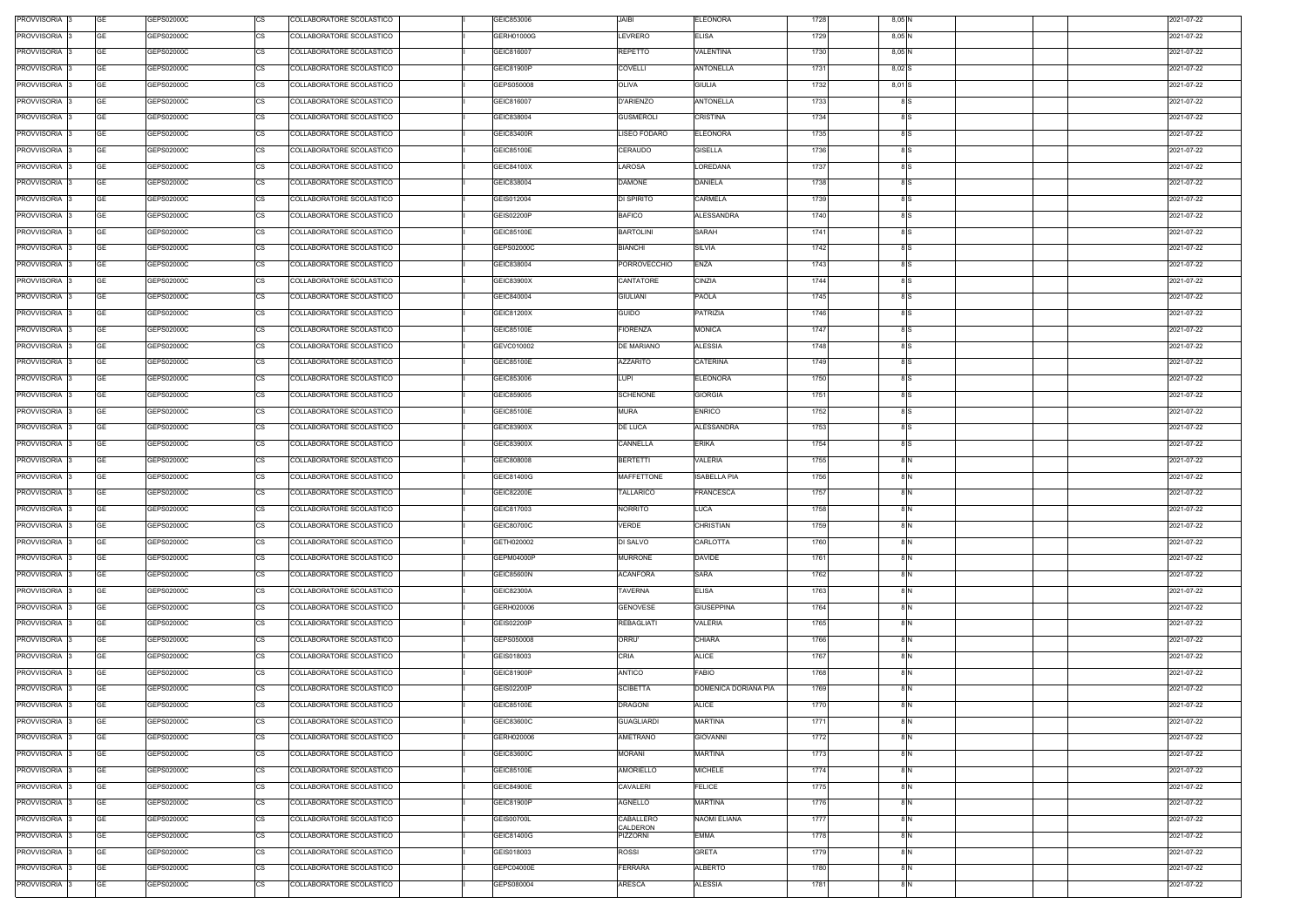| PROVVISORIA 3            | GE        | GEPS02000C | COLLABORATORE SCOLASTICO<br>CS        | GEIC82300A        | <b>PROFUMO</b>      | ANITA                  | 1782 | 8 N |  | 2021-07-22 |
|--------------------------|-----------|------------|---------------------------------------|-------------------|---------------------|------------------------|------|-----|--|------------|
| PROVVISORIA 3            | GE        | GEPS02000C | <b>CS</b><br>COLLABORATORE SCOLASTICO | <b>GEIC82600T</b> | D'AMBROSIO          | <b>NICOLA</b>          | 1783 | 8 N |  | 2021-07-22 |
| PROVVISORIA 3            | GE        | GEPS02000C | <b>CS</b><br>COLLABORATORE SCOLASTICO | GEPC04000E        | <b>MARCHI</b>       | ANNA                   | 1784 | 8 N |  | 2021-07-22 |
| PROVVISORIA 3            | GE        | GEPS02000C | <b>CS</b><br>COLLABORATORE SCOLASTICO | GEIC840004        | ALFANO CARAFFINI    | <b>BEATRICE</b>        | 1785 | 8 N |  | 2021-07-22 |
| PROVVISORIA 3            | <b>GE</b> | GEPS02000C | <b>CS</b><br>COLLABORATORE SCOLASTICO | GEPS030003        | FEZZA               | <b>GABRIELE</b>        | 1786 | 8N  |  | 2021-07-22 |
| PROVVISORIA 3            | GE        | GEPS02000C | <b>CS</b><br>COLLABORATORE SCOLASTICO | GEIC85100E        | <b>CHIRIELEISON</b> | MANUELA                | 1787 | 8 N |  | 2021-07-22 |
| PROVVISORIA 3            | <b>GE</b> | GEPS02000C | <b>CS</b><br>COLLABORATORE SCOLASTICO | GERH01000G        | LUPARA              | CARLO                  | 1788 | 8 N |  | 2021-07-22 |
| PROVVISORIA 3            | GE        | GEPS02000C | <b>CS</b><br>COLLABORATORE SCOLASTICO | GEPS17000A        | <b>IERARDI</b>      | <b>LUIGI PAOLO</b>     | 1789 | 8 N |  | 2021-07-22 |
| PROVVISORIA 3            | <b>GE</b> | GEPS02000C | <b>CS</b><br>COLLABORATORE SCOLASTICO | GEIC86500C        | DE LUCA             | LAURA                  | 1790 | 8 N |  | 2021-07-22 |
|                          |           |            |                                       |                   |                     |                        |      |     |  |            |
| PROVVISORIA 3            | <b>GE</b> | GEPS02000C | <b>CS</b><br>COLLABORATORE SCOLASTICO | GETD03000V        | <b>CITRO</b>        | VINCENZO               | 1791 | 8 N |  | 2021-07-22 |
| PROVVISORIA 3            | <b>GE</b> | GEPS02000C | <b>CS</b><br>COLLABORATORE SCOLASTICO | GEIC81400G        | <b>OTTONELLO</b>    | <b>ELEONORA</b>        | 1792 | 8 N |  | 2021-07-22 |
| PROVVISORIA 3            | <b>GE</b> | GEPS02000C | CS<br>COLLABORATORE SCOLASTICO        | GEVC010002        | <b>SCIBETTA</b>     | <b>ROBERTA</b>         | 1793 | 8 N |  | 2021-07-22 |
| PROVVISORIA 3            | <b>GE</b> | GEPS02000C | <b>CS</b><br>COLLABORATORE SCOLASTICO | GEIC82000V        | <b>MARIOTTI</b>     | <b>MELISSA</b>         | 1794 | 8 N |  | 2021-07-22 |
| PROVVISORIA 3            | <b>GE</b> | GEPS02000C | <b>CS</b><br>COLLABORATORE SCOLASTICO | GEIC80700C        | <b>DEL GRANDE</b>   | <b>GIUSEPPE</b>        | 1795 | 8 N |  | 2021-07-22 |
| PROVVISORIA 3            | <b>GE</b> | GEPS02000C | <b>CS</b><br>COLLABORATORE SCOLASTICO | <b>GEIS00700L</b> | SPAGNUOLO           | LIBORIO                | 1796 | 8 N |  | 2021-07-22 |
| PROVVISORIA 3            | <b>GE</b> | GEPS02000C | <b>CS</b><br>COLLABORATORE SCOLASTICO | GEIC816007        | PALMISANO           | <b>NIVEA</b>           | 1797 | 8N  |  | 2021-07-22 |
| PROVVISORIA 3            | <b>GE</b> | GEPS02000C | <b>CS</b><br>COLLABORATORE SCOLASTICO | GEIC81900P        | <b>CORRADI</b>      | <b>BEATRICE</b>        | 1798 | 8 N |  | 2021-07-22 |
| PROVVISORIA 3            | <b>GE</b> | GEPS02000C | <b>CS</b><br>COLLABORATORE SCOLASTICO | GEIC83500L        | VAVALA'             | CRISTIAN               | 1799 | 8N  |  | 2021-07-22 |
| PROVVISORIA 3            | <b>GE</b> | GEPS02000C | <b>CS</b><br>COLLABORATORE SCOLASTICO | GEIC83600C        | <b>POGGI</b>        | GIANLUCA               | 1800 | 8 N |  | 2021-07-22 |
| PROVVISORIA 3            | GE        | GEPS02000C | <b>CS</b><br>COLLABORATORE SCOLASTICO | GEPS080004        | CASILE              | <b>MARIA ASSUNTA</b>   | 1801 | 8 N |  | 2021-07-22 |
| PROVVISORIA 3            | GE        | GEPS02000C | <b>CS</b><br>COLLABORATORE SCOLASTICO | GEIC85000P        | CAVALLARO           | ILIA                   | 1802 | 8 N |  | 2021-07-22 |
| PROVVISORIA 3            | <b>GE</b> | GEPS02000C | <b>CS</b><br>COLLABORATORE SCOLASTICO | GEIC82100P        | FASSONE             | <b>EMANUELE</b>        | 1803 | 8 N |  | 2021-07-22 |
| PROVVISORIA 3            | <b>GE</b> | GEPS02000C | <b>CS</b><br>COLLABORATORE SCOLASTICO | GEIS01400Q        | ONGARO              | <b>SILVIA</b>          | 1804 | 8 N |  | 2021-07-22 |
| PROVVISORIA 3            | <b>GE</b> | GEPS02000C | <b>CS</b><br>COLLABORATORE SCOLASTICO | GEPS030003        | <b>DEL SORDO</b>    | CARLA                  | 1805 | 8 N |  | 2021-07-22 |
| PROVVISORIA 3            | <b>GE</b> | GEPS02000C | <b>CS</b><br>COLLABORATORE SCOLASTICO | GEIC82600T        | DI VITA             | CRISTIAN               | 1806 | 8 N |  | 2021-07-22 |
| PROVVISORIA 3            | GE        | GEPS02000C | <b>CS</b><br>COLLABORATORE SCOLASTICO | GEIC860009        | <b>AMOROSO</b>      | SALVATORE              | 1807 | 8 N |  | 2021-07-22 |
| PROVVISORIA 3            | GE        | GEPS02000C | <b>CS</b><br>COLLABORATORE SCOLASTICO | GEPS07000D        | <b>GINEX</b>        | PIERO                  | 1808 | 8 N |  | 2021-07-22 |
| PROVVISORIA 3            | <b>GE</b> | GEPS02000C | <b>CS</b><br>COLLABORATORE SCOLASTICO | GEPC01000P        | <b>SERPA</b>        | <b>AZZURRA</b>         | 1809 | 8 N |  | 2021-07-22 |
| PROVVISORIA 3            | GE        | GEPS02000C | <b>CS</b><br>COLLABORATORE SCOLASTICO | GEIC81900P        | RISSO               | <b>BENEDETTA MARIA</b> | 1810 | 8N  |  | 2021-07-22 |
| PROVVISORIA 3            | <b>GE</b> | GEPS02000C | <b>CS</b><br>COLLABORATORE SCOLASTICO | <b>GEIS00700L</b> | <b>GAGGERI</b>      | <b>ALESSIA</b>         | 1811 | 8 N |  | 2021-07-22 |
| PROVVISORIA 3            | GE        | GEPS02000C | <b>CS</b><br>COLLABORATORE SCOLASTICO | GEIC85100E        | <b>RAIMONDO</b>     | <b>GIULIA</b>          | 1812 | 8 N |  | 2021-07-22 |
| PROVVISORIA 3            | <b>GE</b> | GEPS02000C | <b>CS</b><br>COLLABORATORE SCOLASTICO | GEIC81200X        | <b>BELLAMIA</b>     | <b>GUENDALINA</b>      | 1813 | 8 N |  | 2021-07-22 |
| PROVVISORIA 3            | GE        | GEPS02000C | <b>CS</b><br>COLLABORATORE SCOLASTICO | GEIS01400Q        | <b>URSO</b>         | <b>MICHELE</b>         | 1814 | 8 N |  | 2021-07-22 |
| PROVVISORIA <sub>3</sub> | GE        | GEPS02000C | <b>CS</b><br>COLLABORATORE SCOLASTICO | GEIC808008        | VASILE              | DARIO                  | 1815 | 8 N |  | 2021-07-22 |
| PROVVISORIA 3            | <b>GE</b> | GEPS02000C | <b>CS</b><br>COLLABORATORE SCOLASTICO | GERH020006        | <b>SAPUPPO</b>      | <b>MARTA</b>           | 1816 | 8 N |  | 2021-07-22 |
|                          | <b>GE</b> | GEPS02000C | <b>CS</b><br>COLLABORATORE SCOLASTICO |                   | <b>ALFIERI</b>      | <b>CATERINA</b>        |      | 8 N |  | 2021-07-22 |
| PROVVISORIA 3            |           |            |                                       | GEPS02000C        |                     |                        | 1817 |     |  |            |
| PROVVISORIA 3            | <b>GE</b> | GEPS02000C | <b>CS</b><br>COLLABORATORE SCOLASTICO | <b>GEIS02200P</b> | <b>PUTIGNANO</b>    | <b>ANDREA</b>          | 1818 | 8 N |  | 2021-07-22 |
| PROVVISORIA 3            | <b>GE</b> | GEPS02000C | <b>CS</b><br>COLLABORATORE SCOLASTICO | GEPS07000D        | PIRRONE             | <b>GABRIEL JOSEPH</b>  | 1819 | 8 N |  | 2021-07-22 |
| PROVVISORIA 3            | <b>GE</b> | GEPS02000C | CS<br>COLLABORATORE SCOLASTICO        | GEIC816007        | <b>ORECCHIA</b>     | <b>IRENE</b>           | 1820 | 8 N |  | 2021-07-22 |
| PROVVISORIA 3            | <b>GE</b> | GEPS02000C | <b>CS</b><br>COLLABORATORE SCOLASTICO | GEIC85700D        | SAMARELLI           | DANIELE                | 1821 | 8 N |  | 2021-07-22 |
| PROVVISORIA 3            | <b>GE</b> | GEPS02000C | <b>CS</b><br>COLLABORATORE SCOLASTICO | GEIC816007        | DE LEONARDIS        | <b>MICHELA</b>         | 1822 | 8 N |  | 2021-07-22 |
| PROVVISORIA 3            | <b>GE</b> | GEPS02000C | <b>CS</b><br>COLLABORATORE SCOLASTICO | GEIC811004        | MAZZOLA             | VALENTINA              | 1823 | 8 N |  | 2021-07-22 |
| PROVVISORIA 3            | <b>GE</b> | GEPS02000C | <b>CS</b><br>COLLABORATORE SCOLASTICO | GEIC84200Q        | <b>ONORI</b>        | <b>FEDERICA</b>        | 1824 | 8 N |  | 2021-07-22 |
| PROVVISORIA 3            | <b>GE</b> | GEPS02000C | <b>CS</b><br>COLLABORATORE SCOLASTICO | GERH020006        | SESTITO             | <b>EMANUELE</b>        | 1825 | 8 N |  | 2021-07-22 |
| PROVVISORIA 3            | <b>GE</b> | GEPS02000C | CS<br>COLLABORATORE SCOLASTICO        | GEIS01600B        | GALLO               | <b>MARIO DARIO</b>     | 1826 | 8 N |  | 2021-07-22 |
| PROVVISORIA 3            | <b>GE</b> | GEPS02000C | <b>CS</b><br>COLLABORATORE SCOLASTICO | GEIC808008        | <b>FACCIOLO</b>     | MARCO                  | 1827 | 8 N |  | 2021-07-22 |
| PROVVISORIA 3            | GE        | GEPS02000C | СS<br>COLLABORATORE SCOLASTICO        | GEIC84100X        | FORNARO             | <b>IULIIA</b>          | 1828 | 8 N |  | 2021-07-22 |
| PROVVISORIA 3            | <b>GE</b> | GEPS02000C | <b>CS</b><br>COLLABORATORE SCOLASTICO | GEIC81900P        | TA CCHELLA          | <b>ELISA</b>           | 1829 | 8 N |  | 2021-07-22 |
| PROVVISORIA 3            | <b>GE</b> | GEPS02000C | <b>CS</b><br>COLLABORATORE SCOLASTICO | GEIC816007        | <b>BRUZZESE</b>     | <b>ROSA</b>            | 1830 | 8 N |  | 2021-07-22 |
| PROVVISORIA 3            | <b>GE</b> | GEPS02000C | <b>CS</b><br>COLLABORATORE SCOLASTICO | <b>GEIC84900E</b> | <b>MONTALDO</b>     | <b>SERENA</b>          | 1831 | 8 N |  | 2021-07-22 |
| PROVVISORIA 3            | <b>GE</b> | GEPS02000C | <b>CS</b><br>COLLABORATORE SCOLASTICO | GERH020006        | PISANO              | TERESA                 | 1832 | 8 N |  | 2021-07-22 |
| PROVVISORIA 3            | GE        | GEPS02000C | <b>CS</b><br>COLLABORATORE SCOLASTICO | GEIC82300A        | FOSSA               | ANNAMARIA              | 1833 | 8 N |  | 2021-07-22 |
| PROVVISORIA 3            | <b>GE</b> | GEPS02000C | <b>CS</b><br>COLLABORATORE SCOLASTICO | GEPS07000D        | DI PETTA            | ANTONIO                | 1834 | 8 N |  | 2021-07-22 |
| PROVVISORIA 3            | GE        | GEPS02000C | <b>CS</b><br>COLLABORATORE SCOLASTICO | <b>GEIS00600R</b> | <b>LOMBARDI</b>     | DANIELA                | 1835 | 8 N |  | 2021-07-22 |
|                          |           |            |                                       |                   |                     |                        |      |     |  |            |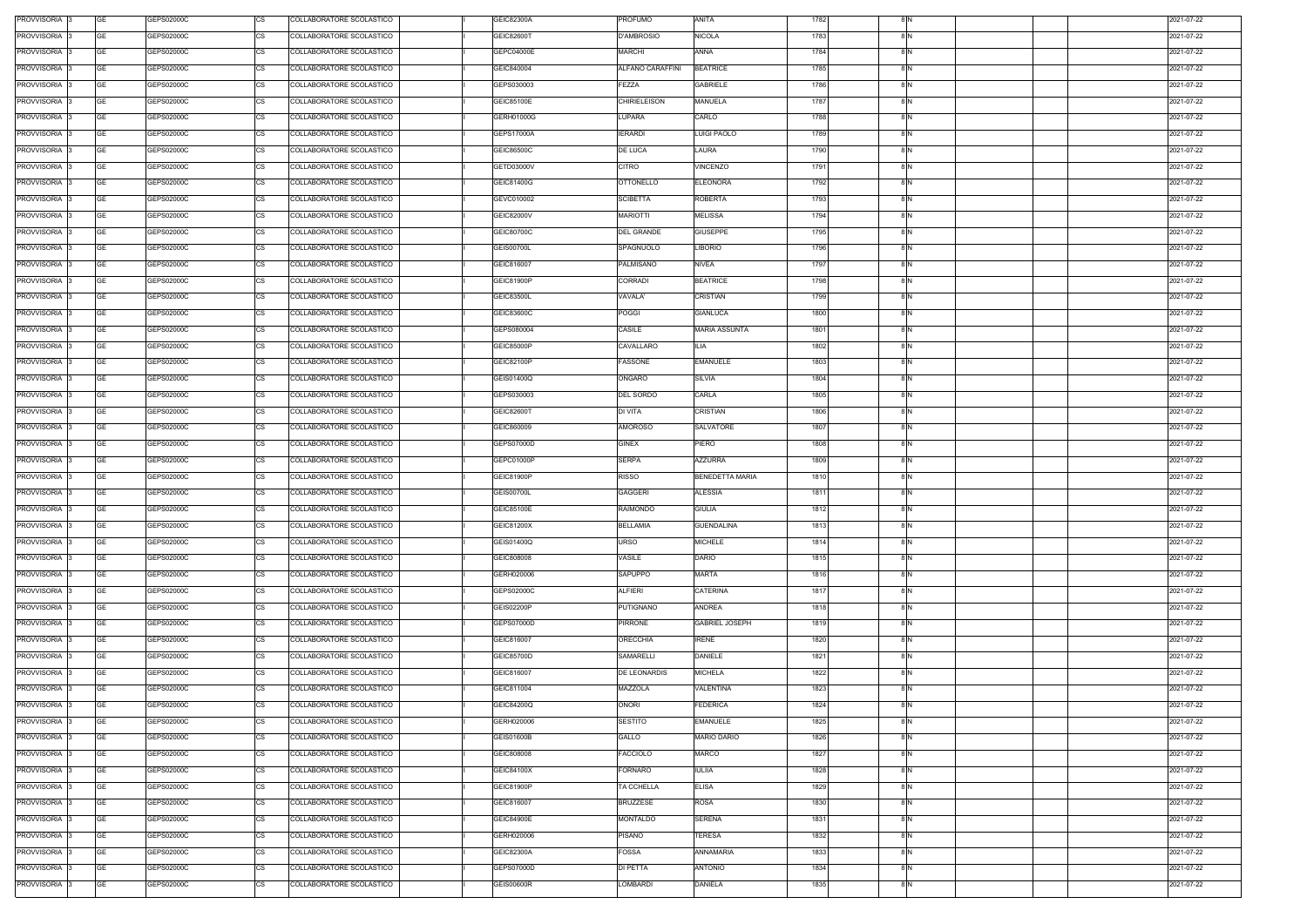| PROVVISORIA 3      | <b>GE</b> | GEPS02000C | <b>CS</b> | COLLABORATORE SCOLASTICO | GEIC831009        | PRONESTI'          | VINCENZA                | 1836 | 8 N    |  | 2021-07-22 |
|--------------------|-----------|------------|-----------|--------------------------|-------------------|--------------------|-------------------------|------|--------|--|------------|
| PROVVISORIA 3      | <b>GE</b> | GEPS02000C | СS        | COLLABORATORE SCOLASTICO | <b>GEIS00700L</b> | <b>APICELLA</b>    | AMBRA                   | 1837 |        |  | 2021-07-22 |
| PROVVISORIA 3      | <b>GE</b> | GEPS02000C | CS        | COLLABORATORE SCOLASTICO | <b>GEIC82300A</b> | FAZIO              | PAOLO                   | 1838 | 8 N    |  | 2021-07-22 |
| PROVVISORIA 3      | <b>GE</b> | GEPS02000C | CS        | COLLABORATORE SCOLASTICO | GEIC83000D        | <b>CARCIA</b>      | FRANCESCA               | 1839 | 8 N    |  | 2021-07-22 |
| PROVVISORIA 3      | GE        | GEPS02000C | CS        | COLLABORATORE SCOLASTICO | GEIC81300Q        | <b>BORRONI</b>     | <b>ROBERTA</b>          | 1840 | 8 N    |  | 2021-07-22 |
| PROVVISORIA 3      | <b>GE</b> | GEPS02000C | <b>CS</b> | COLLABORATORE SCOLASTICO | GEIC825002        | <b>CERULLI</b>     | DORA                    | 1841 | 8 N    |  | 2021-07-22 |
| PROVVISORIA 3      | GE        | GEPS02000C | <b>CS</b> | COLLABORATORE SCOLASTICO | GEIC86400L        | <b>ARDINO</b>      | <b>FEDERICA</b>         | 1842 | 8 N    |  | 2021-07-22 |
| PROVVISORIA 3      | <b>GE</b> | GEPS02000C | <b>CS</b> | COLLABORATORE SCOLASTICO | GEIC824006        | <b>PARODI</b>      | <b>CATERINA</b>         | 1843 | 8 N    |  | 2021-07-22 |
| <b>PROVVISORIA</b> | <b>GE</b> | GEPS02000C | <b>CS</b> | COLLABORATORE SCOLASTICO | <b>GEIC85200A</b> | <b>CORRIGA</b>     | FRANCESCA               | 1844 | 8 N    |  | 2021-07-22 |
| <b>PROVVISORIA</b> | <b>GE</b> | GEPS02000C | CS        | COLLABORATORE SCOLASTICO | GEPC01000P        | <b>MASSIMO</b>     | LUISA                   | 1845 | 8 N    |  | 2021-07-22 |
| <b>PROVVISORIA</b> | <b>GE</b> | GEPS02000C | <b>CS</b> | COLLABORATORE SCOLASTICO | GERH020006        | <b>FABBRI</b>      | <b>FRANCESCA</b>        | 1846 | 8 N    |  | 2021-07-22 |
| PROVVISORIA        | <b>GE</b> | GEPS02000C | CS        | COLLABORATORE SCOLASTICO | GEIC817003        | <b>TIRASSO</b>     | <b>FEDERICA</b>         | 1847 | 8 N    |  | 2021-07-22 |
| PROVVISORIA        | <b>GE</b> | GEPS02000C | CS        | COLLABORATORE SCOLASTICO | GEPS02000C        | <b>ROTELLA</b>     | <b>CRISTINA</b>         | 1848 | 8 N    |  | 2021-07-22 |
| PROVVISORIA 3      | <b>GE</b> | GEPS02000C | CS        | COLLABORATORE SCOLASTICO | GEIC804001        | <b>CIANI</b>       | <b>SILVIA</b>           | 1849 | 8 N    |  | 2021-07-22 |
| PROVVISORIA 3      | GE        | GEPS02000C | СS        | COLLABORATORE SCOLASTICO | GEIS017007        | <b>BALBI</b>       | CARLO                   | 1850 | 8 N    |  | 2021-07-22 |
| PROVVISORIA 3      | <b>GE</b> | GEPS02000C | CS        | COLLABORATORE SCOLASTICO | GEIC825002        | TRAVERSO           | <b>MAURIZIO</b>         | 1851 | 8 N    |  | 2021-07-22 |
| PROVVISORIA 3      | <b>GE</b> | GEPS02000C | <b>CS</b> | COLLABORATORE SCOLASTICO | <b>GEIS01600B</b> | <b>SASSARINI</b>   | VANESSA                 | 1852 | 8 N    |  | 2021-07-22 |
|                    | <b>GE</b> | GEPS02000C | CS        | COLLABORATORE SCOLASTICO | GEIC81200X        | <b>MARTONE</b>     | <b>ROSARIA</b>          | 1853 | 8 N    |  |            |
| PROVVISORIA 3      |           |            |           |                          |                   |                    |                         |      |        |  | 2021-07-22 |
| PROVVISORIA 3      | GE        | GEPS02000C | СS        | COLLABORATORE SCOLASTICO | GEIC804001        | CAVAZZINI          | CINZIA                  | 1854 | 8 N    |  | 2021-07-22 |
| PROVVISORIA 3      | <b>GE</b> | GEPS02000C | СS        | COLLABORATORE SCOLASTICO | GEIC860009        | <b>FRUMENTO</b>    | <b>ROBERTA</b>          | 1855 | 8 N    |  | 2021-07-22 |
| PROVVISORIA 3      | GE        | GEPS02000C | СS        | COLLABORATORE SCOLASTICO | GEIC83500L        | GESTRO             | <b>MARIA ROSA</b>       | 1856 | 8 N    |  | 2021-07-22 |
| PROVVISORIA 3      | <b>GE</b> | GEPS02000C | СS        | COLLABORATORE SCOLASTICO | GEIC808008        | <b>GELLENI</b>     | <b>STEFANIA</b>         | 1857 | 8 N    |  | 2021-07-22 |
| <b>PROVVISORIA</b> | <b>GE</b> | GEPS02000C | <b>CS</b> | COLLABORATORE SCOLASTICO | GEPC020009        | <b>BONINI</b>      | <b>DEBORA</b>           | 1858 | 8 N    |  | 2021-07-22 |
| PROVVISORIA 3      | <b>GE</b> | GEPS02000C | CS        | COLLABORATORE SCOLASTICO | GEIC811004        | <b>MAGLIULO</b>    | ANNUNZIATA              | 1859 | 8 N    |  | 2021-07-22 |
| <b>PROVVISORIA</b> | <b>GE</b> | GEPS02000C | СS        | COLLABORATORE SCOLASTICO | GEIC85100E        | <b>BEVERINI</b>    | CARROLL                 | 1860 | 8 N    |  | 2021-07-22 |
| PROVVISORIA 3      | <b>GE</b> | GEPS02000C | СS        | COLLABORATORE SCOLASTICO | GEIC81400G        | ZUNINO             | RENATO                  | 1861 | 8 N    |  | 2021-07-22 |
| PROVVISORIA 3      | <b>GE</b> | GEPS02000C | СS        | COLLABORATORE SCOLASTICO | GEIC81200X        | <b>BARBATO</b>     | ORNELLA                 | 1862 | 8 N    |  | 2021-07-22 |
| PROVVISORIA 3      | <b>GE</b> | GEPS02000C | CS        | COLLABORATORE SCOLASTICO | GERH01000G        | <b>SABBATINI</b>   | <b>FABIO</b>            | 1863 | 8 N    |  | 2021-07-22 |
| PROVVISORIA 3      | <b>GE</b> | GEPS02000C | <b>CS</b> | COLLABORATORE SCOLASTICO | GEIC84200Q        | <b>GUERRINA</b>    | <b>ANNAMARIA</b>        | 1864 | 8 N    |  | 2021-07-22 |
| PROVVISORIA 3      | <b>GE</b> | GEPS02000C | <b>CS</b> | COLLABORATORE SCOLASTICO | <b>GEIC84900E</b> | <b>NAVARRA</b>     | <b>ESTER</b>            | 1865 | 8 N    |  | 2021-07-22 |
| PROVVISORIA 3      | <b>GE</b> | GEPS02000C | <b>CS</b> | COLLABORATORE SCOLASTICO | GEPS080004        | <b>RUARO</b>       | <b>IOLANDA</b>          | 1866 | 8 N    |  | 2021-07-22 |
| PROVVISORIA 3      | <b>GE</b> | GEPS02000C | <b>CS</b> | COLLABORATORE SCOLASTICO | GEIC81200X        | <b>MUSSO</b>       | <b>ISABELLA</b>         | 1867 | 8 N    |  | 2021-07-22 |
| PROVVISORIA 3      | <b>GE</b> | GEPS02000C | <b>CS</b> | COLLABORATORE SCOLASTICO | GEPM030004        | <b>MIRABELLA</b>   | <b>MAURIZIO</b>         | 1868 | 8 N    |  | 2021-07-22 |
| PROVVISORIA 3      | GE        | GEPS02000C | <b>CS</b> | COLLABORATORE SCOLASTICO | <b>GERI07000P</b> | <b>DAGNINO</b>     | <b>ENRICO</b>           | 1869 | 8 N    |  | 2021-07-22 |
| <b>PROVVISORIA</b> | <b>GE</b> | GEPS02000C | CS        | COLLABORATORE SCOLASTICO | GEPC01000P        | SBISA'             | <b>ISABELLA</b>         | 1870 | 8 N    |  | 2021-07-22 |
| PROVVISORIA 3      | <b>GE</b> | GEPS02000C | <b>CS</b> | COLLABORATORE SCOLASTICO | <b>GEMM18600B</b> | <b>RAVI</b>        | <b>MARIA ELISABETTA</b> | 1871 | 7,98 N |  | 2021-07-22 |
| PROVVISORIA 3      | <b>GE</b> | GEPS02000C | CS        | COLLABORATORE SCOLASTICO | GEIC811004        | <b>NOCERINO</b>    | <b>FLORINDA</b>         | 1872 | 7,97 S |  | 2021-07-22 |
| <b>PROVVISORIA</b> | <b>GE</b> | GEPS02000C | CS        | COLLABORATORE SCOLASTICO | GEIC85100E        | <b>PORTA</b>       | GIOVANNA                | 1873 | 7,95 S |  | 2021-07-22 |
| PROVVISORIA 3      | <b>GE</b> | GEPS02000C | CS        | COLLABORATORE SCOLASTICO | GEIC85000P        | <b>GAGLIANO</b>    | LUCA                    | 1874 | 7,95 N |  | 2021-07-22 |
| PROVVISORIA 3      | <b>GE</b> | GEPS02000C | CS        | COLLABORATORE SCOLASTICO | GEPM04000P        | PONTILLO           | <b>LUIGI</b>            | 1875 | 7,95 N |  | 2021-07-22 |
| PROVVISORIA 3      | <b>GE</b> | GEPS02000C | CS        | COLLABORATORE SCOLASTICO | GEIC837008        | PUGLIESE           | <b>FEDERICA</b>         | 1876 | 7,95 N |  | 2021-07-22 |
| PROVVISORIA 3      | <b>GE</b> | GEPS02000C | <b>CS</b> | COLLABORATORE SCOLASTICO | <b>GEIC84900E</b> | <b>IACUITTI</b>    | <b>STEFANO</b>          | 1877 | 7,95 N |  | 2021-07-22 |
| PROVVISORIA 3      | <b>GE</b> | GEPS02000C | CS        | COLLABORATORE SCOLASTICO | GEIC80600L        | CARLINO            | <b>ROSARIA</b>          | 1878 | 7,95 N |  | 2021-07-22 |
| PROVVISORIA 3      | <b>GE</b> | GEPS02000C | <b>CS</b> | COLLABORATORE SCOLASTICO | GEIC83600C        | CAMPAIOLA          | <b>MARTINA</b>          | 1879 | 7,95 N |  | 2021-07-22 |
| PROVVISORIA 3      | <b>GE</b> | GEPS02000C | CS        | COLLABORATORE SCOLASTICO | <b>GEIS00100N</b> | PIAGGIONE          | SILVIA                  | 1880 | 7,95 N |  | 2021-07-22 |
| PROVVISORIA 3      | <b>GE</b> | GEPS02000C | СS        |                          |                   | GIARLETTA          | VITINA                  | 1881 |        |  | 2021-07-22 |
|                    | <b>GE</b> |            |           | COLLABORATORE SCOLASTICO | GETH020002        |                    |                         |      | 7,95 N |  |            |
| PROVVISORIA 3      |           | GEPS02000C | СS        | COLLABORATORE SCOLASTICO | GEIS003009        | <b>FRAVEGA</b>     | MASSIMILIANO            | 1882 | 7,93 N |  | 2021-07-22 |
| <b>PROVVISORIA</b> | <b>GE</b> | GEPS02000C | <b>CS</b> | COLLABORATORE SCOLASTICO | <b>GEIC82300A</b> | TROVATO            | <b>ROBERTA</b>          | 1883 | 7,93 N |  | 2021-07-22 |
| PROVVISORIA 3      | <b>GE</b> | GEPS02000C | <b>CS</b> | COLLABORATORE SCOLASTICO | GEPS080004        | <b>TARANTINI</b>   | GABRIELE                | 1884 | 7,93 N |  | 2021-07-22 |
| PROVVISORIA 3      | <b>GE</b> | GEPS02000C | <b>CS</b> | COLLABORATORE SCOLASTICO | GEPS02000C        | <b>BALESTRACCI</b> | <b>MAURO</b>            | 1885 | 7,93 N |  | 2021-07-22 |
| PROVVISORIA 3      | <b>GE</b> | GEPS02000C | СS        | COLLABORATORE SCOLASTICO | GEPC020009        | <b>CUCCA</b>       | EMANUELA                | 1886 | 7,92 S |  | 2021-07-22 |
| PROVVISORIA 3      | <b>GE</b> | GEPS02000C | СS        | COLLABORATORE SCOLASTICO | GEIC817003        | CARUSO             | SANTINA                 | 1887 | 7,92 S |  | 2021-07-22 |
| PROVVISORIA 3      | <b>GE</b> | GEPS02000C | СS        | COLLABORATORE SCOLASTICO | GEIC85100E        | RIVERSO            | PAOLA                   | 1888 | 7,92 S |  | 2021-07-22 |
| PROVVISORIA 3      | <b>GE</b> | GEPS02000C | <b>CS</b> | COLLABORATORE SCOLASTICO | GESL01000P        | DE PALO            | <b>GIACOMINA</b>        | 1889 | 7,91 N |  | 2021-07-22 |
|                    |           |            |           |                          |                   |                    |                         |      |        |  |            |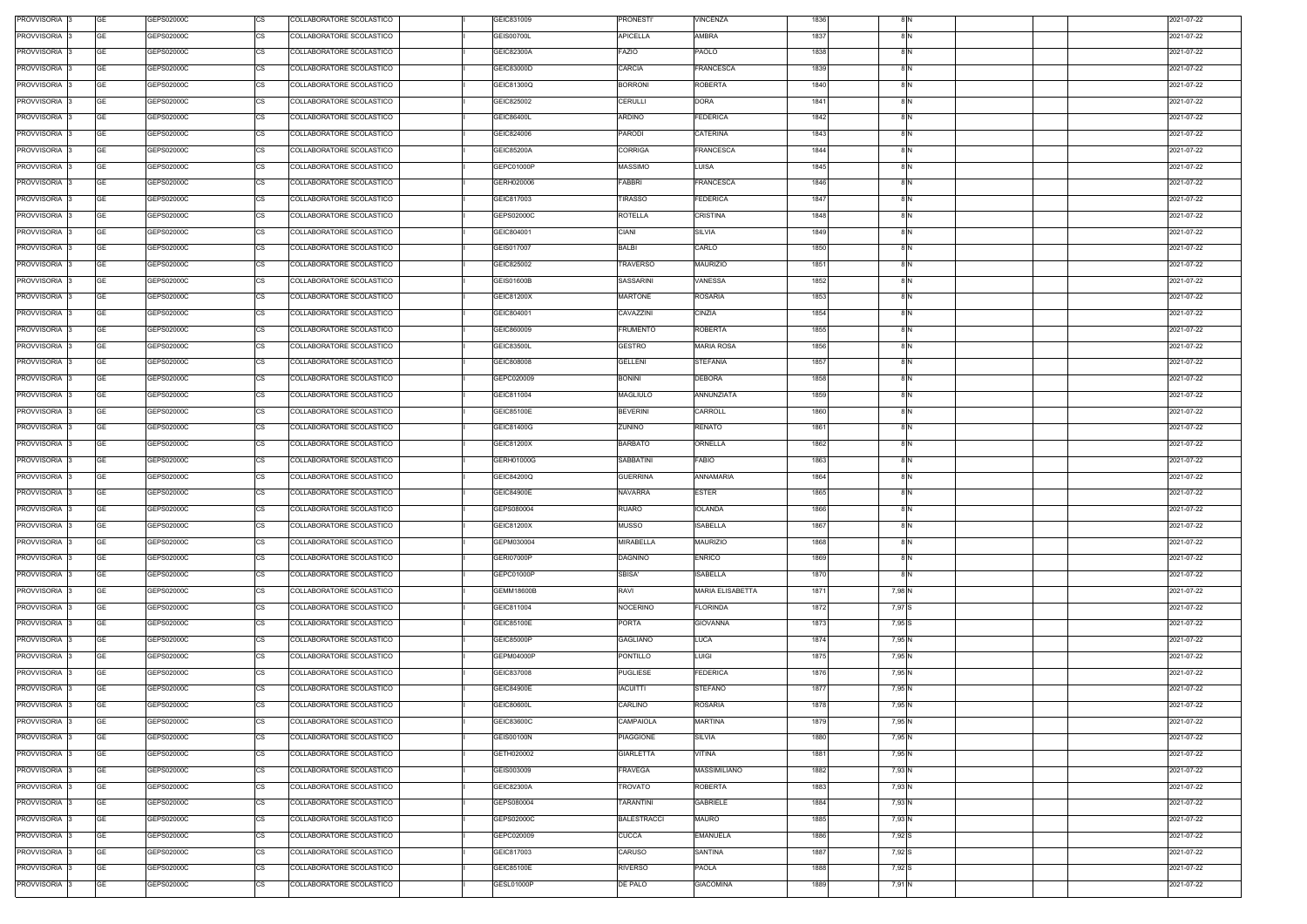| PROVVISORIA 3            | GE        | GEPS02000C | COLLABORATORE SCOLASTICO<br>CS        | GEPS030003        | DI PAOLA           | <b>SONIA</b>          | 1890 | 7,90 S |  | 2021-07-22 |
|--------------------------|-----------|------------|---------------------------------------|-------------------|--------------------|-----------------------|------|--------|--|------------|
| PROVVISORIA 3            | GE        | GEPS02000C | <b>CS</b><br>COLLABORATORE SCOLASTICO | GEPS050008        | D'ANTUONO          | MARIANNA              | 1891 | 7,90 S |  | 2021-07-22 |
| PROVVISORIA 3            | GE        | GEPS02000C | <b>CS</b><br>COLLABORATORE SCOLASTICO | GEIC85000P        | CASULA             | LUISA ANNA            | 1892 | 7,90 S |  | 2021-07-22 |
| PROVVISORIA 3            | GE        | GEPS02000C | <b>CS</b><br>COLLABORATORE SCOLASTICO | GEIC83000D        | LAVORATORE         | ANTONIO               | 1893 | 7,90 S |  | 2021-07-22 |
| PROVVISORIA 3            | <b>GE</b> | GEPS02000C | <b>CS</b><br>COLLABORATORE SCOLASTICO | GEIC804001        | <b>CARIA</b>       | <b>MICHELA</b>        | 1894 | 7,90 S |  | 2021-07-22 |
| PROVVISORIA 3            | GE        | GEPS02000C | <b>CS</b><br>COLLABORATORE SCOLASTICO | GERI07000P        | <b>FERRARI</b>     | <b>CHIARA</b>         | 1895 | 7,90 S |  | 2021-07-22 |
| PROVVISORIA 3            | <b>GE</b> | GEPS02000C | <b>CS</b><br>COLLABORATORE SCOLASTICO | <b>GEIC82200E</b> | DE NICOLAI         | VANESSA               | 1896 | 7,90 S |  | 2021-07-22 |
| PROVVISORIA 3            | GE        | GEPS02000C | <b>CS</b><br>COLLABORATORE SCOLASTICO | GEIC85100E        | <b>VITALE</b>      | FABIANA               | 1897 | 7,90 S |  | 2021-07-22 |
| PROVVISORIA 3            | <b>GE</b> | GEPS02000C | <b>CS</b><br>COLLABORATORE SCOLASTICO | GEIC81300Q        | <b>GENUA</b>       | <b>GIOVANNI</b>       | 1898 | 7,90 N |  | 2021-07-22 |
|                          |           |            |                                       |                   |                    |                       |      |        |  |            |
| PROVVISORIA 3            | <b>GE</b> | GEPS02000C | <b>CS</b><br>COLLABORATORE SCOLASTICO | GETH020002        | <b>RISO</b>        | VERONICA              | 1899 | 7,90 N |  | 2021-07-22 |
| PROVVISORIA 3            | <b>GE</b> | GEPS02000C | <b>CS</b><br>COLLABORATORE SCOLASTICO | GEIC85100E        | <b>TACCONE</b>     | <b>GIUSEPPE</b>       | 1900 | 7,90 N |  | 2021-07-22 |
| PROVVISORIA 3            | <b>GE</b> | GEPS02000C | CS<br>COLLABORATORE SCOLASTICO        | <b>GEIS01600B</b> | <b>PIOLA</b>       | <b>FEDERICO</b>       | 1901 | 7,90 N |  | 2021-07-22 |
| PROVVISORIA 3            | <b>GE</b> | GEPS02000C | <b>CS</b><br>COLLABORATORE SCOLASTICO | GEIS01900V        | <b>ROMANO</b>      | <b>MARIA GIOVANNA</b> | 1902 | 7,90 N |  | 2021-07-22 |
| PROVVISORIA 3            | <b>GE</b> | GEPS02000C | <b>CS</b><br>COLLABORATORE SCOLASTICO | GEIC80700C        | <b>BARBATO</b>     | <b>GENNY</b>          | 1903 | 7,90 N |  | 2021-07-22 |
| PROVVISORIA 3            | <b>GE</b> | GEPS02000C | COLLABORATORE SCOLASTICO<br>СS        | GERH01000G        | <b>LA PIETRA</b>   | ANNA MARIA            | 1904 | 7,90 N |  | 2021-07-22 |
| PROVVISORIA 3            | <b>GE</b> | GEPS02000C | <b>CS</b><br>COLLABORATORE SCOLASTICO | <b>GEIS00600R</b> | <b>D'EGIDIO</b>    | <b>GIORGIO</b>        | 1905 | 7,90 N |  | 2021-07-22 |
| PROVVISORIA 3            | <b>GE</b> | GEPS02000C | <b>CS</b><br>COLLABORATORE SCOLASTICO | GEPS050008        | <b>TALIERCIO</b>   | <b>GIULIA</b>         | 1906 | 7,90 N |  | 2021-07-22 |
| PROVVISORIA 3            | <b>GE</b> | GEPS02000C | <b>CS</b><br>COLLABORATORE SCOLASTICO | GEIC80700C        | DE FIORE           | <b>REDENTORE</b>      | 1907 | 7,90 N |  | 2021-07-22 |
| PROVVISORIA 3            | <b>GE</b> | GEPS02000C | <b>CS</b><br>COLLABORATORE SCOLASTICO | GEPS030003        | ADAMO              | <b>FLAVIA</b>         | 1908 | 7,90 N |  | 2021-07-22 |
| PROVVISORIA 3            | GE        | GEPS02000C | <b>CS</b><br>COLLABORATORE SCOLASTICO | GEIC85700D        | <b>MORMILE</b>     | ALESSANDRO            | 1909 | 7,90 N |  | 2021-07-22 |
| PROVVISORIA 3            | GE        | GEPS02000C | <b>CS</b><br>COLLABORATORE SCOLASTICO | GEIS018003        | LICATA             | <b>GIADA</b>          | 1910 | 7,90 N |  | 2021-07-22 |
| PROVVISORIA 3            | <b>GE</b> | GEPS02000C | <b>CS</b><br>COLLABORATORE SCOLASTICO | GERH020006        | TRAVI              | LILIA.                | 1911 | 7,90 N |  | 2021-07-22 |
| PROVVISORIA 3            | <b>GE</b> | GEPS02000C | <b>CS</b><br>COLLABORATORE SCOLASTICO | GEIS01400Q        | <b>D'AGOSTINO</b>  | ANNALISA              | 1912 | 7,90 N |  | 2021-07-22 |
| PROVVISORIA 3            | <b>GE</b> | GEPS02000C | <b>CS</b><br>COLLABORATORE SCOLASTICO | GEIC840004        | <b>RUTIGLIANO</b>  | LAURA                 | 1913 | 7,90 N |  | 2021-07-22 |
| PROVVISORIA 3            | <b>GE</b> | GEPS02000C | <b>CS</b><br>COLLABORATORE SCOLASTICO | GEIS018003        | SCARCELLI          | ROSSELLA              | 1914 | 7,90 N |  | 2021-07-22 |
| PROVVISORIA 3            | <b>GE</b> | GEPS02000C | <b>CS</b><br>COLLABORATORE SCOLASTICO | GEIC81200X        | SERRA              | <b>JESSICA</b>        | 1915 | 7,90 N |  | 2021-07-22 |
| PROVVISORIA 3            | GE        | GEPS02000C | <b>CS</b><br>COLLABORATORE SCOLASTICO | GEIC804001        | GIACONI            | <b>GIOVANNI</b>       | 1916 | 7,90 N |  | 2021-07-22 |
| PROVVISORIA 3            | <b>GE</b> | GEPS02000C | <b>CS</b><br>COLLABORATORE SCOLASTICO | GEPS02000C        | <b>ARZANI</b>      | <b>CHIARA</b>         | 1917 | 7,88 N |  | 2021-07-22 |
| PROVVISORIA 3            | GE        | GEPS02000C | <b>CS</b><br>COLLABORATORE SCOLASTICO | GEIC816007        | ZACCAGNINO         | <b>SILVIA</b>         | 1918 | 7,87 S |  | 2021-07-22 |
| PROVVISORIA 3            | <b>GE</b> | GEPS02000C | <b>CS</b><br>COLLABORATORE SCOLASTICO | <b>GEIS00700L</b> | <b>DIOP</b>        | <b>FATOU</b>          | 1919 | 7,86 N |  | 2021-07-22 |
| PROVVISORIA 3            | GE        | GEPS02000C | <b>CS</b><br>COLLABORATORE SCOLASTICO | GEIC837008        | <b>SCHIFANO</b>    | PASQUALE              | 1920 | 7,85 S |  | 2021-07-22 |
| PROVVISORIA <sup>3</sup> | <b>GE</b> | GEPS02000C | <b>CS</b><br>COLLABORATORE SCOLASTICO | GEIC84900E        | PIEDIGROTTA        | <b>STEFANIA</b>       | 1921 | 7,85 N |  | 2021-07-22 |
| PROVVISORIA 3            | GE        | GEPS02000C | <b>CS</b><br>COLLABORATORE SCOLASTICO | GEIS01400Q        | DI TERMINI         | <b>DAVIDE</b>         | 1922 | 7,85 N |  | 2021-07-22 |
| PROVVISORIA 3            | GE        | GEPS02000C | <b>CS</b><br>COLLABORATORE SCOLASTICO | GEIC825002        | DA CAMPO           | <b>ALESSANDRO</b>     | 1923 | 7,85 N |  | 2021-07-22 |
| PROVVISORIA 3            | <b>GE</b> | GEPS02000C | <b>CS</b><br>COLLABORATORE SCOLASTICO | GEIC85000P        | <b>ARCHITETTO</b>  | <b>MARIALUISA</b>     | 1924 | 7,85 N |  | 2021-07-22 |
| PROVVISORIA 3            | <b>GE</b> | GEPS02000C | <b>CS</b><br>COLLABORATORE SCOLASTICO | GEPC020009        | COCCO              | <b>ANDREA</b>         | 1925 | 7,85 N |  | 2021-07-22 |
| PROVVISORIA 3            | <b>GE</b> | GEPS02000C | <b>CS</b><br>COLLABORATORE SCOLASTICO | GEIC82100P        | MASSARO            | <b>GIACINTO</b>       | 1926 | 7,85 N |  | 2021-07-22 |
| PROVVISORIA 3            | <b>GE</b> | GEPS02000C | <b>CS</b><br>COLLABORATORE SCOLASTICO | GEIC859005        | FRAU               | <b>ANTONELLA</b>      | 1927 | 7,83 S |  | 2021-07-22 |
| PROVVISORIA 3            | <b>GE</b> | GEPS02000C | CS<br>COLLABORATORE SCOLASTICO        | GEIC85500T        | <b>GARRAMONE</b>   | SAVERIO               | 1928 | 7,83 N |  | 2021-07-22 |
| PROVVISORIA 3            | <b>GE</b> | GEPS02000C | <b>CS</b><br>COLLABORATORE SCOLASTICO | GEIC817003        | <b>DE DOMENICO</b> | <b>FRANCESCA</b>      | 1929 | 7,83 N |  | 2021-07-22 |
| PROVVISORIA 3            | <b>GE</b> | GEPS02000C | <b>CS</b><br>COLLABORATORE SCOLASTICO | GEIC81400G        | <b>GIORGI</b>      | <b>FRANCESCA</b>      | 1930 | 7,83 N |  | 2021-07-22 |
| PROVVISORIA 3            | <b>GE</b> | GEPS02000C | <b>CS</b><br>COLLABORATORE SCOLASTICO | GERH020006        | AMETRANO           | <b>GAETANO</b>        | 1931 | 7,83 N |  | 2021-07-22 |
| PROVVISORIA 3            | <b>GE</b> | GEPS02000C | <b>CS</b><br>COLLABORATORE SCOLASTICO | GEIC83500L        | <b>CAMPIDELLI</b>  | CRISTINA              | 1932 | 7,83 N |  | 2021-07-22 |
| PROVVISORIA 3            | <b>GE</b> | GEPS02000C | <b>CS</b><br>COLLABORATORE SCOLASTICO | GEIC838004        | <b>GATTULLO</b>    | <b>ROSANNA</b>        | 1933 | 7,83 N |  | 2021-07-22 |
| PROVVISORIA 3            | <b>GE</b> | GEPS02000C | CS<br>COLLABORATORE SCOLASTICO        | GEPS07000D        | <b>FANTOLI</b>     | PAOLO                 | 1934 | 7,83 N |  | 2021-07-22 |
| PROVVISORIA 3            | <b>GE</b> | GEPS02000C | <b>CS</b><br>COLLABORATORE SCOLASTICO | GEIC816007        | <b>ILLIBERI</b>    | <b>MADDALENA</b>      | 1935 | 7,82 S |  | 2021-07-22 |
| PROVVISORIA 3            | GE        | GEPS02000C | СS<br>COLLABORATORE SCOLASTICO        | GEIC85700D        | <b>IZZO</b>        | ANNA                  | 1936 | 7,80 S |  | 2021-07-22 |
| PROVVISORIA 3            | <b>GE</b> | GEPS02000C | <b>CS</b><br>COLLABORATORE SCOLASTICO | GEIC85700D        | PELLEGRINO         | <b>CATERINA</b>       | 1937 | 7,80 S |  | 2021-07-22 |
| PROVVISORIA 3            | <b>GE</b> | GEPS02000C | <b>CS</b><br>COLLABORATORE SCOLASTICO | GEIC809004        | <b>BUCCAFURNO</b>  | ANDREA                | 1938 | 7,80 S |  | 2021-07-22 |
| PROVVISORIA 3            | <b>GE</b> | GEPS02000C | <b>CS</b><br>COLLABORATORE SCOLASTICO | GERH01000G        | <b>DEL GAUDIO</b>  | CAROLINA              | 1939 | 7,80 S |  | 2021-07-22 |
| PROVVISORIA 3            | <b>GE</b> | GEPS02000C | <b>CS</b><br>COLLABORATORE SCOLASTICO | GEIC85000P        | SARTORELLI         | CARLOTTA              | 1940 | 7,80 S |  | 2021-07-22 |
| PROVVISORIA 3            | GE        | GEPS02000C | <b>CS</b><br>COLLABORATORE SCOLASTICO | GEIC81200X        | FIETTA             | ALESSIA               | 1941 |        |  | 2021-07-22 |
|                          |           |            |                                       |                   |                    |                       |      | 7,80 S |  |            |
| PROVVISORIA 3            | <b>GE</b> | GEPS02000C | <b>CS</b><br>COLLABORATORE SCOLASTICO | GEIC808008        | PELLE              | <b>ROSANNA</b>        | 1942 | 7,80 S |  | 2021-07-22 |
| PROVVISORIA 3            | GE        | GEPS02000C | <b>CS</b><br>COLLABORATORE SCOLASTICO | GEIC804001        | CARNEVALINI        | <b>GIOVANNI</b>       | 1943 | 7,80 S |  | 2021-07-22 |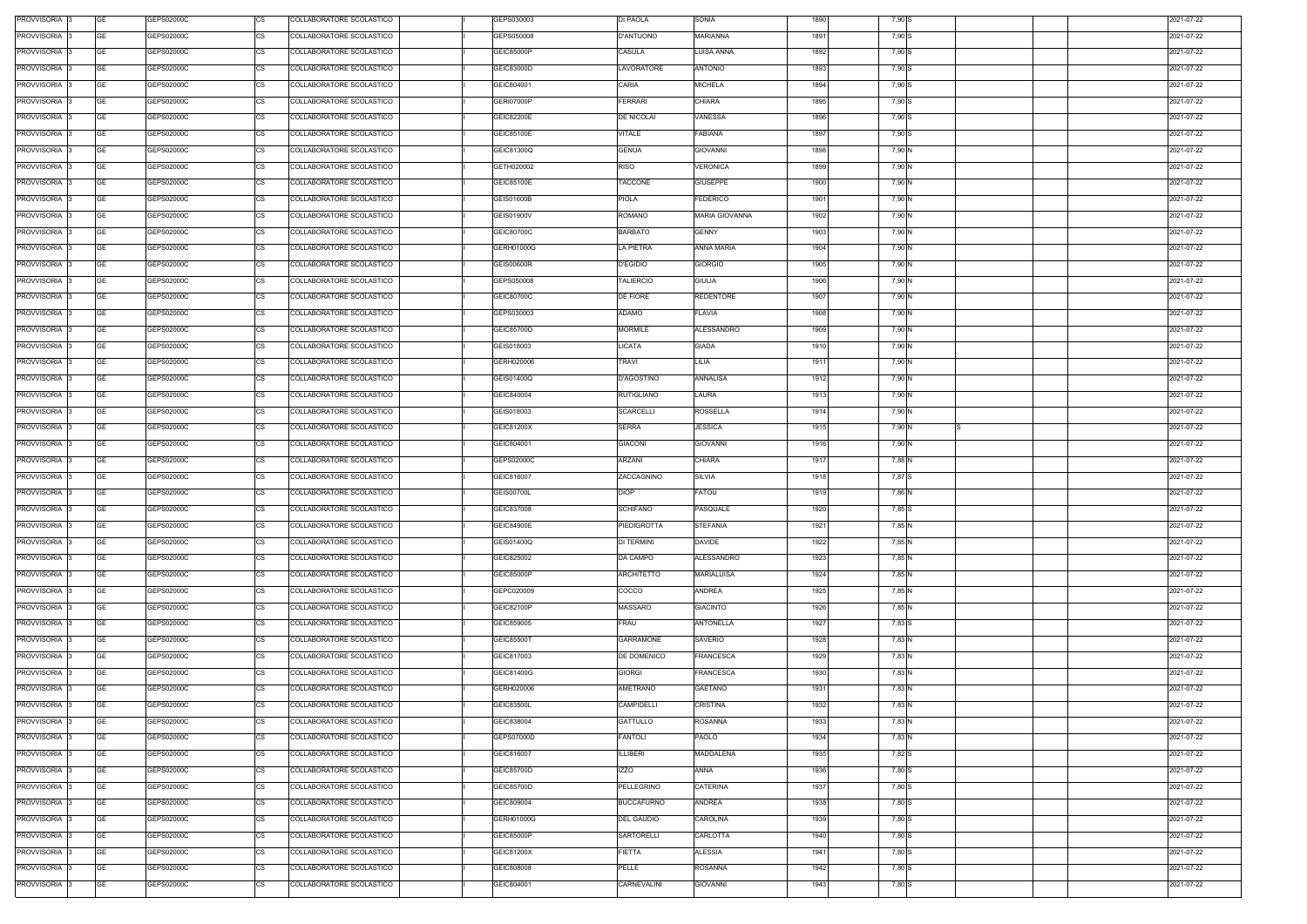| PROVVISORIA 3      | <b>GE</b> | GEPS02000C | <b>CS</b> | COLLABORATORE SCOLASTICO | GEIC808008        | AVELLA              | <b>NANCY</b>       | 1944 | 7,80 S |  | 2021-07-22 |
|--------------------|-----------|------------|-----------|--------------------------|-------------------|---------------------|--------------------|------|--------|--|------------|
| PROVVISORIA 3      | <b>GE</b> | GEPS02000C | СS        | COLLABORATORE SCOLASTICO | GEIC83600C        | DE MAIO             | <b>ANDREA</b>      | 1945 | 7,80 S |  | 2021-07-22 |
| PROVVISORIA 3      | <b>GE</b> | GEPS02000C | CS        | COLLABORATORE SCOLASTICO | GEPM04000P        | CAVALLARO           | ADA                | 1946 | 7,80 S |  | 2021-07-22 |
| PROVVISORIA 3      | <b>GE</b> | GEPS02000C | CS        | COLLABORATORE SCOLASTICO | GEIC83600C        | <b>PAPALIA</b>      | SARA               | 1947 | 7,80 S |  | 2021-07-22 |
| PROVVISORIA 3      | GE        | GEPS02000C | CS        | COLLABORATORE SCOLASTICO | GEIC838004        | <b>BARI</b>         | <b>MICHELE</b>     | 1948 | 7,80 S |  | 2021-07-22 |
| PROVVISORIA 3      | <b>GE</b> | GEPS02000C | <b>CS</b> | COLLABORATORE SCOLASTICO | GEIC85200A        | PETEI               | <b>FRANCESCA</b>   | 1949 | 7,80 S |  | 2021-07-22 |
| PROVVISORIA 3      | GE        | GEPS02000C | <b>CS</b> | COLLABORATORE SCOLASTICO | GEIS01400Q        | <b>CADILI RISPI</b> | <b>UMBERTO</b>     | 1950 | 7,80 S |  | 2021-07-22 |
| PROVVISORIA 3      | <b>GE</b> | GEPS02000C | <b>CS</b> | COLLABORATORE SCOLASTICO | GEIC838004        | <b>FINOTTI</b>      | <b>SERENA</b>      | 1951 | 7,80 N |  | 2021-07-22 |
| <b>PROVVISORIA</b> | GE        | GEPS02000C | <b>CS</b> | COLLABORATORE SCOLASTICO | GEIC83600C        | VALLI               | <b>GABRIELE</b>    | 1952 | 7,80 N |  | 2021-07-22 |
| <b>PROVVISORIA</b> | <b>GE</b> | GEPS02000C | CS        | COLLABORATORE SCOLASTICO | GEIC80700C        | <b>SALERNO</b>      | <b>MELCHIORRE</b>  | 1953 | 7,80 N |  | 2021-07-22 |
| PROVVISORIA        | <b>GE</b> | GEPS02000C | <b>CS</b> | COLLABORATORE SCOLASTICO | GEPC020009        | FERRARO             | <b>FEDERICA</b>    | 1954 | 7,80 N |  | 2021-07-22 |
| PROVVISORIA        | <b>GE</b> | GEPS02000C | CS        | COLLABORATORE SCOLASTICO | GETH020002        | <b>SCUTICCHIO</b>   | BENEDETTA CLORINDA | 1955 | 7,80 N |  | 2021-07-22 |
| PROVVISORIA        | <b>GE</b> | GEPS02000C | <b>CS</b> | COLLABORATORE SCOLASTICO | GEIC853006        | PADOAN              | <b>GIULIA</b>      | 1956 | 7,80 N |  | 2021-07-22 |
| PROVVISORIA 3      | <b>GE</b> | GEPS02000C | CS        | COLLABORATORE SCOLASTICO | GEIC83500L        | <b>OTTONELLO</b>    | STEFANO            | 1957 | 7,80 N |  | 2021-07-22 |
| PROVVISORIA 3      | <b>GE</b> | GEPS02000C | СS        | COLLABORATORE SCOLASTICO | GEIC80700C        | <b>NASTASI</b>      | <b>RICCARDO</b>    | 1958 | 7,80 N |  | 2021-07-22 |
| PROVVISORIA 3      | <b>GE</b> | GEPS02000C | CS        | COLLABORATORE SCOLASTICO | <b>GEIC82300A</b> | <b>BERTAGNINI</b>   | <b>GAIA</b>        | 1959 | 7,80 N |  | 2021-07-22 |
| PROVVISORIA 3      | <b>GE</b> | GEPS02000C | <b>CS</b> | COLLABORATORE SCOLASTICO | GERH01000G        | <b>CLAVARINO</b>    | <b>NOEMI</b>       | 1960 | 7,80 N |  | 2021-07-22 |
| PROVVISORIA 3      | <b>GE</b> | GEPS02000C | CS        | COLLABORATORE SCOLASTICO | GEIC80700C        | <b>MAURO</b>        | <b>MARCO</b>       | 1961 | 7,80 N |  | 2021-07-22 |
| PROVVISORIA 3      | <b>GE</b> | GEPS02000C |           | COLLABORATORE SCOLASTICO |                   | <b>PARODI</b>       | ALESSIA            | 1962 |        |  | 2021-07-22 |
|                    |           |            | СS        |                          | GEIC82100P        |                     |                    |      | 7,80 N |  |            |
| PROVVISORIA 3      | <b>GE</b> | GEPS02000C | СS        | COLLABORATORE SCOLASTICO | GEIC81300Q        | <b>D'ELIA</b>       | MARCO              | 1963 | 7,80 N |  | 2021-07-22 |
| PROVVISORIA 3      | GE        | GEPS02000C | СS        | COLLABORATORE SCOLASTICO | GEIS003009        | COLOMBARA           | <b>FEDERICA</b>    | 1964 | 7,80 N |  | 2021-07-22 |
| PROVVISORIA 3      | <b>GE</b> | GEPS02000C | СS        | COLLABORATORE SCOLASTICO | GEIC80700C        | PARDO               | VINCENZA           | 1965 | 7,80 N |  | 2021-07-22 |
| PROVVISORIA 3      | <b>GE</b> | GEPS02000C | <b>CS</b> | COLLABORATORE SCOLASTICO | GERH01000G        | <b>VITALE</b>       | ANIELLO            | 1966 | 7,80 N |  | 2021-07-22 |
| PROVVISORIA 3      | <b>GE</b> | GEPS02000C | <b>CS</b> | COLLABORATORE SCOLASTICO | GEIC804001        | <b>GUIDO</b>        | <b>MICHELE</b>     | 1967 | 7,80 N |  | 2021-07-22 |
| <b>PROVVISORIA</b> | <b>GE</b> | GEPS02000C | СS        | COLLABORATORE SCOLASTICO | GEIS01400Q        | <b>GALLUZZO</b>     | DARIO              | 1968 | 7,80 N |  | 2021-07-22 |
| PROVVISORIA 3      | <b>GE</b> | GEPS02000C | СS        | COLLABORATORE SCOLASTICO | <b>GEIC85200A</b> | <b>BUSCEMI</b>      | <b>FABIO</b>       | 1969 | 7,80 N |  | 2021-07-22 |
| PROVVISORIA 3      | <b>GE</b> | GEPS02000C | СS        | COLLABORATORE SCOLASTICO | GEIC84200Q        | TRINGALI            | <b>GIUSEPPE</b>    | 1970 | 7,80 N |  | 2021-07-22 |
| PROVVISORIA 3      | <b>GE</b> | GEPS02000C | CS        | COLLABORATORE SCOLASTICO | <b>GEIC85000P</b> | <b>BRUZZONE</b>     | <b>MARCO</b>       | 1971 | 7,80 N |  | 2021-07-22 |
| PROVVISORIA 3      | <b>GE</b> | GEPS02000C | <b>CS</b> | COLLABORATORE SCOLASTICO | GEIC861005        | PELIZZA             | <b>DAVIDE</b>      | 1972 | 7,80 N |  | 2021-07-22 |
| PROVVISORIA 3      | <b>GE</b> | GEPS02000C | <b>CS</b> | COLLABORATORE SCOLASTICO | GEIS011008        | OLIVA               | VINCENZO           | 1973 | 7,80 N |  | 2021-07-22 |
| PROVVISORIA 3      | <b>GE</b> | GEPS02000C | <b>CS</b> | COLLABORATORE SCOLASTICO | GEIC80700C        | ABBATE              | ADA                | 1974 | 7,80 N |  | 2021-07-22 |
| PROVVISORIA 3      | <b>GE</b> | GEPS02000C | <b>CS</b> | COLLABORATORE SCOLASTICO | GEPM04000P        | ROMEO               | <b>EMILIA</b>      | 1975 | 7,80 N |  | 2021-07-22 |
| PROVVISORIA 3      | <b>GE</b> | GEPS02000C | <b>CS</b> | COLLABORATORE SCOLASTICO | GEIS004005        | SANDALI             | <b>IRENE</b>       | 1976 | 7,80 N |  | 2021-07-22 |
| PROVVISORIA 3      | GE        | GEPS02000C | <b>CS</b> | COLLABORATORE SCOLASTICO | GETH020002        | <b>DEL GAUDIO</b>   | VINCENZO           | 1977 | 7,80 N |  | 2021-07-22 |
| <b>PROVVISORIA</b> | <b>GE</b> | GEPS02000C | CS        | COLLABORATORE SCOLASTICO | GEIC85200A        | <b>MINELLI</b>      | <b>NICOLE</b>      | 1978 | 7,80 N |  | 2021-07-22 |
| PROVVISORIA 3      | <b>GE</b> | GEPS02000C | <b>CS</b> | COLLABORATORE SCOLASTICO | GEIC808008        | <b>PASTORELLI</b>   | <b>CLAUDIA</b>     | 1979 | 7,80 N |  | 2021-07-22 |
| PROVVISORIA 3      | <b>GE</b> | GEPS02000C | CS        | COLLABORATORE SCOLASTICO | GEIC829009        | PISACANE            | <b>PIETRO</b>      | 1980 | 7,80 N |  | 2021-07-22 |
| <b>PROVVISORIA</b> | <b>GE</b> | GEPS02000C | CS        | COLLABORATORE SCOLASTICO | GEPM04000P        | COMMISSO            | CHIARA             | 1981 | 7,80 N |  | 2021-07-22 |
| PROVVISORIA 3      | <b>GE</b> | GEPS02000C | CS        | COLLABORATORE SCOLASTICO | <b>GEIS00600R</b> | <b>PINTUCCI</b>     | DANIELE            | 1982 | 7,80 N |  | 2021-07-22 |
| PROVVISORIA 3      | <b>GE</b> | GEPS02000C | CS        | COLLABORATORE SCOLASTICO | GEIC86300R        | VINCIGUERRA         | ALEX               | 1983 | 7,80 N |  | 2021-07-22 |
| PROVVISORIA 3      | <b>GE</b> | GEPS02000C | CS        | COLLABORATORE SCOLASTICO | GEPS02000C        | PINELLI             | <b>FABIO</b>       | 1984 | 7,80 N |  | 2021-07-22 |
| PROVVISORIA 3      | <b>GE</b> | GEPS02000C | <b>CS</b> | COLLABORATORE SCOLASTICO | GEPC020009        | <b>ANGOTTI</b>      | PASQUALE           | 1985 | 7,80 N |  | 2021-07-22 |
| PROVVISORIA 3      | <b>GE</b> | GEPS02000C | CS        | COLLABORATORE SCOLASTICO | GEIC808008        | AMELOTTI            | <b>ELENA</b>       | 1986 | 7,80 N |  | 2021-07-22 |
| PROVVISORIA 3      | <b>GE</b> | GEPS02000C | <b>CS</b> | COLLABORATORE SCOLASTICO | GEIC840004        | <b>ANTONIOLI</b>    | <b>STEFANIA</b>    | 1987 | 7,80 N |  | 2021-07-22 |
| PROVVISORIA 3      | <b>GE</b> | GEPS02000C | CS        | COLLABORATORE SCOLASTICO | GEIC81200X        | VIZZARI             | <b>ILENIA</b>      | 1988 | 7,80 N |  | 2021-07-22 |
| PROVVISORIA 3      | <b>GE</b> | GEPS02000C | СS        | COLLABORATORE SCOLASTICO | GEPS080004        | <b>GOBBI</b>        | NICOLO'            | 1989 | 7,80 N |  | 2021-07-22 |
| PROVVISORIA 3      | <b>GE</b> | GEPS02000C | СS        | COLLABORATORE SCOLASTICO | GEIS01400Q        | <b>GALBIATI</b>     | <b>GIULIA</b>      | 1990 | 7,80 N |  | 2021-07-22 |
| <b>PROVVISORIA</b> | <b>GE</b> | GEPS02000C | <b>CS</b> | COLLABORATORE SCOLASTICO | <b>GEIS02200P</b> | CANEPA              | <b>FLAVIA</b>      | 1991 | 7,80 N |  | 2021-07-22 |
| PROVVISORIA 3      | <b>GE</b> | GEPS02000C | <b>CS</b> | COLLABORATORE SCOLASTICO | GEIC80700C        | <b>FUCCI</b>        | <b>CLEMENTE</b>    | 1992 | 7,80 N |  | 2021-07-22 |
| <b>PROVVISORIA</b> | <b>GE</b> | GEPS02000C | <b>CS</b> | COLLABORATORE SCOLASTICO | GEIC816007        | PROVENZALE          | <b>JESSICA</b>     | 1993 | 7,80 N |  | 2021-07-22 |
| PROVVISORIA 3      | <b>GE</b> | GEPS02000C | СS        | COLLABORATORE SCOLASTICO | GEIC82300A        | <b>IERVASI</b>      | ERIKA              | 1994 | 7,80 N |  | 2021-07-22 |
| <b>PROVVISORIA</b> | <b>GE</b> | GEPS02000C | СS        | COLLABORATORE SCOLASTICO | GEPM030004        | <b>D'ALBA</b>       | <b>FRANCESCO</b>   | 1995 | 7,80 N |  | 2021-07-22 |
| PROVVISORIA 3      | <b>GE</b> | GEPS02000C |           | COLLABORATORE SCOLASTICO | GEIC81400G        | PICCARDO            |                    |      |        |  | 2021-07-22 |
|                    |           |            | СS        |                          |                   |                     | MARTINA            | 1996 | 7,80 N |  |            |
| PROVVISORIA 3      | <b>GE</b> | GEPS02000C | <b>CS</b> | COLLABORATORE SCOLASTICO | GEIS003009        | LORETTA             | FILIPPO            | 1997 | 7,80 N |  | 2021-07-22 |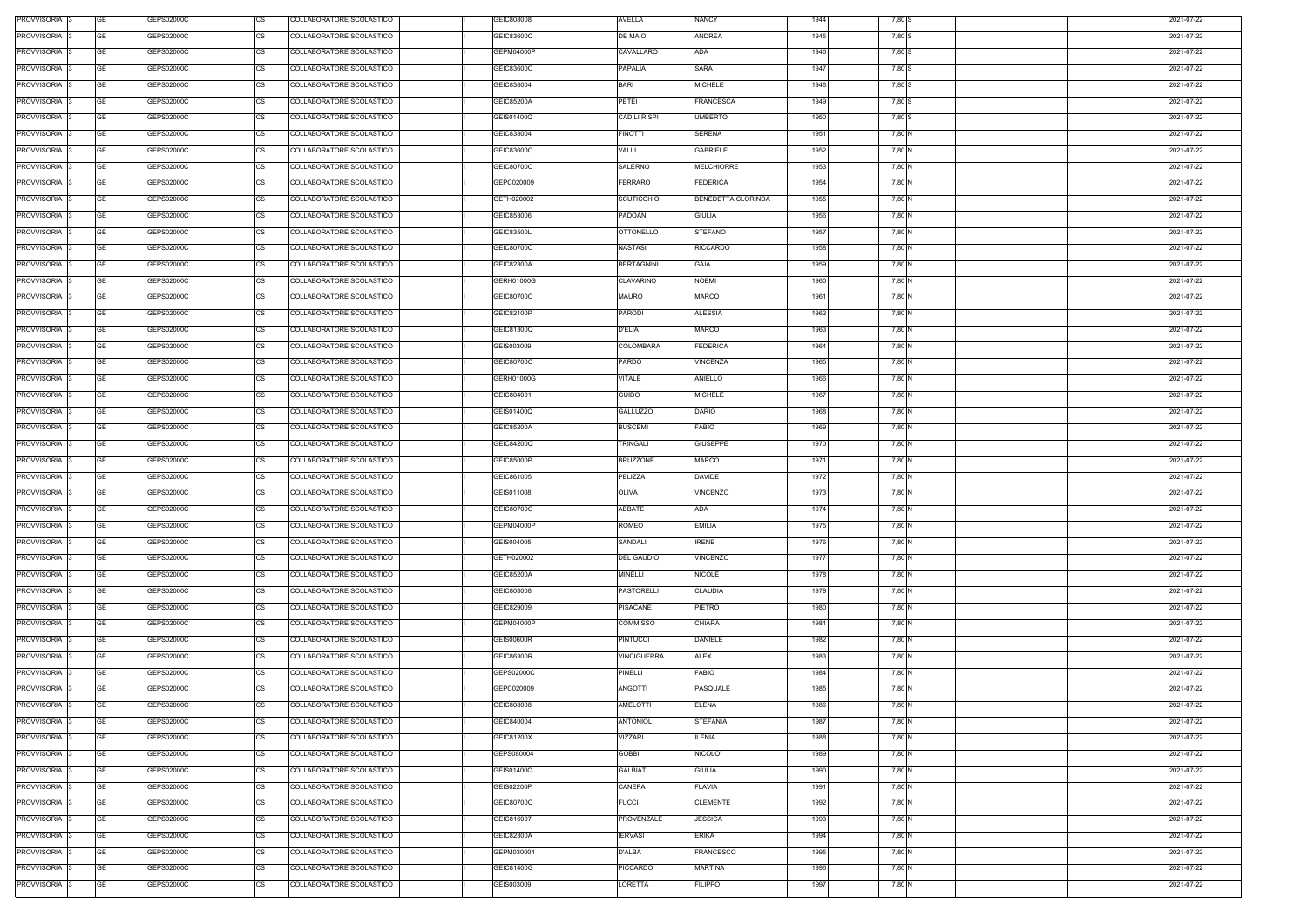| PROVVISORIA 3            | GE        | GEPS02000C | COLLABORATORE SCOLASTICO<br>CS        | GEPS02000C        | SACCO                | <b>YURI</b>           | 1998   | 7,80 N |  | 2021-07-22 |
|--------------------------|-----------|------------|---------------------------------------|-------------------|----------------------|-----------------------|--------|--------|--|------------|
| PROVVISORIA 3            | GE        | GEPS02000C | <b>CS</b><br>COLLABORATORE SCOLASTICO | GEIC840004        | <b>BERTINI</b>       | LORENA                | 1999   | 7,80 N |  | 2021-07-22 |
| PROVVISORIA 3            | GE        | GEPS02000C | <b>CS</b><br>COLLABORATORE SCOLASTICO | GEPC020009        | <b>BONGIOVANNI</b>   | CRISTINA              | 2000   | 7,80 N |  | 2021-07-22 |
| PROVVISORIA 3            | GE        | GEPS02000C | <b>CS</b><br>COLLABORATORE SCOLASTICO | GEIS011008        | DI MARIANO           | <b>GIUSI</b>          | 2001   | 7,80 N |  | 2021-07-22 |
| PROVVISORIA 3            | <b>GE</b> | GEPS02000C | <b>CS</b><br>COLLABORATORE SCOLASTICO | GEPS050008        | <b>GIUDICEANDREA</b> | <b>MARZIA</b>         | 2002   | 7,80 N |  | 2021-07-22 |
| PROVVISORIA 3            | <b>GE</b> | GEPS02000C | <b>CS</b><br>COLLABORATORE SCOLASTICO | GEIC83500L        | <b>PISTONE</b>       | <b>GRAZIANO</b>       | 2003   | 7,80 N |  | 2021-07-22 |
| PROVVISORIA 3            | <b>GE</b> | GEPS02000C | CS<br>COLLABORATORE SCOLASTICO        | GEIC817003        | <b>TAMI</b>          | <b>EMANUELA</b>       | 2004   | 7,80 N |  | 2021-07-22 |
| PROVVISORIA 3            | GE        | GEPS02000C | <b>CS</b><br>COLLABORATORE SCOLASTICO | GEIC81200X        | <b>GHIONE</b>        | VALENTINA             | 2005   | 7,80 N |  | 2021-07-22 |
| PROVVISORIA 3            | <b>GE</b> | GEPS02000C | <b>CS</b><br>COLLABORATORE SCOLASTICO | GEIC83500L        | <b>BOFFA</b>         | <b>ANDREA</b>         | 2006   | 7,80 N |  | 2021-07-22 |
|                          |           |            |                                       |                   |                      |                       |        |        |  |            |
| PROVVISORIA 3            | <b>GE</b> | GEPS02000C | <b>CS</b><br>COLLABORATORE SCOLASTICO | GEIC85100E        | <b>CORICA</b>        | <b>RAMONA</b>         | 2007   | 7,80 N |  | 2021-07-22 |
| PROVVISORIA 3            | <b>GE</b> | GEPS02000C | <b>CS</b><br>COLLABORATORE SCOLASTICO | GEIC80700C        | <b>SCILIPOTI</b>     | <b>GIUSEPPE</b>       | 2008   | 7,80 N |  | 2021-07-22 |
| PROVVISORIA 3            | <b>GE</b> | GEPS02000C | CS<br>COLLABORATORE SCOLASTICO        | GEIS004005        | <b>FAMA'</b>         | <b>GIUSEPPE</b>       | 2009   | 7,80 N |  | 2021-07-22 |
| PROVVISORIA 3            | <b>GE</b> | GEPS02000C | <b>CS</b><br>COLLABORATORE SCOLASTICO | GESL01000P        | <b>POGGI</b>         | <b>MICHELE</b>        | 2010   | 7,80 N |  | 2021-07-22 |
| PROVVISORIA 3            | <b>GE</b> | GEPS02000C | <b>CS</b><br>COLLABORATORE SCOLASTICO | GEPS07000D        | SUDANO               | PAOLO                 | 2011   | 7,80 N |  | 2021-07-22 |
| PROVVISORIA 3            | <b>GE</b> | GEPS02000C | COLLABORATORE SCOLASTICO<br>СS        | GEIC837008        | <b>NARI</b>          | SARA VALENTINA        | 2012   | 7,80 N |  | 2021-07-22 |
| PROVVISORIA 3            | <b>GE</b> | GEPS02000C | <b>CS</b><br>COLLABORATORE SCOLASTICO | GEIS017007        | <b>GHEORGHE</b>      | IULIANA               | 2013 S | 7,80 N |  | 2021-07-22 |
| PROVVISORIA 3            | <b>GE</b> | GEPS02000C | <b>CS</b><br>COLLABORATORE SCOLASTICO | GEIC809004        | PIACENZA             | <b>GIUSEPPE</b>       | 2014   | 7,80 N |  | 2021-07-22 |
| PROVVISORIA 3            | <b>GE</b> | GEPS02000C | <b>CS</b><br>COLLABORATORE SCOLASTICO | GEIC840004        | <b>DODDIS</b>        | LORENZA               | 2015   | 7,80 N |  | 2021-07-22 |
| PROVVISORIA 3            | <b>GE</b> | GEPS02000C | <b>CS</b><br>COLLABORATORE SCOLASTICO | GEIC84200Q        | <b>CENCIARELLI</b>   | WILMA                 | 2016   | 7,80 N |  | 2021-07-22 |
| PROVVISORIA 3            | GE        | GEPS02000C | <b>CS</b><br>COLLABORATORE SCOLASTICO | GERH01000G        | DE CARLO             | <b>ROSE</b>           | 2017   | 7,80 N |  | 2021-07-22 |
| PROVVISORIA 3            | GE        | GEPS02000C | <b>CS</b><br>COLLABORATORE SCOLASTICO | GEIC804001        | OLIVIERI             | CINZIA                | 2018   | 7,80 N |  | 2021-07-22 |
| PROVVISORIA 3            | <b>GE</b> | GEPS02000C | <b>CS</b><br>COLLABORATORE SCOLASTICO | GEIC838004        | MORELLO              | <b>GIUSEPPE</b>       | 2019   | 7,78 S |  | 2021-07-22 |
| PROVVISORIA 3            | <b>GE</b> | GEPS02000C | <b>CS</b><br>COLLABORATORE SCOLASTICO | GEIC85100E        | <b>SINISI</b>        | ROSSELLA              | 2020   | 7,78 S |  | 2021-07-22 |
| PROVVISORIA 3            | <b>GE</b> | GEPS02000C | <b>CS</b><br>COLLABORATORE SCOLASTICO | GERH020006        | MALLIA               | <b>ROBERTA</b>        | 2021   | 7,75 S |  | 2021-07-22 |
| PROVVISORIA 3            | <b>GE</b> | GEPS02000C | <b>CS</b><br>COLLABORATORE SCOLASTICO | GEIC85000P        | CHIAPPORI            | _UCIA                 | 2022   | 7,75 S |  | 2021-07-22 |
| PROVVISORIA 3            | <b>GE</b> | GEPS02000C | <b>CS</b><br>COLLABORATORE SCOLASTICO | GEPS030003        | GALIETTA             | <b>MARCOS ANTONIO</b> | 2023   | 7,75 S |  | 2021-07-22 |
| PROVVISORIA 3            | GE        | GEPS02000C | <b>CS</b><br>COLLABORATORE SCOLASTICO | GEIC859005        | ESPOSITO             | SALVATORE             | 2024   | 7,75 N |  | 2021-07-22 |
| PROVVISORIA 3            | <b>GE</b> | GEPS02000C | <b>CS</b><br>COLLABORATORE SCOLASTICO | GEIS01400Q        | LAVAGGI              | SIMONE                | 2025   | 7,75 N |  | 2021-07-22 |
| PROVVISORIA 3            | GE        | GEPS02000C | <b>CS</b><br>COLLABORATORE SCOLASTICO | GEIC80700C        | <b>D'ALESSIO</b>     | <b>MARIO</b>          | 2026   | 7,75 N |  | 2021-07-22 |
| PROVVISORIA 3            | <b>GE</b> | GEPS02000C | <b>CS</b><br>COLLABORATORE SCOLASTICO | GEIC85700D        | <b>VITALI</b>        | <b>ALESSANDRO</b>     | 2027   | 7,75 N |  | 2021-07-22 |
| PROVVISORIA 3            | GE        | GEPS02000C | <b>CS</b><br>COLLABORATORE SCOLASTICO | GEIC84200Q        | MAZZEI               | <b>DONATELLA</b>      | 2028   | 7,75 N |  | 2021-07-22 |
| PROVVISORIA 3            | <b>GE</b> | GEPS02000C | <b>CS</b><br>COLLABORATORE SCOLASTICO | <b>GEIS00700L</b> | <b>RUBATTINO</b>     | LARA                  | 2029   | 7,71 N |  | 2021-07-22 |
| PROVVISORIA 3            | GE        | GEPS02000C | <b>CS</b><br>COLLABORATORE SCOLASTICO | GEIC85000P        | GIARDINA             | SALVATORE             | 2030   | 7,70 S |  | 2021-07-22 |
| PROVVISORIA <sub>3</sub> | <b>GE</b> | GEPS02000C | <b>CS</b><br>COLLABORATORE SCOLASTICO | GEIS01600B        | <b>BARBIERI</b>      | <b>MARIA AZZURRA</b>  | 2031   | 7,70 S |  | 2021-07-22 |
| PROVVISORIA 3            | <b>GE</b> | GEPS02000C | <b>CS</b><br>COLLABORATORE SCOLASTICO | GEIS017007        | LUCIA                | <b>FRANCESCO</b>      | 2032   | 7,70 S |  | 2021-07-22 |
| PROVVISORIA 3            | <b>GE</b> | GEPS02000C | <b>CS</b><br>COLLABORATORE SCOLASTICO | GEIC81200X        | <b>AUNEDDU</b>       | <b>VALENTINA</b>      | 2033   | 7,70 S |  | 2021-07-22 |
| PROVVISORIA 3            | <b>GE</b> | GEPS02000C | <b>CS</b><br>COLLABORATORE SCOLASTICO | GEIS018003        | <b>IACONA</b>        | <b>GABRIELLA</b>      | 2034   | 7,70 S |  | 2021-07-22 |
| PROVVISORIA 3            | <b>GE</b> | GEPS02000C | <b>CS</b><br>COLLABORATORE SCOLASTICO | GEIC80700C        | <b>RUOCCO</b>        | ALESSANDRA            | 2035 S | 7,70 S |  | 2021-07-22 |
| PROVVISORIA 3            | <b>GE</b> | GEPS02000C | CS<br>COLLABORATORE SCOLASTICO        | <b>GERI02000N</b> | <b>OTTONELLO</b>     | MANUELA               | 2036   | 7,70 S |  | 2021-07-22 |
| PROVVISORIA 3            | <b>GE</b> | GEPS02000C | <b>CS</b><br>COLLABORATORE SCOLASTICO | GEIC84900E        | <b>RIGHETTI</b>      | <b>ELFRIDA</b>        | 2037   | 7,70 S |  | 2021-07-22 |
| PROVVISORIA 3            | <b>GE</b> | GEPS02000C | <b>CS</b><br>COLLABORATORE SCOLASTICO | GEIS018003        | ORZA                 | MATTEO                | 2038   | 7,70 S |  | 2021-07-22 |
| PROVVISORIA 3            | <b>GE</b> | GEPS02000C | <b>CS</b><br>COLLABORATORE SCOLASTICO | GEIC83900X        | <b>CALABRIA</b>      | <b>GIORGIO</b>        | 2039   | 7,70 N |  | 2021-07-22 |
| PROVVISORIA 3            | <b>GE</b> | GEPS02000C | <b>CS</b><br>COLLABORATORE SCOLASTICO | GEIS012004        | <b>PIRAINO</b>       | <b>MARIACHIARA</b>    | 2040   | 7,70 N |  | 2021-07-22 |
| PROVVISORIA 3            | <b>GE</b> | GEPS02000C | <b>CS</b><br>COLLABORATORE SCOLASTICO | <b>GEIS00700L</b> | <b>ASCHIERO</b>      | <b>EMANUELE</b>       | 2041   | 7,70 N |  | 2021-07-22 |
| PROVVISORIA 3            | <b>GE</b> | GEPS02000C | CS<br>COLLABORATORE SCOLASTICO        | GERH01000G        | DE MATTIA            | LAURA                 | 2042   | 7,70 N |  | 2021-07-22 |
| PROVVISORIA 3            | <b>GE</b> | GEPS02000C | <b>CS</b><br>COLLABORATORE SCOLASTICO | GEIS01600B        | ZAMPELLA             | ROSARIA               | 2043   | 7,70 N |  | 2021-07-22 |
| PROVVISORIA 3            | GE        | GEPS02000C | СS<br>COLLABORATORE SCOLASTICO        | GEPS080004        | <b>GIUSTO</b>        | CHIARA                | 2044   | 7,70 N |  | 2021-07-22 |
| PROVVISORIA 3            | <b>GE</b> | GEPS02000C | <b>CS</b><br>COLLABORATORE SCOLASTICO | GERH01000G        | VILARDO              | LUCA                  | 2045   | 7,70 N |  | 2021-07-22 |
| PROVVISORIA 3            | <b>GE</b> | GEPS02000C | <b>CS</b><br>COLLABORATORE SCOLASTICO | GEIC824006        | CUBEDDU              | NICOLO'               | 2046   | 7,70 N |  | 2021-07-22 |
| PROVVISORIA 3            | <b>GE</b> | GEPS02000C | <b>CS</b><br>COLLABORATORE SCOLASTICO | GERH01000G        | COSTA                | PIETRO                | 2047   | 7,70 N |  | 2021-07-22 |
| PROVVISORIA 3            | <b>GE</b> | GEPS02000C | <b>CS</b><br>COLLABORATORE SCOLASTICO | GEIS003009        | <b>ILACQUA</b>       | <b>MARIAPIA</b>       | 2048   | 7,70 N |  | 2021-07-22 |
| PROVVISORIA 3            | GE        | GEPS02000C | <b>CS</b><br>COLLABORATORE SCOLASTICO |                   | VENEZIANO            | <b>GIULIA</b>         | 2049   |        |  | 2021-07-22 |
|                          |           |            |                                       | GEIC817003        |                      |                       |        | 7,70 N |  |            |
| PROVVISORIA 3            | GE        | GEPS02000C | <b>CS</b><br>COLLABORATORE SCOLASTICO | GEIC85000P        | <b>BAROTTINO</b>     | ALESSIA               | 2050   | 7,70 N |  | 2021-07-22 |
| PROVVISORIA 3            | <b>GE</b> | GEPS02000C | <b>CS</b><br>COLLABORATORE SCOLASTICO | GEIC840004        | <b>ABBISSO</b>       | <b>RICCARDO</b>       | 2051   | 7,70 N |  | 2021-07-22 |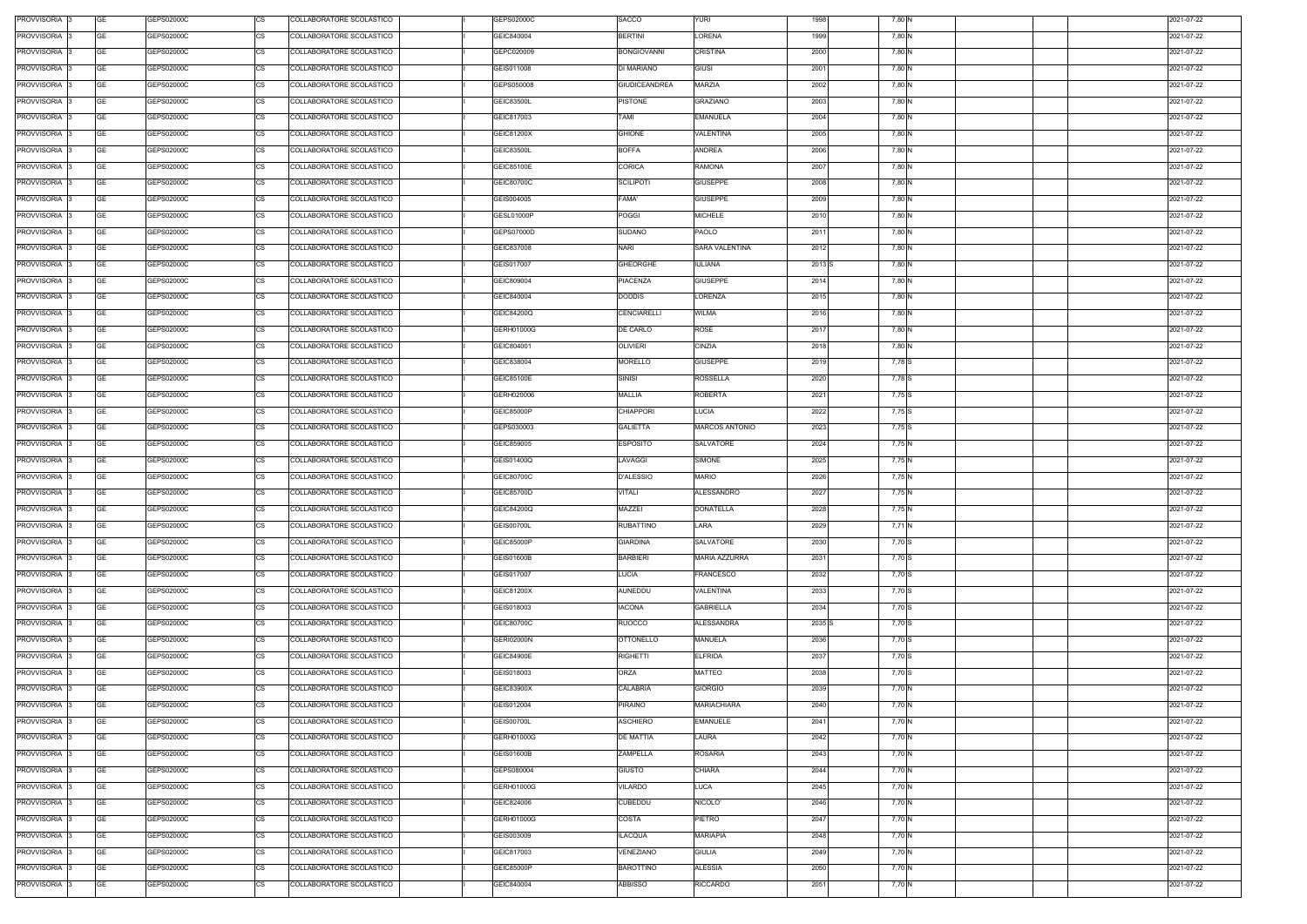| PROVVISORIA 3            | GE        | GEPS02000C | COLLABORATORE SCOLASTICO<br>CS        | GEIS003009        | <b>BRENNA</b>             | THOMAS                  | 2052 | 7,70 N |  | 2021-07-22 |
|--------------------------|-----------|------------|---------------------------------------|-------------------|---------------------------|-------------------------|------|--------|--|------------|
| PROVVISORIA 3            | GE        | GEPS02000C | <b>CS</b><br>COLLABORATORE SCOLASTICO | <b>GEIS02200P</b> | COPPOLA                   | SIMONE                  | 2053 | 7,70 N |  | 2021-07-22 |
| PROVVISORIA 3            | GE        | GEPS02000C | <b>CS</b><br>COLLABORATORE SCOLASTICO | GEIC81400G        | <b>ODENISSI</b>           | SARA                    | 2054 | 7,70 N |  | 2021-07-22 |
| PROVVISORIA 3            | GE        | GEPS02000C | <b>CS</b><br>COLLABORATORE SCOLASTICO | GETH020002        | <b>BORRELLO</b>           | ROSARIO                 | 2055 | 7,70 N |  | 2021-07-22 |
| PROVVISORIA 3            | <b>GE</b> | GEPS02000C | <b>CS</b><br>COLLABORATORE SCOLASTICO | GEIC833001        | TRIPODO                   | MARTINA                 | 2056 | 7,70 N |  | 2021-07-22 |
| PROVVISORIA 3            | <b>GE</b> | GEPS02000C | <b>CS</b><br>COLLABORATORE SCOLASTICO | GEPS02000C        | CASSISSA BERNARDI ALESSIA |                         | 2057 | 7,70 N |  | 2021-07-22 |
| PROVVISORIA 3            | <b>GE</b> | GEPS02000C | <b>CS</b><br>COLLABORATORE SCOLASTICO | GEIC84100X        | CONCILIO                  | RAFFAELE                | 2058 | 7,70 N |  | 2021-07-22 |
| PROVVISORIA 3            | GE        | GEPS02000C | <b>CS</b><br>COLLABORATORE SCOLASTICO | GEIC82300A        | ADDAMO                    | <b>PAOLO</b>            | 2059 | 7,70 N |  | 2021-07-22 |
| PROVVISORIA 3            | <b>GE</b> | GEPS02000C | <b>CS</b><br>COLLABORATORE SCOLASTICO | GEIC84900E        | SITA'                     | <b>STEFANO</b>          | 2060 | 7,70 N |  | 2021-07-22 |
| PROVVISORIA 3            | <b>GE</b> | GEPS02000C | <b>CS</b><br>COLLABORATORE SCOLASTICO | GEIC83600C        | MARONGIU                  | <b>DANIELE</b>          | 2061 | 7,70 N |  | 2021-07-22 |
| PROVVISORIA 3            | <b>GE</b> | GEPS02000C | <b>CS</b><br>COLLABORATORE SCOLASTICO | GEIS003009        | <b>MIRENZIO</b>           | ANTONINO                | 2062 | 7,70 N |  | 2021-07-22 |
| PROVVISORIA 3            | <b>GE</b> | GEPS02000C | CS<br>COLLABORATORE SCOLASTICO        | GEIC816007        | RONCALLO                  | AMBRA                   | 2063 | 7,70 N |  | 2021-07-22 |
| PROVVISORIA 3            | <b>GE</b> | GEPS02000C | <b>CS</b><br>COLLABORATORE SCOLASTICO | GEIC80700C        | <b>ANGIUS</b>             | <b>FIZIANA</b>          | 2064 | 7,70 N |  | 2021-07-22 |
| PROVVISORIA 3            | <b>GE</b> | GEPS02000C | <b>CS</b><br>COLLABORATORE SCOLASTICO | GEIC854002        | TIZZA                     | <b>MARZIA</b>           | 2065 | 7,70 N |  | 2021-07-22 |
| PROVVISORIA 3            | <b>GE</b> | GEPS02000C | COLLABORATORE SCOLASTICO<br><b>CS</b> | GEPM030004        | LINDQVIST                 | MARTINA                 | 2066 | 7,70 N |  | 2021-07-22 |
| PROVVISORIA 3            | <b>GE</b> | GEPS02000C | <b>CS</b>                             |                   | <b>CARUGINI</b>           | LAURA                   | 2067 | 7,70 N |  |            |
|                          |           |            | COLLABORATORE SCOLASTICO              | GEIC817003        |                           |                         |      |        |  | 2021-07-22 |
| PROVVISORIA 3            | <b>GE</b> | GEPS02000C | <b>CS</b><br>COLLABORATORE SCOLASTICO | GEPS050008        | <b>SICILIA</b>            | <b>SALVATORE</b>        | 2068 | 7,70 N |  | 2021-07-22 |
| PROVVISORIA 3            | <b>GE</b> | GEPS02000C | <b>CS</b><br>COLLABORATORE SCOLASTICO | GEIC824006        | <b>SIVILLI</b>            | <b>MASSIMO</b>          | 2069 | 7,70 N |  | 2021-07-22 |
| PROVVISORIA 3            | <b>GE</b> | GEPS02000C | <b>CS</b><br>COLLABORATORE SCOLASTICO | GERI07000P        | <b>FOLINO</b>             | <b>GRAZIELLA TERESA</b> | 2070 | 7,70 N |  | 2021-07-22 |
| PROVVISORIA 3            | GE        | GEPS02000C | <b>CS</b><br>COLLABORATORE SCOLASTICO | GERH020006        | FIGLIOMENI                | RITA                    | 2071 | 7,70 N |  | 2021-07-22 |
| PROVVISORIA 3            | GE        | GEPS02000C | <b>CS</b><br>COLLABORATORE SCOLASTICO | GEIC81900P        | SCARDINO                  | <b>GABRIELLA</b>        | 2072 | 7,70 N |  | 2021-07-22 |
| PROVVISORIA 3            | <b>GE</b> | GEPS02000C | <b>CS</b><br>COLLABORATORE SCOLASTICO | GERH01000G        | RIGIONE                   | <b>FILOMENA</b>         | 2073 | 7,70 N |  | 2021-07-22 |
| PROVVISORIA 3            | <b>GE</b> | GEPS02000C | <b>CS</b><br>COLLABORATORE SCOLASTICO | GEIC82200E        | <b>DELFINO</b>            | ENRICO                  | 2074 | 7,70 N |  | 2021-07-22 |
| PROVVISORIA 3            | <b>GE</b> | GEPS02000C | <b>CS</b><br>COLLABORATORE SCOLASTICO | GEIC85100E        | SALIU                     | AMARILDA                | 2075 | 7,70 N |  | 2021-07-22 |
| PROVVISORIA 3            | <b>GE</b> | GEPS02000C | <b>CS</b><br>COLLABORATORE SCOLASTICO | <b>GEIS00700L</b> | PAGIARO                   | DANIELA                 | 2076 | 7,70 N |  | 2021-07-22 |
| PROVVISORIA 3            | GE        | GEPS02000C | <b>CS</b><br>COLLABORATORE SCOLASTICO | GEIC861005        | D'OTTAVIO                 | PAOLA                   | 2077 | 7,70 N |  | 2021-07-22 |
| PROVVISORIA 3            | GE        | GEPS02000C | <b>CS</b><br>COLLABORATORE SCOLASTICO | GEIC85000P        | ABBADUTO                  | <b>JESSICA</b>          | 2078 | 7,70 N |  | 2021-07-22 |
| PROVVISORIA 3            | <b>GE</b> | GEPS02000C | <b>CS</b><br>COLLABORATORE SCOLASTICO | GEIC85200A        | <b>BONANNO</b>            | <b>BENEDETTA</b>        | 2079 | 7,70 N |  | 2021-07-22 |
| PROVVISORIA 3            | GE        | GEPS02000C | <b>CS</b><br>COLLABORATORE SCOLASTICO | GEIS01400Q        | <b>BOSI</b>               | MARC                    | 2080 | 7,70 N |  | 2021-07-22 |
| PROVVISORIA 3            | <b>GE</b> | GEPS02000C | <b>CS</b><br>COLLABORATORE SCOLASTICO | GEIC82600T        | COZZOLINO                 | <b>GIOVANNI</b>         | 2081 | 7,70 N |  | 2021-07-22 |
| PROVVISORIA 3            | GE        | GEPS02000C | <b>CS</b><br>COLLABORATORE SCOLASTICO | GEIS017007        | <b>CHARRIER</b>           | <b>FRANCESCO</b>        | 2082 | 7,70 N |  | 2021-07-22 |
| PROVVISORIA 3            | <b>GE</b> | GEPS02000C | <b>CS</b><br>COLLABORATORE SCOLASTICO | GEPS050008        | <b>BERNARDIS</b>          | <b>DIEGO</b>            | 2083 | 7,70 N |  | 2021-07-22 |
| PROVVISORIA 3            | GE        | GEPS02000C | <b>CS</b><br>COLLABORATORE SCOLASTICO | GEIC837008        | PICCIRILLO                | LIDIA                   | 2084 | 7,70 N |  | 2021-07-22 |
| PROVVISORIA <sub>3</sub> | GE        | GEPS02000C | <b>CS</b><br>COLLABORATORE SCOLASTICO | <b>GESL01000P</b> | REGAGLIO                  | <b>ELISA</b>            | 2085 | 7,70 N |  | 2021-07-22 |
| PROVVISORIA 3            | <b>GE</b> | GEPS02000C | <b>CS</b><br>COLLABORATORE SCOLASTICO | GEIC840004        | <b>BULONE</b>             | <b>ANNALISA</b>         | 2086 | 7,70 N |  | 2021-07-22 |
| PROVVISORIA 3            | <b>GE</b> | GEPS02000C | <b>CS</b><br>COLLABORATORE SCOLASTICO | GEIC86500C        | <b>BERTONE</b>            | <b>VALENTINA</b>        | 2087 | 7,70 N |  | 2021-07-22 |
| PROVVISORIA 3            | <b>GE</b> | GEPS02000C | <b>CS</b><br>COLLABORATORE SCOLASTICO | GEIC853006        | LEVERATTO                 | <b>GAIA</b>             | 2088 | 7,70 N |  | 2021-07-22 |
| PROVVISORIA 3            | <b>GE</b> | GEPS02000C | <b>CS</b><br>COLLABORATORE SCOLASTICO | GEIS004005        | <b>BUONO</b>              | <b>DEBORA</b>           | 2089 | 7,70 N |  | 2021-07-22 |
| PROVVISORIA 3            | <b>GE</b> | GEPS02000C | CS<br>COLLABORATORE SCOLASTICO        | GEIC81300Q        | CANEPA                    | <b>ELENA</b>            | 2090 | 7,70 N |  | 2021-07-22 |
| PROVVISORIA 3            | <b>GE</b> | GEPS02000C | <b>CS</b><br>COLLABORATORE SCOLASTICO | GEIC840004        | PITTARELLO                | <b>EMANUELA</b>         | 2091 | 7,70 N |  | 2021-07-22 |
| PROVVISORIA 3            | <b>GE</b> | GEPS02000C | <b>CS</b><br>COLLABORATORE SCOLASTICO | GEPS02000C        | <b>MUSETTI</b>            | VALENTINA               | 2092 | 7,70 N |  | 2021-07-22 |
| PROVVISORIA 3            | <b>GE</b> | GEPS02000C | <b>CS</b><br>COLLABORATORE SCOLASTICO | GEIC837008        | <b>SCALI</b>              | LUCA                    | 2093 | 7,70 N |  | 2021-07-22 |
| PROVVISORIA 3            | <b>GE</b> | GEPS02000C | <b>CS</b><br>COLLABORATORE SCOLASTICO | GEIS01600B        | <b>RONGA</b>              | CARMELINA               | 2094 | 7,70 N |  | 2021-07-22 |
| PROVVISORIA 3            | <b>GE</b> | GEPS02000C | <b>CS</b><br>COLLABORATORE SCOLASTICO | GEIC811004        | <b>BRUNO</b>              | <b>ANTONELLA</b>        | 2095 | 7,70 N |  | 2021-07-22 |
| PROVVISORIA 3            | GE        | GEPS02000C | CS<br>COLLABORATORE SCOLASTICO        | GEIS012004        | <b>BOSA</b>               | FRANCESCA               | 2096 | 7,70 N |  | 2021-07-22 |
| PROVVISORIA 3            | <b>GE</b> | GEPS02000C | <b>CS</b><br>COLLABORATORE SCOLASTICO | GEIC838004        | <b>SEDZIMIR</b>           | MARIA MALGORZATA        | 2097 | 7,68 S |  | 2021-07-22 |
| PROVVISORIA 3            | GE        | GEPS02000C | СS<br>COLLABORATORE SCOLASTICO        | GEIS01600B        | <b>AIOANEI</b>            | <b>MARIA</b>            | 2098 | 7,68 S |  | 2021-07-22 |
| PROVVISORIA 3            | <b>GE</b> | GEPS02000C | <b>CS</b><br>COLLABORATORE SCOLASTICO | GEPC01000P        | <b>BONACCI</b>            | <b>ELISA</b>            | 2099 | 7,68 N |  | 2021-07-22 |
|                          |           |            |                                       |                   |                           |                         |      |        |  |            |
| PROVVISORIA 3            | <b>GE</b> | GEPS02000C | <b>CS</b><br>COLLABORATORE SCOLASTICO | GEIS003009        | <b>RAZETO</b>             | CAMILLA MARIALUISA      | 2100 | 7,67 S |  | 2021-07-22 |
| PROVVISORIA 3            | <b>GE</b> | GEPS02000C | <b>CS</b><br>COLLABORATORE SCOLASTICO | GEIC859005        | <b>MOLLO</b>              | <b>ROSANNA</b>          | 2101 | 7,67 S |  | 2021-07-22 |
| PROVVISORIA 3            | <b>GE</b> | GEPS02000C | <b>CS</b><br>COLLABORATORE SCOLASTICO | GEIC838004        | <b>GORETTI</b>            | ROBERTA                 | 2102 | 7,67 S |  | 2021-07-22 |
| PROVVISORIA 3            | GE        | GEPS02000C | <b>CS</b><br>COLLABORATORE SCOLASTICO | GEIC85700D        | COPPOLA                   | ANTONIO                 | 2103 | 7,67 S |  | 2021-07-22 |
| PROVVISORIA 3            | GE        | GEPS02000C | <b>CS</b><br>COLLABORATORE SCOLASTICO | GEIC838004        | <b>RIGHETTI</b>           | <b>VALERIA</b>          | 2104 | 7,67 S |  | 2021-07-22 |
| PROVVISORIA 3            | <b>GE</b> | GEPS02000C | <b>CS</b><br>COLLABORATORE SCOLASTICO | <b>GEIC85100E</b> | CARBONE                   | <b>ELISA</b>            | 2105 | 7,67 S |  | 2021-07-22 |
|                          |           |            |                                       |                   |                           |                         |      |        |  |            |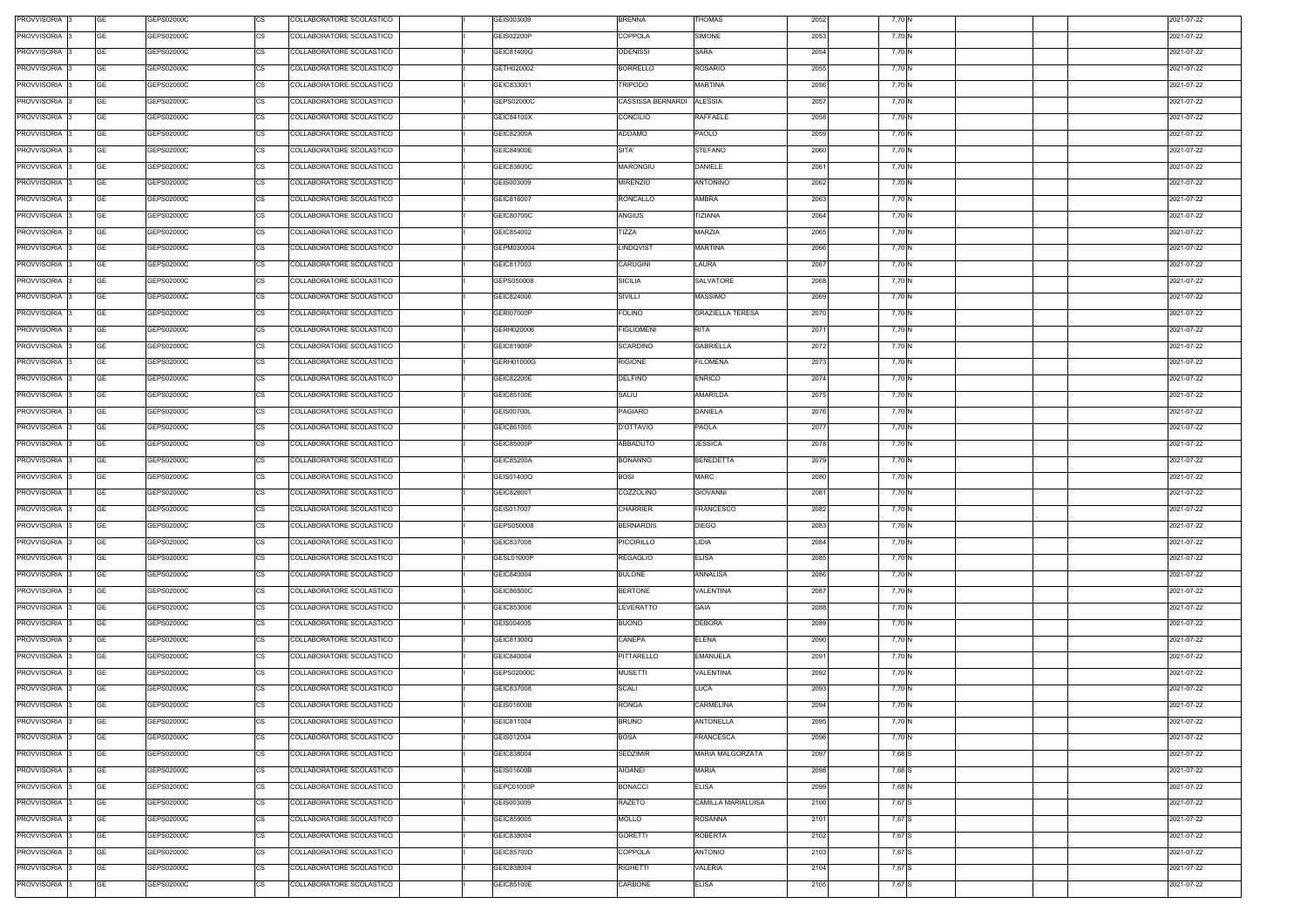| PROVVISORIA 3      | <b>GE</b> | GEPS02000C | <b>CS</b> | COLLABORATORE SCOLASTICO | GEPS07000D        | <b>FANTOLI</b>      | ANDREA                | 2106              | 7,67 S |  | 2021-07-22 |
|--------------------|-----------|------------|-----------|--------------------------|-------------------|---------------------|-----------------------|-------------------|--------|--|------------|
| PROVVISORIA 3      | <b>GE</b> | GEPS02000C | CS        | COLLABORATORE SCOLASTICO | GEIC838004        | VILLA               | <b>MARIA GRAZIA</b>   | 2107              | 7,67 S |  | 2021-07-22 |
| PROVVISORIA 3      | <b>GE</b> | GEPS02000C | <b>CS</b> | COLLABORATORE SCOLASTICO | GERH020006        | <b>BRUZZONE</b>     | MARTA                 | 2108              | 7,67 N |  | 2021-07-22 |
| PROVVISORIA 3      | <b>GE</b> | GEPS02000C | CS        | COLLABORATORE SCOLASTICO | GEIC85100E        | <b>RIDELLA</b>      | <b>EMANUELE</b>       | 2109              | 7,67 N |  | 2021-07-22 |
| PROVVISORIA 3      | GE        | GEPS02000C | CS        | COLLABORATORE SCOLASTICO | GEPS080004        | CHECCHIA            | <b>ARCANGELA</b>      | 2110              | 7,67 N |  | 2021-07-22 |
| PROVVISORIA 3      | <b>GE</b> | GEPS02000C | <b>CS</b> | COLLABORATORE SCOLASTICO | GESL01000P        | SAINATO             | ANTONIO               | 2111              | 7,67 N |  | 2021-07-22 |
| PROVVISORIA 3      | GE        | GEPS02000C | <b>CS</b> | COLLABORATORE SCOLASTICO | GEIC82300A        | <b>RUBINO</b>       | VALENTINA             | 2112              | 7,67 N |  | 2021-07-22 |
| PROVVISORIA 3      | <b>GE</b> | GEPS02000C | <b>CS</b> | COLLABORATORE SCOLASTICO | GEPM030004        | <b>BARONCHELLI</b>  | <b>CHRISTIAN</b>      | 2113              | 7,67 N |  | 2021-07-22 |
| <b>PROVVISORIA</b> | GE        | GEPS02000C | <b>CS</b> | COLLABORATORE SCOLASTICO | <b>GERI07000P</b> | CARLARINO           | <b>SILVIA</b>         | 2114              | 7,67 N |  | 2021-07-22 |
| <b>PROVVISORIA</b> | <b>GE</b> | GEPS02000C | CS        | COLLABORATORE SCOLASTICO | GEIC804001        | PARODI              | <b>DEBORAH</b>        | 2115              | 7,67 N |  | 2021-07-22 |
| <b>PROVVISORIA</b> | <b>GE</b> | GEPS02000C | <b>CS</b> | COLLABORATORE SCOLASTICO | GEIC83000D        | <b>ALBERTI</b>      | <b>ALESSIO</b>        | 2116              | 7,67 N |  | 2021-07-22 |
| PROVVISORIA        | <b>GE</b> | GEPS02000C | CS        | COLLABORATORE SCOLASTICO | GEIC816007        | <b>FRANCIOSI</b>    | PAOLA                 | 2117              | 7,67 N |  | 2021-07-22 |
| PROVVISORIA        | <b>GE</b> | GEPS02000C | <b>CS</b> | COLLABORATORE SCOLASTICO | GEIC81200X        | <b>BERARDINETTI</b> | <b>ELSA</b>           | 2118              | 7,67 N |  | 2021-07-22 |
| PROVVISORIA 3      | <b>GE</b> | GEPS02000C | CS        | COLLABORATORE SCOLASTICO | <b>GEIS00700L</b> | <b>BUTTAZZONI</b>   | <b>BARBARA</b>        | 2119              | 7,67 N |  | 2021-07-22 |
| PROVVISORIA 3      | GE        | GEPS02000C | СS        | COLLABORATORE SCOLASTICO | GEIC804001        | <b>DOSSI</b>        | <b>ENRICA</b>         | 2120              | 7,67 N |  | 2021-07-22 |
| PROVVISORIA 3      | <b>GE</b> | GEPS02000C | CS        | COLLABORATORE SCOLASTICO | GEIS003009        | <b>VENTURINO</b>    | <b>CRISTINA</b>       | 2121              | 7,67 N |  | 2021-07-22 |
|                    |           |            |           |                          |                   |                     |                       |                   |        |  |            |
| PROVVISORIA 3      | <b>GE</b> | GEPS02000C | <b>CS</b> | COLLABORATORE SCOLASTICO | GEIC82100P        | <b>DAMONTE</b>      | ALESSANDRA TERESA     | 2122              | 7,67 N |  | 2021-07-22 |
| PROVVISORIA 3      | <b>GE</b> | GEPS02000C | CS        | COLLABORATORE SCOLASTICO | <b>GEIC85000P</b> | <b>RUBINI</b>       | <b>ISABELLA</b>       | 2123              | 7,67 N |  | 2021-07-22 |
| PROVVISORIA 3      | <b>GE</b> | GEPS02000C | СS        | COLLABORATORE SCOLASTICO | GEIC817003        | CAMINATA            | MICHELA               | 2124              | 7,67 N |  | 2021-07-22 |
| PROVVISORIA 3      | <b>GE</b> | GEPS02000C | СS        | COLLABORATORE SCOLASTICO | GEIC84900E        | ANELLO              | DONATELLA             | 2125              | 7,67 N |  | 2021-07-22 |
| PROVVISORIA 3      | GE        | GEPS02000C | СS        | COLLABORATORE SCOLASTICO | GEIC83600C        | <b>PASTORINO</b>    | ROSALBA               | 2126              | 7,67 N |  | 2021-07-22 |
| PROVVISORIA 3      | <b>GE</b> | GEPS02000C | СS        | COLLABORATORE SCOLASTICO | GEIC81400G        | MACCIO'             | PIETRO                | 2127              | 7,67 N |  | 2021-07-22 |
| PROVVISORIA 3      | <b>GE</b> | GEPS02000C | <b>CS</b> | COLLABORATORE SCOLASTICO | <b>GEIS01600B</b> | <b>SENES</b>        | <b>DANIELA</b>        | 2128              | 7,67 N |  | 2021-07-22 |
| PROVVISORIA 3      | <b>GE</b> | GEPS02000C | <b>CS</b> | COLLABORATORE SCOLASTICO | GEIC83500L        | <b>ANDREOTTI</b>    | <b>ELIANA</b>         | 2129              | 7,67 N |  | 2021-07-22 |
| <b>PROVVISORIA</b> | <b>GE</b> | GEPS02000C | СS        | COLLABORATORE SCOLASTICO | <b>GEIC85600N</b> | PAGANO              | <b>ROBERTA</b>        | 2130              | 7,67 N |  | 2021-07-22 |
| PROVVISORIA 3      | <b>GE</b> | GEPS02000C | СS        | COLLABORATORE SCOLASTICO | GEIC809004        | PALERMO             | <b>MARIA GIOVANNA</b> | 2131              | 7,67 N |  | 2021-07-22 |
| PROVVISORIA 3      | <b>GE</b> | GEPS02000C | СS        | COLLABORATORE SCOLASTICO | GEPM030004        | <b>BRUZZONE</b>     | MARIA GABRIELLA       | 2132 <sub>S</sub> | 7,67 N |  | 2021-07-22 |
| PROVVISORIA 3      | <b>GE</b> | GEPS02000C | CS        | COLLABORATORE SCOLASTICO | GEIC81300Q        | <b>BASSO</b>        | PAOLO                 | 2133              | 7,67 N |  | 2021-07-22 |
| PROVVISORIA 3      | <b>GE</b> | GEPS02000C | <b>CS</b> | COLLABORATORE SCOLASTICO | GEPS02000C        | SANTANGELO          | ANDREA                | 2134              | 7,65 S |  | 2021-07-22 |
| PROVVISORIA 3      | <b>GE</b> | GEPS02000C | <b>CS</b> | COLLABORATORE SCOLASTICO | GEIC85000P        | <b>MANTERO</b>      | <b>GIORGIO</b>        | 2135              | 7,65 N |  | 2021-07-22 |
| PROVVISORIA 3      | <b>GE</b> | GEPS02000C | <b>CS</b> | COLLABORATORE SCOLASTICO | GEIC809004        | <b>MURATORE</b>     | <b>MARINA</b>         | 2136              | 7,65 N |  | 2021-07-22 |
| PROVVISORIA 3      | <b>GE</b> | GEPS02000C | <b>CS</b> | COLLABORATORE SCOLASTICO | <b>GERI07000P</b> | <b>MONTALDO</b>     | SIMONA                | 2137              | 7,65 N |  | 2021-07-22 |
| PROVVISORIA 3      | <b>GE</b> | GEPS02000C | <b>CS</b> | COLLABORATORE SCOLASTICO | GEIC80700C        | VITAGLIANO          | <b>ROBERTA</b>        | 2138              | 7,65 N |  | 2021-07-22 |
| PROVVISORIA 3      | GE        | GEPS02000C | <b>CS</b> | COLLABORATORE SCOLASTICO | GEPM030004        | <b>RULLO</b>        | <b>FRANCESCO</b>      | 2139              | 7,65 N |  | 2021-07-22 |
| <b>PROVVISORIA</b> | <b>GE</b> | GEPS02000C | CS        | COLLABORATORE SCOLASTICO | GEIC854002        | VECCHIO             | <b>SILVIA</b>         | 2140              | 7,65 N |  | 2021-07-22 |
| PROVVISORIA 3      | <b>GE</b> | GEPS02000C | <b>CS</b> | COLLABORATORE SCOLASTICO | GEIC83600C        | <b>BOZZO</b>        | <b>FRANCESCA</b>      | 2141              | 7,65 N |  | 2021-07-22 |
| PROVVISORIA 3      | <b>GE</b> | GEPS02000C | CS        | COLLABORATORE SCOLASTICO | GEIC85000P        | DE BELLO            | <b>SERENA</b>         | 2142              | 7,65 N |  | 2021-07-22 |
| <b>PROVVISORIA</b> | <b>GE</b> | GEPS02000C | CS        | COLLABORATORE SCOLASTICO | <b>GEIS00600R</b> | COLI                | <b>MARIA GEETA</b>    | 2143              | 7,65 N |  | 2021-07-22 |
| PROVVISORIA 3      | <b>GE</b> | GEPS02000C | CS        | COLLABORATORE SCOLASTICO | <b>GERI02000N</b> | <b>APUZZO</b>       | <b>ELISA</b>          | 2144              | 7,65 N |  | 2021-07-22 |
| PROVVISORIA 3      | <b>GE</b> | GEPS02000C | CS        | COLLABORATORE SCOLASTICO | GEIC80700C        | <b>POLIMENI</b>     | CARLO ALBERTO         | 2145              | 7,63 S |  | 2021-07-22 |
| PROVVISORIA 3      | <b>GE</b> | GEPS02000C | CS        | COLLABORATORE SCOLASTICO | <b>GEIS01600B</b> | MENNELLA            | <b>DANIELA</b>        | 2146              | 7,63 S |  | 2021-07-22 |
| PROVVISORIA 3      | <b>GE</b> | GEPS02000C | <b>CS</b> | COLLABORATORE SCOLASTICO | GEIC82100P        | <b>AVVENENTE</b>    | LARA                  | 2147              | 7,63 S |  | 2021-07-22 |
| PROVVISORIA 3      | <b>GE</b> | GEPS02000C | CS        | COLLABORATORE SCOLASTICO | GEIC837008        | <b>CAMPOMIZZI</b>   | GIOVANNA              | 2148              | 7,63 N |  | 2021-07-22 |
| PROVVISORIA 3      | <b>GE</b> | GEPS02000C | <b>CS</b> | COLLABORATORE SCOLASTICO | GEIC81200X        | <b>GENNARI</b>      | <b>MONICA</b>         | 2149              | 7,60 S |  | 2021-07-22 |
| PROVVISORIA 3      | <b>GE</b> | GEPS02000C | CS        | COLLABORATORE SCOLASTICO | GEIC829009        | CASTAGNARO          | <b>MARIA</b>          | 2150              | 7,60 S |  | 2021-07-22 |
| PROVVISORIA 3      | <b>GE</b> | GEPS02000C | СS        | COLLABORATORE SCOLASTICO | GEIC81200X        | ACERRA              | <b>GIUSEPPE</b>       | 2151              | 7,60 S |  | 2021-07-22 |
| PROVVISORIA 3      | <b>GE</b> | GEPS02000C | СS        | COLLABORATORE SCOLASTICO | GEIC85100E        | CARRENO JACHO       | <b>NELLY ADRIANA</b>  | 2152              | 7,60 S |  | 2021-07-22 |
| <b>PROVVISORIA</b> | <b>GE</b> | GEPS02000C | <b>CS</b> | COLLABORATORE SCOLASTICO | <b>GEIC81900P</b> | <b>GAETE PONCE</b>  | <b>ELENA</b>          | 2153              | 7,60 S |  | 2021-07-22 |
| PROVVISORIA 3      | <b>GE</b> | GEPS02000C | <b>CS</b> | COLLABORATORE SCOLASTICO | <b>GEIS00700L</b> | HERNANDEZ           | <b>EVA YURAIMA</b>    | 2154              | 7,60 S |  | 2021-07-22 |
| PROVVISORIA 3      | <b>GE</b> | GEPS02000C | <b>CS</b> | COLLABORATORE SCOLASTICO | <b>GEMM18600B</b> | <b>BOERO</b>        | PIETRO                | 2155              |        |  | 2021-07-22 |
|                    |           |            |           |                          |                   |                     |                       |                   | 7,60 S |  |            |
| PROVVISORIA 3      | <b>GE</b> | GEPS02000C | СS        | COLLABORATORE SCOLASTICO | GERH020006        | CATANIA             | ANDREA                | 2156              | 7,60 S |  | 2021-07-22 |
| PROVVISORIA 3      | <b>GE</b> | GEPS02000C | СS        | COLLABORATORE SCOLASTICO | <b>GEIS01900V</b> | <b>BORRIELLO</b>    | CIRO                  | 2157              | 7,60 S |  | 2021-07-22 |
| PROVVISORIA 3      | <b>GE</b> | GEPS02000C | СS        | COLLABORATORE SCOLASTICO | GEIC816007        | LICATA              | <b>ELISA</b>          | 2158              | 7,60 S |  | 2021-07-22 |
| PROVVISORIA 3      | <b>GE</b> | GEPS02000C | <b>CS</b> | COLLABORATORE SCOLASTICO | GEIC853006        | SPOSICCHI           | <b>JESSICA</b>        | 2159              | 7,60 S |  | 2021-07-22 |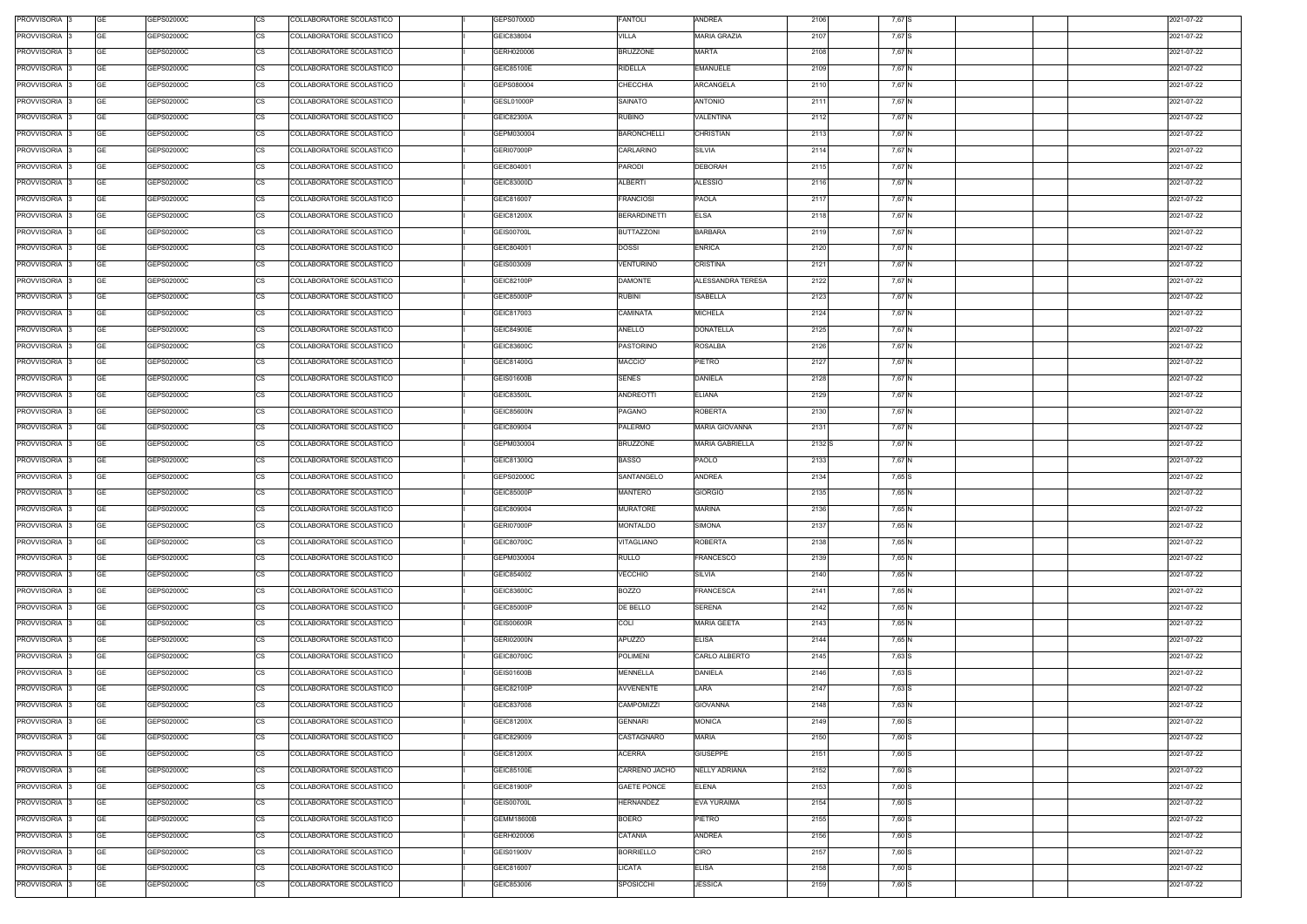| PROVVISORIA 3      | <b>GE</b> | GEPS02000C | <b>CS</b> | COLLABORATORE SCOLASTICO | GEIC840004        | CAROLLO           | <b>ALESSANDRO</b>        | 2160 | 7,60 S |  | 2021-07-22 |
|--------------------|-----------|------------|-----------|--------------------------|-------------------|-------------------|--------------------------|------|--------|--|------------|
| PROVVISORIA 3      | <b>GE</b> | GEPS02000C | CS        | COLLABORATORE SCOLASTICO | GEIS01400Q        | PESCE             | <b>ALESSIA</b>           | 2161 | 7,60 N |  | 2021-07-22 |
| PROVVISORIA 3      | <b>GE</b> | GEPS02000C | CS        | COLLABORATORE SCOLASTICO | GEIC80700C        | COFONE            | <b>FRANCESCA</b>         | 2162 | 7,60 N |  | 2021-07-22 |
| PROVVISORIA 3      | <b>GE</b> | GEPS02000C | CS        | COLLABORATORE SCOLASTICO | GEIC860009        | VILLARMONTE       | SIMONE                   | 2163 | 7,60 N |  | 2021-07-22 |
| PROVVISORIA 3      | GE        | GEPS02000C | CS        | COLLABORATORE SCOLASTICO | GEIS003009        | <b>DIMEGLIO</b>   | LORENZO                  | 2164 | 7,60 N |  | 2021-07-22 |
| PROVVISORIA 3      | <b>GE</b> | GEPS02000C | <b>CS</b> | COLLABORATORE SCOLASTICO | <b>GERI07000P</b> | DI ROSA           | <b>ENZO</b>              | 2165 | 7,60 N |  | 2021-07-22 |
| PROVVISORIA 3      | GE        | GEPS02000C | <b>CS</b> | COLLABORATORE SCOLASTICO | GEPS080004        | <b>ZUCCA</b>      | <b>PIETRO</b>            | 2166 | 7,60 N |  | 2021-07-22 |
| PROVVISORIA 3      | <b>GE</b> | GEPS02000C | <b>CS</b> | COLLABORATORE SCOLASTICO | GEIC81200X        | ANELLO            | <b>GIUSEPPE</b>          | 2167 | 7,60 N |  | 2021-07-22 |
| <b>PROVVISORIA</b> | GE        | GEPS02000C | <b>CS</b> | COLLABORATORE SCOLASTICO | GERH020006        | PIETROPAOLO       | <b>ALICE</b>             | 2168 | 7,60 N |  | 2021-07-22 |
| <b>PROVVISORIA</b> | <b>GE</b> | GEPS02000C | CS        | COLLABORATORE SCOLASTICO | GERH01000G        | GISMONDO          | <b>NICOLE</b>            | 2169 | 7,60 N |  | 2021-07-22 |
| <b>PROVVISORIA</b> | <b>GE</b> | GEPS02000C | <b>CS</b> | COLLABORATORE SCOLASTICO | GEPS02000C        | DI LUGLIO         | <b>SILVESTRE</b>         | 2170 | 7,60 N |  | 2021-07-22 |
| PROVVISORIA        | <b>GE</b> | GEPS02000C | CS        | COLLABORATORE SCOLASTICO | GEIC808008        | PATANE'           | <b>GABRIELLA</b>         | 2171 | 7,60 N |  | 2021-07-22 |
| PROVVISORIA        | <b>GE</b> | GEPS02000C | <b>CS</b> | COLLABORATORE SCOLASTICO | GEIS003009        | <b>GIUGNO</b>     | <b>NOEMI</b>             | 2172 | 7,60 N |  | 2021-07-22 |
| PROVVISORIA 3      | <b>GE</b> | GEPS02000C | CS        | COLLABORATORE SCOLASTICO | GEIC853006        | RACO              | <b>FEDERICO</b>          | 2173 | 7,60 N |  | 2021-07-22 |
| PROVVISORIA 3      | GE        | GEPS02000C | СS        | COLLABORATORE SCOLASTICO | GEIS01900V        | <b>BARDI</b>      | <b>FENISIA</b>           | 2174 | 7,60 N |  | 2021-07-22 |
| PROVVISORIA 3      | <b>GE</b> | GEPS02000C | CS        | COLLABORATORE SCOLASTICO | GEIC808008        | DE VICO           | LAURA                    | 2175 | 7,60 N |  | 2021-07-22 |
|                    | <b>GE</b> | GEPS02000C | <b>CS</b> | COLLABORATORE SCOLASTICO | GEIC83600C        | <b>BARRACCA</b>   | <b>NIKOLAS</b>           | 2176 |        |  | 2021-07-22 |
| PROVVISORIA 3      |           |            |           |                          |                   |                   |                          |      | 7,60 N |  |            |
| PROVVISORIA 3      | <b>GE</b> | GEPS02000C | CS        | COLLABORATORE SCOLASTICO | <b>GERI02000N</b> | <b>PIRLO</b>      | <b>EMANUELE</b>          | 2177 | 7,60 N |  | 2021-07-22 |
| PROVVISORIA 3      | <b>GE</b> | GEPS02000C | СS        | COLLABORATORE SCOLASTICO | GEIC83500L        | <b>BORREANI</b>   | ANNA                     | 2178 | 7,60 N |  | 2021-07-22 |
| PROVVISORIA 3      | <b>GE</b> | GEPS02000C | СS        | COLLABORATORE SCOLASTICO | GEPS080004        | <b>PATRONE</b>    | <b>ELENA</b>             | 2179 | 7,60 N |  | 2021-07-22 |
| PROVVISORIA 3      | GE        | GEPS02000C | СS        | COLLABORATORE SCOLASTICO | GEIC862001        | <b>BELLA</b>      | ERIKA GIUSI              | 2180 | 7,60 N |  | 2021-07-22 |
| PROVVISORIA 3      | <b>GE</b> | GEPS02000C | СS        | COLLABORATORE SCOLASTICO | GEIC84900E        | <b>BELCASTRO</b>  | CRISTIAN                 | 2181 | 7,60 N |  | 2021-07-22 |
| <b>PROVVISORIA</b> | <b>GE</b> | GEPS02000C | <b>CS</b> | COLLABORATORE SCOLASTICO | GERH01000G        | <b>CUFFARI</b>    | <b>GIORGIO</b>           | 2182 | 7,60 N |  | 2021-07-22 |
| PROVVISORIA 3      | <b>GE</b> | GEPS02000C | <b>CS</b> | COLLABORATORE SCOLASTICO | GEIC817003        | <b>FERRANTE</b>   | <b>FRANCESCA</b>         | 2183 | 7,60 N |  | 2021-07-22 |
| <b>PROVVISORIA</b> | <b>GE</b> | GEPS02000C | СS        | COLLABORATORE SCOLASTICO | GEIC82300A        | <b>ALBERTO</b>    | SILVIA                   | 2184 | 7,60 N |  | 2021-07-22 |
| PROVVISORIA 3      | <b>GE</b> | GEPS02000C | СS        | COLLABORATORE SCOLASTICO | GEIC82300A        | <b>COSTANTINI</b> | TAIRA                    | 2185 | 7,60 N |  | 2021-07-22 |
| PROVVISORIA 3      | <b>GE</b> | GEPS02000C | СS        | COLLABORATORE SCOLASTICO | GEIC80700C        | DE LUCA           | <b>GIOVANNI</b>          | 2186 | 7,60 N |  | 2021-07-22 |
| PROVVISORIA 3      | GE        | GEPS02000C | CS        | COLLABORATORE SCOLASTICO | GEIC82100P        | <b>ZEULI</b>      | <b>FEDERICA</b>          | 2187 | 7,60 N |  | 2021-07-22 |
| PROVVISORIA 3      | <b>GE</b> | GEPS02000C | <b>CS</b> | COLLABORATORE SCOLASTICO | GEIS003009        | <b>GIUGNO</b>     | <b>ROCCO</b>             | 2188 | 7,60 N |  | 2021-07-22 |
| PROVVISORIA 3      | <b>GE</b> | GEPS02000C | <b>CS</b> | COLLABORATORE SCOLASTICO | GERH01000G        | VELLA             | SALVATORE                | 2189 | 7,60 N |  | 2021-07-22 |
| PROVVISORIA 3      | <b>GE</b> | GEPS02000C | <b>CS</b> | COLLABORATORE SCOLASTICO | GEVC010002        | RAMIREZ MATOS     | <b>GLORIA ESTEPHANY</b>  | 2190 | 7,60 N |  | 2021-07-22 |
| PROVVISORIA 3      | <b>GE</b> | GEPS02000C | <b>CS</b> | COLLABORATORE SCOLASTICO | GEIC825002        | <b>IANNI</b>      | <b>JESSICA</b>           | 2191 | 7,60 N |  | 2021-07-22 |
| PROVVISORIA 3      | <b>GE</b> | GEPS02000C | <b>CS</b> | COLLABORATORE SCOLASTICO | GEPS050008        | SANTOSTEFANO      | MATTEO                   | 2192 | 7,60 N |  | 2021-07-22 |
| PROVVISORIA 3      | GE        | GEPS02000C | <b>CS</b> | COLLABORATORE SCOLASTICO | GEPS02000C        | <b>PATTI</b>      | <b>GIULIA</b>            | 2193 | 7,60 N |  | 2021-07-22 |
| <b>PROVVISORIA</b> | <b>GE</b> | GEPS02000C | CS        | COLLABORATORE SCOLASTICO | GEIC83500L        | COPPOLA           | <b>GABRIELLA</b>         | 2194 | 7,60 N |  | 2021-07-22 |
| PROVVISORIA 3      | <b>GE</b> | GEPS02000C | <b>CS</b> | COLLABORATORE SCOLASTICO | GEIC837008        | <b>DE GRAZIA</b>  | LUCA                     | 2195 | 7,60 N |  | 2021-07-22 |
| PROVVISORIA 3      | <b>GE</b> | GEPS02000C | CS        | COLLABORATORE SCOLASTICO | GEIC83900X        | SANZONE           | <b>ALESSANDRA</b>        | 2196 | 7,60 N |  | 2021-07-22 |
| <b>PROVVISORIA</b> | <b>GE</b> | GEPS02000C | CS        | COLLABORATORE SCOLASTICO | GEIC81200X        | <b>FERRETTI</b>   | <b>ELISA</b>             | 2197 | 7,60 N |  | 2021-07-22 |
| PROVVISORIA 3      | <b>GE</b> | GEPS02000C | CS        | COLLABORATORE SCOLASTICO | GEIC810008        | <b>OLIVIERI</b>   | <b>GIOVANNI</b>          | 2198 | 7,60 N |  | 2021-07-22 |
| <b>PROVVISORIA</b> | <b>GE</b> | GEPS02000C | CS        | COLLABORATORE SCOLASTICO | GEIC85100E        | PALETTA           | <b>DOMENICO</b>          | 2199 | 7,60 N |  | 2021-07-22 |
| PROVVISORIA 3      | <b>GE</b> | GEPS02000C | CS        | COLLABORATORE SCOLASTICO | GETH020002        | MANGIONE          | <b>GIUSEPPE EMANUELE</b> | 2200 | 7,60 N |  | 2021-07-22 |
| PROVVISORIA 3      | <b>GE</b> | GEPS02000C | <b>CS</b> | COLLABORATORE SCOLASTICO | <b>GEIC85500T</b> | GALVAGNO          | LUCA                     | 2201 | 7,60 N |  | 2021-07-22 |
| PROVVISORIA 3      | <b>GE</b> | GEPS02000C | CS        | COLLABORATORE SCOLASTICO | GEPS030003        | <b>GIULIOTTI</b>  | <b>FEDERICA</b>          | 2202 | 7,60 N |  | 2021-07-22 |
| PROVVISORIA 3      | <b>GE</b> | GEPS02000C | <b>CS</b> | COLLABORATORE SCOLASTICO | GEIC825002        | <b>PANUSA</b>     | <b>EDOARDO</b>           | 2203 | 7,60 N |  | 2021-07-22 |
| PROVVISORIA 3      | <b>GE</b> | GEPS02000C | CS        | COLLABORATORE SCOLASTICO | GEIC85000P        | LUCISANO          | LINA                     | 2204 | 7,60 N |  | 2021-07-22 |
| PROVVISORIA 3      | <b>GE</b> | GEPS02000C | СS        | COLLABORATORE SCOLASTICO | GEIC85200A        | <b>BUSCAGLIA</b>  | <b>CHIARA</b>            | 2205 | 7,60 N |  | 2021-07-22 |
| PROVVISORIA 3      | <b>GE</b> | GEPS02000C | СS        | COLLABORATORE SCOLASTICO | GEIC82600T        | <b>MAMMOLA</b>    | <b>GIORGIA</b>           | 2206 | 7,60 N |  | 2021-07-22 |
| <b>PROVVISORIA</b> | <b>GE</b> | GEPS02000C | <b>CS</b> | COLLABORATORE SCOLASTICO | GEIC837008        | DE ROSA           | VINCENZO                 | 2207 | 7,60 N |  | 2021-07-22 |
| PROVVISORIA 3      | <b>GE</b> | GEPS02000C | <b>CS</b> | COLLABORATORE SCOLASTICO | GEIC817003        | <b>SACCHI</b>     | <b>SERGIO</b>            | 2208 | 7,60 N |  | 2021-07-22 |
| <b>PROVVISORIA</b> | <b>GE</b> | GEPS02000C | CS        | COLLABORATORE SCOLASTICO | GEIC81300Q        | CALLEGARI         | <b>MONICA</b>            | 2209 | 7,60 N |  | 2021-07-22 |
| PROVVISORIA 3      | <b>GE</b> | GEPS02000C | СS        | COLLABORATORE SCOLASTICO | GEPC01000P        | <b>RUFFINI</b>    | CAMILLA                  | 2210 | 7,60 N |  | 2021-07-22 |
| PROVVISORIA :      | <b>GE</b> | GEPS02000C | СS        | COLLABORATORE SCOLASTICO | GEIS003009        | LOPRIORE          | <b>ANTONELLA</b>         | 2211 | 7,60 N |  | 2021-07-22 |
| PROVVISORIA 3      | <b>GE</b> | GEPS02000C |           | COLLABORATORE SCOLASTICO | GEPC04000E        |                   | MARIAFRANCESCA           |      |        |  | 2021-07-22 |
|                    |           |            | СS        |                          |                   | <b>BELLO</b>      |                          | 2212 | 7,60 N |  |            |
| PROVVISORIA 3      | <b>GE</b> | GEPS02000C | <b>CS</b> | COLLABORATORE SCOLASTICO | GERH020006        | <b>GAETA</b>      | <b>GABRIELE</b>          | 2213 | 7,60 N |  | 2021-07-22 |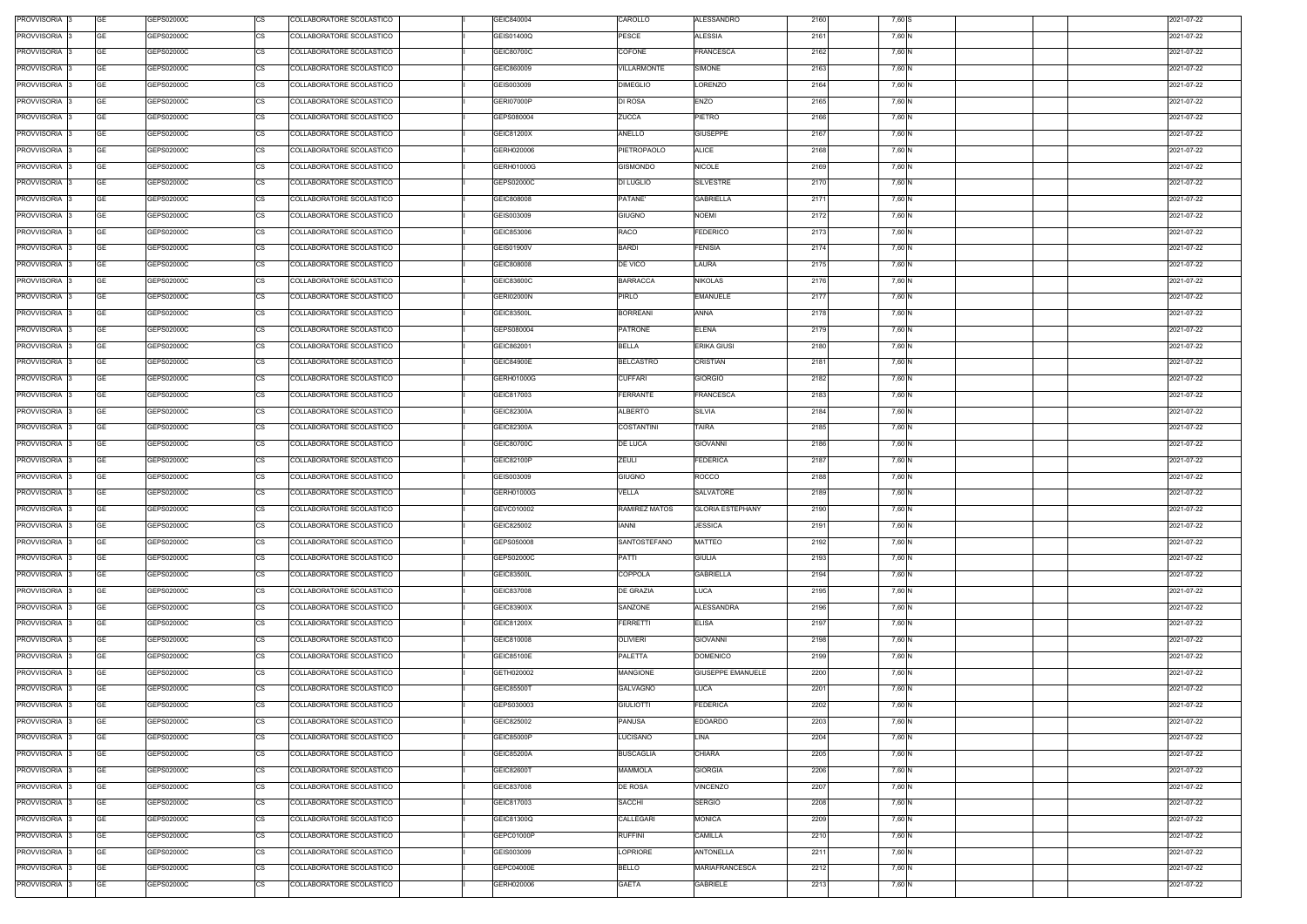| PROVVISORIA 3 | <b>GE</b><br>GEPS02000C | <b>CS</b> | COLLABORATORE SCOLASTICO | GEIC81200X        | COLLU             | VALENTINA           | 2214 | 7,60 N   |  | 2021-07-22 |
|---------------|-------------------------|-----------|--------------------------|-------------------|-------------------|---------------------|------|----------|--|------------|
| PROVVISORIA 3 | <b>GE</b><br>GEPS02000C | CS        | COLLABORATORE SCOLASTICO | GEPS050008        | VIVIANI           | <b>GIANLUCA</b>     | 2215 | 7,60 N   |  | 2021-07-22 |
| PROVVISORIA 3 | <b>GE</b><br>GEPS02000C | CS        | COLLABORATORE SCOLASTICO | GEIC81200X        | SCURO             | ALESSANDRO          | 2216 | 7,60 N   |  | 2021-07-22 |
| PROVVISORIA 3 | <b>GE</b><br>GEPS02000C | <b>CS</b> | COLLABORATORE SCOLASTICO | GEIC831009        | <b>RIMASSA</b>    | <b>MANUEL</b>       | 2217 | 7,60 N   |  | 2021-07-22 |
| PROVVISORIA 3 | <b>GE</b><br>GEPS02000C | <b>CS</b> | COLLABORATORE SCOLASTICO | GEIS011008        | <b>STALFIERI</b>  | <b>FELICE ROCCO</b> | 2218 | 7,60 N   |  | 2021-07-22 |
| PROVVISORIA 3 | <b>GE</b><br>GEPS02000C | <b>CS</b> | COLLABORATORE SCOLASTICO | GEIC817003        | PARODI            | DANIELA             | 2219 | 7,60 N   |  | 2021-07-22 |
| PROVVISORIA 3 | <b>GE</b><br>GEPS02000C | <b>CS</b> | COLLABORATORE SCOLASTICO | GEIS003009        | <b>ESCELSIOR</b>  | MASSIMILIANO        | 2220 | 7,60 N   |  | 2021-07-22 |
| PROVVISORIA 3 | <b>GE</b><br>GEPS02000C | <b>CS</b> | COLLABORATORE SCOLASTICO | GERH020006        | <b>MILITE</b>     | ALESSANDRO          | 2221 | 7,60 N   |  | 2021-07-22 |
| PROVVISORIA 3 | <b>GE</b><br>GEPS02000C | <b>CS</b> | COLLABORATORE SCOLASTICO | GEIS012004        | CAPRIO            | <b>MAURIZIO</b>     | 2222 | 7,60 N   |  | 2021-07-22 |
| PROVVISORIA 3 | <b>GE</b><br>GEPS02000C | <b>CS</b> | COLLABORATORE SCOLASTICO | <b>GEIS02200P</b> | SANTAMARIA        | <b>STEFANIA</b>     | 2223 | 7,60 N   |  | 2021-07-22 |
| PROVVISORIA 3 | <b>GE</b><br>GEPS02000C | <b>CS</b> | COLLABORATORE SCOLASTICO | GEIC81900P        | <b>STRATA</b>     | <b>ROBERTA</b>      | 2224 | 7,60 N   |  | 2021-07-22 |
| PROVVISORIA 3 | <b>GE</b><br>GEPS02000C | CS        | COLLABORATORE SCOLASTICO | GEIC82300A        | VULLO             | <b>GIUSEPPINA</b>   | 2225 | 7,60 N   |  | 2021-07-22 |
| PROVVISORIA 3 | <b>GE</b><br>GEPS02000C | <b>CS</b> | COLLABORATORE SCOLASTICO | GEIC86300R        | <b>RISSO</b>      | <b>PAOLA</b>        | 2226 | 7,60 N   |  | 2021-07-22 |
| PROVVISORIA 3 | <b>GE</b><br>GEPS02000C | CS        | COLLABORATORE SCOLASTICO | GEIC85100E        | DECISE'           | <b>MARCO</b>        | 2227 | 7,60 N   |  | 2021-07-22 |
| PROVVISORIA 3 | <b>GE</b><br>GEPS02000C | <b>CS</b> | COLLABORATORE SCOLASTICO | GEIC840004        | SIMONCELLI        | SARA                | 2228 | 7,58 S   |  | 2021-07-22 |
| PROVVISORIA 3 | <b>GE</b><br>GEPS02000C | CS        | COLLABORATORE SCOLASTICO | GERH020006        | PELLIZZARI        | <b>SANDRA</b>       | 2229 | 7,58 S   |  | 2021-07-22 |
| PROVVISORIA 3 | <b>GE</b><br>GEPS02000C | <b>CS</b> | COLLABORATORE SCOLASTICO | GEIC85100E        | <b>MAESTRI</b>    | <b>DEBORA</b>       | 2230 | 7,58 N   |  | 2021-07-22 |
| PROVVISORIA 3 | <b>GE</b><br>GEPS02000C | <b>CS</b> | COLLABORATORE SCOLASTICO | GEIC811004        | <b>FRUSTERI</b>   | <b>PAOLA</b>        | 2231 | 7,57 N   |  | 2021-07-22 |
| PROVVISORIA 3 | <b>GE</b><br>GEPS02000C | <b>CS</b> | COLLABORATORE SCOLASTICO | GEIC85000P        | TALLUTO           | ANDREA              | 2232 | 7,55 S   |  | 2021-07-22 |
| PROVVISORIA 3 | <b>GE</b><br>GEPS02000C | <b>CS</b> | COLLABORATORE SCOLASTICO | GERH020006        | SABATINO          | <b>MIRCO</b>        | 2233 | 7,55 N   |  | 2021-07-22 |
| PROVVISORIA 3 | <b>GE</b><br>GEPS02000C | <b>CS</b> | COLLABORATORE SCOLASTICO | GEIC82100P        | <b>GAMBINO</b>    | <b>GABRIELLA</b>    | 2234 | 7,55 N   |  | 2021-07-22 |
| PROVVISORIA 3 | <b>GE</b><br>GEPS02000C | <b>CS</b> | COLLABORATORE SCOLASTICO | GEIC80600L        | CARLINO           | ADRIANA             | 2235 | 7,55 N   |  | 2021-07-22 |
| PROVVISORIA 3 | <b>GE</b><br>GEPS02000C | <b>CS</b> | COLLABORATORE SCOLASTICO | GEPM030004        | TANCREDI          | <b>NICOLA</b>       | 2236 | 7,55 N   |  | 2021-07-22 |
|               | <b>GE</b>               | <b>CS</b> |                          |                   |                   |                     |      |          |  |            |
| PROVVISORIA 3 | GEPS02000C              |           | COLLABORATORE SCOLASTICO | GEIS00600R        | <b>PANZONE</b>    | MATTEO              | 2237 | 7,55 N   |  | 2021-07-22 |
| PROVVISORIA 3 | <b>GE</b><br>GEPS02000C | <b>CS</b> | COLLABORATORE SCOLASTICO | GERH020006        | ORLANDO           | ASSUNTA MIRIANA     | 2238 | 7,50 S   |  | 2021-07-22 |
| PROVVISORIA 3 | <b>GE</b><br>GEPS02000C | <b>CS</b> | COLLABORATORE SCOLASTICO | GEIC861005        | CORSI             | CAMILLA             | 2239 | 7,50 S   |  | 2021-07-22 |
| PROVVISORIA 3 | <b>GE</b><br>GEPS02000C | <b>CS</b> | COLLABORATORE SCOLASTICO | GEIC837008        | <b>RUSSO</b>      | DENISE              | 2240 | 7,50 S   |  | 2021-07-22 |
| PROVVISORIA 3 | <b>GE</b><br>GEPS02000C | CS        | COLLABORATORE SCOLASTICO | GERI07000P        | PONTILLO          | <b>DANILO</b>       | 2241 | 7,50 S   |  | 2021-07-22 |
| PROVVISORIA 3 | <b>GE</b><br>GEPS02000C | <b>CS</b> | COLLABORATORE SCOLASTICO | GEIC82000V        | <b>MARCENZI</b>   | <b>SERENA</b>       | 2242 | $7,50$ S |  | 2021-07-22 |
| PROVVISORIA 3 | <b>GE</b><br>GEPS02000C | <b>CS</b> | COLLABORATORE SCOLASTICO | GEIC854002        | <b>RICCI</b>      | VALENTINA           | 2243 | $7,50$ S |  | 2021-07-22 |
| PROVVISORIA 3 | <b>GE</b><br>GEPS02000C | <b>CS</b> | COLLABORATORE SCOLASTICO | GEIC804001        | CAVIGLIA          | LETIZIA             | 2244 | 7,50 S   |  | 2021-07-22 |
| PROVVISORIA 3 | <b>GE</b><br>GEPS02000C | <b>CS</b> | COLLABORATORE SCOLASTICO | GEIC825002        | <b>BRUZZONE</b>   | ANGELO              | 2245 | 7,50 S   |  | 2021-07-22 |
| PROVVISORIA 3 | <b>GE</b><br>GEPS02000C | CS        | COLLABORATORE SCOLASTICO | GEIC82300A        | <b>HAJDAS</b>     | ANNA ANETA          | 2246 | 7,50 S   |  | 2021-07-22 |
| PROVVISORIA 3 | <b>GE</b><br>GEPS02000C | <b>CS</b> | COLLABORATORE SCOLASTICO | GEIC83600C        | CORETTO           | ANDREA              | 2247 | 7,50 S   |  | 2021-07-22 |
| PROVVISORIA 3 | <b>GE</b><br>GEPS02000C | CS        | COLLABORATORE SCOLASTICO | GEIC83600C        | <b>GIAMBRUNO</b>  | CRISTINA            | 2248 | $7,50$ S |  | 2021-07-22 |
| PROVVISORIA 3 | <b>GE</b><br>GEPS02000C | <b>CS</b> | COLLABORATORE SCOLASTICO | GEIS018003        | LO PORTO          | <b>MARIA ANGELA</b> | 2249 | 7,50 S   |  | 2021-07-22 |
| PROVVISORIA 3 | <b>GE</b><br>GEPS02000C | CS        | COLLABORATORE SCOLASTICO | GERH01000G        | SCARRA'           | <b>DENISE</b>       | 2250 | $7,50$ S |  | 2021-07-22 |
| PROVVISORIA 3 | <b>GE</b><br>GEPS02000C | <b>CS</b> | COLLABORATORE SCOLASTICO | GEIS01600B        | <b>BANCALARI</b>  | <b>SERGIO</b>       | 2251 | 7,50 S   |  | 2021-07-22 |
| PROVVISORIA 3 | <b>GE</b><br>GEPS02000C | CS        | COLLABORATORE SCOLASTICO | GERH020006        | ZUNCHEDDU         | <b>ILARIA</b>       | 2252 | 7,50 S   |  | 2021-07-22 |
| PROVVISORIA 3 | <b>GE</b><br>GEPS02000C | CS        | COLLABORATORE SCOLASTICO | GEIC82100P        | <b>RIZZELLO</b>   | <b>EMANUELE</b>     | 2253 | 7,50 S   |  | 2021-07-22 |
| PROVVISORIA 3 | <b>GE</b><br>GEPS02000C | CS        | COLLABORATORE SCOLASTICO | GEIC816007        | <b>CRISTIANI</b>  | <b>CRISTINA</b>     | 2254 | 7,50 S   |  | 2021-07-22 |
| PROVVISORIA 3 | <b>GE</b><br>GEPS02000C | <b>CS</b> | COLLABORATORE SCOLASTICO | GEIC82300A        | <b>STIMOLO</b>    | <b>IRENE</b>        | 2255 | 7,50 S   |  | 2021-07-22 |
| PROVVISORIA 3 | <b>GE</b><br>GEPS02000C | CS        | COLLABORATORE SCOLASTICO | GEIC862001        | DE VANNA          | <b>FRANCESCO</b>    | 2256 | 7,50 S   |  | 2021-07-22 |
| PROVVISORIA 3 | <b>GE</b><br>GEPS02000C | CS        | COLLABORATORE SCOLASTICO | GEIC83900X        | <b>BONELLO</b>    | <b>ROBERTO</b>      | 2257 | 7,50 S   |  | 2021-07-22 |
| PROVVISORIA 3 | <b>GE</b><br>GEPS02000C | <b>CS</b> | COLLABORATORE SCOLASTICO | GEIC83900X        | SCIBETTA          | YLENIA              | 2258 | 7,50 N   |  | 2021-07-22 |
| PROVVISORIA 3 | <b>GE</b><br>GEPS02000C | <b>CS</b> | COLLABORATORE SCOLASTICO | GEIC81900P        | <b>FLENGHI</b>    | <b>DEBORA</b>       | 2259 | 7,50 N   |  | 2021-07-22 |
| PROVVISORIA 3 | <b>GE</b><br>GEPS02000C | <b>CS</b> | COLLABORATORE SCOLASTICO | GEIC83500L        | FRANZONE          | ANTONINO            | 2260 | 7,50 N   |  | 2021-07-22 |
| PROVVISORIA 3 | <b>GE</b><br>GEPS02000C | <b>CS</b> | COLLABORATORE SCOLASTICO | GEIC82300A        | <b>ANGIUS</b>     | LIZA                | 2261 | 7,50 N   |  | 2021-07-22 |
| PROVVISORIA 3 | <b>GE</b><br>GEPS02000C | <b>CS</b> | COLLABORATORE SCOLASTICO | GEIC831009        | DE MARCO          | <b>GIORGIA</b>      | 2262 | 7,50 N   |  | 2021-07-22 |
| PROVVISORIA 3 | <b>GE</b><br>GEPS02000C | <b>CS</b> | COLLABORATORE SCOLASTICO | GEIC82100P        | SCERBO            | <b>ROSETTA</b>      | 2263 | 7,50 N   |  | 2021-07-22 |
| PROVVISORIA 3 | <b>GE</b><br>GEPS02000C | <b>CS</b> | COLLABORATORE SCOLASTICO | <b>GEIC85600N</b> | <b>BRASACCHIO</b> | OTELLO              | 2264 | 7,50 N   |  | 2021-07-22 |
| PROVVISORIA 3 | <b>GE</b><br>GEPS02000C | <b>CS</b> | COLLABORATORE SCOLASTICO | GEIC84200Q        | TAMBE'            | /INCENZO            | 2265 | 7,50 N   |  | 2021-07-22 |
| PROVVISORIA 3 | <b>GE</b><br>GEPS02000C | <b>CS</b> | COLLABORATORE SCOLASTICO | GEIC804001        | LEPRE             | MATTEO              | 2266 | 7,50 N   |  | 2021-07-22 |
| PROVVISORIA 3 | <b>GE</b><br>GEPS02000C | CS        | COLLABORATORE SCOLASTICO | GEIC85200A        | <b>GOLOTTA</b>    | <b>GIADA</b>        | 2267 | 7,50 N   |  | 2021-07-22 |
|               |                         |           |                          |                   |                   |                     |      |          |  |            |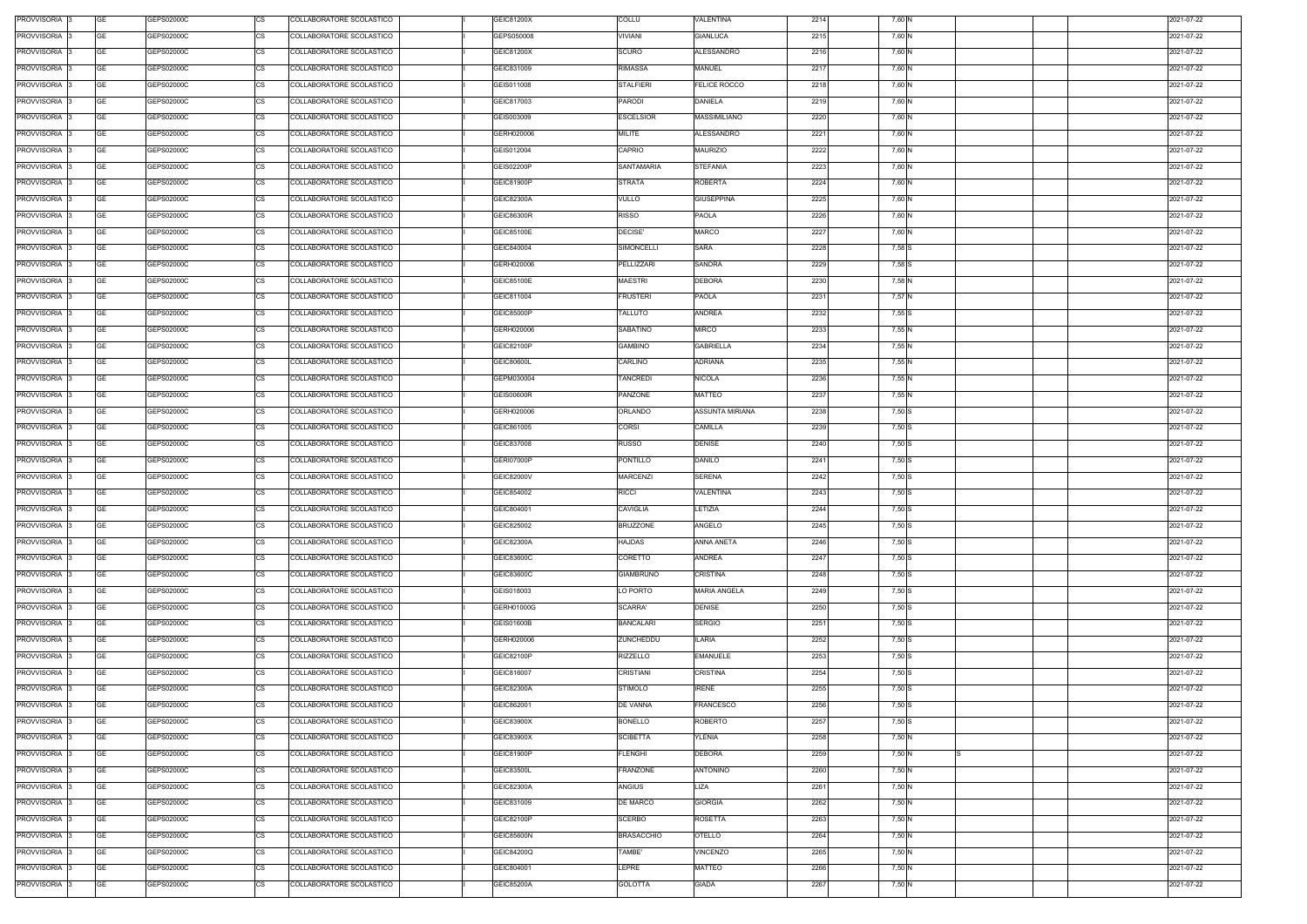| PROVVISORIA 3                  | <b>GE</b><br>GEPS02000C               | <b>CS</b>       | COLLABORATORE SCOLASTICO                             | GERH020006        | <b>FALCIONE</b>                      | ANGELO ALESSIO                   | 2268         | 7,50 N |  | 2021-07-22               |
|--------------------------------|---------------------------------------|-----------------|------------------------------------------------------|-------------------|--------------------------------------|----------------------------------|--------------|--------|--|--------------------------|
| PROVVISORIA 3                  | <b>GE</b><br>GEPS02000C               | CS              | COLLABORATORE SCOLASTICO                             | GEIC804001        | GIZZARELLI                           | <b>REBECCA</b>                   | 2269         | 7,50 N |  | 2021-07-22               |
| PROVVISORIA 3                  | <b>GE</b><br>GEPS02000C               | <b>CS</b>       | COLLABORATORE SCOLASTICO                             | GEIC85000P        | ANNALORO                             | CALOGERO                         | 2270         | 7,50 N |  | 2021-07-22               |
| PROVVISORIA 3                  | <b>GE</b><br>GEPS02000C               | <b>CS</b>       | COLLABORATORE SCOLASTICO                             | GEIC81400G        | PROSTAMO                             | <b>SEBASTIANO</b>                | 2271         | 7,50 N |  | 2021-07-22               |
| PROVVISORIA 3                  | <b>GE</b><br>GEPS02000C               | <b>CS</b>       | COLLABORATORE SCOLASTICO                             | GEIC82600T        | <b>GIAIMO</b>                        | <b>MARTINA</b>                   | 2272         | 7,50 N |  | 2021-07-22               |
| PROVVISORIA 3                  | <b>GE</b><br>GEPS02000C               | <b>CS</b>       | COLLABORATORE SCOLASTICO                             | GERH020006        | PARODI                               | <b>FRANCESCA</b>                 | 2273         | 7,50 N |  | 2021-07-22               |
| PROVVISORIA 3                  | <b>GE</b><br>GEPS02000C               | <b>CS</b>       | COLLABORATORE SCOLASTICO                             | GETH020002        | INGARGIOLA                           | ANGELO                           | 2274         | 7,50 N |  | 2021-07-22               |
| PROVVISORIA 3                  | <b>GE</b><br>GEPS02000C               | CS              | COLLABORATORE SCOLASTICO                             | GEIS02200P        | <b>MOZZI</b>                         | ANTON                            | 2275         | 7,50 N |  | 2021-07-22               |
| PROVVISORIA 3                  | <b>GE</b><br>GEPS02000C               | <b>CS</b>       | COLLABORATORE SCOLASTICO                             | GEIC85100E        | <b>SILVESTRI</b>                     | <b>SOPHIA</b>                    | 2276         | 7,50 N |  | 2021-07-22               |
| PROVVISORIA 3                  | <b>GE</b><br>GEPS02000C               | <b>CS</b>       | COLLABORATORE SCOLASTICO                             | <b>GERI07000P</b> | SEMERARO                             | <b>MATTIA</b>                    | 2277         | 7,50 N |  | 2021-07-22               |
| PROVVISORIA 3                  | <b>GE</b><br>GEPS02000C               | <b>CS</b>       | COLLABORATORE SCOLASTICO                             | GEPC01000P        | GONZAGA                              | LORENZO                          | 2278         | 7,50 N |  | 2021-07-22               |
| PROVVISORIA 3                  | <b>GE</b><br>GEPS02000C               | CS              | COLLABORATORE SCOLASTICO                             | GERH01000G        | <b>GRIOLI</b>                        | SILVANO                          | 2279         | 7,50 N |  | 2021-07-22               |
| PROVVISORIA 3                  | <b>GE</b><br>GEPS02000C               | <b>CS</b>       | COLLABORATORE SCOLASTICO                             | GETH020002        | PULITANO                             | <b>FRANCESCO</b>                 | 2280         | 7,50 N |  | 2021-07-22               |
| PROVVISORIA 3                  | <b>GE</b><br>GEPS02000C               | CS              | COLLABORATORE SCOLASTICO                             | GEIS018003        | GALVAGNO                             | <b>GIACOMO</b>                   | 2281         | 7,50 N |  | 2021-07-22               |
| PROVVISORIA 3                  | <b>GE</b><br>GEPS02000C               | <b>CS</b>       | COLLABORATORE SCOLASTICO                             | <b>GEIC83400R</b> | <b>OTTONELLO</b>                     | ANNA                             | 2282         | 7,50 N |  | 2021-07-22               |
| PROVVISORIA 3                  | <b>GE</b><br>GEPS02000C               | CS              | COLLABORATORE SCOLASTICO                             | GESL01000P        | PASTORINO                            | <b>ERICA</b>                     | 2283         | 7,50 N |  | 2021-07-22               |
| PROVVISORIA 3                  | <b>GE</b><br>GEPS02000C               | <b>CS</b>       | COLLABORATORE SCOLASTICO                             | GEIS004005        | MARCELLO                             | <b>GIADA</b>                     | 2284         | 7,50 N |  | 2021-07-22               |
| PROVVISORIA 3                  | <b>GE</b><br>GEPS02000C               | <b>CS</b>       | COLLABORATORE SCOLASTICO                             | GEIC862001        | SCIARRINO                            | <b>NICOLE</b>                    | 2285         | 7,50 N |  | 2021-07-22               |
| PROVVISORIA 3                  | <b>GE</b><br>GEPS02000C               | <b>CS</b>       | COLLABORATORE SCOLASTICO                             | GEPS02000C        | ROBUSTELLI                           | CLAUDIA                          | 2286         | 7,50 N |  | 2021-07-22               |
| PROVVISORIA 3                  | <b>GE</b><br>GEPS02000C               | <b>CS</b>       | COLLABORATORE SCOLASTICO                             | GEIC825002        | STRAZZERI                            | LORENZO                          | 2287         | 7,50 N |  | 2021-07-22               |
| PROVVISORIA 3                  | <b>GE</b><br>GEPS02000C               | <b>CS</b>       | COLLABORATORE SCOLASTICO                             | GETD03000V        | SCHENONE                             | FABIO                            | 2288         | 7,50 N |  | 2021-07-22               |
| PROVVISORIA 3                  | <b>GE</b><br>GEPS02000C               | <b>CS</b>       | COLLABORATORE SCOLASTICO                             | GEIC860009        | <b>GANCITANO</b>                     | <b>GIACOMO</b>                   | 2289         | 7,50 N |  | 2021-07-22               |
| PROVVISORIA <sub>3</sub>       | <b>GE</b><br>GEPS02000C               | <b>CS</b>       | COLLABORATORE SCOLASTICO                             | GEIC81300Q        | <b>PARODI</b>                        | <b>GAIA</b>                      | 2290         | 7,50 N |  | 2021-07-22               |
| PROVVISORIA 3                  | <b>GE</b><br>GEPS02000C               | <b>CS</b>       | COLLABORATORE SCOLASTICO                             | <b>GEIC85200A</b> | ALBANI                               | <b>FEDERICO</b>                  | 2291         | 7,50 N |  | 2021-07-22               |
| PROVVISORIA 3                  | <b>GE</b><br>GEPS02000C               | <b>CS</b>       | COLLABORATORE SCOLASTICO                             | GEIC85000P        | <b>FRIGNANI</b>                      | <b>ILARIA</b>                    | 2292         | 7,50 N |  | 2021-07-22               |
| PROVVISORIA 3                  | <b>GE</b><br>GEPS02000C               | <b>CS</b>       | COLLABORATORE SCOLASTICO                             | GETH020002        | GIULIANA                             | SHARON                           | 2293         | 7,50 N |  | 2021-07-22               |
| PROVVISORIA 3                  | <b>GE</b><br>GEPS02000C               | <b>CS</b>       | COLLABORATORE SCOLASTICO                             | GEIC858009        | VRENNA                               | CLAUDIA ELENA                    | 2294         | 7,50 N |  | 2021-07-22               |
| PROVVISORIA 3                  | <b>GE</b><br>GEPS02000C               | CS              | COLLABORATORE SCOLASTICO                             | GEIC81300Q        | <b>DEL PRETE</b>                     | SALVATORE                        | 2295         | 7,50 N |  | 2021-07-22               |
| PROVVISORIA 3                  | <b>GE</b><br>GEPS02000C               | <b>CS</b>       | COLLABORATORE SCOLASTICO                             | GEVC010002        | <b>POGGI</b>                         | <b>TOMMASO</b>                   | 2296         | 7,50 N |  | 2021-07-22               |
| PROVVISORIA 3                  | <b>GE</b><br>GEPS02000C               | <b>CS</b>       | COLLABORATORE SCOLASTICO                             | GERH01000G        | CAPPANERA                            | <b>DAVIDE</b>                    | 2297         | 7,50 N |  | 2021-07-22               |
| PROVVISORIA 3                  | <b>GE</b><br>GEPS02000C               | <b>CS</b>       | COLLABORATORE SCOLASTICO                             | GEIC81200X        | <b>CUCINOTTA</b>                     | <b>GRAZIA</b>                    | 2298         | 7,50 N |  | 2021-07-22               |
| PROVVISORIA 3                  | <b>GE</b><br>GEPS02000C               | <b>CS</b>       | COLLABORATORE SCOLASTICO                             | GERH020006        | D'ANTUONO                            | <b>ROSARIA</b>                   | 2299         | 7,50 N |  | 2021-07-22               |
| PROVVISORIA 3                  | <b>GE</b><br>GEPS02000C               | CS              |                                                      | GEIC81300Q        | SCOTTO                               | <b>GRETA</b>                     | 2300         |        |  | 2021-07-22               |
|                                | <b>GE</b>                             |                 | COLLABORATORE SCOLASTICO<br>COLLABORATORE SCOLASTICO |                   |                                      |                                  |              | 7,50 N |  |                          |
| PROVVISORIA 3<br>PROVVISORIA 3 | GEPS02000C<br><b>GE</b><br>GEPS02000C | <b>CS</b><br>CS | COLLABORATORE SCOLASTICO                             | GEIC80700C        | <b>BUONOCORE</b><br><b>GUARNIERI</b> | <b>MARTA</b><br><b>CRISTOFER</b> | 2301<br>2302 | 7,50 N |  | 2021-07-22<br>2021-07-22 |
|                                |                                       |                 |                                                      | GEIC809004        |                                      |                                  |              | 7,50 N |  |                          |
| PROVVISORIA 3                  | <b>GE</b><br>GEPS02000C               | <b>CS</b>       | COLLABORATORE SCOLASTICO                             | GEIC80700C        | VITA                                 | CARLO                            | 2303         | 7,50 N |  | 2021-07-22               |
| PROVVISORIA 3                  | <b>GE</b><br>GEPS02000C               | CS              | COLLABORATORE SCOLASTICO                             | GEIS003009        | <b>BRUZZESE</b>                      | <b>MARTINA</b>                   | 2304         | 7,50 N |  | 2021-07-22               |
| PROVVISORIA 3                  | <b>GE</b><br>GEPS02000C               | <b>CS</b>       | COLLABORATORE SCOLASTICO                             | GEIC80700C        | <b>MEOLA</b>                         | <b>MARTINA</b>                   | 2305         | 7,50 N |  | 2021-07-22               |
| PROVVISORIA 3                  | <b>GE</b><br>GEPS02000C               | CS              | COLLABORATORE SCOLASTICO                             | GEIC831009        | <b>DITTAMO</b>                       | <b>STEFANO</b>                   | 2306         | 7,50 N |  | 2021-07-22               |
| PROVVISORIA 3                  | <b>GE</b><br>GEPS02000C               | CS              | COLLABORATORE SCOLASTICO                             | GEIC83000D        | PAGNOTTA                             | <b>EMANUELE</b>                  | 2307         | 7,50 N |  | 2021-07-22               |
| PROVVISORIA 3                  | <b>GE</b><br>GEPS02000C               | CS              | COLLABORATORE SCOLASTICO                             | GEIC81400G        | <b>BARDI</b>                         | <b>JESSICA</b>                   | 2308         | 7,50 N |  | 2021-07-22               |
| PROVVISORIA 3                  | <b>GE</b><br>GEPS02000C               | <b>CS</b>       | COLLABORATORE SCOLASTICO                             | GEIC81900P        | MASSARO                              | <b>GIULIA</b>                    | 2309         | 7,50 N |  | 2021-07-22               |
| PROVVISORIA 3                  | <b>GE</b><br>GEPS02000C               | CS              | COLLABORATORE SCOLASTICO                             | GEIC816007        | COSTI                                | <b>SILVIA</b>                    | 2310         | 7,50 N |  | 2021-07-22               |
| PROVVISORIA 3                  | <b>GE</b><br>GEPS02000C               | CS              | COLLABORATORE SCOLASTICO                             | GEIC83900X        | <b>RATTO</b>                         | <b>ELISA</b>                     | 2311         | 7,50 N |  | 2021-07-22               |
| PROVVISORIA 3                  | <b>GE</b><br>GEPS02000C               | <b>CS</b>       | COLLABORATORE SCOLASTICO                             | GEIC80700C        | PETTINATO                            | <b>MARIA CONCETTA</b>            | 2312         | 7,50 N |  | 2021-07-22               |
| PROVVISORIA 3                  | <b>GE</b><br>GEPS02000C               | <b>CS</b>       | COLLABORATORE SCOLASTICO                             | GEIC83900X        | <b>RIGHI</b>                         | GRETA                            | 2313         | 7,50 N |  | 2021-07-22               |
| PROVVISORIA 3                  | <b>GE</b><br>GEPS02000C               | <b>CS</b>       | COLLABORATORE SCOLASTICO                             | GERI07000P        | CAMPANELLA                           | /INCENZO IVANO                   | 2314         | 7,50 N |  | 2021-07-22               |
| PROVVISORIA 3                  | <b>GE</b><br>GEPS02000C               | <b>CS</b>       | COLLABORATORE SCOLASTICO                             | GEPM04000P        | DE PASQUALE                          | <b>ORAZIO</b>                    | 2315         | 7,50 N |  | 2021-07-22               |
| PROVVISORIA 3                  | <b>GE</b><br>GEPS02000C               | <b>CS</b>       | COLLABORATORE SCOLASTICO                             | <b>GEIS00700L</b> | ZARCONE                              | <b>ELISA</b>                     | 2316         | 7,50 N |  | 2021-07-22               |
| PROVVISORIA 3                  | <b>GE</b><br>GEPS02000C               | <b>CS</b>       | COLLABORATORE SCOLASTICO                             | GEIS004005        | CRISCUOLO                            | RAFFAELE                         | 2317         | 7,50 N |  | 2021-07-22               |
| PROVVISORIA 3                  | <b>GE</b><br>GEPS02000C               | <b>CS</b>       | COLLABORATORE SCOLASTICO                             | GEPS080004        | <b>FIODI</b>                         | ALESSANDRO                       | 2318         | 7,50 N |  | 2021-07-22               |
| PROVVISORIA 3                  | <b>GE</b><br>GEPS02000C               | <b>CS</b>       | COLLABORATORE SCOLASTICO                             | GEPC04000E        | <b>ZONFA</b>                         | ORENZO.                          | 2319         | 7,50 N |  | 2021-07-22               |
| PROVVISORIA 3                  | <b>GE</b><br>GEPS02000C               | <b>CS</b>       | COLLABORATORE SCOLASTICO                             | GEIC81400G        | <b>FIORITO</b>                       | DANILO                           | 2320         | 7,50 N |  | 2021-07-22               |
| PROVVISORIA 3                  | <b>GE</b><br>GEPS02000C               | CS              | COLLABORATORE SCOLASTICO                             | GERH020006        | <b>BRUZZONE</b>                      | FRANCESCO                        | 2321         | 7,50 N |  | 2021-07-22               |
|                                |                                       |                 |                                                      |                   |                                      |                                  |              |        |  |                          |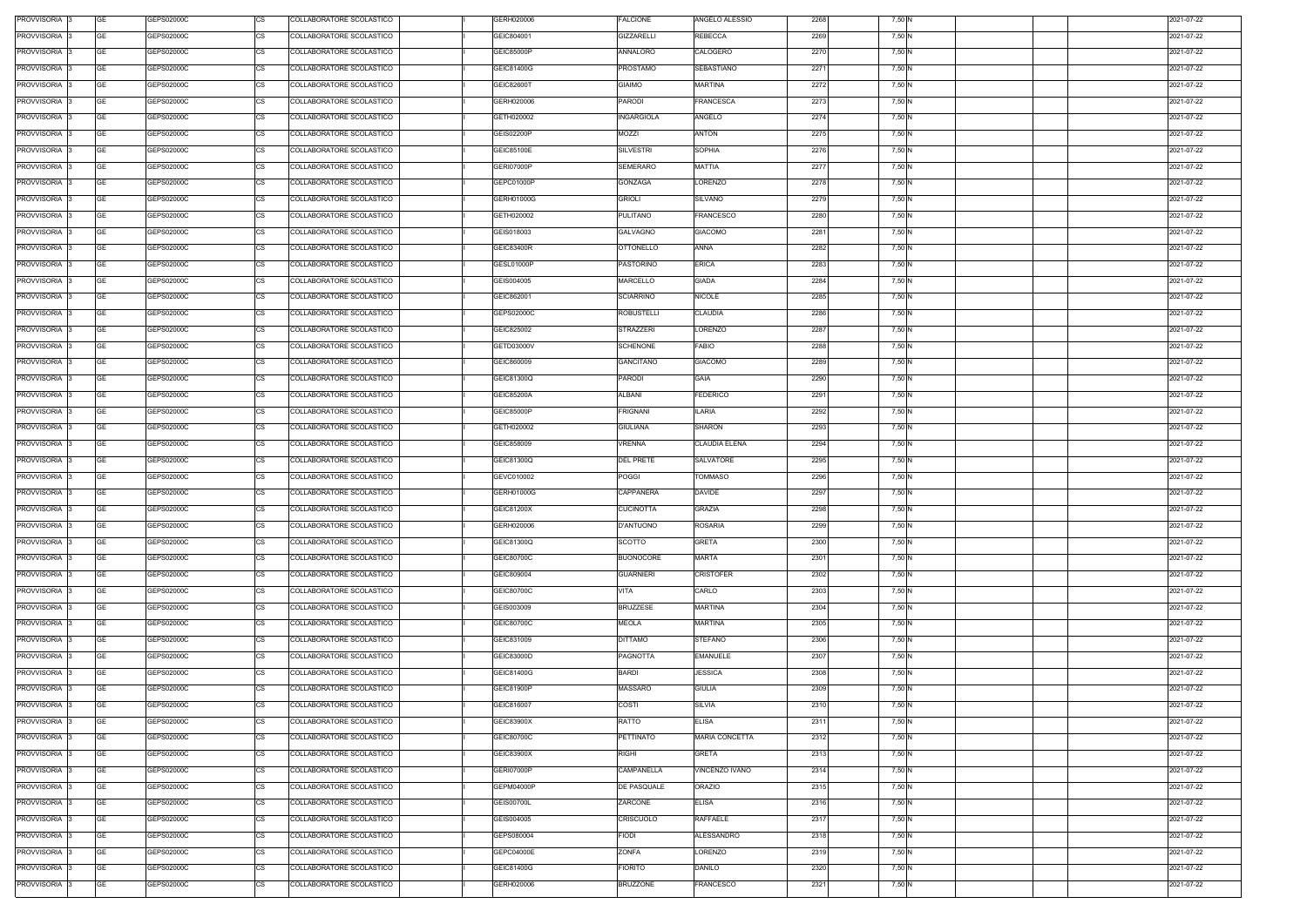| PROVVISORIA 3 | GE        | GEPS02000C | COLLABORATORE SCOLASTICO<br>CS        | GEPM030004        | <b>GIULIVA</b>       | <b>FEDERICA</b>         | 2322 | 7,50 N |  | 2021-07-22 |
|---------------|-----------|------------|---------------------------------------|-------------------|----------------------|-------------------------|------|--------|--|------------|
| PROVVISORIA 3 | GE        | GEPS02000C | <b>CS</b><br>COLLABORATORE SCOLASTICO | GETH020002        | PORCU                | SARAH                   | 2323 | 7,50 N |  | 2021-07-22 |
| PROVVISORIA 3 | GE        | GEPS02000C | <b>CS</b><br>COLLABORATORE SCOLASTICO | <b>GEIC83400R</b> | <b>ESPOSITO</b>      | <b>AURELIO</b>          | 2324 | 7,50 N |  | 2021-07-22 |
| PROVVISORIA 3 | GE        | GEPS02000C | <b>CS</b><br>COLLABORATORE SCOLASTICO | GETH020002        | SIDOTI               | <b>GIUSEPPE</b>         | 2325 | 7,50 N |  | 2021-07-22 |
| PROVVISORIA 3 | <b>GE</b> | GEPS02000C | <b>CS</b><br>COLLABORATORE SCOLASTICO | GEIC84900E        | CAVO                 | <b>ELISA</b>            | 2326 | 7,50 N |  | 2021-07-22 |
| PROVVISORIA 3 | GE        | GEPS02000C | <b>CS</b><br>COLLABORATORE SCOLASTICO | GEIC81900P        | LO MONACO            | ANGELICA                | 2327 | 7,50 N |  | 2021-07-22 |
| PROVVISORIA 3 | <b>GE</b> | GEPS02000C | <b>CS</b><br>COLLABORATORE SCOLASTICO | GERH01000G        | VENTURA              | MARCELLO FABRIZIO       | 2328 | 7,50 N |  | 2021-07-22 |
|               |           |            | <b>CS</b><br>COLLABORATORE SCOLASTICO |                   |                      |                         |      |        |  |            |
| PROVVISORIA 3 | GE        | GEPS02000C |                                       | GEIS012004        | <b>D'ANIELLO</b>     | MARIA LUANA             | 2329 | 7,50 N |  | 2021-07-22 |
| PROVVISORIA 3 | <b>GE</b> | GEPS02000C | <b>CS</b><br>COLLABORATORE SCOLASTICO | GEVC010002        | DELLO IACONO         | <b>MARIA</b>            | 2330 | 7,50 N |  | 2021-07-22 |
| PROVVISORIA 3 | <b>GE</b> | GEPS02000C | <b>CS</b><br>COLLABORATORE SCOLASTICO | <b>GEIS02200P</b> | <b>URBANO</b>        | <b>ALESSANDRO</b>       | 2331 | 7,50 N |  | 2021-07-22 |
| PROVVISORIA 3 | <b>GE</b> | GEPS02000C | <b>CS</b><br>COLLABORATORE SCOLASTICO | GEPS02000C        | <b>PUCCI</b>         | <b>STEFANIA</b>         | 2332 | 7,50 N |  | 2021-07-22 |
| PROVVISORIA 3 | <b>GE</b> | GEPS02000C | CS<br>COLLABORATORE SCOLASTICO        | GEIC83600C        | <b>SACCONE</b>       | <b>FEDERICA</b>         | 2333 | 7,50 N |  | 2021-07-22 |
| PROVVISORIA 3 | <b>GE</b> | GEPS02000C | <b>CS</b><br>COLLABORATORE SCOLASTICO | GEIC82000V        | <b>RELA</b>          | <b>ELISA</b>            | 2334 | 7,50 N |  | 2021-07-22 |
| PROVVISORIA 3 | <b>GE</b> | GEPS02000C | <b>CS</b><br>COLLABORATORE SCOLASTICO | <b>GEIC84900E</b> | <b>D'ANGELO</b>      | DANIELE                 | 2335 | 7,50 N |  | 2021-07-22 |
| PROVVISORIA 3 | <b>GE</b> | GEPS02000C | COLLABORATORE SCOLASTICO<br>СS        | GEIC854002        | <b>DAMIANO</b>       | LUANA                   | 2336 | 7,50 N |  | 2021-07-22 |
| PROVVISORIA 3 | <b>GE</b> | GEPS02000C | <b>CS</b><br>COLLABORATORE SCOLASTICO | GEIS017007        | <b>SCARABAGGIO</b>   | <b>MARINA</b>           | 2337 | 7,50 N |  | 2021-07-22 |
| PROVVISORIA 3 | <b>GE</b> | GEPS02000C | <b>CS</b><br>COLLABORATORE SCOLASTICO | GEIC80700C        | <b>MORALI</b>        | <b>IGNAZIO</b>          | 2338 | 7,50 N |  | 2021-07-22 |
| PROVVISORIA 3 | <b>GE</b> | GEPS02000C | <b>CS</b><br>COLLABORATORE SCOLASTICO | GEIC83500L        | <b>BRONDO</b>        | MASSIMILIANO            | 2339 | 7,50 N |  | 2021-07-22 |
| PROVVISORIA 3 | <b>GE</b> | GEPS02000C | <b>CS</b><br>COLLABORATORE SCOLASTICO | GEIC82000V        | <b>SCHIRRU</b>       | VERONICA                | 2340 | 7,50 N |  | 2021-07-22 |
| PROVVISORIA 3 | GE        | GEPS02000C | <b>CS</b><br>COLLABORATORE SCOLASTICO | <b>GEPS17000A</b> | <b>PIUTTI</b>        | ANDREA                  | 2341 | 7,50 N |  | 2021-07-22 |
| PROVVISORIA 3 | GE        | GEPS02000C | <b>CS</b><br>COLLABORATORE SCOLASTICO | GEIC85100E        | <b>OLIVIERO</b>      | <b>STEFANIA</b>         | 2342 | 7,50 N |  | 2021-07-22 |
| PROVVISORIA 3 | <b>GE</b> | GEPS02000C | <b>CS</b><br>COLLABORATORE SCOLASTICO | <b>GEIC81500B</b> | RAVERA               | MICHELE                 | 2343 | 7,50 N |  | 2021-07-22 |
| PROVVISORIA 3 | <b>GE</b> | GEPS02000C | <b>CS</b><br>COLLABORATORE SCOLASTICO | GEIS01400Q        | <b>BUFFETTI</b>      | LARA                    | 2344 | 7,50 N |  | 2021-07-22 |
| PROVVISORIA 3 | <b>GE</b> | GEPS02000C | <b>CS</b><br>COLLABORATORE SCOLASTICO | GEIC840004        | <b>BELLONE</b>       | LORENA                  | 2345 | 7,50 N |  | 2021-07-22 |
| PROVVISORIA 3 | <b>GE</b> | GEPS02000C | <b>CS</b><br>COLLABORATORE SCOLASTICO | GEVC010002        | PARODI               | <b>BARBARA</b>          | 2346 | 7,50 N |  | 2021-07-22 |
| PROVVISORIA 3 | <b>GE</b> | GEPS02000C | <b>CS</b><br>COLLABORATORE SCOLASTICO | GEIC83000D        | <b>MONCADA</b>       | <b>GIACOMO</b>          | 2347 | 7,50 N |  | 2021-07-22 |
| PROVVISORIA 3 | GE        | GEPS02000C | <b>CS</b><br>COLLABORATORE SCOLASTICO | GEIC811004        | TIROTTA              | MARZIA                  | 2348 | 7,50 N |  | 2021-07-22 |
| PROVVISORIA 3 | <b>GE</b> | GEPS02000C | <b>CS</b><br>COLLABORATORE SCOLASTICO | GEIC82300A        | <b>BACHINI</b>       | <b>FEDERICA</b>         | 2349 | 7,50 N |  | 2021-07-22 |
| PROVVISORIA 3 | GE        | GEPS02000C | <b>CS</b><br>COLLABORATORE SCOLASTICO | GEIC80700C        | PROSERPIO            | VERONICA                | 2350 | 7,50 N |  | 2021-07-22 |
| PROVVISORIA 3 | <b>GE</b> | GEPS02000C | <b>CS</b><br>COLLABORATORE SCOLASTICO | <b>GEIS01600B</b> | ARMENTANO            | <b>MONICA</b>           | 2351 | 7,50 N |  | 2021-07-22 |
| PROVVISORIA 3 | GE        | GEPS02000C | <b>CS</b><br>COLLABORATORE SCOLASTICO | GEIC81900P        | <b>RUZZA</b>         | SONIA                   | 2352 | 7,50 N |  | 2021-07-22 |
| PROVVISORIA 3 | <b>GE</b> | GEPS02000C | <b>CS</b><br>COLLABORATORE SCOLASTICO | GEIC85100E        | <b>BRUNO</b>         | <b>FLORIANA</b>         | 2353 | 7,50 N |  | 2021-07-22 |
| PROVVISORIA 3 | GE        | GEPS02000C | <b>CS</b>                             | GEIC824006        | <b>BALESTRERO</b>    | LIA                     | 2354 |        |  | 2021-07-22 |
|               |           |            | COLLABORATORE SCOLASTICO              |                   |                      |                         |      | 7,50 N |  |            |
| PROVVISORIA 3 | GE        | GEPS02000C | <b>CS</b><br>COLLABORATORE SCOLASTICO | GEIC809004        | <b>MACCARINI</b>     | <b>ALESSANDRO</b>       | 2355 | 7,50 N |  | 2021-07-22 |
| PROVVISORIA 3 | <b>GE</b> | GEPS02000C | <b>CS</b><br>COLLABORATORE SCOLASTICO | GEIC81200X        | SMIRALDI             | CARLA                   | 2356 | 7,50 N |  | 2021-07-22 |
| PROVVISORIA 3 | <b>GE</b> | GEPS02000C | <b>CS</b><br>COLLABORATORE SCOLASTICO | <b>GERI02000N</b> | GUARNA               | <b>TEOFILO DOMENICO</b> | 2357 | 7,50 N |  | 2021-07-22 |
| PROVVISORIA 3 | <b>GE</b> | GEPS02000C | <b>CS</b><br>COLLABORATORE SCOLASTICO | GEIC81300Q        | COLLARETA            | <b>CLAUDIA</b>          | 2358 | 7,50 N |  | 2021-07-22 |
| PROVVISORIA 3 | <b>GE</b> | GEPS02000C | <b>CS</b><br>COLLABORATORE SCOLASTICO | GEIC838004        | SIMONCINI            | SONIA                   | 2359 | 7,50 N |  | 2021-07-22 |
| PROVVISORIA 3 | <b>GE</b> | GEPS02000C | CS<br>COLLABORATORE SCOLASTICO        | GEVC010002        | PARODI               | CHIARA                  | 2360 | 7,50 N |  | 2021-07-22 |
| PROVVISORIA 3 | <b>GE</b> | GEPS02000C | <b>CS</b><br>COLLABORATORE SCOLASTICO | GEIC816007        | <b>PARODI</b>        | MARIA                   | 2361 | 7,50 N |  | 2021-07-22 |
| PROVVISORIA 3 | <b>GE</b> | GEPS02000C | <b>CS</b><br>COLLABORATORE SCOLASTICO | GEIS01600B        | <b>DI TERLIZZI</b>   | <b>MARCELLO</b>         | 2362 | 7,50 N |  | 2021-07-22 |
| PROVVISORIA 3 | <b>GE</b> | GEPS02000C | <b>CS</b><br>COLLABORATORE SCOLASTICO | GEIC840004        | <b>MATARAZZO</b>     | <b>SILVIA</b>           | 2363 | 7,50 N |  | 2021-07-22 |
| PROVVISORIA 3 | <b>GE</b> | GEPS02000C | <b>CS</b><br>COLLABORATORE SCOLASTICO | GEIC853006        | VIACAVA              | LAURA                   | 2364 | 7,50 N |  | 2021-07-22 |
| PROVVISORIA 3 | <b>GE</b> | GEPS02000C | <b>CS</b><br>COLLABORATORE SCOLASTICO | GEIC81200X        | <b>DE BERARDINIS</b> | ROSSELLA                | 2365 | 7,50 N |  | 2021-07-22 |
| PROVVISORIA 3 | <b>GE</b> | GEPS02000C | CS<br>COLLABORATORE SCOLASTICO        | GEIC83000D        | ORSO                 | ORIETTA                 | 2366 | 7,50 N |  | 2021-07-22 |
| PROVVISORIA 3 | <b>GE</b> | GEPS02000C | <b>CS</b><br>COLLABORATORE SCOLASTICO | GEIC85500T        | LEONARDI             | <b>EMANUELA</b>         | 2367 | 7,47 N |  | 2021-07-22 |
| PROVVISORIA 3 | GE        | GEPS02000C | СS<br>COLLABORATORE SCOLASTICO        | GEIC861005        | SALVO                | <b>DOMENICO</b>         | 2368 | 7,45 S |  | 2021-07-22 |
| PROVVISORIA 3 | <b>GE</b> | GEPS02000C | <b>CS</b><br>COLLABORATORE SCOLASTICO | GEIC80700C        | <b>RODI</b>          | <b>ROBERTA</b>          | 2369 | 7,45 S |  | 2021-07-22 |
| PROVVISORIA 3 | <b>GE</b> | GEPS02000C | <b>CS</b><br>COLLABORATORE SCOLASTICO | GEIC80700C        | <b>FALCONE</b>       | <b>CARMINE GIOVANNI</b> | 2370 | 7,45 S |  | 2021-07-22 |
| PROVVISORIA 3 | <b>GE</b> | GEPS02000C | <b>CS</b><br>COLLABORATORE SCOLASTICO | GEIC85100E        | CERAUDO              | ORNELLA                 | 2371 | 7,45 N |  | 2021-07-22 |
| PROVVISORIA 3 | <b>GE</b> | GEPS02000C | <b>CS</b><br>COLLABORATORE SCOLASTICO | GEIC84900E        | SPIRIO               | <b>SILVIA</b>           | 2372 | 7,45 N |  | 2021-07-22 |
| PROVVISORIA 3 | GE        | GEPS02000C | <b>CS</b><br>COLLABORATORE SCOLASTICO | GEIC817003        | VIOLA                | _UCA                    | 2373 | 7,45 N |  | 2021-07-22 |
| PROVVISORIA 3 | <b>GE</b> | GEPS02000C | <b>CS</b><br>COLLABORATORE SCOLASTICO | GEIS02200P        | PETROSINO            | PAOLA                   | 2374 | 7,45 N |  | 2021-07-22 |
| PROVVISORIA 3 | GE        | GEPS02000C | <b>CS</b><br>COLLABORATORE SCOLASTICO | <b>GERI02000N</b> | <b>CIPOLLA</b>       | ALESSANDRA              | 2375 | 7,45 N |  | 2021-07-22 |
|               |           |            |                                       |                   |                      |                         |      |        |  |            |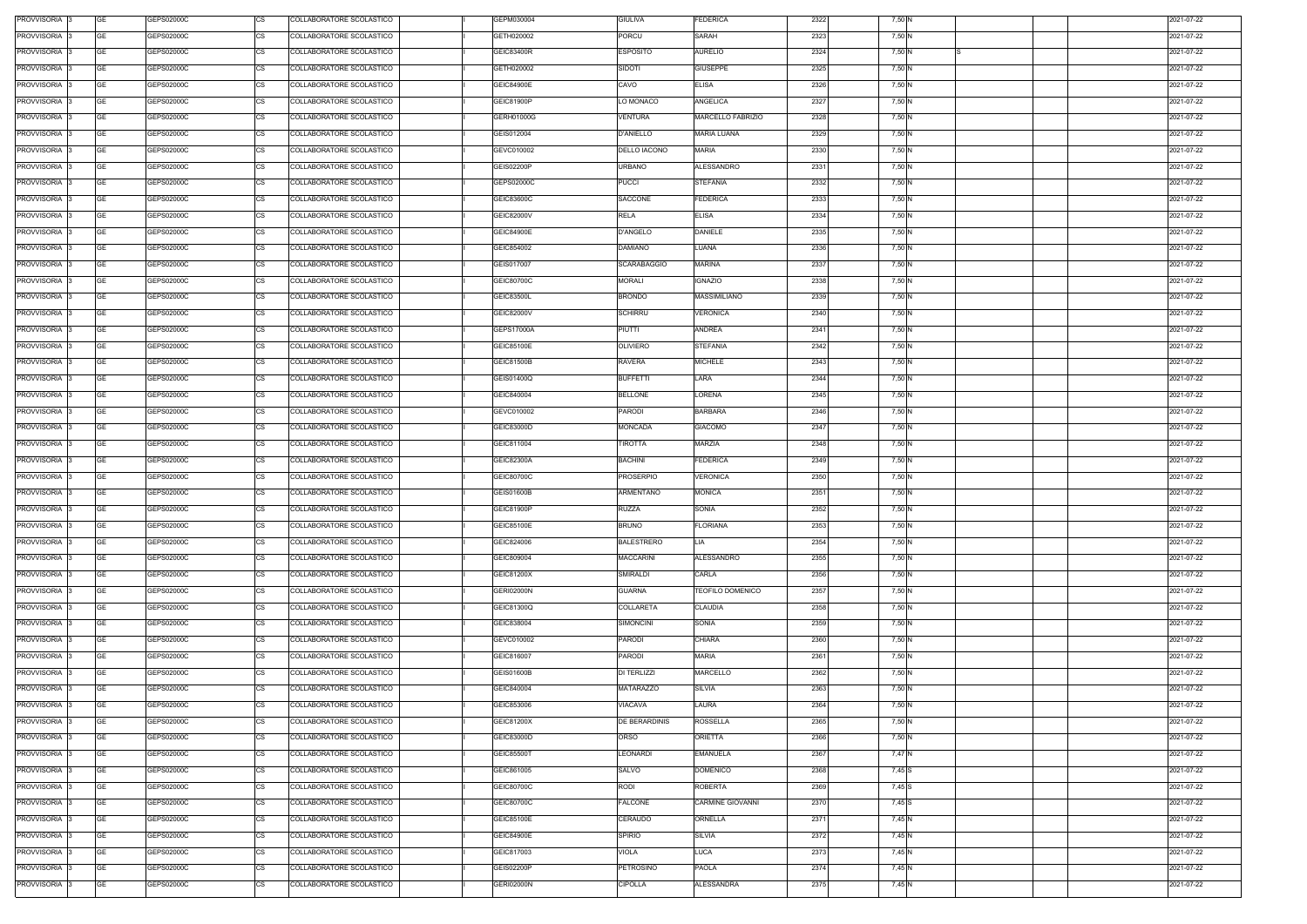| PROVVISORIA 3            | GE        | GEPS02000C | COLLABORATORE SCOLASTICO<br>CS        | GETD03000V        | ZARRELLA            | <b>GIGLIOLA</b>         | 2376 | 7,45 N |  | 2021-07-22 |
|--------------------------|-----------|------------|---------------------------------------|-------------------|---------------------|-------------------------|------|--------|--|------------|
| PROVVISORIA 3            | GE        | GEPS02000C | <b>CS</b><br>COLLABORATORE SCOLASTICO | <b>GEIC82700N</b> | SCARCIGLIA          | ANTONIO                 | 2377 | 7,45 N |  | 2021-07-22 |
| PROVVISORIA 3            | GE        | GEPS02000C | <b>CS</b><br>COLLABORATORE SCOLASTICO | GEIC82600T        | FIORENZA            | ANGELICA                | 2378 | 7,45 N |  | 2021-07-22 |
| PROVVISORIA 3            | GE        | GEPS02000C | <b>CS</b><br>COLLABORATORE SCOLASTICO | GEIC831009        | SABATELLI           | <b>ELISA</b>            | 2379 | 7,45 N |  | 2021-07-22 |
| PROVVISORIA 3            | <b>GE</b> | GEPS02000C | <b>CS</b><br>COLLABORATORE SCOLASTICO | GEIC83500L        | FEDE                | <b>GIOVANNI</b>         | 2380 | 7,45 N |  | 2021-07-22 |
| PROVVISORIA 3            | <b>GE</b> | GEPS02000C | <b>CS</b><br>COLLABORATORE SCOLASTICO | GEIC825002        | PASQUALI            | ANDREA                  | 2381 | 7,45 N |  | 2021-07-22 |
| PROVVISORIA 3            | <b>GE</b> | GEPS02000C | <b>CS</b><br>COLLABORATORE SCOLASTICO | GEIS01400Q        | <b>VIRZI</b>        | <b>GIOVANNI</b>         | 2382 | 7,45 N |  | 2021-07-22 |
| PROVVISORIA 3            | GE        | GEPS02000C | <b>CS</b><br>COLLABORATORE SCOLASTICO | GEIC81900P        | REPETTO             | <b>ELEONORA</b>         | 2383 | 7,45 N |  | 2021-07-22 |
| PROVVISORIA 3            | <b>GE</b> | GEPS02000C | <b>CS</b><br>COLLABORATORE SCOLASTICO | GEPS07000D        | TIANO               | ERIKA                   | 2384 | 7,45 N |  | 2021-07-22 |
| PROVVISORIA 3            | <b>GE</b> | GEPS02000C | <b>CS</b><br>COLLABORATORE SCOLASTICO | GEIC83600C        | <b>IMPELLIZZERI</b> | DARIO PHILIPPE          | 2385 | 7,45 N |  | 2021-07-22 |
| PROVVISORIA 3            | <b>GE</b> | GEPS02000C | <b>CS</b><br>COLLABORATORE SCOLASTICO | GEIC81900P        | CALCATERRA          | ALFREDO DAVIDE          | 2386 | 7,43 S |  | 2021-07-22 |
| PROVVISORIA 3            | <b>GE</b> | GEPS02000C | CS<br>COLLABORATORE SCOLASTICO        | GEIC860009        | <b>CERRI</b>        | ALESSANDRA              | 2387 | 7,43 S |  | 2021-07-22 |
| PROVVISORIA 3            | <b>GE</b> | GEPS02000C | <b>CS</b><br>COLLABORATORE SCOLASTICO | GEIC82600T        | <b>FABBRI</b>       | <b>GIUSEPPINA</b>       | 2388 | 7,43 N |  | 2021-07-22 |
| PROVVISORIA 3            | <b>GE</b> | GEPS02000C | <b>CS</b><br>COLLABORATORE SCOLASTICO | GEIC831009        | <b>BARILE</b>       | <b>ALESSANDRA</b>       | 2389 | 7,42 S |  | 2021-07-22 |
| PROVVISORIA 3            | <b>GE</b> | GEPS02000C | COLLABORATORE SCOLASTICO<br><b>CS</b> | GEPS02000C        | <b>BAJALARDO</b>    | CINZIA                  | 2390 | 7,42 S |  | 2021-07-22 |
| PROVVISORIA 3            | <b>GE</b> | GEPS02000C | <b>CS</b><br>COLLABORATORE SCOLASTICO | GEIC84900E        | ZUCCO               | <b>MAURIZIO</b>         | 2391 | 7,42 N |  | 2021-07-22 |
|                          |           |            |                                       |                   |                     |                         |      |        |  |            |
| PROVVISORIA 3            | <b>GE</b> | GEPS02000C | <b>CS</b><br>COLLABORATORE SCOLASTICO | <b>GEIS01600B</b> | <b>MACRI'</b>       | <b>CORINNA</b>          | 2392 | 7,42 N |  | 2021-07-22 |
| PROVVISORIA 3            | <b>GE</b> | GEPS02000C | <b>CS</b><br>COLLABORATORE SCOLASTICO | GEIC804001        | <b>MAGGIALI</b>     | ANDREA                  | 2393 | 7,42 N |  | 2021-07-22 |
| PROVVISORIA 3            | <b>GE</b> | GEPS02000C | <b>CS</b><br>COLLABORATORE SCOLASTICO | GEIC80700C        | D' ANNA             | VANESSA                 | 2394 | 7,40 S |  | 2021-07-22 |
| PROVVISORIA 3            | GE        | GEPS02000C | <b>CS</b><br>COLLABORATORE SCOLASTICO | GEIC83400R        | <b>MARQUEZ</b>      | VALENTINA               | 2395 | 7,40 S |  | 2021-07-22 |
| PROVVISORIA 3            | GE        | GEPS02000C | <b>CS</b><br>COLLABORATORE SCOLASTICO | GEIC81200X        | MOTTA               | <b>GIOVANNA</b>         | 2396 | 7,40 S |  | 2021-07-22 |
| PROVVISORIA 3            | <b>GE</b> | GEPS02000C | <b>CS</b><br>COLLABORATORE SCOLASTICO | GEIC825002        | <b>ROCCHI</b>       | ALESSIA                 | 2397 | 7,40 S |  | 2021-07-22 |
| PROVVISORIA 3            | <b>GE</b> | GEPS02000C | <b>CS</b><br>COLLABORATORE SCOLASTICO | GEIC81200X        | <b>FRESIA</b>       | CRISTINA                | 2398 | 7,40 S |  | 2021-07-22 |
| PROVVISORIA 3            | <b>GE</b> | GEPS02000C | <b>CS</b><br>COLLABORATORE SCOLASTICO | GEIC83600C        | <b>ROLLERO</b>      | <b>SARA MANUELA</b>     | 2399 | 7,40 S |  | 2021-07-22 |
| PROVVISORIA 3            | <b>GE</b> | GEPS02000C | <b>CS</b><br>COLLABORATORE SCOLASTICO | GEIC86300R        | <b>COSTA</b>        | FEDERICA                | 2400 | 7,40 S |  | 2021-07-22 |
| PROVVISORIA 3            | <b>GE</b> | GEPS02000C | <b>CS</b><br>COLLABORATORE SCOLASTICO | GEIS018003        | FOTIA               | SAVERIO                 | 2401 | 7,40 S |  | 2021-07-22 |
| PROVVISORIA 3            | GE        | GEPS02000C | <b>CS</b><br>COLLABORATORE SCOLASTICO | GEIC80700C        | TRAPASSO            | <b>MARIA GRAZIA</b>     | 2402 | 7,40 N |  | 2021-07-22 |
| PROVVISORIA 3            | <b>GE</b> | GEPS02000C | <b>CS</b><br>COLLABORATORE SCOLASTICO | GEIC83600C        | <b>ARCERI</b>       | <b>FEDERICA</b>         | 2403 | 7,40 N |  | 2021-07-22 |
| PROVVISORIA 3            | GE        | GEPS02000C | <b>CS</b><br>COLLABORATORE SCOLASTICO | GEIC85200A        | MACCHIARELLA        | <b>MASSIMO</b>          | 2404 | 7,40 N |  | 2021-07-22 |
| PROVVISORIA 3            | <b>GE</b> | GEPS02000C | <b>CS</b><br>COLLABORATORE SCOLASTICO | <b>GEIS00600R</b> | <b>MORGILLO</b>     | <b>ANDREA</b>           | 2405 | 7,40 N |  | 2021-07-22 |
| PROVVISORIA 3            | GE        | GEPS02000C | <b>CS</b><br>COLLABORATORE SCOLASTICO | GETD03000V        | DE VETTORI          | <b>FABIO</b>            | 2406 | 7,40 N |  | 2021-07-22 |
| PROVVISORIA 3            | <b>GE</b> | GEPS02000C | <b>CS</b><br>COLLABORATORE SCOLASTICO | GERH01000G        | VONELLA             | <b>BEATRICE</b>         | 2407 | 7,40 N |  | 2021-07-22 |
| PROVVISORIA 3            | GE        | GEPS02000C | <b>CS</b><br>COLLABORATORE SCOLASTICO | GEIC82300A        | VASSALLO            | <b>FRANCESCA</b>        | 2408 | 7,40 N |  | 2021-07-22 |
| PROVVISORIA <sub>3</sub> | GE        | GEPS02000C | <b>CS</b><br>COLLABORATORE SCOLASTICO | GEIC86300R        | <b>BENDIN</b>       | TERESA ANNAMARIA        | 2409 | 7,40 N |  | 2021-07-22 |
| PROVVISORIA 3            | <b>GE</b> | GEPS02000C | <b>CS</b><br>COLLABORATORE SCOLASTICO | GEIC81400G        | <b>RAVERA</b>       | CRISTINA                | 2410 | 7,40 N |  | 2021-07-22 |
| PROVVISORIA 3            | <b>GE</b> | GEPS02000C | <b>CS</b><br>COLLABORATORE SCOLASTICO | GEIC83600C        | <b>STAIANO</b>      | <b>SARA VICTORIA</b>    | 2411 | 7,40 N |  | 2021-07-22 |
| PROVVISORIA 3            | <b>GE</b> | GEPS02000C | <b>CS</b><br>COLLABORATORE SCOLASTICO | GEIS017007        | <b>MIGNONE</b>      | <b>FRANCESCO</b>        | 2412 | 7,40 N |  | 2021-07-22 |
| PROVVISORIA 3            | <b>GE</b> | GEPS02000C | <b>CS</b><br>COLLABORATORE SCOLASTICO | GEPS07000D        | <b>STRANO</b>       | LORENZO                 | 2413 | 7,40 N |  | 2021-07-22 |
| PROVVISORIA 3            | <b>GE</b> | GEPS02000C | CS<br>COLLABORATORE SCOLASTICO        | GEIS01400Q        | PALETTA             | <b>FRANCESCO</b>        | 2414 | 7,40 N |  | 2021-07-22 |
| PROVVISORIA 3            | <b>GE</b> | GEPS02000C | <b>CS</b><br>COLLABORATORE SCOLASTICO | GEIC84900E        | <b>ROSAS</b>        | <b>FRANCESCA</b>        | 2415 | 7,40 N |  | 2021-07-22 |
| PROVVISORIA 3            | <b>GE</b> | GEPS02000C | <b>CS</b><br>COLLABORATORE SCOLASTICO | <b>GEIS00100N</b> | COSSU               | TATIANA                 | 2416 | 7,40 N |  | 2021-07-22 |
| PROVVISORIA 3            | <b>GE</b> | GEPS02000C | <b>CS</b><br>COLLABORATORE SCOLASTICO | GEIC833001        | <b>SAVERINO</b>     | <b>DEBORA</b>           | 2417 | 7,40 N |  | 2021-07-22 |
| PROVVISORIA 3            | <b>GE</b> | GEPS02000C | <b>CS</b><br>COLLABORATORE SCOLASTICO | GEPC01000P        | <b>GONZAGA</b>      | <b>ALESSIA</b>          | 2418 | 7,40 N |  | 2021-07-22 |
| PROVVISORIA 3            | <b>GE</b> | GEPS02000C | <b>CS</b><br>COLLABORATORE SCOLASTICO | GEIS003009        | CANTO               | <b>MIRKO</b>            | 2419 | 7,40 N |  | 2021-07-22 |
| PROVVISORIA 3            | GE        | GEPS02000C | CS<br>COLLABORATORE SCOLASTICO        | GEPM030004        | CAROLEO             | <b>GAETANO</b>          | 2420 | 7,40 N |  | 2021-07-22 |
| PROVVISORIA 3            | <b>GE</b> | GEPS02000C | <b>CS</b><br>COLLABORATORE SCOLASTICO | GEIC83400R        | LEONE               | <b>GIUSEPPE LEANDRO</b> | 2421 | 7,40 N |  | 2021-07-22 |
| PROVVISORIA 3            | GE        | GEPS02000C | СS<br>COLLABORATORE SCOLASTICO        | GEIS004005        | FURGANI             | SIMONE                  | 2422 | 7,40 N |  | 2021-07-22 |
| PROVVISORIA 3            | <b>GE</b> | GEPS02000C | <b>CS</b><br>COLLABORATORE SCOLASTICO | GEIS003009        | <b>RICCIO</b>       | <b>SUSANNA</b>          | 2423 | 7,40 N |  | 2021-07-22 |
|                          |           |            |                                       |                   |                     |                         |      |        |  |            |
| PROVVISORIA 3            | <b>GE</b> | GEPS02000C | <b>CS</b><br>COLLABORATORE SCOLASTICO | GEPM030004        | <b>BOZZINI</b>      | ALBERTO                 | 2424 | 7,40 N |  | 2021-07-22 |
| PROVVISORIA 3            | <b>GE</b> | GEPS02000C | <b>CS</b><br>COLLABORATORE SCOLASTICO | GEIS00100N        | DI LORENZO          | <b>MARIA VITTORIA</b>   | 2425 | 7,40 N |  | 2021-07-22 |
| PROVVISORIA 3            | GE        | GEPS02000C | <b>CS</b><br>COLLABORATORE SCOLASTICO | GERI07000P        | <b>BOTTONE</b>      | KEROL                   | 2426 | 7,40 N |  | 2021-07-22 |
| PROVVISORIA 3            | GE        | GEPS02000C | <b>CS</b><br>COLLABORATORE SCOLASTICO | GEIC85000P        | <b>STOPPANI</b>     | <b>CECILIA</b>          | 2427 | 7,40 N |  | 2021-07-22 |
| PROVVISORIA 3            | <b>GE</b> | GEPS02000C | <b>CS</b><br>COLLABORATORE SCOLASTICO | GEPM030004        | <b>RENZI</b>        | <b>GIULIA</b>           | 2428 | 7,40 N |  | 2021-07-22 |
| PROVVISORIA 3            | <b>GE</b> | GEPS02000C | <b>CS</b><br>COLLABORATORE SCOLASTICO | <b>GEIS00700L</b> | <b>MEDA</b>         | MATTIA                  | 2429 | 7,40 N |  | 2021-07-22 |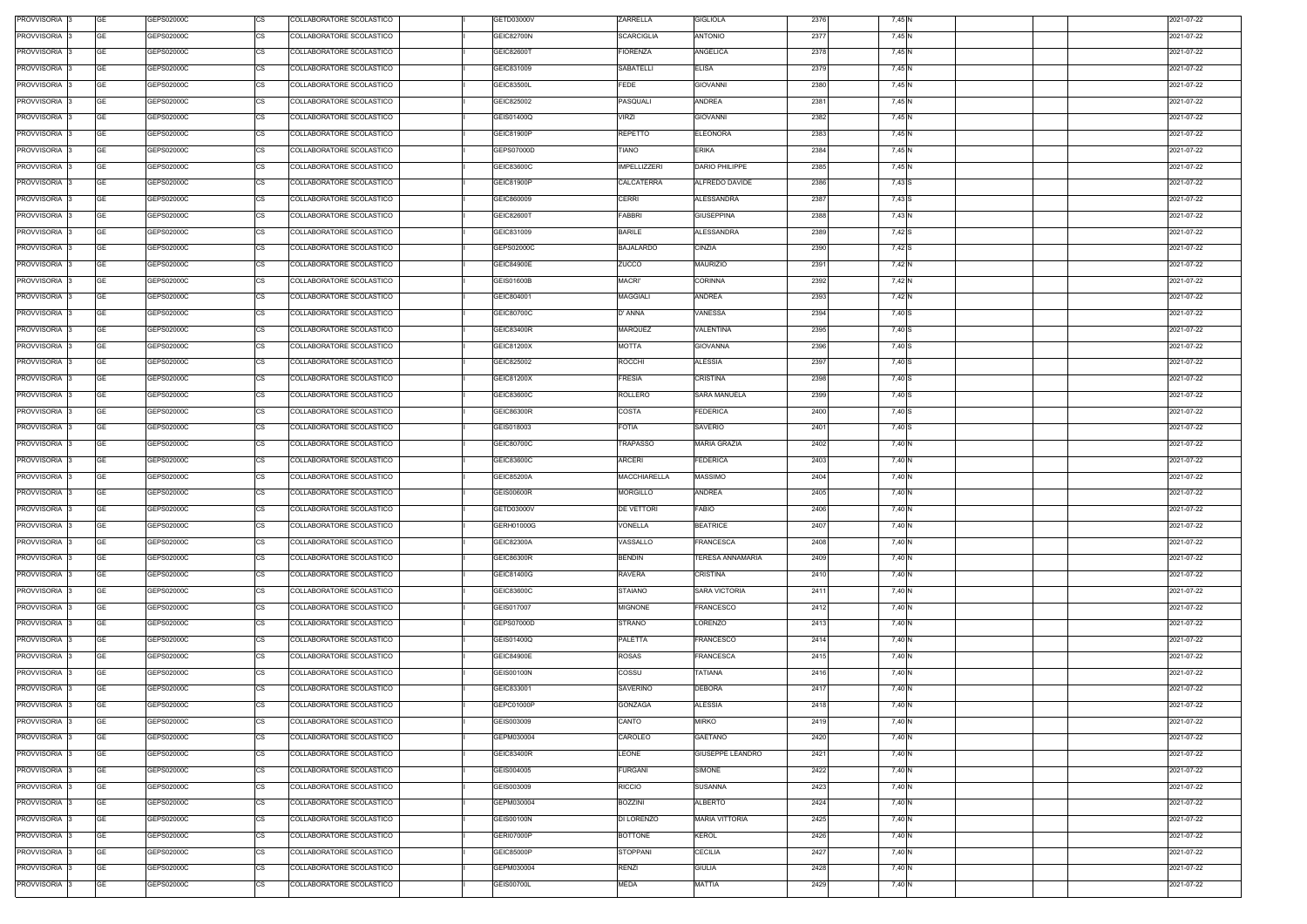| PROVVISORIA 3 | <b>GE</b><br>GEPS02000C | <b>CS</b> | COLLABORATORE SCOLASTICO | GEIC86300R        | <b>ROSSI</b>        | <b>SERENA</b>       | 2430 | 7,40 N   |  | 2021-07-22 |
|---------------|-------------------------|-----------|--------------------------|-------------------|---------------------|---------------------|------|----------|--|------------|
| PROVVISORIA 3 | <b>GE</b><br>GEPS02000C | CS        | COLLABORATORE SCOLASTICO | GEPS07000D        | VELLA               | MATTIA              | 2431 | 7,40 N   |  | 2021-07-22 |
| PROVVISORIA 3 | <b>GE</b><br>GEPS02000C | CS        | COLLABORATORE SCOLASTICO | GEPS02000C        | <b>BARONE</b>       | <b>GEORGIA</b>      | 2432 | 7,40 N   |  | 2021-07-22 |
| PROVVISORIA 3 | <b>GE</b><br>GEPS02000C | <b>CS</b> | COLLABORATORE SCOLASTICO | GEIC80700C        | <b>PASCERI</b>      | VALENTINA           | 2433 | 7,40 N   |  | 2021-07-22 |
| PROVVISORIA 3 | <b>GE</b><br>GEPS02000C | <b>CS</b> | COLLABORATORE SCOLASTICO | <b>GERI02000N</b> | LAGUARDIA           | ROSSELLA            | 2434 | 7,40 N   |  | 2021-07-22 |
| PROVVISORIA 3 | <b>GE</b><br>GEPS02000C | <b>CS</b> | COLLABORATORE SCOLASTICO | GEPC020009        | TALOTTA             | <b>ROBERTA</b>      | 2435 | 7,40 N   |  | 2021-07-22 |
| PROVVISORIA 3 | <b>GE</b><br>GEPS02000C | <b>CS</b> | COLLABORATORE SCOLASTICO | GEIC825002        | ZAPPIA              | <b>DOMENICA</b>     | 2436 | 7,40 N   |  | 2021-07-22 |
| PROVVISORIA 3 | <b>GE</b><br>GEPS02000C | <b>CS</b> | COLLABORATORE SCOLASTICO | GEIC83000D        | <b>RESCIGNO</b>     | LUIGI               | 2437 | 7,40 N   |  | 2021-07-22 |
| PROVVISORIA 3 | <b>GE</b><br>GEPS02000C | <b>CS</b> | COLLABORATORE SCOLASTICO | GEIC85000P        | <b>DEL GENIO</b>    | <b>SILVIA</b>       | 2438 | 7,40 N   |  | 2021-07-22 |
| PROVVISORIA 3 | <b>GE</b><br>GEPS02000C | <b>CS</b> | COLLABORATORE SCOLASTICO | GEIS003009        | <b>FERRARO</b>      | <b>ANTONIO</b>      | 2439 | 7,40 N   |  | 2021-07-22 |
| PROVVISORIA 3 | <b>GE</b><br>GEPS02000C | <b>CS</b> | COLLABORATORE SCOLASTICO | GEIC831009        | SPADONI             | <b>GABRIELLA</b>    | 2440 | 7,40 N   |  | 2021-07-22 |
| PROVVISORIA 3 | <b>GE</b><br>GEPS02000C | CS        | COLLABORATORE SCOLASTICO | GEPS080004        | CASILE              | <b>FRANCESCO</b>    | 2441 | 7,40 N   |  | 2021-07-22 |
| PROVVISORIA 3 | <b>GE</b><br>GEPS02000C | <b>CS</b> | COLLABORATORE SCOLASTICO | GEPC020009        | DE CASTRO           | <b>STEFANIA</b>     | 2442 | 7,40 N   |  | 2021-07-22 |
| PROVVISORIA 3 | <b>GE</b><br>GEPS02000C | CS        | COLLABORATORE SCOLASTICO | GEIC817003        | RADDAVERO           | <b>ELENA</b>        | 2443 | 7,40 N   |  | 2021-07-22 |
| PROVVISORIA 3 | <b>GE</b><br>GEPS02000C | <b>CS</b> | COLLABORATORE SCOLASTICO | GEPS02000C        | <b>ALLEGRETTI</b>   | <b>DAVIDE</b>       | 2444 | 7,40 N   |  | 2021-07-22 |
| PROVVISORIA 3 | <b>GE</b><br>GEPS02000C | CS        | COLLABORATORE SCOLASTICO | GEIC854002        | <b>BELLO</b>        | CONCETTA            | 2445 | 7,40 N   |  | 2021-07-22 |
| PROVVISORIA 3 | <b>GE</b><br>GEPS02000C | <b>CS</b> | COLLABORATORE SCOLASTICO | GEIC83500L        | VAVALA'             | <b>BASILIO</b>      | 2446 | 7,40 N   |  | 2021-07-22 |
| PROVVISORIA 3 | <b>GE</b><br>GEPS02000C | <b>CS</b> | COLLABORATORE SCOLASTICO | GEIC825002        | VILLANI             | <b>MICHELA</b>      | 2447 | 7,40 N   |  | 2021-07-22 |
| PROVVISORIA 3 | <b>GE</b><br>GEPS02000C | <b>CS</b> | COLLABORATORE SCOLASTICO | GEIS017007        | CARTASSO            | RAFFAELLA           | 2448 | 7,40 N   |  | 2021-07-22 |
| PROVVISORIA 3 | <b>GE</b><br>GEPS02000C | <b>CS</b> | COLLABORATORE SCOLASTICO | GEIC840004        | <b>BERTINI</b>      | SONIA               | 2449 | 7,40 N   |  | 2021-07-22 |
| PROVVISORIA 3 | <b>GE</b><br>GEPS02000C | <b>CS</b> | COLLABORATORE SCOLASTICO | <b>GEIC82700N</b> | SILVESTRI           | VALENTINA           | 2450 | 7,40 N   |  | 2021-07-22 |
| PROVVISORIA 3 | <b>GE</b><br>GEPS02000C | <b>CS</b> | COLLABORATORE SCOLASTICO | GEIS01400Q        | <b>DIBENEDETTO</b>  | ANTONIA             | 2451 | 7,40 N   |  | 2021-07-22 |
| PROVVISORIA 3 | <b>GE</b><br>GEPS02000C | <b>CS</b> | COLLABORATORE SCOLASTICO | GEIC838004        | VIGNOLO             | ANDREA              | 2452 | 7,40 N   |  | 2021-07-22 |
| PROVVISORIA 3 | <b>GE</b><br>GEPS02000C | <b>CS</b> | COLLABORATORE SCOLASTICO | GETH020002        | PAGNOTTA            | <b>EUGENIO</b>      | 2453 | 7,40 N   |  | 2021-07-22 |
| PROVVISORIA 3 | <b>GE</b><br>GEPS02000C | <b>CS</b> | COLLABORATORE SCOLASTICO | GEIC81300Q        | <b>PISANO</b>       | <b>BEATRICE</b>     | 2454 | 7,40 N   |  | 2021-07-22 |
| PROVVISORIA 3 | <b>GE</b><br>GEPS02000C | <b>CS</b> | COLLABORATORE SCOLASTICO | GEIS02200P        | SCALI               | LUANA               | 2455 | 7,40 N   |  | 2021-07-22 |
| PROVVISORIA 3 | <b>GE</b><br>GEPS02000C | <b>CS</b> | COLLABORATORE SCOLASTICO | GEIS00100N        | <b>CHIRI</b>        | <b>GIAN LUCA</b>    | 2456 | 7,40 N   |  | 2021-07-22 |
| PROVVISORIA 3 | <b>GE</b><br>GEPS02000C | CS        | COLLABORATORE SCOLASTICO | GEIC85100E        | <b>PICCOLO</b>      | <b>SANDRA</b>       | 2457 | 7,40 N   |  | 2021-07-22 |
| PROVVISORIA 3 | <b>GE</b><br>GEPS02000C | <b>CS</b> | COLLABORATORE SCOLASTICO | GEIC85100E        | <b>IPPOLITO</b>     | FRANCA              | 2458 | 7,40 N   |  | 2021-07-22 |
| PROVVISORIA 3 | <b>GE</b><br>GEPS02000C | <b>CS</b> | COLLABORATORE SCOLASTICO | GEIC860009        | <b>OBERTI</b>       | <b>TATIANA</b>      | 2459 | 7,40 N   |  | 2021-07-22 |
| PROVVISORIA 3 | <b>GE</b><br>GEPS02000C | <b>CS</b> | COLLABORATORE SCOLASTICO | GEIS004005        | <b>MORELLI</b>      | LUCIANO             | 2460 | 7,40 N   |  | 2021-07-22 |
| PROVVISORIA 3 | <b>GE</b><br>GEPS02000C | <b>CS</b> | COLLABORATORE SCOLASTICO | GEPC04000E        | RONCALLO            | <b>BEATRICE</b>     | 2461 | 7,40 N   |  | 2021-07-22 |
| PROVVISORIA 3 | <b>GE</b><br>GEPS02000C | CS        | COLLABORATORE SCOLASTICO | GEIS01600B        | <b>MORENI</b>       | YLENIA              | 2462 | 7,39 S   |  | 2021-07-22 |
| PROVVISORIA 3 | <b>GE</b><br>GEPS02000C | <b>CS</b> | COLLABORATORE SCOLASTICO | GEIC83900X        | <b>BARBATO</b>      | ANNA                | 2463 | 7,38 N   |  | 2021-07-22 |
| PROVVISORIA 3 | <b>GE</b><br>GEPS02000C | <b>CS</b> | COLLABORATORE SCOLASTICO | GEIC816007        | <b>PESCIOLINI</b>   | <b>ILARIA MARIA</b> | 2464 | 7,35 S   |  | 2021-07-22 |
| PROVVISORIA 3 | <b>GE</b><br>GEPS02000C | <b>CS</b> | COLLABORATORE SCOLASTICO | GEIS01400Q        | <b>PIANO</b>        | <b>ANDREA</b>       | 2465 | 7,35 N   |  | 2021-07-22 |
| PROVVISORIA 3 | <b>GE</b><br>GEPS02000C | <b>CS</b> | COLLABORATORE SCOLASTICO | GEIC840004        | <b>GUALANDI</b>     | <b>ANDREA</b>       | 2466 | 7,35 N   |  | 2021-07-22 |
| PROVVISORIA 3 | <b>GE</b><br>GEPS02000C | <b>CS</b> | COLLABORATORE SCOLASTICO | GEIC824006        | <b>MULE</b>         | <b>BRUNO</b>        | 2467 | 7,35 N   |  | 2021-07-22 |
| PROVVISORIA 3 | <b>GE</b><br>GEPS02000C | CS        | COLLABORATORE SCOLASTICO | GEIC80700C        | <b>IMPELLIZZERI</b> | <b>ALESSIA</b>      | 2468 | 7,35 N   |  | 2021-07-22 |
| PROVVISORIA 3 | <b>GE</b><br>GEPS02000C | <b>CS</b> | COLLABORATORE SCOLASTICO | GETH020002        | <b>GRAFFIONE</b>    | CHRISTIAN           | 2469 | 7,35 N   |  | 2021-07-22 |
| PROVVISORIA 3 | <b>GE</b><br>GEPS02000C | CS        | COLLABORATORE SCOLASTICO | GEIC81200X        | PALAMARA            | FRANCESCO           | 2470 | 7,35 N   |  | 2021-07-22 |
| PROVVISORIA 3 | <b>GE</b><br>GEPS02000C | <b>CS</b> | COLLABORATORE SCOLASTICO | GEIC84900E        | PANETTA             | LAURA               | 2471 | 7,33 S   |  | 2021-07-22 |
| PROVVISORIA 3 | <b>GE</b><br>GEPS02000C | CS        | COLLABORATORE SCOLASTICO | GEPS02000C        | GASPERINI           | FRANCESCO           | 2472 | $7,33$ S |  | 2021-07-22 |
| PROVVISORIA 3 | <b>GE</b><br>GEPS02000C | CS        | COLLABORATORE SCOLASTICO | GEIC85500T        | CANNEVA             | <b>CRISTINA</b>     | 2473 | 7,33 S   |  | 2021-07-22 |
| PROVVISORIA 3 | <b>GE</b><br>GEPS02000C | <b>CS</b> | COLLABORATORE SCOLASTICO | GEIC81400G        | <b>PASTORINO</b>    | <b>ELISA</b>        | 2474 | 7,33 S   |  | 2021-07-22 |
| PROVVISORIA 3 | <b>GE</b><br>GEPS02000C | <b>CS</b> | COLLABORATORE SCOLASTICO | GEIC804001        | RANDAZZO            | <b>MARIA ANGELA</b> | 2475 | 7,33 S   |  | 2021-07-22 |
| PROVVISORIA 3 | <b>GE</b><br>GEPS02000C | <b>CS</b> | COLLABORATORE SCOLASTICO | GEIC83400R        | ROMANO              | SABRINA             | 2476 | 7,33 S   |  | 2021-07-22 |
| PROVVISORIA 3 | <b>GE</b><br>GEPS02000C | <b>CS</b> | COLLABORATORE SCOLASTICO | GEIC82300A        | <b>CUTRI</b>        | <b>IMMACOLATA</b>   | 2477 | 7,33 S   |  | 2021-07-22 |
| PROVVISORIA 3 | <b>GE</b><br>GEPS02000C | <b>CS</b> | COLLABORATORE SCOLASTICO | GEIC811004        | TITONE              | <b>EVELINDA</b>     | 2478 | 7,33 S   |  | 2021-07-22 |
| PROVVISORIA 3 | <b>GE</b><br>GEPS02000C | <b>CS</b> | COLLABORATORE SCOLASTICO | GEIC811004        | <b>AGAZZI</b>       | <b>GLORIA</b>       | 2479 | 7,33 S   |  | 2021-07-22 |
| PROVVISORIA 3 | <b>GE</b><br>GEPS02000C | <b>CS</b> | COLLABORATORE SCOLASTICO | GEPS07000D        | <b>BARTOLI</b>      | GABRIELLO           | 2480 | 7,33 N   |  | 2021-07-22 |
| PROVVISORIA 3 | <b>GE</b><br>GEPS02000C | CS        | COLLABORATORE SCOLASTICO | GEPS030003        | <b>GARIBALDI</b>    | CHIARA FRANCESCA    | 2481 | 7,33 N   |  | 2021-07-22 |
| PROVVISORIA 3 | <b>GE</b><br>GEPS02000C | <b>CS</b> | COLLABORATORE SCOLASTICO | GEPM04000P        | <b>MERCATALI</b>    | <b>SILVIA</b>       | 2482 | 7,33 N   |  | 2021-07-22 |
| PROVVISORIA 3 | <b>GE</b><br>GEPS02000C | CS        | COLLABORATORE SCOLASTICO | GEIC838004        | LA MARCA            | LAURA               | 2483 | 7,33 N   |  | 2021-07-22 |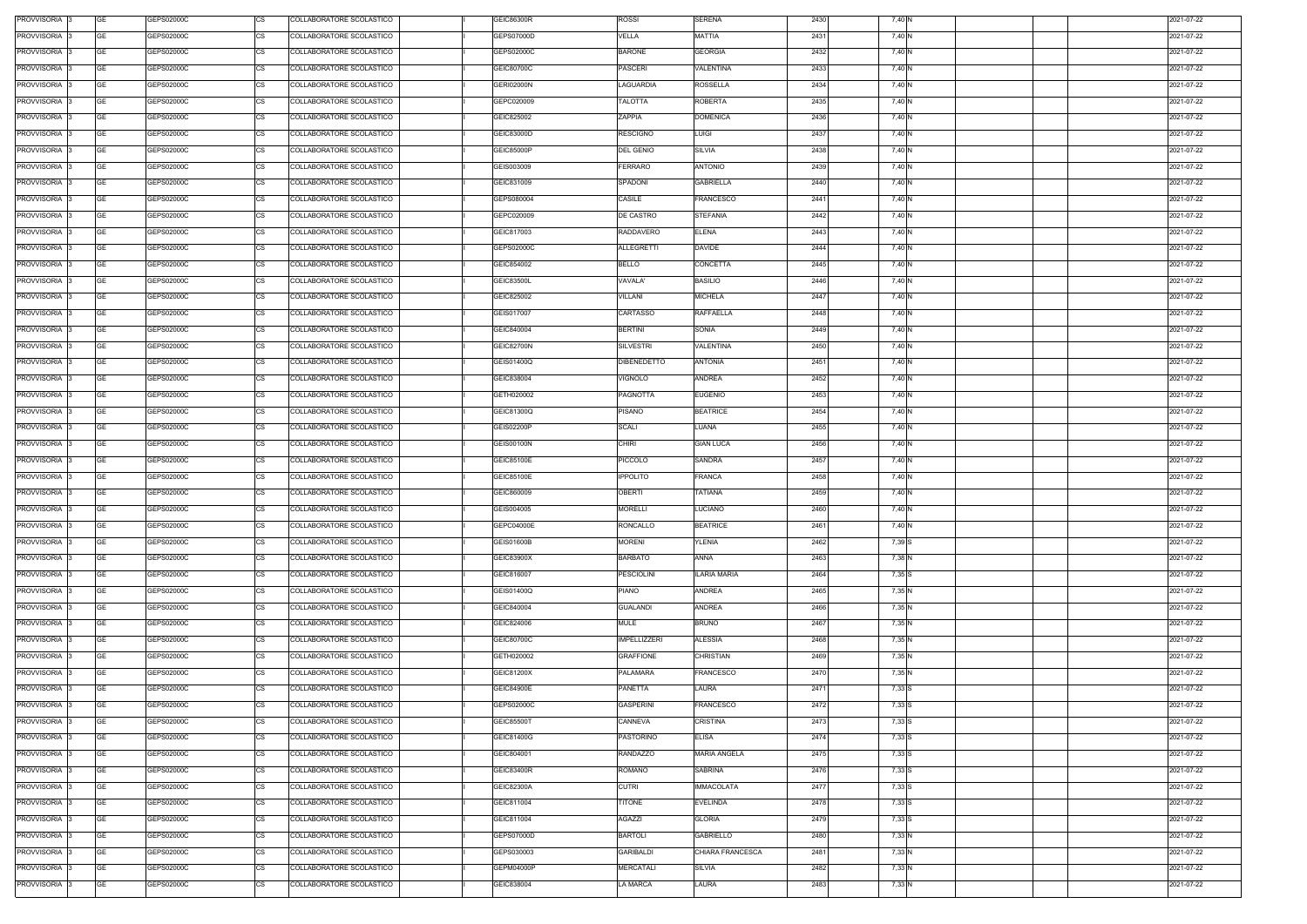| PROVVISORIA 3            | GE        | GEPS02000C | COLLABORATORE SCOLASTICO<br>CS        | GEPS07000D        | <b>RUSSO</b>                        | <b>STEFANO</b>      | 2484 | 7,33 N   |  | 2021-07-22 |
|--------------------------|-----------|------------|---------------------------------------|-------------------|-------------------------------------|---------------------|------|----------|--|------------|
| PROVVISORIA 3            | GE        | GEPS02000C | <b>CS</b><br>COLLABORATORE SCOLASTICO | GEIC83900X        | TALARICO                            | <b>SABRINA</b>      | 2485 | 7,33 N   |  | 2021-07-22 |
| PROVVISORIA 3            | GE        | GEPS02000C | <b>CS</b><br>COLLABORATORE SCOLASTICO | GEIC861005        | <b>BRUZZONE</b>                     | <b>ERICA</b>        | 2486 | 7,33 N   |  | 2021-07-22 |
| PROVVISORIA 3            | GE        | GEPS02000C | <b>CS</b><br>COLLABORATORE SCOLASTICO | <b>GEIC84900E</b> | <b>GIOIA</b>                        | <b>ARIANNA</b>      | 2487 | 7,33 N   |  | 2021-07-22 |
| PROVVISORIA 3            | <b>GE</b> | GEPS02000C | <b>CS</b><br>COLLABORATORE SCOLASTICO | <b>GEIS00600R</b> | PATANE'                             | <b>DANIELA</b>      | 2488 | 7,33 N   |  | 2021-07-22 |
| PROVVISORIA 3            | GE        | GEPS02000C | <b>CS</b><br>COLLABORATORE SCOLASTICO | GEIC85200A        | PERNIGOTTI                          | <b>ROBERTA</b>      | 2489 | 7,33 N   |  | 2021-07-22 |
| PROVVISORIA 3            | <b>GE</b> | GEPS02000C | <b>CS</b><br>COLLABORATORE SCOLASTICO | GEPS080004        | <b>BRUZZONE</b>                     | TAMARA              | 2490 | 7,33 N   |  | 2021-07-22 |
| PROVVISORIA 3            | GE        | GEPS02000C | <b>CS</b><br>COLLABORATORE SCOLASTICO | GEIC83900X        | <b>GUZZINATI</b>                    | VANESSA             | 2491 | 7,33 N   |  | 2021-07-22 |
| PROVVISORIA 3            | <b>GE</b> | GEPS02000C | <b>CS</b><br>COLLABORATORE SCOLASTICO | GEPC04000E        | LESEVIC                             | <b>CLAUDIO</b>      | 2492 | 7,33 N   |  | 2021-07-22 |
|                          |           |            |                                       |                   |                                     |                     |      |          |  |            |
| PROVVISORIA 3            | <b>GE</b> | GEPS02000C | <b>CS</b><br>COLLABORATORE SCOLASTICO | GEIC81900P        | GARRE'                              | <b>SILVIA</b>       | 2493 | 7,33 N   |  | 2021-07-22 |
| PROVVISORIA 3            | <b>GE</b> | GEPS02000C | <b>CS</b><br>COLLABORATORE SCOLASTICO | GEIC831009        | <b>MELI</b>                         | <b>PAOLA</b>        | 2494 | 7,33 N   |  | 2021-07-22 |
| PROVVISORIA 3            | <b>GE</b> | GEPS02000C | CS<br>COLLABORATORE SCOLASTICO        | GEIC831009        | <b>BUCCAFURNO</b>                   | <b>GABRIELE</b>     | 2495 | 7,33 N   |  | 2021-07-22 |
| PROVVISORIA 3            | <b>GE</b> | GEPS02000C | <b>CS</b><br>COLLABORATORE SCOLASTICO | GEIC85200A        | <b>MARTINO</b>                      | <b>NIRVANA</b>      | 2496 | 7,33 N   |  | 2021-07-22 |
| PROVVISORIA 3            | <b>GE</b> | GEPS02000C | <b>CS</b><br>COLLABORATORE SCOLASTICO | GEIC83600C        | SCISCIOLO                           | TIZIANA             | 2497 | 7,33 N   |  | 2021-07-22 |
| PROVVISORIA 3            | <b>GE</b> | GEPS02000C | <b>CS</b><br>COLLABORATORE SCOLASTICO | GEIC81400G        | <b>MINETTI</b>                      | <b>CLARA</b>        | 2498 | 7,33 N   |  | 2021-07-22 |
| PROVVISORIA 3            | <b>GE</b> | GEPS02000C | <b>CS</b><br>COLLABORATORE SCOLASTICO | GEIC83900X        | DEL VECCHIO                         | <b>GAIA</b>         | 2499 | 7,33 N   |  | 2021-07-22 |
| PROVVISORIA 3            | <b>GE</b> | GEPS02000C | <b>CS</b><br>COLLABORATORE SCOLASTICO | GEIC838004        | <b>MINETTO</b>                      | LIVIANNA            | 2500 | 7,33 N   |  | 2021-07-22 |
| PROVVISORIA 3            | <b>GE</b> | GEPS02000C | <b>CS</b><br>COLLABORATORE SCOLASTICO | GEIS003009        | SOLE                                | <b>MARCO</b>        | 2501 | 7,33 N   |  | 2021-07-22 |
| PROVVISORIA 3            | <b>GE</b> | GEPS02000C | <b>CS</b><br>COLLABORATORE SCOLASTICO | GESL01000P        | <b>LA BIANCA</b>                    | ANNA MARIA          | 2502 | 7,33 N   |  | 2021-07-22 |
| PROVVISORIA 3            | GE        | GEPS02000C | <b>CS</b><br>COLLABORATORE SCOLASTICO | GEIC816007        | <b>BURDO</b>                        | <b>ELGA</b>         | 2503 | 7,33 N   |  | 2021-07-22 |
| PROVVISORIA 3            | GE        | GEPS02000C | <b>CS</b><br>COLLABORATORE SCOLASTICO | GERH020006        | RAVERA                              | <b>RAFFAELLA</b>    | 2504 | 7,33 N   |  | 2021-07-22 |
| PROVVISORIA 3            | <b>GE</b> | GEPS02000C | <b>CS</b><br>COLLABORATORE SCOLASTICO | GEIC838004        | GALLO                               | FRANCESCA           | 2505 | 7,33 N   |  | 2021-07-22 |
| PROVVISORIA 3            | <b>GE</b> | GEPS02000C | <b>CS</b><br>COLLABORATORE SCOLASTICO | GEIC85000P        | CIONCOLONI                          | SIMONA              | 2506 | 7,33 N   |  | 2021-07-22 |
| PROVVISORIA 3            | <b>GE</b> | GEPS02000C | <b>CS</b><br>COLLABORATORE SCOLASTICO | GESL01000P        | <b>PATRIS</b>                       | <b>SUSANNA</b>      | 2507 | 7,33 N   |  | 2021-07-22 |
| PROVVISORIA 3            | <b>GE</b> | GEPS02000C | <b>CS</b><br>COLLABORATORE SCOLASTICO | GEIC85200A        | LOZZI                               | ELENA               | 2508 | 7,33 N   |  | 2021-07-22 |
| PROVVISORIA 3            | <b>GE</b> | GEPS02000C | <b>CS</b><br>COLLABORATORE SCOLASTICO | GEIC85200A        | <b>BOSELLI</b>                      | ROSELLA             | 2509 | 7,33 N   |  | 2021-07-22 |
| PROVVISORIA 3            | GE        | GEPS02000C | <b>CS</b><br>COLLABORATORE SCOLASTICO | GEIC82600T        | MANCUSO                             | ANTONELLA           | 2510 | 7,33 N   |  | 2021-07-22 |
| PROVVISORIA 3            | <b>GE</b> | GEPS02000C | <b>CS</b><br>COLLABORATORE SCOLASTICO | GEIC831009        | <b>AFRICANO</b>                     | <b>ROSANNA</b>      | 2511 | 7,33 N   |  | 2021-07-22 |
| PROVVISORIA 3            | GE        | GEPS02000C | <b>CS</b><br>COLLABORATORE SCOLASTICO | GEIC816007        | TRONCIA                             | PATRIZIA            | 2512 | 7,33 N   |  | 2021-07-22 |
| PROVVISORIA 3            | <b>GE</b> | GEPS02000C | <b>CS</b><br>COLLABORATORE SCOLASTICO | GEIC85100E        | MAZZUCCHELLI                        | <b>STEFANIA</b>     | 2513 | 7,33 N   |  | 2021-07-22 |
| PROVVISORIA 3            | GE        | GEPS02000C | <b>CS</b><br>COLLABORATORE SCOLASTICO | GEIS01900V        | <b>DECONCINI</b>                    | <b>MARINA</b>       | 2514 | 7,33 N   |  | 2021-07-22 |
| PROVVISORIA 3            | <b>GE</b> | GEPS02000C | <b>CS</b><br>COLLABORATORE SCOLASTICO | GEPS080004        | VITOLO                              | <b>ROSANNA</b>      | 2515 | 7,33 N   |  | 2021-07-22 |
| PROVVISORIA 3            | GE        | GEPS02000C | <b>CS</b><br>COLLABORATORE SCOLASTICO | GEIC809004        | <b>RICCI</b>                        | <b>EMILIA IVANA</b> | 2516 | 7,33 N   |  | 2021-07-22 |
| PROVVISORIA 3            | GE        | GEPS02000C | <b>CS</b><br>COLLABORATORE SCOLASTICO | GEIS003009        | <b>COLI</b>                         | DANIELE             | 2517 | 7,31 N   |  | 2021-07-22 |
| PROVVISORIA 3            | <b>GE</b> | GEPS02000C | <b>CS</b><br>COLLABORATORE SCOLASTICO | GEIC808008        | <b>DEVINCENZI</b>                   | LUCIA               | 2518 | 7,30 S   |  | 2021-07-22 |
| PROVVISORIA 3            | <b>GE</b> | GEPS02000C | <b>CS</b><br>COLLABORATORE SCOLASTICO | GEIC83400R        | <b>GIANNATIEMPO</b>                 | <b>ROBERTA</b>      | 2519 | $7,30$ S |  | 2021-07-22 |
| PROVVISORIA 3            | <b>GE</b> | GEPS02000C | <b>CS</b><br>COLLABORATORE SCOLASTICO | GEIC84900E        | MUSANTE                             | <b>DEBORA</b>       | 2520 | $7,30$ S |  | 2021-07-22 |
| PROVVISORIA 3            | <b>GE</b> | GEPS02000C | <b>CS</b><br>COLLABORATORE SCOLASTICO | GEIS01400Q        | <b>GRAMAGLIA</b>                    | DANIELA             | 2521 | 7,30 S   |  | 2021-07-22 |
| PROVVISORIA 3            | <b>GE</b> | GEPS02000C | CS<br>COLLABORATORE SCOLASTICO        | GERH020006        | SALINI                              | RAMONA              | 2522 | $7,30$ S |  | 2021-07-22 |
| PROVVISORIA 3            | <b>GE</b> | GEPS02000C | <b>CS</b><br>COLLABORATORE SCOLASTICO | GERH01000G        | <b>FURNARI</b>                      | ALBERTO MICHAEL     | 2523 | 7,30 S   |  | 2021-07-22 |
| PROVVISORIA 3            | <b>GE</b> | GEPS02000C | <b>CS</b><br>COLLABORATORE SCOLASTICO | GEIC831009        | <b>MARTELLO</b>                     | <b>ELIANA</b>       | 2524 | $7,30$ S |  | 2021-07-22 |
| PROVVISORIA 3            | <b>GE</b> | GEPS02000C | <b>CS</b><br>COLLABORATORE SCOLASTICO | GEPM04000P        | <b>ELEFANTE</b>                     | <b>ELISEO</b>       | 2525 | 7,30 N   |  | 2021-07-22 |
| PROVVISORIA 3            | <b>GE</b> | GEPS02000C | <b>CS</b><br>COLLABORATORE SCOLASTICO | GEIC83900X        | <b>IANNELLI</b>                     | <b>CONCETTA</b>     | 2526 | 7,30 N   |  | 2021-07-22 |
| PROVVISORIA 3            | <b>GE</b> | GEPS02000C | <b>CS</b><br>COLLABORATORE SCOLASTICO | <b>GERI02000N</b> | <b>FRANCONERI</b>                   | <b>FABIO</b>        | 2527 | 7,30 N   |  | 2021-07-22 |
| PROVVISORIA 3            | GE        | GEPS02000C | CS<br>COLLABORATORE SCOLASTICO        | GEIC824006        | PUMA                                | NICOLO'             | 2528 | 7,30 N   |  | 2021-07-22 |
| PROVVISORIA <sub>3</sub> | <b>GE</b> | GEPS02000C | <b>CS</b><br>COLLABORATORE SCOLASTICO | GEPS02000C        | FERRERI                             | <b>SOFIA</b>        | 2529 | 7,30 N   |  | 2021-07-22 |
| PROVVISORIA 3            | GE        | GEPS02000C | СS<br>COLLABORATORE SCOLASTICO        | GEIC81300Q        | <b>CICCOLONE</b>                    | SIRIA               | 2530 | 7,30 N   |  | 2021-07-22 |
| PROVVISORIA 3            | <b>GE</b> | GEPS02000C | <b>CS</b><br>COLLABORATORE SCOLASTICO | <b>GEIC83400R</b> | BOZZANO                             | <b>ALESSIO</b>      | 2531 | 7,30 N   |  | 2021-07-22 |
| PROVVISORIA 3            | <b>GE</b> | GEPS02000C | <b>CS</b><br>COLLABORATORE SCOLASTICO | GEIC81300Q        | <b>BRUSCHI</b>                      | CRISTIAN            | 2532 | 7,30 N   |  | 2021-07-22 |
| PROVVISORIA 3            | <b>GE</b> | GEPS02000C | <b>CS</b><br>COLLABORATORE SCOLASTICO | GEIC82300A        | PUMA                                | CLARA               | 2533 | 7,30 N   |  | 2021-07-22 |
| PROVVISORIA 3            | <b>GE</b> | GEPS02000C | <b>CS</b><br>COLLABORATORE SCOLASTICO | GEIC86300R        | <b>RIGA</b>                         | <b>DOMENICO</b>     | 2534 | 7,30 N   |  | 2021-07-22 |
| PROVVISORIA 3            | GE        | GEPS02000C | <b>CS</b><br>COLLABORATORE SCOLASTICO | GEPC020009        | <b>BOERO</b>                        | MATTEO              | 2535 | 7,30 N   |  | 2021-07-22 |
|                          |           |            |                                       |                   |                                     |                     |      |          |  |            |
| PROVVISORIA 3            | <b>GE</b> | GEPS02000C | <b>CS</b><br>COLLABORATORE SCOLASTICO | GEIC833001        | <b>BURGIO</b>                       | <b>GIOVANNI</b>     | 2536 | 7,30 N   |  | 2021-07-22 |
| PROVVISORIA 3            | GE        | GEPS02000C | <b>CS</b><br>COLLABORATORE SCOLASTICO | GEIC83400R        | <b>SUAREZ</b><br><b>MONTESDEOCA</b> | <b>JORGE LUIS</b>   | 2537 | 7,30 N   |  | 2021-07-22 |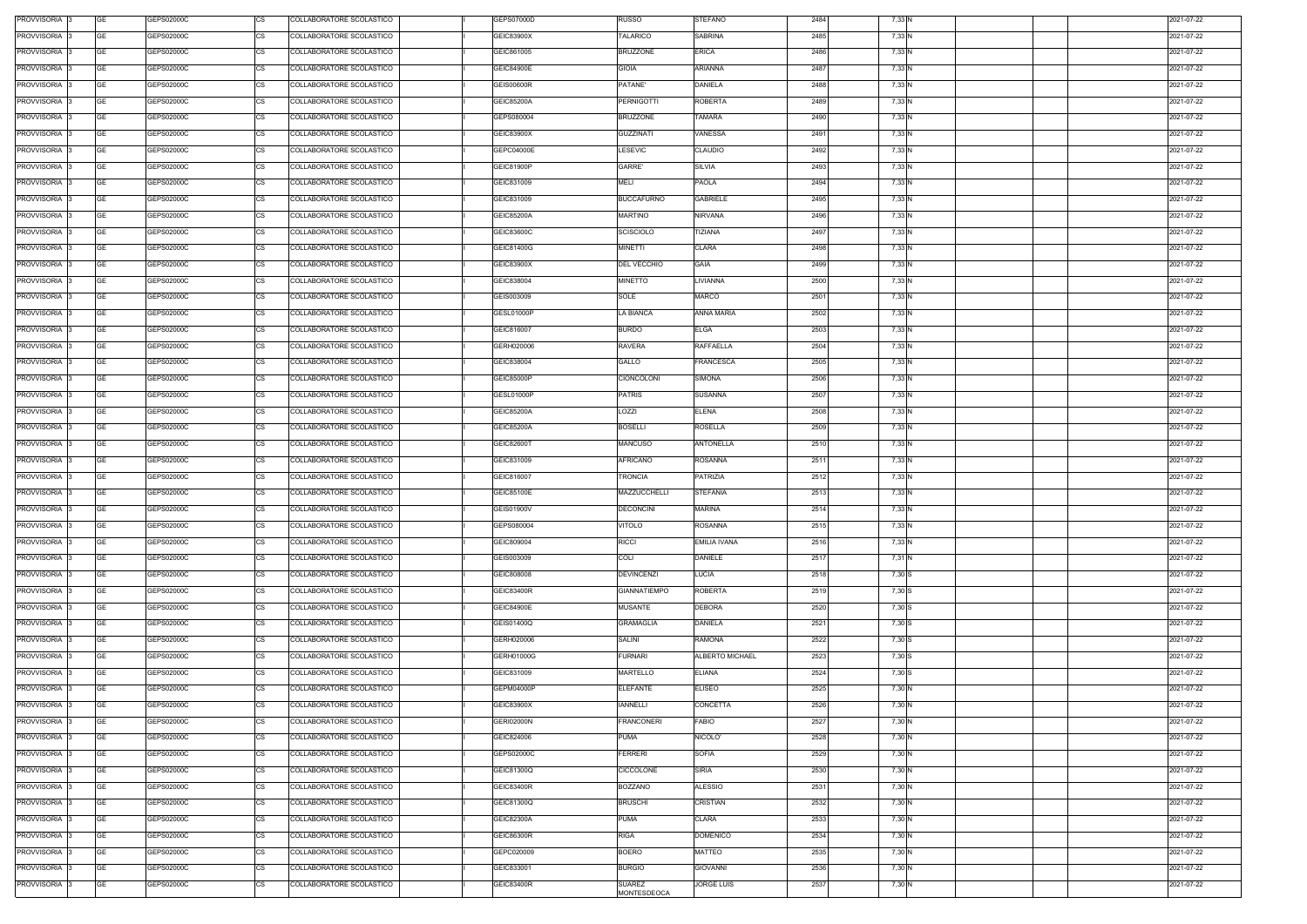| PROVVISORIA 3            | GE        | GEPS02000C | COLLABORATORE SCOLASTICO<br>CS        | <b>GEIS00600R</b> | <b>MUTONE</b>     | <b>GIUSEPPE</b>        | 2538 | 7,30 N |  | 2021-07-22 |
|--------------------------|-----------|------------|---------------------------------------|-------------------|-------------------|------------------------|------|--------|--|------------|
| PROVVISORIA 3            | GE        | GEPS02000C | <b>CS</b><br>COLLABORATORE SCOLASTICO | GERH01000G        | <b>MINETTI</b>    | ANNA                   | 2539 | 7,30 N |  | 2021-07-22 |
| PROVVISORIA 3            | GE        | GEPS02000C | <b>CS</b><br>COLLABORATORE SCOLASTICO | GEIC811004        | <b>PARODI</b>     | <b>ALICE</b>           | 2540 | 7,30 N |  | 2021-07-22 |
| PROVVISORIA 3            | GE        | GEPS02000C | <b>CS</b><br>COLLABORATORE SCOLASTICO | GEIC825002        | <b>DE BARI</b>    | <b>ANDREA</b>          | 2541 | 7,30 N |  | 2021-07-22 |
| PROVVISORIA 3            | <b>GE</b> | GEPS02000C | <b>CS</b><br>COLLABORATORE SCOLASTICO | GEPS02000C        | <b>MAROTTA</b>    | LAURA                  | 2542 | 7,30 N |  | 2021-07-22 |
| PROVVISORIA 3            | <b>GE</b> | GEPS02000C | <b>CS</b><br>COLLABORATORE SCOLASTICO | GEIC82300A        | <b>FERRARI</b>    | ADELE                  | 2543 | 7,30 N |  | 2021-07-22 |
| PROVVISORIA 3            | <b>GE</b> | GEPS02000C | <b>CS</b><br>COLLABORATORE SCOLASTICO | GEIS012004        | <b>GASPARI</b>    | ALESSIO                | 2544 | 7,30 N |  | 2021-07-22 |
| PROVVISORIA 3            | GE        | GEPS02000C | <b>CS</b><br>COLLABORATORE SCOLASTICO | GEIC83400R        | <b>BLANDI</b>     | <b>JESSICA</b>         | 2545 | 7,30 N |  | 2021-07-22 |
| PROVVISORIA 3            | <b>GE</b> | GEPS02000C | <b>CS</b><br>COLLABORATORE SCOLASTICO | <b>GERI07000P</b> | <b>ASSALE</b>     | <b>ED CARLOS</b>       | 2546 | 7,30 N |  | 2021-07-22 |
|                          |           |            |                                       |                   |                   |                        |      |        |  |            |
| PROVVISORIA 3            | <b>GE</b> | GEPS02000C | <b>CS</b><br>COLLABORATORE SCOLASTICO | <b>GEIS00600R</b> | RIZZO             | <b>NOEMI</b>           | 2547 | 7,30 N |  | 2021-07-22 |
| PROVVISORIA 3            | <b>GE</b> | GEPS02000C | <b>CS</b><br>COLLABORATORE SCOLASTICO | GEIC82300A        | <b>GARGIULO</b>   | <b>CRISTINA</b>        | 2548 | 7,30 N |  | 2021-07-22 |
| PROVVISORIA 3            | <b>GE</b> | GEPS02000C | CS<br>COLLABORATORE SCOLASTICO        | GEIC83900X        | SPERANZA          | <b>JESSICA</b>         | 2549 | 7,30 N |  | 2021-07-22 |
| PROVVISORIA 3            | <b>GE</b> | GEPS02000C | <b>CS</b><br>COLLABORATORE SCOLASTICO | GEIC80700C        | <b>PUCCIO</b>     | <b>GIOVANNI</b>        | 2550 | 7,30 N |  | 2021-07-22 |
| PROVVISORIA 3            | <b>GE</b> | GEPS02000C | <b>CS</b><br>COLLABORATORE SCOLASTICO | GEIS018003        | <b>BUA</b>        | <b>FILIPPO</b>         | 2551 | 7,30 N |  | 2021-07-22 |
| PROVVISORIA 3            | <b>GE</b> | GEPS02000C | <b>CS</b><br>COLLABORATORE SCOLASTICO | GEIC81900P        | <b>BARBUTO</b>    | LUIGI                  | 2552 | 7,30 N |  | 2021-07-22 |
| PROVVISORIA 3            | <b>GE</b> | GEPS02000C | <b>CS</b><br>COLLABORATORE SCOLASTICO | GEIC81200X        | COSSU             | FABIANA                | 2553 | 7,30 N |  | 2021-07-22 |
| PROVVISORIA 3            | <b>GE</b> | GEPS02000C | <b>CS</b><br>COLLABORATORE SCOLASTICO | GEIC81200X        | <b>CHIAPPETTA</b> | LINA                   | 2554 | 7,30 N |  | 2021-07-22 |
| PROVVISORIA 3            | <b>GE</b> | GEPS02000C | <b>CS</b><br>COLLABORATORE SCOLASTICO | <b>GERI07000P</b> | SPINELLO          | <b>MORENA</b>          | 2555 | 7,30 N |  | 2021-07-22 |
| PROVVISORIA 3            | <b>GE</b> | GEPS02000C | <b>CS</b><br>COLLABORATORE SCOLASTICO | GEIS01600B        | RAUSO             | ALBERTO                | 2556 | 7,30 N |  | 2021-07-22 |
| PROVVISORIA 3            | GE        | GEPS02000C | <b>CS</b><br>COLLABORATORE SCOLASTICO | GEIS02200P        | DI LEO            | <b>ELIANA</b>          | 2557 | 7,30 N |  | 2021-07-22 |
| PROVVISORIA 3            | GE        | GEPS02000C | <b>CS</b><br>COLLABORATORE SCOLASTICO | GEIC838004        | SPANO             | ANTONIO                | 2558 | 7,30 N |  | 2021-07-22 |
| PROVVISORIA 3            | <b>GE</b> | GEPS02000C | <b>CS</b><br>COLLABORATORE SCOLASTICO | GEPS17000A        | MAROTTA           | ROSA                   | 2559 | 7,30 N |  | 2021-07-22 |
| PROVVISORIA 3            | <b>GE</b> | GEPS02000C | <b>CS</b><br>COLLABORATORE SCOLASTICO | GEIC81900P        | PARODI            | CRISTINA               | 2560 | 7,30 N |  | 2021-07-22 |
| PROVVISORIA 3            | <b>GE</b> | GEPS02000C | <b>CS</b><br>COLLABORATORE SCOLASTICO | <b>GEIC83400R</b> | <b>CHIOSSONE</b>  | <b>GIULIA</b>          | 2561 | 7,30 N |  | 2021-07-22 |
| PROVVISORIA 3            | <b>GE</b> | GEPS02000C | <b>CS</b><br>COLLABORATORE SCOLASTICO | GEIC82600T        | MARMORATO         | <b>/ERDIANA</b>        | 2562 | 7,30 N |  | 2021-07-22 |
| PROVVISORIA 3            | <b>GE</b> | GEPS02000C | <b>CS</b><br>COLLABORATORE SCOLASTICO | GEPC01000P        | <b>ARENA</b>      | ROCCO                  | 2563 | 7,30 N |  | 2021-07-22 |
| PROVVISORIA 3            | GE        | GEPS02000C | <b>CS</b><br>COLLABORATORE SCOLASTICO | GEIS01300X        | MAURELLO          | <b>GIUSEPPINA</b>      | 2564 | 7,30 N |  | 2021-07-22 |
| PROVVISORIA 3            | <b>GE</b> | GEPS02000C | <b>CS</b><br>COLLABORATORE SCOLASTICO | GEIC85200A        | DE LUCA           | CHIARA                 | 2565 | 7,30 N |  | 2021-07-22 |
| PROVVISORIA 3            | GE        | GEPS02000C | <b>CS</b><br>COLLABORATORE SCOLASTICO | GEIS003009        | <b>RICCIO</b>     | <b>CLAUDIA</b>         | 2566 | 7,30 N |  | 2021-07-22 |
| PROVVISORIA 3            | <b>GE</b> | GEPS02000C | <b>CS</b><br>COLLABORATORE SCOLASTICO | GEIC85100E        | <b>ASSANDRI</b>   | <b>CHIARA</b>          | 2567 | 7,30 N |  | 2021-07-22 |
| PROVVISORIA 3            | GE        | GEPS02000C | <b>CS</b><br>COLLABORATORE SCOLASTICO | GEIC80600L        | <b>ROSSETTANI</b> | SARA                   | 2568 | 7,30 N |  | 2021-07-22 |
| PROVVISORIA <sup>3</sup> | <b>GE</b> | GEPS02000C | <b>CS</b><br>COLLABORATORE SCOLASTICO | GEIS012004        | LAURIA            | YLENIA                 | 2569 | 7,30 N |  | 2021-07-22 |
| PROVVISORIA 3            | GE        | GEPS02000C | <b>CS</b><br>COLLABORATORE SCOLASTICO | GEPS02000C        | FARGNOLI          | VALENTINA              | 2570 | 7,30 N |  | 2021-07-22 |
| PROVVISORIA 3            | GE        | GEPS02000C | <b>CS</b><br>COLLABORATORE SCOLASTICO | <b>GEPS17000A</b> | <b>PISANI</b>     | ANTONIO                | 2571 | 7,30 N |  | 2021-07-22 |
| PROVVISORIA 3            | <b>GE</b> | GEPS02000C | <b>CS</b><br>COLLABORATORE SCOLASTICO | GEPC020009        | DE VITO           | <b>ALESSANDRA</b>      | 2572 | 7,30 N |  | 2021-07-22 |
| PROVVISORIA 3            | <b>GE</b> | GEPS02000C | <b>CS</b><br>COLLABORATORE SCOLASTICO | <b>GEIS00600R</b> | <b>BALDRIGHI</b>  | <b>MATTEO</b>          | 2573 | 7,30 N |  | 2021-07-22 |
| PROVVISORIA 3            | <b>GE</b> | GEPS02000C | <b>CS</b><br>COLLABORATORE SCOLASTICO | <b>GEIC82700N</b> | <b>MARTUCCI</b>   | <b>GIOVANNA</b>        | 2574 | 7,30 N |  | 2021-07-22 |
| PROVVISORIA 3            | <b>GE</b> | GEPS02000C | <b>CS</b><br>COLLABORATORE SCOLASTICO | GEIC817003        | <b>PARODI</b>     | SABINA                 | 2575 | 7,30 N |  | 2021-07-22 |
| PROVVISORIA 3            | <b>GE</b> | GEPS02000C | CS<br>COLLABORATORE SCOLASTICO        | GEPC020009        | <b>MAGRI'</b>     | <b>MARIA BEATRICE</b>  | 2576 | 7,30 N |  | 2021-07-22 |
| PROVVISORIA 3            | <b>GE</b> | GEPS02000C | <b>CS</b><br>COLLABORATORE SCOLASTICO | GEIC81300Q        | <b>OTTONELLO</b>  | <b>FABIO</b>           | 2577 | 7,30 N |  | 2021-07-22 |
| PROVVISORIA 3            | <b>GE</b> | GEPS02000C | <b>CS</b><br>COLLABORATORE SCOLASTICO | GEIC837008        | LARATTA           | ANTONIO                | 2578 | 7,30 N |  | 2021-07-22 |
| PROVVISORIA 3            | <b>GE</b> | GEPS02000C | <b>CS</b><br>COLLABORATORE SCOLASTICO | GEIC85100E        | TROVATO           | ANGELICA               | 2579 | 7,30 N |  | 2021-07-22 |
| PROVVISORIA 3            | <b>GE</b> | GEPS02000C | <b>CS</b><br>COLLABORATORE SCOLASTICO | GEIC83600C        | <b>DE GIULI</b>   | <b>MONICA</b>          | 2580 | 7,30 N |  | 2021-07-22 |
| PROVVISORIA 3            | <b>GE</b> | GEPS02000C | <b>CS</b><br>COLLABORATORE SCOLASTICO | GEIC83000D        | PONTILLO          | <b>MASSIMO</b>         | 2581 | 7,30 N |  | 2021-07-22 |
| PROVVISORIA 3            | <b>GE</b> | GEPS02000C | CS<br>COLLABORATORE SCOLASTICO        | GEIC81200X        | CARMINATI         | PIERLUIGI              | 2582 | 7,30 N |  | 2021-07-22 |
| PROVVISORIA 3            | <b>GE</b> | GEPS02000C | <b>CS</b><br>COLLABORATORE SCOLASTICO | GEIC80700C        | ESPOSITO          | VINCENZO               | 2583 | 7,30 N |  | 2021-07-22 |
| PROVVISORIA 3            | GE        | GEPS02000C | СS<br>COLLABORATORE SCOLASTICO        | GEIC84900E        | <b>NASCIOLI</b>   | <b>ALESSANDRA</b>      | 2584 | 7,30 N |  | 2021-07-22 |
| PROVVISORIA 3            | <b>GE</b> | GEPS02000C | <b>CS</b><br>COLLABORATORE SCOLASTICO | GETH020002        | <b>ATTANASIO</b>  | ROBERTO                | 2585 | 7,30 N |  | 2021-07-22 |
| PROVVISORIA 3            | <b>GE</b> | GEPS02000C | <b>CS</b><br>COLLABORATORE SCOLASTICO | GEPM030004        | <b>RISSO</b>      | DANIELE                | 2586 | 7,30 N |  | 2021-07-22 |
| PROVVISORIA 3            | <b>GE</b> | GEPS02000C | <b>CS</b><br>COLLABORATORE SCOLASTICO | GEIC80700C        | SERRANO MENDOZA   | <b>MARIA ESPERANZA</b> | 2587 | 7,30 N |  | 2021-07-22 |
| PROVVISORIA 3            | <b>GE</b> | GEPS02000C | <b>CS</b><br>COLLABORATORE SCOLASTICO | GEIS017007        | <b>MEDICA</b>     | <b>MARIA GRAZIA</b>    | 2588 | 7,30 N |  | 2021-07-22 |
| PROVVISORIA 3            | GE        | GEPS02000C | <b>CS</b><br>COLLABORATORE SCOLASTICO | GEIC85100E        | <b>ZUPI</b>       | ANNA PIA               | 2589 | 7,28 S |  | 2021-07-22 |
| PROVVISORIA 3            | <b>GE</b> | GEPS02000C | <b>CS</b><br>COLLABORATORE SCOLASTICO | GEIC85000P        | PEREZ             | LICIA -                | 2590 | 7,28 N |  | 2021-07-22 |
| PROVVISORIA 3            | GE        | GEPS02000C | <b>CS</b><br>COLLABORATORE SCOLASTICO | GEIC85000P        | <b>MARIOTTI</b>   | <b>GIUSEPPE</b>        | 2591 | 7,27 S |  | 2021-07-22 |
|                          |           |            |                                       |                   |                   |                        |      |        |  |            |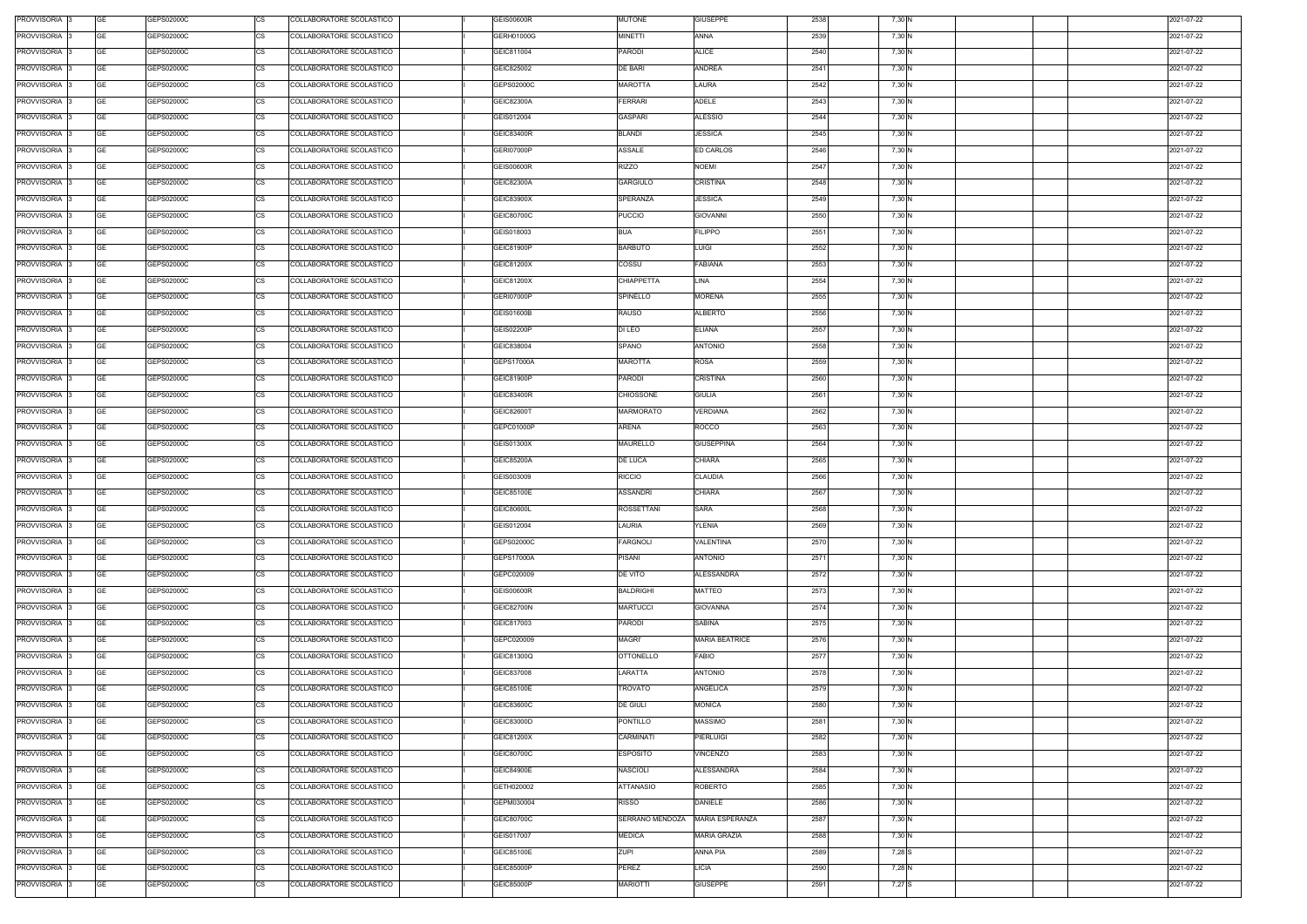| PROVVISORIA 3      | <b>GE</b> | GEPS02000C | <b>CS</b> | COLLABORATORE SCOLASTICO | GEIC83500L        | AMATO                      | <b>CETTINA</b>        | 2592 | 7,27 S   |  | 2021-07-22 |
|--------------------|-----------|------------|-----------|--------------------------|-------------------|----------------------------|-----------------------|------|----------|--|------------|
| PROVVISORIA 3      | <b>GE</b> | GEPS02000C | СS        | COLLABORATORE SCOLASTICO | GESD010008        | <b>BERONIO</b>             | <b>DIEGO</b>          | 2593 | 7,27 N   |  | 2021-07-22 |
| PROVVISORIA 3      | <b>GE</b> | GEPS02000C | <b>CS</b> | COLLABORATORE SCOLASTICO | GEIC85000P        | <b>OLIVIERI</b>            | <b>ANNA MARIA</b>     | 2594 | $7,25$ S |  | 2021-07-22 |
| PROVVISORIA 3      | <b>GE</b> | GEPS02000C | CS        | COLLABORATORE SCOLASTICO | <b>GEIS01600B</b> | ROGGERONE                  | LUCA                  | 2595 | 7,25 N   |  | 2021-07-22 |
| PROVVISORIA 3      | GE        | GEPS02000C | CS        | COLLABORATORE SCOLASTICO | GEIC811004        | LOGOTETA                   | <b>GIOVANNA MARIA</b> | 2596 | 7,25 N   |  | 2021-07-22 |
| PROVVISORIA 3      | <b>GE</b> | GEPS02000C | <b>CS</b> | COLLABORATORE SCOLASTICO | GEIC81400G        | <b>OTTONELLO</b>           | VALERIA               | 2597 | 7,25 N   |  | 2021-07-22 |
| PROVVISORIA 3      | GE        | GEPS02000C | <b>CS</b> | COLLABORATORE SCOLASTICO | GETH020002        | <b>CIPOLLONE</b>           | <b>STEFANO</b>        | 2598 | 7,25 N   |  | 2021-07-22 |
| PROVVISORIA 3      | <b>GE</b> | GEPS02000C | <b>CS</b> | COLLABORATORE SCOLASTICO | GEIC82000V        | DI CRISCIO                 | <b>GIADA</b>          | 2599 | 7,25 N   |  | 2021-07-22 |
| <b>PROVVISORIA</b> | <b>GE</b> | GEPS02000C | <b>CS</b> | COLLABORATORE SCOLASTICO | GEIS003009        | <b>MULINARO</b>            | <b>MARCO</b>          | 2600 | 7,25 N   |  | 2021-07-22 |
| <b>PROVVISORIA</b> | <b>GE</b> | GEPS02000C | CS        | COLLABORATORE SCOLASTICO | GEVC010002        | <b>MARTINI</b>             | <b>MAURIZIO</b>       | 2601 | 7,25 N   |  | 2021-07-22 |
| PROVVISORIA        | <b>GE</b> | GEPS02000C | <b>CS</b> | COLLABORATORE SCOLASTICO | GEIC831009        | PERAGALLO                  | <b>ALESSANDRA</b>     | 2602 | 7,25 N   |  | 2021-07-22 |
| PROVVISORIA        | <b>GE</b> | GEPS02000C | CS        | COLLABORATORE SCOLASTICO | GEIC838004        | <b>ROSSI</b>               | <b>FEDERICO</b>       | 2603 | 7,22 N   |  | 2021-07-22 |
| PROVVISORIA        | <b>GE</b> | GEPS02000C | CS        | COLLABORATORE SCOLASTICO | GEIS01400Q        | MASTRANGELO                | <b>MARTINA</b>        | 2604 | 7,21 N   |  | 2021-07-22 |
| PROVVISORIA 3      | <b>GE</b> | GEPS02000C | CS        | COLLABORATORE SCOLASTICO | GEIS01400Q        | CAPELLO                    | <b>ERIKA</b>          | 2605 | 7,21 N   |  | 2021-07-22 |
| PROVVISORIA 3      | <b>GE</b> | GEPS02000C | СS        | COLLABORATORE SCOLASTICO | GEPS080004        | CALCAGNO                   | <b>GIANMARIO</b>      | 2606 | 7,21 N   |  | 2021-07-22 |
| PROVVISORIA 3      | <b>GE</b> | GEPS02000C | CS        | COLLABORATORE SCOLASTICO | GEIC81400G        | <b>GALLIMBERTI</b>         | <b>EMANUELE</b>       | 2607 | 7,20 S   |  | 2021-07-22 |
| PROVVISORIA 3      | <b>GE</b> | GEPS02000C | <b>CS</b> | COLLABORATORE SCOLASTICO | GEIS012004        | DE BARTOLO                 | <b>MARIA CARMELA</b>  | 2608 | 7,20 S   |  | 2021-07-22 |
| PROVVISORIA 3      | <b>GE</b> | GEPS02000C | CS        | COLLABORATORE SCOLASTICO | GEIC85100E        | FERRARO                    | ROSARIO               | 2609 | 7,20 S   |  | 2021-07-22 |
| PROVVISORIA 3      | GE        | GEPS02000C | СS        | COLLABORATORE SCOLASTICO | GEIC83600C        | <b>MURGIA</b>              | MANUELA               | 2610 | 7,20 S   |  | 2021-07-22 |
|                    |           |            |           |                          |                   |                            |                       |      |          |  |            |
| PROVVISORIA 3      | <b>GE</b> | GEPS02000C | СS        | COLLABORATORE SCOLASTICO | GEIC84900E        | <b>TOSI</b>                | <b>ALICE</b>          | 2611 | 7,20 S   |  | 2021-07-22 |
| PROVVISORIA 3      | GE        | GEPS02000C | СS        | COLLABORATORE SCOLASTICO | GEIC81900P        | BRUZZONE                   | <b>ILARIA</b>         | 2612 | 7,20 S   |  | 2021-07-22 |
| PROVVISORIA 3      | <b>GE</b> | GEPS02000C | СS        | COLLABORATORE SCOLASTICO | GEPC04000E        | AMODEO                     | CATERINA              | 2613 | $7,20$ S |  | 2021-07-22 |
| PROVVISORIA 3      | <b>GE</b> | GEPS02000C | <b>CS</b> | COLLABORATORE SCOLASTICO | GERH020006        | PACE                       | <b>FEDERICA</b>       | 2614 | 7,20 S   |  | 2021-07-22 |
| PROVVISORIA 3      | <b>GE</b> | GEPS02000C | CS        | COLLABORATORE SCOLASTICO | GEPS02000C        | <b>SANTARSIERE</b>         | GIADA                 | 2615 | $7,20$ S |  | 2021-07-22 |
| <b>PROVVISORIA</b> | <b>GE</b> | GEPS02000C | СS        | COLLABORATORE SCOLASTICO | GEIC83600C        | LONGO                      | DANIELE               | 2616 | 7,20 S   |  | 2021-07-22 |
| PROVVISORIA 3      | <b>GE</b> | GEPS02000C | СS        | COLLABORATORE SCOLASTICO | <b>GEIC84900E</b> | <b>ROPIA</b>               | <b>GIORGIA</b>        | 2617 | $7,20$ S |  | 2021-07-22 |
| PROVVISORIA 3      | <b>GE</b> | GEPS02000C | СS        | COLLABORATORE SCOLASTICO | GERI02000N        | <b>MONTINARI</b>           | ANDREA                | 2618 | 7,20 N   |  | 2021-07-22 |
| PROVVISORIA 3      | <b>GE</b> | GEPS02000C | CS        | COLLABORATORE SCOLASTICO | GEIC80700C        | ORMANDO                    | AURORA AGATHA         | 2619 | 7,20 N   |  | 2021-07-22 |
| PROVVISORIA 3      | <b>GE</b> | GEPS02000C | <b>CS</b> | COLLABORATORE SCOLASTICO | GEIC85200A        | CATALANO                   | <b>MARTINA</b>        | 2620 | 7,20 N   |  | 2021-07-22 |
| PROVVISORIA 3      | <b>GE</b> | GEPS02000C | <b>CS</b> | COLLABORATORE SCOLASTICO | GEIC81300Q        | CANEPA                     | ANNA                  | 2621 | 7,20 N   |  | 2021-07-22 |
| PROVVISORIA 3      | <b>GE</b> | GEPS02000C | <b>CS</b> | COLLABORATORE SCOLASTICO | GEPS030003        | <b>BATTISTONI</b>          | TOMMASO               | 2622 | 7,20 N   |  | 2021-07-22 |
| PROVVISORIA 3      | <b>GE</b> | GEPS02000C | <b>CS</b> | COLLABORATORE SCOLASTICO | GEIS004005        | <b>MANNA</b>               | ALESSANDRO MARIA      | 2623 | 7,20 N   |  | 2021-07-22 |
| PROVVISORIA 3      | <b>GE</b> | GEPS02000C | <b>CS</b> | COLLABORATORE SCOLASTICO | GEPC04000E        | SORACE                     | <b>PIETRO</b>         | 2624 | 7,20 N   |  | 2021-07-22 |
| PROVVISORIA 3      | GE        | GEPS02000C | <b>CS</b> | COLLABORATORE SCOLASTICO | GEIC82300A        | <b>DE NISI</b>             | FLAMINIA CAMILLA      | 2625 | 7,20 N   |  | 2021-07-22 |
| <b>PROVVISORIA</b> | <b>GE</b> | GEPS02000C | CS        | COLLABORATORE SCOLASTICO | GEPM030004        | <b>GAMBINO</b>             | <b>GIORGIA</b>        | 2626 | 7,20 N   |  | 2021-07-22 |
| PROVVISORIA 3      | <b>GE</b> | GEPS02000C | <b>CS</b> | COLLABORATORE SCOLASTICO | GEIS018003        | <b>MAMMANO</b>             | SAMUEL                | 2627 | 7,20 N   |  | 2021-07-22 |
| PROVVISORIA 3      | <b>GE</b> | GEPS02000C | CS        | COLLABORATORE SCOLASTICO | GERH020006        | <b>SICLARI</b>             | <b>ALESSIO</b>        | 2628 | 7,20 N   |  | 2021-07-22 |
| <b>PROVVISORIA</b> | <b>GE</b> | GEPS02000C | CS        | COLLABORATORE SCOLASTICO | <b>GEIS01600B</b> | CALIFANO                   | LUIGI                 | 2629 | 7,20 N   |  | 2021-07-22 |
| PROVVISORIA 3      | <b>GE</b> | GEPS02000C | CS        | COLLABORATORE SCOLASTICO | <b>GEIS00700L</b> | TAMBURELLO                 | DANILA                | 2630 | 7,20 N   |  | 2021-07-22 |
| PROVVISORIA 3      | <b>GE</b> | GEPS02000C | CS        | COLLABORATORE SCOLASTICO | <b>GEIC81900P</b> | TAGLIAVACCHE               | <b>MATTEO</b>         | 2631 | 7,20 N   |  | 2021-07-22 |
| PROVVISORIA 3      | <b>GE</b> | GEPS02000C | CS        | COLLABORATORE SCOLASTICO | <b>GEIS00700L</b> | VERONESE MARCENO' CARLOTTA |                       | 2632 | 7,20 N   |  | 2021-07-22 |
| PROVVISORIA 3      | <b>GE</b> | GEPS02000C | <b>CS</b> | COLLABORATORE SCOLASTICO | GEIC862001        | <b>MANTILERO</b>           | <b>MARTINA</b>        | 2633 | 7,20 N   |  | 2021-07-22 |
| PROVVISORIA 3      | <b>GE</b> | GEPS02000C | CS        | COLLABORATORE SCOLASTICO | GEPS080004        | <b>SPERANDIO</b>           | SARA                  | 2634 | 7,20 N   |  | 2021-07-22 |
| PROVVISORIA 3      | <b>GE</b> | GEPS02000C | <b>CS</b> | COLLABORATORE SCOLASTICO | GEPM030004        | <b>SARANDREA</b>           | <b>ALICE</b>          | 2635 | 7,20 N   |  | 2021-07-22 |
| PROVVISORIA 3      | <b>GE</b> | GEPS02000C | CS        | COLLABORATORE SCOLASTICO | GEIS017007        | <b>FRAU</b>                | ANTONINO ETHAN        | 2636 | 7,20 N   |  | 2021-07-22 |
| PROVVISORIA 3      | <b>GE</b> | GEPS02000C | СS        | COLLABORATORE SCOLASTICO | GEIC85500T        | <b>PINTUS</b>              | <b>GIULIA</b>         | 2637 | 7,20 N   |  | 2021-07-22 |
| PROVVISORIA 3      | <b>GE</b> | GEPS02000C | СS        | COLLABORATORE SCOLASTICO | GEIC82300A        | LAROSA                     | <b>NICODEMO</b>       | 2638 | 7,20 N   |  | 2021-07-22 |
| <b>PROVVISORIA</b> | <b>GE</b> | GEPS02000C | <b>CS</b> | COLLABORATORE SCOLASTICO | GEIC840004        | <b>SORESSI</b>             | <b>ELISA</b>          | 2639 | 7,20 N   |  | 2021-07-22 |
| PROVVISORIA 3      | <b>GE</b> | GEPS02000C | <b>CS</b> | COLLABORATORE SCOLASTICO | GEIC837008        | PITTALUGA                  | <b>ANDREA</b>         | 2640 | 7,20 N   |  | 2021-07-22 |
| PROVVISORIA 3      | <b>GE</b> | GEPS02000C | <b>CS</b> | COLLABORATORE SCOLASTICO | GEIC84200Q        | CASSINELLI                 | SARA                  | 2641 | 7,20 N   |  | 2021-07-22 |
| PROVVISORIA 3      | <b>GE</b> | GEPS02000C | СS        | COLLABORATORE SCOLASTICO | <b>GEIC83500L</b> | <b>ONEA</b>                | ANAMARIA              | 2642 | 7,20 N   |  | 2021-07-22 |
| PROVVISORIA 3      | <b>GE</b> | GEPS02000C | СS        | COLLABORATORE SCOLASTICO | GERH01000G        | PATANE'                    | CRISTIANO             | 2643 | 7,20 N   |  | 2021-07-22 |
| PROVVISORIA 3      | <b>GE</b> | GEPS02000C | СS        | COLLABORATORE SCOLASTICO | <b>GEIC85000P</b> | <b>GALLIONE</b>            | ENRICO                | 2644 | 7,20 N   |  | 2021-07-22 |
| PROVVISORIA 3      | <b>GE</b> | GEPS02000C | <b>CS</b> | COLLABORATORE SCOLASTICO | GEIC83600C        | ROMANO                     | SONIA                 | 2645 | 7,20 N   |  | 2021-07-22 |
|                    |           |            |           |                          |                   |                            |                       |      |          |  |            |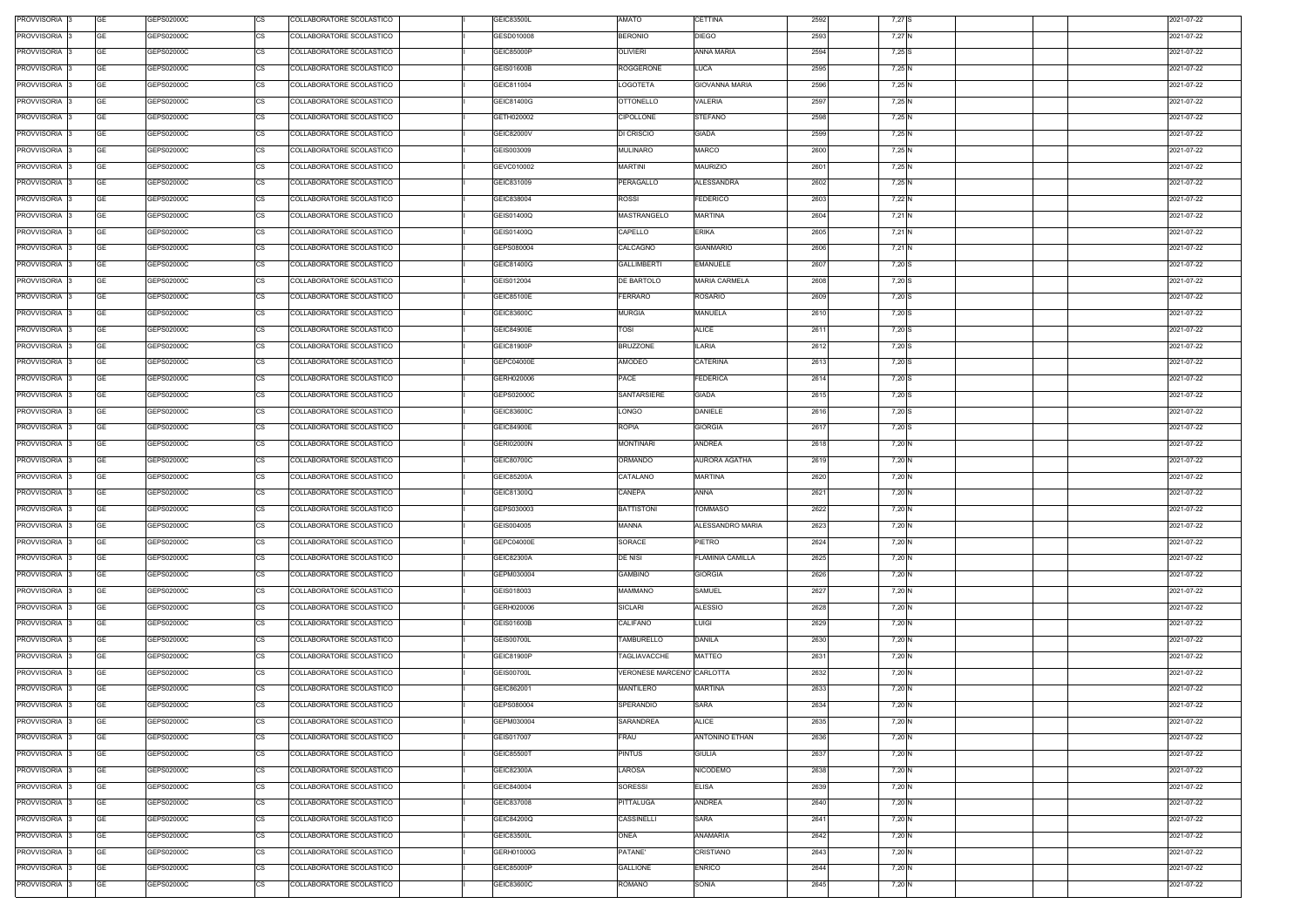| PROVVISORIA 3 | GE        | GEPS02000C | COLLABORATORE SCOLASTICO<br>CS        | GEIC85000P        | <b>PETRONIO</b>      | CHIARA                 | 2646 | 7,20 N |  | 2021-07-22 |
|---------------|-----------|------------|---------------------------------------|-------------------|----------------------|------------------------|------|--------|--|------------|
| PROVVISORIA 3 | GE        | GEPS02000C | <b>CS</b><br>COLLABORATORE SCOLASTICO | GEIS01400Q        | RUSSO                | <b>ANDREA</b>          | 2647 | 7,20 N |  | 2021-07-22 |
| PROVVISORIA 3 | GE        | GEPS02000C | <b>CS</b><br>COLLABORATORE SCOLASTICO | <b>GEIC82700N</b> | SILVAGNI             | VALERIA                | 2648 | 7,20 N |  | 2021-07-22 |
| PROVVISORIA 3 | GE        | GEPS02000C | <b>CS</b><br>COLLABORATORE SCOLASTICO | GEPS030003        | <b>BRUNDO</b>        | <b>GIANLUCA</b>        | 2649 | 7,20 N |  | 2021-07-22 |
| PROVVISORIA 3 | <b>GE</b> | GEPS02000C | <b>CS</b><br>COLLABORATORE SCOLASTICO | GEIS012004        | <b>GRIDA'</b>        | CHIARA                 | 2650 | 7,20 N |  | 2021-07-22 |
| PROVVISORIA 3 | GE        | GEPS02000C | <b>CS</b><br>COLLABORATORE SCOLASTICO | GEIC817003        | <b>MAIOLO</b>        | VALENTINA              | 2651 | 7,20 N |  | 2021-07-22 |
| PROVVISORIA 3 | <b>GE</b> | GEPS02000C | <b>CS</b><br>COLLABORATORE SCOLASTICO | GEIS003009        | BARILLARO            | <b>GIUSEPPE</b>        | 2652 | 7,20 N |  | 2021-07-22 |
|               |           |            |                                       |                   |                      |                        |      |        |  |            |
| PROVVISORIA 3 | GE        | GEPS02000C | <b>CS</b><br>COLLABORATORE SCOLASTICO | GEIS003009        | <b>FERRARI</b>       | <b>MATTIA</b>          | 2653 | 7,20 N |  | 2021-07-22 |
| PROVVISORIA 3 | <b>GE</b> | GEPS02000C | <b>CS</b><br>COLLABORATORE SCOLASTICO | <b>GEIS02200P</b> | SPINIELLO            | <b>MATTEO</b>          | 2654 | 7,20 N |  | 2021-07-22 |
| PROVVISORIA 3 | <b>GE</b> | GEPS02000C | <b>CS</b><br>COLLABORATORE SCOLASTICO | GEIC833001        | <b>ROCCATAGLIATA</b> | <b>CECILIA</b>         | 2655 | 7,20 N |  | 2021-07-22 |
| PROVVISORIA 3 | <b>GE</b> | GEPS02000C | <b>CS</b><br>COLLABORATORE SCOLASTICO | <b>GERI02000N</b> | COSSO                | <b>JACOPO</b>          | 2656 | 7,20 N |  | 2021-07-22 |
| PROVVISORIA 3 | <b>GE</b> | GEPS02000C | CS<br>COLLABORATORE SCOLASTICO        | GEIC83600C        | <b>BINI</b>          | <b>ALESSIO</b>         | 2657 | 7,20 N |  | 2021-07-22 |
| PROVVISORIA 3 | <b>GE</b> | GEPS02000C | <b>CS</b><br>COLLABORATORE SCOLASTICO | GEIS01600B        | TESSORE              | PAOLO                  | 2658 | 7,20 N |  | 2021-07-22 |
| PROVVISORIA 3 | <b>GE</b> | GEPS02000C | <b>CS</b><br>COLLABORATORE SCOLASTICO | GEPS07000D        | GRANATA              | ALESSANDRO             | 2659 | 7,20 N |  | 2021-07-22 |
| PROVVISORIA 3 | <b>GE</b> | GEPS02000C | COLLABORATORE SCOLASTICO<br><b>CS</b> | <b>GEIC84900E</b> | <b>CEGLIA</b>        | <b>ANTONELLA</b>       | 2660 | 7,20 N |  | 2021-07-22 |
| PROVVISORIA 3 | <b>GE</b> | GEPS02000C | <b>CS</b><br>COLLABORATORE SCOLASTICO | <b>GEIC83400R</b> | <b>LEDDA</b>         | <b>DEBORAH</b>         | 2661 | 7,20 N |  | 2021-07-22 |
| PROVVISORIA 3 | <b>GE</b> | GEPS02000C | <b>CS</b><br>COLLABORATORE SCOLASTICO | GEIC85100E        | <b>RICCO</b>         | <b>GIORGIA</b>         | 2662 | 7,20 N |  | 2021-07-22 |
| PROVVISORIA 3 | <b>GE</b> | GEPS02000C | <b>CS</b><br>COLLABORATORE SCOLASTICO | GEIS01600B        | <b>CAMPISI</b>       | SIMONE                 | 2663 | 7,20 N |  | 2021-07-22 |
| PROVVISORIA 3 | <b>GE</b> | GEPS02000C | <b>CS</b><br>COLLABORATORE SCOLASTICO | GEPC020009        | <b>CIOFFI</b>        | UMBERTO                | 2664 | 7,20 N |  | 2021-07-22 |
| PROVVISORIA 3 | GE        | GEPS02000C | <b>CS</b><br>COLLABORATORE SCOLASTICO | GETH020002        | <b>GRASSO</b>        | SALVATORE              | 2665 | 7,20 N |  | 2021-07-22 |
| PROVVISORIA 3 | GE        | GEPS02000C | <b>CS</b><br>COLLABORATORE SCOLASTICO | GEVC010002        | <b>FIODI</b>         | <b>GIULIO</b>          | 2666 | 7,20 N |  | 2021-07-22 |
| PROVVISORIA 3 | <b>GE</b> | GEPS02000C | <b>CS</b><br>COLLABORATORE SCOLASTICO | GEPS17000A        | <b>PUGLIATTI</b>     | SIMONE                 | 2667 | 7,20 N |  | 2021-07-22 |
| PROVVISORIA 3 | <b>GE</b> | GEPS02000C | <b>CS</b><br>COLLABORATORE SCOLASTICO | GEIC840004        | <b>MOLINARI</b>      | PAMELA                 | 2668 | 7,20 N |  | 2021-07-22 |
| PROVVISORIA 3 | <b>GE</b> | GEPS02000C | <b>CS</b><br>COLLABORATORE SCOLASTICO | GEIS00600R        | COSSU                | MANUELA                | 2669 | 7,20 N |  | 2021-07-22 |
| PROVVISORIA 3 | <b>GE</b> | GEPS02000C | <b>CS</b><br>COLLABORATORE SCOLASTICO | GEIS01600B        | SALCUNI              | FABRIZIO               | 2670 | 7,20 N |  | 2021-07-22 |
| PROVVISORIA 3 | <b>GE</b> | GEPS02000C | <b>CS</b><br>COLLABORATORE SCOLASTICO | GEIC82300A        | PECORA               | MATTEO                 | 2671 | 7,20 N |  | 2021-07-22 |
| PROVVISORIA 3 | GE        | GEPS02000C | <b>CS</b><br>COLLABORATORE SCOLASTICO | GEIC85000P        | <b>BOCCONCELLO</b>   | KATIA                  | 2672 | 7,20 N |  | 2021-07-22 |
| PROVVISORIA 3 | <b>GE</b> | GEPS02000C | <b>CS</b><br>COLLABORATORE SCOLASTICO | GEIC83900X        | <b>STEFANELLI</b>    | <b>DARIA</b>           | 2673 | 7,20 N |  | 2021-07-22 |
| PROVVISORIA 3 | GE        | GEPS02000C | <b>CS</b><br>COLLABORATORE SCOLASTICO | GEIC85000P        | PROVITERA            | <b>SERENA</b>          | 2674 | 7,20 N |  | 2021-07-22 |
| PROVVISORIA 3 | <b>GE</b> | GEPS02000C | <b>CS</b><br>COLLABORATORE SCOLASTICO | GEIC861005        | FEBBRILE             | <b>FRANCESCA</b>       | 2675 | 7,20 N |  | 2021-07-22 |
| PROVVISORIA 3 | GE        | GEPS02000C | <b>CS</b><br>COLLABORATORE SCOLASTICO | <b>GEIS00700L</b> | <b>COSTANTINI</b>    | <b>MONICA</b>          | 2676 |        |  | 2021-07-22 |
| PROVVISORIA 3 | <b>GE</b> | GEPS02000C | <b>CS</b><br>COLLABORATORE SCOLASTICO | GEIC82100P        | TROVATELLO           | <b>RAFFAELLA</b>       | 2677 | 7,20 N |  | 2021-07-22 |
|               |           |            |                                       |                   |                      |                        |      | 7,20 N |  |            |
| PROVVISORIA 3 | GE        | GEPS02000C | <b>CS</b><br>COLLABORATORE SCOLASTICO | GEIC85200A        | PIRINO               | CATENA                 | 2678 | 7,20 N |  | 2021-07-22 |
| PROVVISORIA 3 | GE        | GEPS02000C | <b>CS</b><br>COLLABORATORE SCOLASTICO | GEIC867004        | MAZZOLA              | <b>FILIPPO</b>         | 2679 | 7,20 N |  | 2021-07-22 |
| PROVVISORIA 3 | <b>GE</b> | GEPS02000C | <b>CS</b><br>COLLABORATORE SCOLASTICO | GEIC85100E        | <b>MAGGIORE</b>      | <b>GIOVANNA</b>        | 2680 | 7,20 N |  | 2021-07-22 |
| PROVVISORIA 3 | <b>GE</b> | GEPS02000C | <b>CS</b><br>COLLABORATORE SCOLASTICO | GEIC83900X        | PASTORINO            | <b>MARIANGELA</b>      | 2681 | 7,20 N |  | 2021-07-22 |
| PROVVISORIA 3 | <b>GE</b> | GEPS02000C | <b>CS</b><br>COLLABORATORE SCOLASTICO | GEIC84100X        | <b>FIGONE</b>        | <b>ELIDE VALENTINA</b> | 2682 | 7,20 N |  | 2021-07-22 |
| PROVVISORIA 3 | <b>GE</b> | GEPS02000C | <b>CS</b><br>COLLABORATORE SCOLASTICO | GETH020002        | PACENZA              | <b>ANTONELLA</b>       | 2683 | 7,20 N |  | 2021-07-22 |
| PROVVISORIA 3 | <b>GE</b> | GEPS02000C | CS<br>COLLABORATORE SCOLASTICO        | GETH020002        | LO TURCO             | MASSIMILIANO           | 2684 | 7,17 S |  | 2021-07-22 |
| PROVVISORIA 3 | <b>GE</b> | GEPS02000C | <b>CS</b><br>COLLABORATORE SCOLASTICO | GEIC81300Q        | <b>NOSIGLIA</b>      | <b>MARIALUISA</b>      | 2685 | 7,17 S |  | 2021-07-22 |
| PROVVISORIA 3 | <b>GE</b> | GEPS02000C | <b>CS</b><br>COLLABORATORE SCOLASTICO | GEIC85100E        | CERAUDO              | CRISTINA               | 2686 | 7,17 S |  | 2021-07-22 |
| PROVVISORIA 3 | <b>GE</b> | GEPS02000C | <b>CS</b><br>COLLABORATORE SCOLASTICO | GEIC862001        | <b>BOTTONE</b>       | LAURA                  | 2687 | 7,17 S |  | 2021-07-22 |
| PROVVISORIA 3 | <b>GE</b> | GEPS02000C | <b>CS</b><br>COLLABORATORE SCOLASTICO | <b>GEIS02200P</b> | GAROFALO             | <b>ROSITA</b>          | 2688 | 7,17 S |  | 2021-07-22 |
| PROVVISORIA 3 | <b>GE</b> | GEPS02000C | <b>CS</b><br>COLLABORATORE SCOLASTICO | GEIC838004        | <b>DAGNINO</b>       | TIZIANA                | 2689 | 7,17 S |  | 2021-07-22 |
| PROVVISORIA 3 | <b>GE</b> | GEPS02000C | CS<br>COLLABORATORE SCOLASTICO        | GEIC82100P        | SALVAGGIO            | <b>ROSAMARIA</b>       | 2690 | 7,17 S |  | 2021-07-22 |
| PROVVISORIA 3 | <b>GE</b> | GEPS02000C | <b>CS</b><br>COLLABORATORE SCOLASTICO | GEIC84200Q        | <b>BIZZOCCHI</b>     | DANIELA                | 2691 | 7,17 S |  | 2021-07-22 |
| PROVVISORIA 3 | GE        | GEPS02000C | СS<br>COLLABORATORE SCOLASTICO        | GEIC82200E        | <b>CHIOSSONE</b>     | <b>ROBERTA</b>         | 2692 | 7,17 S |  | 2021-07-22 |
| PROVVISORIA 3 | <b>GE</b> | GEPS02000C | <b>CS</b><br>COLLABORATORE SCOLASTICO | GEIC838004        | <b>SIRI</b>          | <b>MARCO</b>           | 2693 | 7,17 S |  | 2021-07-22 |
| PROVVISORIA 3 | <b>GE</b> | GEPS02000C | <b>CS</b><br>COLLABORATORE SCOLASTICO | GEIC80700C        | CARLUCCI             | MARTINO                | 2694 | 7,17 S |  | 2021-07-22 |
| PROVVISORIA 3 | <b>GE</b> | GEPS02000C | <b>CS</b><br>COLLABORATORE SCOLASTICO | GEIC84900E        | <b>FANELLI</b>       | MARIA                  | 2695 | 7,17 S |  | 2021-07-22 |
| PROVVISORIA 3 | <b>GE</b> | GEPS02000C | <b>CS</b><br>COLLABORATORE SCOLASTICO | GEIC83900X        | LO BELLO             | <b>MONICA</b>          | 2696 | 7,17 S |  | 2021-07-22 |
| PROVVISORIA 3 | GE        | GEPS02000C | <b>CS</b><br>COLLABORATORE SCOLASTICO | GEIS01600B        | <b>BOVIO</b>         | GIORGIO                | 2697 | 7,17 S |  | 2021-07-22 |
| PROVVISORIA 3 | <b>GE</b> | GEPS02000C | <b>CS</b><br>COLLABORATORE SCOLASTICO | GERH01000G        | <b>AINIS</b>         | ALESSANDRA             | 2698 | 7,17 N |  | 2021-07-22 |
| PROVVISORIA 3 | GE        | GEPS02000C | <b>CS</b><br>COLLABORATORE SCOLASTICO | <b>GEIC86300R</b> | LABIANCA             | VALENTINA              | 2699 | 7,17 N |  | 2021-07-22 |
|               |           |            |                                       |                   |                      |                        |      |        |  |            |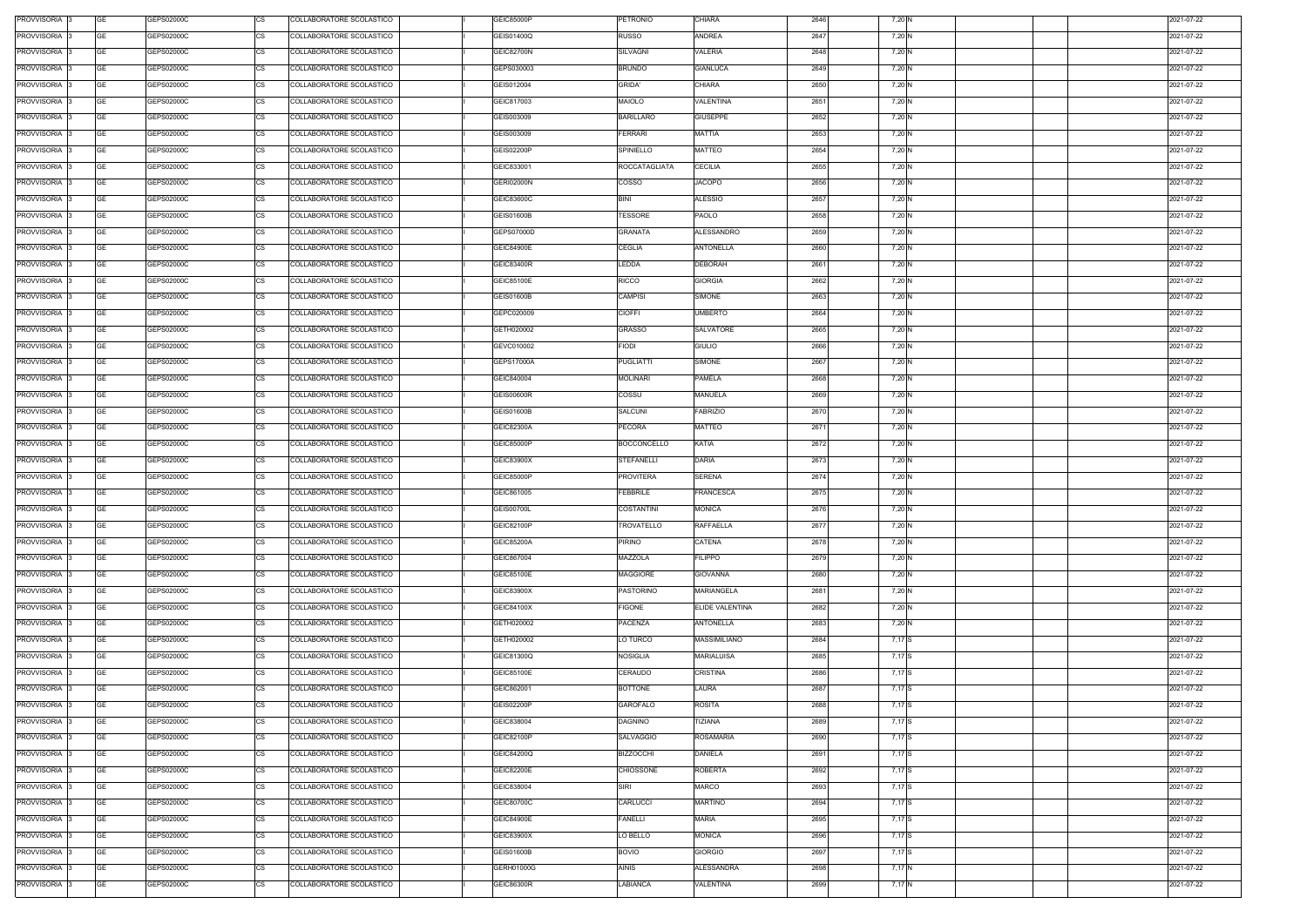| PROVVISORIA 3                  | <b>GE</b><br>GEPS02000C                            | <b>CS</b>              | COLLABORATORE SCOLASTICO                             | GEIC862001               | LUBRANO DI CICCONE DEBORAH |                                       | 2700         | 7,17 N           |  | 2021-07-22               |
|--------------------------------|----------------------------------------------------|------------------------|------------------------------------------------------|--------------------------|----------------------------|---------------------------------------|--------------|------------------|--|--------------------------|
| PROVVISORIA 3                  | <b>GE</b><br>GEPS02000C                            | CS                     | COLLABORATORE SCOLASTICO                             | GEIC82000V               | <b>MANFRINI</b>            | <b>CHIARA</b>                         | 2701         | 7,17 N           |  | 2021-07-22               |
| PROVVISORIA 3                  | <b>GE</b><br>GEPS02000C                            | CS                     | COLLABORATORE SCOLASTICO                             | GEIC84900E               | <b>NATI</b>                | PAOLO                                 | 2702         | 7,17 N           |  | 2021-07-22               |
| PROVVISORIA 3                  | <b>GE</b><br>GEPS02000C                            | <b>CS</b>              | COLLABORATORE SCOLASTICO                             | GEIC84700V               | <b>IOVINO</b>              | <b>MARIA AUSILIATRICE</b>             | 2703         | 7,17 N           |  | 2021-07-22               |
| PROVVISORIA 3                  | <b>GE</b><br>GEPS02000C                            | <b>CS</b>              | COLLABORATORE SCOLASTICO                             | GEIC804001               | CASANOVA                   | <b>CLAUDIA</b>                        | 2704         | 7,17 N           |  | 2021-07-22               |
| PROVVISORIA 3                  | <b>GE</b><br>GEPS02000C                            | <b>CS</b>              | COLLABORATORE SCOLASTICO                             | GEIC83600C               | TURANO                     | <b>MARIA</b>                          | 2705         | 7,17 N           |  | 2021-07-22               |
| PROVVISORIA 3                  | <b>GE</b><br>GEPS02000C                            | <b>CS</b>              | COLLABORATORE SCOLASTICO                             | GEIS01600B               | <b>SERRA</b>               | ANDREINA                              | 2706         | 7,17 N           |  | 2021-07-22               |
| PROVVISORIA 3                  | <b>GE</b><br>GEPS02000C                            | <b>CS</b>              | COLLABORATORE SCOLASTICO                             | GEPS02000C               | <b>BOI</b>                 | NADIA                                 | 2707         | 7,17 N           |  | 2021-07-22               |
| PROVVISORIA 3                  | <b>GE</b><br>GEPS02000C                            | <b>CS</b>              | COLLABORATORE SCOLASTICO                             | GEIC81900P               | LANATA                     | <b>ISABELLA</b>                       | 2708         | 7,17 N           |  | 2021-07-22               |
| PROVVISORIA 3                  | <b>GE</b><br>GEPS02000C                            | <b>CS</b>              | COLLABORATORE SCOLASTICO                             | GERH01000G               | LA ROSA                    | ROBERTA                               | 2709         | 7,15 S           |  | 2021-07-22               |
| PROVVISORIA 3                  | <b>GE</b><br>GEPS02000C                            | <b>CS</b>              | COLLABORATORE SCOLASTICO                             | GEIC838004               | <b>GALLUCCI</b>            | VALENTINA                             | 2710         | 7,15 S           |  | 2021-07-22               |
| PROVVISORIA 3                  | <b>GE</b><br>GEPS02000C                            | CS                     | COLLABORATORE SCOLASTICO                             | GEIS02200P               | CARIATI                    | <b>FERRUCCIO</b>                      | 2711         | 7,15 N           |  | 2021-07-22               |
| PROVVISORIA 3                  | <b>GE</b><br>GEPS02000C                            | <b>CS</b>              | COLLABORATORE SCOLASTICO                             | GEPC020009               | LOIA                       | CATERINA                              | 2712         | 7,15 N           |  | 2021-07-22               |
| PROVVISORIA 3                  | <b>GE</b><br>GEPS02000C                            | CS                     | COLLABORATORE SCOLASTICO                             | GEIS003009               | CARCIONE                   | <b>MARIA CONCETTA</b>                 | 2713         | 7,15 N           |  | 2021-07-22               |
| PROVVISORIA 3                  | <b>GE</b><br>GEPS02000C                            | <b>CS</b>              | COLLABORATORE SCOLASTICO                             | <b>GERI07000P</b>        | <b>IACONO</b>              | FAUSTO                                | 2714         | 7,15 N           |  | 2021-07-22               |
| PROVVISORIA 3                  | <b>GE</b><br>GEPS02000C                            | CS                     | COLLABORATORE SCOLASTICO                             | GEIC84900E               | <b>ALBERGO</b>             | FRANCESCO                             | 2715         | 7,13 S           |  | 2021-07-22               |
| PROVVISORIA 3                  | <b>GE</b><br>GEPS02000C                            | <b>CS</b>              | COLLABORATORE SCOLASTICO                             | GEIC83500L               | <b>PICCARDO</b>            | ANGELA                                | 2716         | 7,13 N           |  | 2021-07-22               |
| PROVVISORIA 3                  | <b>GE</b><br>GEPS02000C                            | <b>CS</b>              | COLLABORATORE SCOLASTICO                             | <b>GEIS00600R</b>        | <b>FAETTI</b>              | TATIANA                               | 2717         | 7,12 S           |  | 2021-07-22               |
| PROVVISORIA 3                  | <b>GE</b><br>GEPS02000C                            | <b>CS</b>              | COLLABORATORE SCOLASTICO                             | GEIC84900E               | <b>BOCCACCIO</b>           | <b>NATASCIA</b>                       | 2718         | 7,12 S           |  | 2021-07-22               |
| PROVVISORIA 3                  | <b>GE</b><br>GEPS02000C                            | <b>CS</b>              | COLLABORATORE SCOLASTICO                             | GEIC804001               | <b>POGGI</b>               | <b>ELISA</b>                          | 2719         | 7,12 N           |  | 2021-07-22               |
| PROVVISORIA 3                  | <b>GE</b><br>GEPS02000C                            | <b>CS</b>              | COLLABORATORE SCOLASTICO                             | GEPS050008               | COGNO                      | MANUELA                               | 2720         | 7,10 S           |  | 2021-07-22               |
| PROVVISORIA 3                  | <b>GE</b><br>GEPS02000C                            | <b>CS</b>              | COLLABORATORE SCOLASTICO                             | GEIC84900E               | <b>SCALA</b>               | FRANCESCA                             | 2721         | 7,10 S           |  | 2021-07-22               |
| PROVVISORIA 3                  | <b>GE</b><br>GEPS02000C                            | <b>CS</b>              | COLLABORATORE SCOLASTICO                             | GEIC816007               | <b>CARVELLI</b>            | TIZIANA                               | 2722         | 7,10 S           |  | 2021-07-22               |
| PROVVISORIA 3                  | <b>GE</b><br>GEPS02000C                            | <b>CS</b>              | COLLABORATORE SCOLASTICO                             | GEIS018003               | <b>PAPALIA</b>             | AGOSTINO                              | 2723         | 7,10 S           |  | 2021-07-22               |
| PROVVISORIA 3                  | <b>GE</b><br>GEPS02000C                            | <b>CS</b>              | COLLABORATORE SCOLASTICO                             | GEIC858009               | Vindigni                   | <b>GIUSEPPE</b>                       | 2724         | 7,10 S           |  | 2021-07-22               |
| PROVVISORIA 3                  | <b>GE</b><br>GEPS02000C                            | <b>CS</b>              | COLLABORATORE SCOLASTICO                             | GEIS017007               | <b>BADINO</b>              | <b>ROBERTO</b>                        | 2725         | 7,10 S           |  | 2021-07-22               |
| PROVVISORIA 3                  | <b>GE</b><br>GEPS02000C                            | <b>CS</b>              | COLLABORATORE SCOLASTICO                             | GEIC840004               | MARONGIU                   | SILVIA                                | 2726         | 7,10 S           |  | 2021-07-22               |
| PROVVISORIA 3                  | <b>GE</b><br>GEPS02000C                            | <b>CS</b>              | COLLABORATORE SCOLASTICO                             | GEPC020009               | <b>DE INNOCENTIS</b>       | <b>NICOLETTA</b>                      | 2727         | 7,10 S           |  | 2021-07-22               |
| PROVVISORIA 3                  | <b>GE</b><br>GEPS02000C                            | <b>CS</b>              | COLLABORATORE SCOLASTICO                             | GERH020006               | <b>BRUNELLI</b>            | EROL                                  | 2728         | 7,10 N           |  | 2021-07-22               |
| PROVVISORIA 3                  | <b>GE</b><br>GEPS02000C                            | <b>CS</b>              | COLLABORATORE SCOLASTICO                             | GEIC80700C               | <b>D'AURIA</b>             | VERONICA                              | 2729         | 7,10 N           |  | 2021-07-22               |
| PROVVISORIA 3                  | <b>GE</b><br>GEPS02000C                            | <b>CS</b>              | COLLABORATORE SCOLASTICO                             | GEIC853006               | <b>FERRARESE</b>           | <b>BRUNA</b>                          | 2730         | 7,10 N           |  | 2021-07-22               |
| PROVVISORIA 3                  | <b>GE</b><br>GEPS02000C                            | <b>CS</b>              | COLLABORATORE SCOLASTICO                             | GEPM030004               | <b>PESCE</b>               | MANUELA                               | 2731         | 7,10 N           |  | 2021-07-22               |
| PROVVISORIA 3                  | <b>GE</b><br>GEPS02000C                            | CS                     | COLLABORATORE SCOLASTICO                             | GEPS080004               | <b>SERRA</b>               | <b>LUDOVICO</b>                       | 2732         | 7,10 N           |  | 2021-07-22               |
| PROVVISORIA 3                  | <b>GE</b><br>GEPS02000C                            | <b>CS</b>              | COLLABORATORE SCOLASTICO                             | GEIC85200A               | <b>ARTOSI</b>              | ARIANNA                               | 2733         | 7,10 N           |  | 2021-07-22               |
| PROVVISORIA 3                  | <b>GE</b><br>GEPS02000C                            | <b>CS</b>              | COLLABORATORE SCOLASTICO                             | GEIC83900X               | SPINETTI                   | <b>GIULIA</b>                         | 2734         | 7,10 N           |  | 2021-07-22               |
| PROVVISORIA 3                  | <b>GE</b><br>GEPS02000C                            | <b>CS</b>              | COLLABORATORE SCOLASTICO                             | GEIC84200Q               | <b>URSO</b>                | <b>ANASTASIA</b>                      | 2735         | 7,10 N           |  | 2021-07-22               |
| PROVVISORIA 3                  | <b>GE</b><br>GEPS02000C                            | CS                     | COLLABORATORE SCOLASTICO                             | GERH01000G               | <b>COVELLI</b>             | <b>GIORGIA</b>                        | 2736         | 7,10 N           |  | 2021-07-22               |
| PROVVISORIA 3                  | <b>GE</b><br>GEPS02000C                            | <b>CS</b>              | COLLABORATORE SCOLASTICO                             | GERH020006               | <b>TESORIERE</b>           | <b>GIULIA</b>                         | 2737         | 7,10 N           |  | 2021-07-22               |
| PROVVISORIA 3                  | <b>GE</b><br>GEPS02000C                            | CS                     | COLLABORATORE SCOLASTICO                             | GEPS02000C               | <b>RIVAROLI</b>            | <b>FEDERICO</b>                       | 2738         | 7,10 N           |  | 2021-07-22               |
| PROVVISORIA 3                  | <b>GE</b><br>GEPS02000C                            | CS                     | COLLABORATORE SCOLASTICO                             | GEPC020009               | <b>FANNUNZA</b>            | <b>MELANIA</b>                        | 2739         | 7,10 N           |  | 2021-07-22               |
| PROVVISORIA 3<br>PROVVISORIA 3 | <b>GE</b><br>GEPS02000C<br><b>GE</b><br>GEPS02000C | CS<br><b>CS</b>        | COLLABORATORE SCOLASTICO<br>COLLABORATORE SCOLASTICO | GEIS012004<br>GEIC861005 | SECCO<br>CAPRASECCA        | <b>GIUSEPPE</b><br><b>MARIACHIARA</b> | 2740<br>2741 | 7,10 N<br>7,10 N |  | 2021-07-22<br>2021-07-22 |
|                                |                                                    | CS                     |                                                      |                          |                            |                                       |              |                  |  |                          |
| PROVVISORIA 3                  | <b>GE</b><br>GEPS02000C<br><b>GE</b>               |                        | COLLABORATORE SCOLASTICO                             | <b>GEIC82700N</b>        | <b>RISSO</b>               | LORENZO<br>LETIZIA                    | 2742         | 7,10 N           |  | 2021-07-22               |
| PROVVISORIA 3                  | GEPS02000C<br><b>GE</b><br>GEPS02000C              | CS<br><b>CS</b>        | COLLABORATORE SCOLASTICO<br>COLLABORATORE SCOLASTICO | GERH01000G               | VONELLA<br>SCARPA          | MARIA CARLOTTA                        | 2743<br>2744 | 7,10 N           |  | 2021-07-22<br>2021-07-22 |
| PROVVISORIA 3<br>PROVVISORIA 3 | <b>GE</b><br>GEPS02000C                            | <b>CS</b>              |                                                      | GERH01000G<br>GERH020006 | <b>FAWZI</b>               | SARAH                                 | 2745         | 7,10 N           |  | 2021-07-22               |
|                                | <b>GE</b>                                          |                        | COLLABORATORE SCOLASTICO                             |                          | <b>BORRELLI</b>            |                                       | 2746         | 7,10 N           |  |                          |
| PROVVISORIA 3<br>PROVVISORIA 3 | GEPS02000C<br><b>GE</b><br>GEPS02000C              | <b>CS</b><br><b>CS</b> | COLLABORATORE SCOLASTICO<br>COLLABORATORE SCOLASTICO | GERH020006<br>GEIC84200Q | AMBESI                     | CRISTIAN<br><b>ILARIA</b>             | 2747         | 7,10 N<br>7,10 N |  | 2021-07-22<br>2021-07-22 |
| PROVVISORIA 3                  | <b>GE</b><br>GEPS02000C                            | <b>CS</b>              | COLLABORATORE SCOLASTICO                             | GEIC862001               | <b>BONAFFINI</b>           | SALVATORE                             | 2748         | 7,10 N           |  | 2021-07-22               |
| PROVVISORIA 3                  | <b>GE</b><br>GEPS02000C                            | <b>CS</b>              | COLLABORATORE SCOLASTICO                             | <b>GEIC85600N</b>        | <b>BRUNELLI</b>            | SIMONE                                | 2749         | 7,10 N           |  | 2021-07-22               |
| PROVVISORIA 3                  | <b>GE</b><br>GEPS02000C                            | <b>CS</b>              | COLLABORATORE SCOLASTICO                             | GEIS012004               | CASTELLISI                 | VALENTINA                             | 2750         | 7,10 N           |  | 2021-07-22               |
| PROVVISORIA 3                  | <b>GE</b><br>GEPS02000C                            | <b>CS</b>              | COLLABORATORE SCOLASTICO                             | GEIC85000P               | <b>MAURIZI</b>             | <b>MANUELA</b>                        | 2751         | 7,10 N           |  | 2021-07-22               |
| PROVVISORIA 3                  | <b>GE</b><br>GEPS02000C                            | <b>CS</b>              | COLLABORATORE SCOLASTICO                             | GEIC80700C               | RONDINELLI                 | ORAZIO                                | 2752         | 7,10 N           |  | 2021-07-22               |
| PROVVISORIA 3                  | <b>GE</b><br>GEPS02000C                            | CS                     | COLLABORATORE SCOLASTICO                             | GEPC04000E               | <b>PLANO</b>               | SERENA                                | 2753         | 7,10 N           |  | 2021-07-22               |
|                                |                                                    |                        |                                                      |                          |                            |                                       |              |                  |  |                          |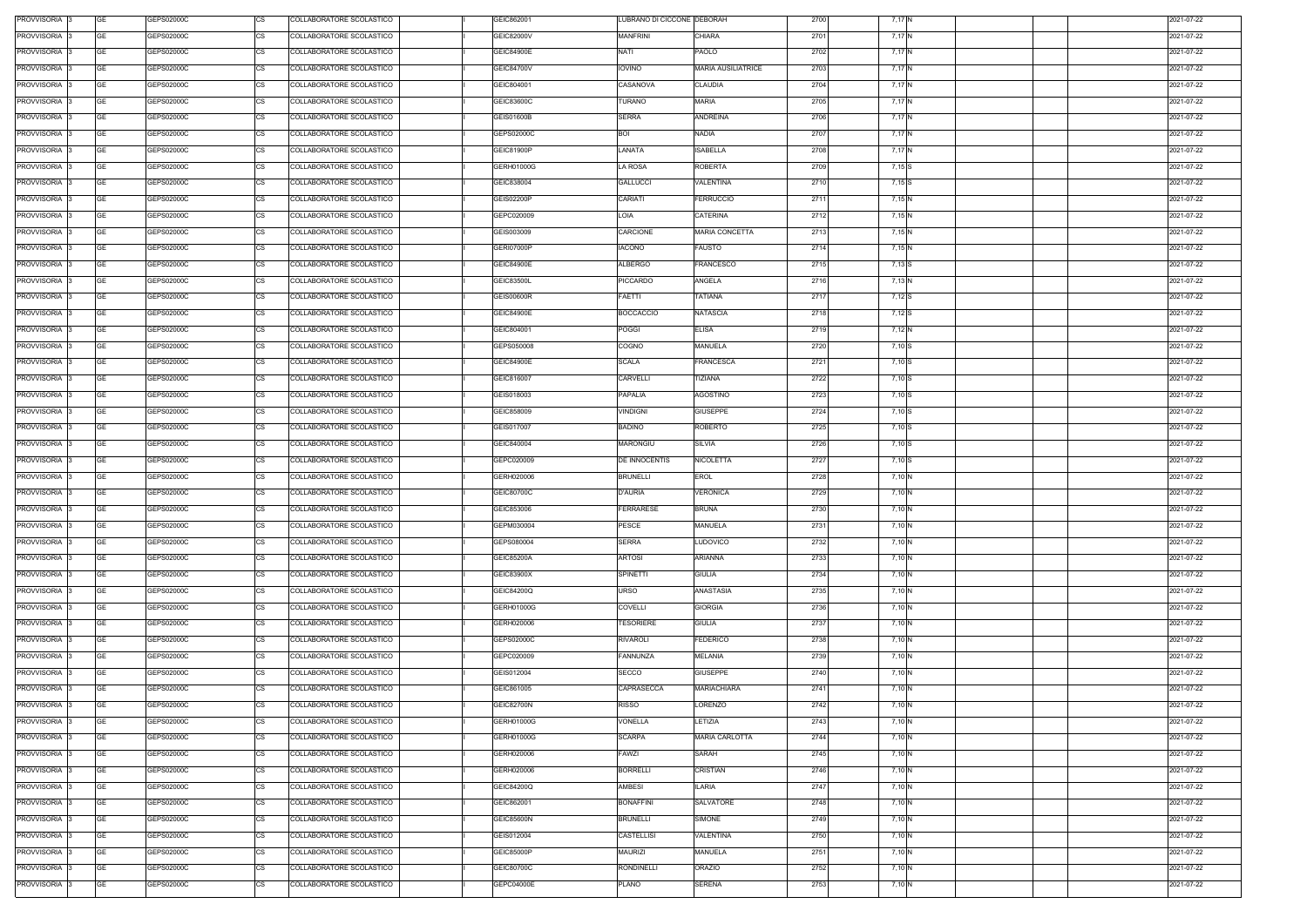| PROVVISORIA 3 | GE        | GEPS02000C | COLLABORATORE SCOLASTICO<br>CS        | GEIC80600L        | <b>MARZIANO</b>        | <b>MIRKO</b>           | 2754 | 7,10 N |  | 2021-07-22 |
|---------------|-----------|------------|---------------------------------------|-------------------|------------------------|------------------------|------|--------|--|------------|
| PROVVISORIA 3 | GE        | GEPS02000C | <b>CS</b><br>COLLABORATORE SCOLASTICO | GEIS004005        | BISACCIA               | <b>GIULIA</b>          | 2755 | 7,10 N |  | 2021-07-22 |
| PROVVISORIA 3 | GE        | GEPS02000C | <b>CS</b><br>COLLABORATORE SCOLASTICO | GEIC82200E        | TERSITTI               | MARTINA                | 2756 | 7,10 N |  | 2021-07-22 |
| PROVVISORIA 3 | GE        | GEPS02000C | <b>CS</b><br>COLLABORATORE SCOLASTICO | GEIC83900X        | <b>GASPARINI</b>       | <b>ELISA</b>           | 2757 | 7,10 N |  | 2021-07-22 |
| PROVVISORIA 3 | <b>GE</b> | GEPS02000C | <b>CS</b><br>COLLABORATORE SCOLASTICO | GEPS080004        | CANNAVINO              | SARA                   | 2758 | 7,10 N |  | 2021-07-22 |
| PROVVISORIA 3 | GE        | GEPS02000C | <b>CS</b><br>COLLABORATORE SCOLASTICO | GEIC831009        | <b>BADOLATO</b>        | VALENTINA              | 2759 | 7,10 N |  | 2021-07-22 |
| PROVVISORIA 3 | <b>GE</b> | GEPS02000C | <b>CS</b><br>COLLABORATORE SCOLASTICO | GEIC84900E        | PARODI                 | <b>GIULIA</b>          | 2760 | 7,10 N |  | 2021-07-22 |
| PROVVISORIA 3 | GE        | GEPS02000C | <b>CS</b><br>COLLABORATORE SCOLASTICO | GEIC80700C        | CARROZZA               | <b>FRANCESCA</b>       | 2761 | 7,10 N |  | 2021-07-22 |
| PROVVISORIA 3 | <b>GE</b> | GEPS02000C | <b>CS</b><br>COLLABORATORE SCOLASTICO | GEIS004005        |                        | <b>DENISE</b>          | 2762 | 7,10 N |  | 2021-07-22 |
|               |           |            |                                       |                   | Trimboli               |                        |      |        |  |            |
| PROVVISORIA 3 | <b>GE</b> | GEPS02000C | <b>CS</b><br>COLLABORATORE SCOLASTICO | GEIC854002        | RIZZO                  | <b>TERESA FIORELLA</b> | 2763 | 7,10 N |  | 2021-07-22 |
| PROVVISORIA 3 | <b>GE</b> | GEPS02000C | <b>CS</b><br>COLLABORATORE SCOLASTICO | GEIC862001        | <b>RUSSO</b>           | <b>ANTONELLA</b>       | 2764 | 7,10 N |  | 2021-07-22 |
| PROVVISORIA 3 | <b>GE</b> | GEPS02000C | CS<br>COLLABORATORE SCOLASTICO        | GEIC83600C        | <b>PAPALIA</b>         | MATTEO                 | 2765 | 7,10 N |  | 2021-07-22 |
| PROVVISORIA 3 | <b>GE</b> | GEPS02000C | <b>CS</b><br>COLLABORATORE SCOLASTICO | GEIC838004        | TURCO                  | <b>MARIA</b>           | 2766 | 7,10 N |  | 2021-07-22 |
| PROVVISORIA 3 | <b>GE</b> | GEPS02000C | <b>CS</b><br>COLLABORATORE SCOLASTICO | GEIS004005        | VERGANO                | <b>ENRICO</b>          | 2767 | 7,10 N |  | 2021-07-22 |
| PROVVISORIA 3 | <b>GE</b> | GEPS02000C | <b>CS</b><br>COLLABORATORE SCOLASTICO | GEPS07000D        | LAZZANO                | <b>PAOLA</b>           | 2768 | 7,10 N |  | 2021-07-22 |
| PROVVISORIA 3 | <b>GE</b> | GEPS02000C | <b>CS</b><br>COLLABORATORE SCOLASTICO | GEIC824006        | CIPRIANI               | <b>ALESSANDRA</b>      | 2769 | 7,10 N |  | 2021-07-22 |
| PROVVISORIA 3 | <b>GE</b> | GEPS02000C | <b>CS</b><br>COLLABORATORE SCOLASTICO | <b>GEIS01600B</b> | <b>GRASSO</b>          | LAURA                  | 2770 | 7,10 N |  | 2021-07-22 |
| PROVVISORIA 3 | <b>GE</b> | GEPS02000C | <b>CS</b><br>COLLABORATORE SCOLASTICO | GETH020002        | CAMPAGNA               | <b>IRENE</b>           | 2771 | 7,10 N |  | 2021-07-22 |
| PROVVISORIA 3 | <b>GE</b> | GEPS02000C | <b>CS</b><br>COLLABORATORE SCOLASTICO | GEPC020009        | ODDO                   | CARINA MILENA          | 2772 | 7,10 N |  | 2021-07-22 |
| PROVVISORIA 3 | GE        | GEPS02000C | <b>CS</b><br>COLLABORATORE SCOLASTICO | <b>GEIS00600R</b> | DE MARCO               | CHIARA                 | 2773 | 7,10 N |  | 2021-07-22 |
| PROVVISORIA 3 | GE        | GEPS02000C | <b>CS</b><br>COLLABORATORE SCOLASTICO | GEVC010002        | DE PRISCO              | ANNA MARIA             | 2774 | 7,10 N |  | 2021-07-22 |
| PROVVISORIA 3 | <b>GE</b> | GEPS02000C | <b>CS</b><br>COLLABORATORE SCOLASTICO | GEIS018003        | AMARO                  | FABIO                  | 2775 | 7,10 N |  | 2021-07-22 |
| PROVVISORIA 3 | <b>GE</b> | GEPS02000C | <b>CS</b><br>COLLABORATORE SCOLASTICO | GEIS01400Q        | ZEMA                   | GIOVANNA               | 2776 | 7,10 N |  | 2021-07-22 |
| PROVVISORIA 3 | <b>GE</b> | GEPS02000C | <b>CS</b><br>COLLABORATORE SCOLASTICO | GEPC020009        | <b>ZURLO</b>           | NICCOLO' PASQUALE      | 2777 | 7,10 N |  | 2021-07-22 |
| PROVVISORIA 3 | <b>GE</b> | GEPS02000C | <b>CS</b><br>COLLABORATORE SCOLASTICO | GEIC85000P        | <b>MINNITI</b>         | LUISA.                 | 2778 | 7,10 N |  | 2021-07-22 |
| PROVVISORIA 3 | <b>GE</b> | GEPS02000C | <b>CS</b><br>COLLABORATORE SCOLASTICO | GEIC81200X        | <b>LABANCA</b>         | <b>NICOLA</b>          | 2779 | 7,10 N |  | 2021-07-22 |
| PROVVISORIA 3 | GE        | GEPS02000C | <b>CS</b><br>COLLABORATORE SCOLASTICO | GEIS004005        | CAPUTO                 | ANGIOLINO              | 2780 | 7,10 N |  | 2021-07-22 |
| PROVVISORIA 3 | <b>GE</b> | GEPS02000C | <b>CS</b><br>COLLABORATORE SCOLASTICO | GERH01000G        | <b>MORETTI</b>         | LUANA                  | 2781 | 7,08 S |  | 2021-07-22 |
| PROVVISORIA 3 | GE        | GEPS02000C | <b>CS</b><br>COLLABORATORE SCOLASTICO | GEIS003009        | COMPAGNO               | RENATO                 | 2782 | 7,08 S |  | 2021-07-22 |
| PROVVISORIA 3 | <b>GE</b> | GEPS02000C | <b>CS</b><br>COLLABORATORE SCOLASTICO | <b>GEMM18600B</b> | <b>SCHENONE</b>        | <b>DAVIDE</b>          | 2783 | 7,08 N |  | 2021-07-22 |
| PROVVISORIA 3 | GE        | GEPS02000C | <b>CS</b><br>COLLABORATORE SCOLASTICO | GEIS003009        | CASTAGNOLA             | <b>MICHELA</b>         | 2784 | 7,08 N |  | 2021-07-22 |
| PROVVISORIA 3 | <b>GE</b> | GEPS02000C | <b>CS</b><br>COLLABORATORE SCOLASTICO | GEIC85000P        | SACCO                  | VALENTINA              | 2785 | 7,05 S |  | 2021-07-22 |
| PROVVISORIA 3 | GE        | GEPS02000C | <b>CS</b><br>COLLABORATORE SCOLASTICO | GEIC82300A        | <b>SERVATO</b>         | <b>EMANUELA</b>        | 2786 | 7,05 S |  | 2021-07-22 |
| PROVVISORIA 3 | GE        | GEPS02000C | <b>CS</b><br>COLLABORATORE SCOLASTICO | GETH020002        | <b>GISSI</b>           | <b>NICOLA</b>          | 2787 | 7,05 S |  | 2021-07-22 |
| PROVVISORIA 3 | <b>GE</b> | GEPS02000C | <b>CS</b><br>COLLABORATORE SCOLASTICO | GESL01000P        | <b>FOGGIA</b>          | <b>FABIO</b>           | 2788 | 7,05 N |  | 2021-07-22 |
| PROVVISORIA 3 | <b>GE</b> | GEPS02000C | <b>CS</b><br>COLLABORATORE SCOLASTICO | <b>GEIS00600R</b> | <b>BAVOSI</b>          | <b>ADRIANO</b>         | 2789 | 7,05 N |  | 2021-07-22 |
| PROVVISORIA 3 | <b>GE</b> | GEPS02000C | <b>CS</b><br>COLLABORATORE SCOLASTICO | GEIC84200Q        | VENZA                  | VALENTINA              | 2790 | 7,05 N |  | 2021-07-22 |
| PROVVISORIA 3 | <b>GE</b> | GEPS02000C | <b>CS</b><br>COLLABORATORE SCOLASTICO | GERH020006        | <b>ARMENIA</b>         | <b>ANTONY</b>          | 2791 | 7,05 N |  | 2021-07-22 |
| PROVVISORIA 3 | <b>GE</b> | GEPS02000C | CS<br>COLLABORATORE SCOLASTICO        | GEIC854002        | <b>MOLENDINI</b>       | <b>RACHELE</b>         | 2792 | 7,05 N |  | 2021-07-22 |
| PROVVISORIA 3 | <b>GE</b> | GEPS02000C | <b>CS</b><br>COLLABORATORE SCOLASTICO | GEIC82300A        | <b>BANDINI CAMPOLO</b> | PASQUALE               | 2793 | 7,05 N |  | 2021-07-22 |
| PROVVISORIA 3 | <b>GE</b> | GEPS02000C | <b>CS</b><br>COLLABORATORE SCOLASTICO | GEPC01000P        | <b>CALIFRI</b>         | CARMINE                | 2794 | 7,05 N |  | 2021-07-22 |
| PROVVISORIA 3 | <b>GE</b> | GEPS02000C | <b>CS</b><br>COLLABORATORE SCOLASTICO | GEIC82100P        | <b>BRUZZONE</b>        | MARTINA                | 2795 | 7,05 N |  | 2021-07-22 |
| PROVVISORIA 3 | <b>GE</b> | GEPS02000C | <b>CS</b><br>COLLABORATORE SCOLASTICO | GEIS01600B        | <b>VIRZI'</b>          | <b>MICHELE</b>         | 2796 | 7,05 N |  | 2021-07-22 |
| PROVVISORIA 3 | <b>GE</b> | GEPS02000C | <b>CS</b><br>COLLABORATORE SCOLASTICO | GEPS02000C        | LISENA                 | <b>STEFANIA</b>        | 2797 | 7,04 S |  | 2021-07-22 |
| PROVVISORIA 3 | <b>GE</b> | GEPS02000C | CS<br>COLLABORATORE SCOLASTICO        | GEIC83500L        | TIRENDI                | SARA                   | 2798 | 7,01 N |  | 2021-07-22 |
| PROVVISORIA 3 | <b>GE</b> | GEPS02000C | <b>CS</b><br>COLLABORATORE SCOLASTICO | GEIC83900X        | SCOGNAMIGLIO           | SIMONA                 | 2799 | 7,01 N |  | 2021-07-22 |
| PROVVISORIA 3 | GE        | GEPS02000C | СS<br>COLLABORATORE SCOLASTICO        | GEIC811004        | DI RE                  | PAMELA                 | 2800 | 7 S    |  | 2021-07-22 |
| PROVVISORIA 3 | <b>GE</b> | GEPS02000C | <b>CS</b><br>COLLABORATORE SCOLASTICO | GEIC85000P        | BOFFARDI OKUBAI        | NAZRET                 | 2801 | 7S     |  | 2021-07-22 |
| PROVVISORIA 3 | <b>GE</b> | GEPS02000C | <b>CS</b><br>COLLABORATORE SCOLASTICO | <b>GEIS00600R</b> | <b>RICCHI</b>          | ROMANO                 | 2802 | 7 S    |  | 2021-07-22 |
| PROVVISORIA 3 | <b>GE</b> | GEPS02000C | <b>CS</b><br>COLLABORATORE SCOLASTICO | <b>GEIC84700V</b> | SALOMONE               | <b>ANTONELLA</b>       | 2803 | 7 S    |  | 2021-07-22 |
| PROVVISORIA 3 | <b>GE</b> | GEPS02000C | <b>CS</b><br>COLLABORATORE SCOLASTICO | GEIC84900E        | SANTINI                | PAOLA                  | 2804 | 7 S    |  | 2021-07-22 |
| PROVVISORIA 3 | GE        | GEPS02000C | <b>CS</b><br>COLLABORATORE SCOLASTICO | <b>GEIS00700L</b> | <b>REITANO</b>         | ROSARIO                | 2805 | 7 S    |  | 2021-07-22 |
| PROVVISORIA 3 | <b>GE</b> | GEPS02000C | <b>CS</b><br>COLLABORATORE SCOLASTICO | GEIC83900X        | <b>BARALIS</b>         | <b>STEFANIA</b>        | 2806 | 7 S    |  | 2021-07-22 |
|               | GE        | GEPS02000C | <b>CS</b>                             |                   |                        |                        |      | 7 S    |  |            |
| PROVVISORIA 3 |           |            | COLLABORATORE SCOLASTICO              | <b>GEIC85100E</b> | SAVELLA                | <b>FLORINDA</b>        | 2807 |        |  | 2021-07-22 |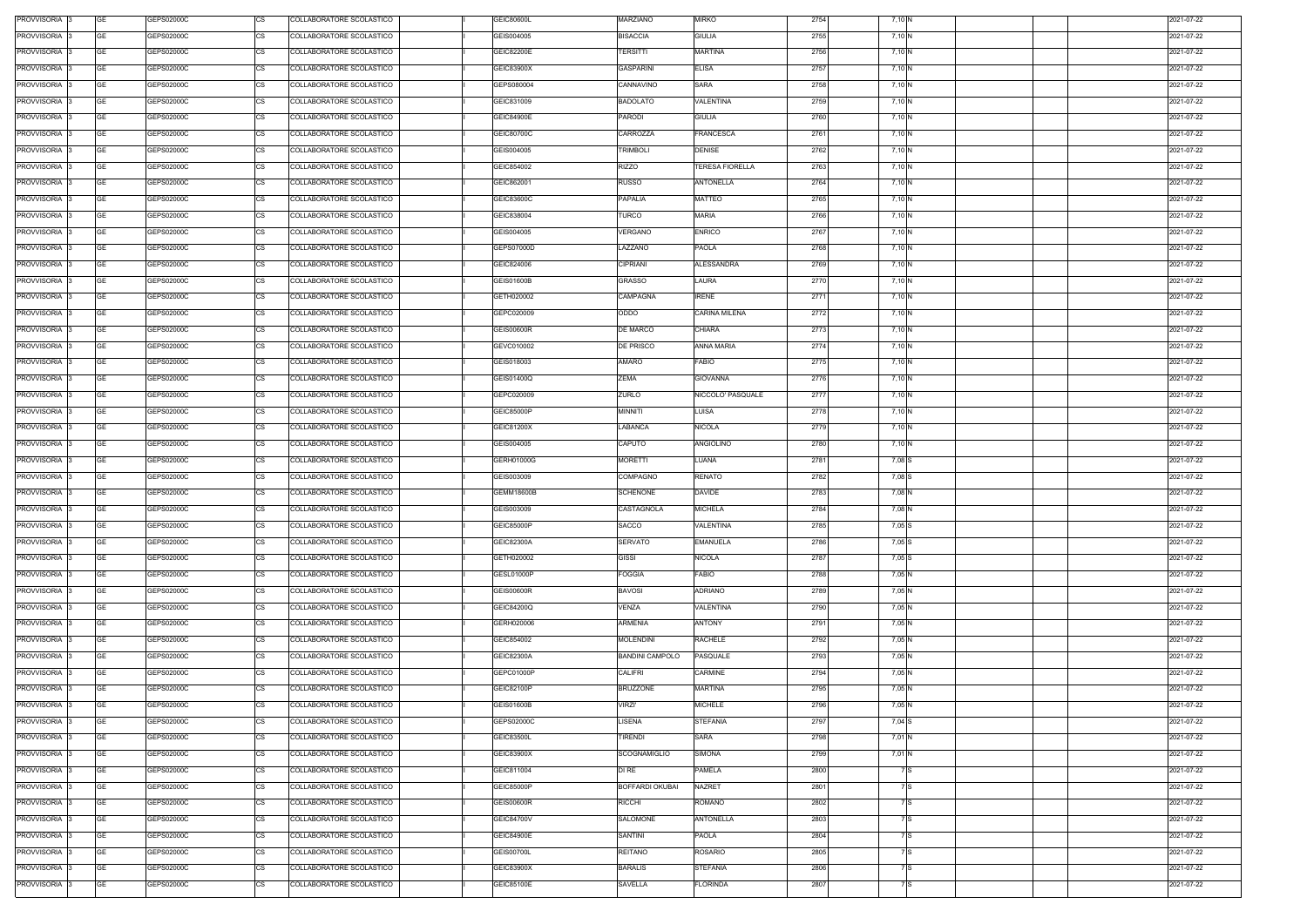| PROVVISORIA 3            | GE        | GEPS02000C | COLLABORATORE SCOLASTICO<br>CS        | GEIC85600N        | <b>SCIARRONE</b>      | <b>SELENE</b>             | 2808 | 7 S  |  | 2021-07-22 |
|--------------------------|-----------|------------|---------------------------------------|-------------------|-----------------------|---------------------------|------|------|--|------------|
| PROVVISORIA 3            | GE        | GEPS02000C | <b>CS</b><br>COLLABORATORE SCOLASTICO | GEIC840004        | <b>D'ANIELLO</b>      | <b>BARBARA</b>            | 2809 | 7 S  |  | 2021-07-22 |
| PROVVISORIA 3            | GE        | GEPS02000C | <b>CS</b><br>COLLABORATORE SCOLASTICO | GEIC816007        | <b>CINTI</b>          | VALERIA                   | 2810 | 7S   |  | 2021-07-22 |
| PROVVISORIA 3            | GE        | GEPS02000C | <b>CS</b><br>COLLABORATORE SCOLASTICO | GEIC804001        | <b>PARISI</b>         | <b>SABRINA</b>            | 2811 | 7S   |  | 2021-07-22 |
| PROVVISORIA 3            | <b>GE</b> | GEPS02000C | <b>CS</b><br>COLLABORATORE SCOLASTICO | GEIS004005        | LAZZERINI             | LAURA                     | 2812 | 7 S  |  | 2021-07-22 |
| PROVVISORIA 3            | GE        | GEPS02000C | <b>CS</b><br>COLLABORATORE SCOLASTICO | GEIC81400G        | SOBRERO               | <b>RAFFAELLA</b>          | 2813 | 7 S  |  | 2021-07-22 |
| PROVVISORIA 3            | <b>GE</b> | GEPS02000C | <b>CS</b><br>COLLABORATORE SCOLASTICO | GEVC010002        | <b>URGEGHE</b>        | LORENZA                   | 2814 | 7 S  |  | 2021-07-22 |
|                          |           |            | <b>CS</b><br>COLLABORATORE SCOLASTICO |                   |                       |                           |      | 7 S  |  |            |
| PROVVISORIA 3            | GE        | GEPS02000C |                                       | GEIC837008        | <b>MAIOLO</b>         | <b>DEBORAH</b>            | 2815 |      |  | 2021-07-22 |
| PROVVISORIA 3            | <b>GE</b> | GEPS02000C | <b>CS</b><br>COLLABORATORE SCOLASTICO | GEVC010002        | <b>TONI</b>           | <b>MICHELA</b>            | 2816 | 7 S  |  | 2021-07-22 |
| PROVVISORIA 3            | <b>GE</b> | GEPS02000C | <b>CS</b><br>COLLABORATORE SCOLASTICO | GEIC85000P        | COSTA                 | LAURA                     | 2817 | 7 S  |  | 2021-07-22 |
| PROVVISORIA 3            | <b>GE</b> | GEPS02000C | <b>CS</b><br>COLLABORATORE SCOLASTICO | GEIS017007        | <b>BURGAZZI</b>       | <b>MARIA LUISA</b>        | 2818 | 7 S  |  | 2021-07-22 |
| PROVVISORIA 3            | <b>GE</b> | GEPS02000C | CS<br>COLLABORATORE SCOLASTICO        | GEIC85200A        | DEL SORDO             | <b>GAETANA</b>            | 2819 | 7 S  |  | 2021-07-22 |
| PROVVISORIA 3            | <b>GE</b> | GEPS02000C | <b>CS</b><br>COLLABORATORE SCOLASTICO | GEIC840004        | <b>BRIGNOLA</b>       | MARILENA                  | 2820 | 7 S  |  | 2021-07-22 |
| PROVVISORIA 3            | <b>GE</b> | GEPS02000C | <b>CS</b><br>COLLABORATORE SCOLASTICO | GEIC80700C        | VELLA                 | PASQUALE                  | 2821 | 7lS  |  | 2021-07-22 |
| PROVVISORIA 3            | <b>GE</b> | GEPS02000C | COLLABORATORE SCOLASTICO<br><b>CS</b> | GEIC809004        | <b>DAVERIO</b>        | LORENZO                   | 2822 | 7lS  |  | 2021-07-22 |
| PROVVISORIA 3            | <b>GE</b> | GEPS02000C | <b>CS</b><br>COLLABORATORE SCOLASTICO | GEIS004005        | <b>CASTALDI</b>       | AMBRA LUNA                | 2823 | 7 S  |  | 2021-07-22 |
| PROVVISORIA 3            | <b>GE</b> | GEPS02000C | <b>CS</b><br>COLLABORATORE SCOLASTICO | GEIC808008        | <b>FANARA</b>         | LIBORIO                   | 2824 | 7lS  |  | 2021-07-22 |
| PROVVISORIA 3            | <b>GE</b> | GEPS02000C | <b>CS</b><br>COLLABORATORE SCOLASTICO | GEIC804001        | ROTUNNO               | <b>ALICE</b>              | 2825 | 7lS  |  | 2021-07-22 |
| PROVVISORIA 3            | <b>GE</b> | GEPS02000C | <b>CS</b><br>COLLABORATORE SCOLASTICO | GEIC840004        | PILI                  | <b>FEDERICA</b>           | 2826 | 7 S  |  | 2021-07-22 |
| PROVVISORIA 3            | GE        | GEPS02000C | <b>CS</b><br>COLLABORATORE SCOLASTICO | GEIS01400Q        | DONATI                | <b>ILARIA</b>             | 2827 | 7 S  |  | 2021-07-22 |
| PROVVISORIA 3            | GE        | GEPS02000C | <b>CS</b><br>COLLABORATORE SCOLASTICO | GEIC824006        | QUAGLIA               | LAURA                     | 2828 | 7lS  |  | 2021-07-22 |
| PROVVISORIA 3            | <b>GE</b> | GEPS02000C | <b>CS</b><br>COLLABORATORE SCOLASTICO | GEIC811004        | <b>BERTUCCI</b>       | MARCO                     | 2829 | 7 IS |  | 2021-07-22 |
| PROVVISORIA 3            | <b>GE</b> | GEPS02000C | <b>CS</b><br>COLLABORATORE SCOLASTICO | GEIC837008        | <b>ZITO</b>           | <b>VALERIA</b>            | 2830 | 7 S  |  | 2021-07-22 |
| PROVVISORIA 3            | <b>GE</b> | GEPS02000C | <b>CS</b><br>COLLABORATORE SCOLASTICO | GEIC862001        | <b>POGGIO</b>         | CORRADO                   | 2831 | 7 S  |  | 2021-07-22 |
| PROVVISORIA 3            | <b>GE</b> | GEPS02000C | <b>CS</b><br>COLLABORATORE SCOLASTICO | GEIC81400G        | <b>BRUZZONE</b>       | ANTONELLA                 | 2832 | 7 S  |  | 2021-07-22 |
| PROVVISORIA 3            | <b>GE</b> | GEPS02000C | <b>CS</b><br>COLLABORATORE SCOLASTICO | GEIS004005        | CARBONE               | FEDERICA                  | 2833 | 7 S  |  | 2021-07-22 |
| PROVVISORIA 3            | GE        | GEPS02000C | <b>CS</b><br>COLLABORATORE SCOLASTICO | GEIC825002        | BURLANDO              | <b>BARBARA</b>            | 2834 | 7 S  |  | 2021-07-22 |
| PROVVISORIA 3            | <b>GE</b> | GEPS02000C | <b>CS</b><br>COLLABORATORE SCOLASTICO | GEIC854002        | ARIU                  | SANDRO                    | 2835 | 7 S  |  | 2021-07-22 |
| PROVVISORIA 3            | GE        | GEPS02000C | <b>CS</b><br>COLLABORATORE SCOLASTICO | GEIC81200X        | <b>BARISONE</b>       | <b>EDITH VANESSA</b>      | 2836 | 7S   |  | 2021-07-22 |
| PROVVISORIA 3            | <b>GE</b> | GEPS02000C | <b>CS</b><br>COLLABORATORE SCOLASTICO | GEIC840004        | DI DIO                | SIMONE                    | 2837 | 7S   |  | 2021-07-22 |
| PROVVISORIA 3            | GE        | GEPS02000C | <b>CS</b><br>COLLABORATORE SCOLASTICO | GERH020006        | ZUNINO                | <b>SILVIA MARIA</b>       | 2838 | 7 S  |  | 2021-07-22 |
| PROVVISORIA <sup>3</sup> | <b>GE</b> | GEPS02000C | <b>CS</b><br>COLLABORATORE SCOLASTICO | GEIC83600C        | <b>SALCUNI</b>        | VALERIA                   | 2839 | 7 S  |  | 2021-07-22 |
| PROVVISORIA 3            | GE        | GEPS02000C | <b>CS</b><br>COLLABORATORE SCOLASTICO | GEIC84900E        | SCARFONE              | LAURA                     | 2840 | 7 S  |  | 2021-07-22 |
| PROVVISORIA 3            | GE        | GEPS02000C | <b>CS</b><br>COLLABORATORE SCOLASTICO | GEIC83600C        | <b>CHIOSSA</b>        | CINZIA                    | 2841 | 7 S  |  | 2021-07-22 |
| PROVVISORIA 3            | <b>GE</b> | GEPS02000C | <b>CS</b><br>COLLABORATORE SCOLASTICO | GEIC817003        | GANASSOLI             | <b>FRANCESCO</b>          | 2842 | 7 S  |  | 2021-07-22 |
| PROVVISORIA 3            | <b>GE</b> | GEPS02000C | <b>CS</b><br>COLLABORATORE SCOLASTICO | <b>GERI07000P</b> | DI SANZO              | <b>RAFFAELLA</b>          | 2843 | 7 S  |  | 2021-07-22 |
| PROVVISORIA 3            | <b>GE</b> | GEPS02000C | <b>CS</b><br>COLLABORATORE SCOLASTICO | GEPC04000E        | <b>DATO</b>           | <b>TEODORA</b>            | 2844 | 7 S  |  | 2021-07-22 |
| PROVVISORIA 3            | <b>GE</b> | GEPS02000C | <b>CS</b><br>COLLABORATORE SCOLASTICO | GEIC85200A        | <b>BIZZARRO</b>       | <b>ANTONELLA</b>          | 2845 | 7 S  |  | 2021-07-22 |
| PROVVISORIA 3            | <b>GE</b> | GEPS02000C | CS<br>COLLABORATORE SCOLASTICO        | GEIC860009        | FELLINI               | LUCA                      | 2846 | 7 S  |  | 2021-07-22 |
| PROVVISORIA 3            | <b>GE</b> | GEPS02000C | <b>CS</b><br>COLLABORATORE SCOLASTICO | GEIS01400Q        | TRAVERSO              | <b>VERONICA</b>           | 2847 | 7 N  |  | 2021-07-22 |
| PROVVISORIA 3            | <b>GE</b> | GEPS02000C | <b>CS</b><br>COLLABORATORE SCOLASTICO | GEIC817003        | <b>BASILIO</b>        | <b>MARA</b>               | 2848 | 7 N  |  | 2021-07-22 |
| PROVVISORIA 3            | <b>GE</b> | GEPS02000C | <b>CS</b><br>COLLABORATORE SCOLASTICO | <b>GEIC83400R</b> | <b>RAPISARDA</b>      | <b>MARINA</b>             | 2849 | 7 N  |  | 2021-07-22 |
| PROVVISORIA 3            | <b>GE</b> | GEPS02000C | <b>CS</b><br>COLLABORATORE SCOLASTICO | <b>GERI02000N</b> | <b>BARBATO</b>        | ANGELO                    | 2850 | 7 N  |  | 2021-07-22 |
|                          |           |            |                                       |                   |                       |                           |      |      |  |            |
| PROVVISORIA 3            | <b>GE</b> | GEPS02000C | <b>CS</b><br>COLLABORATORE SCOLASTICO | GERH01000G        | SERRAU                | <b>GRETA</b>              | 2851 | 7 N  |  | 2021-07-22 |
| PROVVISORIA 3            | <b>GE</b> | GEPS02000C | CS<br>COLLABORATORE SCOLASTICO        | GEIS003009        | BARBUTO<br>FERRAIUOLO | <b>/INCENZO</b>           | 2852 | 7 N  |  | 2021-07-22 |
| PROVVISORIA 3            | <b>GE</b> | GEPS02000C | <b>CS</b><br>COLLABORATORE SCOLASTICO | GEIC85500T        | TRIANNI               | SAMUELE                   | 2853 | 7 N  |  | 2021-07-22 |
| PROVVISORIA 3            | GE        | GEPS02000C | СS<br>COLLABORATORE SCOLASTICO        | GEIC85200A        | <b>MONTAQUILA</b>     | <b>ANTONELLA</b>          | 2854 | 7 N  |  | 2021-07-22 |
| PROVVISORIA 3            | <b>GE</b> | GEPS02000C | <b>CS</b><br>COLLABORATORE SCOLASTICO | GEIC80700C        | ZAPPIA                | <b>GIUSEPPE FRANCESCO</b> | 2855 | 7 N  |  | 2021-07-22 |
| PROVVISORIA 3            | <b>GE</b> | GEPS02000C | <b>CS</b><br>COLLABORATORE SCOLASTICO | GEPM030004        | <b>DOGLIO</b>         | <b>GIOVANNI</b>           | 2856 | 7 N  |  | 2021-07-22 |
| PROVVISORIA 3            | <b>GE</b> | GEPS02000C | <b>CS</b><br>COLLABORATORE SCOLASTICO | GEPM04000P        | WILLEMSEN             | GAIA                      | 2857 | 7 N  |  | 2021-07-22 |
| PROVVISORIA 3            | <b>GE</b> | GEPS02000C | <b>CS</b><br>COLLABORATORE SCOLASTICO | GEIC816007        | CHESTA                | <b>MICHAEL</b>            | 2858 | 7 N  |  | 2021-07-22 |
| PROVVISORIA 3            | GE        | GEPS02000C | <b>CS</b><br>COLLABORATORE SCOLASTICO | <b>GEIC83400R</b> | <b>ODICINI</b>        | DARIA                     | 2859 | 7 N  |  | 2021-07-22 |
| PROVVISORIA 3            | GE        | GEPS02000C | <b>CS</b><br>COLLABORATORE SCOLASTICO | GEIS01600B        | <b>DELLA PORTA</b>    | ALESSANDRO                | 2860 | 7 N  |  | 2021-07-22 |
| PROVVISORIA 3            | GE        | GEPS02000C | <b>CS</b><br>COLLABORATORE SCOLASTICO | <b>GERI02000N</b> | MIRABILE              | MORENA ANTONINA           | 2861 | 7 N  |  | 2021-07-22 |
|                          |           |            |                                       |                   |                       |                           |      |      |  |            |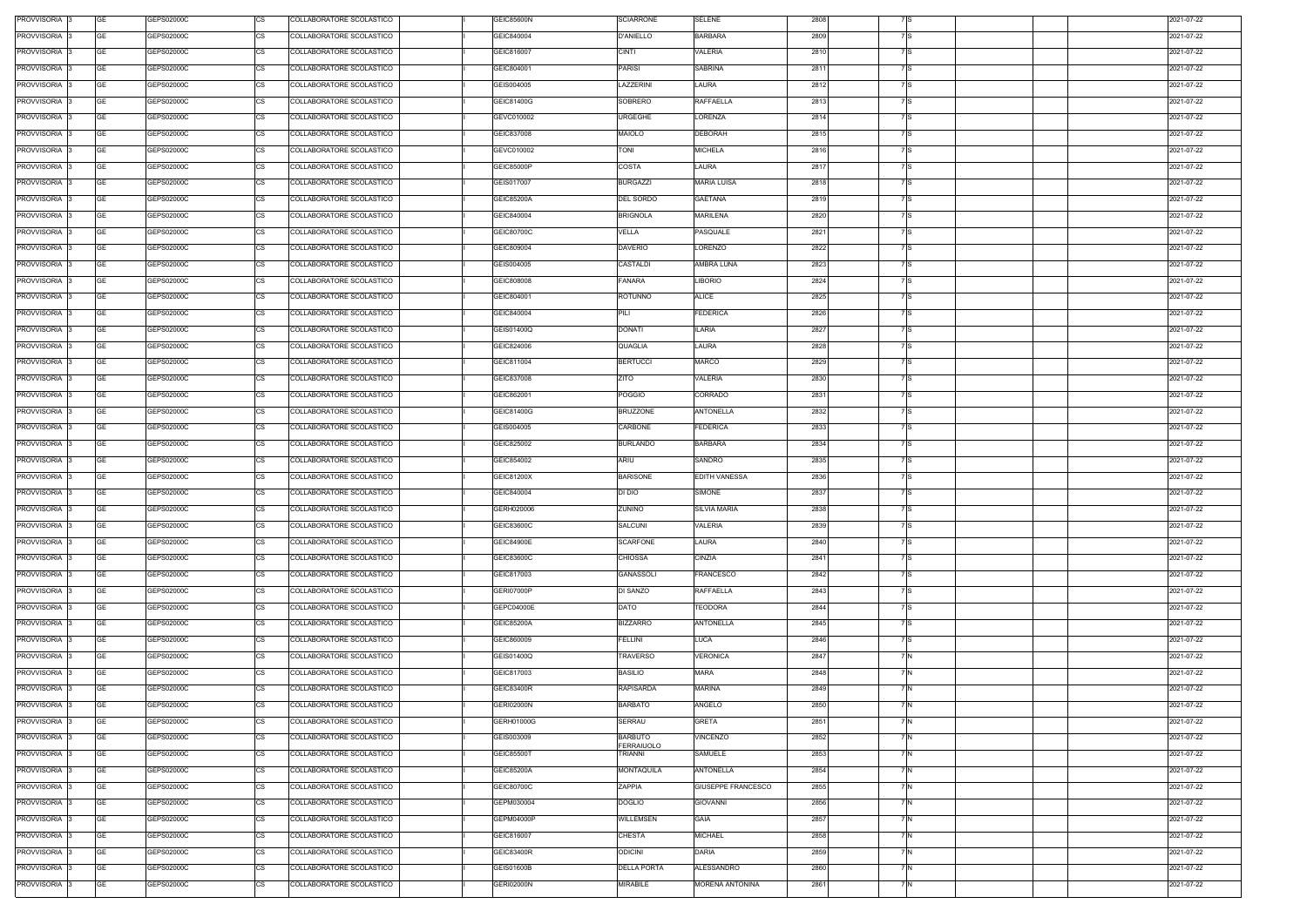| PROVVISORIA 3            | GE        | GEPS02000C | COLLABORATORE SCOLASTICO<br>CS        | GEIC85100E        | SANFILIPPO         | <b>FABIO</b>           | 2862 | 7 N |  | 2021-07-22 |
|--------------------------|-----------|------------|---------------------------------------|-------------------|--------------------|------------------------|------|-----|--|------------|
| PROVVISORIA 3            | GE        | GEPS02000C | <b>CS</b><br>COLLABORATORE SCOLASTICO | GEIC82300A        | BERTAGNINI         | <b>ALICE</b>           | 2863 | 7 N |  | 2021-07-22 |
| PROVVISORIA 3            | GE        | GEPS02000C | <b>CS</b><br>COLLABORATORE SCOLASTICO | GEIS003009        | <b>ORIOTTI</b>     | <b>SOFIA</b>           | 2864 | 7 N |  | 2021-07-22 |
| PROVVISORIA 3            | GE        | GEPS02000C | <b>CS</b><br>COLLABORATORE SCOLASTICO | GEIC862001        | CANEPA             | ALBERTO                | 2865 | 7 N |  | 2021-07-22 |
| PROVVISORIA 3            | <b>GE</b> | GEPS02000C | <b>CS</b><br>COLLABORATORE SCOLASTICO | GEIC824006        | <b>NONNIS</b>      | LORENZO                | 2866 | 7 N |  | 2021-07-22 |
| PROVVISORIA 3            | GE        | GEPS02000C | <b>CS</b><br>COLLABORATORE SCOLASTICO | GEIC862001        | <b>IOSIA</b>       | <b>ALESSANDRA</b>      | 2867 | 7 N |  | 2021-07-22 |
| PROVVISORIA 3            | <b>GE</b> | GEPS02000C | <b>CS</b><br>COLLABORATORE SCOLASTICO | GEIC82000V        | DA SILVA BEZERRA   | DAMARES LILYANE        | 2868 | 7 N |  | 2021-07-22 |
|                          |           |            |                                       |                   |                    |                        |      |     |  |            |
| PROVVISORIA 3            | GE        | GEPS02000C | <b>CS</b><br>COLLABORATORE SCOLASTICO | GEVC010002        | PIPITONE           | ANTONINO               | 2869 | 7 N |  | 2021-07-22 |
| PROVVISORIA 3            | <b>GE</b> | GEPS02000C | <b>CS</b><br>COLLABORATORE SCOLASTICO | GEIC811004        | <b>SCARPATI</b>    | <b>SIMONE</b>          | 2870 | 7 N |  | 2021-07-22 |
| PROVVISORIA 3            | <b>GE</b> | GEPS02000C | <b>CS</b><br>COLLABORATORE SCOLASTICO | GEIS018003        | <b>MORRONE</b>     | <b>GIUSEPPE</b>        | 2871 | 7 N |  | 2021-07-22 |
| PROVVISORIA 3            | <b>GE</b> | GEPS02000C | <b>CS</b><br>COLLABORATORE SCOLASTICO | GEIC831009        | <b>SCARPULLA</b>   | <b>DAVIDE</b>          | 2872 | 7 N |  | 2021-07-22 |
| PROVVISORIA 3            | <b>GE</b> | GEPS02000C | CS<br>COLLABORATORE SCOLASTICO        | GEIC83500L        | ZELO               | ANDREA                 | 2873 | 7 N |  | 2021-07-22 |
| PROVVISORIA 3            | <b>GE</b> | GEPS02000C | <b>CS</b><br>COLLABORATORE SCOLASTICO | GEIC831009        | <b>GIBELLA</b>     | TERESA                 | 2874 | 7 N |  | 2021-07-22 |
| PROVVISORIA 3            | <b>GE</b> | GEPS02000C | <b>CS</b><br>COLLABORATORE SCOLASTICO | GEIC808008        | GIRACELLO          | LORENZO                | 2875 | 7 N |  | 2021-07-22 |
| PROVVISORIA 3            | <b>GE</b> | GEPS02000C | <b>CS</b><br>COLLABORATORE SCOLASTICO | <b>GEIS00600R</b> | SANGERARDI         | <b>DANIEL</b>          | 2876 | 7 N |  | 2021-07-22 |
| PROVVISORIA 3            | <b>GE</b> | GEPS02000C | <b>CS</b><br>COLLABORATORE SCOLASTICO | GEIC808008        | CAMPORA            | <b>BORIS</b>           | 2877 | 7 N |  | 2021-07-22 |
| PROVVISORIA 3            | <b>GE</b> | GEPS02000C | <b>CS</b><br>COLLABORATORE SCOLASTICO | GEIS004005        | COSTANZO           | <b>ROBERTO</b>         | 2878 | 7 N |  | 2021-07-22 |
| PROVVISORIA 3            | <b>GE</b> | GEPS02000C | <b>CS</b><br>COLLABORATORE SCOLASTICO | GEIC811004        | TRINGALE           | <b>FEDERICO</b>        | 2879 | 7 N |  | 2021-07-22 |
| PROVVISORIA 3            | <b>GE</b> | GEPS02000C | <b>CS</b><br>COLLABORATORE SCOLASTICO | GEPM030004        | ZOLI               | <b>GIULIA</b>          | 2880 | 7 N |  | 2021-07-22 |
| PROVVISORIA 3            | GE        | GEPS02000C | <b>CS</b><br>COLLABORATORE SCOLASTICO | GEIC85200A        | CALABRESE          | MICHELE RAFFAELE       | 2881 | 7 N |  | 2021-07-22 |
| PROVVISORIA 3            | GE        | GEPS02000C | <b>CS</b><br>COLLABORATORE SCOLASTICO | GEIC84900E        | VERTERAMO          | √INCENZO               | 2882 | 7 N |  | 2021-07-22 |
| PROVVISORIA 3            | <b>GE</b> | GEPS02000C | <b>CS</b><br>COLLABORATORE SCOLASTICO | GEIC83500L        | VALENTINI          | LORIS                  | 2883 | 7 N |  | 2021-07-22 |
| PROVVISORIA 3            | <b>GE</b> | GEPS02000C | <b>CS</b><br>COLLABORATORE SCOLASTICO | GEPM030004        | <b>FORTE</b>       | <b>NOEMI</b>           | 2884 | 7 N |  | 2021-07-22 |
|                          |           |            |                                       |                   |                    |                        |      |     |  |            |
| PROVVISORIA 3            | <b>GE</b> | GEPS02000C | <b>CS</b><br>COLLABORATORE SCOLASTICO | <b>GEIS02200P</b> | <b>BERTORELLO</b>  | SIMONA                 | 2885 | 7 N |  | 2021-07-22 |
| PROVVISORIA 3            | <b>GE</b> | GEPS02000C | <b>CS</b><br>COLLABORATORE SCOLASTICO | GEIC82300A        | PINNA              | <b>ALESSIA</b>         | 2886 | 7 N |  | 2021-07-22 |
| PROVVISORIA 3            | GE        | GEPS02000C | <b>CS</b><br>COLLABORATORE SCOLASTICO | GEIC85000P        | LAURO              | <b>FEDERICA</b>        | 2887 | 7 N |  | 2021-07-22 |
| PROVVISORIA 3            | GE        | GEPS02000C | <b>CS</b><br>COLLABORATORE SCOLASTICO | GEIS018003        | <b>FALCONE</b>     | COSTANZA               | 2888 | 7 N |  | 2021-07-22 |
| PROVVISORIA 3            | <b>GE</b> | GEPS02000C | <b>CS</b><br>COLLABORATORE SCOLASTICO | GEIC83000D        | FABBRI             | <b>JACOPO</b>          | 2889 | 7 N |  | 2021-07-22 |
| PROVVISORIA 3            | GE        | GEPS02000C | <b>CS</b><br>COLLABORATORE SCOLASTICO | GEIS017007        | EL AAMARI          | <b>OUMAYMA</b>         | 2890 | 7 N |  | 2021-07-22 |
| PROVVISORIA 3            | <b>GE</b> | GEPS02000C | <b>CS</b><br>COLLABORATORE SCOLASTICO | GEPS17000A        | <b>SCHIERA</b>     | <b>SALVATORE MARIA</b> | 2891 | 7 N |  | 2021-07-22 |
| PROVVISORIA 3            | GE        | GEPS02000C | <b>CS</b><br>COLLABORATORE SCOLASTICO | GERH01000G        | <b>AVERSA</b>      | <b>DAVIDE</b>          | 2892 | 7 N |  | 2021-07-22 |
| PROVVISORIA 3            | <b>GE</b> | GEPS02000C | <b>CS</b><br>COLLABORATORE SCOLASTICO | GEPS02000C        | <b>BERTUCCIO</b>   | <b>DANILO</b>          | 2893 | 7 N |  | 2021-07-22 |
| PROVVISORIA 3            | GE        | GEPS02000C | <b>CS</b><br>COLLABORATORE SCOLASTICO | GERH020006        | <b>TORRI</b>       | SERENA                 | 2894 | 7 N |  | 2021-07-22 |
| PROVVISORIA <sub>3</sub> | GE        | GEPS02000C | <b>CS</b><br>COLLABORATORE SCOLASTICO | GETH020002        | <b>PUTRONE</b>     | <b>GIUSEPPE</b>        | 2895 | 7 N |  | 2021-07-22 |
| PROVVISORIA 3            | <b>GE</b> | GEPS02000C | <b>CS</b><br>COLLABORATORE SCOLASTICO | GEPM04000P        | CARRUBBA           | LEANDRO                | 2896 | 7 N |  | 2021-07-22 |
| PROVVISORIA 3            | <b>GE</b> | GEPS02000C | <b>CS</b><br>COLLABORATORE SCOLASTICO | GEIC82300A        | ZANFRINO           | <b>ANDREA</b>          | 2897 | 7 N |  | 2021-07-22 |
| PROVVISORIA 3            | <b>GE</b> | GEPS02000C | <b>CS</b><br>COLLABORATORE SCOLASTICO | GEPS030003        | CARAFFINI          | <b>ENRICA</b>          | 2898 | 7 N |  | 2021-07-22 |
| PROVVISORIA 3            | <b>GE</b> | GEPS02000C | <b>CS</b><br>COLLABORATORE SCOLASTICO | GEIS018003        | <b>FALCONE</b>     | <b>GIORGIO</b>         | 2899 | 7 N |  | 2021-07-22 |
| PROVVISORIA 3            | <b>GE</b> | GEPS02000C | CS<br>COLLABORATORE SCOLASTICO        | GEIC82300A        | <b>GULLOTTO</b>    | MATTEO                 | 2900 | 7 N |  | 2021-07-22 |
| PROVVISORIA 3            | <b>GE</b> | GEPS02000C | <b>CS</b><br>COLLABORATORE SCOLASTICO | GEIS01400Q        | MAGAGLIO           | <b>JESSICA</b>         | 2901 | 7 N |  | 2021-07-22 |
| PROVVISORIA 3            | <b>GE</b> | GEPS02000C | <b>CS</b><br>COLLABORATORE SCOLASTICO | GEIC837008        | <b>CIVETTA</b>     | <b>FEDERICA</b>        | 2902 | 7 N |  | 2021-07-22 |
| PROVVISORIA 3            | <b>GE</b> | GEPS02000C | <b>CS</b><br>COLLABORATORE SCOLASTICO | GEIS003009        | <b>DI TOMASI</b>   | <b>GIOVANNI</b>        | 2903 | 7 N |  | 2021-07-22 |
|                          |           |            |                                       |                   |                    |                        |      | 7 N |  |            |
| PROVVISORIA 3            | <b>GE</b> | GEPS02000C | <b>CS</b><br>COLLABORATORE SCOLASTICO | <b>GEIS02200P</b> | <b>FRANDINA</b>    | <b>MIRKO</b>           | 2904 |     |  | 2021-07-22 |
| PROVVISORIA 3            | <b>GE</b> | GEPS02000C | <b>CS</b><br>COLLABORATORE SCOLASTICO | GEIC831009        | <b>BIRINGHELLI</b> | <b>ILARIA</b>          | 2905 | 7 N |  | 2021-07-22 |
| PROVVISORIA 3            | <b>GE</b> | GEPS02000C | CS<br>COLLABORATORE SCOLASTICO        | GEIC831009        | <b>GROSSI</b>      | <b>IVAN</b>            | 2906 | 7 N |  | 2021-07-22 |
| PROVVISORIA 3            | <b>GE</b> | GEPS02000C | <b>CS</b><br>COLLABORATORE SCOLASTICO | GEIC82100P        | GRASSO             | CHIARA                 | 2907 | 7 N |  | 2021-07-22 |
| PROVVISORIA 3            | GE        | GEPS02000C | СS<br>COLLABORATORE SCOLASTICO        | GEIC838004        | COSTA              | MARTINA                | 2908 | 7 N |  | 2021-07-22 |
| PROVVISORIA 3            | <b>GE</b> | GEPS02000C | <b>CS</b><br>COLLABORATORE SCOLASTICO | <b>GEIS02200P</b> | SOLANO             | <b>ANTONELLA</b>       | 2909 | 7 N |  | 2021-07-22 |
| PROVVISORIA 3            | <b>GE</b> | GEPS02000C | <b>CS</b><br>COLLABORATORE SCOLASTICO | GEPM030004        | LONGO              | VERONICA               | 2910 | 7 N |  | 2021-07-22 |
| PROVVISORIA 3            | <b>GE</b> | GEPS02000C | <b>CS</b><br>COLLABORATORE SCOLASTICO | GEIC829009        | <b>PICCIOLO</b>    | MARTINA                | 2911 | 7 N |  | 2021-07-22 |
| PROVVISORIA 3            | <b>GE</b> | GEPS02000C | <b>CS</b><br>COLLABORATORE SCOLASTICO | GEIC81200X        | COSSU              | <b>VALERIA</b>         | 2912 | 7 N |  | 2021-07-22 |
| PROVVISORIA 3            | GE        | GEPS02000C | <b>CS</b><br>COLLABORATORE SCOLASTICO | GEIC838004        | <b>PUPPO</b>       | <b>BARBARA</b>         | 2913 | 7 N |  | 2021-07-22 |
| PROVVISORIA 3            | GE        | GEPS02000C | <b>CS</b><br>COLLABORATORE SCOLASTICO | GEIS00600R        | CANGINI            | SIMONE                 | 2914 | 7 N |  | 2021-07-22 |
| PROVVISORIA 3            | GE        | GEPS02000C | <b>CS</b><br>COLLABORATORE SCOLASTICO | <b>GEIC85100E</b> | <b>IACOPINO</b>    | ALICE                  | 2915 | 7 N |  | 2021-07-22 |
|                          |           |            |                                       |                   |                    |                        |      |     |  |            |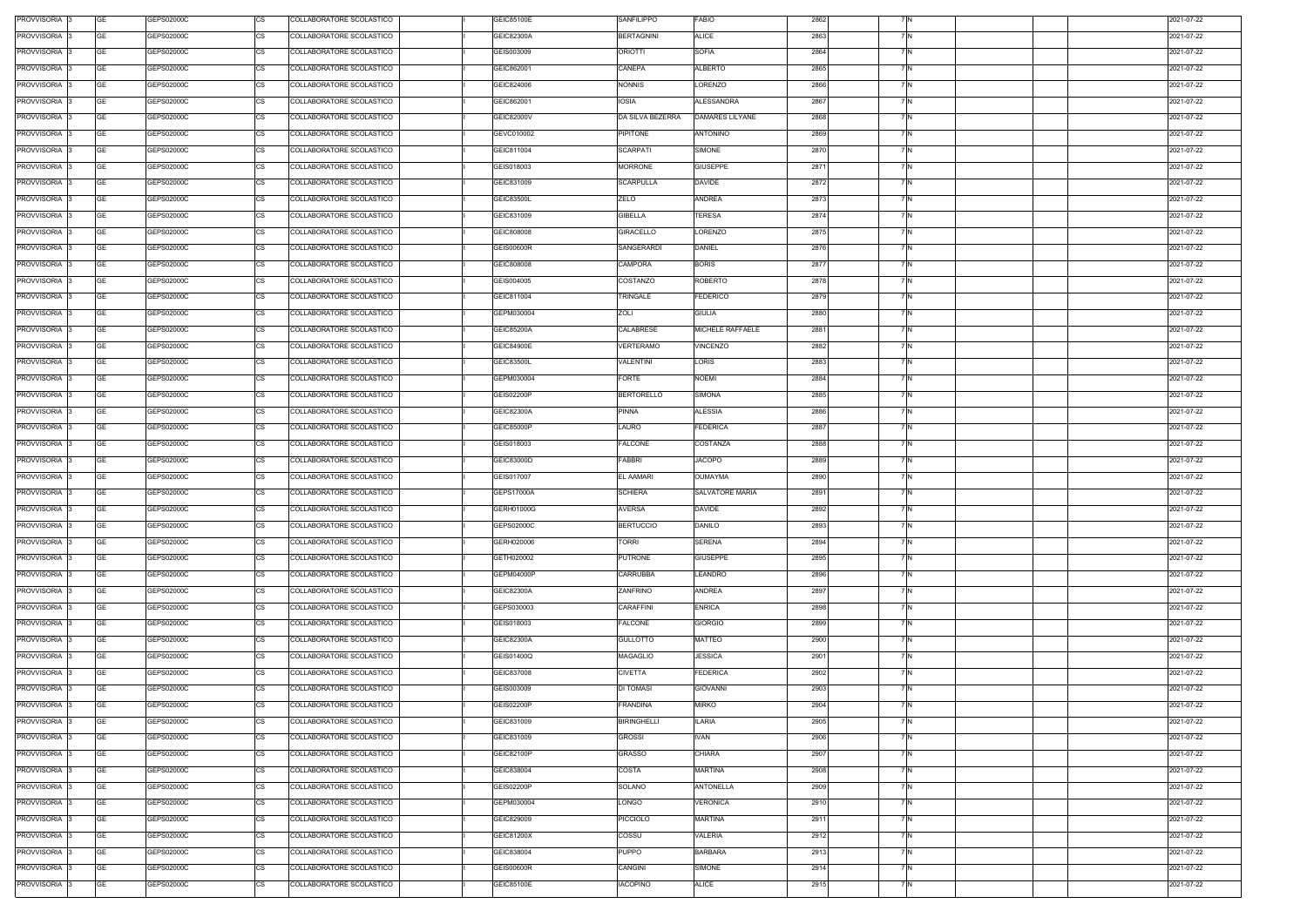| PROVVISORIA 3            | GE        | GEPS02000C | COLLABORATORE SCOLASTICO<br>CS        | <b>GERI07000P</b> | <b>PUPPO</b>      | <b>ROBERTA</b>        | 2916 | 7 N |  |  | 2021-07-22 |
|--------------------------|-----------|------------|---------------------------------------|-------------------|-------------------|-----------------------|------|-----|--|--|------------|
| PROVVISORIA 3            | GE        | GEPS02000C | <b>CS</b><br>COLLABORATORE SCOLASTICO | GEIC83600C        | VASTA             | CHIARA                | 2917 | 7 N |  |  | 2021-07-22 |
| PROVVISORIA 3            | GE        | GEPS02000C | <b>CS</b><br>COLLABORATORE SCOLASTICO | GEIC82100P        | POLLINO           | <b>FRANCESCOPIO</b>   | 2918 | 7 N |  |  | 2021-07-22 |
| PROVVISORIA 3            | GE        | GEPS02000C | <b>CS</b><br>COLLABORATORE SCOLASTICO | GERH01000G        | CORDA             | CAROLINA              | 2919 | 7 N |  |  | 2021-07-22 |
| PROVVISORIA 3            | <b>GE</b> | GEPS02000C | <b>CS</b><br>COLLABORATORE SCOLASTICO | GEIC82600T        | <b>FALCONE</b>    | KATIA                 | 2920 | 7 N |  |  | 2021-07-22 |
| PROVVISORIA 3            | <b>GE</b> | GEPS02000C | <b>CS</b><br>COLLABORATORE SCOLASTICO | GEIC825002        | <b>NUREDINI</b>   | MARSIDA               | 2921 | 7 N |  |  | 2021-07-22 |
| PROVVISORIA 3            | <b>GE</b> | GEPS02000C | <b>CS</b><br>COLLABORATORE SCOLASTICO | GEPC04000E        | LO PRESTI         | <b>CLAUDIA</b>        | 2922 | 7 N |  |  | 2021-07-22 |
|                          |           |            |                                       |                   |                   |                       |      |     |  |  |            |
| PROVVISORIA 3            | GE        | GEPS02000C | <b>CS</b><br>COLLABORATORE SCOLASTICO | GEIC838004        | RASCHELLA         | CLARA                 | 2923 | 7 N |  |  | 2021-07-22 |
| PROVVISORIA 3            | <b>GE</b> | GEPS02000C | <b>CS</b><br>COLLABORATORE SCOLASTICO | GEPS050008        | VALLARELLI        | <b>CHIARA</b>         | 2924 | 7 N |  |  | 2021-07-22 |
| PROVVISORIA 3            | <b>GE</b> | GEPS02000C | <b>CS</b><br>COLLABORATORE SCOLASTICO | GEIS004005        | RAGUSA            | UMBERTO MATTIA LAERTE | 2925 | 7 N |  |  | 2021-07-22 |
| PROVVISORIA 3            | <b>GE</b> | GEPS02000C | <b>CS</b><br>COLLABORATORE SCOLASTICO | GEVC010002        | <b>BILARDI</b>    | <b>GIANLUCA</b>       | 2926 | 7 N |  |  | 2021-07-22 |
| PROVVISORIA 3            | <b>GE</b> | GEPS02000C | CS<br>COLLABORATORE SCOLASTICO        | GEIC859005        | <b>CARINI</b>     | <b>FEDERICA</b>       | 2927 | 7 N |  |  | 2021-07-22 |
| PROVVISORIA 3            | <b>GE</b> | GEPS02000C | <b>CS</b><br>COLLABORATORE SCOLASTICO | GEPC01000P        | <b>GIREI</b>      | SILVIA                | 2928 | 7 N |  |  | 2021-07-22 |
| PROVVISORIA 3            | <b>GE</b> | GEPS02000C | <b>CS</b><br>COLLABORATORE SCOLASTICO | GEIC80700C        | FERRARO           | VERONICA              | 2929 | 7 N |  |  | 2021-07-22 |
| PROVVISORIA 3            | <b>GE</b> | GEPS02000C | <b>CS</b><br>COLLABORATORE SCOLASTICO | GEIC810008        | <b>OLIVIERI</b>   | <b>GIULIA</b>         | 2930 | 7 N |  |  | 2021-07-22 |
| PROVVISORIA 3            | <b>GE</b> | GEPS02000C | <b>CS</b><br>COLLABORATORE SCOLASTICO | GEPS17000A        | FABIANO           | <b>WALTER STEFANO</b> | 2931 | 7 N |  |  | 2021-07-22 |
| PROVVISORIA 3            | <b>GE</b> | GEPS02000C | <b>CS</b><br>COLLABORATORE SCOLASTICO | <b>GEIC80500R</b> | <b>RIGA</b>       | VITTORIO              | 2932 | 7 N |  |  | 2021-07-22 |
| PROVVISORIA 3            | <b>GE</b> | GEPS02000C | <b>CS</b><br>COLLABORATORE SCOLASTICO | GEVC010002        | DI MAURO          | <b>PAOLA</b>          | 2933 | 7 N |  |  | 2021-07-22 |
| PROVVISORIA 3            | <b>GE</b> | GEPS02000C | <b>CS</b><br>COLLABORATORE SCOLASTICO | GEIC804001        | CAPUTO            | <b>SERAFINA</b>       | 2934 | 7 N |  |  | 2021-07-22 |
| PROVVISORIA 3            | GE        | GEPS02000C | CS<br>COLLABORATORE SCOLASTICO        | GEIS003009        | PICCIUOLO         | <b>STEFANO</b>        | 2935 | 7 N |  |  | 2021-07-22 |
| PROVVISORIA 3            | GE        | GEPS02000C | <b>CS</b><br>COLLABORATORE SCOLASTICO | GERI07000P        | RIMMAUDO          | DAFNE                 | 2936 | 7 N |  |  | 2021-07-22 |
| PROVVISORIA 3            | <b>GE</b> | GEPS02000C | <b>CS</b><br>COLLABORATORE SCOLASTICO | <b>GEIS02200P</b> | DE MARTINI        | ALBERTO               | 2937 | 7 N |  |  | 2021-07-22 |
| PROVVISORIA 3            | <b>GE</b> | GEPS02000C | <b>CS</b><br>COLLABORATORE SCOLASTICO | GEIC838004        | <b>DIRANNO</b>    | SIMONE                | 2938 | 7 N |  |  | 2021-07-22 |
| PROVVISORIA 3            | <b>GE</b> | GEPS02000C | <b>CS</b><br>COLLABORATORE SCOLASTICO | GEIC86300R        | ANDREACCHIO       | <b>MARTA</b>          | 2939 | 7 N |  |  | 2021-07-22 |
| PROVVISORIA 3            | <b>GE</b> | GEPS02000C | <b>CS</b><br>COLLABORATORE SCOLASTICO | GEPS080004        | CHECCHIA          | DANIELE               | 2940 | 7 N |  |  | 2021-07-22 |
| PROVVISORIA 3            | GE        | GEPS02000C | <b>CS</b><br>COLLABORATORE SCOLASTICO | GEIC83400R        | <b>GIACOBBE</b>   | LORENZO               | 2941 | 7 N |  |  | 2021-07-22 |
| PROVVISORIA 3            | GE        | GEPS02000C | <b>CS</b><br>COLLABORATORE SCOLASTICO | GEIC817003        | MINA              | ALESSIA               | 2942 | 7 N |  |  | 2021-07-22 |
| PROVVISORIA 3            | <b>GE</b> | GEPS02000C | <b>CS</b><br>COLLABORATORE SCOLASTICO | GEIC84100X        | <b>BROSIDO</b>    | SILVIA                | 2943 | 7 N |  |  | 2021-07-22 |
| PROVVISORIA 3            | GE        | GEPS02000C | <b>CS</b><br>COLLABORATORE SCOLASTICO | GEIC82300A        | <b>MINEVA</b>     | EVGENIYA PETROVA      | 2944 | 7 N |  |  | 2021-07-22 |
| PROVVISORIA 3            | <b>GE</b> | GEPS02000C | <b>CS</b><br>COLLABORATORE SCOLASTICO | GEIC860009        | <b>MANTOVANI</b>  | LEONARDO              | 2945 | 7 N |  |  | 2021-07-22 |
| PROVVISORIA 3            | GE        | GEPS02000C | <b>CS</b><br>COLLABORATORE SCOLASTICO | GEIC82300A        | LIMA              | <b>ANTONELLA</b>      | 2946 | 7 N |  |  | 2021-07-22 |
| PROVVISORIA 3            | <b>GE</b> | GEPS02000C | <b>CS</b>                             | GEPS050008        | BAUDANZA          | DORA                  | 2947 | 7 N |  |  | 2021-07-22 |
|                          |           |            | COLLABORATORE SCOLASTICO              |                   |                   |                       |      |     |  |  |            |
| PROVVISORIA 3            | GE        | GEPS02000C | <b>CS</b><br>COLLABORATORE SCOLASTICO | GEIC82100P        | <b>SCARIMBOLO</b> | <b>PAOLA</b>          | 2948 | 7 N |  |  | 2021-07-22 |
| PROVVISORIA <sub>3</sub> | GE        | GEPS02000C | <b>CS</b><br>COLLABORATORE SCOLASTICO | <b>GEPS17000A</b> | MARANDO           | <b>EMANUELE</b>       | 2949 | 7 N |  |  | 2021-07-22 |
| PROVVISORIA 3            | <b>GE</b> | GEPS02000C | <b>CS</b><br>COLLABORATORE SCOLASTICO | <b>GERI02000N</b> | <b>BARTUCCA</b>   | <b>GENAI</b>          | 2950 | 7 N |  |  | 2021-07-22 |
| PROVVISORIA 3            | <b>GE</b> | GEPS02000C | <b>CS</b><br>COLLABORATORE SCOLASTICO | GEIC840004        | D'ANNA            | LAURA                 | 2951 | 7 N |  |  | 2021-07-22 |
| PROVVISORIA 3            | <b>GE</b> | GEPS02000C | <b>CS</b><br>COLLABORATORE SCOLASTICO | GEIC831009        | <b>CIERVO</b>     | <b>GABRIELE</b>       | 2952 | 7 N |  |  | 2021-07-22 |
| PROVVISORIA 3            | <b>GE</b> | GEPS02000C | <b>CS</b><br>COLLABORATORE SCOLASTICO | GEIC82300A        | <b>ZITO</b>       | SIMONA                | 2953 | 7 N |  |  | 2021-07-22 |
| PROVVISORIA 3            | <b>GE</b> | GEPS02000C | CS<br>COLLABORATORE SCOLASTICO        | GETH020002        | SAPIENZA          | <b>FEDERICA</b>       | 2954 | 7 N |  |  | 2021-07-22 |
| PROVVISORIA 3            | <b>GE</b> | GEPS02000C | <b>CS</b><br>COLLABORATORE SCOLASTICO | <b>GEIS00600R</b> | DI MICCO          | SILVANA               | 2955 | 7 N |  |  | 2021-07-22 |
| PROVVISORIA 3            | <b>GE</b> | GEPS02000C | <b>CS</b><br>COLLABORATORE SCOLASTICO | GEIC83600C        | CAPIZZI           | <b>SABRINA</b>        | 2956 | 7 N |  |  | 2021-07-22 |
| PROVVISORIA 3            | <b>GE</b> | GEPS02000C | <b>CS</b><br>COLLABORATORE SCOLASTICO | <b>GEIS00600R</b> | <b>MASCHIETTO</b> | <b>EMANUELA</b>       | 2957 | 7 N |  |  | 2021-07-22 |
| PROVVISORIA 3            | <b>GE</b> | GEPS02000C | <b>CS</b><br>COLLABORATORE SCOLASTICO | GEIC83500L        | CARBONE           | <b>FABRIZIO</b>       | 2958 | 7 N |  |  | 2021-07-22 |
| PROVVISORIA 3            | <b>GE</b> | GEPS02000C | <b>CS</b><br>COLLABORATORE SCOLASTICO | GEVC010002        | <b>DECARO</b>     | <b>ERIKA</b>          | 2959 | 7 N |  |  | 2021-07-22 |
| PROVVISORIA 3            | <b>GE</b> | GEPS02000C | CS<br>COLLABORATORE SCOLASTICO        | GESL01000P        | FURFARO           | PIETRO                | 2960 | 7 N |  |  | 2021-07-22 |
| PROVVISORIA 3            | <b>GE</b> | GEPS02000C | <b>CS</b><br>COLLABORATORE SCOLASTICO | GEIC808008        | INCOLLU           | <b>MONA LISA ANNA</b> | 2961 | 7 N |  |  | 2021-07-22 |
| PROVVISORIA 3            | GE        | GEPS02000C | СS<br>COLLABORATORE SCOLASTICO        | GEIC817003        | VIVENZI           | <b>MONICA</b>         | 2962 | 7 N |  |  | 2021-07-22 |
| PROVVISORIA 3            | <b>GE</b> | GEPS02000C | <b>CS</b><br>COLLABORATORE SCOLASTICO | GETH020002        | PERCIVALE         | MARCO                 | 2963 | 7 N |  |  | 2021-07-22 |
| PROVVISORIA 3            | <b>GE</b> | GEPS02000C | <b>CS</b><br>COLLABORATORE SCOLASTICO | GEIC85000P        | <b>MICELI</b>     | <b>ROSANNA</b>        | 2964 | 7 N |  |  | 2021-07-22 |
| PROVVISORIA 3            | <b>GE</b> | GEPS02000C | <b>CS</b><br>COLLABORATORE SCOLASTICO | GEIC804001        | <b>MOGGIO</b>     | <b>ALESSANDRA</b>     | 2965 | 7 N |  |  | 2021-07-22 |
| PROVVISORIA 3            | <b>GE</b> | GEPS02000C | <b>CS</b><br>COLLABORATORE SCOLASTICO | GEIC85100E        | <b>ROSSI</b>      | ANNALISA              | 2966 | 7 N |  |  | 2021-07-22 |
| PROVVISORIA 3            | GE        | GEPS02000C | <b>CS</b><br>COLLABORATORE SCOLASTICO | GEIC825002        | GIULIANI          | <b>MICHELA</b>        | 2967 | 7 N |  |  | 2021-07-22 |
| PROVVISORIA 3            | <b>GE</b> | GEPS02000C | <b>CS</b><br>COLLABORATORE SCOLASTICO | GEIC80700C        | <b>CURCIO</b>     | <b>GIOVANNI</b>       | 2968 | 7 N |  |  | 2021-07-22 |
| PROVVISORIA 3            | <b>GE</b> | GEPS02000C | <b>CS</b><br>COLLABORATORE SCOLASTICO | GEIC862001        | PLODARI           | VERONICA              | 2969 | 7 N |  |  | 2021-07-22 |
|                          |           |            |                                       |                   |                   |                       |      |     |  |  |            |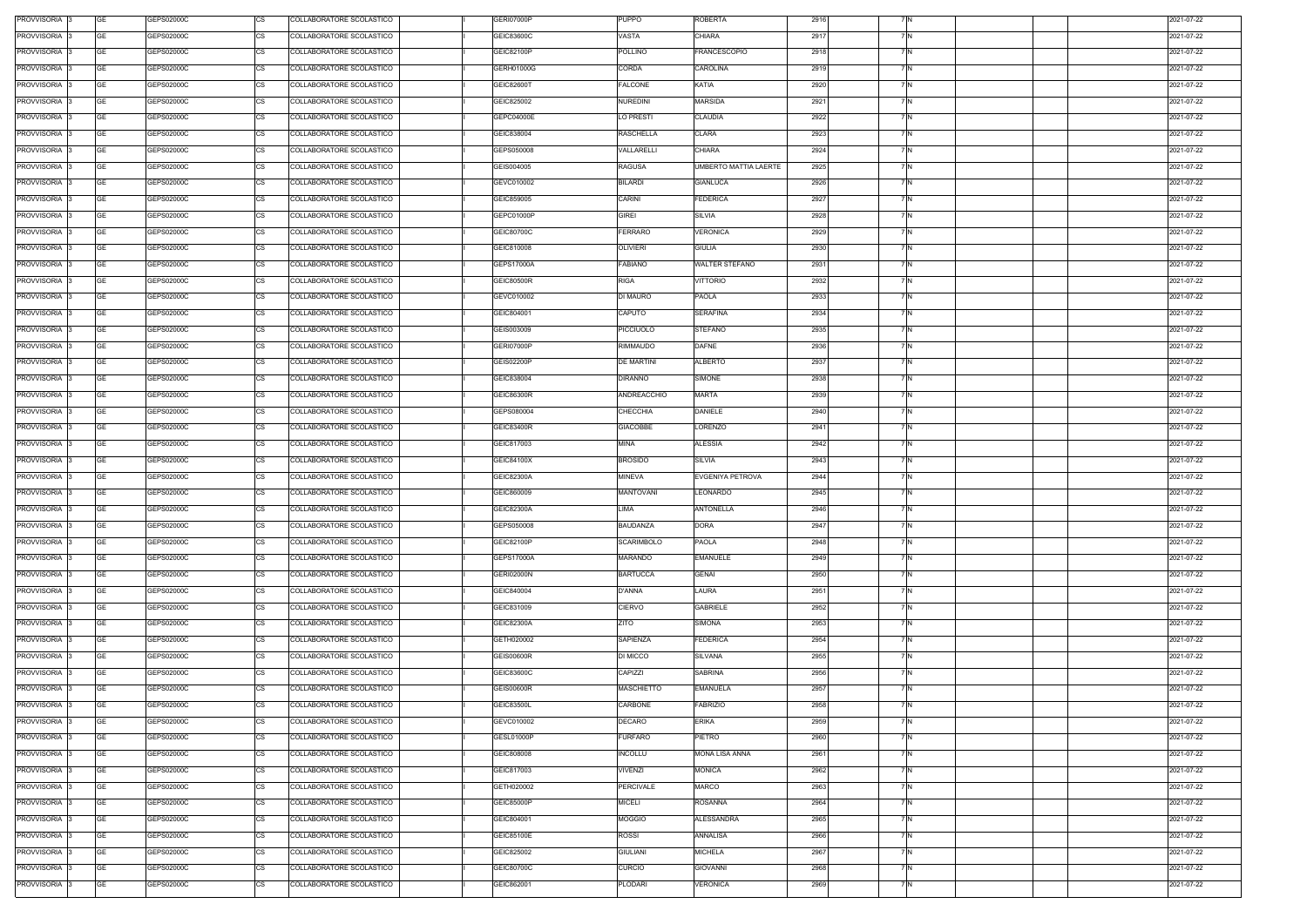| PROVVISORIA 3      | <b>GE</b> | GEPS02000C | <b>CS</b> | COLLABORATORE SCOLASTICO | <b>GEIC85200A</b> | <b>CAVIGLIA</b>   | <b>MANUELA</b>           | 2970              | 7 N    |  | 2021-07-22 |
|--------------------|-----------|------------|-----------|--------------------------|-------------------|-------------------|--------------------------|-------------------|--------|--|------------|
| PROVVISORIA 3      | <b>GE</b> | GEPS02000C | CS        | COLLABORATORE SCOLASTICO | GEIC81900P        | <b>SCARSI</b>     | FRANCESCA                | 2971              | 7 N    |  | 2021-07-22 |
| PROVVISORIA 3      | <b>GE</b> | GEPS02000C | CS        | COLLABORATORE SCOLASTICO | GEIC804001        | <b>MASSA</b>      | SIMONA                   | 2972              | 7 N    |  | 2021-07-22 |
| PROVVISORIA 3      | <b>GE</b> | GEPS02000C | CS        | COLLABORATORE SCOLASTICO | GEIC81300Q        | CRAVINO           | <b>MICHELA</b>           | 2973              | 7 N    |  | 2021-07-22 |
| PROVVISORIA 3      | GE        | GEPS02000C | CS        | COLLABORATORE SCOLASTICO | GEIC833001        | <b>BEVILACQUA</b> | <b>SILVIA</b>            | 2974              | 7 N    |  | 2021-07-22 |
| PROVVISORIA 3      | <b>GE</b> | GEPS02000C | <b>CS</b> | COLLABORATORE SCOLASTICO | GEIC816007        | <b>DAGNINO</b>    | <b>SIMONA</b>            | 2975              | 7 N    |  | 2021-07-22 |
| PROVVISORIA 3      | GE        | GEPS02000C | <b>CS</b> | COLLABORATORE SCOLASTICO | GEIS018003        | NAPOLEONE         | SIMONE                   | 2976              | 7 N    |  | 2021-07-22 |
| PROVVISORIA 3      | <b>GE</b> | GEPS02000C | <b>CS</b> | COLLABORATORE SCOLASTICO | GEIC84900E        | ZUNINO            | SONIA                    | 2977              | 7 N    |  | 2021-07-22 |
| <b>PROVVISORIA</b> | GE        | GEPS02000C | <b>CS</b> | COLLABORATORE SCOLASTICO | GEIC804001        | <b>FRISINA</b>    | LAURA                    | 2978              | 7 N    |  | 2021-07-22 |
| <b>PROVVISORIA</b> | <b>GE</b> | GEPS02000C | CS        | COLLABORATORE SCOLASTICO | GEIC82000V        | CASAZZA           | <b>MARIA - ADA</b>       | 2979              | 7 N    |  | 2021-07-22 |
| <b>PROVVISORIA</b> | <b>GE</b> | GEPS02000C | <b>CS</b> |                          |                   |                   |                          | 2980              |        |  |            |
|                    |           |            |           | COLLABORATORE SCOLASTICO | <b>GEIC82200E</b> | <b>SERAFINO</b>   | <b>STEFANO</b>           |                   | 7 N    |  | 2021-07-22 |
| PROVVISORIA        | <b>GE</b> | GEPS02000C | CS        | COLLABORATORE SCOLASTICO | GEIC85000P        | <b>BENATTI</b>    | SIMONA                   | 2981              | 7 N    |  | 2021-07-22 |
| PROVVISORIA        | <b>GE</b> | GEPS02000C | <b>CS</b> | COLLABORATORE SCOLASTICO | <b>GEIS00600R</b> | <b>NERI</b>       | VIVIANA LUCIA            | 2982              | 7 N    |  | 2021-07-22 |
| PROVVISORIA 3      | <b>GE</b> | GEPS02000C | CS        | COLLABORATORE SCOLASTICO | GEPS02000C        | TRAPASSO          | <b>MAURIZIO</b>          | 2983              | 7 N    |  | 2021-07-22 |
| PROVVISORIA 3      | GE        | GEPS02000C | СS        | COLLABORATORE SCOLASTICO | <b>GEIS01600B</b> | RAFFAELE          | <b>ORIETTA</b>           | 2984 <sub>S</sub> | 7 N    |  | 2021-07-22 |
| PROVVISORIA 3      | <b>GE</b> | GEPS02000C | CS        | COLLABORATORE SCOLASTICO | <b>GEIC84900E</b> | CAPICCHIONI       | FABRIZIA                 | 2985              | 7 N    |  | 2021-07-22 |
| PROVVISORIA 3      | <b>GE</b> | GEPS02000C | <b>CS</b> | COLLABORATORE SCOLASTICO | GEPM030004        | <b>FILANTI</b>    | <b>MARIANNA</b>          | 2986              | 7 N    |  | 2021-07-22 |
| PROVVISORIA 3      | <b>GE</b> | GEPS02000C | CS        | COLLABORATORE SCOLASTICO | <b>GEIC85500T</b> | LERMA             | SIMONA                   | 2987              | 7 N    |  | 2021-07-22 |
| PROVVISORIA 3      | GE        | GEPS02000C | СS        | COLLABORATORE SCOLASTICO | GEIS018003        | <b>FORTI</b>      | <b>FABRIZIO</b>          | 2988              | 7 N    |  | 2021-07-22 |
| PROVVISORIA 3      | <b>GE</b> | GEPS02000C | СS        | COLLABORATORE SCOLASTICO | GESL01000P        | <b>MANCINI</b>    | LAURA                    | 2989              | 7 N    |  | 2021-07-22 |
| PROVVISORIA 3      | GE        | GEPS02000C | СS        | COLLABORATORE SCOLASTICO | GEIC85100E        | <b>ARADO</b>      | DANIELA                  | 2990              | 7 N    |  | 2021-07-22 |
| PROVVISORIA 3      | <b>GE</b> | GEPS02000C | СS        | COLLABORATORE SCOLASTICO | <b>GEIS01600B</b> | <b>BERTOLDI</b>   | SIMONA                   | 2991              | 7 N    |  | 2021-07-22 |
| <b>PROVVISORIA</b> | <b>GE</b> | GEPS02000C | <b>CS</b> | COLLABORATORE SCOLASTICO | GEIC85000P        | <b>PIU</b>        | <b>SANDRA</b>            | 2992              | 7 N    |  | 2021-07-22 |
| PROVVISORIA 3      | <b>GE</b> | GEPS02000C | <b>CS</b> | COLLABORATORE SCOLASTICO | GEPM030004        | CALDERINO         | <b>MARIA</b>             | 2993              | 7 N    |  | 2021-07-22 |
| <b>PROVVISORIA</b> | <b>GE</b> | GEPS02000C | СS        | COLLABORATORE SCOLASTICO | GEIC83000D        | <b>ALLEGRI</b>    | LAURA                    | 2994              | 7 N    |  | 2021-07-22 |
| PROVVISORIA 3      | <b>GE</b> | GEPS02000C | СS        | COLLABORATORE SCOLASTICO | GEPM04000P        | <b>TIRAFERRI</b>  | <b>MARIALUISA</b>        | 2995              | 7 N    |  | 2021-07-22 |
| PROVVISORIA 3      | <b>GE</b> | GEPS02000C | СS        | COLLABORATORE SCOLASTICO | GEIC817003        | TASSISTRO         | <b>MIRIAM</b>            | 2996              | 7 N    |  | 2021-07-22 |
| PROVVISORIA 3      | GE        | GEPS02000C | CS        | COLLABORATORE SCOLASTICO | GEIC82300A        | <b>BURINI</b>     | <b>CINZIA</b>            | 2997              | 7 N    |  | 2021-07-22 |
| PROVVISORIA 3      | <b>GE</b> | GEPS02000C | <b>CS</b> | COLLABORATORE SCOLASTICO | GERH020006        | <b>TEDESCO</b>    | <b>RENZO</b>             | 2998              | 7 N    |  | 2021-07-22 |
| PROVVISORIA 3      | <b>GE</b> | GEPS02000C | <b>CS</b> | COLLABORATORE SCOLASTICO | GEIC84100X        | <b>MARRAS</b>     | <b>ANTONELLA</b>         | 2999              | 7 N    |  | 2021-07-22 |
| PROVVISORIA 3      | <b>GE</b> | GEPS02000C | <b>CS</b> | COLLABORATORE SCOLASTICO | GEPS080004        | <b>NERI</b>       | ANNUNZIATA               | 3000              | 7 N    |  | 2021-07-22 |
| PROVVISORIA 3      | <b>GE</b> | GEPS02000C | <b>CS</b> | COLLABORATORE SCOLASTICO | GEIC804001        | <b>RASPITZU</b>   | <b>CRISTINA</b>          | 3001              | 7 N    |  | 2021-07-22 |
| PROVVISORIA 3      | <b>GE</b> | GEPS02000C | <b>CS</b> | COLLABORATORE SCOLASTICO | GEIC85100E        | <b>STAITI</b>     | <b>ROSA</b>              | 3002              | 7 N    |  | 2021-07-22 |
| PROVVISORIA 3      | GE        | GEPS02000C | <b>CS</b> | COLLABORATORE SCOLASTICO | GEIC825002        | TUCCILLO          | <b>EMILIA</b>            | 3003              | 7 N    |  | 2021-07-22 |
| <b>PROVVISORIA</b> | <b>GE</b> | GEPS02000C | CS        | COLLABORATORE SCOLASTICO | GEIC82300A        | DE ROSA           | LAURA                    | 3004              | 7 N    |  | 2021-07-22 |
| PROVVISORIA 3      | <b>GE</b> | GEPS02000C | <b>CS</b> | COLLABORATORE SCOLASTICO | GEPS030003        | <b>TASSARA</b>    | <b>GIOVANNI BATTISTA</b> | 3005              | 7 N    |  | 2021-07-22 |
| PROVVISORIA 3      | <b>GE</b> | GEPS02000C | CS        | COLLABORATORE SCOLASTICO | GEIC85100E        | <b>FERRONI</b>    | <b>ANNA MARIA</b>        | 3006              | 7 N    |  | 2021-07-22 |
| <b>PROVVISORIA</b> | <b>GE</b> | GEPS02000C | CS        | COLLABORATORE SCOLASTICO | GEIC824006        | <b>MEREU</b>      | ALESSANDRO               | 3007              | 7 N    |  | 2021-07-22 |
| PROVVISORIA 3      | <b>GE</b> | GEPS02000C | CS        | COLLABORATORE SCOLASTICO | <b>GEIC85000P</b> | <b>CARBONERI</b>  | ROBERTA                  | 3008              | 7 N    |  | 2021-07-22 |
| PROVVISORIA 3      | <b>GE</b> | GEPS02000C | CS        | COLLABORATORE SCOLASTICO | GEIC838004        | LAURO             | <b>ANTONIETTA</b>        | 3009              | 7 N    |  | 2021-07-22 |
| PROVVISORIA 3      | <b>GE</b> | GEPS02000C | CS        | COLLABORATORE SCOLASTICO | GEPM04000P        | <b>ESPOSITO</b>   | CARMELA                  | 3010              | 7 N    |  | 2021-07-22 |
| PROVVISORIA 3      | <b>GE</b> | GEPS02000C | <b>CS</b> | COLLABORATORE SCOLASTICO | <b>GEIC85000P</b> | DI BELLA          | <b>PAOLA</b>             | 3011              | 7 N    |  | 2021-07-22 |
| PROVVISORIA 3      | <b>GE</b> | GEPS02000C | CS        | COLLABORATORE SCOLASTICO | GEIC808008        | <b>RAMPI</b>      | SIMONA                   | 3012              | 7 N    |  | 2021-07-22 |
| PROVVISORIA 3      | <b>GE</b> | GEPS02000C | <b>CS</b> | COLLABORATORE SCOLASTICO | <b>GERI07000P</b> | VALLEBONA         | <b>STEFANO</b>           | 3013              | 7 N    |  | 2021-07-22 |
| PROVVISORIA 3      | <b>GE</b> | GEPS02000C | CS        | COLLABORATORE SCOLASTICO | GEIC838004        | <b>PIQUET</b>     | RITA                     | 3014              | 7 N    |  | 2021-07-22 |
| PROVVISORIA 3      | <b>GE</b> | GEPS02000C | СS        | COLLABORATORE SCOLASTICO | GEPS02000C        | DI GIACOMO        | LOREDANA                 | 3015              | 7 N    |  | 2021-07-22 |
| PROVVISORIA 3      | <b>GE</b> | GEPS02000C | СS        | COLLABORATORE SCOLASTICO | GEIC85100E        | LASI              | <b>BARBARA</b>           | 3016              | 7 N    |  | 2021-07-22 |
| <b>PROVVISORIA</b> | <b>GE</b> | GEPS02000C | <b>CS</b> | COLLABORATORE SCOLASTICO | GEIC81900P        | <b>TAVELLA</b>    | <b>ORIETTA</b>           | 3017              | 7 N    |  | 2021-07-22 |
| PROVVISORIA 3      | <b>GE</b> |            | <b>CS</b> |                          |                   | DE MORO           | <b>GIUSEPPE</b>          | 3018              |        |  | 2021-07-22 |
|                    |           | GEPS02000C |           | COLLABORATORE SCOLASTICO | GEPC01000P        |                   |                          |                   | 7 N    |  |            |
| PROVVISORIA 3      | <b>GE</b> | GEPS02000C | <b>CS</b> | COLLABORATORE SCOLASTICO | <b>GEIS01600B</b> | <b>CERRONI</b>    | <b>ELISA</b>             | 3019              | 7 N    |  | 2021-07-22 |
| PROVVISORIA 3      | <b>GE</b> | GEPS02000C | СS        | COLLABORATORE SCOLASTICO | GEIC81200X        | PAGLIANI          | PAOLA                    | 3020              | 7 N    |  | 2021-07-22 |
| PROVVISORIA 3      | <b>GE</b> | GEPS02000C | СS        | COLLABORATORE SCOLASTICO | GEIS01400Q        | DEL SESTO         | GERARDO                  | 3021              | 6,98 S |  | 2021-07-22 |
| PROVVISORIA 3      | <b>GE</b> | GEPS02000C | СS        | COLLABORATORE SCOLASTICO | GETH020002        | GIACALONE         | GASPARE                  | 3022              | 6,98 N |  | 2021-07-22 |
| PROVVISORIA 3      | <b>GE</b> | GEPS02000C | <b>CS</b> | COLLABORATORE SCOLASTICO | GEIC82000V        | <b>TACCHELLA</b>  | <b>GIORGIA VITTORIA</b>  | 3023              | 6,97 S |  | 2021-07-22 |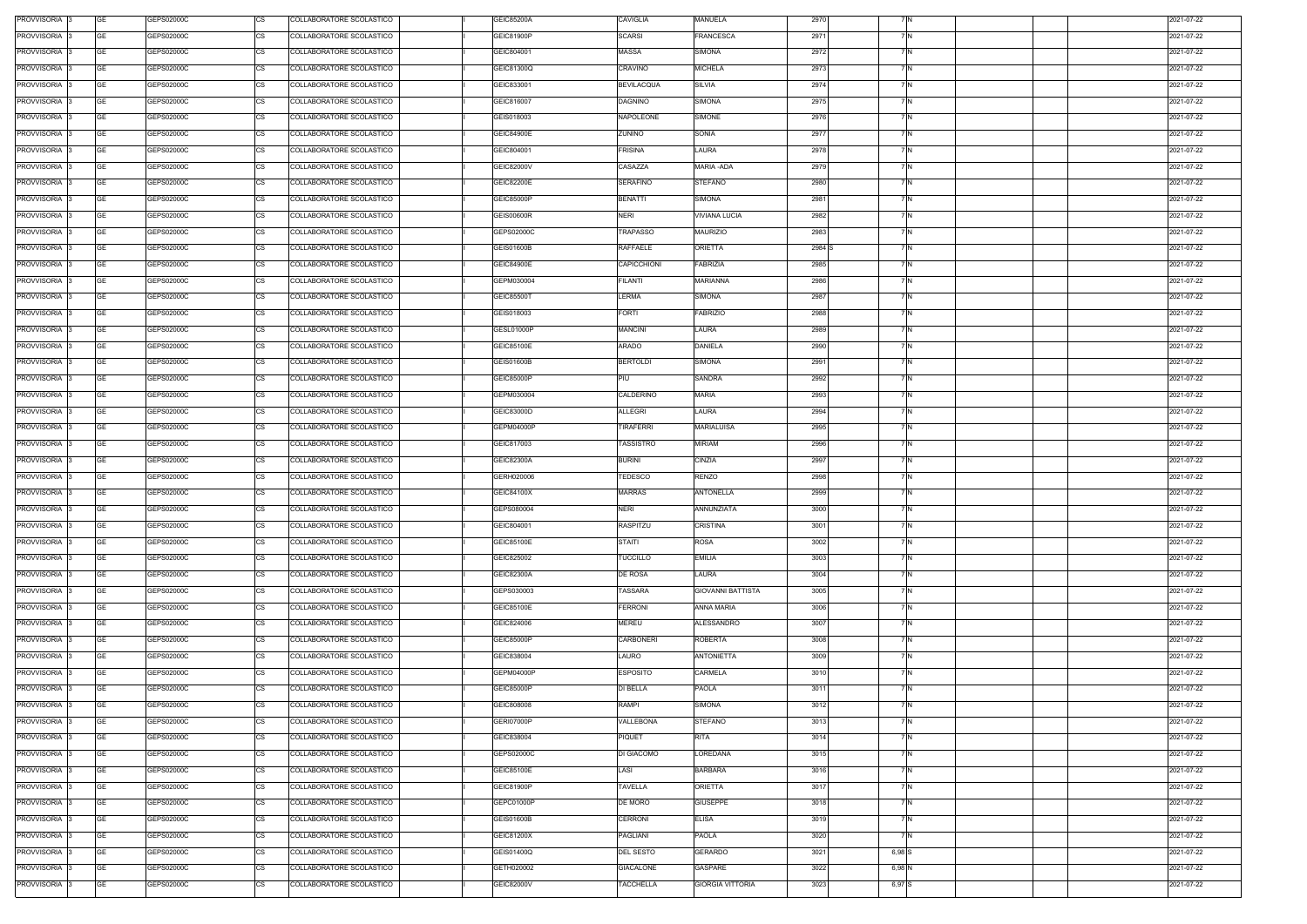| PROVVISORIA 3 | <b>GE</b><br>GEPS02000C              | <b>CS</b> | COLLABORATORE SCOLASTICO | GEIC80700C        | CAPPARELLI         | ANDREA                          | 3024 | 6,97 S   |  | 2021-07-22 |
|---------------|--------------------------------------|-----------|--------------------------|-------------------|--------------------|---------------------------------|------|----------|--|------------|
| PROVVISORIA 3 | <b>GE</b><br>GEPS02000C              | CS        | COLLABORATORE SCOLASTICO | GEIC86300R        | PIZZORNO           | <b>RAFFAELLA</b>                | 3025 | 6,97 S   |  | 2021-07-22 |
| PROVVISORIA 3 | <b>GE</b><br>GEPS02000C              | <b>CS</b> | COLLABORATORE SCOLASTICO | GEIC85000P        | <b>SACCO</b>       | <b>ILARIA</b>                   | 3026 | 6,97 S   |  | 2021-07-22 |
| PROVVISORIA 3 | <b>GE</b><br>GEPS02000C              | <b>CS</b> | COLLABORATORE SCOLASTICO | GEPS030003        | <b>SAFFIOTI</b>    | <b>MASSIMO</b>                  | 3027 | 6,97 S   |  | 2021-07-22 |
| PROVVISORIA 3 | <b>GE</b><br>GEPS02000C              | <b>CS</b> | COLLABORATORE SCOLASTICO | GEIC84100X        | <b>BERTIN</b>      | SARAH                           | 3028 | 6,97 N   |  | 2021-07-22 |
| PROVVISORIA 3 | <b>GE</b><br>GEPS02000C              | <b>CS</b> | COLLABORATORE SCOLASTICO | GEPS080004        | SPERANDIO          | <b>CLAUDIO</b>                  | 3029 | 6,97 N   |  | 2021-07-22 |
| PROVVISORIA 3 | <b>GE</b><br>GEPS02000C              | <b>CS</b> | COLLABORATORE SCOLASTICO | GEIC84900E        | <b>RIZZO</b>       | GIUSEPPE SALVATORE              | 3030 | $6,95$ S |  | 2021-07-22 |
| PROVVISORIA 3 | <b>GE</b><br>GEPS02000C              | <b>CS</b> | COLLABORATORE SCOLASTICO | GEIC85000P        | <b>BARRECA</b>     | <b>GABRIELE</b>                 | 3031 | 6,95S    |  | 2021-07-22 |
| PROVVISORIA 3 | <b>GE</b><br>GEPS02000C              | <b>CS</b> | COLLABORATORE SCOLASTICO | GEIC84900E        | <b>GIAMBARRESI</b> | <b>FABRIZIO</b>                 | 3032 | 6,95 N   |  | 2021-07-22 |
| PROVVISORIA 3 | <b>GE</b><br>GEPS02000C              | <b>CS</b> | COLLABORATORE SCOLASTICO | GEIC82600T        | LENTINI            | <b>ALESSANDRO</b>               | 3033 | 6,95 N   |  | 2021-07-22 |
| PROVVISORIA 3 | <b>GE</b><br>GEPS02000C              | <b>CS</b> | COLLABORATORE SCOLASTICO | GEIC84400B        | <b>FRAGNITO</b>    | <b>GAETANO</b>                  | 3034 | 6,95 N   |  | 2021-07-22 |
| PROVVISORIA 3 | <b>GE</b><br>GEPS02000C              | CS        | COLLABORATORE SCOLASTICO | <b>GERI02000N</b> | <b>FRATTINI</b>    | SERENA                          | 3035 | 6,95 N   |  | 2021-07-22 |
| PROVVISORIA 3 | <b>GE</b><br>GEPS02000C              | <b>CS</b> | COLLABORATORE SCOLASTICO | GEIC83500L        | <b>GUALA</b>       | ANGELA                          | 3036 | 6,95 N   |  | 2021-07-22 |
| PROVVISORIA 3 | <b>GE</b><br>GEPS02000C              | CS        | COLLABORATORE SCOLASTICO | GETH020002        | CAVALLARO          | <b>UBALDO FRANCESCO</b>         | 3037 | 6,95 N   |  | 2021-07-22 |
| PROVVISORIA 3 | <b>GE</b><br>GEPS02000C              | <b>CS</b> | COLLABORATORE SCOLASTICO | GEPS080004        | MASSARO            | DANIELE                         | 3038 | 6,93 S   |  | 2021-07-22 |
| PROVVISORIA 3 | <b>GE</b><br>GEPS02000C              | CS        | COLLABORATORE SCOLASTICO | GEPC020009        | LANCELLOTTI        | <b>PAOLO</b>                    | 3039 | 6,93 N   |  | 2021-07-22 |
| PROVVISORIA 3 | <b>GE</b><br>GEPS02000C              | <b>CS</b> | COLLABORATORE SCOLASTICO | GEIC82600T        | <b>POGGI</b>       | <b>CLAUDIO</b>                  | 3040 | 6,93 N   |  | 2021-07-22 |
| PROVVISORIA 3 | <b>GE</b><br>GEPS02000C              | <b>CS</b> | COLLABORATORE SCOLASTICO | GEIC829009        | <b>SACCHITELLI</b> | <b>MICHELE</b>                  | 3041 | 6,93 N   |  | 2021-07-22 |
| PROVVISORIA 3 | <b>GE</b><br>GEPS02000C              | <b>CS</b> | COLLABORATORE SCOLASTICO | GERI07000P        | SCOLA              | <b>ROBERTO</b>                  | 3042 | 6,93 N   |  | 2021-07-22 |
| PROVVISORIA 3 | <b>GE</b><br>GEPS02000C              | <b>CS</b> | COLLABORATORE SCOLASTICO | <b>GEIS00700L</b> | <b>BRUZZESE</b>    | CLAUDIO                         | 3043 | 6,93 N   |  | 2021-07-22 |
| PROVVISORIA 3 | <b>GE</b><br>GEPS02000C              | <b>CS</b> | COLLABORATORE SCOLASTICO | GEIS01600B        | VITTORINO          | TERESA                          | 3044 | 6,92 N   |  | 2021-07-22 |
| PROVVISORIA 3 | <b>GE</b><br>GEPS02000C              | <b>CS</b> | COLLABORATORE SCOLASTICO | GEIS004005        | ANNUNZIATO         | NADIA ANASTASIA                 | 3045 | 6,91 S   |  | 2021-07-22 |
| PROVVISORIA 3 | <b>GE</b><br>GEPS02000C              | <b>CS</b> | COLLABORATORE SCOLASTICO | GERH01000G        | <b>MALFATTO</b>    | CAMILLA                         | 3046 | 6,91 N   |  | 2021-07-22 |
| PROVVISORIA 3 | <b>GE</b><br>GEPS02000C              | <b>CS</b> | COLLABORATORE SCOLASTICO | GEIC838004        | <b>MASALA</b>      | PAOLO                           | 3047 | 6,90 S   |  | 2021-07-22 |
| PROVVISORIA 3 | <b>GE</b><br>GEPS02000C              | <b>CS</b> | COLLABORATORE SCOLASTICO | GEIC80700C        | <b>POMPEI</b>      | FORTUNA                         | 3048 | $6,90$ S |  | 2021-07-22 |
| PROVVISORIA 3 | <b>GE</b><br>GEPS02000C              | <b>CS</b> | COLLABORATORE SCOLASTICO | GEIS01600B        | GAGGERO            | CHIARA                          | 3049 | $6,90$ S |  | 2021-07-22 |
| PROVVISORIA 3 | <b>GE</b><br>GEPS02000C              | <b>CS</b> | COLLABORATORE SCOLASTICO | GEIC81400G        | <b>BRIASCO</b>     | <b>BARBARA</b>                  | 3050 | $6,90$ S |  | 2021-07-22 |
| PROVVISORIA 3 | <b>GE</b><br>GEPS02000C              | CS        | COLLABORATORE SCOLASTICO | GETH020002        | <b>BALOCCO</b>     | PAOLO                           | 3051 | 6,90 S   |  | 2021-07-22 |
| PROVVISORIA 3 | <b>GE</b><br>GEPS02000C              | <b>CS</b> | COLLABORATORE SCOLASTICO | GEPS080004        | VOLPE              | <b>ALESSANDRO</b>               | 3052 | $6,90$ S |  | 2021-07-22 |
| PROVVISORIA 3 | <b>GE</b><br>GEPS02000C              | <b>CS</b> | COLLABORATORE SCOLASTICO | GEIC85000P        | <b>POLIDORO</b>    | SONIA                           | 3053 | 6,90 N   |  | 2021-07-22 |
| PROVVISORIA 3 | <b>GE</b><br>GEPS02000C              | <b>CS</b> | COLLABORATORE SCOLASTICO | GEIC84100X        | ONORATO            | MAIKOL ALESSANDRO               | 3054 | 6,90 N   |  | 2021-07-22 |
| PROVVISORIA 3 | <b>GE</b><br>GEPS02000C              | <b>CS</b> | COLLABORATORE SCOLASTICO | GERH01000G        | PAGANO             | MARIAROSARIA                    | 3055 | 6,90 N   |  | 2021-07-22 |
| PROVVISORIA 3 | <b>GE</b><br>GEPS02000C              | CS        | COLLABORATORE SCOLASTICO | GEIC83600C        | TANCREDI           | CELESTE                         | 3056 | 6,90 N   |  | 2021-07-22 |
| PROVVISORIA 3 | <b>GE</b><br>GEPS02000C              | <b>CS</b> | COLLABORATORE SCOLASTICO | GEIC808008        | VACCARINO          | <b>ELISA</b>                    | 3057 | 6,90 N   |  | 2021-07-22 |
| PROVVISORIA 3 | <b>GE</b><br>GEPS02000C              | CS        | COLLABORATORE SCOLASTICO | GEIS01300X        | DE FALCO           | PAOLINO                         | 3058 | 6,90 N   |  | 2021-07-22 |
| PROVVISORIA 3 | <b>GE</b><br>GEPS02000C              | <b>CS</b> | COLLABORATORE SCOLASTICO | GEIC840004        | <b>PANICO</b>      | VALENTINA                       | 3059 | 6,90 N   |  | 2021-07-22 |
| PROVVISORIA 3 | <b>GE</b><br>GEPS02000C              | CS        | COLLABORATORE SCOLASTICO | GEIC84900E        | <b>REBORA</b>      | <b>SABRINA</b>                  | 3060 | 6,90 N   |  | 2021-07-22 |
| PROVVISORIA 3 | <b>GE</b><br>GEPS02000C              | <b>CS</b> | COLLABORATORE SCOLASTICO | GEIC81300Q        | <b>GILARDI</b>     | <b>GIULIA</b>                   | 3061 | 6,90 N   |  | 2021-07-22 |
| PROVVISORIA 3 | <b>GE</b><br>GEPS02000C              | CS        | COLLABORATORE SCOLASTICO | GERH01000G        | <b>RISO</b>        | <b>ALFREDO</b>                  | 3062 | 6,90 N   |  | 2021-07-22 |
| PROVVISORIA 3 | <b>GE</b><br>GEPS02000C              | CS        | COLLABORATORE SCOLASTICO | GEIC83500L        | <b>GUASTELLA</b>   | DANILO                          | 3063 | 6,90 N   |  | 2021-07-22 |
| PROVVISORIA 3 | <b>GE</b><br>GEPS02000C              | CS        | COLLABORATORE SCOLASTICO | GEIC82300A        | CALEMMA            | <b>CRISTINA</b>                 | 3064 | 6,90 N   |  | 2021-07-22 |
| PROVVISORIA 3 | <b>GE</b><br>GEPS02000C              | <b>CS</b> | COLLABORATORE SCOLASTICO | <b>GEIC83400R</b> | <b>MAGNANO</b>     | <b>GIULIA</b>                   | 3065 | 6,90 N   |  | 2021-07-22 |
| PROVVISORIA 3 | <b>GE</b><br>GEPS02000C              | CS        | COLLABORATORE SCOLASTICO | GEIC80700C        | <b>DITTAMO</b>     | SIMONE                          | 3066 | 6,90 N   |  | 2021-07-22 |
| PROVVISORIA 3 | <b>GE</b><br>GEPS02000C              | <b>CS</b> | COLLABORATORE SCOLASTICO | GEIS018003        | NORBIATO           | <b>MARCO</b>                    | 3067 | 6,90 N   |  | 2021-07-22 |
| PROVVISORIA 3 | <b>GE</b><br>GEPS02000C              | <b>CS</b> | COLLABORATORE SCOLASTICO | GEIC82200E        | <b>GIUSTO</b>      | RICCARDO                        | 3068 | 6,90 N   |  | 2021-07-22 |
|               | <b>GE</b>                            |           |                          |                   | TINNIRELLO         | <b>BENEDETTO</b>                | 3069 |          |  |            |
| PROVVISORIA 3 | GEPS02000C                           | <b>CS</b> | COLLABORATORE SCOLASTICO | <b>GERI02000N</b> |                    |                                 |      | 6,90 N   |  | 2021-07-22 |
| PROVVISORIA 3 | <b>GE</b><br>GEPS02000C<br><b>GE</b> | <b>CS</b> | COLLABORATORE SCOLASTICO | GEIC84900E        | <b>MASCARDI</b>    | <b>DEBORA</b><br><b>UMBERTO</b> | 3070 | 6,90 N   |  | 2021-07-22 |
| PROVVISORIA 3 | GEPS02000C                           | <b>CS</b> | COLLABORATORE SCOLASTICO | GEIC81200X        | CAIAZZO            |                                 | 3071 | 6,90 N   |  | 2021-07-22 |
| PROVVISORIA 3 | <b>GE</b><br>GEPS02000C              | <b>CS</b> | COLLABORATORE SCOLASTICO | GEIS018003        | CIRILLO            | <b>DENISE</b>                   | 3072 | 6,90 N   |  | 2021-07-22 |
| PROVVISORIA 3 | <b>GE</b><br>GEPS02000C              | <b>CS</b> | COLLABORATORE SCOLASTICO | GEIS01400Q        | OLLANO             | <b>JESSICA</b>                  | 3073 | 6,90 N   |  | 2021-07-22 |
| PROVVISORIA 3 | <b>GE</b><br>GEPS02000C              | <b>CS</b> | COLLABORATORE SCOLASTICO | GEIC85000P        | CAMBRIA            | CHRISTIAN                       | 3074 | 6,90 N   |  | 2021-07-22 |
| PROVVISORIA 3 | <b>GE</b><br>GEPS02000C              | <b>CS</b> | COLLABORATORE SCOLASTICO | GEIS018003        | <b>IACOPONELLI</b> | <b>FRANCESCO</b>                | 3075 | 6,90 N   |  | 2021-07-22 |
| PROVVISORIA 3 | <b>GE</b><br>GEPS02000C              | <b>CS</b> | COLLABORATORE SCOLASTICO | GEPC020009        | CARBONE            | SIMONA                          | 3076 | 6,90 N   |  | 2021-07-22 |
| PROVVISORIA 3 | <b>GE</b><br>GEPS02000C              | CS        | COLLABORATORE SCOLASTICO | GEIC82100P        | <b>IANNELLO</b>    | FRANCESCO                       | 3077 | 6,90 N   |  | 2021-07-22 |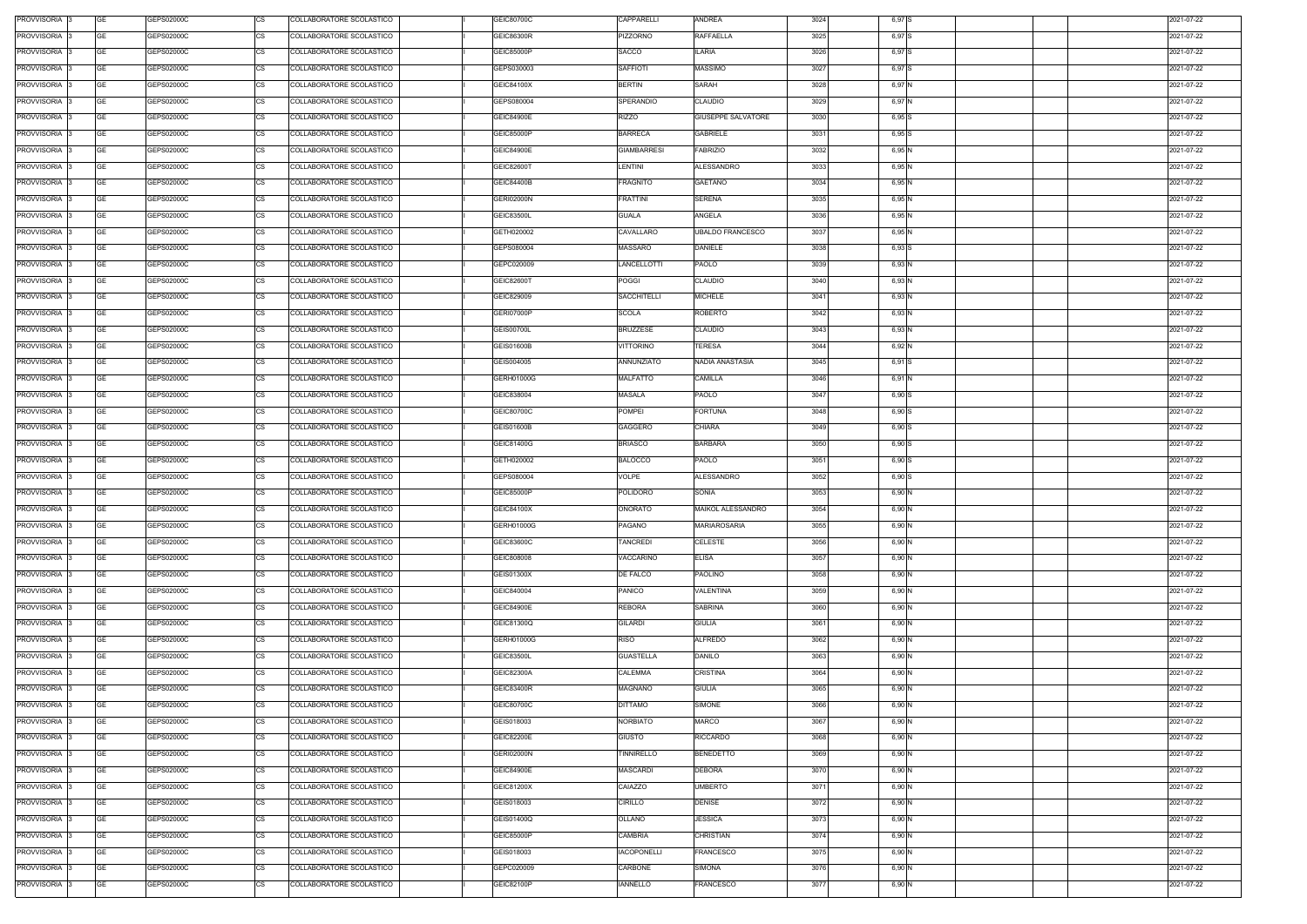| PROVVISORIA 3            | GE        | GEPS02000C | COLLABORATORE SCOLASTICO<br>CS        | GERH01000G        | SCUOTTO            | SIMONA                   | 3078 | 6,90 N   |  | 2021-07-22 |
|--------------------------|-----------|------------|---------------------------------------|-------------------|--------------------|--------------------------|------|----------|--|------------|
| PROVVISORIA 3            | GE        | GEPS02000C | <b>CS</b><br>COLLABORATORE SCOLASTICO | <b>GEIC85500T</b> | LANATA             | PAOLO                    | 3079 | 6,90 N   |  | 2021-07-22 |
| PROVVISORIA 3            | GE        | GEPS02000C | <b>CS</b><br>COLLABORATORE SCOLASTICO | <b>GEIS00700L</b> | ARECCO             | LUCA                     | 3080 | 6,90 N   |  | 2021-07-22 |
| PROVVISORIA 3            | GE        | GEPS02000C | <b>CS</b><br>COLLABORATORE SCOLASTICO | GEPM04000P        | <b>GAGLIOTI</b>    | <b>SILVIA</b>            | 3081 | 6,90 N   |  | 2021-07-22 |
| PROVVISORIA 3            | <b>GE</b> | GEPS02000C | <b>CS</b><br>COLLABORATORE SCOLASTICO | GEIC816007        | <b>BRUZZO</b>      | <b>MONICA</b>            | 3082 | 6,90 N   |  | 2021-07-22 |
| PROVVISORIA 3            | GE        | GEPS02000C | <b>CS</b><br>COLLABORATORE SCOLASTICO | GEIC80700C        | <b>BENDANDI</b>    | LUNA                     | 3083 | 6,90 N   |  | 2021-07-22 |
| PROVVISORIA 3            | <b>GE</b> | GEPS02000C | <b>CS</b><br>COLLABORATORE SCOLASTICO | GEPS02000C        | BERSANO            | LAURA                    | 3084 | 6,90 N   |  | 2021-07-22 |
| PROVVISORIA 3            | GE        | GEPS02000C | <b>CS</b><br>COLLABORATORE SCOLASTICO | GEIC83400R        | GAI                | <b>MARCO</b>             | 3085 | 6,90 N   |  | 2021-07-22 |
| PROVVISORIA 3            | <b>GE</b> | GEPS02000C | <b>CS</b><br>COLLABORATORE SCOLASTICO | GEIC854002        | <b>GIUSTI</b>      | <b>DAVIDE GIANLUIGI</b>  | 3086 | 6,90 N   |  | 2021-07-22 |
|                          |           |            |                                       |                   |                    |                          |      |          |  |            |
| PROVVISORIA 3            | <b>GE</b> | GEPS02000C | <b>CS</b><br>COLLABORATORE SCOLASTICO | GEPS02000C        | <b>SILVESTRI</b>   | <b>ANTONELLA</b>         | 3087 | 6,90 N   |  | 2021-07-22 |
| PROVVISORIA 3            | <b>GE</b> | GEPS02000C | <b>CS</b><br>COLLABORATORE SCOLASTICO | GEPM04000P        | PANEBIANCO         | ROMINA                   | 3088 | 6,90 N   |  | 2021-07-22 |
| PROVVISORIA 3            | <b>GE</b> | GEPS02000C | CS<br>COLLABORATORE SCOLASTICO        | GEIC81200X        | <b>FEDERICO</b>    | TEODORA                  | 3089 | 6,90 N   |  | 2021-07-22 |
| PROVVISORIA 3            | <b>GE</b> | GEPS02000C | <b>CS</b><br>COLLABORATORE SCOLASTICO | GEIC81300Q        | FRANZE'            | ADRIANO                  | 3090 | 6,89 N   |  | 2021-07-22 |
| PROVVISORIA 3            | <b>GE</b> | GEPS02000C | <b>CS</b><br>COLLABORATORE SCOLASTICO | GEIC85100E        | <b>MUSETTI</b>     | SIMONA                   | 3091 | 6,87 N   |  | 2021-07-22 |
| PROVVISORIA 3            | <b>GE</b> | GEPS02000C | COLLABORATORE SCOLASTICO<br>СS        | GEPC01000P        | TESTE              | <b>GIUSEPPE</b>          | 3092 | $6,85$ S |  | 2021-07-22 |
| PROVVISORIA 3            | <b>GE</b> | GEPS02000C | <b>CS</b><br>COLLABORATORE SCOLASTICO | <b>GERI02000N</b> | <b>NOTARO</b>      | <b>GIUSEPPE</b>          | 3093 | 6,85 N   |  | 2021-07-22 |
| PROVVISORIA 3            | <b>GE</b> | GEPS02000C | <b>CS</b><br>COLLABORATORE SCOLASTICO | GEIC80700C        | PULERA'            | PAOLO AMEDEO             | 3094 | 6,85 N   |  | 2021-07-22 |
| PROVVISORIA 3            | <b>GE</b> | GEPS02000C | <b>CS</b><br>COLLABORATORE SCOLASTICO | GEIC831009        | MAZZOLI            | <b>STEFANIA</b>          | 3095 | 6,85 N   |  | 2021-07-22 |
| PROVVISORIA 3            | <b>GE</b> | GEPS02000C | <b>CS</b><br>COLLABORATORE SCOLASTICO | GEVC010002        | LA MONICA          | ANGELO                   | 3096 | 6,85 N   |  | 2021-07-22 |
| PROVVISORIA 3            | GE        | GEPS02000C | <b>CS</b><br>COLLABORATORE SCOLASTICO | GEIS003009        | MANGANARO          | <b>CLAUDIA</b>           | 3097 | 6,85 N   |  | 2021-07-22 |
| PROVVISORIA 3            | GE        | GEPS02000C | <b>CS</b><br>COLLABORATORE SCOLASTICO | GEIC85000P        | <b>BECATTINI</b>   | ARIANNA                  | 3098 | 6,85 N   |  | 2021-07-22 |
| PROVVISORIA 3            | <b>GE</b> | GEPS02000C | <b>CS</b><br>COLLABORATORE SCOLASTICO | GEIC808008        | PRESA              | ALESSIA                  | 3099 | 6,85 N   |  | 2021-07-22 |
| PROVVISORIA 3            | <b>GE</b> | GEPS02000C | <b>CS</b><br>COLLABORATORE SCOLASTICO | GEIC83500L        | LORUSSO            | <b>ROSANGELA</b>         | 3100 | 6,85 N   |  | 2021-07-22 |
| PROVVISORIA 3            | <b>GE</b> | GEPS02000C | <b>CS</b><br>COLLABORATORE SCOLASTICO | GEIC81300Q        | <b>STALTARI</b>    | <b>BARBARA</b>           | 3101 | 6,85 N   |  | 2021-07-22 |
| PROVVISORIA 3            | <b>GE</b> | GEPS02000C | <b>CS</b><br>COLLABORATORE SCOLASTICO | GEIC85000P        | <b>BONARRIGO</b>   | _ORENZA                  | 3102 | 6,83 S   |  | 2021-07-22 |
| PROVVISORIA 3            | <b>GE</b> | GEPS02000C | <b>CS</b><br>COLLABORATORE SCOLASTICO | GEIC82300A        | <b>BANIN THURY</b> | <b>VIOLETA</b>           | 3103 | 6,83 S   |  | 2021-07-22 |
| PROVVISORIA 3            | GE        | GEPS02000C | <b>CS</b><br>COLLABORATORE SCOLASTICO | GEIS018003        | MALCHIODI          | SIMONA                   | 3104 | 6,83 S   |  | 2021-07-22 |
| PROVVISORIA 3            | GE        | GEPS02000C | <b>CS</b><br>COLLABORATORE SCOLASTICO | GEIC82600T        | <b>SUCICH</b>      | CRISTINA                 | 3105 | 6,83 S   |  | 2021-07-22 |
| PROVVISORIA 3            | GE        | GEPS02000C | <b>CS</b><br>COLLABORATORE SCOLASTICO | GEIC81300Q        | CANEPA             | <b>NICOLA</b>            | 3106 | 6,83 S   |  | 2021-07-22 |
| PROVVISORIA 3            | <b>GE</b> | GEPS02000C | <b>CS</b><br>COLLABORATORE SCOLASTICO | GEIC85000P        | PASTORINO          | SAMANTHA ALESSANDRA      | 3107 | 6,83 S   |  | 2021-07-22 |
| PROVVISORIA 3            | GE        | GEPS02000C | <b>CS</b><br>COLLABORATORE SCOLASTICO | GEIC817003        | ARDU               | <b>DIEGO</b>             | 3108 | 6,83 N   |  | 2021-07-22 |
| PROVVISORIA 3            | <b>GE</b> | GEPS02000C | <b>CS</b><br>COLLABORATORE SCOLASTICO | GEIC860009        | PELUSO             | SIMONA                   | 3109 | 6,83 N   |  | 2021-07-22 |
| PROVVISORIA 3            | GE        | GEPS02000C | <b>CS</b><br>COLLABORATORE SCOLASTICO | GEIC82600T        | <b>REBUTTINI</b>   | <b>ELISABETTA</b>        | 3110 | 6,83 N   |  | 2021-07-22 |
| PROVVISORIA <sub>3</sub> | GE        | GEPS02000C | <b>CS</b><br>COLLABORATORE SCOLASTICO | GEIC854002        | <b>GENTA</b>       | SIMONA                   | 3111 | 6,83 N   |  | 2021-07-22 |
| PROVVISORIA 3            | <b>GE</b> | GEPS02000C | <b>CS</b><br>COLLABORATORE SCOLASTICO | GEIC85200A        | <b>NAPOLI</b>      | <b>MARIA STELLA</b>      | 3112 | 6,83 N   |  | 2021-07-22 |
| PROVVISORIA 3            | <b>GE</b> | GEPS02000C | <b>CS</b><br>COLLABORATORE SCOLASTICO | GEIC82200E        | <b>TRONI</b>       | SIMONA                   | 3113 | 6,83 N   |  | 2021-07-22 |
| PROVVISORIA 3            | <b>GE</b> | GEPS02000C | <b>CS</b><br>COLLABORATORE SCOLASTICO | GEIC816007        | <b>PATRONE</b>     | <b>MARIA GRAZIA</b>      | 3114 | 6,83 N   |  | 2021-07-22 |
| PROVVISORIA 3            | <b>GE</b> | GEPS02000C | <b>CS</b><br>COLLABORATORE SCOLASTICO | GEIS003009        | <b>PROIETTO</b>    | <b>MAURA</b>             | 3115 | 6,83 N   |  | 2021-07-22 |
| PROVVISORIA 3            | <b>GE</b> | GEPS02000C | CS<br>COLLABORATORE SCOLASTICO        | GEIC82300A        | <b>BARRA</b>       | <b>GIUSEPPE</b>          | 3116 | 6,82 S   |  | 2021-07-22 |
| PROVVISORIA 3            | <b>GE</b> | GEPS02000C | <b>CS</b><br>COLLABORATORE SCOLASTICO | GERH020006        | <b>FOTINO</b>      | LAURA                    | 3117 | 6,81 N   |  | 2021-07-22 |
| PROVVISORIA 3            | <b>GE</b> | GEPS02000C | <b>CS</b><br>COLLABORATORE SCOLASTICO | <b>GEIC86400L</b> | D ACAMPO           | <b>ELEONORA</b>          | 3118 | 6,80 S   |  | 2021-07-22 |
| PROVVISORIA 3            | <b>GE</b> | GEPS02000C | <b>CS</b><br>COLLABORATORE SCOLASTICO | GEIC82300A        | <b>FAZIO</b>       | <b>BARBARA FRANCESCA</b> | 3119 | 6,80 S   |  | 2021-07-22 |
| PROVVISORIA 3            | <b>GE</b> | GEPS02000C | <b>CS</b><br>COLLABORATORE SCOLASTICO | <b>GEIC83400R</b> | <b>BERNABEI</b>    | <b>ALESSIA</b>           | 3120 | 6,80 S   |  | 2021-07-22 |
| PROVVISORIA 3            | <b>GE</b> | GEPS02000C | <b>CS</b><br>COLLABORATORE SCOLASTICO | GEIC83600C        | <b>GUIDETTI</b>    | <b>DENIS</b>             | 3121 | 6,80 S   |  | 2021-07-22 |
| PROVVISORIA 3            | <b>GE</b> | GEPS02000C | CS<br>COLLABORATORE SCOLASTICO        | GEIC817003        | <b>PARODI</b>      | DANILO                   | 3122 | $6,80$ S |  | 2021-07-22 |
| PROVVISORIA 3            | <b>GE</b> | GEPS02000C | <b>CS</b><br>COLLABORATORE SCOLASTICO | GEIC85000P        | PERAZZO            | <b>EMANUELA</b>          | 3123 | $6,80$ S |  | 2021-07-22 |
| PROVVISORIA 3            | GE        | GEPS02000C | СS<br>COLLABORATORE SCOLASTICO        | <b>GEIC82700N</b> | <b>SELMI</b>       | LUCIA                    | 3124 | 6,80 S   |  | 2021-07-22 |
| PROVVISORIA 3            | <b>GE</b> | GEPS02000C | <b>CS</b><br>COLLABORATORE SCOLASTICO | <b>GEIC82200E</b> | <b>IORIO</b>       | CARLA                    | 3125 | 6,80 S   |  | 2021-07-22 |
| PROVVISORIA 3            | <b>GE</b> | GEPS02000C | <b>CS</b><br>COLLABORATORE SCOLASTICO | GEPC020009        | <b>BOZZO</b>       | AMBRA                    | 3126 | 6,80 S   |  | 2021-07-22 |
| PROVVISORIA 3            | <b>GE</b> | GEPS02000C | <b>CS</b><br>COLLABORATORE SCOLASTICO | GEIS01400Q        | <b>GULLI</b>       | <b>EMANUELA</b>          | 3127 | 6,80 S   |  | 2021-07-22 |
| PROVVISORIA 3            | <b>GE</b> | GEPS02000C | <b>CS</b><br>COLLABORATORE SCOLASTICO | GEIC83900X        | CERESETO           | SAMANTHA                 | 3128 | 6,80 S   |  | 2021-07-22 |
| PROVVISORIA 3            | GE        | GEPS02000C | <b>CS</b><br>COLLABORATORE SCOLASTICO | GEIC861005        | GATTARI            | <b>FRANCESCO</b>         | 3129 | 6,80 S   |  | 2021-07-22 |
| PROVVISORIA 3            | <b>GE</b> | GEPS02000C | <b>CS</b><br>COLLABORATORE SCOLASTICO | GEIC825002        | LA VECCHIA         | MANUELA                  | 3130 | $6,80$ S |  | 2021-07-22 |
| PROVVISORIA 3            | <b>GE</b> | GEPS02000C | <b>CS</b><br>COLLABORATORE SCOLASTICO | <b>GEIC85100E</b> | FERRARA            | <b>ELENA</b>             | 3131 | 6,80 S   |  | 2021-07-22 |
|                          |           |            |                                       |                   |                    |                          |      |          |  |            |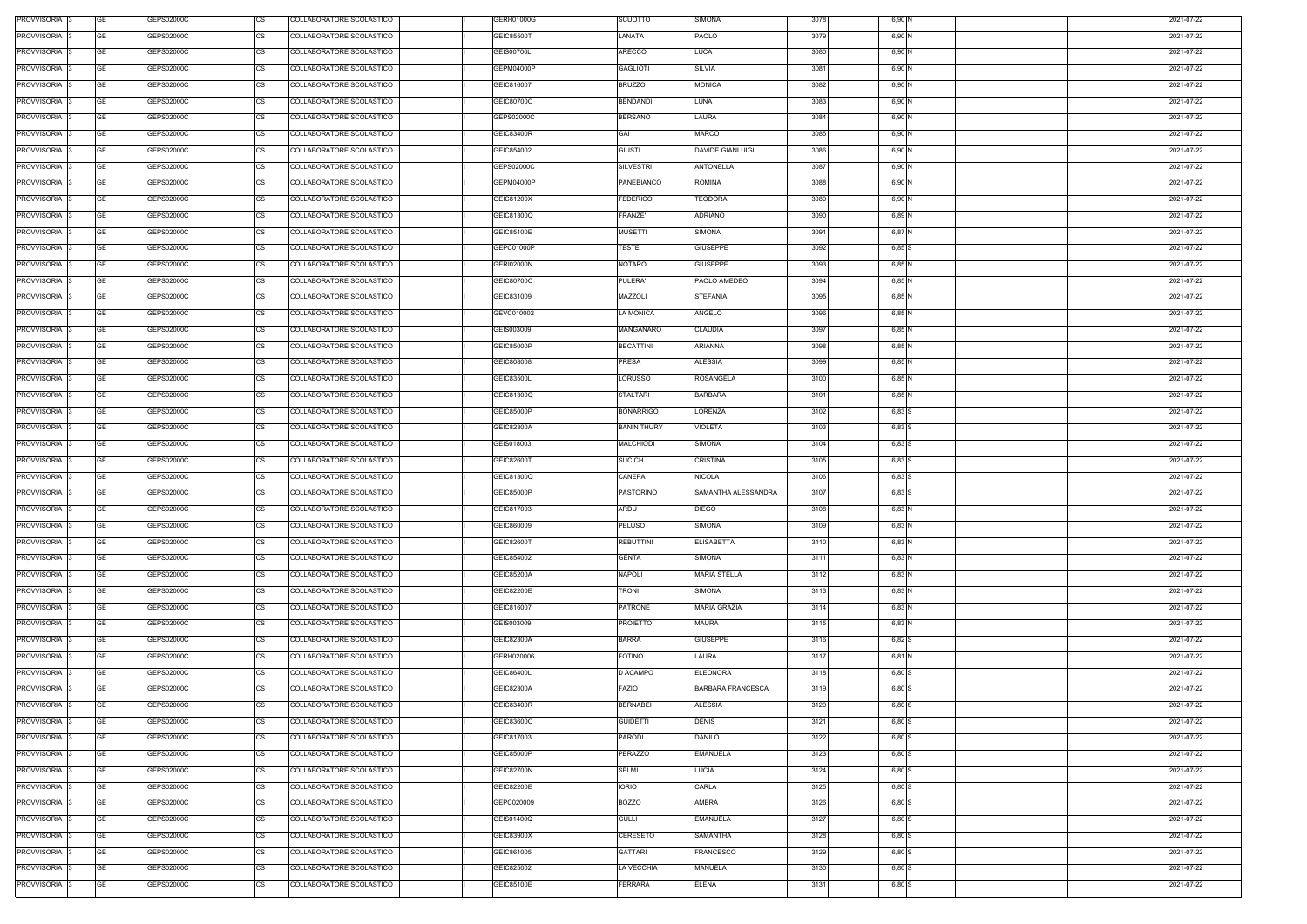| PROVVISORIA 3 | <b>GE</b><br>GEPS02000C | <b>CS</b> | COLLABORATORE SCOLASTICO | GEIC840004        | DE PALO           | ALESSANDRO            | 3132 | 6,80 S |  | 2021-07-22 |
|---------------|-------------------------|-----------|--------------------------|-------------------|-------------------|-----------------------|------|--------|--|------------|
| PROVVISORIA 3 | <b>GE</b><br>GEPS02000C | CS        | COLLABORATORE SCOLASTICO | GEIC853006        | CASALE            | RENATO GIOVANNI       | 3133 | 6,80 N |  | 2021-07-22 |
| PROVVISORIA 3 | <b>GE</b><br>GEPS02000C | CS        | COLLABORATORE SCOLASTICO | GEIC81400G        | <b>OLIVERI</b>    | NICOLO'               | 3134 | 6,80 N |  | 2021-07-22 |
| PROVVISORIA 3 | <b>GE</b><br>GEPS02000C | <b>CS</b> | COLLABORATORE SCOLASTICO | <b>GEIS00100N</b> | DE ROSA           | <b>MARIO</b>          | 3135 | 6,80 N |  | 2021-07-22 |
| PROVVISORIA 3 | <b>GE</b><br>GEPS02000C | <b>CS</b> | COLLABORATORE SCOLASTICO | GESL01000P        | CALABRO'          | <b>NOEMI</b>          | 3136 | 6,80 N |  | 2021-07-22 |
| PROVVISORIA 3 | <b>GE</b><br>GEPS02000C | <b>CS</b> | COLLABORATORE SCOLASTICO | GEIC80700C        | <b>GIRONE</b>     | LORENZO               | 3137 | 6,80 N |  | 2021-07-22 |
| PROVVISORIA 3 | <b>GE</b><br>GEPS02000C | <b>CS</b> | COLLABORATORE SCOLASTICO | GESL01000P        | <b>MILICI</b>     | LAURA                 | 3138 | 6,80 N |  | 2021-07-22 |
| PROVVISORIA 3 | <b>GE</b><br>GEPS02000C | <b>CS</b> | COLLABORATORE SCOLASTICO | GEPC020009        | CARAMAZZA         | <b>ANTHONY</b>        | 3139 | 6,80 N |  | 2021-07-22 |
| PROVVISORIA 3 | <b>GE</b><br>GEPS02000C | <b>CS</b> | COLLABORATORE SCOLASTICO | <b>GEIC80500R</b> | <b>SCIUTTI</b>    | FRANCESCO             | 3140 | 6,80 N |  | 2021-07-22 |
| PROVVISORIA 3 | <b>GE</b><br>GEPS02000C | <b>CS</b> | COLLABORATORE SCOLASTICO | GEPS02000C        | <b>BERTUCCIO</b>  | CHIARA                | 3141 | 6,80 N |  | 2021-07-22 |
| PROVVISORIA 3 | <b>GE</b><br>GEPS02000C | <b>CS</b> | COLLABORATORE SCOLASTICO | GEIC81400G        | <b>MASSONE</b>    | <b>SERGIO</b>         | 3142 | 6,80 N |  | 2021-07-22 |
| PROVVISORIA 3 | <b>GE</b><br>GEPS02000C | CS        | COLLABORATORE SCOLASTICO | GEIC838004        | <b>TITTON</b>     | ANDREAA               | 3143 | 6,80 N |  | 2021-07-22 |
| PROVVISORIA 3 | <b>GE</b><br>GEPS02000C | <b>CS</b> | COLLABORATORE SCOLASTICO | GEIC84100X        | CORBO             | <b>GIANVITO</b>       | 3144 | 6,80 N |  | 2021-07-22 |
| PROVVISORIA 3 | <b>GE</b><br>GEPS02000C | CS        | COLLABORATORE SCOLASTICO | GERH01000G        | <b>PORTALUPI</b>  | <b>MARTINA</b>        | 3145 | 6,80 N |  | 2021-07-22 |
| PROVVISORIA 3 | <b>GE</b><br>GEPS02000C | <b>CS</b> | COLLABORATORE SCOLASTICO | GEIC862001        | <b>FARACI</b>     | <b>MILENA</b>         | 3146 | 6,80 N |  | 2021-07-22 |
| PROVVISORIA 3 | <b>GE</b><br>GEPS02000C | CS        | COLLABORATORE SCOLASTICO | GEPM04000P        | AMORIELLO         | <b>ELEONORA</b>       | 3147 | 6,80 N |  | 2021-07-22 |
| PROVVISORIA 3 | <b>GE</b><br>GEPS02000C | <b>CS</b> | COLLABORATORE SCOLASTICO | GEIC808008        | ORSI              | <b>MICHELA</b>        | 3148 | 6,80 N |  | 2021-07-22 |
| PROVVISORIA 3 | <b>GE</b><br>GEPS02000C | <b>CS</b> | COLLABORATORE SCOLASTICO | GESL01000P        | <b>BONANNO</b>    | <b>NOEMI</b>          | 3149 | 6,80 N |  | 2021-07-22 |
| PROVVISORIA 3 | <b>GE</b><br>GEPS02000C | <b>CS</b> | COLLABORATORE SCOLASTICO | GEIC82200E        | GIUNTA            | <b>ANTHONY</b>        | 3150 | 6,80 N |  | 2021-07-22 |
| PROVVISORIA 3 | <b>GE</b><br>GEPS02000C | <b>CS</b> | COLLABORATORE SCOLASTICO | GEIC825002        | <b>D'APRILE</b>   | SAMUELE               | 3151 | 6,80 N |  | 2021-07-22 |
| PROVVISORIA 3 | <b>GE</b><br>GEPS02000C | <b>CS</b> | COLLABORATORE SCOLASTICO | GEVC010002        | <b>PISCITELLI</b> | CARMEN                | 3152 | 6,80 N |  | 2021-07-22 |
| PROVVISORIA 3 | <b>GE</b><br>GEPS02000C | <b>CS</b> | COLLABORATORE SCOLASTICO | GERH01000G        | CARTISANO         | ANDREA                | 3153 | 6,80 N |  | 2021-07-22 |
| PROVVISORIA 3 | <b>GE</b><br>GEPS02000C | <b>CS</b> | COLLABORATORE SCOLASTICO | <b>GERI02000N</b> | <b>SARACCO</b>    | <b>EMILIANO</b>       | 3154 | 6,80 N |  | 2021-07-22 |
| PROVVISORIA 3 | <b>GE</b><br>GEPS02000C | <b>CS</b> | COLLABORATORE SCOLASTICO | GEIC837008        | VIVIANO           | MATTEO                | 3155 | 6,80 N |  | 2021-07-22 |
| PROVVISORIA 3 | <b>GE</b><br>GEPS02000C | <b>CS</b> | COLLABORATORE SCOLASTICO | GEIC861005        | LO MEDICO         | LEONARDO              | 3156 | 6,80 N |  | 2021-07-22 |
| PROVVISORIA 3 | <b>GE</b><br>GEPS02000C | <b>CS</b> | COLLABORATORE SCOLASTICO | GEIC86300R        | PITTALUGA         | <b>GIANLUCA</b>       | 3157 | 6,80 N |  | 2021-07-22 |
| PROVVISORIA 3 | <b>GE</b><br>GEPS02000C | <b>CS</b> | COLLABORATORE SCOLASTICO | GEIS01400Q        | SPADARO           | <b>DAVIDE</b>         | 3158 | 6,80 N |  | 2021-07-22 |
| PROVVISORIA 3 | <b>GE</b><br>GEPS02000C | CS        | COLLABORATORE SCOLASTICO | GEIC861005        | <b>DI MARE</b>    | <b>ELIDE</b>          | 3159 | 6,80 N |  | 2021-07-22 |
| PROVVISORIA 3 | <b>GE</b><br>GEPS02000C | <b>CS</b> | COLLABORATORE SCOLASTICO | GERH020006        | CAGEGGI           | SIMONE                | 3160 | 6,80 N |  | 2021-07-22 |
| PROVVISORIA 3 | <b>GE</b><br>GEPS02000C | <b>CS</b> | COLLABORATORE SCOLASTICO | GEIC85000P        | <b>FATIGUSO</b>   | <b>DEBORAH</b>        | 3161 | 6,80 N |  | 2021-07-22 |
| PROVVISORIA 3 | <b>GE</b><br>GEPS02000C | <b>CS</b> | COLLABORATORE SCOLASTICO | GEIC808008        | <b>RABBI</b>      | <b>FRANCESCA</b>      | 3162 | 6,80 N |  | 2021-07-22 |
| PROVVISORIA 3 | <b>GE</b><br>GEPS02000C | <b>CS</b> | COLLABORATORE SCOLASTICO | GEIC808008        | <b>BOSCO</b>      | LEANDRO               | 3163 | 6,80 N |  | 2021-07-22 |
| PROVVISORIA 3 | <b>GE</b><br>GEPS02000C | CS        | COLLABORATORE SCOLASTICO | GEIC816007        | LANZAFAME         | <b>STEFANIA</b>       | 3164 | 6,80 N |  | 2021-07-22 |
| PROVVISORIA 3 | <b>GE</b><br>GEPS02000C | <b>CS</b> | COLLABORATORE SCOLASTICO | GETH020002        | <b>RUVOLO</b>     | <b>MARCELLA AGATA</b> | 3165 | 6,80 N |  | 2021-07-22 |
| PROVVISORIA 3 | <b>GE</b><br>GEPS02000C | <b>CS</b> | COLLABORATORE SCOLASTICO | GESL01000P        | MEZZANO           | MATTEO                | 3166 | 6,80 N |  | 2021-07-22 |
| PROVVISORIA 3 | <b>GE</b><br>GEPS02000C | <b>CS</b> | COLLABORATORE SCOLASTICO | <b>GEIS02200P</b> | SOLANO            | <b>ROSA MARIA</b>     | 3167 | 6,80 N |  | 2021-07-22 |
| PROVVISORIA 3 | <b>GE</b><br>GEPS02000C | CS        | COLLABORATORE SCOLASTICO | GEPS02000C        | <b>BERNARDI</b>   | <b>MARCO</b>          | 3168 | 6,80 N |  | 2021-07-22 |
| PROVVISORIA 3 | <b>GE</b><br>GEPS02000C | <b>CS</b> | COLLABORATORE SCOLASTICO | GERH020006        | <b>GARAU</b>      | ARIANNA               | 3169 | 6,80 N |  | 2021-07-22 |
| PROVVISORIA 3 | <b>GE</b><br>GEPS02000C | CS        | COLLABORATORE SCOLASTICO | GEPS02000C        | PELLERITI         | <b>PATRICK</b>        | 3170 | 6,80 N |  | 2021-07-22 |
| PROVVISORIA 3 | <b>GE</b><br>GEPS02000C | CS        | COLLABORATORE SCOLASTICO | GEIC81200X        | CARDINALE         | SIMONE                | 3171 | 6,80 N |  | 2021-07-22 |
| PROVVISORIA 3 | <b>GE</b><br>GEPS02000C | CS        | COLLABORATORE SCOLASTICO | GEPS02000C        | FRANCO            | <b>MARIDA</b>         | 3172 | 6,80 N |  | 2021-07-22 |
| PROVVISORIA 3 | <b>GE</b><br>GEPS02000C | <b>CS</b> | COLLABORATORE SCOLASTICO | GEIC86400L        | <b>COSTA</b>      | CHIARA                | 3173 | 6,80 N |  | 2021-07-22 |
| PROVVISORIA 3 | <b>GE</b><br>GEPS02000C | CS        | COLLABORATORE SCOLASTICO | GEIC81300Q        | <b>CAMICIA</b>    | <b>RICCARDO</b>       | 3174 | 6,80 N |  | 2021-07-22 |
| PROVVISORIA 3 | <b>GE</b><br>GEPS02000C | CS        | COLLABORATORE SCOLASTICO | GEIC83500L        | <b>VAVALA'</b>    | FRANCESCO             | 3175 | 6,80 N |  | 2021-07-22 |
| PROVVISORIA 3 | <b>GE</b><br>GEPS02000C | <b>CS</b> | COLLABORATORE SCOLASTICO | GEIC831009        | PARODI            | ALESSANDRO            | 3176 | 6,80 N |  | 2021-07-22 |
| PROVVISORIA 3 | <b>GE</b><br>GEPS02000C | <b>CS</b> | COLLABORATORE SCOLASTICO | GEIS018003        | SIMONE            | FILOMENA              | 3177 | 6,80 N |  | 2021-07-22 |
| PROVVISORIA 3 | <b>GE</b><br>GEPS02000C | <b>CS</b> | COLLABORATORE SCOLASTICO | GEPC020009        | CANNOLICCHIO      | MASSIMILIANO          | 3178 | 6,80 N |  | 2021-07-22 |
| PROVVISORIA 3 | <b>GE</b><br>GEPS02000C | <b>CS</b> | COLLABORATORE SCOLASTICO | GEIC838004        | PERELLI           | <b>ENRICA</b>         | 3179 | 6,80 N |  | 2021-07-22 |
| PROVVISORIA 3 | <b>GE</b><br>GEPS02000C | <b>CS</b> | COLLABORATORE SCOLASTICO | GEPM030004        | COCUZZA           | FEDERICO              | 3180 | 6,80 N |  | 2021-07-22 |
| PROVVISORIA 3 | <b>GE</b><br>GEPS02000C | <b>CS</b> | COLLABORATORE SCOLASTICO | GEIC85000P        | CHILLEMI          | <b>ANTONELLA</b>      | 3181 | 6,80 N |  | 2021-07-22 |
| PROVVISORIA 3 | <b>GE</b><br>GEPS02000C | <b>CS</b> | COLLABORATORE SCOLASTICO | GEIC80700C        | MEZZADONNA        | <b>BRIGIDA</b>        | 3182 | 6,80 N |  | 2021-07-22 |
| PROVVISORIA 3 | <b>GE</b><br>GEPS02000C | CS        | COLLABORATORE SCOLASTICO | GEPC01000P        | <b>CRISTALDI</b>  | LUCA                  | 3183 | 6,80 N |  | 2021-07-22 |
| PROVVISORIA 3 | <b>GE</b><br>GEPS02000C | <b>CS</b> | COLLABORATORE SCOLASTICO | GEIC85000P        | <b>RICCI</b>      | FRANCESCA             | 3184 | 6,80 N |  | 2021-07-22 |
| PROVVISORIA 3 | <b>GE</b><br>GEPS02000C | CS        | COLLABORATORE SCOLASTICO | GEIC809004        | <b>MUSOLINO</b>   | COSIMO                | 3185 | 6,80 N |  | 2021-07-22 |
|               |                         |           |                          |                   |                   |                       |      |        |  |            |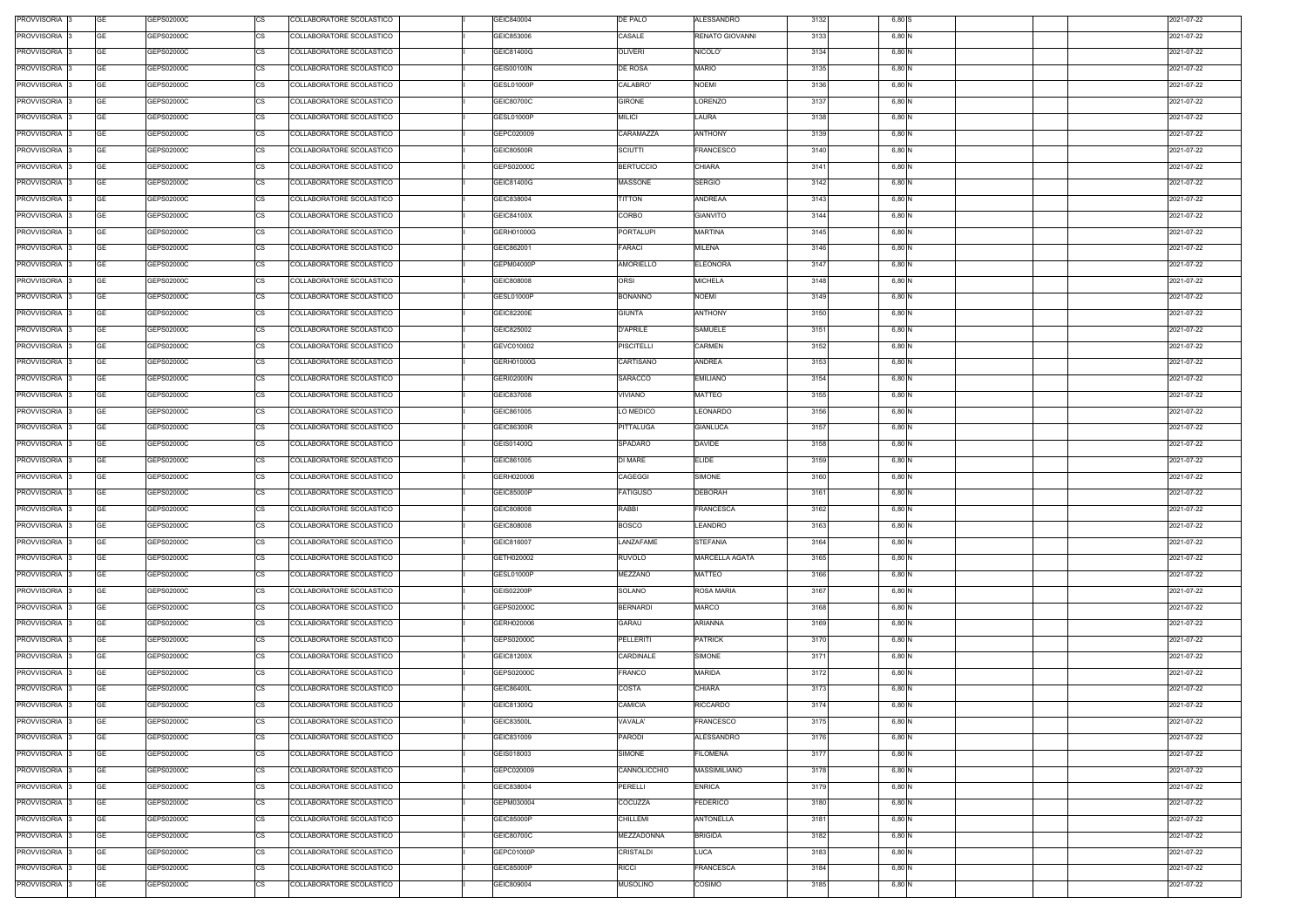| PROVVISORIA 3            | GE        | GEPS02000C | COLLABORATORE SCOLASTICO<br>CS        |  | GEIC808008        | LANZAVECCHIA       | <b>GIADA</b>          | 3186 | 6,80 N   |  | 2021-07-22 |
|--------------------------|-----------|------------|---------------------------------------|--|-------------------|--------------------|-----------------------|------|----------|--|------------|
| PROVVISORIA 3            | GE        | GEPS02000C | <b>CS</b><br>COLLABORATORE SCOLASTICO |  | <b>GEIS00600R</b> | ALLARA TRAVAGLI    | <b>GABRIELE</b>       | 3187 | 6,80 N   |  | 2021-07-22 |
| PROVVISORIA 3            | GE        | GEPS02000C | <b>CS</b><br>COLLABORATORE SCOLASTICO |  | GEIC80700C        | VASSALLO           | <b>MICHELA</b>        | 3188 | 6,80 N   |  | 2021-07-22 |
| PROVVISORIA 3            | GE        | GEPS02000C | <b>CS</b><br>COLLABORATORE SCOLASTICO |  | GEVC010002        | ADDEO              | ANTONIO               | 3189 | 6,80 N   |  | 2021-07-22 |
| PROVVISORIA 3            | <b>GE</b> | GEPS02000C | <b>CS</b><br>COLLABORATORE SCOLASTICO |  | GEVC010002        | <b>INGEGNIERE</b>  | <b>ELENA</b>          | 3190 | 6,80 N   |  | 2021-07-22 |
| PROVVISORIA 3            | GE        | GEPS02000C | <b>CS</b><br>COLLABORATORE SCOLASTICO |  | GEIC80700C        | VALLE              | <b>CHIARA</b>         | 3191 | 6,80 N   |  | 2021-07-22 |
| PROVVISORIA 3            | <b>GE</b> | GEPS02000C | <b>CS</b><br>COLLABORATORE SCOLASTICO |  | <b>GEIS01600B</b> | <b>CESARIO</b>     | <b>GIOVANNI</b>       | 3192 | 6,80 N   |  | 2021-07-22 |
| PROVVISORIA 3            | GE        | GEPS02000C | <b>CS</b><br>COLLABORATORE SCOLASTICO |  | GEIC838004        | <b>LARUFFA</b>     | MARIA-CONCETTA        | 3193 | 6,80 N   |  | 2021-07-22 |
| PROVVISORIA 3            | <b>GE</b> | GEPS02000C | <b>CS</b><br>COLLABORATORE SCOLASTICO |  | GEIC85000P        | COLASUONO          | <b>MAVI</b>           | 3194 | 6,80 N   |  | 2021-07-22 |
| PROVVISORIA 3            | <b>GE</b> | GEPS02000C | <b>CS</b><br>COLLABORATORE SCOLASTICO |  | GEIC825002        | <b>GALLI</b>       | CRISTINA              | 3195 | 6,80 N   |  | 2021-07-22 |
| PROVVISORIA 3            | <b>GE</b> | GEPS02000C | <b>CS</b><br>COLLABORATORE SCOLASTICO |  | GEIC82300A        | TURATTI            | <b>DIEGO</b>          | 3196 | 6,80 N   |  | 2021-07-22 |
| PROVVISORIA 3            | <b>GE</b> | GEPS02000C | CS<br>COLLABORATORE SCOLASTICO        |  | GEIC808008        | <b>FALCONE</b>     | <b>EMILIO</b>         | 3197 | 6,80 N   |  | 2021-07-22 |
| PROVVISORIA 3            | <b>GE</b> | GEPS02000C | <b>CS</b><br>COLLABORATORE SCOLASTICO |  | GEIS00600R        | CAPACCI            | DANIELA MARIA         | 3198 | 6,80 N   |  | 2021-07-22 |
| PROVVISORIA 3            | <b>GE</b> | GEPS02000C | <b>CS</b><br>COLLABORATORE SCOLASTICO |  | GEIC83600C        | <b>TERRANA</b>     | <b>MARISA ASSUNTA</b> | 3199 | 6,80 N   |  | 2021-07-22 |
| PROVVISORIA 3            | <b>GE</b> | GEPS02000C | COLLABORATORE SCOLASTICO<br>СS        |  | <b>GEIS00600R</b> | PIZZORNO           | ALESSIO               | 3200 | 6,78 N   |  | 2021-07-22 |
| PROVVISORIA 3            | <b>GE</b> | GEPS02000C | <b>CS</b><br>COLLABORATORE SCOLASTICO |  | GEIS004005        | SIRIANNI           | <b>ENRICO</b>         | 3201 | 6,77 S   |  | 2021-07-22 |
|                          | <b>GE</b> | GEPS02000C | <b>CS</b>                             |  | GEPS030003        | DE PAZ             | ADA                   | 3202 |          |  |            |
| PROVVISORIA 3            |           |            | COLLABORATORE SCOLASTICO              |  |                   |                    |                       |      | 6,77 N   |  | 2021-07-22 |
| PROVVISORIA 3            | <b>GE</b> | GEPS02000C | <b>CS</b><br>COLLABORATORE SCOLASTICO |  | GEIS01600B        | RANDAZZO           | <b>FORTUNATO</b>      | 3203 | $6,75$ S |  | 2021-07-22 |
| PROVVISORIA 3            | <b>GE</b> | GEPS02000C | <b>CS</b><br>COLLABORATORE SCOLASTICO |  | GEPC020009        | LANDOLINA          | LAURA ANTONINA        | 3204 | $6,75$ S |  | 2021-07-22 |
| PROVVISORIA 3            | GE        | GEPS02000C | <b>CS</b><br>COLLABORATORE SCOLASTICO |  | GEPS02000C        | <b>OTTONELLO</b>   | <b>ERICA</b>          | 3205 | 6,75 N   |  | 2021-07-22 |
| PROVVISORIA 3            | GE        | GEPS02000C | <b>CS</b><br>COLLABORATORE SCOLASTICO |  | GEIC82600T        | LAGASCIO           | MARTA                 | 3206 | 6,75 N   |  | 2021-07-22 |
| PROVVISORIA 3            | <b>GE</b> | GEPS02000C | <b>CS</b><br>COLLABORATORE SCOLASTICO |  | GEIC85000P        | TRAVERSO           | <b>GIORGIA</b>        | 3207 | 6,75 N   |  | 2021-07-22 |
| PROVVISORIA 3            | <b>GE</b> | GEPS02000C | <b>CS</b><br>COLLABORATORE SCOLASTICO |  | GERH020006        | PUTRINO            | SONIA                 | 3208 | 6,75 N   |  | 2021-07-22 |
| PROVVISORIA 3            | <b>GE</b> | GEPS02000C | <b>CS</b><br>COLLABORATORE SCOLASTICO |  | GEIC838004        | <b>ROGGERONE</b>   | <b>ELISA</b>          | 3209 | 6,75 N   |  | 2021-07-22 |
| PROVVISORIA 3            | <b>GE</b> | GEPS02000C | <b>CS</b><br>COLLABORATORE SCOLASTICO |  | GEIC853006        | FONTOLAN           | SAMANTA               | 3210 | 6,75 N   |  | 2021-07-22 |
| PROVVISORIA 3            | <b>GE</b> | GEPS02000C | <b>CS</b><br>COLLABORATORE SCOLASTICO |  | GESL01000P        | TONCELLI           | MASSIMO               | 3211 | 6,75 N   |  | 2021-07-22 |
| PROVVISORIA 3            | GE        | GEPS02000C | <b>CS</b><br>COLLABORATORE SCOLASTICO |  | GEIC862001        | <b>BONAFINI</b>    | ALESSIA               | 3212 | 6,75 N   |  | 2021-07-22 |
| PROVVISORIA 3            | GE        | GEPS02000C | <b>CS</b><br>COLLABORATORE SCOLASTICO |  | GESL01000P        | CACCIATORE         | <b>GIOVANNA</b>       | 3213 | 6,75 N   |  | 2021-07-22 |
| PROVVISORIA 3            | GE        | GEPS02000C | <b>CS</b><br>COLLABORATORE SCOLASTICO |  | GEVC010002        | VECCHIO            | <b>RACHELE</b>        | 3214 | 6,70 S   |  | 2021-07-22 |
| PROVVISORIA 3            | <b>GE</b> | GEPS02000C | <b>CS</b><br>COLLABORATORE SCOLASTICO |  | GEIC831009        | FAZZARI            | <b>DOMENICO</b>       | 3215 | 6,70 S   |  | 2021-07-22 |
| PROVVISORIA 3            | GE        | GEPS02000C | <b>CS</b><br>COLLABORATORE SCOLASTICO |  | GEIC81400G        | <b>ALGIERI</b>     | <b>SERENA</b>         | 3216 | 6,70 S   |  | 2021-07-22 |
| PROVVISORIA <sup>3</sup> | <b>GE</b> | GEPS02000C | <b>CS</b><br>COLLABORATORE SCOLASTICO |  | GEIS017007        | <b>FEDERIGI</b>    | <b>ALESSIA</b>        | 3217 | 6,70 S   |  | 2021-07-22 |
| PROVVISORIA 3            | GE        | GEPS02000C | <b>CS</b><br>COLLABORATORE SCOLASTICO |  | GEIC853006        | COPETTA            | <b>NOEMI</b>          | 3218 | 6,70 S   |  | 2021-07-22 |
| PROVVISORIA 3            | GE        | GEPS02000C | <b>CS</b><br>COLLABORATORE SCOLASTICO |  | GEPS02000C        | <b>STANCARI</b>    | AMBRA                 | 3219 | 6,70 S   |  | 2021-07-22 |
| PROVVISORIA 3            | <b>GE</b> | GEPS02000C | <b>CS</b><br>COLLABORATORE SCOLASTICO |  | GEIC84900E        | <b>BAGLIETTO</b>   | VALENTINA             | 3220 | 6,70 S   |  | 2021-07-22 |
| PROVVISORIA 3            | <b>GE</b> | GEPS02000C | <b>CS</b><br>COLLABORATORE SCOLASTICO |  | <b>GEIS02200P</b> | <b>BENTIVEGNA</b>  | <b>ANDREA GASPARE</b> | 3221 | 6,70 S   |  | 2021-07-22 |
| PROVVISORIA 3            | <b>GE</b> | GEPS02000C | <b>CS</b><br>COLLABORATORE SCOLASTICO |  | GEPS050008        | <b>VERDUCI</b>     | ANTONINO FORTUNATO    | 3222 | 6,70 S   |  | 2021-07-22 |
| PROVVISORIA 3            | <b>GE</b> | GEPS02000C | <b>CS</b><br>COLLABORATORE SCOLASTICO |  | GEIC838004        | SQUILLACE          | SANDRA                | 3223 | 6,70 S   |  | 2021-07-22 |
| PROVVISORIA 3            | <b>GE</b> | GEPS02000C | CS<br>COLLABORATORE SCOLASTICO        |  | GEIC84900E        | ZODA               | ANNA                  | 3224 | 6,70 N   |  | 2021-07-22 |
| PROVVISORIA 3            | <b>GE</b> | GEPS02000C | <b>CS</b><br>COLLABORATORE SCOLASTICO |  | GEIC85200A        | PASQUALE           | RICCARDO              | 3225 | 6,70 N   |  | 2021-07-22 |
| PROVVISORIA 3            | <b>GE</b> | GEPS02000C | <b>CS</b><br>COLLABORATORE SCOLASTICO |  | GEIC80700C        | <b>DE FILIPPIS</b> | ANTONIO               | 3226 | 6,70 N   |  | 2021-07-22 |
| PROVVISORIA 3            | <b>GE</b> | GEPS02000C | <b>CS</b><br>COLLABORATORE SCOLASTICO |  | GEIC859005        | <b>GERINI</b>      | SARA                  | 3227 | 6,70 N   |  | 2021-07-22 |
| PROVVISORIA 3            | <b>GE</b> | GEPS02000C | <b>CS</b><br>COLLABORATORE SCOLASTICO |  | GEIC811004        | <b>BENI</b>        | <b>ENRICO</b>         | 3228 | 6,70 N   |  | 2021-07-22 |
| PROVVISORIA 3            | <b>GE</b> | GEPS02000C | <b>CS</b><br>COLLABORATORE SCOLASTICO |  | GEIC83900X        | SPINETTI           | <b>ALESSANDRA</b>     | 3229 | 6,70 N   |  | 2021-07-22 |
| PROVVISORIA 3            | <b>GE</b> | GEPS02000C | CS<br>COLLABORATORE SCOLASTICO        |  | GEIS018003        | DE LEO             | SALVATORE             | 3230 | 6,70 N   |  | 2021-07-22 |
| PROVVISORIA 3            | <b>GE</b> | GEPS02000C | <b>CS</b><br>COLLABORATORE SCOLASTICO |  | GETH020002        | <b>AMMIRATI</b>    | CLAUDIO               | 3231 | 6,70 N   |  | 2021-07-22 |
| PROVVISORIA 3            | GE        | GEPS02000C | СS<br>COLLABORATORE SCOLASTICO        |  | <b>GEIS00100N</b> | <b>ROSSI</b>       | ALESSANDRO            | 3232 | 6,70 N   |  | 2021-07-22 |
| PROVVISORIA 3            | <b>GE</b> | GEPS02000C | <b>CS</b><br>COLLABORATORE SCOLASTICO |  | GEIC853006        | PARODI             | YLENIA                | 3233 | 6,70 N   |  | 2021-07-22 |
| PROVVISORIA 3            | <b>GE</b> | GEPS02000C | <b>CS</b><br>COLLABORATORE SCOLASTICO |  | GERH01000G        | <b>DELL'ANGELO</b> | RICCARDO              | 3234 | 6,70 N   |  | 2021-07-22 |
| PROVVISORIA 3            | <b>GE</b> | GEPS02000C | <b>CS</b><br>COLLABORATORE SCOLASTICO |  | GEIC85100E        | PETROSINO          | <b>DAVIDE</b>         | 3235 | 6,70 N   |  | 2021-07-22 |
| PROVVISORIA 3            | <b>GE</b> | GEPS02000C | <b>CS</b><br>COLLABORATORE SCOLASTICO |  | GEIS00600R        | CENTO              | PAOLO                 | 3236 | 6,70 N   |  | 2021-07-22 |
| PROVVISORIA 3            | GE        | GEPS02000C | <b>CS</b><br>COLLABORATORE SCOLASTICO |  | GEPC020009        | VICARIO GRANATA    | <b>GIOVANNA</b>       | 3237 | 6,70 N   |  | 2021-07-22 |
| PROVVISORIA 3            | <b>GE</b> | GEPS02000C | <b>CS</b><br>COLLABORATORE SCOLASTICO |  | GEIS004005        | <b>MUSUMECI</b>    | LUCA                  | 3238 | 6,70 N   |  | 2021-07-22 |
| PROVVISORIA 3            | GE        | GEPS02000C | <b>CS</b><br>COLLABORATORE SCOLASTICO |  | GEIS01900V        | <b>BERTAGNI</b>    | FRANCESCO             | 3239 | 6,70 N   |  | 2021-07-22 |
|                          |           |            |                                       |  |                   |                    |                       |      |          |  |            |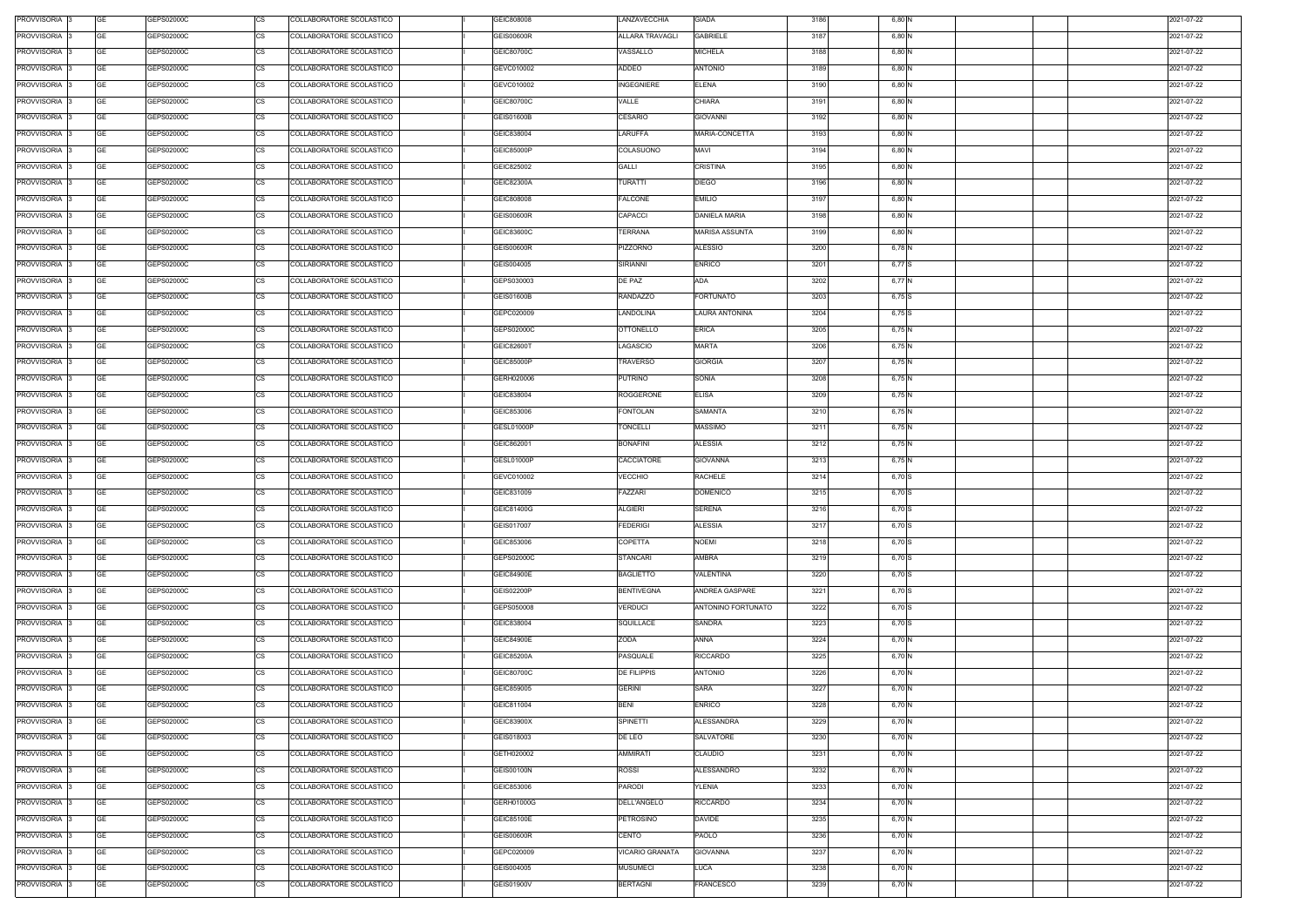| PROVVISORIA 3 | GE        | GEPS02000C | COLLABORATORE SCOLASTICO<br>CS        | GEIC85000P        | CASSARINO         | <b>JESSICA</b>         | 3240 | 6,70 N |  | 2021-07-22 |
|---------------|-----------|------------|---------------------------------------|-------------------|-------------------|------------------------|------|--------|--|------------|
| PROVVISORIA 3 | GE        | GEPS02000C | <b>CS</b><br>COLLABORATORE SCOLASTICO | <b>GEIC85600N</b> | <b>CIMMINO</b>    | <b>GIORGIO</b>         | 3241 | 6,70 N |  | 2021-07-22 |
| PROVVISORIA 3 | GE        | GEPS02000C | <b>CS</b><br>COLLABORATORE SCOLASTICO | GEIC85100E        | ABBATE            | CHIARA                 | 3242 | 6,70 N |  | 2021-07-22 |
| PROVVISORIA 3 | GE        | GEPS02000C | <b>CS</b><br>COLLABORATORE SCOLASTICO | GEIS004005        | <b>GIAMPAOLI</b>  | <b>MARCO</b>           | 3243 | 6,70 N |  | 2021-07-22 |
| PROVVISORIA 3 | <b>GE</b> | GEPS02000C | <b>CS</b><br>COLLABORATORE SCOLASTICO | GEIC85000P        | TORTORELLA        | LUCA                   | 3244 | 6,70 N |  | 2021-07-22 |
| PROVVISORIA 3 | GE        | GEPS02000C | <b>CS</b><br>COLLABORATORE SCOLASTICO | GEIC83900X        | PERFETTI          | NICOLO'                | 3245 | 6,70 N |  | 2021-07-22 |
| PROVVISORIA 3 | <b>GE</b> | GEPS02000C | <b>CS</b><br>COLLABORATORE SCOLASTICO | GEIC838004        | CARVELLI          | ANDREA                 | 3246 | 6,70 N |  | 2021-07-22 |
|               |           |            | <b>CS</b><br>COLLABORATORE SCOLASTICO |                   |                   |                        |      |        |  |            |
| PROVVISORIA 3 | GE        | GEPS02000C |                                       | <b>GEIS00600R</b> | <b>PINTO</b>      | ANGELA                 | 3247 | 6,70 N |  | 2021-07-22 |
| PROVVISORIA 3 | <b>GE</b> | GEPS02000C | <b>CS</b><br>COLLABORATORE SCOLASTICO | GEIC82300A        | <b>MELCHIORRI</b> | <b>MAURA</b>           | 3248 | 6,70 N |  | 2021-07-22 |
| PROVVISORIA 3 | <b>GE</b> | GEPS02000C | <b>CS</b><br>COLLABORATORE SCOLASTICO | GEIC853006        | <b>CIRILLO</b>    | <b>MATTEO</b>          | 3249 | 6,70 N |  | 2021-07-22 |
| PROVVISORIA 3 | <b>GE</b> | GEPS02000C | <b>CS</b><br>COLLABORATORE SCOLASTICO | GEIC84900E        | <b>GAETA</b>      | <b>NAOMI</b>           | 3250 | 6,70 N |  | 2021-07-22 |
| PROVVISORIA 3 | <b>GE</b> | GEPS02000C | CS<br>COLLABORATORE SCOLASTICO        | GEIC816007        | <b>MORANDO</b>    | <b>GIULIA</b>          | 3251 | 6,70 N |  | 2021-07-22 |
| PROVVISORIA 3 | <b>GE</b> | GEPS02000C | <b>CS</b><br>COLLABORATORE SCOLASTICO | GEPC04000E        | <b>GIRANTI</b>    | <b>GIULIA</b>          | 3252 | 6,70 N |  | 2021-07-22 |
| PROVVISORIA 3 | <b>GE</b> | GEPS02000C | <b>CS</b><br>COLLABORATORE SCOLASTICO | GEVC010002        | <b>STALTARI</b>   | MATTEO                 | 3253 | 6,70 N |  | 2021-07-22 |
| PROVVISORIA 3 | <b>GE</b> | GEPS02000C | COLLABORATORE SCOLASTICO<br>СS        | GEIC861005        | <b>BISCEGLIA</b>  | PASQUALE               | 3254 | 6,70 N |  | 2021-07-22 |
| PROVVISORIA 3 | <b>GE</b> | GEPS02000C | <b>CS</b><br>COLLABORATORE SCOLASTICO | GETH020002        | <b>MALENA</b>     | NATALE                 | 3255 | 6,70 N |  | 2021-07-22 |
| PROVVISORIA 3 | <b>GE</b> | GEPS02000C | <b>CS</b><br>COLLABORATORE SCOLASTICO | GESL01000P        | MANARA            | <b>GRAZIA</b>          | 3256 | 6,70 N |  | 2021-07-22 |
| PROVVISORIA 3 | <b>GE</b> | GEPS02000C | <b>CS</b><br>COLLABORATORE SCOLASTICO | GEIC85500T        | <b>GIARDINO</b>   | <b>MARCO</b>           | 3257 | 6,70 N |  | 2021-07-22 |
| PROVVISORIA 3 | <b>GE</b> | GEPS02000C | <b>CS</b><br>COLLABORATORE SCOLASTICO | GEIC837008        | CAPORALI          | <b>ILENIA</b>          | 3258 | 6,70 N |  | 2021-07-22 |
| PROVVISORIA 3 | GE        | GEPS02000C | <b>CS</b><br>COLLABORATORE SCOLASTICO | GEIC853006        | TARASCO           | <b>RICCARDO</b>        | 3259 | 6,70 N |  | 2021-07-22 |
| PROVVISORIA 3 | GE        | GEPS02000C | <b>CS</b><br>COLLABORATORE SCOLASTICO | GEIC80700C        | CALIGARIS         | <b>FRANCESCA</b>       | 3260 | 6,70 N |  | 2021-07-22 |
| PROVVISORIA 3 | <b>GE</b> | GEPS02000C | <b>CS</b><br>COLLABORATORE SCOLASTICO | GEIS01400Q        | <b>INGRASSIA</b>  | LOREDANA               | 3261 | 6,70 N |  | 2021-07-22 |
| PROVVISORIA 3 | <b>GE</b> | GEPS02000C | <b>CS</b><br>COLLABORATORE SCOLASTICO | GEIC824006        | TROCINO           | <b>JASON BENEDETTO</b> | 3262 | 6,70 N |  | 2021-07-22 |
| PROVVISORIA 3 | <b>GE</b> | GEPS02000C | <b>CS</b><br>COLLABORATORE SCOLASTICO | GEPM030004        | <b>GALLINOTTI</b> | <b>MICHELA</b>         | 3263 | 6,70 N |  | 2021-07-22 |
| PROVVISORIA 3 | <b>GE</b> | GEPS02000C | <b>CS</b><br>COLLABORATORE SCOLASTICO | <b>GEIS02200P</b> | DODARO            | ANDREA                 | 3264 | 6,70 N |  | 2021-07-22 |
| PROVVISORIA 3 | <b>GE</b> | GEPS02000C | <b>CS</b><br>COLLABORATORE SCOLASTICO | GEIC84900E        | <b>DI SCALA</b>   | GIULIA                 | 3265 | 6,70 N |  | 2021-07-22 |
| PROVVISORIA 3 | GE        | GEPS02000C | <b>CS</b><br>COLLABORATORE SCOLASTICO | GEIC84900E        | <b>FUOCO</b>      | MATTEO                 | 3266 | 6,70 N |  | 2021-07-22 |
| PROVVISORIA 3 | GE        | GEPS02000C | <b>CS</b><br>COLLABORATORE SCOLASTICO | GEIC862001        | SCOGNAMIGLIO      | ANNA PIA               | 3267 | 6,70 N |  | 2021-07-22 |
| PROVVISORIA 3 | GE        | GEPS02000C | <b>CS</b><br>COLLABORATORE SCOLASTICO | GEIC811004        | MONDELLO          | <b>DANIELA</b>         | 3268 | 6,70 N |  | 2021-07-22 |
| PROVVISORIA 3 | <b>GE</b> | GEPS02000C | <b>CS</b><br>COLLABORATORE SCOLASTICO | GEIC862001        | LAGUZZI           | <b>MARCO DINO</b>      | 3269 | 6,70 N |  | 2021-07-22 |
| PROVVISORIA 3 | GE        | GEPS02000C | <b>CS</b><br>COLLABORATORE SCOLASTICO | GEIC80700C        | LATINO            | <b>SERENA</b>          | 3270 | 6,70 N |  | 2021-07-22 |
| PROVVISORIA 3 | <b>GE</b> | GEPS02000C | <b>CS</b><br>COLLABORATORE SCOLASTICO | GERH01000G        | <b>MENINI</b>     | CARLOS                 | 3271 | 6,70 N |  | 2021-07-22 |
| PROVVISORIA 3 | GE        | GEPS02000C | <b>CS</b><br>COLLABORATORE SCOLASTICO | GEIC84900E        | <b>OTTONELLO</b>  | DEBORA                 | 3272 | 6,70 N |  | 2021-07-22 |
| PROVVISORIA 3 | GE        | GEPS02000C | <b>CS</b><br>COLLABORATORE SCOLASTICO | <b>GERI02000N</b> | MONTANARO         | <b>MASSIMO</b>         | 3273 | 6,70 N |  | 2021-07-22 |
| PROVVISORIA 3 | <b>GE</b> | GEPS02000C | <b>CS</b><br>COLLABORATORE SCOLASTICO | GEIC85100E        | LEVATI            | VIVIANA                | 3274 | 6,70 N |  | 2021-07-22 |
| PROVVISORIA 3 | <b>GE</b> | GEPS02000C | <b>CS</b><br>COLLABORATORE SCOLASTICO | GEIC85000P        | CAPUTO            | ANNA                   | 3275 | 6,70 N |  | 2021-07-22 |
| PROVVISORIA 3 | <b>GE</b> | GEPS02000C | <b>CS</b><br>COLLABORATORE SCOLASTICO | GEPS02000C        | <b>TOSELLI</b>    | <b>ALESSANDRA</b>      | 3276 | 6,70 N |  | 2021-07-22 |
|               |           |            | COLLABORATORE SCOLASTICO              |                   |                   |                        |      |        |  |            |
| PROVVISORIA 3 | <b>GE</b> | GEPS02000C | <b>CS</b>                             | GEIC811004        | <b>LEOTINE</b>    | TIZIANA                | 3277 | 6,70 N |  | 2021-07-22 |
| PROVVISORIA 3 | <b>GE</b> | GEPS02000C | CS<br>COLLABORATORE SCOLASTICO        | GEIC816007        | <b>CALVI</b>      | ROSSELLA               | 3278 | 6,70 N |  | 2021-07-22 |
| PROVVISORIA 3 | <b>GE</b> | GEPS02000C | <b>CS</b><br>COLLABORATORE SCOLASTICO | GEPM030004        | <b>FERRARA</b>    | CONCETTA               | 3279 | 6,70 N |  | 2021-07-22 |
| PROVVISORIA 3 | <b>GE</b> | GEPS02000C | <b>CS</b><br>COLLABORATORE SCOLASTICO | GEIC837008        | RAGUSA            | ROSARIA                | 3280 | 6,70 N |  | 2021-07-22 |
| PROVVISORIA 3 | <b>GE</b> | GEPS02000C | <b>CS</b><br>COLLABORATORE SCOLASTICO | <b>GEIS02200P</b> | <b>ZOFREA</b>     | ILVA ANNA              | 3281 | 6,67 S |  | 2021-07-22 |
| PROVVISORIA 3 | <b>GE</b> | GEPS02000C | <b>CS</b><br>COLLABORATORE SCOLASTICO | GEIC840004        | TAMBE'            | <b>ALESSANDRO</b>      | 3282 | 6,67 S |  | 2021-07-22 |
| PROVVISORIA 3 | <b>GE</b> | GEPS02000C | <b>CS</b><br>COLLABORATORE SCOLASTICO | GETH020002        | <b>AIROLDI</b>    | <b>MARIA</b>           | 3283 | 6,67 S |  | 2021-07-22 |
| PROVVISORIA 3 | <b>GE</b> | GEPS02000C | CS<br>COLLABORATORE SCOLASTICO        | GEIC853006        | <b>REMAGGI</b>    | <b>ANTONELLA</b>       | 3284 | 6,67 S |  | 2021-07-22 |
| PROVVISORIA 3 | <b>GE</b> | GEPS02000C | <b>CS</b><br>COLLABORATORE SCOLASTICO | GEIC80700C        | <b>BERTONELLI</b> | ALESSANDRA             | 3285 | 6,67 S |  | 2021-07-22 |
| PROVVISORIA 3 | GE        | GEPS02000C | СS<br>COLLABORATORE SCOLASTICO        | GEIC86500C        | <b>ANGIOLETTI</b> | <b>EMILIA</b>          | 3286 | 6,67 S |  | 2021-07-22 |
| PROVVISORIA 3 | <b>GE</b> | GEPS02000C | <b>CS</b><br>COLLABORATORE SCOLASTICO | GEIC859005        | <b>SALCICCIA</b>  | <b>RAFFAELLA</b>       | 3287 | 6,67 S |  | 2021-07-22 |
| PROVVISORIA 3 | <b>GE</b> | GEPS02000C | <b>CS</b><br>COLLABORATORE SCOLASTICO | GEPS050008        | <b>ALBAMONTE</b>  | <b>FULVIA</b>          | 3288 | 6,67 S |  | 2021-07-22 |
| PROVVISORIA 3 | <b>GE</b> | GEPS02000C | <b>CS</b><br>COLLABORATORE SCOLASTICO | GEIC85000P        | DAL LAGO          | PAOLA                  | 3289 | 6,67 S |  | 2021-07-22 |
| PROVVISORIA 3 | <b>GE</b> | GEPS02000C | <b>CS</b><br>COLLABORATORE SCOLASTICO | GEIC838004        | <b>MARENCO</b>    | SABRINA                | 3290 | 6,67 S |  | 2021-07-22 |
| PROVVISORIA 3 | GE        | GEPS02000C | <b>CS</b><br>COLLABORATORE SCOLASTICO | GETD03000V        | <b>PURI</b>       | GIORGIA                | 3291 | 6,67 S |  | 2021-07-22 |
| PROVVISORIA 3 | <b>GE</b> | GEPS02000C | <b>CS</b><br>COLLABORATORE SCOLASTICO | GEIC81200X        | <b>PIVETTI</b>    | CHIARA                 | 3292 | 6,67 S |  | 2021-07-22 |
| PROVVISORIA 3 | <b>GE</b> | GEPS02000C | <b>CS</b><br>COLLABORATORE SCOLASTICO | GEIC853006        | CAPAIA            | MATTEO GINO LINO       | 3293 | 6,67 S |  | 2021-07-22 |
|               |           |            |                                       |                   |                   |                        |      |        |  |            |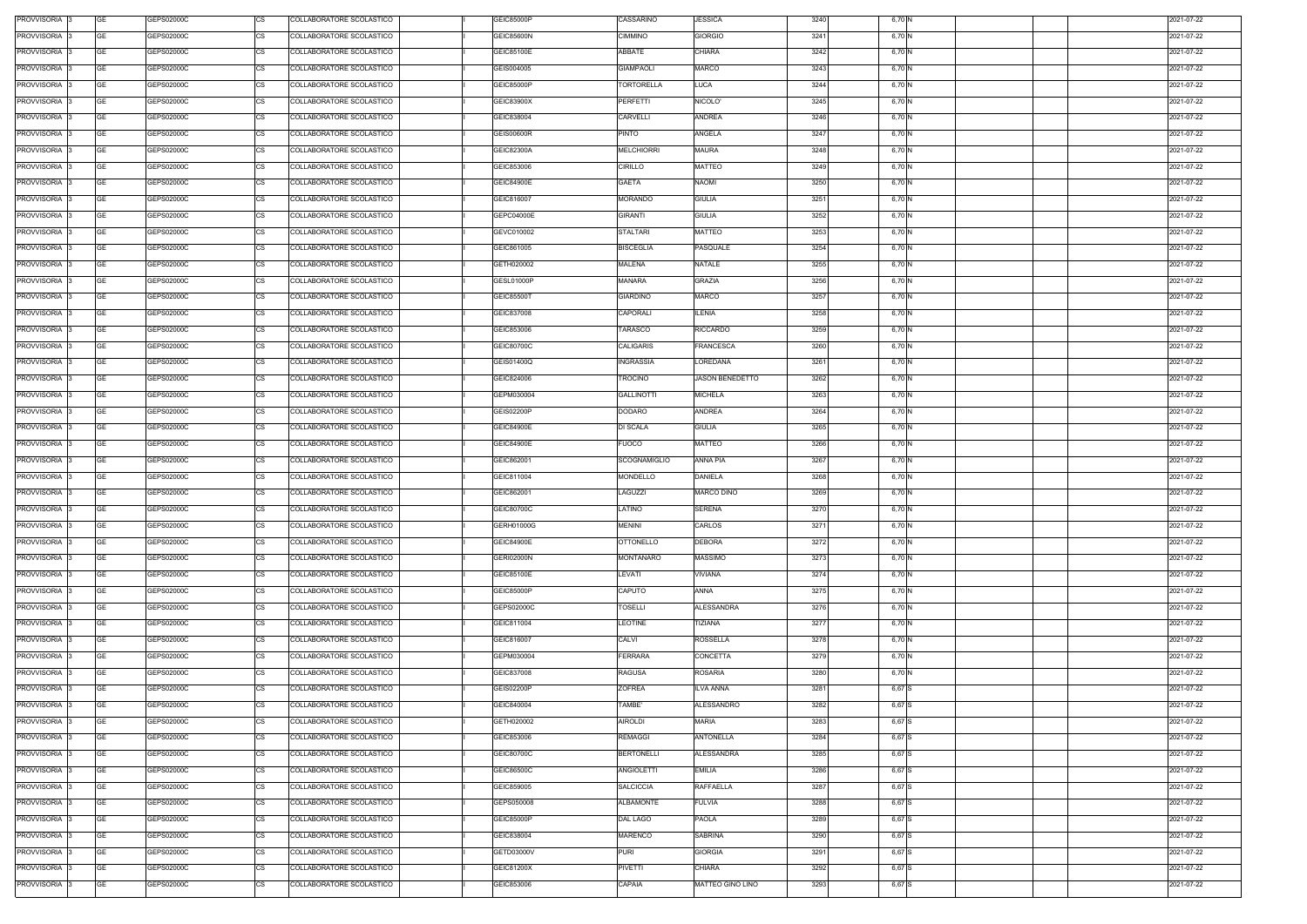| PROVVISORIA 3 | GE        | GEPS02000C | COLLABORATORE SCOLASTICO<br>CS        | GEIC861005        | <b>BRESCIANI</b>  | <b>NICOLETTA</b>     | 3294   | 6,67 S   |  | 2021-07-22 |
|---------------|-----------|------------|---------------------------------------|-------------------|-------------------|----------------------|--------|----------|--|------------|
| PROVVISORIA 3 | GE        | GEPS02000C | <b>CS</b><br>COLLABORATORE SCOLASTICO | GEIC833001        | MANCUSO           | <b>FABIO ATTILIO</b> | 3295   | 6,67 S   |  | 2021-07-22 |
| PROVVISORIA 3 | GE        | GEPS02000C | <b>CS</b><br>COLLABORATORE SCOLASTICO | GEIC81900P        | <b>SEMINO</b>     | CRISTINA             | 3296   | 6,67 S   |  | 2021-07-22 |
| PROVVISORIA 3 | GE        | GEPS02000C | <b>CS</b><br>COLLABORATORE SCOLASTICO | GEIC804001        | MARROCU           | PATRIZIA             | 3297   | 6,67 S   |  | 2021-07-22 |
| PROVVISORIA 3 | <b>GE</b> | GEPS02000C | <b>CS</b><br>COLLABORATORE SCOLASTICO | GEIS01400Q        | PERASSOLO         | <b>ENRICO</b>        | 3298   | 6,67 N   |  | 2021-07-22 |
| PROVVISORIA 3 | GE        | GEPS02000C | <b>CS</b><br>COLLABORATORE SCOLASTICO | GEIC84300G        | CANEVARI          | SAMANTA              | 3299   | 6,67 N   |  | 2021-07-22 |
| PROVVISORIA 3 | <b>GE</b> | GEPS02000C | <b>CS</b><br>COLLABORATORE SCOLASTICO | GEIC80700C        | <b>BENELLI</b>    | MICHELA              | 3300   | 6,67 N   |  | 2021-07-22 |
| PROVVISORIA 3 | GE        | GEPS02000C | <b>CS</b><br>COLLABORATORE SCOLASTICO | GEIC83000D        | DE RISO           | <b>MAURO</b>         | 3301   | 6,67 N   |  | 2021-07-22 |
| PROVVISORIA 3 | <b>GE</b> | GEPS02000C | <b>CS</b><br>COLLABORATORE SCOLASTICO | GEIC837008        | <b>IERARDI</b>    | <b>MARIA</b>         | 3302   | 6,67 N   |  | 2021-07-22 |
| PROVVISORIA 3 | <b>GE</b> | GEPS02000C | <b>CS</b><br>COLLABORATORE SCOLASTICO | GEIC862001        | POMATA            | <b>ALICE</b>         | 3303   | 6,67 N   |  | 2021-07-22 |
| PROVVISORIA 3 | <b>GE</b> | GEPS02000C | <b>CS</b><br>COLLABORATORE SCOLASTICO | GEIC82000V        | CARIA             | <b>ESTER</b>         | 3304   | 6,67 N   |  | 2021-07-22 |
| PROVVISORIA 3 | <b>GE</b> | GEPS02000C | CS<br>COLLABORATORE SCOLASTICO        | GEIC85200A        | <b>LA PORTA</b>   | ANGELA               | 3305   | 6,67 N   |  | 2021-07-22 |
| PROVVISORIA 3 | <b>GE</b> | GEPS02000C | <b>CS</b><br>COLLABORATORE SCOLASTICO | GEIC81200X        | <b>BONADIO</b>    | <b>ALESSIO</b>       | 3306   | 6,67 N   |  | 2021-07-22 |
| PROVVISORIA 3 | <b>GE</b> | GEPS02000C | <b>CS</b><br>COLLABORATORE SCOLASTICO | GEIC85200A        | <b>FIOR</b>       | SIMONA               | 3307   | 6,67 N   |  | 2021-07-22 |
| PROVVISORIA 3 | <b>GE</b> | GEPS02000C | <b>CS</b><br>COLLABORATORE SCOLASTICO | <b>GEIC82700N</b> | <b>FEMIA</b>      | <b>GIUSEPPE</b>      | 3308   | 6,67 N   |  | 2021-07-22 |
| PROVVISORIA 3 | <b>GE</b> | GEPS02000C | <b>CS</b><br>COLLABORATORE SCOLASTICO | GEIC85100E        | <b>BOLLETTINI</b> | <b>DONATELLA</b>     | 3309   | 6,67 N   |  | 2021-07-22 |
|               | <b>GE</b> | GEPS02000C | <b>CS</b>                             |                   | PALAMARA          |                      | 3310   |          |  |            |
| PROVVISORIA 3 |           |            | COLLABORATORE SCOLASTICO              | GEIC840004        |                   | ANNA                 |        | 6,67 N   |  | 2021-07-22 |
| PROVVISORIA 3 | <b>GE</b> | GEPS02000C | <b>CS</b><br>COLLABORATORE SCOLASTICO | GEIC83900X        | <b>GHERSINICH</b> | <b>ROSSANA</b>       | 3311   | 6,67 N   |  | 2021-07-22 |
| PROVVISORIA 3 | <b>GE</b> | GEPS02000C | <b>CS</b><br>COLLABORATORE SCOLASTICO | GEPC04000E        | CALASCIBETTA      | LOREDANA             | 3312   | 6,67 N   |  | 2021-07-22 |
| PROVVISORIA 3 | GE        | GEPS02000C | <b>CS</b><br>COLLABORATORE SCOLASTICO | GEIS02200P        | CARROZZA          | ROSSANA              | 3313   | 6,67 N   |  | 2021-07-22 |
| PROVVISORIA 3 | GE        | GEPS02000C | <b>CS</b><br>COLLABORATORE SCOLASTICO | GEIC82000V        | CRESTA            | <b>ROSAMARIA</b>     | 3314   | 6,67 N   |  | 2021-07-22 |
| PROVVISORIA 3 | <b>GE</b> | GEPS02000C | <b>CS</b><br>COLLABORATORE SCOLASTICO | GEIC829009        | ORSETTI           | <b>GIUSEPPE</b>      | 3315   | 6,67 N   |  | 2021-07-22 |
| PROVVISORIA 3 | <b>GE</b> | GEPS02000C | <b>CS</b><br>COLLABORATORE SCOLASTICO | <b>GEIS02200P</b> | COLAMOREA         | <b>ANTONIO EROS</b>  | 3316   | 6,67 N   |  | 2021-07-22 |
| PROVVISORIA 3 | <b>GE</b> | GEPS02000C | <b>CS</b><br>COLLABORATORE SCOLASTICO | GEIC83400R        | <b>FIASCHI</b>    | ALESSANDRA           | 3317   | 6,67 N   |  | 2021-07-22 |
| PROVVISORIA 3 | <b>GE</b> | GEPS02000C | <b>CS</b><br>COLLABORATORE SCOLASTICO | GEIC817003        | MONTALDO          | <b>MONICA</b>        | 3318   | 6,67 N   |  | 2021-07-22 |
| PROVVISORIA 3 | <b>GE</b> | GEPS02000C | <b>CS</b><br>COLLABORATORE SCOLASTICO | GEIS004005        | MOSCHILLO         | PATRIZIA             | 3319   | 6,67 N   |  | 2021-07-22 |
| PROVVISORIA 3 | GE        | GEPS02000C | <b>CS</b><br>COLLABORATORE SCOLASTICO | <b>GEIC84900E</b> | CANEPA            | PAOLA                | 3320   | 6,67 N   |  | 2021-07-22 |
| PROVVISORIA 3 | <b>GE</b> | GEPS02000C | <b>CS</b><br>COLLABORATORE SCOLASTICO | GEIS012004        | <b>CISTERNA</b>   | GIAMBATTISTA ROSARIO | 3321   | 6,67 N   |  | 2021-07-22 |
| PROVVISORIA 3 | GE        | GEPS02000C | <b>CS</b><br>COLLABORATORE SCOLASTICO | GEIC85200A        | CARROZZA          | PIERANGELA           | 3322   | 6,67 N   |  | 2021-07-22 |
| PROVVISORIA 3 | <b>GE</b> | GEPS02000C | <b>CS</b><br>COLLABORATORE SCOLASTICO | <b>GEIS01600B</b> | LUCCHI            | <b>GIORGIO</b>       | 3323   | 6,67 N   |  | 2021-07-22 |
| PROVVISORIA 3 | GE        | GEPS02000C | <b>CS</b><br>COLLABORATORE SCOLASTICO | GEIC85100E        | DI CASA           | <b>STEFANO</b>       | 3324   | 6,67 N   |  | 2021-07-22 |
| PROVVISORIA 3 | <b>GE</b> | GEPS02000C | <b>CS</b><br>COLLABORATORE SCOLASTICO | GEIC840004        | TOSCANO           | <b>GIUSEPPINA</b>    | 3325   | 6,67 N   |  | 2021-07-22 |
| PROVVISORIA 3 | GE        | GEPS02000C | <b>CS</b><br>COLLABORATORE SCOLASTICO | GEIC81900P        | <b>GUIDO</b>      | <b>PAOLO</b>         | 3326   | 6,67 N   |  | 2021-07-22 |
| PROVVISORIA 3 | <b>GE</b> | GEPS02000C | <b>CS</b><br>COLLABORATORE SCOLASTICO | GEIC811004        | SACCO             | <b>PAOLA</b>         | 3327   | 6,67 N   |  | 2021-07-22 |
| PROVVISORIA 3 | <b>GE</b> | GEPS02000C | <b>CS</b><br>COLLABORATORE SCOLASTICO | GEIC840004        | ABBATE            | LUISELLA             | 3328   | 6,67 N   |  | 2021-07-22 |
| PROVVISORIA 3 | <b>GE</b> | GEPS02000C | <b>CS</b><br>COLLABORATORE SCOLASTICO | GEIC81300Q        | CASALEGGIO        | TANIA                | 3329   | 6,67 N   |  | 2021-07-22 |
| PROVVISORIA 3 | <b>GE</b> | GEPS02000C | <b>CS</b><br>COLLABORATORE SCOLASTICO | GEIC817003        | <b>FOSSATI</b>    | <b>GRAZIELLA</b>     | 3330   | 6,67 N   |  | 2021-07-22 |
| PROVVISORIA 3 | <b>GE</b> | GEPS02000C | <b>CS</b><br>COLLABORATORE SCOLASTICO | GEIC831009        | ZANGRILLO         | ALESSANDRO           | 3331   | 6,67 N   |  | 2021-07-22 |
| PROVVISORIA 3 | <b>GE</b> | GEPS02000C | CS<br>COLLABORATORE SCOLASTICO        | GEIC82600T        | SACCO             | CLAUDIA              | 3332   | 6,67 N   |  | 2021-07-22 |
| PROVVISORIA 3 | <b>GE</b> | GEPS02000C | <b>CS</b><br>COLLABORATORE SCOLASTICO | GEIC86400L        | <b>SCIUTTO</b>    | <b>BARBARA</b>       | 3333   | 6,67 N   |  | 2021-07-22 |
| PROVVISORIA 3 | <b>GE</b> | GEPS02000C | <b>CS</b><br>COLLABORATORE SCOLASTICO | GEIC817003        | <b>STABILE</b>    | <b>MAURA</b>         | 3334   | 6,67 N   |  | 2021-07-22 |
| PROVVISORIA 3 | <b>GE</b> | GEPS02000C | <b>CS</b><br>COLLABORATORE SCOLASTICO | GEIC82300A        | <b>CORTESIA</b>   | <b>FABIO</b>         | 3335   | 6,66 N   |  | 2021-07-22 |
| PROVVISORIA 3 | <b>GE</b> | GEPS02000C | <b>CS</b><br>COLLABORATORE SCOLASTICO | GEIC85100E        | <b>VEGGI</b>      | ORNELLA              | 3336   | $6,65$ S |  | 2021-07-22 |
| PROVVISORIA 3 | <b>GE</b> | GEPS02000C | <b>CS</b><br>COLLABORATORE SCOLASTICO | GEIS01400Q        | VENZA             | VALERIO              | 3337   | 6,65 N   |  | 2021-07-22 |
| PROVVISORIA 3 | <b>GE</b> | GEPS02000C | CS<br>COLLABORATORE SCOLASTICO        | GEIC817003        | <b>FAZIO</b>      | ALESSANDRO           | 3338   | 6,65 N   |  | 2021-07-22 |
| PROVVISORIA 3 | <b>GE</b> | GEPS02000C | <b>CS</b><br>COLLABORATORE SCOLASTICO | GERH01000G        | <b>RISO</b>       | RAMONA               | 3339   | 6,65 N   |  | 2021-07-22 |
| PROVVISORIA 3 | GE        | GEPS02000C | СS<br>COLLABORATORE SCOLASTICO        | GEIC824006        | <b>NONNIS</b>     | CLAUDIO              | 3340   | 6,65 N   |  | 2021-07-22 |
| PROVVISORIA 3 | <b>GE</b> | GEPS02000C | <b>CS</b><br>COLLABORATORE SCOLASTICO | GEIC81200X        | <b>REMAGGI</b>    | VIVIANA              | 3341   | 6,64 N   |  | 2021-07-22 |
| PROVVISORIA 3 | <b>GE</b> | GEPS02000C | <b>CS</b><br>COLLABORATORE SCOLASTICO | GEPS050008        | <b>ESPOSITO</b>   | ANNA                 | 3342   | $6,63$ S |  | 2021-07-22 |
| PROVVISORIA 3 | <b>GE</b> | GEPS02000C | <b>CS</b><br>COLLABORATORE SCOLASTICO | GEPS080004        | GIORDANO          | <b>ROSARIO</b>       | 3343   | 6,63 N   |  | 2021-07-22 |
| PROVVISORIA 3 | <b>GE</b> | GEPS02000C | <b>CS</b><br>COLLABORATORE SCOLASTICO | GEIC81300Q        | <b>SIRI</b>       | SOLANGE              | 3344   | 6,63 N   |  | 2021-07-22 |
| PROVVISORIA 3 | GE        | GEPS02000C | <b>CS</b><br>COLLABORATORE SCOLASTICO | GERH020006        | <b>MORABITO</b>   | RICCARDO             | 3345 S | 6,61 N   |  | 2021-07-22 |
| PROVVISORIA 3 | <b>GE</b> |            | <b>CS</b><br>COLLABORATORE SCOLASTICO | GEIC831009        |                   | MICHELE              | 3346   |          |  | 2021-07-22 |
|               |           | GEPS02000C |                                       |                   | ABATE             |                      |        | 6,61 N   |  |            |
| PROVVISORIA 3 | <b>GE</b> | GEPS02000C | <b>CS</b><br>COLLABORATORE SCOLASTICO | <b>GEIC84900E</b> | MUSANTE           | MATTIA               | 3347   | 6,60 S   |  | 2021-07-22 |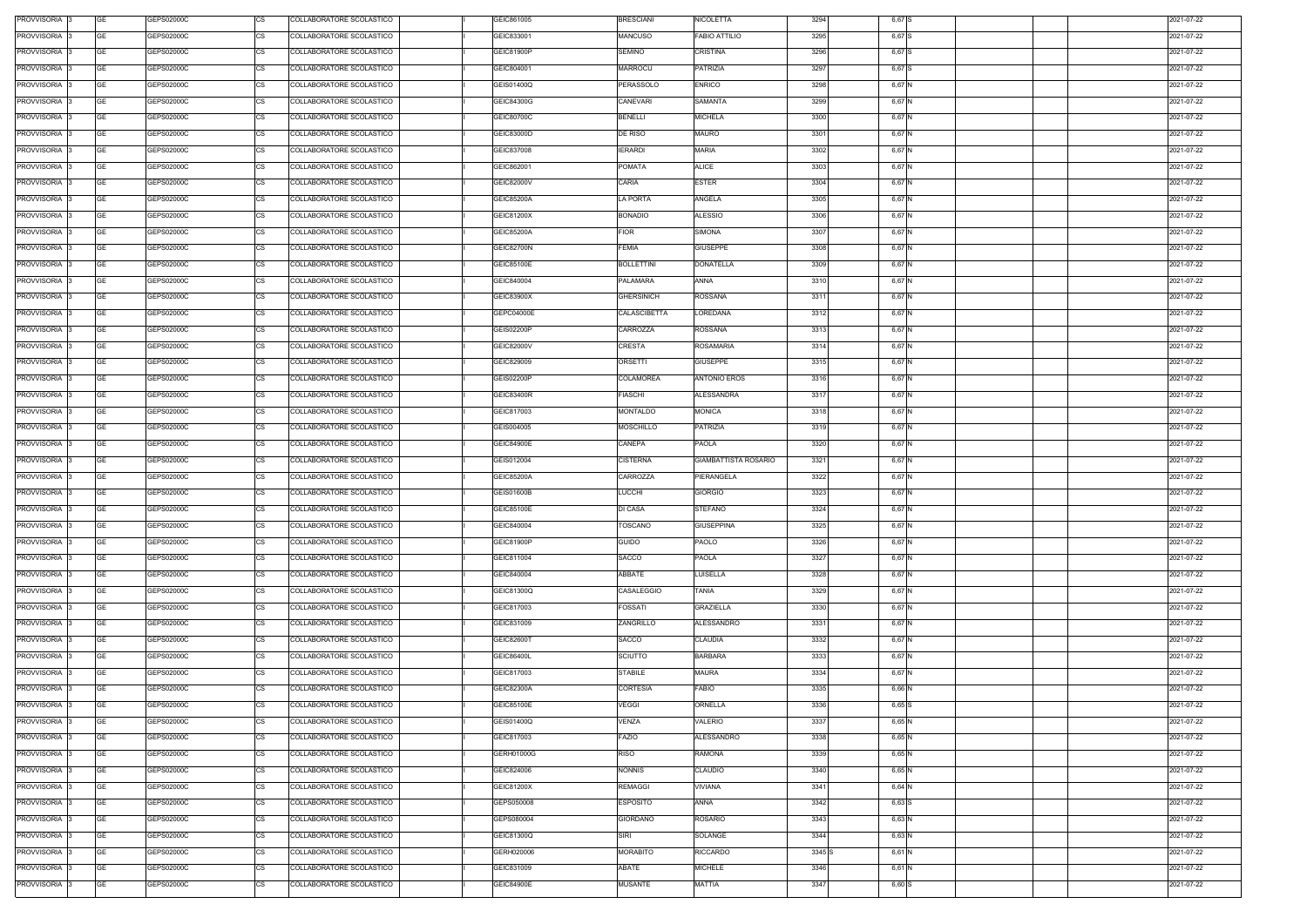| PROVVISORIA 3 | GE        | GEPS02000C | COLLABORATORE SCOLASTICO<br>CS        | GEIC82600T        | COZZOLINO       | PAMELA                 | 3348 | 6,60 S   |  | 2021-07-22 |
|---------------|-----------|------------|---------------------------------------|-------------------|-----------------|------------------------|------|----------|--|------------|
| PROVVISORIA 3 | GE        | GEPS02000C | <b>CS</b><br>COLLABORATORE SCOLASTICO | GEIS018003        | MERCORELLA      | TERESA                 | 3349 | $6,60$ S |  | 2021-07-22 |
| PROVVISORIA 3 | GE        | GEPS02000C | <b>CS</b><br>COLLABORATORE SCOLASTICO | GEIC82200E        | <b>GIUSTO</b>   | <b>SERENA</b>          | 3350 | 6,60 S   |  | 2021-07-22 |
| PROVVISORIA 3 | GE        | GEPS02000C | <b>CS</b><br>COLLABORATORE SCOLASTICO | GEIC82100P        | PERO            | <b>CLAUDIA</b>         | 3351 | 6,60 S   |  | 2021-07-22 |
| PROVVISORIA 3 | <b>GE</b> | GEPS02000C | <b>CS</b><br>COLLABORATORE SCOLASTICO | GERH01000G        | <b>BLASI</b>    | PASQUALE               | 3352 | 6,60 S   |  | 2021-07-22 |
| PROVVISORIA 3 | GE        | GEPS02000C | <b>CS</b><br>COLLABORATORE SCOLASTICO | GEIC85000P        | VESCOVELLI      | DAVIDE                 | 3353 | $6,60$ S |  | 2021-07-22 |
| PROVVISORIA 3 | <b>GE</b> | GEPS02000C | <b>CS</b><br>COLLABORATORE SCOLASTICO | GEIC84200Q        | <b>RISSO</b>    | <b>MIRKO</b>           | 3354 | $6,60$ S |  | 2021-07-22 |
| PROVVISORIA 3 | GE        | GEPS02000C | <b>CS</b><br>COLLABORATORE SCOLASTICO | GEPC020009        | <b>BADO</b>     | <b>STEFANIA</b>        | 3355 | $6,60$ S |  | 2021-07-22 |
| PROVVISORIA 3 | <b>GE</b> | GEPS02000C | <b>CS</b><br>COLLABORATORE SCOLASTICO | GEPS02000C        | CHIAPPARINO     | <b>EMANUELA</b>        | 3356 | 6,60 S   |  | 2021-07-22 |
|               |           |            |                                       |                   |                 |                        |      |          |  |            |
| PROVVISORIA 3 | <b>GE</b> | GEPS02000C | <b>CS</b><br>COLLABORATORE SCOLASTICO | <b>GEIS00600R</b> | FAYE            | <b>ROSE MARIE SIGA</b> | 3357 | 6,60 S   |  | 2021-07-22 |
| PROVVISORIA 3 | <b>GE</b> | GEPS02000C | <b>CS</b><br>COLLABORATORE SCOLASTICO | GEIC84900E        | GAMBERO         | <b>ELEONORA</b>        | 3358 | $6,60$ S |  | 2021-07-22 |
| PROVVISORIA 3 | <b>GE</b> | GEPS02000C | CS<br>COLLABORATORE SCOLASTICO        | GEIC85200A        | TRAVERSO        | LINDA                  | 3359 | 6,60 S   |  | 2021-07-22 |
| PROVVISORIA 3 | <b>GE</b> | GEPS02000C | <b>CS</b><br>COLLABORATORE SCOLASTICO | GEIC808008        | <b>MALBERTI</b> | <b>EUGENIA</b>         | 3360 | $6,60$ S |  | 2021-07-22 |
| PROVVISORIA 3 | <b>GE</b> | GEPS02000C | <b>CS</b><br>COLLABORATORE SCOLASTICO | GEIC85200A        | DI PIETRO       | <b>GIUSEPPE</b>        | 3361 | $6,60$ S |  | 2021-07-22 |
| PROVVISORIA 3 | <b>GE</b> | GEPS02000C | <b>CS</b><br>COLLABORATORE SCOLASTICO | GEIC816007        | GALLEANO        | <b>IVO</b>             | 3362 | $6,60$ S |  | 2021-07-22 |
| PROVVISORIA 3 | <b>GE</b> | GEPS02000C | <b>CS</b><br>COLLABORATORE SCOLASTICO | GEIC804001        | PANE            | <b>ILARY</b>           | 3363 | 6,60 S   |  | 2021-07-22 |
| PROVVISORIA 3 | <b>GE</b> | GEPS02000C | <b>CS</b><br>COLLABORATORE SCOLASTICO | GEIC82300A        | TRAVERSO        | <b>DARIO</b>           | 3364 | 6,60 N   |  | 2021-07-22 |
| PROVVISORIA 3 | <b>GE</b> | GEPS02000C | <b>CS</b><br>COLLABORATORE SCOLASTICO | GEIC816007        | TRAINO          | MARIANNA               | 3365 | 6,60 N   |  | 2021-07-22 |
| PROVVISORIA 3 | <b>GE</b> | GEPS02000C | <b>CS</b><br>COLLABORATORE SCOLASTICO | GEIS01400Q        | <b>DRAGO</b>    | <b>REBECCA</b>         | 3366 | 6,60 N   |  | 2021-07-22 |
| PROVVISORIA 3 | GE        | GEPS02000C | <b>CS</b><br>COLLABORATORE SCOLASTICO | GEIC804001        | <b>MAGGIALI</b> | JACOPO                 | 3367 | 6,60 N   |  | 2021-07-22 |
| PROVVISORIA 3 | GE        | GEPS02000C | <b>CS</b><br>COLLABORATORE SCOLASTICO | GEIC83600C        | <b>POGGI</b>    | SOFIA                  | 3368 | 6,60 N   |  | 2021-07-22 |
| PROVVISORIA 3 | <b>GE</b> | GEPS02000C | <b>CS</b><br>COLLABORATORE SCOLASTICO | GEIC84700V        | LOMBARDI        | FRANCESCO DANIELE      | 3369 | 6,60 N   |  | 2021-07-22 |
| PROVVISORIA 3 | <b>GE</b> | GEPS02000C | <b>CS</b><br>COLLABORATORE SCOLASTICO | GEIC85000P        | POLIDORO        | <b>EDOARDO</b>         | 3370 | 6,60 N   |  | 2021-07-22 |
| PROVVISORIA 3 | <b>GE</b> | GEPS02000C | <b>CS</b><br>COLLABORATORE SCOLASTICO | GEIC84900E        | CAVICCHIOLI     | SIMONE                 | 3371 | 6,60 N   |  | 2021-07-22 |
| PROVVISORIA 3 | <b>GE</b> | GEPS02000C | <b>CS</b><br>COLLABORATORE SCOLASTICO | GEIC811004        | <b>RATTI</b>    | DANIELE                | 3372 | 6,60 N   |  | 2021-07-22 |
| PROVVISORIA 3 | <b>GE</b> | GEPS02000C | <b>CS</b><br>COLLABORATORE SCOLASTICO | GEIC840004        | <b>ALLOISIO</b> | LORENZO                | 3373 | 6,60 N   |  | 2021-07-22 |
| PROVVISORIA 3 | GE        | GEPS02000C | <b>CS</b><br>COLLABORATORE SCOLASTICO | GEPC020009        | <b>BORRELLO</b> | DAVIDE                 | 3374 | 6,60 N   |  | 2021-07-22 |
| PROVVISORIA 3 | <b>GE</b> | GEPS02000C | <b>CS</b><br>COLLABORATORE SCOLASTICO | GERH020006        | <b>BORAGINA</b> | LINDA                  | 3375 | 6,60 N   |  | 2021-07-22 |
| PROVVISORIA 3 | GE        | GEPS02000C | <b>CS</b><br>COLLABORATORE SCOLASTICO | GEIS01600B        | VISCARDI        | LUCA                   | 3376 | 6,60 N   |  | 2021-07-22 |
| PROVVISORIA 3 | <b>GE</b> | GEPS02000C | <b>CS</b><br>COLLABORATORE SCOLASTICO | GEIC85200A        | PASQUALE        | <b>FEDERICO</b>        | 3377 | 6,60 N   |  | 2021-07-22 |
| PROVVISORIA 3 | GE        | GEPS02000C | <b>CS</b><br>COLLABORATORE SCOLASTICO | GEIC81900P        | DE LUCA         | <b>GIOVANNI</b>        | 3378 | 6,60 N   |  | 2021-07-22 |
| PROVVISORIA 3 | <b>GE</b> | GEPS02000C | <b>CS</b><br>COLLABORATORE SCOLASTICO | GEMM18500G        | <b>NICORA</b>   | LINDA                  | 3379 | 6,60 N   |  | 2021-07-22 |
| PROVVISORIA 3 | GE        | GEPS02000C | <b>CS</b><br>COLLABORATORE SCOLASTICO | GEIC817003        | <b>BARBIERI</b> | <b>RICCARDO</b>        | 3380 | 6,60 N   |  | 2021-07-22 |
| PROVVISORIA 3 | GE        | GEPS02000C | <b>CS</b><br>COLLABORATORE SCOLASTICO | GEIC85100E        | AMATO           | <b>FABIANA</b>         | 3381 | 6,60 N   |  | 2021-07-22 |
| PROVVISORIA 3 | <b>GE</b> | GEPS02000C | <b>CS</b><br>COLLABORATORE SCOLASTICO | <b>GEIS00700L</b> | <b>FUSARO</b>   | <b>ANTONELLO</b>       | 3382 | 6,60 N   |  | 2021-07-22 |
| PROVVISORIA 3 | <b>GE</b> | GEPS02000C | <b>CS</b><br>COLLABORATORE SCOLASTICO | GEIC85100E        | <b>PICCARDO</b> | <b>FEDERICA</b>        | 3383 | 6,60 N   |  | 2021-07-22 |
| PROVVISORIA 3 | <b>GE</b> | GEPS02000C | <b>CS</b><br>COLLABORATORE SCOLASTICO | GEIC80700C        | SPARACINO       | <b>GIAMPIERO</b>       | 3384 | 6,60 N   |  | 2021-07-22 |
| PROVVISORIA 3 | <b>GE</b> | GEPS02000C | <b>CS</b><br>COLLABORATORE SCOLASTICO | <b>GEIC85600N</b> | DE GROSSI       | LUCA                   | 3385 | 6,60 N   |  | 2021-07-22 |
| PROVVISORIA 3 | <b>GE</b> | GEPS02000C | CS<br>COLLABORATORE SCOLASTICO        | GEIC853006        | VALLARINO       | LORENZO                | 3386 | 6,60 N   |  | 2021-07-22 |
| PROVVISORIA 3 | <b>GE</b> | GEPS02000C | <b>CS</b><br>COLLABORATORE SCOLASTICO | GEIS01400Q        | ROSASPINI       | SIMONE                 | 3387 | 6,60 N   |  | 2021-07-22 |
| PROVVISORIA 3 | <b>GE</b> | GEPS02000C | <b>CS</b><br>COLLABORATORE SCOLASTICO | GEIC837008        | <b>STILO</b>    | <b>DOMENICO</b>        | 3388 | 6,60 N   |  | 2021-07-22 |
| PROVVISORIA 3 | <b>GE</b> | GEPS02000C | <b>CS</b><br>COLLABORATORE SCOLASTICO | <b>GEIC86300R</b> | FERRARO         | <b>GIUSEPPE</b>        | 3389 | 6,60 N   |  | 2021-07-22 |
| PROVVISORIA 3 | <b>GE</b> | GEPS02000C | <b>CS</b><br>COLLABORATORE SCOLASTICO | <b>GEIC84400B</b> | ROLANDELLI      | ANNA                   | 3390 | 6,60 N   |  | 2021-07-22 |
| PROVVISORIA 3 | <b>GE</b> | GEPS02000C | <b>CS</b><br>COLLABORATORE SCOLASTICO | GEIC804001        | <b>FERRARI</b>  | <b>DANIELE</b>         | 3391 | 6,60 N   |  | 2021-07-22 |
| PROVVISORIA 3 | <b>GE</b> | GEPS02000C | CS<br>COLLABORATORE SCOLASTICO        | GEIC809004        | PALERMO         | LAURA                  | 3392 | 6,60 N   |  | 2021-07-22 |
| PROVVISORIA 3 | <b>GE</b> | GEPS02000C | <b>CS</b><br>COLLABORATORE SCOLASTICO | GEIS01400Q        | OLLANO          | SERENA                 | 3393 | 6,60 N   |  | 2021-07-22 |
| PROVVISORIA 3 | GE        | GEPS02000C | СS<br>COLLABORATORE SCOLASTICO        | GEPM030004        | TRUCCO          | <b>ILARIA</b>          | 3394 | 6,60 N   |  | 2021-07-22 |
| PROVVISORIA 3 | <b>GE</b> | GEPS02000C | <b>CS</b><br>COLLABORATORE SCOLASTICO | GEVC010002        | <b>SCIBETTA</b> | <b>NICHOLAS</b>        | 3395 | 6,60 N   |  | 2021-07-22 |
| PROVVISORIA 3 | <b>GE</b> | GEPS02000C | <b>CS</b><br>COLLABORATORE SCOLASTICO | GEIC808008        | CHIARELLO       | <b>DANIELE</b>         | 3396 | 6,60 N   |  | 2021-07-22 |
| PROVVISORIA 3 | <b>GE</b> | GEPS02000C | <b>CS</b><br>COLLABORATORE SCOLASTICO | GEIC85200A        | DI BELLO        | <b>ALESSANDRA</b>      | 3397 | 6,60 N   |  | 2021-07-22 |
| PROVVISORIA 3 | <b>GE</b> | GEPS02000C | <b>CS</b><br>COLLABORATORE SCOLASTICO | GEIC81200X        | URBINA CRUZ     | ANGIE LEILA            | 3398 | 6,60 N   |  | 2021-07-22 |
| PROVVISORIA 3 | GE        | GEPS02000C | <b>CS</b><br>COLLABORATORE SCOLASTICO | GEIC861005        | DI SAPIO        | RICCARDO               | 3399 | 6,60 N   |  | 2021-07-22 |
| PROVVISORIA 3 | <b>GE</b> | GEPS02000C | <b>CS</b><br>COLLABORATORE SCOLASTICO | GEIC837008        | LAZZATI         | FLAVIA                 | 3400 | 6,60 N   |  | 2021-07-22 |
| PROVVISORIA 3 | GE        | GEPS02000C | <b>CS</b><br>COLLABORATORE SCOLASTICO | <b>GEIC82700N</b> | CONIGLIARO      | PAOLA                  | 3401 | 6,60 N   |  | 2021-07-22 |
|               |           |            |                                       |                   |                 |                        |      |          |  |            |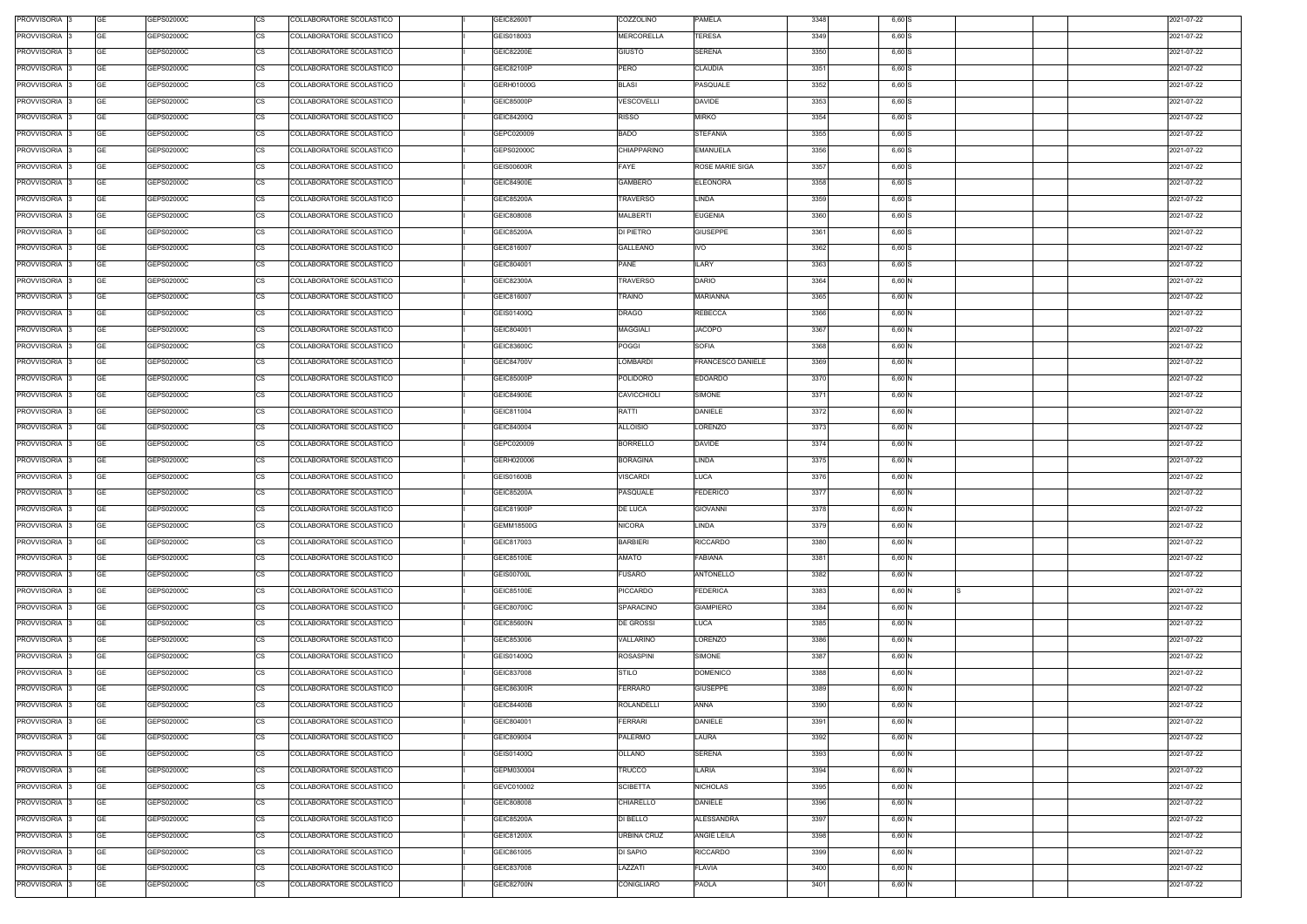| PROVVISORIA 3 | GE        | GEPS02000C | COLLABORATORE SCOLASTICO<br>CS        | GEIC816007        | AMENTA                           | <b>ALESSIA</b>    | 3402 | 6,60 N   |  | 2021-07-22 |
|---------------|-----------|------------|---------------------------------------|-------------------|----------------------------------|-------------------|------|----------|--|------------|
| PROVVISORIA 3 | GE        | GEPS02000C | <b>CS</b><br>COLLABORATORE SCOLASTICO | GERH020006        | <b>GUASTI</b>                    | <b>ALESSANDRO</b> | 3403 | 6,60 N   |  | 2021-07-22 |
| PROVVISORIA 3 | GE        | GEPS02000C | <b>CS</b><br>COLLABORATORE SCOLASTICO | <b>GEIC83400R</b> | PASTORINO                        | <b>MICHELA</b>    | 3404 | 6,60 N   |  | 2021-07-22 |
| PROVVISORIA 3 | GE        | GEPS02000C | <b>CS</b><br>COLLABORATORE SCOLASTICO | GEIC83500L        | <b>SIRI</b>                      | <b>ALESSANDRA</b> | 3405 | 6,60 N   |  | 2021-07-22 |
| PROVVISORIA 3 | <b>GE</b> | GEPS02000C | <b>CS</b><br>COLLABORATORE SCOLASTICO | <b>GEIS00600R</b> | LAGRECA                          | ANNA              | 3406 | 6,60 N   |  | 2021-07-22 |
| PROVVISORIA 3 | GE        | GEPS02000C | <b>CS</b><br>COLLABORATORE SCOLASTICO | GEIC838004        | <b>BONI</b>                      | <b>ALESSANDRO</b> | 3407 | 6,60 N   |  | 2021-07-22 |
| PROVVISORIA 3 | <b>GE</b> | GEPS02000C | <b>CS</b><br>COLLABORATORE SCOLASTICO | GETH020002        | <b>GIOVIA</b>                    | <b>GIUSEPPE</b>   | 3408 | 6,60 N   |  | 2021-07-22 |
| PROVVISORIA 3 | GE        | GEPS02000C | <b>CS</b><br>COLLABORATORE SCOLASTICO | GEIS004005        | CORRAO                           | ANDREA            | 3409 | 6,60 N   |  | 2021-07-22 |
| PROVVISORIA 3 | <b>GE</b> | GEPS02000C | <b>CS</b><br>COLLABORATORE SCOLASTICO | GEIC861005        | <b>VOLPIN</b>                    | LUCA              | 3410 | 6,60 N   |  | 2021-07-22 |
|               |           |            |                                       |                   |                                  |                   |      |          |  |            |
| PROVVISORIA 3 | <b>GE</b> | GEPS02000C | <b>CS</b><br>COLLABORATORE SCOLASTICO | GEIC831009        | <b>CIPOLLINA</b>                 | <b>ANDREA</b>     | 3411 | 6,60 N   |  | 2021-07-22 |
| PROVVISORIA 3 | <b>GE</b> | GEPS02000C | <b>CS</b><br>COLLABORATORE SCOLASTICO | GEIC83900X        | <b>VIRZI</b>                     | VALENTINA         | 3412 | 6,60 N   |  | 2021-07-22 |
| PROVVISORIA 3 | <b>GE</b> | GEPS02000C | CS<br>COLLABORATORE SCOLASTICO        | <b>GEIC83400R</b> | <b>PORRATA</b>                   | <b>BARBARA</b>    | 3413 | 6,60 N   |  | 2021-07-22 |
| PROVVISORIA 3 | <b>GE</b> | GEPS02000C | <b>CS</b><br>COLLABORATORE SCOLASTICO | GEIC82100P        | <b>RINDONE</b>                   | <b>VALERIO</b>    | 3414 | 6,60 N   |  | 2021-07-22 |
| PROVVISORIA 3 | <b>GE</b> | GEPS02000C | <b>CS</b><br>COLLABORATORE SCOLASTICO | GEIC82300A        | <b>CECERE</b>                    | <b>VALENTINA</b>  | 3415 | 6,60 N   |  | 2021-07-22 |
| PROVVISORIA 3 | <b>GE</b> | GEPS02000C | COLLABORATORE SCOLASTICO<br>СS        | GERH020006        | <b>CANIFFI</b>                   | <b>SERGIO</b>     | 3416 | 6,60 N   |  | 2021-07-22 |
| PROVVISORIA 3 | <b>GE</b> | GEPS02000C | <b>CS</b><br>COLLABORATORE SCOLASTICO | GEIC84900E        | ANATELLA                         | CHRISTIAN         | 3417 | 6,60 N   |  | 2021-07-22 |
| PROVVISORIA 3 | <b>GE</b> | GEPS02000C | <b>CS</b><br>COLLABORATORE SCOLASTICO | <b>GEIS00600R</b> | PASTORINO                        | <b>CHIARA</b>     | 3418 | 6,60 N   |  | 2021-07-22 |
| PROVVISORIA 3 | <b>GE</b> | GEPS02000C | <b>CS</b><br>COLLABORATORE SCOLASTICO | GEIC85100E        | <b>MASI</b>                      | <b>ELISA</b>      | 3419 | 6,60 N   |  | 2021-07-22 |
| PROVVISORIA 3 | <b>GE</b> | GEPS02000C | <b>CS</b><br>COLLABORATORE SCOLASTICO | GEIS003009        | <b>PURCARO</b>                   | VALENTINA         | 3420 | 6,60 N   |  | 2021-07-22 |
| PROVVISORIA 3 | GE        | GEPS02000C | <b>CS</b><br>COLLABORATORE SCOLASTICO | GEIC85500T        | <b>BALDUCCI</b>                  | ROMINA            | 3421 | 6,60 N   |  | 2021-07-22 |
| PROVVISORIA 3 | GE        | GEPS02000C | <b>CS</b><br>COLLABORATORE SCOLASTICO | GEIC83600C        | PICCARDO                         | LUCA              | 3422 | 6,60 N   |  | 2021-07-22 |
| PROVVISORIA 3 | <b>GE</b> | GEPS02000C | <b>CS</b><br>COLLABORATORE SCOLASTICO | GEIC80700C        | <b>VELARDI</b>                   | <b>IARA NELY</b>  | 3423 | 6,60 N   |  | 2021-07-22 |
| PROVVISORIA 3 | <b>GE</b> | GEPS02000C | <b>CS</b><br>COLLABORATORE SCOLASTICO | <b>GEIS00700L</b> | <b>SICILIANO</b>                 | <b>DAVIDE</b>     | 3424 | 6,60 N   |  | 2021-07-22 |
| PROVVISORIA 3 | <b>GE</b> | GEPS02000C | <b>CS</b><br>COLLABORATORE SCOLASTICO | GEIC80600L        | SORACE                           | ADRIANA           | 3425 | 6,60 N   |  | 2021-07-22 |
| PROVVISORIA 3 | <b>GE</b> | GEPS02000C | <b>CS</b><br>COLLABORATORE SCOLASTICO | GEIC81200X        | <b>MILETO</b>                    | <b>GIUSEPPE</b>   | 3426 | 6,60 N   |  | 2021-07-22 |
| PROVVISORIA 3 | <b>GE</b> | GEPS02000C | <b>CS</b><br>COLLABORATORE SCOLASTICO | GEIS003009        | <b>BONARRIGO</b>                 | FRANCESCO         | 3427 | 6,60 N   |  | 2021-07-22 |
| PROVVISORIA 3 | GE        | GEPS02000C | <b>CS</b><br>COLLABORATORE SCOLASTICO | GEIS01900V        | PALUMBO                          | STEFANO           | 3428 | 6,60 N   |  | 2021-07-22 |
| PROVVISORIA 3 | <b>GE</b> | GEPS02000C | <b>CS</b><br>COLLABORATORE SCOLASTICO | GEIC838004        | SQUILLACE                        | <b>STEFANIA</b>   | 3429 | 6,58 N   |  | 2021-07-22 |
| PROVVISORIA 3 | GE        | GEPS02000C | <b>CS</b><br>COLLABORATORE SCOLASTICO | GEIS018003        | <b>BUZZI</b>                     | <b>ALESSANDRO</b> | 3430 | 6,58 N   |  | 2021-07-22 |
| PROVVISORIA 3 | <b>GE</b> | GEPS02000C | <b>CS</b><br>COLLABORATORE SCOLASTICO | <b>GERI07000P</b> | COSIMO                           | ROSARIO           | 3431 | 6,58 N   |  | 2021-07-22 |
| PROVVISORIA 3 | GE        | GEPS02000C | <b>CS</b><br>COLLABORATORE SCOLASTICO | GEIC85000P        | GRANDEPPIENO                     | <b>FINA</b>       | 3432 | 6,58 N   |  | 2021-07-22 |
| PROVVISORIA 3 | <b>GE</b> | GEPS02000C | <b>CS</b><br>COLLABORATORE SCOLASTICO | GEIC83500L        | TORRENO CASTILLO   MARIA DOLORES |                   | 3433 | 6,57 N   |  | 2021-07-22 |
| PROVVISORIA 3 | GE        | GEPS02000C | <b>CS</b><br>COLLABORATORE SCOLASTICO | GEPC01000P        | <b>NAPOLI</b>                    | <b>DOMENICO</b>   | 3434 | 6,55S    |  | 2021-07-22 |
| PROVVISORIA 3 | GE        | GEPS02000C | <b>CS</b><br>COLLABORATORE SCOLASTICO | <b>GEIS00600R</b> | CORSO                            | PASQUALINA        | 3435 | 6,55 N   |  | 2021-07-22 |
| PROVVISORIA 3 | <b>GE</b> | GEPS02000C | <b>CS</b><br>COLLABORATORE SCOLASTICO | GEIC81400G        | <b>SILVESTRI</b>                 | <b>MARTINA</b>    | 3436 | 6,55 N   |  | 2021-07-22 |
| PROVVISORIA 3 | <b>GE</b> | GEPS02000C | <b>CS</b><br>COLLABORATORE SCOLASTICO | GEIC86300R        | <b>GRASSIA</b>                   | SALVATORE         | 3437 | 6,55N    |  | 2021-07-22 |
| PROVVISORIA 3 | <b>GE</b> | GEPS02000C | <b>CS</b><br>COLLABORATORE SCOLASTICO | <b>GEIC85600N</b> | <b>ROSSI</b>                     | <b>ALICE</b>      | 3438 | 6,54 S   |  | 2021-07-22 |
| PROVVISORIA 3 | <b>GE</b> | GEPS02000C | <b>CS</b><br>COLLABORATORE SCOLASTICO | GEIC82300A        | <b>CHIMERA</b>                   | <b>DOMENICO</b>   | 3439 | 6,51 N   |  | 2021-07-22 |
| PROVVISORIA 3 | <b>GE</b> | GEPS02000C | CS<br>COLLABORATORE SCOLASTICO        | GEIS01400Q        | PAIATO                           | SAMUELE           | 3440 | 6,51 N   |  | 2021-07-22 |
|               |           |            |                                       |                   |                                  |                   |      |          |  |            |
| PROVVISORIA 3 | <b>GE</b> | GEPS02000C | <b>CS</b><br>COLLABORATORE SCOLASTICO | <b>GEIS00700L</b> | DE ROSA                          | ANGELO            | 3441 | 6,51 N   |  | 2021-07-22 |
| PROVVISORIA 3 | <b>GE</b> | GEPS02000C | <b>CS</b><br>COLLABORATORE SCOLASTICO | GEIC838004        | <b>IENARO</b>                    | ANNUNZIATA        | 3442 | $6,50$ S |  | 2021-07-22 |
| PROVVISORIA 3 | <b>GE</b> | GEPS02000C | <b>CS</b><br>COLLABORATORE SCOLASTICO | GEIC85000P        | <b>BARBARITO</b>                 | ANNA MARIA        | 3443 | $6,50$ S |  | 2021-07-22 |
| PROVVISORIA 3 | <b>GE</b> | GEPS02000C | <b>CS</b><br>COLLABORATORE SCOLASTICO | GEIC860009        | <b>BENVENUTO</b>                 | LAURA             | 3444 | $6,50$ S |  | 2021-07-22 |
| PROVVISORIA 3 | <b>GE</b> | GEPS02000C | <b>CS</b><br>COLLABORATORE SCOLASTICO | <b>GEIC82200E</b> | <b>MOMETTI</b>                   | SIMONA            | 3445 | $6,50$ S |  | 2021-07-22 |
| PROVVISORIA 3 | <b>GE</b> | GEPS02000C | CS<br>COLLABORATORE SCOLASTICO        | GERH01000G        | DE ANGELIS                       | ALBERTO           | 3446 | $6,50$ S |  | 2021-07-22 |
| PROVVISORIA 3 | <b>GE</b> | GEPS02000C | <b>CS</b><br>COLLABORATORE SCOLASTICO | GEIS018003        | PARRINELLI                       | <b>MIRIAM</b>     | 3447 | $6,50$ S |  | 2021-07-22 |
| PROVVISORIA 3 | GE        | GEPS02000C | СS<br>COLLABORATORE SCOLASTICO        | GEIC82000V        | <b>RUATTI</b>                    | <b>FRANCESCA</b>  | 3448 | $6,50$ S |  | 2021-07-22 |
| PROVVISORIA 3 | <b>GE</b> | GEPS02000C | <b>CS</b><br>COLLABORATORE SCOLASTICO | GETH020002        | LA ROSA                          | <b>DARIO</b>      | 3449 | 6,50S    |  | 2021-07-22 |
| PROVVISORIA 3 | <b>GE</b> | GEPS02000C | <b>CS</b><br>COLLABORATORE SCOLASTICO | <b>GEIS00600R</b> | <b>BECCIU</b>                    | SARA              | 3450 | $6,50$ S |  | 2021-07-22 |
| PROVVISORIA 3 | <b>GE</b> | GEPS02000C | <b>CS</b><br>COLLABORATORE SCOLASTICO | GETH020002        | <b>GRASSI</b>                    | <b>STEFANIA</b>   | 3451 | $6,50$ S |  | 2021-07-22 |
| PROVVISORIA 3 | <b>GE</b> | GEPS02000C | <b>CS</b><br>COLLABORATORE SCOLASTICO | GEIC81200X        | SARDINA                          | SIMONE GIORGIO    | 3452 | $6,50$ S |  | 2021-07-22 |
| PROVVISORIA 3 | GE        | GEPS02000C | <b>CS</b><br>COLLABORATORE SCOLASTICO | GEIS017007        | <b>FRATTINI</b>                  | MANUELA           | 3453 | $6,50$ S |  | 2021-07-22 |
| PROVVISORIA 3 | <b>GE</b> | GEPS02000C | <b>CS</b><br>COLLABORATORE SCOLASTICO | GEIC83900X        | <b>PIPINO</b>                    | CRISTINA          | 3454 | $6,50$ S |  | 2021-07-22 |
| PROVVISORIA 3 | GE        | GEPS02000C | <b>CS</b><br>COLLABORATORE SCOLASTICO | GEPC01000P        | <b>GRASSO</b>                    | RAFFAELE          | 3455 | 6,50 S   |  | 2021-07-22 |
|               |           |            |                                       |                   |                                  |                   |      |          |  |            |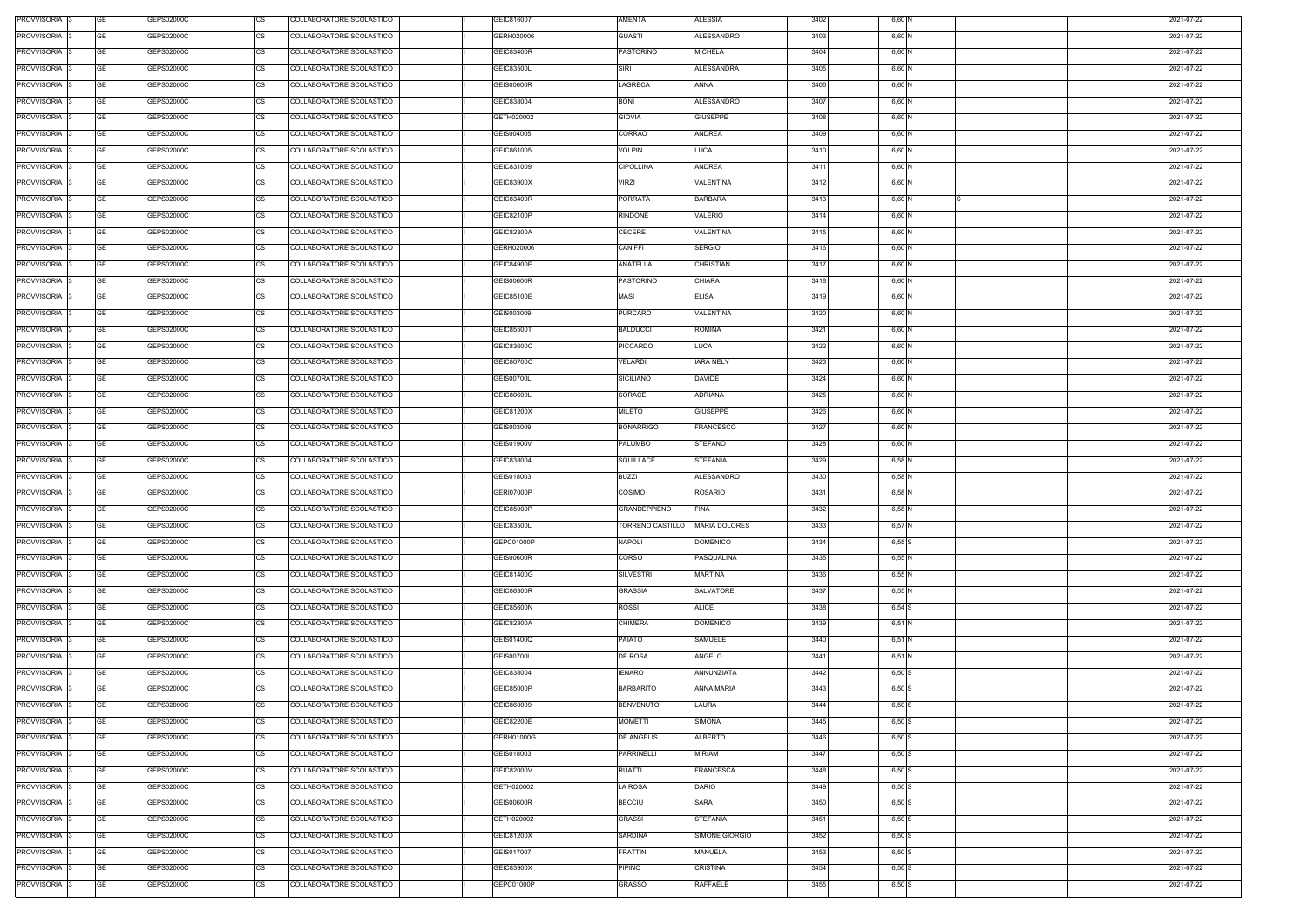| PROVVISORIA 3 | <b>GE</b><br>GEPS02000C | <b>CS</b> | COLLABORATORE SCOLASTICO | GEIC862001        | <b>ROCCA</b>      | <b>GIULIANO</b>      | 3456 | $6,50$ S |  | 2021-07-22 |
|---------------|-------------------------|-----------|--------------------------|-------------------|-------------------|----------------------|------|----------|--|------------|
| PROVVISORIA 3 | <b>GE</b><br>GEPS02000C | CS        | COLLABORATORE SCOLASTICO | GEIC86500C        | DE DIO            | <b>ANTONELLA</b>     | 3457 | $6,50$ S |  | 2021-07-22 |
| PROVVISORIA 3 | <b>GE</b><br>GEPS02000C | CS        | COLLABORATORE SCOLASTICO | GEPM04000P        | <b>PERONI</b>     | <b>IRENE</b>         | 3458 | $6,50$ S |  | 2021-07-22 |
| PROVVISORIA 3 | <b>GE</b><br>GEPS02000C | <b>CS</b> | COLLABORATORE SCOLASTICO | GEIC85000P        | <b>BACHEROTTI</b> | <b>GERMANA</b>       | 3459 | $6,50$ S |  | 2021-07-22 |
| PROVVISORIA 3 | <b>GE</b><br>GEPS02000C | <b>CS</b> | COLLABORATORE SCOLASTICO | GEIC83600C        | SANTINO           | VALENTINA            | 3460 | $6,50$ S |  | 2021-07-22 |
| PROVVISORIA 3 | <b>GE</b><br>GEPS02000C | <b>CS</b> | COLLABORATORE SCOLASTICO | GEIC83600C        | GRECO             | <b>GIULIANA</b>      | 3461 | $6,50$ S |  | 2021-07-22 |
| PROVVISORIA 3 | <b>GE</b><br>GEPS02000C | <b>CS</b> | COLLABORATORE SCOLASTICO | GERI07000P        | TOLA              | PAOLA                | 3462 | $6,50$ S |  | 2021-07-22 |
| PROVVISORIA 3 | <b>GE</b><br>GEPS02000C | <b>CS</b> | COLLABORATORE SCOLASTICO | GERH020006        | <b>PANNO</b>      | ALESSANDRO           | 3463 | $6,50$ S |  | 2021-07-22 |
| PROVVISORIA 3 | <b>GE</b><br>GEPS02000C | <b>CS</b> | COLLABORATORE SCOLASTICO | GEMM18600B        | PASQUALI          | <b>ERNESTO</b>       | 3464 | $6,50$ S |  | 2021-07-22 |
| PROVVISORIA 3 | <b>GE</b><br>GEPS02000C | <b>CS</b> | COLLABORATORE SCOLASTICO | GEPS02000C        | SANTARSIERE       | <b>GIULIA</b>        | 3465 | $6,50$ S |  | 2021-07-22 |
| PROVVISORIA 3 | <b>GE</b><br>GEPS02000C | <b>CS</b> | COLLABORATORE SCOLASTICO | GEIC82100P        | FERRANDO          | <b>MARCO</b>         | 3466 | $6,50$ S |  | 2021-07-22 |
| PROVVISORIA 3 | <b>GE</b><br>GEPS02000C | CS        | COLLABORATORE SCOLASTICO | GEIC831009        | <b>IMPROTA</b>    | AGOSTINO             | 3467 | $6,50$ S |  | 2021-07-22 |
| PROVVISORIA 3 | <b>GE</b><br>GEPS02000C | <b>CS</b> | COLLABORATORE SCOLASTICO | GEIC82000V        | <b>REGGIARDO</b>  | FRANCESCA            | 3468 | 6,50 N   |  | 2021-07-22 |
| PROVVISORIA 3 | <b>GE</b><br>GEPS02000C | CS        | COLLABORATORE SCOLASTICO | GEPS030003        | <b>GALLERI</b>    | SIMONE               | 3469 | 6,50 N   |  | 2021-07-22 |
| PROVVISORIA 3 | <b>GE</b><br>GEPS02000C | <b>CS</b> | COLLABORATORE SCOLASTICO | GEIC80700C        | <b>PULVIRENTI</b> | <b>ANDREA</b>        | 3470 | 6,50 N   |  | 2021-07-22 |
| PROVVISORIA 3 | <b>GE</b><br>GEPS02000C | CS        | COLLABORATORE SCOLASTICO | GEIC82100P        | MEZZASALMA        | SIMONE               | 3471 | 6,50 N   |  | 2021-07-22 |
| PROVVISORIA 3 | <b>GE</b><br>GEPS02000C | <b>CS</b> | COLLABORATORE SCOLASTICO | GEPS080004        | MAIZZA            | <b>ALESSIO</b>       | 3472 | 6,50 N   |  | 2021-07-22 |
| PROVVISORIA 3 | <b>GE</b><br>GEPS02000C | <b>CS</b> | COLLABORATORE SCOLASTICO | GEIC817003        | DI RUOCCO         | NICOLO'              | 3473 | 6,50 N   |  | 2021-07-22 |
| PROVVISORIA 3 | <b>GE</b><br>GEPS02000C | <b>CS</b> | COLLABORATORE SCOLASTICO | GEIS003009        | <b>BRENNA</b>     | PHOEBE               | 3474 | 6,50 N   |  | 2021-07-22 |
| PROVVISORIA 3 | <b>GE</b><br>GEPS02000C | <b>CS</b> | COLLABORATORE SCOLASTICO | <b>GERI02000N</b> | SPOSITO           | PASQUALE             | 3475 | 6,50 N   |  | 2021-07-22 |
| PROVVISORIA 3 | <b>GE</b><br>GEPS02000C | <b>CS</b> | COLLABORATORE SCOLASTICO | GEIC831009        | LAROSA            | AGNESE               | 3476 | 6,50 N   |  | 2021-07-22 |
| PROVVISORIA 3 | <b>GE</b><br>GEPS02000C | <b>CS</b> | COLLABORATORE SCOLASTICO | GEIS02200P        | <b>NOBILE</b>     | <b>MARCO</b>         | 3477 | 6,50 N   |  | 2021-07-22 |
| PROVVISORIA 3 | <b>GE</b><br>GEPS02000C | <b>CS</b> | COLLABORATORE SCOLASTICO | GEIC860009        | <b>FERLAZZO</b>   | ELIO                 | 3478 | 6,50 N   |  | 2021-07-22 |
| PROVVISORIA 3 | <b>GE</b><br>GEPS02000C | <b>CS</b> | COLLABORATORE SCOLASTICO | GEIS012004        | <b>AMIRI</b>      | <b>STEFANO</b>       | 3479 | 6,50 N   |  | 2021-07-22 |
| PROVVISORIA 3 | <b>GE</b><br>GEPS02000C | <b>CS</b> | COLLABORATORE SCOLASTICO | GEIC84200Q        | <b>CONTI</b>      | <b>ANTONELLA</b>     | 3480 | 6,50 N   |  | 2021-07-22 |
| PROVVISORIA 3 | <b>GE</b><br>GEPS02000C | <b>CS</b> | COLLABORATORE SCOLASTICO | GEIC81400G        | <b>RAVERA</b>     | CAMILLA              | 3481 | 6,50 N   |  | 2021-07-22 |
|               |                         |           |                          |                   |                   |                      |      |          |  |            |
| PROVVISORIA 3 | <b>GE</b><br>GEPS02000C | <b>CS</b> | COLLABORATORE SCOLASTICO | GEIC84900E        | DI DIO            | <b>ENRICO GIOELE</b> | 3482 | 6,50 N   |  | 2021-07-22 |
| PROVVISORIA 3 | <b>GE</b><br>GEPS02000C | CS        | COLLABORATORE SCOLASTICO | GETH020002        | ANDRONACO         | MARIANNA             | 3483 | 6,50 N   |  | 2021-07-22 |
| PROVVISORIA 3 | <b>GE</b><br>GEPS02000C | <b>CS</b> | COLLABORATORE SCOLASTICO | GEIC85100E        | CARDAMONE         | <b>SEBASTIANO</b>    | 3484 | 6,50 N   |  | 2021-07-22 |
| PROVVISORIA 3 | <b>GE</b><br>GEPS02000C | <b>CS</b> | COLLABORATORE SCOLASTICO | GERH020006        | TASSO             | <b>ERIKA</b>         | 3485 | 6,50 N   |  | 2021-07-22 |
| PROVVISORIA 3 | <b>GE</b><br>GEPS02000C | <b>CS</b> | COLLABORATORE SCOLASTICO | GEIC825002        | COGONI            | <b>MATTEO</b>        | 3486 | 6,50 N   |  | 2021-07-22 |
| PROVVISORIA 3 | <b>GE</b><br>GEPS02000C | <b>CS</b> | COLLABORATORE SCOLASTICO | GEIC81300Q        | <b>PATRONE</b>    | ALESSANDRO           | 3487 | 6,50 N   |  | 2021-07-22 |
| PROVVISORIA 3 | <b>GE</b><br>GEPS02000C | CS        | COLLABORATORE SCOLASTICO | GEIC816007        | CERNELLI          | VITO                 | 3488 | 6,50 N   |  | 2021-07-22 |
| PROVVISORIA 3 | <b>GE</b><br>GEPS02000C | <b>CS</b> | COLLABORATORE SCOLASTICO | GEIS01600B        | <b>LOGUERCIO</b>  | <b>FABIO</b>         | 3489 | 6,50 N   |  | 2021-07-22 |
| PROVVISORIA 3 | <b>GE</b><br>GEPS02000C | CS        | COLLABORATORE SCOLASTICO | GEIC85200A        | <b>GOLOTTA</b>    | <b>GIUSEPPE</b>      | 3490 | 6,50 N   |  | 2021-07-22 |
| PROVVISORIA 3 | <b>GE</b><br>GEPS02000C | <b>CS</b> | COLLABORATORE SCOLASTICO | GEIC82100P        | <b>BRAJA</b>      | <b>MATTEO</b>        | 3491 | 6,50 N   |  | 2021-07-22 |
| PROVVISORIA 3 | <b>GE</b><br>GEPS02000C | CS        | COLLABORATORE SCOLASTICO | GEIC81900P        | VITALE            | <b>MICAELA</b>       | 3492 | 6,50 N   |  | 2021-07-22 |
| PROVVISORIA 3 | <b>GE</b><br>GEPS02000C | <b>CS</b> | COLLABORATORE SCOLASTICO | GEIS01300X        | ROMANO            | MATTEO               | 3493 | 6,50 N   |  | 2021-07-22 |
| PROVVISORIA 3 | <b>GE</b><br>GEPS02000C | CS        | COLLABORATORE SCOLASTICO | GEPS07000D        | VARESI            | VALENTINA            | 3494 | 6,50 N   |  | 2021-07-22 |
| PROVVISORIA 3 | <b>GE</b><br>GEPS02000C | CS        | COLLABORATORE SCOLASTICO | GEIC854002        | RODINO'           | <b>MARIASOLE</b>     | 3495 | 6,50 N   |  | 2021-07-22 |
| PROVVISORIA 3 | <b>GE</b><br>GEPS02000C | CS        | COLLABORATORE SCOLASTICO | <b>GEIC82700N</b> | FORNACIARI        | <b>CHIARA</b>        | 3496 | 6,50 N   |  | 2021-07-22 |
| PROVVISORIA 3 | <b>GE</b><br>GEPS02000C | <b>CS</b> | COLLABORATORE SCOLASTICO | GEIC840004        | TERRANOVA         | <b>PIETRO</b>        | 3497 | 6,50 N   |  | 2021-07-22 |
| PROVVISORIA 3 | <b>GE</b><br>GEPS02000C | CS        | COLLABORATORE SCOLASTICO | <b>GEIS00700L</b> | AVERSANO          | <b>EDUARDO</b>       | 3498 | 6,50 N   |  | 2021-07-22 |
| PROVVISORIA 3 | <b>GE</b><br>GEPS02000C | CS        | COLLABORATORE SCOLASTICO | GEIC840004        | <b>ROSPO</b>      | VALENTINA            | 3499 | 6,50 N   |  | 2021-07-22 |
| PROVVISORIA 3 | <b>GE</b><br>GEPS02000C | <b>CS</b> | COLLABORATORE SCOLASTICO | GEIC838004        | PISERA'           | <b>GIUSEPPE</b>      | 3500 | 6,50 N   |  | 2021-07-22 |
| PROVVISORIA 3 | <b>GE</b><br>GEPS02000C | <b>CS</b> | COLLABORATORE SCOLASTICO | GEIC80700C        | CAVALLARO         | <b>ALESSIA</b>       | 3501 | 6,50 N   |  | 2021-07-22 |
| PROVVISORIA 3 | <b>GE</b><br>GEPS02000C | <b>CS</b> | COLLABORATORE SCOLASTICO | GEPS02000C        | VECCHIO           | RICCARDO             | 3502 | 6,50 N   |  | 2021-07-22 |
| PROVVISORIA 3 | <b>GE</b><br>GEPS02000C | <b>CS</b> | COLLABORATORE SCOLASTICO | GEIC838004        | <b>MORANI</b>     | <b>CLAUDIA</b>       | 3503 | 6,50 N   |  | 2021-07-22 |
| PROVVISORIA 3 | <b>GE</b><br>GEPS02000C | <b>CS</b> | COLLABORATORE SCOLASTICO | GETH020002        | <b>RICCI</b>      | <b>ANTONIO</b>       | 3504 | 6,50 N   |  | 2021-07-22 |
| PROVVISORIA 3 | <b>GE</b><br>GEPS02000C | <b>CS</b> | COLLABORATORE SCOLASTICO | GEIS003009        | SORRENTINO        | <b>NUNZIO</b>        | 3505 | 6,50 N   |  | 2021-07-22 |
| PROVVISORIA 3 | <b>GE</b><br>GEPS02000C | <b>CS</b> | COLLABORATORE SCOLASTICO | GEIC808008        | <b>ARRICO</b>     | <b>ILARIA</b>        | 3506 | 6,50 N   |  | 2021-07-22 |
| PROVVISORIA 3 | <b>GE</b><br>GEPS02000C | CS        | COLLABORATORE SCOLASTICO | <b>GEIS00600R</b> | SICLARI           | /INCENZO             | 3507 | 6,50 N   |  | 2021-07-22 |
| PROVVISORIA 3 | <b>GE</b><br>GEPS02000C | <b>CS</b> | COLLABORATORE SCOLASTICO | <b>GEIS00600R</b> | <b>MELI</b>       | DEBORA               | 3508 | 6,50 N   |  | 2021-07-22 |
| PROVVISORIA 3 | <b>GE</b><br>GEPS02000C | CS        | COLLABORATORE SCOLASTICO | GEIC81300Q        | <b>PICCHIA</b>    | MARTINA              | 3509 | 6,50 N   |  | 2021-07-22 |
|               |                         |           |                          |                   |                   |                      |      |          |  |            |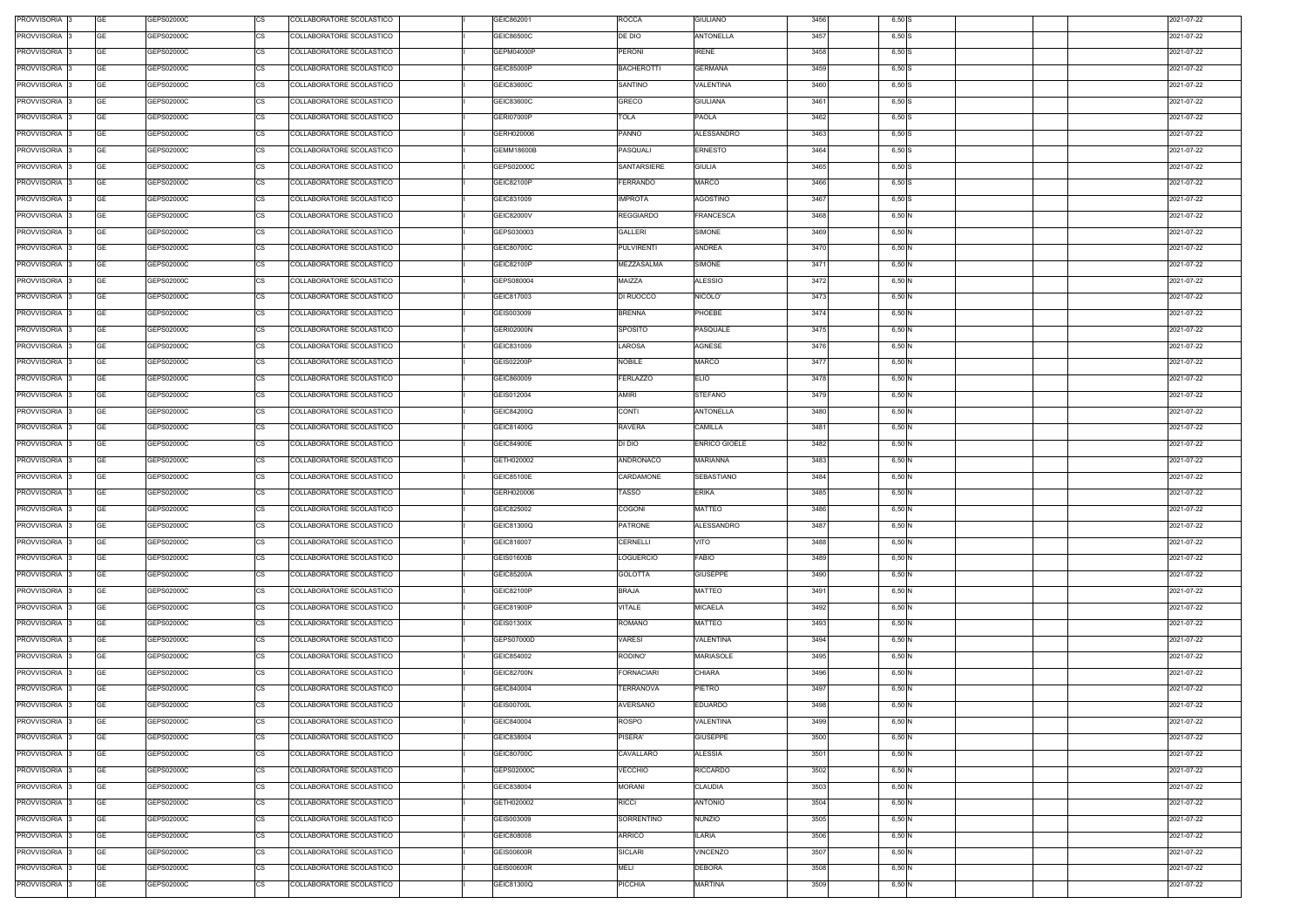| PROVVISORIA 3      | <b>GE</b> | GEPS02000C | <b>CS</b> | COLLABORATORE SCOLASTICO | <b>GEIS02200P</b> | <b>FRANCONE</b>         | <b>ISABELLA</b>       | 3510 | 6,50 N |  | 2021-07-22 |
|--------------------|-----------|------------|-----------|--------------------------|-------------------|-------------------------|-----------------------|------|--------|--|------------|
| PROVVISORIA 3      | <b>GE</b> | GEPS02000C | СS        | COLLABORATORE SCOLASTICO | GEPC04000E        | <b>MERELLO</b>          | <b>GABRIELE</b>       | 3511 | 6,50 N |  | 2021-07-22 |
| PROVVISORIA 3      | <b>GE</b> | GEPS02000C | <b>CS</b> | COLLABORATORE SCOLASTICO | GEIC83900X        | <b>BONSANO</b>          | <b>MASSIMO</b>        | 3512 | 6,50 N |  | 2021-07-22 |
| PROVVISORIA 3      | <b>GE</b> | GEPS02000C | CS        | COLLABORATORE SCOLASTICO | GEIC838004        | <b>RADAELLI</b>         | VERONICA              | 3513 | 6,50 N |  | 2021-07-22 |
| PROVVISORIA 3      | GE        | GEPS02000C | CS        | COLLABORATORE SCOLASTICO | GEIC840004        | <b>MORABITO</b>         | LUCIA                 | 3514 | 6,50 N |  | 2021-07-22 |
| PROVVISORIA 3      | <b>GE</b> | GEPS02000C | <b>CS</b> | COLLABORATORE SCOLASTICO | GEIC808008        | <b>ACCOMANDO</b>        | <b>ELEONORA</b>       | 3515 | 6,50 N |  | 2021-07-22 |
| PROVVISORIA 3      | GE        | GEPS02000C | <b>CS</b> | COLLABORATORE SCOLASTICO | GEIC840004        | <b>SECHI</b>            | <b>STEFANIA</b>       | 3516 | 6,50 N |  | 2021-07-22 |
| PROVVISORIA 3      | <b>GE</b> | GEPS02000C | <b>CS</b> | COLLABORATORE SCOLASTICO | GEIC82200E        | <b>PORATI</b>           | FEDERICA              | 3517 | 6,50 N |  | 2021-07-22 |
| <b>PROVVISORIA</b> | <b>GE</b> | GEPS02000C | <b>CS</b> | COLLABORATORE SCOLASTICO | GEIC81400G        | <b>SUAREZ</b>           | <b>ADRIANA ISABEL</b> | 3518 | 6,50 N |  | 2021-07-22 |
| <b>PROVVISORIA</b> | <b>GE</b> | GEPS02000C | CS        | COLLABORATORE SCOLASTICO | GESD010008        | MONTESDEOCA<br>CERAVOLO | ELISABETH EDEMELZA    | 3519 | 6,50 N |  | 2021-07-22 |
| <b>PROVVISORIA</b> | <b>GE</b> | GEPS02000C | <b>CS</b> | COLLABORATORE SCOLASTICO | GEIC838004        | <b>MOZZI</b>            | <b>ERACLE</b>         | 3520 | 6,50 N |  | 2021-07-22 |
| PROVVISORIA        | <b>GE</b> | GEPS02000C | CS        | COLLABORATORE SCOLASTICO | GEIC85100E        | <b>PENSABENE</b>        | PAOLO                 | 3521 | 6,50 N |  | 2021-07-22 |
| PROVVISORIA        | <b>GE</b> | GEPS02000C | CS        | COLLABORATORE SCOLASTICO | <b>GEIC82600T</b> | <b>MOLINARI</b>         | YLENIA                | 3522 | 6,50 N |  | 2021-07-22 |
| PROVVISORIA 3      | <b>GE</b> | GEPS02000C | CS        | COLLABORATORE SCOLASTICO | GEIC804001        | <b>CARIA</b>            | SIMONA                | 3523 | 6,50 N |  | 2021-07-22 |
| PROVVISORIA 3      | <b>GE</b> | GEPS02000C | СS        | COLLABORATORE SCOLASTICO | GETH020002        | <b>GANCITANO</b>        | LEONARDO              | 3524 | 6,50 N |  | 2021-07-22 |
| PROVVISORIA 3      | <b>GE</b> | GEPS02000C | CS        | COLLABORATORE SCOLASTICO | GEIC81400G        | MACCIO'                 | ANNA                  | 3525 | 6,50 N |  | 2021-07-22 |
| PROVVISORIA 3      | <b>GE</b> | GEPS02000C | <b>CS</b> | COLLABORATORE SCOLASTICO | GEIC85100E        | <b>LOLI</b>             | <b>DEBORA</b>         | 3526 | 6,50 N |  | 2021-07-22 |
| PROVVISORIA 3      | <b>GE</b> | GEPS02000C | CS        | COLLABORATORE SCOLASTICO | <b>GEIC84900E</b> | <b>SQUADRITO</b>        | <b>IVANO</b>          | 3527 | 6,50 N |  | 2021-07-22 |
| PROVVISORIA 3      | GE        | GEPS02000C | СS        | COLLABORATORE SCOLASTICO | GEIC804001        | MARZAIOLI               | <b>ERIKA</b>          | 3528 | 6,50 N |  | 2021-07-22 |
| PROVVISORIA 3      | <b>GE</b> | GEPS02000C |           |                          | <b>GEIS00600R</b> | <b>PARISSI</b>          | DANIELE               | 3529 | 6,50 N |  |            |
|                    |           |            | СS        | COLLABORATORE SCOLASTICO |                   |                         |                       |      |        |  | 2021-07-22 |
| PROVVISORIA 3      | <b>GE</b> | GEPS02000C | СS        | COLLABORATORE SCOLASTICO | GEIC85000P        | <b>VALLI</b>            | SERENA                | 3530 | 6,50 N |  | 2021-07-22 |
| PROVVISORIA 3      | <b>GE</b> | GEPS02000C | СS        | COLLABORATORE SCOLASTICO | GEIC80700C        | <b>IMPERATO</b>         | PASQUALE              | 3531 | 6,50 N |  | 2021-07-22 |
| <b>PROVVISORIA</b> | <b>GE</b> | GEPS02000C | <b>CS</b> | COLLABORATORE SCOLASTICO | GEIC84900E        | <b>DIMINICH</b>         | <b>ERIKA</b>          | 3532 | 6,50 N |  | 2021-07-22 |
| PROVVISORIA 3      | <b>GE</b> | GEPS02000C | CS        | COLLABORATORE SCOLASTICO | GEIC840004        | CENTENARI               | <b>VALENTINA</b>      | 3533 | 6,50 N |  | 2021-07-22 |
| <b>PROVVISORIA</b> | <b>GE</b> | GEPS02000C | СS        | COLLABORATORE SCOLASTICO | GEIS01400Q        | CRISALLI                | <b>ILARIA</b>         | 3534 | 6,50 N |  | 2021-07-22 |
| PROVVISORIA 3      | <b>GE</b> | GEPS02000C | СS        | COLLABORATORE SCOLASTICO | GEIC837008        | <b>DEL FABBRO</b>       | EMMA                  | 3535 | 6,50 N |  | 2021-07-22 |
| PROVVISORIA 3      | <b>GE</b> | GEPS02000C | СS        | COLLABORATORE SCOLASTICO | GEIC840004        | <b>SABBADINI</b>        | <b>BEATRICE</b>       | 3536 | 6,50 N |  | 2021-07-22 |
| PROVVISORIA 3      | <b>GE</b> | GEPS02000C | CS        | COLLABORATORE SCOLASTICO | GEIC859005        | VENTURATO               | <b>NICOLA</b>         | 3537 | 6,50 N |  | 2021-07-22 |
| PROVVISORIA 3      | <b>GE</b> | GEPS02000C | <b>CS</b> | COLLABORATORE SCOLASTICO | GEPC020009        | DE PAOLA                | <b>CINZIA</b>         | 3538 | 6,50 N |  | 2021-07-22 |
| PROVVISORIA 3      | <b>GE</b> | GEPS02000C | <b>CS</b> | COLLABORATORE SCOLASTICO | GEIC85100E        | FIORILLO                | <b>ELVIRA</b>         | 3539 | 6,50 N |  | 2021-07-22 |
| PROVVISORIA 3      | <b>GE</b> | GEPS02000C | <b>CS</b> | COLLABORATORE SCOLASTICO | GEIC816007        | <b>CAMBIASO</b>         | <b>ELENA</b>          | 3540 | 6,50 N |  | 2021-07-22 |
| PROVVISORIA 3      | <b>GE</b> | GEPS02000C | <b>CS</b> | COLLABORATORE SCOLASTICO | GEIS01400Q        | SUMMO                   | <b>SONIA</b>          | 3541 | 6,50 N |  | 2021-07-22 |
| PROVVISORIA 3      | <b>GE</b> | GEPS02000C | <b>CS</b> | COLLABORATORE SCOLASTICO | GEPS050008        | <b>VERUSIO</b>          | <b>MARCELLO</b>       | 3542 | 6,50 N |  | 2021-07-22 |
| PROVVISORIA 3      | GE        | GEPS02000C | <b>CS</b> | COLLABORATORE SCOLASTICO | GEIC81200X        | VIDA                    | SARA                  | 3543 | 6,50 N |  | 2021-07-22 |
| <b>PROVVISORIA</b> | <b>GE</b> | GEPS02000C | CS        | COLLABORATORE SCOLASTICO | GEIC83400R        | <b>BURATTI</b>          | <b>RICCARDO</b>       | 3544 | 6,50 N |  | 2021-07-22 |
| PROVVISORIA 3      | <b>GE</b> | GEPS02000C | <b>CS</b> | COLLABORATORE SCOLASTICO | GEIC85200A        | <b>DONNARUMMA</b>       | <b>TERESA MARIA</b>   | 3545 | 6,50 N |  | 2021-07-22 |
| PROVVISORIA 3      | <b>GE</b> | GEPS02000C | CS        | COLLABORATORE SCOLASTICO | GEIC860009        | <b>BINDI</b>            | <b>MARINA</b>         | 3546 | 6,50 N |  | 2021-07-22 |
| <b>PROVVISORIA</b> | <b>GE</b> | GEPS02000C | CS        | COLLABORATORE SCOLASTICO | GEIC84900E        | <b>FRIGERIO</b>         | <b>NADIA ERIKA</b>    | 3547 | 6,50 N |  | 2021-07-22 |
| PROVVISORIA 3      | <b>GE</b> | GEPS02000C | CS        | COLLABORATORE SCOLASTICO | GEIC808008        | <b>MARULLA</b>          | <b>EMANUELA</b>       | 3548 | 6,50 N |  | 2021-07-22 |
| PROVVISORIA        | <b>GE</b> | GEPS02000C | CS        | COLLABORATORE SCOLASTICO | GEIC85100E        | <b>NEGRO</b>            | VALERIA               | 3549 | 6,50 N |  | 2021-07-22 |
| PROVVISORIA 3      | <b>GE</b> | GEPS02000C | CS        | COLLABORATORE SCOLASTICO | GEIC83600C        | <b>ILKES</b>            | ABDELAZIZ             | 3550 | 6,50 N |  | 2021-07-22 |
| PROVVISORIA 3      | <b>GE</b> | GEPS02000C | <b>CS</b> | COLLABORATORE SCOLASTICO | GEIC837008        | <b>TUMOLO</b>           | LOREDANA              | 3551 | 6,50 N |  | 2021-07-22 |
| PROVVISORIA 3      | <b>GE</b> | GEPS02000C | CS        | COLLABORATORE SCOLASTICO | GERH020006        | <b>SALVATORE</b>        | <b>BEATRICE</b>       | 3552 | 6,50 N |  | 2021-07-22 |
| PROVVISORIA 3      | <b>GE</b> | GEPS02000C | <b>CS</b> | COLLABORATORE SCOLASTICO | GEPM030004        | <b>SIGNORINI</b>        | <b>MARCO</b>          | 3553 | 6,50 N |  | 2021-07-22 |
| PROVVISORIA 3      | <b>GE</b> | GEPS02000C | CS        | COLLABORATORE SCOLASTICO | GEIC83400R        | LAURIA                  | RAIMONDA              | 3554 | 6,50 N |  | 2021-07-22 |
| PROVVISORIA 3      | <b>GE</b> | GEPS02000C | СS        | COLLABORATORE SCOLASTICO | GEIS01900V        | <b>LIGURSO</b>          | ANTONIETTA            | 3555 | 6,50 N |  | 2021-07-22 |
| PROVVISORIA 3      | <b>GE</b> | GEPS02000C | СS        | COLLABORATORE SCOLASTICO | GEIC85200A        | <b>FILANTI</b>          | MILENA                | 3556 | 6,50 N |  | 2021-07-22 |
| <b>PROVVISORIA</b> | <b>GE</b> | GEPS02000C | <b>CS</b> | COLLABORATORE SCOLASTICO | GEIC808008        | <b>BOCCARDO</b>         | PAOLA                 | 3557 | 6,50 N |  | 2021-07-22 |
| PROVVISORIA 3      | <b>GE</b> | GEPS02000C | <b>CS</b> | COLLABORATORE SCOLASTICO | GEIC840004        | <b>RATTO</b>            | <b>MILENA</b>         | 3558 | 6,50 N |  | 2021-07-22 |
| <b>PROVVISORIA</b> | <b>GE</b> | GEPS02000C | <b>CS</b> | COLLABORATORE SCOLASTICO | GEPS02000C        | LO BIUNDO               | <b>MARCO</b>          | 3559 | 6,50 N |  | 2021-07-22 |
| PROVVISORIA 3      | <b>GE</b> | GEPS02000C | СS        | COLLABORATORE SCOLASTICO | <b>GEIC80700C</b> | CATALANO                | REMO                  | 3560 | 6,50 N |  | 2021-07-22 |
| PROVVISORIA :      | <b>GE</b> | GEPS02000C | СS        | COLLABORATORE SCOLASTICO | GEIC81300Q        | <b>PARODI</b>           | <b>MILENA</b>         | 3561 | 6,50 N |  | 2021-07-22 |
| PROVVISORIA 3      | <b>GE</b> | GEPS02000C | СS        | COLLABORATORE SCOLASTICO | GEIC809004        | <b>PARODI</b>           | STEFANO               | 3562 | 6,50 N |  | 2021-07-22 |
| PROVVISORIA 3      | <b>GE</b> | GEPS02000C | <b>CS</b> | COLLABORATORE SCOLASTICO | GEPS02000C        | <b>LISENA</b>           | <b>MARIELLA</b>       | 3563 | 6,50 N |  | 2021-07-22 |
|                    |           |            |           |                          |                   |                         |                       |      |        |  |            |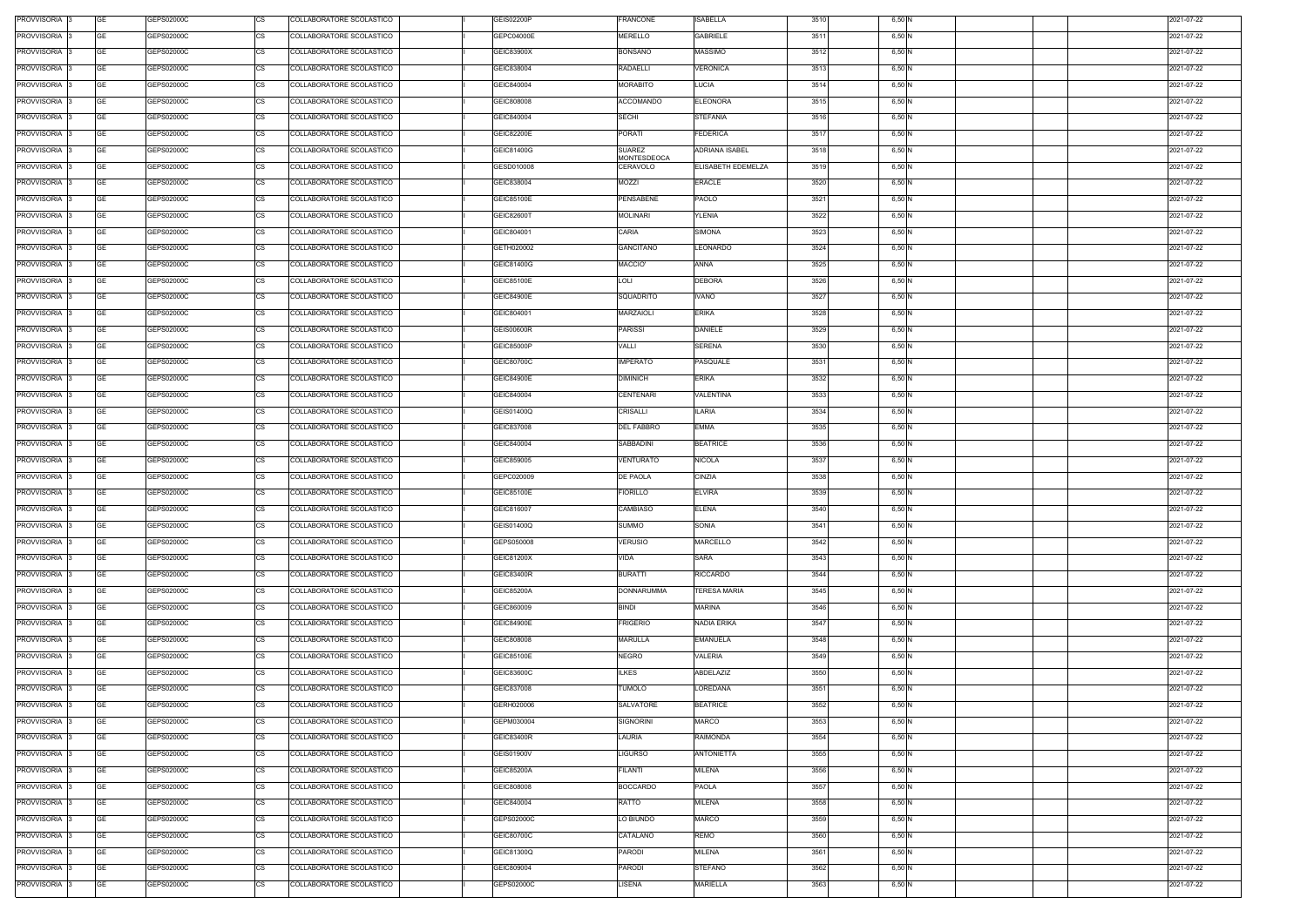| PROVVISORIA 3 | GE        | GEPS02000C | COLLABORATORE SCOLASTICO<br>CS        | GEIC837008        | PAZZANO               | <b>DOMENICO</b>         | 3564 | 6,50 N   |  | 2021-07-22 |
|---------------|-----------|------------|---------------------------------------|-------------------|-----------------------|-------------------------|------|----------|--|------------|
| PROVVISORIA 3 | <b>GE</b> | GEPS02000C | <b>CS</b><br>COLLABORATORE SCOLASTICO | GEIC808008        | CARUSO                | LORETA                  | 3565 | 6,50 N   |  | 2021-07-22 |
| PROVVISORIA 3 | GE        | GEPS02000C | <b>CS</b><br>COLLABORATORE SCOLASTICO | GEIC825002        | <b>ALVARINO</b>       | <b>CLAUDIA</b>          | 3566 | 6,50 N   |  | 2021-07-22 |
| PROVVISORIA 3 | GE        | GEPS02000C | <b>CS</b><br>COLLABORATORE SCOLASTICO | GEIC81900P        | <b>GUIDA</b>          | CINZIA                  | 3567 | 6,50 N   |  | 2021-07-22 |
| PROVVISORIA 3 | <b>GE</b> | GEPS02000C | <b>CS</b><br>COLLABORATORE SCOLASTICO | GEIC825002        | <b>IORIO</b>          | <b>MARIA DONATA</b>     | 3568 | 6,50 N   |  | 2021-07-22 |
| PROVVISORIA 3 | <b>GE</b> | GEPS02000C | <b>CS</b><br>COLLABORATORE SCOLASTICO | GEIC85000P        | <b>BURGASSI</b>       | CINZIA                  | 3569 | 6,48 S   |  | 2021-07-22 |
| PROVVISORIA 3 | <b>GE</b> | GEPS02000C | CS<br>COLLABORATORE SCOLASTICO        | <b>GEIS00600R</b> | <b>GUERZONI</b>       | <b>ELEONORA</b>         | 3570 | 6,48 S   |  | 2021-07-22 |
| PROVVISORIA 3 | GE        | GEPS02000C | <b>CS</b><br>COLLABORATORE SCOLASTICO | GEIC824006        | <b>LA VALLE</b>       | CALOGERA                | 3571 | 6,47 S   |  | 2021-07-22 |
| PROVVISORIA 3 | <b>GE</b> | GEPS02000C | <b>CS</b><br>COLLABORATORE SCOLASTICO | GEIS003009        | <b>ROMANO</b>         | <b>GIUSEPPE MIRCO</b>   | 3572 |          |  | 2021-07-22 |
|               |           |            |                                       |                   |                       |                         |      | 6,47 S   |  |            |
| PROVVISORIA 3 | <b>GE</b> | GEPS02000C | <b>CS</b><br>COLLABORATORE SCOLASTICO | GEIC854002        | <b>MORELLI</b>        | FABIO                   | 3573 | 6,47 N   |  | 2021-07-22 |
| PROVVISORIA 3 | <b>GE</b> | GEPS02000C | <b>CS</b><br>COLLABORATORE SCOLASTICO | GEIS004005        | <b>ADDINO</b>         | LAURA                   | 3574 | 6,47 N   |  | 2021-07-22 |
| PROVVISORIA 3 | <b>GE</b> | GEPS02000C | CS<br>COLLABORATORE SCOLASTICO        | GEIC85000P        | TRAVERSO              | <b>ROBERTA</b>          | 3575 | 6,47 N   |  | 2021-07-22 |
| PROVVISORIA 3 | <b>GE</b> | GEPS02000C | <b>CS</b><br>COLLABORATORE SCOLASTICO | GEIC83600C        | <b>LIVOTI</b>         | ORIETTA                 | 3576 | $6,45$ S |  | 2021-07-22 |
| PROVVISORIA 3 | <b>GE</b> | GEPS02000C | <b>CS</b><br>COLLABORATORE SCOLASTICO | GEIS012004        | SERRENTINO            | <b>FRANCESCO</b>        | 3577 | 6,45 N   |  | 2021-07-22 |
| PROVVISORIA 3 | <b>GE</b> | GEPS02000C | COLLABORATORE SCOLASTICO<br><b>CS</b> | <b>GEIS00600R</b> | <b>PISTONE</b>        | <b>GIUSEPPE</b>         | 3578 | 6,45 N   |  | 2021-07-22 |
| PROVVISORIA 3 | <b>GE</b> | GEPS02000C | <b>CS</b><br>COLLABORATORE SCOLASTICO | GETH020002        | <b>CUFFARI</b>        | MATTIA                  | 3579 | 6,45 N   |  | 2021-07-22 |
| PROVVISORIA 3 | <b>GE</b> | GEPS02000C | <b>CS</b><br>COLLABORATORE SCOLASTICO | <b>GEIS02200P</b> | <b>GIORDANO</b>       | ROSARIO                 | 3580 | 6,45 N   |  | 2021-07-22 |
| PROVVISORIA 3 | <b>GE</b> | GEPS02000C | <b>CS</b><br>COLLABORATORE SCOLASTICO | GEIC862001        | <b>PARDINI</b>        | <b>VERONICA EDITH</b>   | 3581 | 6,45 N   |  | 2021-07-22 |
| PROVVISORIA 3 | <b>GE</b> | GEPS02000C | <b>CS</b><br>COLLABORATORE SCOLASTICO | GEIS003009        | BELLANOTTE            | <b>ELISABETTA</b>       | 3582 | 6,45 N   |  | 2021-07-22 |
| PROVVISORIA 3 | GE        | GEPS02000C | <b>CS</b><br>COLLABORATORE SCOLASTICO | GEIC816007        | CAPONETTO             | ROBERTA                 | 3583 | 6,45 N   |  | 2021-07-22 |
| PROVVISORIA 3 | GE        | GEPS02000C | <b>CS</b><br>COLLABORATORE SCOLASTICO | GEIC837008        | GAVA                  | RICCARDO                | 3584 | 6,44 S   |  | 2021-07-22 |
| PROVVISORIA 3 | <b>GE</b> | GEPS02000C | <b>CS</b><br>COLLABORATORE SCOLASTICO | GEIC84900E        | <b>BRUZZONE</b>       | GIORGIO                 | 3585 | 6,43 N   |  | 2021-07-22 |
| PROVVISORIA 3 | <b>GE</b> | GEPS02000C | <b>CS</b><br>COLLABORATORE SCOLASTICO | GEIC81300Q        | CONTE                 | VALENTINA VALERIA       | 3586 | 6,42 N   |  | 2021-07-22 |
| PROVVISORIA 3 | <b>GE</b> | GEPS02000C | <b>CS</b><br>COLLABORATORE SCOLASTICO | GEIC83500L        | PIROZZI               | <b>MARIANO TINO</b>     | 3587 | 6,42 N   |  | 2021-07-22 |
| PROVVISORIA 3 | <b>GE</b> | GEPS02000C | <b>CS</b><br>COLLABORATORE SCOLASTICO | GEPC04000E        | MAMELI                | SELENE                  | 3588 | 6,42 N   |  | 2021-07-22 |
| PROVVISORIA 3 | <b>GE</b> | GEPS02000C | <b>CS</b><br>COLLABORATORE SCOLASTICO | GERI07000P        | DANOVARO              | <b>FRANCESCO</b>        | 3589 | 6,41 N   |  | 2021-07-22 |
| PROVVISORIA 3 | GE        | GEPS02000C | <b>CS</b><br>COLLABORATORE SCOLASTICO | GEPC01000P        | MOSCATO               | NICOLO'                 | 3590 | 6,41 N   |  | 2021-07-22 |
| PROVVISORIA 3 | <b>GE</b> | GEPS02000C | <b>CS</b><br>COLLABORATORE SCOLASTICO | GEPC01000P        | <b>AIELLO</b>         | <b>MARIA</b>            | 3591 | 6,41 N   |  | 2021-07-22 |
| PROVVISORIA 3 | GE        | GEPS02000C | <b>CS</b><br>COLLABORATORE SCOLASTICO | GEIC804001        | <b>BONZANI BONSI</b>  | <b>ALICE</b>            | 3592 | $6,40$ S |  | 2021-07-22 |
| PROVVISORIA 3 | <b>GE</b> | GEPS02000C | <b>CS</b><br>COLLABORATORE SCOLASTICO | GEIC84900E        | <b>BIACCHESSI</b>     | <b>FRANCESCA ILARIA</b> | 3593 | $6,40$ S |  | 2021-07-22 |
| PROVVISORIA 3 | GE        | GEPS02000C | <b>CS</b><br>COLLABORATORE SCOLASTICO | GEPS02000C        | <b>TARDANICO</b>      | <b>ANDREA</b>           | 3594 | $6,40$ S |  | 2021-07-22 |
| PROVVISORIA 3 | <b>GE</b> | GEPS02000C | <b>CS</b><br>COLLABORATORE SCOLASTICO | GEIC80700C        | TOSCANO               | FRANCESCO               | 3595 | $6,40$ S |  | 2021-07-22 |
| PROVVISORIA 3 | GE        | GEPS02000C | <b>CS</b><br>COLLABORATORE SCOLASTICO | GEIC83600C        | PELLICONE             | SARA                    | 3596 | $6,40$ S |  | 2021-07-22 |
| PROVVISORIA 3 | GE        | GEPS02000C | <b>CS</b><br>COLLABORATORE SCOLASTICO | GEIC85000P        | <b>SCALI PANARISI</b> | ANNA VANESSA            | 3597 | $6,40$ S |  | 2021-07-22 |
| PROVVISORIA 3 | <b>GE</b> | GEPS02000C | <b>CS</b><br>COLLABORATORE SCOLASTICO | GEIS01600B        | CALASCIBETTA          | <b>ANDREA</b>           | 3598 | 6,40 S   |  | 2021-07-22 |
| PROVVISORIA 3 | <b>GE</b> | GEPS02000C | <b>CS</b><br>COLLABORATORE SCOLASTICO | GEIC804001        | <b>MANENTI</b>        | <b>FEDERICO</b>         | 3599 | 6,40 S   |  | 2021-07-22 |
| PROVVISORIA 3 | <b>GE</b> | GEPS02000C | <b>CS</b><br>COLLABORATORE SCOLASTICO | GEPC01000P        | <b>RUPPINO</b>        | <b>DANIELA</b>          | 3600 | 6,40 S   |  | 2021-07-22 |
|               |           |            | COLLABORATORE SCOLASTICO              |                   |                       | FINA                    |      |          |  |            |
| PROVVISORIA 3 | <b>GE</b> | GEPS02000C | <b>CS</b>                             | GEIC84200Q        | <b>PARISI</b>         |                         | 3601 | $6,40$ S |  | 2021-07-22 |
| PROVVISORIA 3 | <b>GE</b> | GEPS02000C | CS<br>COLLABORATORE SCOLASTICO        | GEIS018003        | <b>MULTARI</b>        | CRISTIAN                | 3602 | 6,40 N   |  | 2021-07-22 |
| PROVVISORIA 3 | <b>GE</b> | GEPS02000C | <b>CS</b><br>COLLABORATORE SCOLASTICO | <b>GERI07000P</b> | <b>STRANO</b>         | SAMUEL                  | 3603 | 6,40 N   |  | 2021-07-22 |
| PROVVISORIA 3 | <b>GE</b> | GEPS02000C | <b>CS</b><br>COLLABORATORE SCOLASTICO | GEIC85000P        | CERVETTO              | NICOLO'                 | 3604 | 6,40 N   |  | 2021-07-22 |
| PROVVISORIA 3 | <b>GE</b> | GEPS02000C | <b>CS</b><br>COLLABORATORE SCOLASTICO | GERH01000G        | <b>MITTICA</b>        | <b>ROBERTA</b>          | 3605 | 6,40 N   |  | 2021-07-22 |
| PROVVISORIA 3 | <b>GE</b> | GEPS02000C | <b>CS</b><br>COLLABORATORE SCOLASTICO | GEPC04000E        | <b>MUZIO</b>          | <b>MARTA</b>            | 3606 | 6,40 N   |  | 2021-07-22 |
| PROVVISORIA 3 | <b>GE</b> | GEPS02000C | <b>CS</b><br>COLLABORATORE SCOLASTICO | GEIC840004        | MAZZEI                | <b>GIANLUCA</b>         | 3607 | 6,40 N   |  | 2021-07-22 |
| PROVVISORIA 3 | <b>GE</b> | GEPS02000C | CS<br>COLLABORATORE SCOLASTICO        | GEVC010002        | DE BIASE              | <b>GABRIELE</b>         | 3608 | 6,40 N   |  | 2021-07-22 |
| PROVVISORIA 3 | <b>GE</b> | GEPS02000C | <b>CS</b><br>COLLABORATORE SCOLASTICO | GEIC81400G        | <b>GREPPI</b>         | MATTEO                  | 3609 | 6,40 N   |  | 2021-07-22 |
| PROVVISORIA 3 | GE        | GEPS02000C | СS<br>COLLABORATORE SCOLASTICO        | GEIC84400B        | <b>GIANELLI</b>       | <b>GABRIELE</b>         | 3610 | 6,40 N   |  | 2021-07-22 |
| PROVVISORIA 3 | <b>GE</b> | GEPS02000C | <b>CS</b><br>COLLABORATORE SCOLASTICO | GEIC81300Q        | LAVIOSA               | <b>SOFIA</b>            | 3611 | 6,40 N   |  | 2021-07-22 |
| PROVVISORIA 3 | <b>GE</b> | GEPS02000C | <b>CS</b><br>COLLABORATORE SCOLASTICO | GEVC010002        | <b>IERARDI</b>        | CRISTIANO               | 3612 | 6,40 N   |  | 2021-07-22 |
| PROVVISORIA 3 | <b>GE</b> | GEPS02000C | <b>CS</b><br>COLLABORATORE SCOLASTICO | GEIC81900P        | PALETTA               | <b>ILARIA</b>           | 3613 | 6,40 N   |  | 2021-07-22 |
| PROVVISORIA 3 | <b>GE</b> | GEPS02000C | <b>CS</b><br>COLLABORATORE SCOLASTICO | <b>GEIS00600R</b> | <b>CIVILE</b>         | ALESSIA                 | 3614 | 6,40 N   |  | 2021-07-22 |
| PROVVISORIA 3 | GE        | GEPS02000C | <b>CS</b><br>COLLABORATORE SCOLASTICO | GEIC81200X        | <b>PENNESE</b>        | ARIANNA                 | 3615 | 6,40 N   |  | 2021-07-22 |
| PROVVISORIA 3 | <b>GE</b> | GEPS02000C | <b>CS</b><br>COLLABORATORE SCOLASTICO | GEIC808008        | CREMISI               | <b>GIUSEPPE</b>         | 3616 | 6,40 N   |  | 2021-07-22 |
| PROVVISORIA 3 | GE        | GEPS02000C | <b>CS</b><br>COLLABORATORE SCOLASTICO | GEIC808008        | <b>MONTELEONE</b>     | <b>DOMENICO</b>         | 3617 | 6,40 N   |  | 2021-07-22 |
|               |           |            |                                       |                   |                       |                         |      |          |  |            |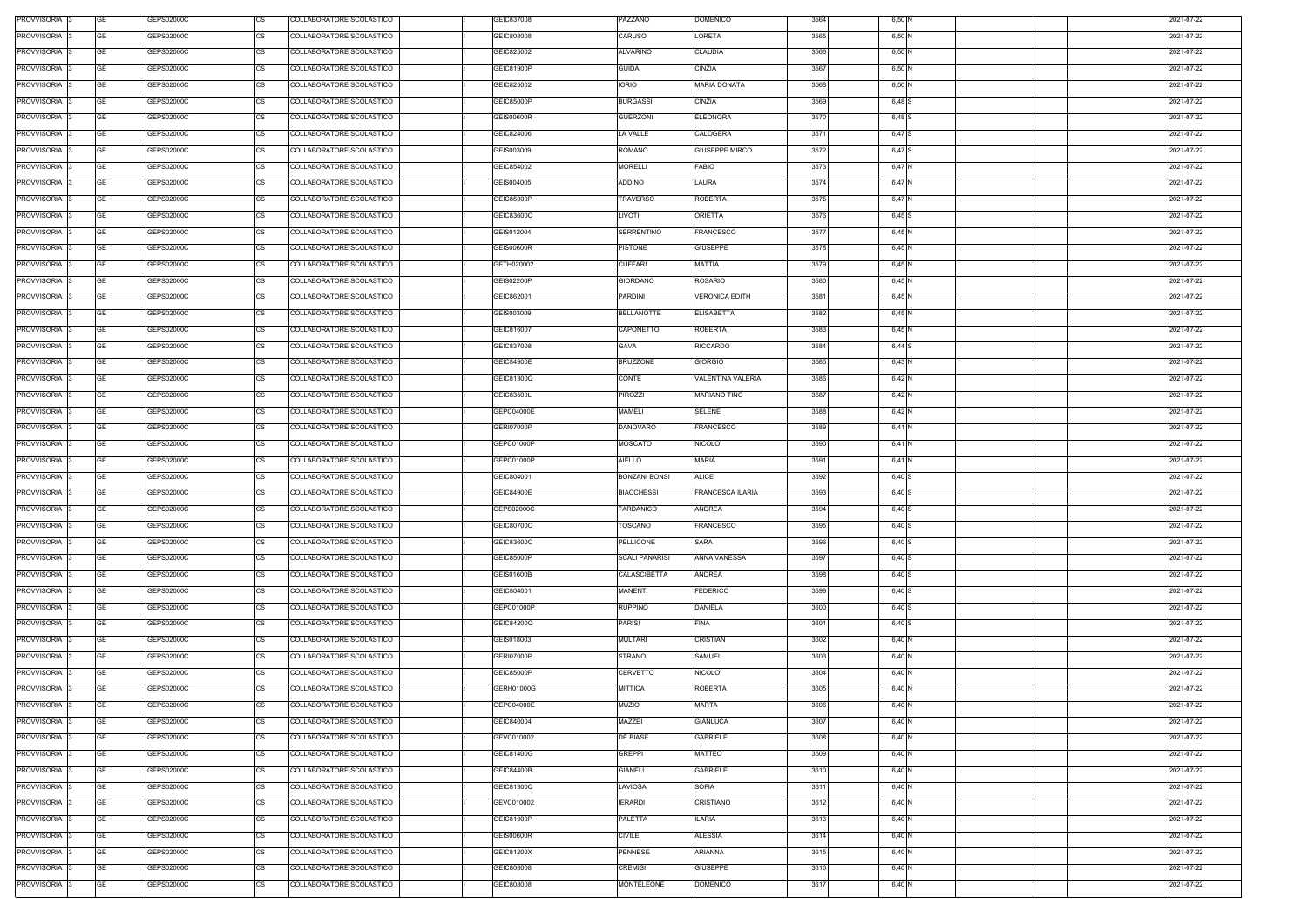| PROVVISORIA 3                  | <b>GE</b><br>GEPS02000C                            | <b>CS</b>       | COLLABORATORE SCOLASTICO                             | GERH01000G               | <b>MANGIONE</b>                  | <b>ROBERTO</b>                   | 3618         | 6,40 N           |  | 2021-07-22               |
|--------------------------------|----------------------------------------------------|-----------------|------------------------------------------------------|--------------------------|----------------------------------|----------------------------------|--------------|------------------|--|--------------------------|
| PROVVISORIA 3                  | <b>GE</b><br>GEPS02000C                            | CS              | COLLABORATORE SCOLASTICO                             | GEPS02000C               | <b>FIORE</b>                     | LUIGI                            | 3619         | 6,40 N           |  | 2021-07-22               |
| PROVVISORIA 3                  | <b>GE</b><br>GEPS02000C                            | <b>CS</b>       | COLLABORATORE SCOLASTICO                             | GEIS004005               | CARNEVALI                        | VALENTINA                        | 3620         | 6,40 N           |  | 2021-07-22               |
| PROVVISORIA 3                  | <b>GE</b><br>GEPS02000C                            | <b>CS</b>       | COLLABORATORE SCOLASTICO                             | GEIC83600C               | <b>ROSATI</b>                    | FRANCESCA                        | 3621         | 6,40 N           |  | 2021-07-22               |
| PROVVISORIA 3                  | <b>GE</b><br>GEPS02000C                            | <b>CS</b>       | COLLABORATORE SCOLASTICO                             | GEIS01400Q               | CANEPA                           | SARAH                            | 3622         | 6,40 N           |  | 2021-07-22               |
| PROVVISORIA 3                  | <b>GE</b><br>GEPS02000C                            | <b>CS</b>       | COLLABORATORE SCOLASTICO                             | GEIC82600T               | <b>CUCELI</b>                    | CARLO EPIFANIO                   | 3623         | 6,40 N           |  | 2021-07-22               |
| PROVVISORIA 3                  | <b>GE</b><br>GEPS02000C                            | <b>CS</b>       | COLLABORATORE SCOLASTICO                             | GEIC861005               | <b>REA</b>                       | <b>ELISA</b>                     | 3624         | 6,40 N           |  | 2021-07-22               |
| PROVVISORIA 3                  | <b>GE</b><br>GEPS02000C                            | CS              | COLLABORATORE SCOLASTICO                             | GETD03000V               | <b>FERRARA</b>                   | ALEX                             | 3625         | 6,40 N           |  | 2021-07-22               |
| PROVVISORIA 3                  | <b>GE</b><br>GEPS02000C                            | <b>CS</b>       | COLLABORATORE SCOLASTICO                             | GEPM04000P               | <b>BERTOLINO</b>                 | <b>EMANUELE AMATO</b>            | 3626         | 6,40 N           |  | 2021-07-22               |
| PROVVISORIA 3                  | <b>GE</b><br>GEPS02000C                            | <b>CS</b>       | COLLABORATORE SCOLASTICO                             | GEIC84200Q               | COSSO                            | <b>VERONICA</b>                  | 3627         | 6,40 N           |  | 2021-07-22               |
| PROVVISORIA 3                  | <b>GE</b><br>GEPS02000C                            | <b>CS</b>       | COLLABORATORE SCOLASTICO                             | <b>GEIS02200P</b>        | LOMBARDO                         | <b>ANDREA</b>                    | 3628         | 6,40 N           |  | 2021-07-22               |
| PROVVISORIA 3                  | <b>GE</b><br>GEPS02000C                            | CS              | COLLABORATORE SCOLASTICO                             | GEIC85000P               | <b>MARONGIU</b>                  | <b>ELENA</b>                     | 3629         | 6,40 N           |  | 2021-07-22               |
| PROVVISORIA 3                  | <b>GE</b><br>GEPS02000C                            | <b>CS</b>       | COLLABORATORE SCOLASTICO                             | GEIC81300Q               | <b>PATRONE</b>                   | <b>GIORGIA</b>                   | 3630         | 6,40 N           |  | 2021-07-22               |
| PROVVISORIA 3                  | <b>GE</b><br>GEPS02000C                            | CS              | COLLABORATORE SCOLASTICO                             | GEIC85000P               | MARZANI                          | <b>ILARIA</b>                    | 3631         | 6,40 N           |  | 2021-07-22               |
| PROVVISORIA 3                  | <b>GE</b><br>GEPS02000C                            | <b>CS</b>       | COLLABORATORE SCOLASTICO                             | GEIC862001               | SANSALONE                        | LEONARDO GRAZIANO                | 3632         | 6,40 N           |  | 2021-07-22               |
| PROVVISORIA 3                  | <b>GE</b><br>GEPS02000C                            | CS              | COLLABORATORE SCOLASTICO                             | GEIS01400Q               | <b>CURCIO</b>                    | SARA                             | 3633         | 6,40 N           |  | 2021-07-22               |
| PROVVISORIA 3                  | <b>GE</b><br>GEPS02000C                            | <b>CS</b>       | COLLABORATORE SCOLASTICO                             | GEIC816007               | <b>BERNAGOZZI</b>                | <b>GIULIA</b>                    | 3634         | 6,40 N           |  | 2021-07-22               |
| PROVVISORIA 3                  | <b>GE</b><br>GEPS02000C                            | <b>CS</b>       | COLLABORATORE SCOLASTICO                             | GEIC84100X               | RASORE                           | <b>GIULIA</b>                    | 3635         | 6,40 N           |  | 2021-07-22               |
| PROVVISORIA 3                  | <b>GE</b><br>GEPS02000C                            | <b>CS</b>       | COLLABORATORE SCOLASTICO                             | GEIC85000P               | SANFILIPPO                       | SARA                             | 3636         | 6,40 N           |  | 2021-07-22               |
| PROVVISORIA 3                  | <b>GE</b><br>GEPS02000C                            | <b>CS</b>       | COLLABORATORE SCOLASTICO                             | GEIC853006               | <b>DE MAGISTRIS</b>              | <b>UMBERTO</b>                   | 3637         | 6,40 N           |  | 2021-07-22               |
| PROVVISORIA 3                  | <b>GE</b><br>GEPS02000C                            | <b>CS</b>       | COLLABORATORE SCOLASTICO                             | GEIC85100E               | CECCANTI                         | <b>GIULIA</b>                    | 3638         | 6,40 N           |  | 2021-07-22               |
| PROVVISORIA 3                  | <b>GE</b><br>GEPS02000C                            | <b>CS</b>       | COLLABORATORE SCOLASTICO                             | GEIC838004               | <b>PAISSA</b>                    | FRANCESCA                        | 3639         | 6,40 N           |  | 2021-07-22               |
| PROVVISORIA 3                  | <b>GE</b><br>GEPS02000C                            | <b>CS</b>       | COLLABORATORE SCOLASTICO                             | GEIC837008               | NAITANA                          | VALENTINA                        | 3640         | 6,40 N           |  | 2021-07-22               |
| PROVVISORIA 3                  | <b>GE</b><br>GEPS02000C                            | <b>CS</b>       | COLLABORATORE SCOLASTICO                             | GEIC817003               | <b>REBORA</b>                    | <b>FEDERICO</b>                  | 3641         | 6,40 N           |  | 2021-07-22               |
| PROVVISORIA 3                  | <b>GE</b><br>GEPS02000C                            | <b>CS</b>       | COLLABORATORE SCOLASTICO                             | GEIS018003               | <b>SARUBBI</b>                   | CATERINA                         | 3642         | 6,40 N           |  | 2021-07-22               |
| PROVVISORIA 3                  | <b>GE</b><br>GEPS02000C                            | <b>CS</b>       | COLLABORATORE SCOLASTICO                             | GEIC84200Q               | CORSO                            | <b>FEDERICO</b>                  | 3643         | 6,40 N           |  | 2021-07-22               |
| PROVVISORIA 3                  | <b>GE</b><br>GEPS02000C                            | <b>CS</b>       | COLLABORATORE SCOLASTICO                             | <b>GEIC83400R</b>        | <b>RACCO</b>                     | RAMONA                           | 3644         | 6,40 N           |  | 2021-07-22               |
| PROVVISORIA 3                  | <b>GE</b><br>GEPS02000C                            | CS              | COLLABORATORE SCOLASTICO                             | <b>GERI02000N</b>        | COLACE                           | <b>STEFANO</b>                   | 3645         | 6,40 N           |  | 2021-07-22               |
| PROVVISORIA 3                  | <b>GE</b><br>GEPS02000C                            | <b>CS</b>       | COLLABORATORE SCOLASTICO                             | GEIC84700V               | ASCIUTTO                         | <b>RITA</b>                      | 3646         | 6,40 N           |  | 2021-07-22               |
| PROVVISORIA 3                  | <b>GE</b><br>GEPS02000C                            | <b>CS</b>       | COLLABORATORE SCOLASTICO                             | GEIC85000P               | <b>NICOSIA</b>                   | <b>BEATRICE</b>                  | 3647         | 6,40 N           |  | 2021-07-22               |
| PROVVISORIA 3                  | <b>GE</b><br>GEPS02000C<br><b>GE</b>               | <b>CS</b>       | COLLABORATORE SCOLASTICO                             | <b>GEIC82700N</b>        | COSTIGLIOLO                      | <b>GABRIELE</b>                  | 3648<br>3649 | 6,40 N           |  | 2021-07-22               |
| PROVVISORIA 3                  | GEPS02000C                                         | <b>CS</b>       | COLLABORATORE SCOLASTICO                             | GEIC84900E               | PESSINA                          | <b>PAOLA</b><br><b>FRANCESCA</b> |              | 6,40 N           |  | 2021-07-22               |
| PROVVISORIA 3                  | <b>GE</b><br>GEPS02000C                            | CS              | COLLABORATORE SCOLASTICO                             | <b>GEIS00600R</b>        | <b>MARCECA</b>                   |                                  | 3650         | 6,40 N           |  | 2021-07-22               |
| PROVVISORIA 3<br>PROVVISORIA 3 | <b>GE</b><br>GEPS02000C<br><b>GE</b><br>GEPS02000C | <b>CS</b><br>CS | COLLABORATORE SCOLASTICO<br>COLLABORATORE SCOLASTICO | GERH020006<br>GEIC81200X | <b>ONOFRIO</b><br><b>BALZANO</b> | ANTONIO<br>COLOMBA               | 3651<br>3652 | 6,40 N<br>6,40 N |  | 2021-07-22<br>2021-07-22 |
| PROVVISORIA 3                  | <b>GE</b><br>GEPS02000C                            | <b>CS</b>       | COLLABORATORE SCOLASTICO                             | GEIC83400R               | <b>FEDELE</b>                    | COSTANTINO ANTONIO               | 3653         | 6,35 N           |  | 2021-07-22               |
| PROVVISORIA 3                  | <b>GE</b><br>GEPS02000C                            | CS              | COLLABORATORE SCOLASTICO                             | GEPS07000D               | PIGNATIELLO                      | <b>SILVIA</b>                    | 3654         | 6,35 N           |  | 2021-07-22               |
| PROVVISORIA 3                  | <b>GE</b><br>GEPS02000C                            | <b>CS</b>       | COLLABORATORE SCOLASTICO                             | GEPS07000D               | ZANTEDESCHI                      | ANDREA                           | 3655         | 6,35 N           |  | 2021-07-22               |
| PROVVISORIA 3                  | <b>GE</b><br>GEPS02000C                            | CS              | COLLABORATORE SCOLASTICO                             | GEIC831009               | GRASSO                           | CARLA                            | 3656         | 6,33 S           |  | 2021-07-22               |
| PROVVISORIA 3                  | <b>GE</b><br>GEPS02000C                            | CS              | COLLABORATORE SCOLASTICO                             | GEIC838004               | <b>CASCINI</b>                   | CRISTINA                         | 3657         | 6,33 S           |  | 2021-07-22               |
| PROVVISORIA 3                  | <b>GE</b><br>GEPS02000C                            | CS              | COLLABORATORE SCOLASTICO                             | GEIC81200X               | STANCANELLI                      | <b>DEBORAH</b>                   | 3658         | 6,33 S           |  | 2021-07-22               |
| PROVVISORIA 3                  | <b>GE</b><br>GEPS02000C                            | <b>CS</b>       | COLLABORATORE SCOLASTICO                             | GEIC838004               | DI CAPUA                         | <b>NICOLA</b>                    | 3659         | 6,33 S           |  | 2021-07-22               |
| PROVVISORIA 3                  | <b>GE</b><br>GEPS02000C                            | CS              | COLLABORATORE SCOLASTICO                             | GEIC83900X               | <b>GUASTI</b>                    | <b>RAFFAELLA</b>                 | 3660         | 6,33 S           |  | 2021-07-22               |
| PROVVISORIA 3                  | <b>GE</b><br>GEPS02000C                            | CS              | COLLABORATORE SCOLASTICO                             | GEIC85200A               | <b>BORDONI</b>                   | MASSIMILIANO                     | 3661         | 6,33 S           |  | 2021-07-22               |
| PROVVISORIA 3                  | <b>GE</b><br>GEPS02000C                            | <b>CS</b>       | COLLABORATORE SCOLASTICO                             | GEIS01400Q               | CARACCIOLO                       | ERMINIA                          | 3662         | 6,33 S           |  | 2021-07-22               |
| PROVVISORIA 3                  | <b>GE</b><br>GEPS02000C                            | <b>CS</b>       | COLLABORATORE SCOLASTICO                             | GEIC82000V               | <b>LIGRONE</b>                   | <b>ANNA MARIA</b>                | 3663         | 6,33 S           |  | 2021-07-22               |
| PROVVISORIA 3                  | <b>GE</b><br>GEPS02000C                            | <b>CS</b>       | COLLABORATORE SCOLASTICO                             | GEIC82300A               | CATALANO                         | <b>SALVATORE</b>                 | 3664         | 6,33 S           |  | 2021-07-22               |
| PROVVISORIA 3                  | <b>GE</b><br>GEPS02000C                            | <b>CS</b>       | COLLABORATORE SCOLASTICO                             | GEIS01600B               | VITELLARO                        | CRISTOFARO                       | 3665         | 6,33 S           |  | 2021-07-22               |
| PROVVISORIA 3                  | <b>GE</b><br>GEPS02000C                            | <b>CS</b>       | COLLABORATORE SCOLASTICO                             | GEPS07000D               | <b>PENCO</b>                     | CHIARA                           | 3666         | 6,33 S           |  | 2021-07-22               |
| PROVVISORIA 3                  | <b>GE</b><br>GEPS02000C                            | <b>CS</b>       | COLLABORATORE SCOLASTICO                             | GEIC85100E               | ANTONELLI                        | <b>DANIELA</b>                   | 3667         | 6,33 S           |  | 2021-07-22               |
| PROVVISORIA 3                  | <b>GE</b><br>GEPS02000C                            | <b>CS</b>       | COLLABORATORE SCOLASTICO                             | GEIC85200A               | <b>INTERLANDO</b>                | <b>GABRIELLA</b>                 | 3668         | 6,33 S           |  | 2021-07-22               |
| PROVVISORIA 3                  | <b>GE</b><br>GEPS02000C                            | <b>CS</b>       | COLLABORATORE SCOLASTICO                             | GEIC82100P               | <b>BARONE</b>                    | <b>GIADA</b>                     | 3669         | 6,33 S           |  | 2021-07-22               |
| PROVVISORIA 3                  | <b>GE</b><br>GEPS02000C                            | <b>CS</b>       | COLLABORATORE SCOLASTICO                             | GEPS07000D               | SCALVENZI                        | CORRADO                          | 3670         | 6,33 S           |  | 2021-07-22               |
| PROVVISORIA 3                  | <b>GE</b><br>GEPS02000C                            | CS              | COLLABORATORE SCOLASTICO                             | GEIC825002               | <b>REGAZZO</b>                   | LAURA                            | 3671         | 6,33 S           |  | 2021-07-22               |
|                                |                                                    |                 |                                                      |                          |                                  |                                  |              |                  |  |                          |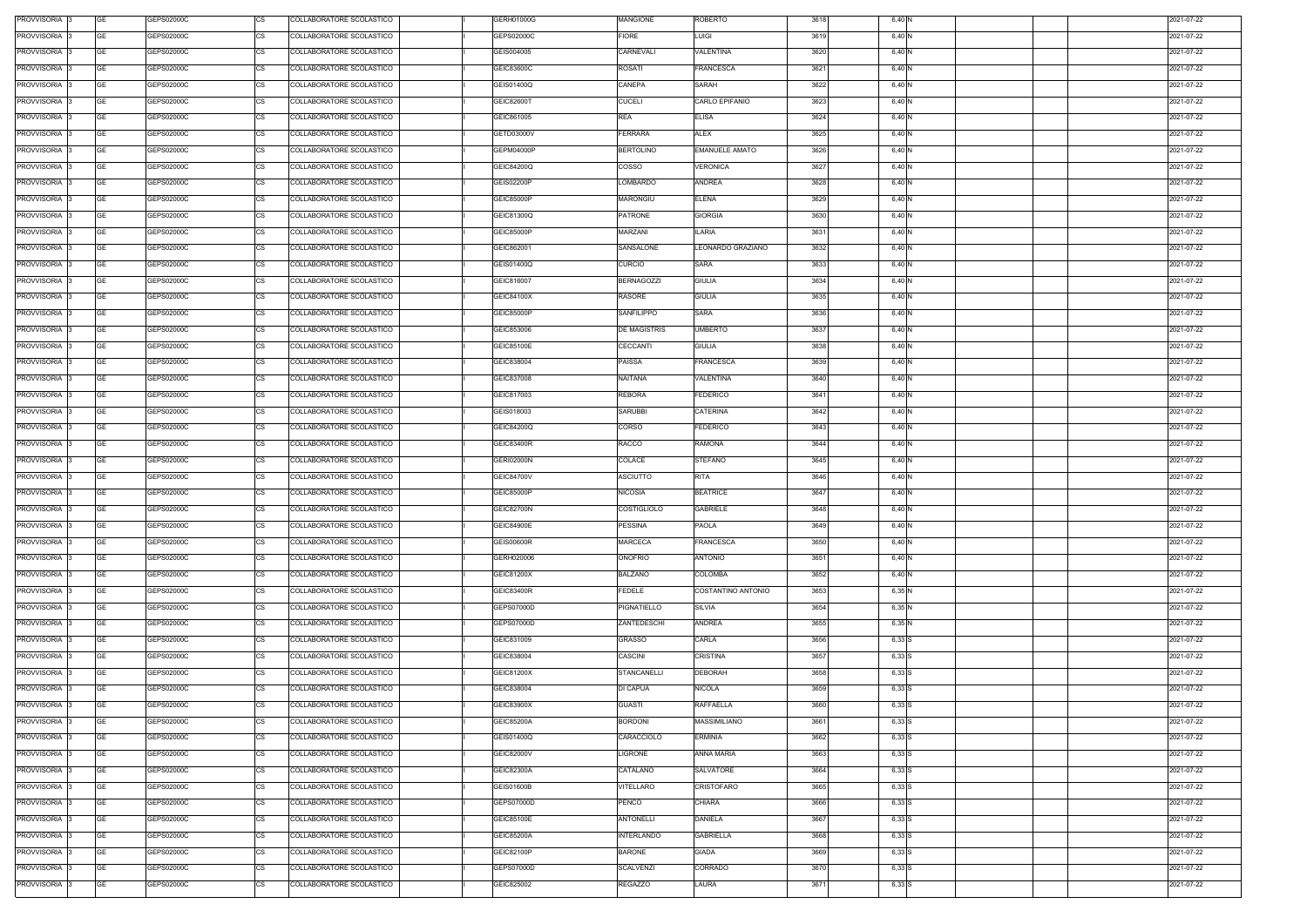| PROVVISORIA 3                  | <b>GE</b><br>GEPS02000C                            | <b>CS</b>       | COLLABORATORE SCOLASTICO                             | GEIC838004               | LOMBARDO                   | <b>FRANCESCA</b>        | 3672         | 6,33 N           |  | 2021-07-22               |
|--------------------------------|----------------------------------------------------|-----------------|------------------------------------------------------|--------------------------|----------------------------|-------------------------|--------------|------------------|--|--------------------------|
| PROVVISORIA 3                  | <b>GE</b><br>GEPS02000C                            | CS              | COLLABORATORE SCOLASTICO                             | GEVC010002               | <b>ASIOLI</b>              | ANDREA                  | 3673         | 6,33 N           |  | 2021-07-22               |
| PROVVISORIA 3                  | <b>GE</b><br>GEPS02000C                            | <b>CS</b>       | COLLABORATORE SCOLASTICO                             | GEIC84900E               | <b>COLOMBARI</b>           | <b>ELISABETTA</b>       | 3674         | 6,33 N           |  | 2021-07-22               |
| PROVVISORIA 3                  | <b>GE</b><br>GEPS02000C                            | <b>CS</b>       | COLLABORATORE SCOLASTICO                             | GEPS17000A               | CARFI                      | <b>CLAUDIA</b>          | 3675         | 6,33 N           |  | 2021-07-22               |
| PROVVISORIA 3                  | <b>GE</b><br>GEPS02000C                            | <b>CS</b>       | COLLABORATORE SCOLASTICO                             | GEIC831009               | <b>MARRAMA</b>             | <b>ILENIA</b>           | 3676         | 6,33 N           |  | 2021-07-22               |
| PROVVISORIA 3                  | <b>GE</b><br>GEPS02000C                            | <b>CS</b>       | COLLABORATORE SCOLASTICO                             | GEIC831009               | PEZZERA                    | <b>ENZA</b>             | 3677         | 6,33 N           |  | 2021-07-22               |
| PROVVISORIA 3                  | <b>GE</b><br>GEPS02000C                            | <b>CS</b>       | COLLABORATORE SCOLASTICO                             | GEIC831009               | TORTONESI                  | LAURA                   | 3678         | 6,33 N           |  | 2021-07-22               |
| PROVVISORIA 3                  | <b>GE</b><br>GEPS02000C                            | CS              | COLLABORATORE SCOLASTICO                             | GEIS003009               | <b>SCALINI</b>             | <b>MONICA</b>           | 3679         | 6,33 N           |  | 2021-07-22               |
| PROVVISORIA 3                  | <b>GE</b><br>GEPS02000C                            | <b>CS</b>       | COLLABORATORE SCOLASTICO                             | GEIC84900E               | TALOTTA                    | SIMONA                  | 3680         | 6,33 N           |  | 2021-07-22               |
| PROVVISORIA 3                  | <b>GE</b><br>GEPS02000C                            | <b>CS</b>       | COLLABORATORE SCOLASTICO                             | GEIC83900X               | <b>BARBERA</b>             | MASSIMILIANO            | 3681         | 6,33 N           |  | 2021-07-22               |
| PROVVISORIA 3                  | <b>GE</b><br>GEPS02000C                            | <b>CS</b>       | COLLABORATORE SCOLASTICO                             | GEIC85100E               | <b>AMBROSINO</b>           | PATRIZIA                | 3682         | 6,33 N           |  | 2021-07-22               |
| PROVVISORIA 3                  | <b>GE</b><br>GEPS02000C                            | CS              | COLLABORATORE SCOLASTICO                             | GEIC825002               | <b>ASCHERI</b>             | <b>FRANCESCA</b>        | 3683         | 6,33 N           |  | 2021-07-22               |
| PROVVISORIA 3                  | <b>GE</b><br>GEPS02000C                            | <b>CS</b>       | COLLABORATORE SCOLASTICO                             | GEPS02000C               | <b>GRAVILI</b>             | FERNANDA                | 3684         | 6,33 N           |  | 2021-07-22               |
| PROVVISORIA 3                  | <b>GE</b><br>GEPS02000C                            | CS              | COLLABORATORE SCOLASTICO                             | GEIC831009               | <b>BISSO</b>               | <b>PAOLO</b>            | 3685         | 6,33 N           |  | 2021-07-22               |
| PROVVISORIA 3                  | <b>GE</b><br>GEPS02000C                            | <b>CS</b>       | COLLABORATORE SCOLASTICO                             | GEPC04000E               | LEDDA                      | LIANA                   | 3686         | 6,33 N           |  | 2021-07-22               |
| PROVVISORIA 3                  | <b>GE</b><br>GEPS02000C                            | CS              | COLLABORATORE SCOLASTICO                             | <b>GEIS00600R</b>        | VACCARO                    | FRANCESCA               | 3687         | 6,33 N           |  | 2021-07-22               |
| PROVVISORIA 3                  | <b>GE</b><br>GEPS02000C                            | <b>CS</b>       | COLLABORATORE SCOLASTICO                             | GEIC82100P               | <b>MASSOCCO</b>            | <b>CRISTINA</b>         | 3688         | 6,33 N           |  | 2021-07-22               |
| PROVVISORIA 3                  | <b>GE</b><br>GEPS02000C                            | <b>CS</b>       | COLLABORATORE SCOLASTICO                             | GEIC854002               | <b>ARIU</b>                | <b>PAOLA</b>            | 3689         | 6,33 N           |  | 2021-07-22               |
| PROVVISORIA 3                  | <b>GE</b><br>GEPS02000C                            | <b>CS</b>       | COLLABORATORE SCOLASTICO                             | GEIC83500L               | PATRONE                    | <b>GABRIELLA</b>        | 3690         | 6,33 N           |  | 2021-07-22               |
| PROVVISORIA 3                  | <b>GE</b><br>GEPS02000C                            | <b>CS</b>       | COLLABORATORE SCOLASTICO                             | GEPS030003               | D'ALESSANDRO               | ANNA MARIA              | 3691         | 6,33 N           |  | 2021-07-22               |
| PROVVISORIA 3                  | <b>GE</b><br>GEPS02000C                            | <b>CS</b>       | COLLABORATORE SCOLASTICO                             | GEIS02200P               | SCARANARI                  | ERIO                    | 3692         | 6,33 N           |  | 2021-07-22               |
| PROVVISORIA 3                  | <b>GE</b><br>GEPS02000C                            | <b>CS</b>       | COLLABORATORE SCOLASTICO                             | GEIC83900X               | CARROZZINO                 | MIRELLA                 | 3693         | 6,33 N           |  | 2021-07-22               |
| PROVVISORIA 3                  | <b>GE</b><br>GEPS02000C                            | <b>CS</b>       | COLLABORATORE SCOLASTICO                             | GEIS01400Q               | <b>MUNDO</b>               | TERESA                  | 3694         | 6,33 N           |  | 2021-07-22               |
| PROVVISORIA 3                  | <b>GE</b><br>GEPS02000C                            | <b>CS</b>       | COLLABORATORE SCOLASTICO                             | GEPS02000C               | <b>PLATONI</b>             | PAOLA                   | 3695         | 6,33 N           |  | 2021-07-22               |
| PROVVISORIA 3                  | <b>GE</b><br>GEPS02000C                            | <b>CS</b>       | COLLABORATORE SCOLASTICO                             | GEIC804001               | <b>OBERTI</b>              | <b>ROSA</b>             | 3696         | 6,33 N           |  | 2021-07-22               |
| PROVVISORIA 3                  | <b>GE</b><br>GEPS02000C                            | <b>CS</b>       | COLLABORATORE SCOLASTICO                             | GEIC83600C               | <b>MANCINI</b>             | SONIA                   | 3697         | 6,33 N           |  | 2021-07-22               |
| PROVVISORIA 3                  | <b>GE</b><br>GEPS02000C                            | <b>CS</b>       | COLLABORATORE SCOLASTICO                             | GEIC82200E               | <b>BONOTTO</b>             | <b>MARIA GRAZIA</b>     | 3698         | 6,33 N           |  | 2021-07-22               |
| PROVVISORIA 3                  | <b>GE</b><br>GEPS02000C                            | CS              | COLLABORATORE SCOLASTICO                             | GEIC85000P               | TAMBONE                    | <b>CECILIA</b>          | 3699         | 6,33 N           |  | 2021-07-22               |
| PROVVISORIA 3                  | <b>GE</b><br>GEPS02000C                            | <b>CS</b>       | COLLABORATORE SCOLASTICO                             | GEIC83900X               | RISSO                      | <b>MARIO</b>            | 3700         | 6,33 N           |  | 2021-07-22               |
| PROVVISORIA 3                  | <b>GE</b><br>GEPS02000C                            | <b>CS</b>       | COLLABORATORE SCOLASTICO                             | GEIC85000P               | <b>RAVERA</b>              | <b>FEDERICA</b>         | 3701         | 6,33 N           |  | 2021-07-22               |
| PROVVISORIA 3                  | <b>GE</b><br>GEPS02000C<br><b>GE</b>               | <b>CS</b>       | COLLABORATORE SCOLASTICO                             | GEIC862001               | PELIZZA                    | <b>BARBARA</b>          | 3702         | 6,33 N           |  | 2021-07-22               |
| PROVVISORIA 3                  | GEPS02000C                                         | <b>CS</b>       | COLLABORATORE SCOLASTICO                             | GEIC838004               | GALLO<br><b>TARDIOLI</b>   | LUIGI                   | 3703         | 6,33 N           |  | 2021-07-22               |
| PROVVISORIA 3                  | <b>GE</b><br>GEPS02000C                            | CS              | COLLABORATORE SCOLASTICO                             | GEPS07000D               |                            | <b>FABIANO</b>          | 3704         | 6,33 N           |  | 2021-07-22               |
| PROVVISORIA 3<br>PROVVISORIA 3 | <b>GE</b><br>GEPS02000C<br><b>GE</b><br>GEPS02000C | <b>CS</b><br>CS | COLLABORATORE SCOLASTICO<br>COLLABORATORE SCOLASTICO | GEIC85100E<br>GEIC85200A | <b>CAVIGGIA</b><br>PERDOMI | LAURA<br>RENATA CLAUDIA | 3705<br>3706 | 6,33 N<br>6,33 N |  | 2021-07-22<br>2021-07-22 |
| PROVVISORIA 3                  | <b>GE</b><br>GEPS02000C                            | <b>CS</b>       | COLLABORATORE SCOLASTICO                             | GEIC808008               | <b>SERRENTINO</b>          | <b>ILENIA</b>           | 3707         | 6,31 N           |  | 2021-07-22               |
| PROVVISORIA 3                  | <b>GE</b><br>GEPS02000C                            | CS              | COLLABORATORE SCOLASTICO                             | GEIC81200X               | SAGLIMBENI                 | <b>DANIELE</b>          | 3708         | 6,30 S           |  | 2021-07-22               |
| PROVVISORIA 3                  | <b>GE</b><br>GEPS02000C                            | <b>CS</b>       | COLLABORATORE SCOLASTICO                             | GEIC84900E               | <b>SCALI</b>               | <b>MARTINA</b>          | 3709         | 6,30 S           |  | 2021-07-22               |
| PROVVISORIA 3                  | <b>GE</b><br>GEPS02000C                            | CS              | COLLABORATORE SCOLASTICO                             | GEIC808008               | MIELE                      | <b>MARIA ANNA</b>       | 3710         | 6,30 S           |  | 2021-07-22               |
| PROVVISORIA 3                  | <b>GE</b><br>GEPS02000C                            | CS              | COLLABORATORE SCOLASTICO                             | GEIC85000P               | <b>MORABITO</b>            | <b>ANTONELLA</b>        | 3711         | 6,30 S           |  | 2021-07-22               |
| PROVVISORIA 3                  | <b>GE</b><br>GEPS02000C                            | CS              | COLLABORATORE SCOLASTICO                             | GEIC816007               | <b>BARONIO</b>             | LARA                    | 3712         | 6,30 S           |  | 2021-07-22               |
| PROVVISORIA 3                  | <b>GE</b><br>GEPS02000C                            | <b>CS</b>       | COLLABORATORE SCOLASTICO                             | GEPS080004               | <b>ALECCE</b>              | <b>BRUNO</b>            | 3713         | 6,30 S           |  | 2021-07-22               |
| PROVVISORIA 3                  | <b>GE</b><br>GEPS02000C                            | CS              | COLLABORATORE SCOLASTICO                             | GEIC82100P               | PALAZZO                    | <b>MONICA</b>           | 3714         | 6,30 S           |  | 2021-07-22               |
| PROVVISORIA 3                  | <b>GE</b><br>GEPS02000C                            | CS              | COLLABORATORE SCOLASTICO                             | GEIS01400Q               | VIRGALLITA                 | <b>GIULIA</b>           | 3715         | 6,30 S           |  | 2021-07-22               |
| PROVVISORIA 3                  | <b>GE</b><br>GEPS02000C                            | <b>CS</b>       | COLLABORATORE SCOLASTICO                             | GEIC82100P               | <b>BARTOLO</b>             | <b>ELEONORA</b>         | 3716         | 6,30 S           |  | 2021-07-22               |
| PROVVISORIA 3                  | <b>GE</b><br>GEPS02000C                            | <b>CS</b>       | COLLABORATORE SCOLASTICO                             | GEIC84900E               | <b>RUPNIK</b>              | FABIO                   | 3717         | 6,30 S           |  | 2021-07-22               |
| PROVVISORIA 3                  | <b>GE</b><br>GEPS02000C                            | <b>CS</b>       | COLLABORATORE SCOLASTICO                             | GEIC831009               | <b>MARTINASCO</b>          | <b>ELENA</b>            | 3718         | 6,30 S           |  | 2021-07-22               |
| PROVVISORIA 3                  | <b>GE</b><br>GEPS02000C                            | <b>CS</b>       | COLLABORATORE SCOLASTICO                             | GEIC83900X               | GRANARA                    | SIMONA                  | 3719         | 6,30 S           |  | 2021-07-22               |
| PROVVISORIA 3                  | <b>GE</b><br>GEPS02000C                            | <b>CS</b>       | COLLABORATORE SCOLASTICO                             | GEPM030004               | <b>FORTE</b>               | <b>RAFFAELLA</b>        | 3720         | 6,30 S           |  | 2021-07-22               |
| PROVVISORIA 3                  | <b>GE</b><br>GEPS02000C                            | <b>CS</b>       | COLLABORATORE SCOLASTICO                             | GEIC85200A               | <b>FERRERI</b>             | SIMONE                  | 3721         | 6,30 S           |  | 2021-07-22               |
| PROVVISORIA 3                  | <b>GE</b><br>GEPS02000C                            | <b>CS</b>       | COLLABORATORE SCOLASTICO                             | GEIC83500L               | ASPETTATI AVUNTI           | <b>NICOLA</b>           | 3722         | 6,30 S           |  | 2021-07-22               |
| PROVVISORIA 3                  | <b>GE</b><br>GEPS02000C                            | <b>CS</b>       | COLLABORATORE SCOLASTICO                             | GEIS004005               | <b>BASILE</b>              | DONATO                  | 3723         | 6,30 S           |  | 2021-07-22               |
| PROVVISORIA 3                  | <b>GE</b><br>GEPS02000C                            | <b>CS</b>       | COLLABORATORE SCOLASTICO                             | GETH020002               | SERRETIELLO                | MARCO                   | 3724         | 6,30 N           |  | 2021-07-22               |
| PROVVISORIA 3                  | <b>GE</b><br>GEPS02000C                            | CS              | COLLABORATORE SCOLASTICO                             | GEIC811004               | COSTA                      | <b>ELEONORA</b>         | 3725         | 6,30 N           |  | 2021-07-22               |
|                                |                                                    |                 |                                                      |                          |                            |                         |              |                  |  |                          |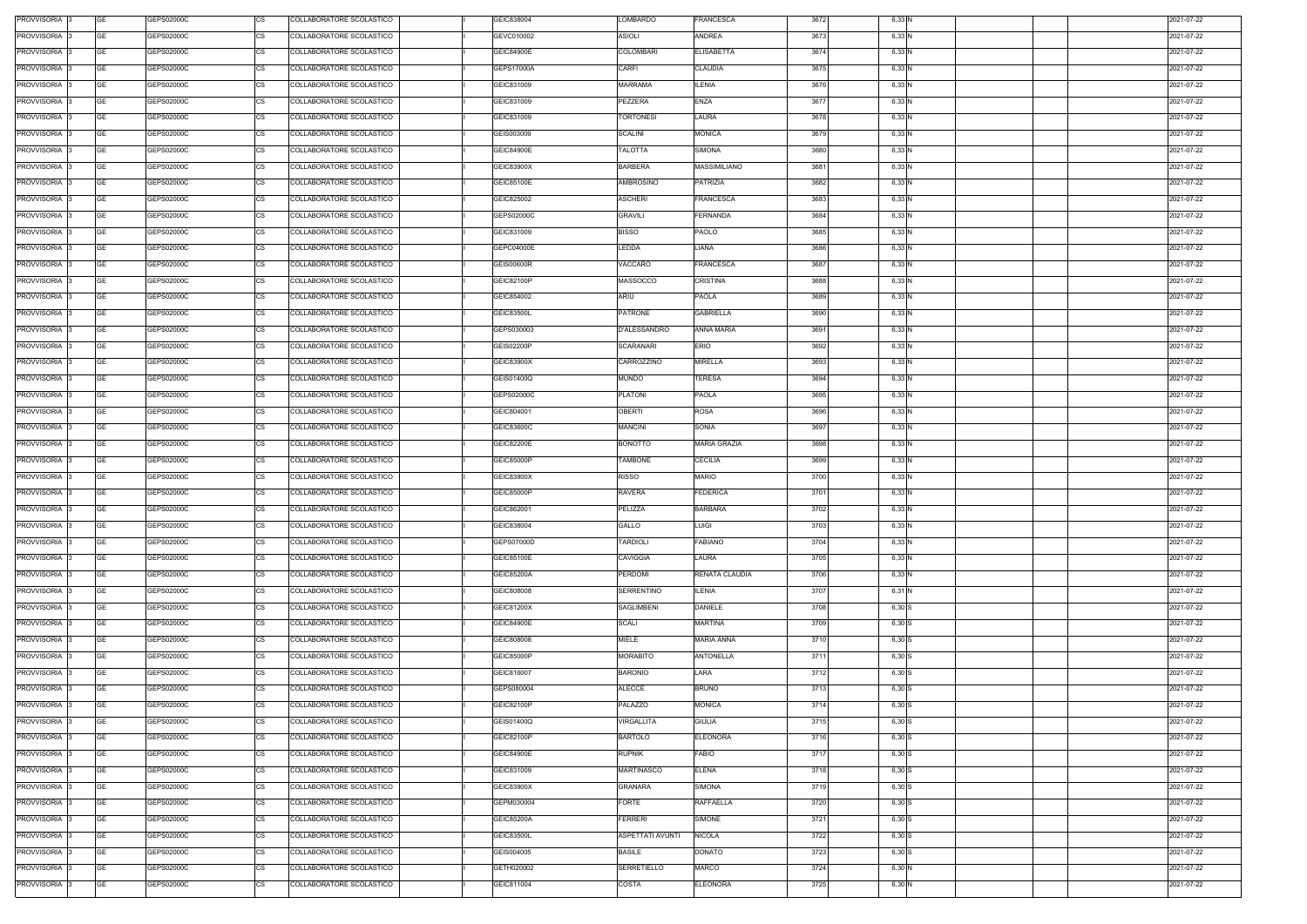| PROVVISORIA 3 | <b>GE</b><br>GEPS02000C | <b>CS</b> | COLLABORATORE SCOLASTICO | GEIC83900X        | <b>LIGI BARBONI</b> | MATILDE             | 3726 | 6,30 N |  | 2021-07-22 |
|---------------|-------------------------|-----------|--------------------------|-------------------|---------------------|---------------------|------|--------|--|------------|
| PROVVISORIA 3 | <b>GE</b><br>GEPS02000C | CS        | COLLABORATORE SCOLASTICO | GETH020002        | <b>FAZIO</b>        | <b>CLAUDIO</b>      | 3727 | 6,30 N |  | 2021-07-22 |
| PROVVISORIA 3 | <b>GE</b><br>GEPS02000C | CS        | COLLABORATORE SCOLASTICO | GEIC82600T        | PAVONE              | STEFANO             | 3728 | 6,30 N |  | 2021-07-22 |
| PROVVISORIA 3 | <b>GE</b><br>GEPS02000C | <b>CS</b> | COLLABORATORE SCOLASTICO | GEIC80700C        | <b>ESPOSITO</b>     | <b>SALVATORE</b>    | 3729 | 6,30 N |  | 2021-07-22 |
| PROVVISORIA 3 | <b>GE</b><br>GEPS02000C | <b>CS</b> | COLLABORATORE SCOLASTICO | GEIS00700L        | VALLE               | SIMONE              | 3730 | 6,30 N |  | 2021-07-22 |
| PROVVISORIA 3 | <b>GE</b><br>GEPS02000C | <b>CS</b> | COLLABORATORE SCOLASTICO | GEIC82100P        | <b>IACOBUCCI</b>    | <b>GIUSI</b>        | 3731 | 6,30 N |  | 2021-07-22 |
| PROVVISORIA 3 | <b>GE</b><br>GEPS02000C | <b>CS</b> | COLLABORATORE SCOLASTICO | GEIC860009        | <b>FANARA</b>       | <b>FRANCESCO</b>    | 3732 | 6,30 N |  | 2021-07-22 |
| PROVVISORIA 3 | <b>GE</b><br>GEPS02000C | <b>CS</b> | COLLABORATORE SCOLASTICO | GEIS01600B        | <b>PAPAIANNI</b>    | <b>MATTEO</b>       | 3733 | 6,30 N |  | 2021-07-22 |
| PROVVISORIA 3 | <b>GE</b><br>GEPS02000C | <b>CS</b> | COLLABORATORE SCOLASTICO | GEIC840004        | <b>PAPALIA</b>      | <b>ILARIA</b>       | 3734 | 6,30 N |  | 2021-07-22 |
| PROVVISORIA 3 | <b>GE</b><br>GEPS02000C | <b>CS</b> | COLLABORATORE SCOLASTICO | GEPM030004        | <b>ROCCA</b>        | <b>GIOVANNI</b>     | 3735 | 6,30 N |  | 2021-07-22 |
| PROVVISORIA 3 | <b>GE</b><br>GEPS02000C | <b>CS</b> | COLLABORATORE SCOLASTICO | <b>GERI07000P</b> | MANGANARO           | <b>NAOMI MARIA</b>  | 3736 | 6,30 N |  | 2021-07-22 |
| PROVVISORIA 3 | <b>GE</b><br>GEPS02000C | CS        | COLLABORATORE SCOLASTICO | GEIC86400L        | LORENZOTTI          | <b>IRENE</b>        | 3737 | 6,30 N |  | 2021-07-22 |
| PROVVISORIA 3 | <b>GE</b><br>GEPS02000C | <b>CS</b> | COLLABORATORE SCOLASTICO | GERH01000G        | <b>MANNINO</b>      | <b>PIERO</b>        | 3738 | 6,30 N |  | 2021-07-22 |
| PROVVISORIA 3 | <b>GE</b><br>GEPS02000C | CS        | COLLABORATORE SCOLASTICO | GETH020002        | ROMANO              | GAETANO             | 3739 | 6,30 N |  | 2021-07-22 |
| PROVVISORIA 3 | <b>GE</b><br>GEPS02000C | <b>CS</b> | COLLABORATORE SCOLASTICO | GEPS030003        | <b>D'ALTERIO</b>    | NUNZIO              | 3740 | 6,30 N |  | 2021-07-22 |
| PROVVISORIA 3 | <b>GE</b><br>GEPS02000C | CS        | COLLABORATORE SCOLASTICO | <b>GEIC82700N</b> | DE PASQUALE         | <b>GIUSEPPE</b>     | 3741 | 6,30 N |  | 2021-07-22 |
| PROVVISORIA 3 | <b>GE</b><br>GEPS02000C | <b>CS</b> | COLLABORATORE SCOLASTICO | GEIC85100E        | <b>SALIS</b>        | <b>ELEONORA</b>     | 3742 | 6,30 N |  | 2021-07-22 |
| PROVVISORIA 3 | <b>GE</b><br>GEPS02000C | <b>CS</b> | COLLABORATORE SCOLASTICO | GEIC860009        | TRIOLO              | <b>IGNAZIO</b>      | 3743 | 6,30 N |  | 2021-07-22 |
| PROVVISORIA 3 | <b>GE</b><br>GEPS02000C | <b>CS</b> | COLLABORATORE SCOLASTICO | GEIS017007        | <b>MIGNONE</b>      | SIMONE              | 3744 | 6,30 N |  | 2021-07-22 |
| PROVVISORIA 3 | <b>GE</b><br>GEPS02000C | <b>CS</b> | COLLABORATORE SCOLASTICO | GEIC82300A        | DI LEO              | <b>ELENA</b>        | 3745 | 6,30 N |  | 2021-07-22 |
| PROVVISORIA 3 | <b>GE</b><br>GEPS02000C | <b>CS</b> | COLLABORATORE SCOLASTICO | GEIC838004        | MAZZA               | ALESSANDRA          | 3746 | 6,30 N |  | 2021-07-22 |
| PROVVISORIA 3 | <b>GE</b><br>GEPS02000C | <b>CS</b> | COLLABORATORE SCOLASTICO | GEIC811004        | <b>NOBILE</b>       | <b>DAVIDE</b>       | 3747 | 6,30 N |  | 2021-07-22 |
| PROVVISORIA 3 | <b>GE</b><br>GEPS02000C | <b>CS</b> | COLLABORATORE SCOLASTICO | GERH01000G        | <b>IANNUZZI</b>     | <b>GIANFRANCO</b>   | 3748 | 6,30 N |  | 2021-07-22 |
|               | <b>GE</b>               | <b>CS</b> |                          |                   |                     |                     |      | 6,30 N |  |            |
| PROVVISORIA 3 | GEPS02000C              |           | COLLABORATORE SCOLASTICO | GEIS018003        | <b>RIZZO</b>        | <b>GIORGIA</b>      | 3749 |        |  | 2021-07-22 |
| PROVVISORIA 3 | <b>GE</b><br>GEPS02000C | <b>CS</b> | COLLABORATORE SCOLASTICO | GEIC85000P        | <b>MURGIA</b>       | <b>ALBERTO</b>      | 3750 | 6,30 N |  | 2021-07-22 |
| PROVVISORIA 3 | <b>GE</b><br>GEPS02000C | <b>CS</b> | COLLABORATORE SCOLASTICO | GEIC83600C        | <b>PUNTORIERI</b>   | <b>ELISA</b>        | 3751 | 6,30 N |  | 2021-07-22 |
| PROVVISORIA 3 | <b>GE</b><br>GEPS02000C | <b>CS</b> | COLLABORATORE SCOLASTICO | GEIC837008        | FALBO               | CATERINA            | 3752 | 6,30 N |  | 2021-07-22 |
| PROVVISORIA 3 | <b>GE</b><br>GEPS02000C | CS        | COLLABORATORE SCOLASTICO | GEIC81300Q        | <b>D'AGOSTINO</b>   | <b>ROSA</b>         | 3753 | 6,30 N |  | 2021-07-22 |
| PROVVISORIA 3 | <b>GE</b><br>GEPS02000C | <b>CS</b> | COLLABORATORE SCOLASTICO | GEVC010002        | CHIUZZI             | <b>ARIANNA</b>      | 3754 | 6,30 N |  | 2021-07-22 |
| PROVVISORIA 3 | <b>GE</b><br>GEPS02000C | <b>CS</b> | COLLABORATORE SCOLASTICO | GEIS003009        | <b>PATANE</b>       | MASSIMILIANO        | 3755 | 6,30 N |  | 2021-07-22 |
| PROVVISORIA 3 | <b>GE</b><br>GEPS02000C | <b>CS</b> | COLLABORATORE SCOLASTICO | GEIC85000P        | <b>BARBIERI</b>     | <b>STEFANIA</b>     | 3756 | 6,30 N |  | 2021-07-22 |
| PROVVISORIA 3 | <b>GE</b><br>GEPS02000C | <b>CS</b> | COLLABORATORE SCOLASTICO | GEIC85600N        | <b>CAFFARENA</b>    | <b>GAJA</b>         | 3757 | 6,30 N |  | 2021-07-22 |
| PROVVISORIA 3 | <b>GE</b><br>GEPS02000C | CS        | COLLABORATORE SCOLASTICO | GEIC804001        | COSTANZO            | <b>MARCO</b>        | 3758 | 6,30 N |  | 2021-07-22 |
| PROVVISORIA 3 | <b>GE</b><br>GEPS02000C | <b>CS</b> | COLLABORATORE SCOLASTICO | GERH01000G        | AMMENDOLA           | GIUSEPPE SALVATORE  | 3759 | 6,30 N |  | 2021-07-22 |
| PROVVISORIA 3 | <b>GE</b><br>GEPS02000C | CS        | COLLABORATORE SCOLASTICO | GEIC82100P        | PORTALE             | PAMELA              | 3760 | 6,30 N |  | 2021-07-22 |
| PROVVISORIA 3 | <b>GE</b><br>GEPS02000C | <b>CS</b> | COLLABORATORE SCOLASTICO | GEIC81200X        | <b>GIOVAGNOLI</b>   | <b>MARTA</b>        | 3761 | 6,30 N |  | 2021-07-22 |
| PROVVISORIA 3 | <b>GE</b><br>GEPS02000C | CS        | COLLABORATORE SCOLASTICO | GEIC80700C        | MAZZITELLO          | <b>DOMENICO</b>     | 3762 | 6,30 N |  | 2021-07-22 |
| PROVVISORIA 3 | <b>GE</b><br>GEPS02000C | <b>CS</b> | COLLABORATORE SCOLASTICO | GEVC010002        | DI DOMENICO         | <b>IVAN</b>         | 3763 | 6,30 N |  | 2021-07-22 |
| PROVVISORIA 3 | <b>GE</b><br>GEPS02000C | CS        | COLLABORATORE SCOLASTICO | <b>GEIS02200P</b> | LEPORI              | <b>DEBORAH</b>      | 3764 | 6,30 N |  | 2021-07-22 |
| PROVVISORIA 3 | <b>GE</b><br>GEPS02000C | CS        | COLLABORATORE SCOLASTICO | GEIC817003        | UGHE'               | <b>DIEGO RAFAEL</b> | 3765 | 6,30 N |  | 2021-07-22 |
| PROVVISORIA 3 | <b>GE</b><br>GEPS02000C | CS        | COLLABORATORE SCOLASTICO | GERI07000P        | <b>FABBRICATORE</b> | <b>ALESSANDRA</b>   | 3766 | 6,30 N |  | 2021-07-22 |
| PROVVISORIA 3 | <b>GE</b><br>GEPS02000C | <b>CS</b> | COLLABORATORE SCOLASTICO | GEIS01400Q        | <b>PETITO</b>       | CLAUDIASSUNTA       | 3767 | 6,30 N |  | 2021-07-22 |
| PROVVISORIA 3 | <b>GE</b><br>GEPS02000C | CS        | COLLABORATORE SCOLASTICO | GEIC86500C        | <b>BONARRIGO</b>    | <b>RITA</b>         | 3768 | 6,30 N |  | 2021-07-22 |
| PROVVISORIA 3 | <b>GE</b><br>GEPS02000C | CS        | COLLABORATORE SCOLASTICO | GEIC84900E        | VERDOLIVO           | KATIA               | 3769 | 6,30 N |  | 2021-07-22 |
| PROVVISORIA 3 | <b>GE</b><br>GEPS02000C | <b>CS</b> | COLLABORATORE SCOLASTICO | GEIC82600T        | VACCARELLO          | <b>ALFONSO</b>      | 3770 | 6,30 N |  | 2021-07-22 |
| PROVVISORIA 3 | <b>GE</b><br>GEPS02000C | <b>CS</b> | COLLABORATORE SCOLASTICO | GEIS01400Q        | <b>FABIO</b>        | CHIARA              | 3771 | 6,30 N |  | 2021-07-22 |
| PROVVISORIA 3 | <b>GE</b><br>GEPS02000C | <b>CS</b> | COLLABORATORE SCOLASTICO | GEIC808008        | <b>D'ANTONA</b>     | DANIELA             | 3772 | 6,30 N |  | 2021-07-22 |
| PROVVISORIA 3 | <b>GE</b><br>GEPS02000C | <b>CS</b> | COLLABORATORE SCOLASTICO | GEPS07000D        | ALESCIO             | <b>ALESSANDRO</b>   | 3773 | 6,30 N |  | 2021-07-22 |
| PROVVISORIA 3 | <b>GE</b><br>GEPS02000C | <b>CS</b> | COLLABORATORE SCOLASTICO | GEIC861005        | SANSONE             | FRANCESCO PAOLO     | 3774 | 6,30 N |  | 2021-07-22 |
| PROVVISORIA 3 | <b>GE</b><br>GEPS02000C | <b>CS</b> | COLLABORATORE SCOLASTICO | GEIC859005        | DI CROCE            | <b>GIADA</b>        | 3775 | 6,30 N |  | 2021-07-22 |
| PROVVISORIA 3 | <b>GE</b><br>GEPS02000C | <b>CS</b> | COLLABORATORE SCOLASTICO | GEIS01400Q        | TAVANO              | /INCENZO            | 3776 | 6,30 N |  | 2021-07-22 |
| PROVVISORIA 3 | <b>GE</b><br>GEPS02000C | <b>CS</b> | COLLABORATORE SCOLASTICO | GEIC85200A        | <b>PIRINO</b>       | <b>MARTA</b>        | 3777 | 6,30 N |  | 2021-07-22 |
| PROVVISORIA 3 | <b>GE</b><br>GEPS02000C | <b>CS</b> | COLLABORATORE SCOLASTICO | GEIC85100E        | LAI                 | LAURA               | 3778 | 6,30 N |  | 2021-07-22 |
| PROVVISORIA 3 | <b>GE</b><br>GEPS02000C | CS        | COLLABORATORE SCOLASTICO | GEIC859005        | <b>RISSOTTO</b>     | <b>MARCO</b>        | 3779 | 6,30 N |  | 2021-07-22 |
|               |                         |           |                          |                   |                     |                     |      |        |  |            |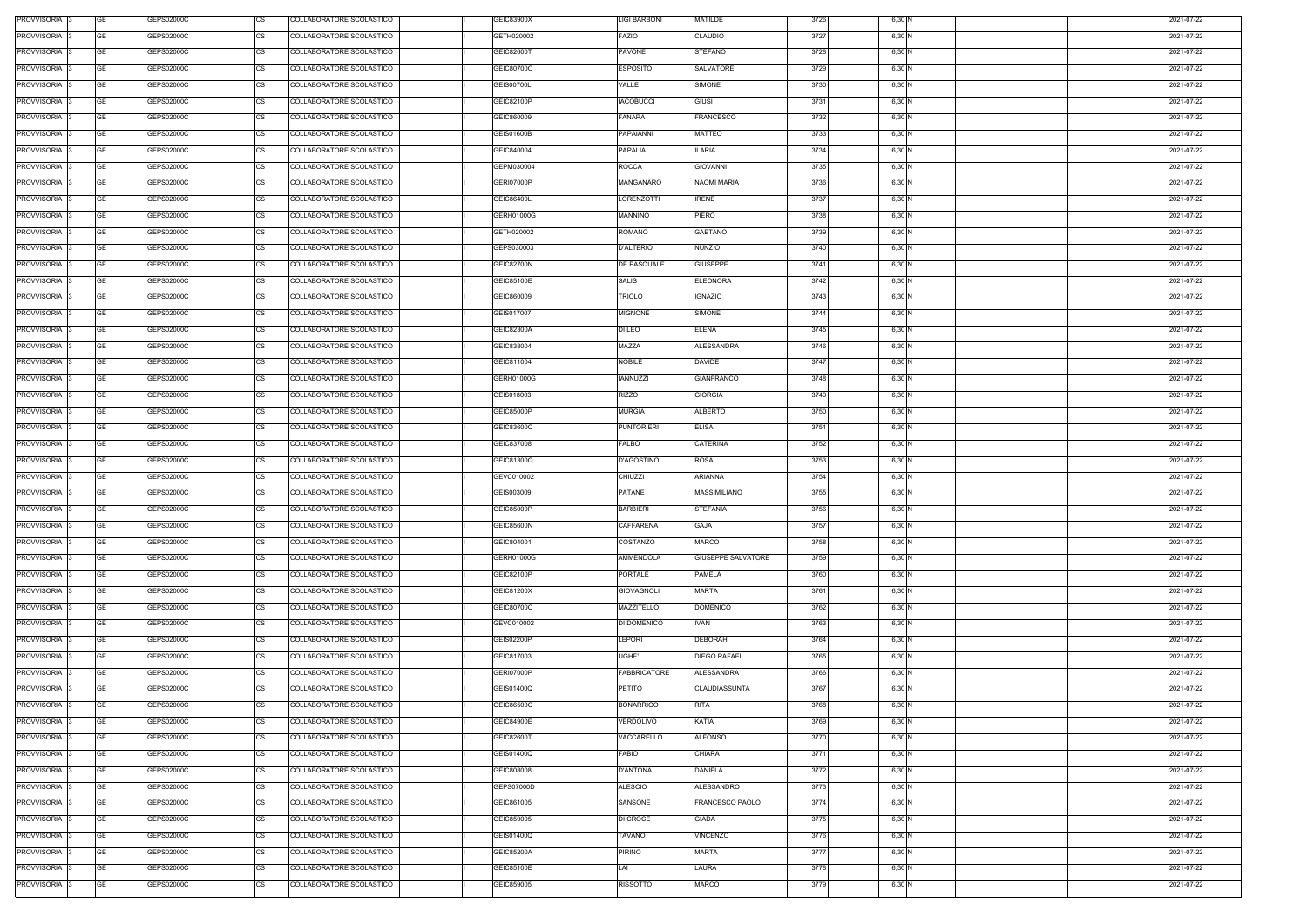| PROVVISORIA 3                  | <b>GE</b><br>GEPS02000C                            | <b>CS</b>       | COLLABORATORE SCOLASTICO                             | GEIC85100E               | TORRIELLI                       | <b>ALESSIO</b>                     | 3780         | 6,30 N             |  | 2021-07-22               |
|--------------------------------|----------------------------------------------------|-----------------|------------------------------------------------------|--------------------------|---------------------------------|------------------------------------|--------------|--------------------|--|--------------------------|
| PROVVISORIA 3                  | <b>GE</b><br>GEPS02000C                            | CS              | COLLABORATORE SCOLASTICO                             | GEPC01000P               | <b>SCHEPIS</b>                  | <b>SALVATORE</b>                   | 3781         | 6,30 N             |  | 2021-07-22               |
| PROVVISORIA 3                  | <b>GE</b><br>GEPS02000C                            | <b>CS</b>       | COLLABORATORE SCOLASTICO                             | <b>GEIC83400R</b>        | <b>RESINI</b>                   | <b>GIANCARLO</b>                   | 3782         | 6,30 N             |  | 2021-07-22               |
| PROVVISORIA 3                  | <b>GE</b><br>GEPS02000C                            | <b>CS</b>       | COLLABORATORE SCOLASTICO                             | GEIC84200Q               | <b>ATZORI</b>                   | <b>BEATRICE</b>                    | 3783         | 6,30 N             |  | 2021-07-22               |
| PROVVISORIA 3                  | <b>GE</b><br>GEPS02000C                            | <b>CS</b>       | COLLABORATORE SCOLASTICO                             | <b>GEIS02200P</b>        | <b>MAUGERI</b>                  | <b>CINZIA</b>                      | 3784         | 6,30 N             |  | 2021-07-22               |
| PROVVISORIA 3                  | <b>GE</b><br>GEPS02000C                            | <b>CS</b>       | COLLABORATORE SCOLASTICO                             | GEIC85100E               | <b>IDINI</b>                    | <b>GABRIELLA</b>                   | 3785         | 6,30 N             |  | 2021-07-22               |
| PROVVISORIA 3                  | <b>GE</b><br>GEPS02000C                            | <b>CS</b>       | COLLABORATORE SCOLASTICO                             | GEIC860009               | PIERI                           | <b>MARIA CRISTINA</b>              | 3786         | 6,30 N             |  | 2021-07-22               |
| PROVVISORIA 3                  | <b>GE</b><br>GEPS02000C                            | CS              | COLLABORATORE SCOLASTICO                             | GEIS01600B               | <b>FARALLI</b>                  | MILENA                             | 3787         | 6,30 N             |  | 2021-07-22               |
| PROVVISORIA 3                  | <b>GE</b><br>GEPS02000C                            | <b>CS</b>       | COLLABORATORE SCOLASTICO                             | GEIC811004               | <b>GHIBAUDO</b>                 | SARA                               | 3788         | 6,28 N             |  | 2021-07-22               |
| PROVVISORIA 3                  | <b>GE</b><br>GEPS02000C                            | <b>CS</b>       | COLLABORATORE SCOLASTICO                             | <b>GEIS01600B</b>        | COSSO                           | LUCA                               | 3789         | 6,28 N             |  | 2021-07-22               |
| PROVVISORIA 3                  | <b>GE</b><br>GEPS02000C                            | <b>CS</b>       | COLLABORATORE SCOLASTICO                             | GEIC82300A               | <b>TIRONE</b>                   | <b>ALBERTO</b>                     | 3790         | 6,25N              |  | 2021-07-22               |
| PROVVISORIA 3                  | <b>GE</b><br>GEPS02000C                            | CS              | COLLABORATORE SCOLASTICO                             | GEPS02000C               | <b>TRAVERSA</b>                 | <b>DOMENICO</b>                    | 3791         | 6,25N              |  | 2021-07-22               |
| PROVVISORIA 3                  | <b>GE</b><br>GEPS02000C                            | <b>CS</b>       | COLLABORATORE SCOLASTICO                             | GEIC81200X               | <b>FORINO</b>                   | <b>DAVIDE</b>                      | 3792         | 6,25N              |  | 2021-07-22               |
| PROVVISORIA 3                  | <b>GE</b><br>GEPS02000C                            | CS              | COLLABORATORE SCOLASTICO                             | GEIC83900X               | CHILLEMI                        | ROBERTA                            | 3793         | 6,25N              |  | 2021-07-22               |
| PROVVISORIA 3                  | <b>GE</b><br>GEPS02000C                            | <b>CS</b>       | COLLABORATORE SCOLASTICO                             | GEIS018003               | <b>ASARO</b>                    | <b>IVAN ARCANGELO</b><br>SALVATORE | 3794         | 6,25N              |  | 2021-07-22               |
| PROVVISORIA 3                  | <b>GE</b><br>GEPS02000C                            | CS              | COLLABORATORE SCOLASTICO                             | GEIC816007               | SALAMONE                        | CARMELINA                          | 3795         | 6,25N              |  | 2021-07-22               |
| PROVVISORIA 3                  | <b>GE</b><br>GEPS02000C                            | <b>CS</b>       | COLLABORATORE SCOLASTICO                             | GEIS01400Q               | <b>GOBBI</b>                    | PIETRO GIANNI                      | 3796         | 6,25N              |  | 2021-07-22               |
| PROVVISORIA 3                  | <b>GE</b><br>GEPS02000C                            | <b>CS</b>       | COLLABORATORE SCOLASTICO                             | GEIC816007               | CRIVELLO                        | <b>ANNA MARIA</b>                  | 3797         | 6,25N              |  | 2021-07-22               |
| PROVVISORIA 3                  | <b>GE</b><br>GEPS02000C                            | <b>CS</b>       | COLLABORATORE SCOLASTICO                             | GEIC86400L               | ORLANDO                         | SIMONE                             | 3798         | 6,25 N             |  | 2021-07-22               |
| PROVVISORIA 3                  | <b>GE</b><br>GEPS02000C                            | <b>CS</b>       | COLLABORATORE SCOLASTICO                             | GEPC04000E               | <b>BOTTINO</b>                  | <b>NICOLA</b>                      | 3799         | 6,25 N             |  | 2021-07-22               |
| PROVVISORIA 3                  | <b>GE</b><br>GEPS02000C                            | <b>CS</b>       | COLLABORATORE SCOLASTICO                             | GEIS00600R               | <b>MORELLI</b>                  | LUCA                               | 3800         | 6,25 N             |  | 2021-07-22               |
| PROVVISORIA 3                  | <b>GE</b><br>GEPS02000C                            | <b>CS</b>       | COLLABORATORE SCOLASTICO                             | GEIS004005               | CRISTEA                         | <b>ANETA CARMEN</b>                | 3801         | 6,25N              |  | 2021-07-22               |
| PROVVISORIA 3                  | <b>GE</b><br>GEPS02000C                            | <b>CS</b>       | COLLABORATORE SCOLASTICO                             | GEIC81300Q               | <b>FORMISANO</b>                | <b>CONCETTA</b>                    | 3802         | 6,25N              |  | 2021-07-22               |
| PROVVISORIA 3                  | <b>GE</b><br>GEPS02000C                            | <b>CS</b>       | COLLABORATORE SCOLASTICO                             | GEIC861005               | <b>CARLINI</b>                  | <b>ROBERTO</b>                     | 3803         | 6,22 N             |  | 2021-07-22               |
| PROVVISORIA 3                  | <b>GE</b><br>GEPS02000C                            | <b>CS</b>       | COLLABORATORE SCOLASTICO                             | GEIS003009               | <b>MANNO</b>                    | DANIELE                            | 3804         | 6,21 N             |  | 2021-07-22               |
| PROVVISORIA 3                  | <b>GE</b><br>GEPS02000C                            | <b>CS</b>       | COLLABORATORE SCOLASTICO                             | GERI07000P               | <b>BUCCI</b>                    | <b>MAURIZIO</b>                    | 3805         | $6,20$ S           |  | 2021-07-22               |
| PROVVISORIA 3                  | <b>GE</b><br>GEPS02000C                            | <b>CS</b>       | COLLABORATORE SCOLASTICO                             | GEIC81500B               | GARGIULO                        | <b>MARTINA</b>                     | 3806         | $6,20$ S           |  | 2021-07-22               |
| PROVVISORIA 3                  | <b>GE</b><br>GEPS02000C                            | CS              | COLLABORATORE SCOLASTICO                             | GEIC81200X               | CANGIAMILA                      | <b>NOEMI</b>                       | 3807         | 6,20 S             |  | 2021-07-22               |
| PROVVISORIA 3                  | <b>GE</b><br>GEPS02000C                            | <b>CS</b>       | COLLABORATORE SCOLASTICO                             | <b>GEIC82700N</b>        | тоссо                           | <b>ROSSELLA</b>                    | 3808         | $6,20$ S           |  | 2021-07-22               |
| PROVVISORIA 3                  | <b>GE</b><br>GEPS02000C                            | <b>CS</b>       | COLLABORATORE SCOLASTICO                             | GEIC85000P               | GAGGERO                         | <b>CHIARA</b>                      | 3809         | 6,20 S             |  | 2021-07-22               |
| PROVVISORIA 3                  | <b>GE</b><br>GEPS02000C<br><b>GE</b>               | <b>CS</b>       | COLLABORATORE SCOLASTICO                             | <b>GERI02000N</b>        | <b>IAVARONE</b>                 | <b>MIRKO</b>                       | 3810         | $6,20$ S           |  | 2021-07-22               |
| PROVVISORIA 3                  | GEPS02000C                                         | <b>CS</b>       | COLLABORATORE SCOLASTICO                             | GEIC82300A               | <b>ROSSI</b>                    | <b>SILVIA</b>                      | 3811         | 6,20 S             |  | 2021-07-22               |
| PROVVISORIA 3                  | <b>GE</b><br>GEPS02000C                            | CS              | COLLABORATORE SCOLASTICO                             | GEIC84900E               | <b>RIZZI</b>                    | <b>DOMENICO</b>                    | 3812         | $6,20$ S           |  | 2021-07-22               |
| PROVVISORIA 3<br>PROVVISORIA 3 | <b>GE</b><br>GEPS02000C<br><b>GE</b><br>GEPS02000C | <b>CS</b><br>CS | COLLABORATORE SCOLASTICO<br>COLLABORATORE SCOLASTICO | GEIC83400R<br>GEIC837008 | <b>FLOREA</b><br><b>FORELLA</b> | ADRIANA CLAUDIA<br><b>SERENA</b>   | 3813<br>3814 | $6,20$ S<br>6,20 S |  | 2021-07-22<br>2021-07-22 |
| PROVVISORIA 3                  | <b>GE</b><br>GEPS02000C                            | <b>CS</b>       | COLLABORATORE SCOLASTICO                             | GEIC83900X               | <b>PERRI</b>                    | ALESSANDRO                         | 3815         | 6,20 S             |  | 2021-07-22               |
| PROVVISORIA 3                  | <b>GE</b><br>GEPS02000C                            | CS              | COLLABORATORE SCOLASTICO                             | GEIC860009               | ALUNNO                          | <b>FRANCESCA IRENE</b>             | 3816         | 6,20 N             |  | 2021-07-22               |
| PROVVISORIA 3                  | <b>GE</b><br>GEPS02000C                            | <b>CS</b>       | COLLABORATORE SCOLASTICO                             | GERH020006               | SANSALONE                       | <b>DOMENICO</b>                    | 3817         | 6,20 N             |  | 2021-07-22               |
| PROVVISORIA 3                  | <b>GE</b><br>GEPS02000C                            | CS              | COLLABORATORE SCOLASTICO                             | GEIC833001               | <b>MACRI'</b>                   | ANDREA                             | 3818         | 6,20 N             |  | 2021-07-22               |
| PROVVISORIA 3                  | <b>GE</b><br>GEPS02000C                            | CS              | COLLABORATORE SCOLASTICO                             | GEIC85000P               | <b>BAROTTINO</b>                | SARA                               | 3819         | 6,20 N             |  | 2021-07-22               |
| PROVVISORIA 3                  | <b>GE</b><br>GEPS02000C                            | CS              | COLLABORATORE SCOLASTICO                             | GEPS02000C               | <b>MUSCI</b>                    | <b>REBECCA</b>                     | 3820         | 6,20 N             |  | 2021-07-22               |
| PROVVISORIA 3                  | <b>GE</b><br>GEPS02000C                            | <b>CS</b>       | COLLABORATORE SCOLASTICO                             | GEPS07000D               | <b>RANDAZZO</b>                 | CONSUELO                           | 3821         | 6,20 N             |  | 2021-07-22               |
| PROVVISORIA 3                  | <b>GE</b><br>GEPS02000C                            | CS              | COLLABORATORE SCOLASTICO                             | GEIC808008               | RIZZUTO                         | <b>NICOLE</b>                      | 3822         | 6,20 N             |  | 2021-07-22               |
| PROVVISORIA 3                  | <b>GE</b><br>GEPS02000C                            | CS              | COLLABORATORE SCOLASTICO                             | GEIC85100E               | <b>ROSSI</b>                    | <b>DARIO</b>                       | 3823         | 6,20 N             |  | 2021-07-22               |
| PROVVISORIA 3                  | <b>GE</b><br>GEPS02000C                            | <b>CS</b>       | COLLABORATORE SCOLASTICO                             | GEIC81400G               | VERGARI                         | DANIELA                            | 3824         | 6,20 N             |  | 2021-07-22               |
| PROVVISORIA 3                  | <b>GE</b><br>GEPS02000C                            | <b>CS</b>       | COLLABORATORE SCOLASTICO                             | GEIC81200X               | <b>BRESSANI</b>                 | <b>EMANUELE</b>                    | 3825         | 6,20 N             |  | 2021-07-22               |
| PROVVISORIA 3                  | <b>GE</b><br>GEPS02000C                            | <b>CS</b>       | COLLABORATORE SCOLASTICO                             | GEIS01400Q               | <b>OTTONELLO</b>                | <b>STEFANO</b>                     | 3826         | 6,20 N             |  | 2021-07-22               |
| PROVVISORIA 3                  | <b>GE</b><br>GEPS02000C                            | <b>CS</b>       | COLLABORATORE SCOLASTICO                             | GEIC81300Q               | PICCARDO                        | <b>MANUEL</b>                      | 3827         | 6,20 N             |  | 2021-07-22               |
| PROVVISORIA 3                  | <b>GE</b><br>GEPS02000C                            | <b>CS</b>       | COLLABORATORE SCOLASTICO                             | GERH01000G               | SICARI                          | RAFFAELE                           | 3828         | 6,20 N             |  | 2021-07-22               |
| PROVVISORIA 3                  | <b>GE</b><br>GEPS02000C                            | <b>CS</b>       | COLLABORATORE SCOLASTICO                             | GEPC020009               | LONGO                           | NICOLO'                            | 3829         | 6,20 N             |  | 2021-07-22               |
| PROVVISORIA 3                  | <b>GE</b><br>GEPS02000C                            | <b>CS</b>       | COLLABORATORE SCOLASTICO                             | GEIC81300Q               | SCOTTO                          | SVEVA                              | 3830         | 6,20 N             |  | 2021-07-22               |
| PROVVISORIA 3                  | <b>GE</b><br>GEPS02000C                            | <b>CS</b>       | COLLABORATORE SCOLASTICO                             | GEPS030003               | <b>MOLLICA</b>                  | MATTEO                             | 3831         | $6,20$ N           |  | 2021-07-22               |
| PROVVISORIA 3                  | <b>GE</b><br>GEPS02000C                            | <b>CS</b>       | COLLABORATORE SCOLASTICO                             | GEIC84200Q               | <b>BORTOLATO</b>                | <b>MARTINA PALMA</b>               | 3832         | 6,20 N             |  | 2021-07-22               |
| PROVVISORIA 3                  | <b>GE</b><br>GEPS02000C                            | CS              | COLLABORATORE SCOLASTICO                             | GEIC85000P               | CHIUSANO                        | PIETRO                             | 3833         | 6,20 N             |  | 2021-07-22               |
|                                |                                                    |                 |                                                      |                          |                                 |                                    |              |                    |  |                          |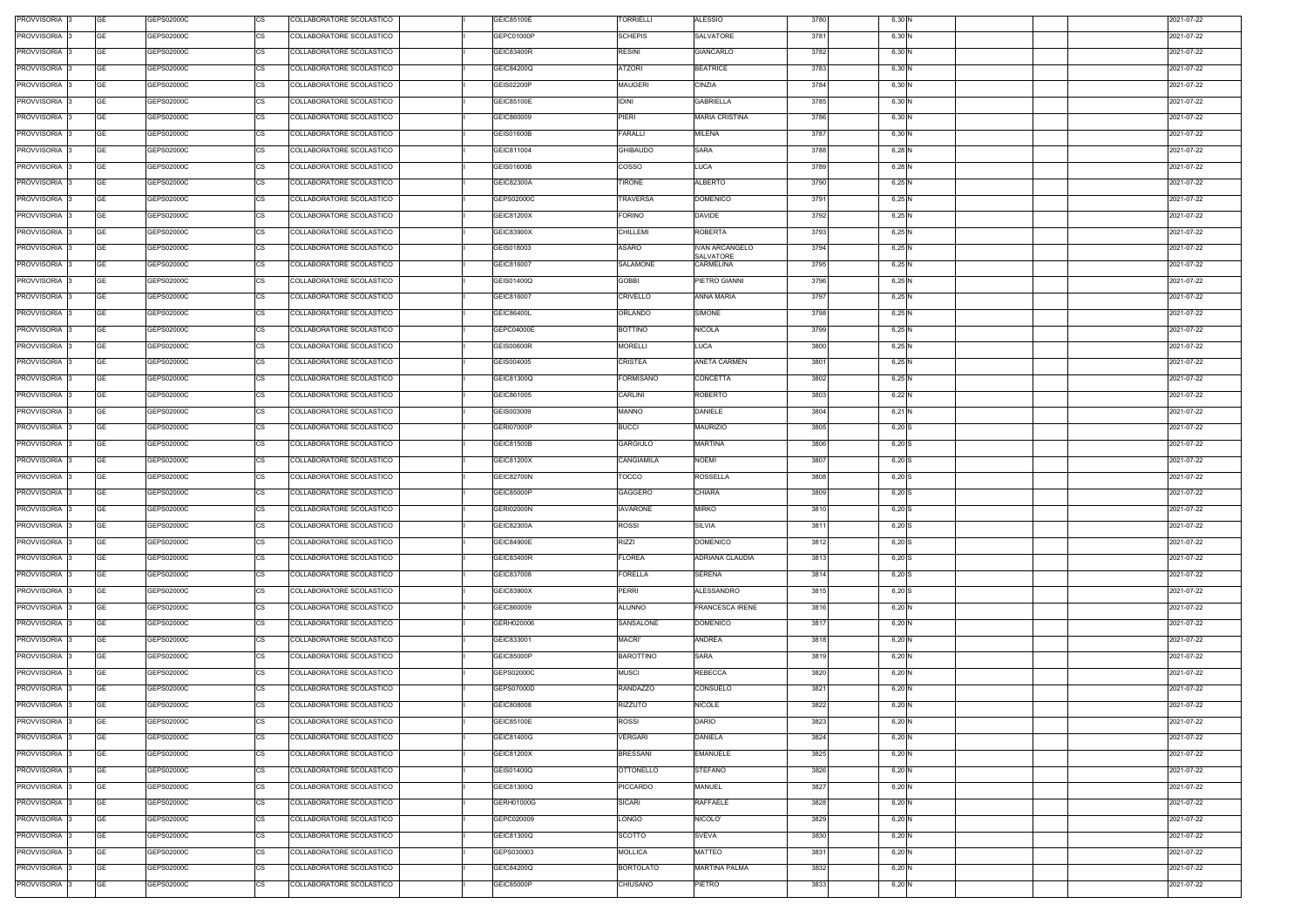| PROVVISORIA 3 | <b>GE</b><br>GEPS02000C | <b>CS</b> | COLLABORATORE SCOLASTICO | <b>GEIS00600R</b> | <b>RUSSO</b>        | <b>ROSANNA</b>       | 3834 | 6,20 N           |  | 2021-07-22 |
|---------------|-------------------------|-----------|--------------------------|-------------------|---------------------|----------------------|------|------------------|--|------------|
| PROVVISORIA 3 | <b>GE</b><br>GEPS02000C | CS        | COLLABORATORE SCOLASTICO | GEIC82600T        | <b>PAVONE</b>       | <b>MARCO</b>         | 3835 | 6,20 N           |  | 2021-07-22 |
| PROVVISORIA 3 | <b>GE</b><br>GEPS02000C | CS        | COLLABORATORE SCOLASTICO | GEIC86300R        | CAPIZZI             | <b>PAOLA</b>         | 3836 | 6,20 N           |  | 2021-07-22 |
| PROVVISORIA 3 | <b>GE</b><br>GEPS02000C | <b>CS</b> | COLLABORATORE SCOLASTICO | <b>GEIC82700N</b> | <b>MURTAS</b>       | <b>ELISA</b>         | 3837 | 6,20 N           |  | 2021-07-22 |
| PROVVISORIA 3 | <b>GE</b><br>GEPS02000C | <b>CS</b> | COLLABORATORE SCOLASTICO | GEPC020009        | SORRENTINO          | <b>ROBERTO</b>       | 3838 | 6,20 N           |  | 2021-07-22 |
| PROVVISORIA 3 | <b>GE</b><br>GEPS02000C | <b>CS</b> | COLLABORATORE SCOLASTICO | GEIS00600R        | DI NOIA             | MARIA IMMACOLATA     | 3839 | 6,20 N           |  | 2021-07-22 |
| PROVVISORIA 3 | <b>GE</b><br>GEPS02000C | <b>CS</b> | COLLABORATORE SCOLASTICO | GEPS050008        | <b>MERA MENDOZA</b> | <b>CARLOS ADRIAN</b> | 3840 | 6,20 N           |  | 2021-07-22 |
| PROVVISORIA 3 | <b>GE</b><br>GEPS02000C | <b>CS</b> | COLLABORATORE SCOLASTICO | GEIC85100E        | REPETTO             | ANDREA               | 3841 | 6,20 N           |  | 2021-07-22 |
| PROVVISORIA 3 | <b>GE</b><br>GEPS02000C | <b>CS</b> | COLLABORATORE SCOLASTICO | GEIC825002        | ZUCCALA'            | <b>GIANLUCA</b>      | 3842 | 6,20 N           |  | 2021-07-22 |
| PROVVISORIA 3 | <b>GE</b><br>GEPS02000C | <b>CS</b> | COLLABORATORE SCOLASTICO | GEIC854002        | <b>PICCOLO</b>      | <b>NICHOLAS</b>      | 3843 | 6,20 N           |  | 2021-07-22 |
| PROVVISORIA 3 | <b>GE</b><br>GEPS02000C | <b>CS</b> | COLLABORATORE SCOLASTICO | GEIC81300Q        | <b>FIGUS</b>        | FABIANA              | 3844 | 6,20 N           |  | 2021-07-22 |
| PROVVISORIA 3 | <b>GE</b><br>GEPS02000C | CS        | COLLABORATORE SCOLASTICO | GEPS02000C        | CHIAPPARINO         | <b>STEFANIA</b>      | 3845 | 6,20 N           |  | 2021-07-22 |
| PROVVISORIA 3 | <b>GE</b><br>GEPS02000C | <b>CS</b> | COLLABORATORE SCOLASTICO | GEIC81400G        | <b>PARODI</b>       | <b>ELOISA</b>        | 3846 | $6,20$ N         |  | 2021-07-22 |
| PROVVISORIA 3 | <b>GE</b><br>GEPS02000C | CS        | COLLABORATORE SCOLASTICO | GEIS018003        | <b>NERVI</b>        | NICOLO'              | 3847 | 6,20 N           |  | 2021-07-22 |
| PROVVISORIA 3 | <b>GE</b><br>GEPS02000C | <b>CS</b> | COLLABORATORE SCOLASTICO | <b>GEIS00700L</b> | <b>SCALA</b>        | <b>FRANCESCA</b>     | 3848 | 6,20 N           |  | 2021-07-22 |
| PROVVISORIA 3 | <b>GE</b><br>GEPS02000C | CS        | COLLABORATORE SCOLASTICO | GEIC824006        | <b>MORANDO</b>      | <b>MICHELA</b>       | 3849 | 6,20 N           |  | 2021-07-22 |
| PROVVISORIA 3 | <b>GE</b><br>GEPS02000C | <b>CS</b> | COLLABORATORE SCOLASTICO | GEIC85100E        | <b>DE FRANCESCO</b> | <b>ALESSIA</b>       | 3850 | 6,20 N           |  | 2021-07-22 |
| PROVVISORIA 3 | <b>GE</b><br>GEPS02000C | <b>CS</b> | COLLABORATORE SCOLASTICO | GEIC82000V        | <b>PERASSO</b>      | <b>GLORIA</b>        | 3851 | 6,20 N           |  | 2021-07-22 |
| PROVVISORIA 3 | <b>GE</b><br>GEPS02000C | <b>CS</b> | COLLABORATORE SCOLASTICO | GEIC811004        | <b>ZAMPIERI</b>     | MASSIMILIANO         | 3852 | 6,20 N           |  | 2021-07-22 |
| PROVVISORIA 3 | <b>GE</b><br>GEPS02000C | <b>CS</b> | COLLABORATORE SCOLASTICO | GEIC81300Q        | BRUZZONE            | <b>GIAN PAOLO</b>    | 3853 | 6,20 N           |  | 2021-07-22 |
| PROVVISORIA 3 | <b>GE</b><br>GEPS02000C | <b>CS</b> | COLLABORATORE SCOLASTICO | GEIC82300A        | <b>FERRARI</b>      | <b>RICCARDO</b>      | 3854 | 6,20 N           |  | 2021-07-22 |
| PROVVISORIA 3 | <b>GE</b><br>GEPS02000C | <b>CS</b> | COLLABORATORE SCOLASTICO | GETH020002        | <b>ESTERO</b>       | <b>MARIA GRAZIA</b>  | 3855 | 6,20 N           |  | 2021-07-22 |
| PROVVISORIA 3 | <b>GE</b><br>GEPS02000C | <b>CS</b> | COLLABORATORE SCOLASTICO | GEIC808008        | <b>BONO</b>         | <b>SAMANTHA</b>      | 3856 | $6,20$ N         |  | 2021-07-22 |
| PROVVISORIA 3 | <b>GE</b><br>GEPS02000C | <b>CS</b> | COLLABORATORE SCOLASTICO | GEIC838004        | <b>DIRANNO</b>      | LUCA                 | 3857 | 6,20 N           |  | 2021-07-22 |
| PROVVISORIA 3 | <b>GE</b><br>GEPS02000C | <b>CS</b> | COLLABORATORE SCOLASTICO | GEIC84200Q        | CORSO               | <b>GABRIELE</b>      | 3858 | $6,20$ N         |  | 2021-07-22 |
| PROVVISORIA 3 | <b>GE</b><br>GEPS02000C | <b>CS</b> | COLLABORATORE SCOLASTICO | GEPS080004        | SCIMONE             | VITTORIO             | 3859 | $6,20$ N         |  | 2021-07-22 |
| PROVVISORIA 3 | <b>GE</b><br>GEPS02000C | <b>CS</b> | COLLABORATORE SCOLASTICO | GEPM04000P        | <b>BOTTIGLIERO</b>  | MATTIA               | 3860 | $6,20$ N         |  | 2021-07-22 |
| PROVVISORIA 3 | <b>GE</b><br>GEPS02000C | CS        | COLLABORATORE SCOLASTICO | GEIC85000P        | <b>BORNETO</b>      | <b>ERIKA</b>         | 3861 | 6,20 N           |  | 2021-07-22 |
| PROVVISORIA 3 | <b>GE</b><br>GEPS02000C | <b>CS</b> | COLLABORATORE SCOLASTICO | GEIC811004        | SCARPATI            | VALENTINA            | 3862 | $6,20$ N         |  | 2021-07-22 |
| PROVVISORIA 3 | <b>GE</b><br>GEPS02000C | <b>CS</b> | COLLABORATORE SCOLASTICO | GEIC82100P        | <b>FANINI</b>       | <b>MARCO</b>         | 3863 | 6,20 N           |  | 2021-07-22 |
| PROVVISORIA 3 | <b>GE</b><br>GEPS02000C | <b>CS</b> | COLLABORATORE SCOLASTICO | GEPS030003        | <b>RUFFINO</b>      | <b>ANDREA</b>        | 3864 | 6,20 N           |  | 2021-07-22 |
| PROVVISORIA 3 | <b>GE</b><br>GEPS02000C | <b>CS</b> | COLLABORATORE SCOLASTICO | GEPS02000C        | <b>FRISA</b>        | <b>CLAUDIA</b>       | 3865 | 6,20 N           |  | 2021-07-22 |
| PROVVISORIA 3 | <b>GE</b><br>GEPS02000C | CS        | COLLABORATORE SCOLASTICO | GEIC83900X        | <b>GIANNONE</b>     | <b>ELISIANA</b>      | 3866 | 6,20 N           |  | 2021-07-22 |
| PROVVISORIA 3 | <b>GE</b><br>GEPS02000C | <b>CS</b> | COLLABORATORE SCOLASTICO | GEIC84900E        | <b>NARDINI</b>      | <b>ILARIA</b>        | 3867 |                  |  | 2021-07-22 |
| PROVVISORIA 3 | <b>GE</b><br>GEPS02000C | CS        | COLLABORATORE SCOLASTICO | GEIC817003        | <b>PUCCIA</b>       | <b>ELENA</b>         | 3868 | 6,20 N<br>6,20 N |  | 2021-07-22 |
|               | <b>GE</b><br>GEPS02000C | <b>CS</b> | COLLABORATORE SCOLASTICO |                   | CHIARELLO           | <b>DENISE</b>        | 3869 |                  |  | 2021-07-22 |
| PROVVISORIA 3 |                         |           |                          | GEIS017007        |                     |                      |      | 6,20 N           |  |            |
| PROVVISORIA 3 | <b>GE</b><br>GEPS02000C | CS        | COLLABORATORE SCOLASTICO | <b>GEIS00600R</b> | ROZZI               | CESARE               | 3870 | 6,20 N           |  | 2021-07-22 |
| PROVVISORIA 3 | <b>GE</b><br>GEPS02000C | <b>CS</b> | COLLABORATORE SCOLASTICO | GEPS030003        | DI MARTINO          | ANDREA               | 3871 | 6,20 N           |  | 2021-07-22 |
| PROVVISORIA 3 | <b>GE</b><br>GEPS02000C | CS        | COLLABORATORE SCOLASTICO | <b>GERI02000N</b> | <b>DE ANGELIS</b>   | <b>EMANUELE</b>      | 3872 | 6,20 N           |  | 2021-07-22 |
| PROVVISORIA 3 | <b>GE</b><br>GEPS02000C | CS        | COLLABORATORE SCOLASTICO | GEPS02000C        | LOMBARDI            | LUCA                 | 3873 | 6,20 N           |  | 2021-07-22 |
| PROVVISORIA 3 | <b>GE</b><br>GEPS02000C | CS        | COLLABORATORE SCOLASTICO | GEIC85100E        | <b>MARCHESI</b>     | <b>DAVIDE</b>        | 3874 | 6,20 N           |  | 2021-07-22 |
| PROVVISORIA 3 | <b>GE</b><br>GEPS02000C | <b>CS</b> | COLLABORATORE SCOLASTICO | <b>GEIS02200P</b> | TROILO              | PASQUALE             | 3875 | 6,20 N           |  | 2021-07-22 |
| PROVVISORIA 3 | <b>GE</b><br>GEPS02000C | CS        | COLLABORATORE SCOLASTICO | GEIS003009        | CISTARO             | ANTONIO              | 3876 | 6,20 N           |  | 2021-07-22 |
| PROVVISORIA 3 | <b>GE</b><br>GEPS02000C | CS        | COLLABORATORE SCOLASTICO | GEIC84100X        | SALZANO             | <b>DANIELA</b>       | 3877 | 6,20 N           |  | 2021-07-22 |
| PROVVISORIA 3 | <b>GE</b><br>GEPS02000C | <b>CS</b> | COLLABORATORE SCOLASTICO | GEIS012004        | <b>BORTOLUZZI</b>   | <b>MARCO</b>         | 3878 | 6,20 N           |  | 2021-07-22 |
| PROVVISORIA 3 | <b>GE</b><br>GEPS02000C | <b>CS</b> | COLLABORATORE SCOLASTICO | GEIC83500L        | <b>MOSSA</b>        | SIMONA               | 3879 | 6,20 N           |  | 2021-07-22 |
| PROVVISORIA 3 | <b>GE</b><br>GEPS02000C | <b>CS</b> | COLLABORATORE SCOLASTICO | GEIC83500L        | <b>FERRARI</b>      | SIMONE               | 3880 | 6,20 N           |  | 2021-07-22 |
| PROVVISORIA 3 | <b>GE</b><br>GEPS02000C | <b>CS</b> | COLLABORATORE SCOLASTICO | GEIC837008        | <b>BENCIVENGA</b>   | <b>ANTONIO</b>       | 3881 | 6,20 N           |  | 2021-07-22 |
| PROVVISORIA 3 | <b>GE</b><br>GEPS02000C | <b>CS</b> | COLLABORATORE SCOLASTICO | <b>GEIC82700N</b> | <b>RASO</b>         | CONCETTA             | 3882 | 6,20 N           |  | 2021-07-22 |
| PROVVISORIA 3 | <b>GE</b><br>GEPS02000C | <b>CS</b> | COLLABORATORE SCOLASTICO | GERH020006        | <b>BASCIU</b>       | LAURA                | 3883 | 6,20 N           |  | 2021-07-22 |
| PROVVISORIA 3 | <b>GE</b><br>GEPS02000C | <b>CS</b> | COLLABORATORE SCOLASTICO | GEIC85000P        | SERPE               | VALENTINA            | 3884 | 6,20 N           |  | 2021-07-22 |
| PROVVISORIA 3 | <b>GE</b><br>GEPS02000C | <b>CS</b> | COLLABORATORE SCOLASTICO | GEIC85500T        | <b>GRIGOLI</b>      | SILVIA               | 3885 | $6,20$ N         |  | 2021-07-22 |
| PROVVISORIA 3 | <b>GE</b><br>GEPS02000C | <b>CS</b> | COLLABORATORE SCOLASTICO | <b>GERI02000N</b> | CAMBREA             | ANTONINO             | 3886 | 6,20 N           |  | 2021-07-22 |
| PROVVISORIA 3 | <b>GE</b><br>GEPS02000C | CS        | COLLABORATORE SCOLASTICO | <b>GEIS02200P</b> | <b>IOZZI</b>        | <b>BRUNELLA</b>      | 3887 | 6,20 N           |  | 2021-07-22 |
|               |                         |           |                          |                   |                     |                      |      |                  |  |            |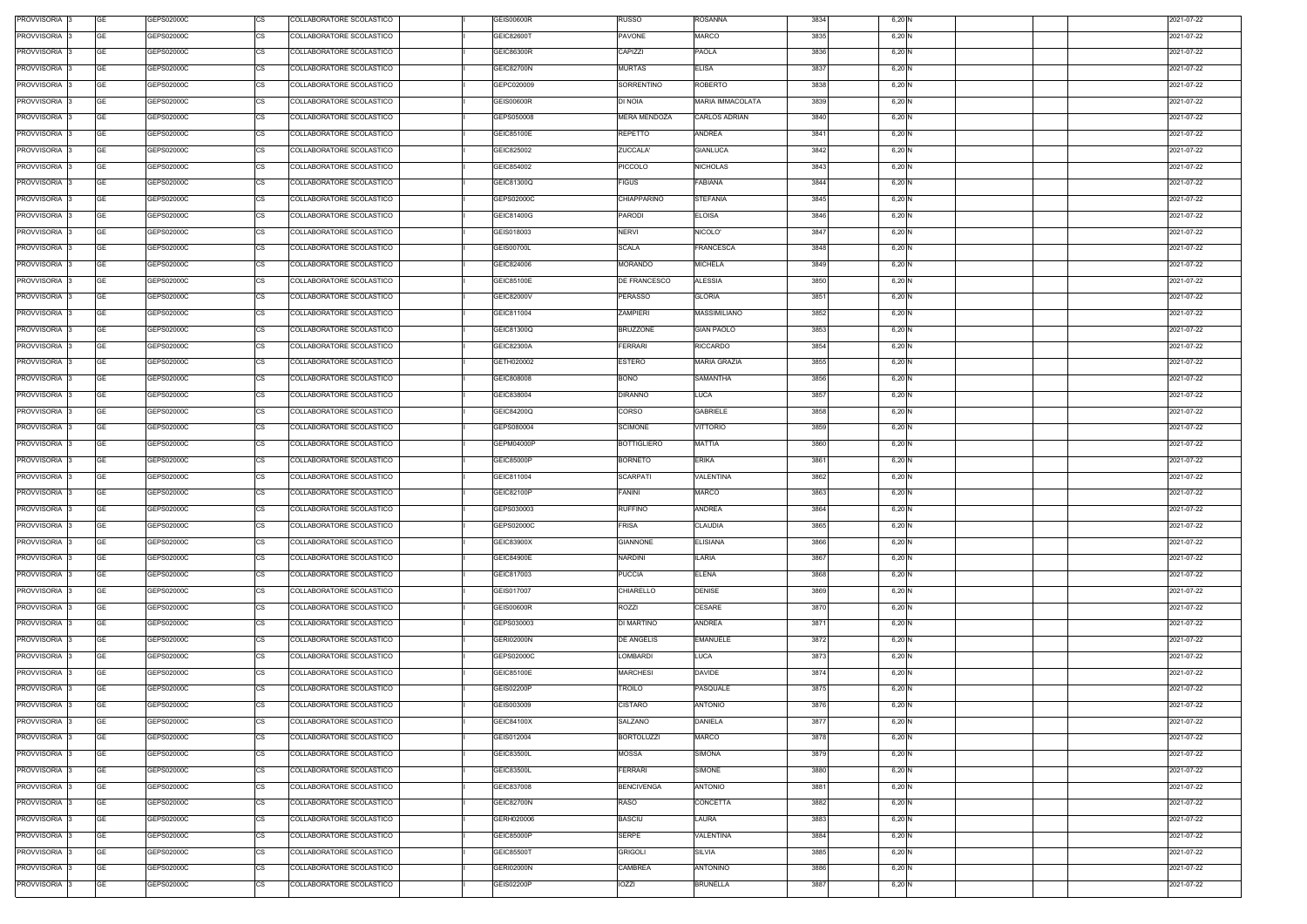| PROVVISORIA 3 | <b>GE</b><br>GEPS02000C | <b>CS</b> | COLLABORATORE SCOLASTICO                             | GEIC816007        | <b>DEMASI</b>     | <b>STEFANIA</b>        | 3888         | 6,20 N   |  | 2021-07-22 |
|---------------|-------------------------|-----------|------------------------------------------------------|-------------------|-------------------|------------------------|--------------|----------|--|------------|
| PROVVISORIA 3 | <b>GE</b><br>GEPS02000C | CS        | COLLABORATORE SCOLASTICO                             | GEPS080004        | <b>BONAVITA</b>   | <b>MARIA FRANCESCA</b> | 3889         | 6,20 N   |  | 2021-07-22 |
| PROVVISORIA 3 | <b>GE</b><br>GEPS02000C | CS        | COLLABORATORE SCOLASTICO                             | GEIC85500T        | DAL BEN           | ROBERTO DARIO          | 3890         | 6,20 N   |  | 2021-07-22 |
| PROVVISORIA 3 | <b>GE</b><br>GEPS02000C | <b>CS</b> | COLLABORATORE SCOLASTICO                             | GEIC85000P        | <b>BELMONTE</b>   | <b>MAURIZIO</b>        | 3891         | 6,20 N   |  | 2021-07-22 |
| PROVVISORIA 3 | <b>GE</b><br>GEPS02000C | <b>CS</b> | COLLABORATORE SCOLASTICO                             | GEIC825002        | CONGIU            | <b>DANIELA</b>         | 3892         | 6,20 N   |  | 2021-07-22 |
| PROVVISORIA 3 | <b>GE</b><br>GEPS02000C | <b>CS</b> | COLLABORATORE SCOLASTICO                             | GERH020006        | <b>RAFFAELE</b>   | VINCENZO               | 3893         | 6,20 N   |  | 2021-07-22 |
| PROVVISORIA 3 | <b>GE</b><br>GEPS02000C | <b>CS</b> | COLLABORATORE SCOLASTICO                             | GEIC831009        | LIBERTI           | <b>MAURIZIO</b>        | 3894         | 6,20 N   |  | 2021-07-22 |
| PROVVISORIA 3 | <b>GE</b><br>GEPS02000C | <b>CS</b> | COLLABORATORE SCOLASTICO                             | GEMM18500G        | <b>DAZIALE</b>    | <b>FEDERICA</b>        | 3895         | 6,20 N   |  | 2021-07-22 |
| PROVVISORIA 3 | <b>GE</b><br>GEPS02000C | <b>CS</b> | COLLABORATORE SCOLASTICO                             | GEIC853006        | <b>MONTEFUSCO</b> | KATIA                  | 3896         | 6,20 N   |  | 2021-07-22 |
| PROVVISORIA 3 | <b>GE</b><br>GEPS02000C | <b>CS</b> | COLLABORATORE SCOLASTICO                             | GEIC840004        | <b>MEROLA</b>     | NUNZIATA               | 389          | 6,20 N   |  | 2021-07-22 |
| PROVVISORIA 3 | <b>GE</b><br>GEPS02000C | <b>CS</b> | COLLABORATORE SCOLASTICO                             | GEPC020009        | <b>MACCHI</b>     | <b>BARBARA</b>         | 3898         | $6,18$ N |  | 2021-07-22 |
| PROVVISORIA 3 | <b>GE</b><br>GEPS02000C | CS        | COLLABORATORE SCOLASTICO                             | GEIC862001        | CERSOSIMO         | <b>BARBARA</b>         | 3899         | 6,17 S   |  | 2021-07-22 |
| PROVVISORIA 3 | <b>GE</b><br>GEPS02000C | <b>CS</b> | COLLABORATORE SCOLASTICO                             | GEIC817003        | <b>BRUZZO</b>     | <b>ELEONORA</b>        | 3900         | 6,17 S   |  | 2021-07-22 |
| PROVVISORIA 3 | <b>GE</b><br>GEPS02000C | CS        | COLLABORATORE SCOLASTICO                             | GEIC83500L        | <b>BUCCINO</b>    | <b>ARIANNA</b>         | 3901         | 6,17 S   |  | 2021-07-22 |
| PROVVISORIA 3 | <b>GE</b><br>GEPS02000C | <b>CS</b> | COLLABORATORE SCOLASTICO                             | GEIC862001        | <b>GALLUZZO</b>   | <b>DENISE</b>          | 3902         | 6,17 S   |  | 2021-07-22 |
| PROVVISORIA 3 | <b>GE</b><br>GEPS02000C | CS        | COLLABORATORE SCOLASTICO                             | GEIC84900E        | ZUCCO             | SIMONE                 | 3903         | 6,17 S   |  | 2021-07-22 |
| PROVVISORIA 3 | <b>GE</b><br>GEPS02000C | <b>CS</b> | COLLABORATORE SCOLASTICO                             | GEIC82300A        | <b>DOMINA</b>     | <b>DANIELA KATJA</b>   | 3904         | 6,17 S   |  | 2021-07-22 |
| PROVVISORIA 3 | <b>GE</b><br>GEPS02000C | <b>CS</b> | COLLABORATORE SCOLASTICO                             | GEIC82200E        | <b>VERDINI</b>    | <b>SHARON</b>          | 3905         | 6,17 S   |  | 2021-07-22 |
| PROVVISORIA 3 | <b>GE</b><br>GEPS02000C | <b>CS</b> | COLLABORATORE SCOLASTICO                             | GEIC85100E        | DE MARZIO         | GENNARO                | 3906         | 6,17 S   |  | 2021-07-22 |
| PROVVISORIA 3 | <b>GE</b><br>GEPS02000C | <b>CS</b> | COLLABORATORE SCOLASTICO                             | GEIS017007        | LORENZONI         | PAOLA                  | 3907         | 6,17 S   |  | 2021-07-22 |
| PROVVISORIA 3 | <b>GE</b><br>GEPS02000C | <b>CS</b> | COLLABORATORE SCOLASTICO                             | GEIC854002        | NOTARO            | VALERIA                | 3908         | 6,17 N   |  | 2021-07-22 |
| PROVVISORIA 3 | <b>GE</b><br>GEPS02000C | <b>CS</b> | COLLABORATORE SCOLASTICO                             | GEIC82300A        | CANALE            | <b>SAMANTHA</b>        | 3909         | 6,17 N   |  | 2021-07-22 |
| PROVVISORIA 3 | <b>GE</b><br>GEPS02000C | <b>CS</b> | COLLABORATORE SCOLASTICO                             | GEIC859005        | DE GIOIA          | <b>ANDROMEDA</b>       | 3910         | 6,17 N   |  | 2021-07-22 |
| PROVVISORIA 3 | <b>GE</b><br>GEPS02000C | <b>CS</b> | COLLABORATORE SCOLASTICO                             | GEIC81200X        | <b>PRESTIA</b>    | <b>EMANUELE</b>        | 3911         | 6,17 N   |  | 2021-07-22 |
| PROVVISORIA 3 | <b>GE</b><br>GEPS02000C | <b>CS</b> | COLLABORATORE SCOLASTICO                             | GEPS080004        | <b>ROSSI</b>      | ROBERTA                | 3912         | 6,17 N   |  | 2021-07-22 |
| PROVVISORIA 3 | <b>GE</b><br>GEPS02000C | <b>CS</b> | COLLABORATORE SCOLASTICO                             | GEIC81300Q        | <b>MENGOTTI</b>   | TERESA                 | 3913         | 6,17 N   |  | 2021-07-22 |
| PROVVISORIA 3 | <b>GE</b><br>GEPS02000C | <b>CS</b> | COLLABORATORE SCOLASTICO                             | GEIC84900E        | <b>RUGGIERO</b>   | DANIELA                | 3914         | 6,17 N   |  | 2021-07-22 |
| PROVVISORIA 3 | <b>GE</b><br>GEPS02000C | CS        | COLLABORATORE SCOLASTICO                             | GEIC867004        | VIZZA             | <b>MONICA ANNA</b>     | 3915         | 6,17 N   |  | 2021-07-22 |
| PROVVISORIA 3 | <b>GE</b><br>GEPS02000C | <b>CS</b> | COLLABORATORE SCOLASTICO                             | GEIS01600B        | CANTORE           | ANNA                   | 3916         | 6,17 N   |  | 2021-07-22 |
| PROVVISORIA 3 | <b>GE</b><br>GEPS02000C | <b>CS</b> | COLLABORATORE SCOLASTICO                             | GEIC838004        | <b>MARASCO</b>    | LOREDANA               | 3917         | 6,17 N   |  | 2021-07-22 |
| PROVVISORIA 3 | <b>GE</b><br>GEPS02000C | <b>CS</b> | COLLABORATORE SCOLASTICO                             | GEIC83500L        | <b>BACCINO</b>    | <b>MATTEO</b>          | 3918         | 6,17 N   |  | 2021-07-22 |
| PROVVISORIA 3 | <b>GE</b><br>GEPS02000C | <b>CS</b> | COLLABORATORE SCOLASTICO                             | GEPC01000P        | <b>BIRARDI</b>    | ANGELO                 | 3919         | 6,17 N   |  | 2021-07-22 |
| PROVVISORIA 3 | <b>GE</b><br>GEPS02000C | CS        | COLLABORATORE SCOLASTICO                             | GEIC85000P        | CLAVAREZZA        | <b>BARBARA</b>         | 3920         | 6,17 N   |  | 2021-07-22 |
| PROVVISORIA 3 | <b>GE</b><br>GEPS02000C | <b>CS</b> |                                                      | GEPS02000C        | <b>BAGNASCO</b>   | <b>CHIARA</b>          |              | 6,17 N   |  | 2021-07-22 |
| PROVVISORIA 3 | <b>GE</b><br>GEPS02000C | CS        | COLLABORATORE SCOLASTICO<br>COLLABORATORE SCOLASTICO | GETD03000V        | <b>BRIZZOLARA</b> | <b>MONICA</b>          | 3921<br>3922 | 6,17 N   |  | 2021-07-22 |
|               | <b>GE</b><br>GEPS02000C | <b>CS</b> | COLLABORATORE SCOLASTICO                             | GEIC83600C        | <b>RUSSO</b>      | LAURA                  |              |          |  | 2021-07-22 |
| PROVVISORIA 3 |                         |           |                                                      |                   |                   |                        | 3923         | 6,17 N   |  |            |
| PROVVISORIA 3 | <b>GE</b><br>GEPS02000C | CS        | COLLABORATORE SCOLASTICO                             | GEPC020009        | <b>MATTAZZI</b>   | <b>MONICA</b>          | 3924         | 6,17 N   |  | 2021-07-22 |
| PROVVISORIA 3 | <b>GE</b><br>GEPS02000C | <b>CS</b> | COLLABORATORE SCOLASTICO                             | GEIC86300R        | LEVERATO          | TAMARA                 | 3925         | $6,16$ S |  | 2021-07-22 |
| PROVVISORIA 3 | <b>GE</b><br>GEPS02000C | CS        | COLLABORATORE SCOLASTICO                             | GERH01000G        | <b>ROBIGLIO</b>   | FRANCESCO              | 3926         | 6,16 N   |  | 2021-07-22 |
| PROVVISORIA 3 | <b>GE</b><br>GEPS02000C | CS        | COLLABORATORE SCOLASTICO                             | GEIC817003        | <b>PARRINI</b>    | <b>ROBERTA</b>         | 3927         | $6,15$ S |  | 2021-07-22 |
| PROVVISORIA 3 | <b>GE</b><br>GEPS02000C | CS        | COLLABORATORE SCOLASTICO                             | <b>GERI02000N</b> | ROGGERONE         | <b>BEATRICE</b>        | 3928         | $6,15$ N |  | 2021-07-22 |
| PROVVISORIA 3 | <b>GE</b><br>GEPS02000C | <b>CS</b> | COLLABORATORE SCOLASTICO                             | GEIC853006        | VALGUARNERA       | <b>MARIA LUISA</b>     | 3929         | 6,15N    |  | 2021-07-22 |
| PROVVISORIA 3 | <b>GE</b><br>GEPS02000C | CS        | COLLABORATORE SCOLASTICO                             | GEIC854002        | <b>BOMBACI</b>    | <b>ROSA</b>            | 3930         | 6,15N    |  | 2021-07-22 |
| PROVVISORIA 3 | <b>GE</b><br>GEPS02000C | CS        | COLLABORATORE SCOLASTICO                             | GEIC838004        | <b>DAMATO</b>     | FABIO                  | 3931         | 6,10 S   |  | 2021-07-22 |
| PROVVISORIA 3 | <b>GE</b><br>GEPS02000C | <b>CS</b> | COLLABORATORE SCOLASTICO                             | GEIC83000D        | DANZANI           | VALENTINA              | 3932         | 6,10 S   |  | 2021-07-22 |
| PROVVISORIA 3 | <b>GE</b><br>GEPS02000C | <b>CS</b> | COLLABORATORE SCOLASTICO                             | GEIS004005        | ARMANI            | LILIA FRANCESCA        | 3933         | 6,10 S   |  | 2021-07-22 |
| PROVVISORIA 3 | <b>GE</b><br>GEPS02000C | <b>CS</b> | COLLABORATORE SCOLASTICO                             | GERI07000P        | <b>PARODI</b>     | FRANCESCA              | 3934         | 6,10 N   |  | 2021-07-22 |
| PROVVISORIA 3 | <b>GE</b><br>GEPS02000C | <b>CS</b> | COLLABORATORE SCOLASTICO                             | GEIC85100E        | <b>BUSSALINO</b>  | <b>ANDREA</b>          | 3935         | 6,10 N   |  | 2021-07-22 |
| PROVVISORIA 3 | <b>GE</b><br>GEPS02000C | <b>CS</b> | COLLABORATORE SCOLASTICO                             | GEIC837008        | PIZZAFERRI        | MATTEO                 | 3936         | 6,10 N   |  | 2021-07-22 |
| PROVVISORIA 3 | <b>GE</b><br>GEPS02000C | <b>CS</b> | COLLABORATORE SCOLASTICO                             | <b>GEIS00100N</b> | LAGOMARSINO       | <b>FRANCESCO</b>       | 3937         | 6,10 N   |  | 2021-07-22 |
| PROVVISORIA 3 | <b>GE</b><br>GEPS02000C | <b>CS</b> | COLLABORATORE SCOLASTICO                             | GERH01000G        | <b>BISCEGLIA</b>  | <b>GIANMARCO</b>       | 3938         | 6,10 N   |  | 2021-07-22 |
| PROVVISORIA 3 | <b>GE</b><br>GEPS02000C | <b>CS</b> | COLLABORATORE SCOLASTICO                             | GEIS01600B        | LISSANDRELLO      | CARMELO                | 3939         | 6,10 N   |  | 2021-07-22 |
| PROVVISORIA 3 | <b>GE</b><br>GEPS02000C | <b>CS</b> | COLLABORATORE SCOLASTICO                             | GEIC84100X        | <b>PIERI</b>      | CAMILLA                | 3940         | 6,10 N   |  | 2021-07-22 |
| PROVVISORIA 3 | <b>GE</b><br>GEPS02000C | CS        | COLLABORATORE SCOLASTICO                             | GEPS02000C        | ALLEGRETTI        | <b>DIEGO</b>           | 3941         | 6,10 N   |  | 2021-07-22 |
|               |                         |           |                                                      |                   |                   |                        |              |          |  |            |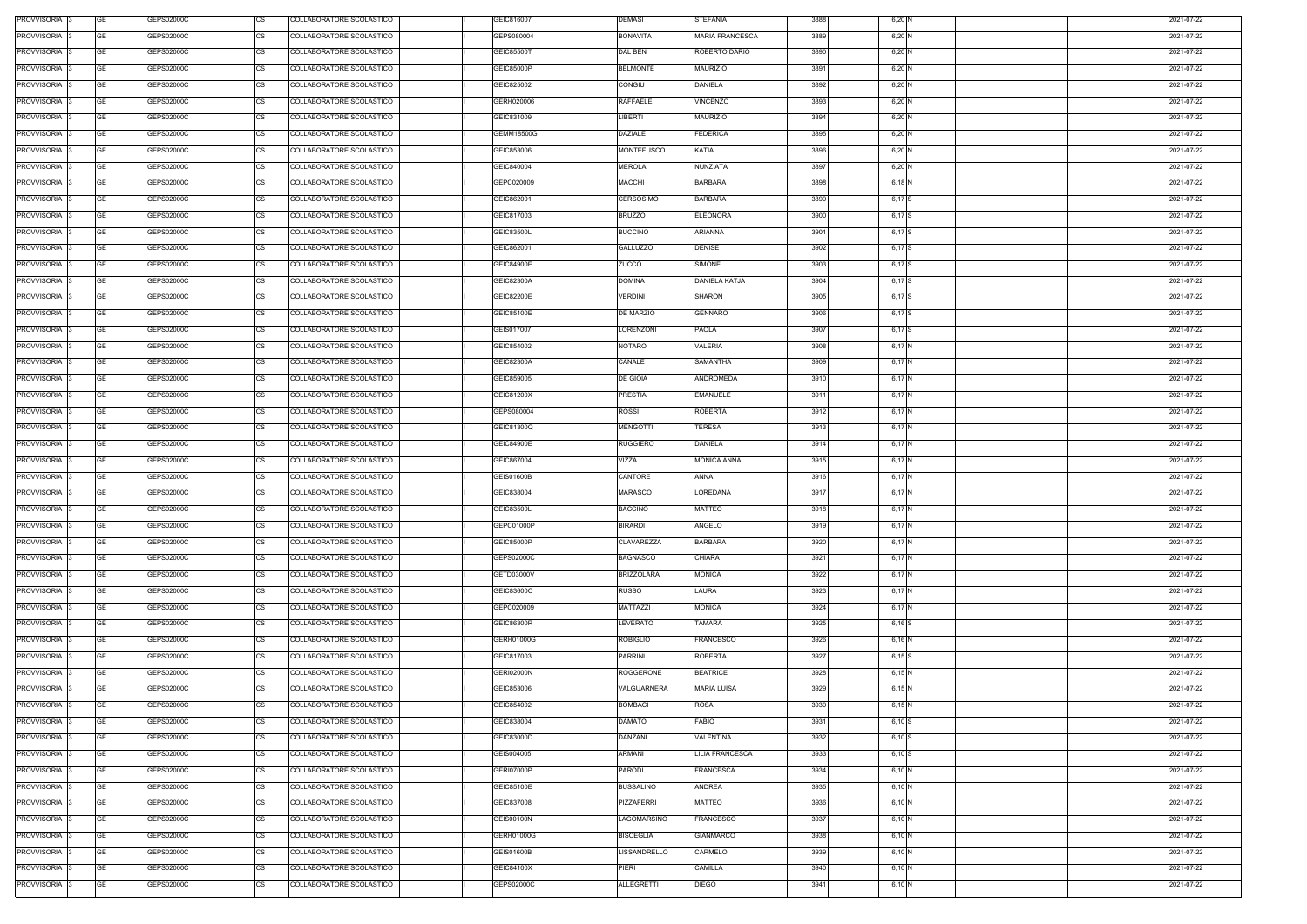| PROVVISORIA 3            | GE        | GEPS02000C | COLLABORATORE SCOLASTICO<br>CS        | GEIC853006        | <b>TAPPINO</b>     | <b>REGINA</b>         | 3942   | 6,10 N          |  | 2021-07-22 |
|--------------------------|-----------|------------|---------------------------------------|-------------------|--------------------|-----------------------|--------|-----------------|--|------------|
| PROVVISORIA 3            | GE        | GEPS02000C | <b>CS</b><br>COLLABORATORE SCOLASTICO | GEIC82300A        | <b>VESCHI</b>      | SARA                  | 3943   | 6,10 N          |  | 2021-07-22 |
| PROVVISORIA 3            | GE        | GEPS02000C | <b>CS</b><br>COLLABORATORE SCOLASTICO | GERH01000G        | <b>IERMANO</b>     | <b>GABRIELLA</b>      | 3944   | 6,10 N          |  | 2021-07-22 |
| PROVVISORIA 3            | GE        | GEPS02000C | <b>CS</b><br>COLLABORATORE SCOLASTICO | <b>GEIC83400R</b> | <b>TUCCI</b>       | <b>MAURIZIO</b>       | 3945   | 6,10 N          |  | 2021-07-22 |
| PROVVISORIA 3            | <b>GE</b> | GEPS02000C | <b>CS</b><br>COLLABORATORE SCOLASTICO | GEIS01400Q        | <b>PUGLIESE</b>    | <b>ROBERTO</b>        | 3946   | 6,10 N          |  | 2021-07-22 |
| PROVVISORIA 3            | <b>GE</b> | GEPS02000C | <b>CS</b><br>COLLABORATORE SCOLASTICO | GEIS01600B        | <b>AMOROSO</b>     | <b>FABIAN</b>         | 3947   | 6,10 N          |  | 2021-07-22 |
| PROVVISORIA 3            | <b>GE</b> | GEPS02000C | <b>CS</b><br>COLLABORATORE SCOLASTICO | GEIC83600C        | VIOSI              | SARA                  | 3948   | 6,10 N          |  | 2021-07-22 |
| PROVVISORIA 3            | GE        | GEPS02000C | <b>CS</b><br>COLLABORATORE SCOLASTICO | GEIC80700C        | RAIMONDO           | LUCA                  | 3949   | 6,10 N          |  | 2021-07-22 |
| PROVVISORIA 3            | <b>GE</b> | GEPS02000C | <b>CS</b><br>COLLABORATORE SCOLASTICO | GEIC85100E        | RUSSO              | <b>FRANCESCA</b>      | 3950   | 6,10 N          |  | 2021-07-22 |
| PROVVISORIA 3            | <b>GE</b> | GEPS02000C | <b>CS</b><br>COLLABORATORE SCOLASTICO | GEPM04000P        | SCANDALE           | <b>EMILIO ANTONIO</b> | 3951   | 6,10 N          |  | 2021-07-22 |
| PROVVISORIA 3            | <b>GE</b> | GEPS02000C | <b>CS</b><br>COLLABORATORE SCOLASTICO | GEIC83500L        | <b>BESANA</b>      | SILVIA                | 3952   | 6,10 N          |  | 2021-07-22 |
| PROVVISORIA 3            | <b>GE</b> | GEPS02000C | CS<br>COLLABORATORE SCOLASTICO        | <b>GEIC83400R</b> | <b>OLONDI</b>      | <b>STEFANIA</b>       | 3953   | 6,10 N          |  | 2021-07-22 |
| PROVVISORIA 3            | <b>GE</b> | GEPS02000C | <b>CS</b><br>COLLABORATORE SCOLASTICO | <b>GERI02000N</b> | <b>PASTORINO</b>   | CHIARA                | 3954   | 6,10 N          |  | 2021-07-22 |
| PROVVISORIA 3            | <b>GE</b> | GEPS02000C | <b>CS</b><br>COLLABORATORE SCOLASTICO | <b>GEIC85000P</b> | <b>MELISSARI</b>   | <b>MARCO</b>          | 3955   | 6,10 N          |  | 2021-07-22 |
| PROVVISORIA 3            | <b>GE</b> | GEPS02000C | <b>CS</b><br>COLLABORATORE SCOLASTICO | <b>GEIC85000P</b> | <b>SCHIFF</b>      | <b>DANIELE</b>        | 3956   | 6,10 N          |  | 2021-07-22 |
| PROVVISORIA 3            | <b>GE</b> | GEPS02000C | <b>CS</b><br>COLLABORATORE SCOLASTICO | GEIC85100E        | <b>USAI</b>        | <b>MONICA</b>         | 3957   | 6,10 N          |  | 2021-07-22 |
|                          | <b>GE</b> | GEPS02000C | <b>CS</b>                             | GEIC866008        | <b>PETROSINO</b>   | <b>ROBERTA</b>        | 3958   |                 |  |            |
| PROVVISORIA 3            |           |            | COLLABORATORE SCOLASTICO              |                   |                    |                       |        | 6,10 N          |  | 2021-07-22 |
| PROVVISORIA 3            | <b>GE</b> | GEPS02000C | <b>CS</b><br>COLLABORATORE SCOLASTICO | GEIC85100E        | <b>BARBERA</b>     | <b>MARIO</b>          | 3959   | 6,10 N          |  | 2021-07-22 |
| PROVVISORIA 3            | <b>GE</b> | GEPS02000C | <b>CS</b><br>COLLABORATORE SCOLASTICO | GEIC840004        | <b>MAINIERO</b>    | <b>ROMINA</b>         | 3960   | $6,09$ S        |  | 2021-07-22 |
| PROVVISORIA 3            | GE        | GEPS02000C | <b>CS</b><br>COLLABORATORE SCOLASTICO | GEIC84200Q        | <b>RITONDO</b>     | <b>BARBARA</b>        | 3961   | 6,09 N          |  | 2021-07-22 |
| PROVVISORIA 3            | GE        | GEPS02000C | <b>CS</b><br>COLLABORATORE SCOLASTICO | GEIS003009        | <b>SORIGA</b>      | LUCA                  | 3962   | 6,01 N          |  | 2021-07-22 |
| PROVVISORIA 3            | <b>GE</b> | GEPS02000C | <b>CS</b><br>COLLABORATORE SCOLASTICO | GEMM18500G        | <b>SCARFONE</b>    | <b>NICOLAS</b>        | 3963   | 6,01 N          |  | 2021-07-22 |
| PROVVISORIA 3            | <b>GE</b> | GEPS02000C | <b>CS</b><br>COLLABORATORE SCOLASTICO | GERH020006        | PRESSENDA          | MILENA                | 3964 S | 6,01 N          |  | 2021-07-22 |
| PROVVISORIA 3            | <b>GE</b> | GEPS02000C | <b>CS</b><br>COLLABORATORE SCOLASTICO | GEIC83600C        | <b>CONTI</b>       | <b>VALENTINA</b>      | 3965   | 6,01 N          |  | 2021-07-22 |
| PROVVISORIA 3            | <b>GE</b> | GEPS02000C | <b>CS</b><br>COLLABORATORE SCOLASTICO | GEIC829009        | TRICHILO           | FRANCESCO             | 3966   | 6,01 N          |  | 2021-07-22 |
| PROVVISORIA 3            | <b>GE</b> | GEPS02000C | <b>CS</b><br>COLLABORATORE SCOLASTICO | GEIC85000P        | <b>PARODI</b>      | <b>ILARIA</b>         | 3967   | 6S              |  | 2021-07-22 |
| PROVVISORIA 3            | GE        | GEPS02000C | <b>CS</b><br>COLLABORATORE SCOLASTICO | GEIC804001        | ARGHITTU           | FRANCESCA             | 3968   | 6S              |  | 2021-07-22 |
| PROVVISORIA 3            | <b>GE</b> | GEPS02000C | <b>CS</b><br>COLLABORATORE SCOLASTICO | GEIC837008        | <b>ALTIERI</b>     | <b>ROSANNA</b>        | 3969   | 6 <sub>IS</sub> |  | 2021-07-22 |
| PROVVISORIA 3            | GE        | GEPS02000C | <b>CS</b><br>COLLABORATORE SCOLASTICO | <b>GEIC82600T</b> | <b>PONTE</b>       | LIVIA                 | 3970   | 6 <sub>IS</sub> |  | 2021-07-22 |
| PROVVISORIA 3            | <b>GE</b> | GEPS02000C | <b>CS</b><br>COLLABORATORE SCOLASTICO | GEIS012004        | TUTINO             | <b>ROSARIO</b>        | 3971   | 6 <sub>IS</sub> |  | 2021-07-22 |
| PROVVISORIA 3            | GE        | GEPS02000C | <b>CS</b><br>COLLABORATORE SCOLASTICO | GEIC82300A        | <b>TOLOTTO</b>     | <b>ELENA</b>          | 3972   | 6S              |  | 2021-07-22 |
| PROVVISORIA 3            | <b>GE</b> | GEPS02000C | <b>CS</b><br>COLLABORATORE SCOLASTICO | GEIC817003        | CASSANO            | LUDOVICA              | 3973   | 6S              |  | 2021-07-22 |
| PROVVISORIA 3            | GE        | GEPS02000C | <b>CS</b><br>COLLABORATORE SCOLASTICO | GEIS017007        | <b>FUSCO</b>       | <b>FRANCESCA</b>      | 3974   | 6IS             |  | 2021-07-22 |
| PROVVISORIA <sub>3</sub> | GE        | GEPS02000C | <b>CS</b><br>COLLABORATORE SCOLASTICO | GERH01000G        | FAZZARI            | <b>DANIELE</b>        | 3975   | 6 S             |  | 2021-07-22 |
| PROVVISORIA 3            | <b>GE</b> | GEPS02000C | <b>CS</b><br>COLLABORATORE SCOLASTICO | <b>GEIS02200P</b> | <b>BORTINI</b>     | LICIA                 | 3976   | 6 S             |  | 2021-07-22 |
| PROVVISORIA 3            | <b>GE</b> | GEPS02000C | <b>CS</b><br>COLLABORATORE SCOLASTICO | GEIC831009        | <b>GUIDA</b>       | <b>VALENTINA</b>      | 3977   | 6 S             |  | 2021-07-22 |
| PROVVISORIA 3            | <b>GE</b> | GEPS02000C | <b>CS</b><br>COLLABORATORE SCOLASTICO | GEIC83600C        | PASTORINO          | <b>ERIKA</b>          | 3978   | 6 S             |  | 2021-07-22 |
| PROVVISORIA 3            | <b>GE</b> | GEPS02000C | <b>CS</b><br>COLLABORATORE SCOLASTICO | GEIC861005        | <b>ROSSELLINI</b>  | <b>ROBERTO</b>        | 3979   | 6S              |  | 2021-07-22 |
| PROVVISORIA 3            | <b>GE</b> | GEPS02000C | CS<br>COLLABORATORE SCOLASTICO        | GEIS012004        | AGOSTA             | SALVATORE             | 3980   | 6S              |  | 2021-07-22 |
| PROVVISORIA 3            | <b>GE</b> | GEPS02000C | <b>CS</b><br>COLLABORATORE SCOLASTICO | GEIC84200Q        | <b>MONTANARI</b>   | VALENTINA             | 3981   | 6S              |  | 2021-07-22 |
| PROVVISORIA 3            | <b>GE</b> | GEPS02000C | <b>CS</b><br>COLLABORATORE SCOLASTICO | GEPS17000A        | RIZZO              | <b>FRANCESCO</b>      | 3982   | 6 S             |  | 2021-07-22 |
| PROVVISORIA 3            | <b>GE</b> | GEPS02000C | <b>CS</b><br>COLLABORATORE SCOLASTICO | <b>GERI07000P</b> | <b>BOMBARDIERI</b> | <b>DANIELA</b>        | 3983   | 6 S             |  | 2021-07-22 |
| PROVVISORIA 3            | <b>GE</b> | GEPS02000C | <b>CS</b><br>COLLABORATORE SCOLASTICO | GEPS02000C        | TRISTANO           | <b>FRANCESCO</b>      | 3984   | 6 S             |  | 2021-07-22 |
| PROVVISORIA 3            | <b>GE</b> | GEPS02000C | <b>CS</b><br>COLLABORATORE SCOLASTICO | GEIS018003        | <b>MONTI</b>       | <b>MARCELLO</b>       | 3985   | 6 S             |  | 2021-07-22 |
| PROVVISORIA 3            | GE        | GEPS02000C | CS<br>COLLABORATORE SCOLASTICO        | GEIC81200X        | SALVI              | EMILIA DANIELA        | 3986   | 6 S             |  | 2021-07-22 |
| PROVVISORIA 3            | <b>GE</b> | GEPS02000C | <b>CS</b><br>COLLABORATORE SCOLASTICO | GEIC84900E        | <b>FRANCHETTI</b>  | LUCA                  | 3987   | 6 S             |  | 2021-07-22 |
| PROVVISORIA 3            | GE        | GEPS02000C | СS<br>COLLABORATORE SCOLASTICO        | GESL01000P        | <b>BALBI</b>       | SARA                  | 3988   | 6 S             |  | 2021-07-22 |
| PROVVISORIA 3            | <b>GE</b> | GEPS02000C | <b>CS</b><br>COLLABORATORE SCOLASTICO | GEIC811004        | <b>VIAZZI</b>      | ALESSANDRA            | 3989   | 6S              |  | 2021-07-22 |
| PROVVISORIA 3            | <b>GE</b> | GEPS02000C | <b>CS</b><br>COLLABORATORE SCOLASTICO | GEIC81200X        | SIMIOLI            | <b>MARGHERITA</b>     | 3990   | 6 S             |  | 2021-07-22 |
| PROVVISORIA 3            | <b>GE</b> | GEPS02000C | <b>CS</b><br>COLLABORATORE SCOLASTICO | GEIS003009        | <b>DONATO</b>      | <b>NICOLA</b>         | 3991   | 6 S             |  | 2021-07-22 |
| PROVVISORIA 3            | <b>GE</b> | GEPS02000C | <b>CS</b><br>COLLABORATORE SCOLASTICO | GEIC804001        | ANIANO             | ANGELO                | 3992   | 6S              |  | 2021-07-22 |
| PROVVISORIA 3            | GE        | GEPS02000C | <b>CS</b><br>COLLABORATORE SCOLASTICO | GEIC86400L        | <b>PLACIDILLI</b>  | FEDERICO              | 3993   | 6S              |  | 2021-07-22 |
| PROVVISORIA 3            | <b>GE</b> |            | <b>CS</b><br>COLLABORATORE SCOLASTICO | GETH020002        | PORCU'             | LORENZO               |        | 6S              |  | 2021-07-22 |
|                          |           | GEPS02000C |                                       |                   |                    |                       | 3994   |                 |  |            |
| PROVVISORIA 3            | GE        | GEPS02000C | <b>CS</b><br>COLLABORATORE SCOLASTICO | <b>GESL01000P</b> | <b>MACARIO</b>     | VALENTINA             | 3995   | 6S              |  | 2021-07-22 |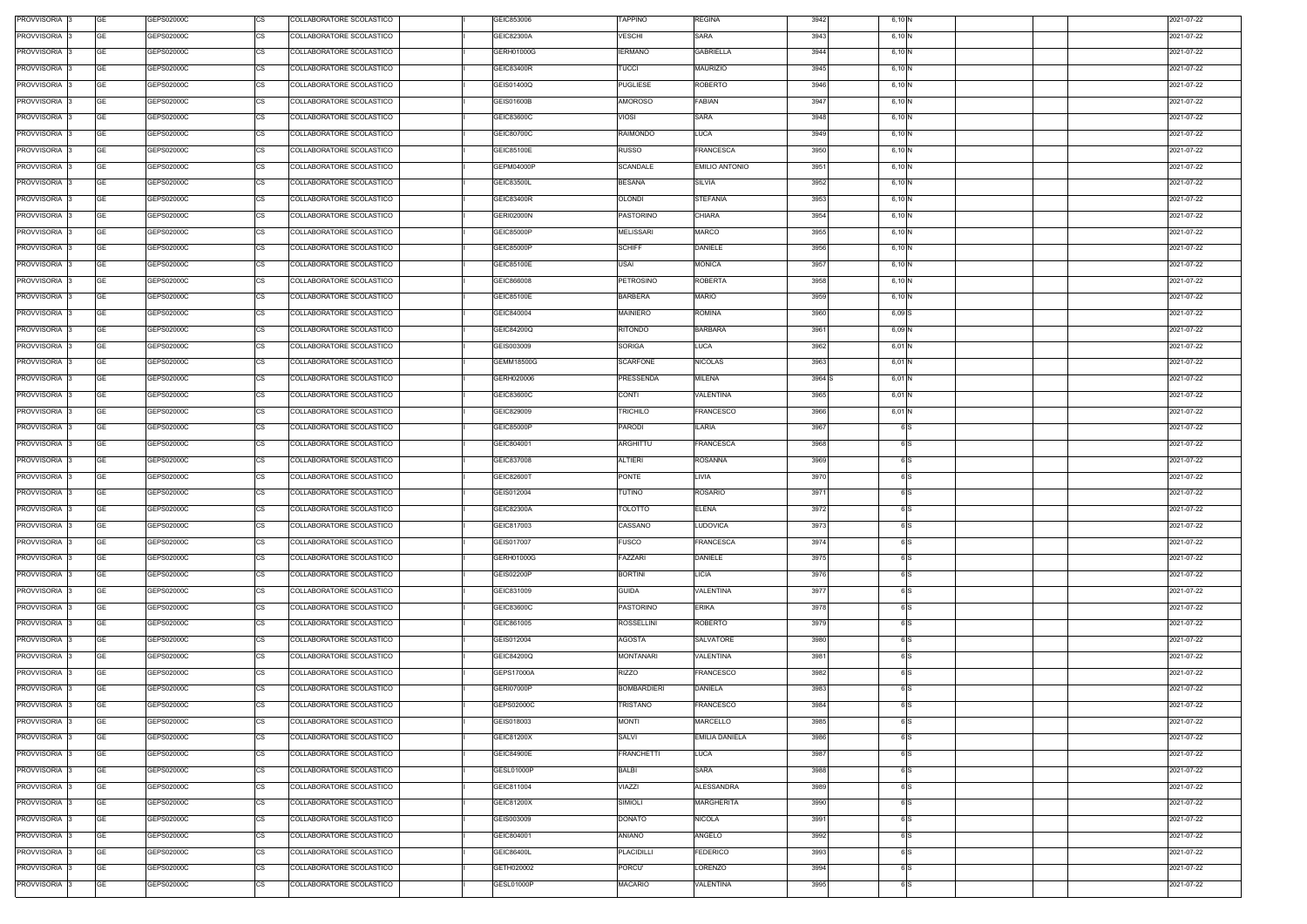| PROVVISORIA 3            | <b>GE</b> | GEPS02000C | <b>CS</b> | COLLABORATORE SCOLASTICO | GEIC83500L        | PASQUALI          | <b>BARBARA</b>     | 3996 | 6 S |  | 2021-07-22 |
|--------------------------|-----------|------------|-----------|--------------------------|-------------------|-------------------|--------------------|------|-----|--|------------|
| PROVVISORIA 3            | <b>GE</b> | GEPS02000C | СS        | COLLABORATORE SCOLASTICO | GEIS01400Q        | ZUANAZZI          | FRANCESCA          | 3997 |     |  | 2021-07-22 |
| PROVVISORIA 3            | <b>GE</b> | GEPS02000C | <b>CS</b> | COLLABORATORE SCOLASTICO | GEIC83500L        | DI VENDRA         | CLAUDIA            | 3998 | 6 S |  | 2021-07-22 |
| PROVVISORIA 3            | <b>GE</b> | GEPS02000C | CS        | COLLABORATORE SCOLASTICO | GEIC85000P        | BONANNO           | ALESSIA ANNA MARIA | 3999 | 6S  |  | 2021-07-22 |
| PROVVISORIA 3            | <b>GE</b> | GEPS02000C | CS        | COLLABORATORE SCOLASTICO | GEIC82200E        | <b>BRASACCHIO</b> | LUCREZIA           | 4000 | 6 S |  | 2021-07-22 |
| PROVVISORIA 3            | <b>GE</b> | GEPS02000C | <b>CS</b> | COLLABORATORE SCOLASTICO | GEIC867004        | <b>BINASCO</b>    | ANNA PAOLA IDA     | 4001 | 6 S |  | 2021-07-22 |
| PROVVISORIA <sub>3</sub> | <b>GE</b> | GEPS02000C | <b>CS</b> | COLLABORATORE SCOLASTICO | GEIC81900P        | PIAZZI            | MARA               | 4002 | 6 S |  | 2021-07-22 |
| PROVVISORIA 3            | <b>GE</b> | GEPS02000C | <b>CS</b> | COLLABORATORE SCOLASTICO | GEIC81200X        | <b>MINNELLI</b>   | CAROLA             | 4003 | 6 S |  | 2021-07-22 |
| PROVVISORIA 3            | <b>GE</b> | GEPS02000C | <b>CS</b> | COLLABORATORE SCOLASTICO | GEIS017007        | <b>PASTORINO</b>  | <b>ANDREA</b>      | 4004 | 6 S |  | 2021-07-22 |
| PROVVISORIA 3            | <b>GE</b> | GEPS02000C | CS        | COLLABORATORE SCOLASTICO | GEIC81200X        | POLITANO'         | <b>STEFANIA</b>    | 4005 | 6 S |  | 2021-07-22 |
| PROVVISORIA 3            | <b>GE</b> | GEPS02000C | <b>CS</b> | COLLABORATORE SCOLASTICO | GEIC83600C        | VITELLI           | ANDREA             | 4006 | 6 S |  | 2021-07-22 |
|                          | <b>GE</b> | GEPS02000C | CS        |                          | GEPS02000C        | <b>CAMINITI</b>   |                    | 4007 | 6 S |  | 2021-07-22 |
| <b>PROVVISORIA</b>       |           |            |           | COLLABORATORE SCOLASTICO |                   |                   | VITTORIA           |      | 6S  |  |            |
| <b>PROVVISORIA</b>       | <b>GE</b> | GEPS02000C | <b>CS</b> | COLLABORATORE SCOLASTICO | GEIS01400Q        | <b>POLOSA</b>     | ANNARITA CLELIA    | 4008 |     |  | 2021-07-22 |
| PROVVISORIA 3            | <b>GE</b> | GEPS02000C | CS        | COLLABORATORE SCOLASTICO | GEIC80700C        | <b>GEMEI</b>      | GIOVANNA           | 4009 | 6 S |  | 2021-07-22 |
| PROVVISORIA 3            | <b>GE</b> | GEPS02000C | СS        | COLLABORATORE SCOLASTICO | GEIC838004        | <b>COSTA</b>      | FRANCESCA TERESA   | 4010 | 6 S |  | 2021-07-22 |
| PROVVISORIA 3            | <b>GE</b> | GEPS02000C | CS        | COLLABORATORE SCOLASTICO | GEIC85100E        | <b>SINISI</b>     | <b>LUIGI</b>       | 4011 | 6 S |  | 2021-07-22 |
| PROVVISORIA 3            | <b>GE</b> | GEPS02000C | <b>CS</b> | COLLABORATORE SCOLASTICO | GEIC825002        | <b>AMMENDOLIA</b> | <b>SUSANNA</b>     | 4012 | 6 S |  | 2021-07-22 |
| PROVVISORIA 3            | <b>GE</b> | GEPS02000C | CS        | COLLABORATORE SCOLASTICO | GEIC82100P        | <b>CHIRAFISI</b>  | MARIE SYLVIE LYDIE | 4013 | 6 S |  | 2021-07-22 |
| PROVVISORIA 3            | <b>GE</b> | GEPS02000C | СS        | COLLABORATORE SCOLASTICO | GEIC840004        | VICARIO           | GABRIELE           | 4014 | 6 S |  | 2021-07-22 |
| PROVVISORIA 3            | <b>GE</b> | GEPS02000C | CS        | COLLABORATORE SCOLASTICO | GEIC831009        | <b>PRONESTI'</b>  | <b>FRANCESCA</b>   | 4015 | 6 S |  | 2021-07-22 |
| PROVVISORIA 3            | GE        | GEPS02000C | СS        | COLLABORATORE SCOLASTICO | GEIC840004        | <b>MACRI'</b>     | ROBERTA            | 4016 | 6 S |  | 2021-07-22 |
| PROVVISORIA 3            | <b>GE</b> | GEPS02000C | CS        | COLLABORATORE SCOLASTICO | GEIC838004        | <b>BAROTTINO</b>  | ARIANNA            | 4017 | 6 S |  | 2021-07-22 |
| PROVVISORIA 3            | <b>GE</b> | GEPS02000C | <b>CS</b> | COLLABORATORE SCOLASTICO | GEIC817003        | <b>TUCCI</b>      | LUCIA              | 4018 | 6 S |  | 2021-07-22 |
| PROVVISORIA 3            | <b>GE</b> | GEPS02000C | <b>CS</b> | COLLABORATORE SCOLASTICO | GERH01000G        | LOMBARDO          | <b>MARCO</b>       | 4019 | 6 S |  | 2021-07-22 |
| <b>PROVVISORIA</b>       | <b>GE</b> | GEPS02000C | СS        | COLLABORATORE SCOLASTICO | GERH020006        | CAMERA            | GIAMPAOLO ANGELO   | 4020 | 6 S |  | 2021-07-22 |
| PROVVISORIA 3            | <b>GE</b> | GEPS02000C | СS        | COLLABORATORE SCOLASTICO | GERH020006        | SANTAGATA         | SARA               | 4021 | 6 N |  | 2021-07-22 |
| PROVVISORIA 3            | <b>GE</b> | GEPS02000C | СS        | COLLABORATORE SCOLASTICO | GEIS017007        | GARAVENTA         | ROBERTA            | 4022 | 6 N |  | 2021-07-22 |
| PROVVISORIA 3            | <b>GE</b> | GEPS02000C | CS        | COLLABORATORE SCOLASTICO | GEPS02000C        | <b>GULLI</b>      | <b>FABIO</b>       | 4023 | 6 N |  | 2021-07-22 |
| PROVVISORIA 3            | <b>GE</b> | GEPS02000C | <b>CS</b> | COLLABORATORE SCOLASTICO | GEIC82300A        | <b>BARRESI</b>    | <b>DANIELE</b>     | 4024 | 6 N |  | 2021-07-22 |
| PROVVISORIA 3            | <b>GE</b> | GEPS02000C | <b>CS</b> | COLLABORATORE SCOLASTICO | GEIC840004        | PENNAFORT         | VALENTINA          | 4025 | 6 N |  | 2021-07-22 |
| PROVVISORIA 3            | <b>GE</b> | GEPS02000C | <b>CS</b> | COLLABORATORE SCOLASTICO | GEIC840004        | <b>FLORI</b>      | <b>STEFANO</b>     | 4026 | 6 N |  | 2021-07-22 |
| PROVVISORIA 3            | <b>GE</b> | GEPS02000C | <b>CS</b> | COLLABORATORE SCOLASTICO | GEIC82000V        | COSSO             | CHRISTIAN MASSIMO  | 4027 | 6 N |  | 2021-07-22 |
| PROVVISORIA 3            | <b>GE</b> | GEPS02000C | <b>CS</b> | COLLABORATORE SCOLASTICO | GEIC808008        | <b>TALARICO</b>   | <b>MARIA</b>       | 4028 | 6 N |  | 2021-07-22 |
| PROVVISORIA 3            | GE        | GEPS02000C | <b>CS</b> | COLLABORATORE SCOLASTICO | GETH020002        | LAMONICA MIRAGLIO | LORENZO            | 4029 | 6 N |  | 2021-07-22 |
| <b>PROVVISORIA</b>       | <b>GE</b> | GEPS02000C | CS        | COLLABORATORE SCOLASTICO | GEIS01400Q        | TANZABEL          | RICCARDO           | 4030 | 6N  |  | 2021-07-22 |
| <b>PROVVISORIA</b>       | <b>GE</b> | GEPS02000C | <b>CS</b> | COLLABORATORE SCOLASTICO | GEIC82300A        | CASTELLINO        | <b>ALESSIA</b>     | 4031 | 6N  |  | 2021-07-22 |
| PROVVISORIA 3            | <b>GE</b> | GEPS02000C | CS        | COLLABORATORE SCOLASTICO | <b>GEIS00600R</b> | LANATA            | <b>GIORGIO</b>     | 4032 | 6N  |  | 2021-07-22 |
| <b>PROVVISORIA</b>       | <b>GE</b> | GEPS02000C | CS        | COLLABORATORE SCOLASTICO | GEIC83900X        | VERNAGALLO        | <b>NICOLA</b>      | 4033 | 6 N |  | 2021-07-22 |
| <b>PROVVISORIA</b>       | <b>GE</b> | GEPS02000C | CS        | COLLABORATORE SCOLASTICO | <b>GEIS02200P</b> | <b>AGROSI'</b>    | <b>GIULIA</b>      | 4034 | 6N  |  | 2021-07-22 |
| <b>PROVVISORIA</b>       | <b>GE</b> | GEPS02000C | CS        | COLLABORATORE SCOLASTICO | <b>GEIS02200P</b> | <b>OTTONELLO</b>  | <b>ALICE</b>       | 4035 | 6 N |  | 2021-07-22 |
| PROVVISORIA 3            | <b>GE</b> | GEPS02000C | CS        | COLLABORATORE SCOLASTICO | GETH020002        | <b>SFAMENI</b>    | <b>ELIANA</b>      | 4036 | 6 N |  | 2021-07-22 |
| PROVVISORIA 3            | <b>GE</b> | GEPS02000C | CS        | COLLABORATORE SCOLASTICO | GEIC82100P        | OLIVA             | <b>MIRIAM</b>      | 4037 | 6N  |  | 2021-07-22 |
| PROVVISORIA 3            | <b>GE</b> | GEPS02000C | CS        | COLLABORATORE SCOLASTICO | GEPM030004        | DE STEFANO        | ANTONIO            | 4038 | 6 N |  | 2021-07-22 |
| PROVVISORIA 3            | <b>GE</b> | GEPS02000C | <b>CS</b> | COLLABORATORE SCOLASTICO | GEIC82300A        | ALESSI DI VANNI   | <b>EUGENIA</b>     | 4039 | 6 N |  | 2021-07-22 |
| PROVVISORIA 3            | <b>GE</b> | GEPS02000C | CS        | COLLABORATORE SCOLASTICO | GEPS02000C        | <b>BARDUCCO</b>   | CHRISTIAN          | 4040 | 6 N |  | 2021-07-22 |
| PROVVISORIA 3            | <b>GE</b> | GEPS02000C | СS        | COLLABORATORE SCOLASTICO | GEIS012004        | <b>MARINO</b>     | MATTEO             | 4041 | 6 N |  | 2021-07-22 |
| PROVVISORIA 3            | <b>GE</b> | GEPS02000C | СS        | COLLABORATORE SCOLASTICO | GEIC831009        | <b>PERUGINI</b>   | <b>MARIACHIARA</b> | 4042 | 6 N |  | 2021-07-22 |
| <b>PROVVISORIA</b>       | <b>GE</b> | GEPS02000C | <b>CS</b> | COLLABORATORE SCOLASTICO | GEIC861005        | <b>FUCENTESE</b>  | ANTONIO            | 4043 | 6N  |  | 2021-07-22 |
| PROVVISORIA 3            | <b>GE</b> | GEPS02000C | <b>CS</b> | COLLABORATORE SCOLASTICO | GEIC840004        | LORIA             | <b>FEDERICA</b>    | 4044 | 6 N |  | 2021-07-22 |
| <b>PROVVISORIA</b>       | <b>GE</b> | GEPS02000C | <b>CS</b> | COLLABORATORE SCOLASTICO | GEIS017007        | ER RACHIDI        | SALMA              | 4045 | 6 N |  | 2021-07-22 |
| PROVVISORIA 3            | <b>GE</b> | GEPS02000C | СS        | COLLABORATORE SCOLASTICO | GEIC831009        | <b>FESTUCO</b>    | LUCIA              | 4046 | 6 N |  | 2021-07-22 |
| <b>PROVVISORIA</b>       | <b>GE</b> | GEPS02000C | СS        | COLLABORATORE SCOLASTICO | GEVC010002        | <b>BOGGIANO</b>   | SIMONE             | 4047 | 6N  |  | 2021-07-22 |
| PROVVISORIA 3            | <b>GE</b> | GEPS02000C | СS        | COLLABORATORE SCOLASTICO | GEIS018003        | <b>MAGNO</b>      | ROCCO              | 4048 | 6 N |  | 2021-07-22 |
| PROVVISORIA 3            | <b>GE</b> | GEPS02000C | <b>CS</b> |                          |                   | <b>GAGGIOLI</b>   | <b>GABRIELE</b>    | 4049 | 6 N |  | 2021-07-22 |
|                          |           |            |           | COLLABORATORE SCOLASTICO | GEIS02200P        |                   |                    |      |     |  |            |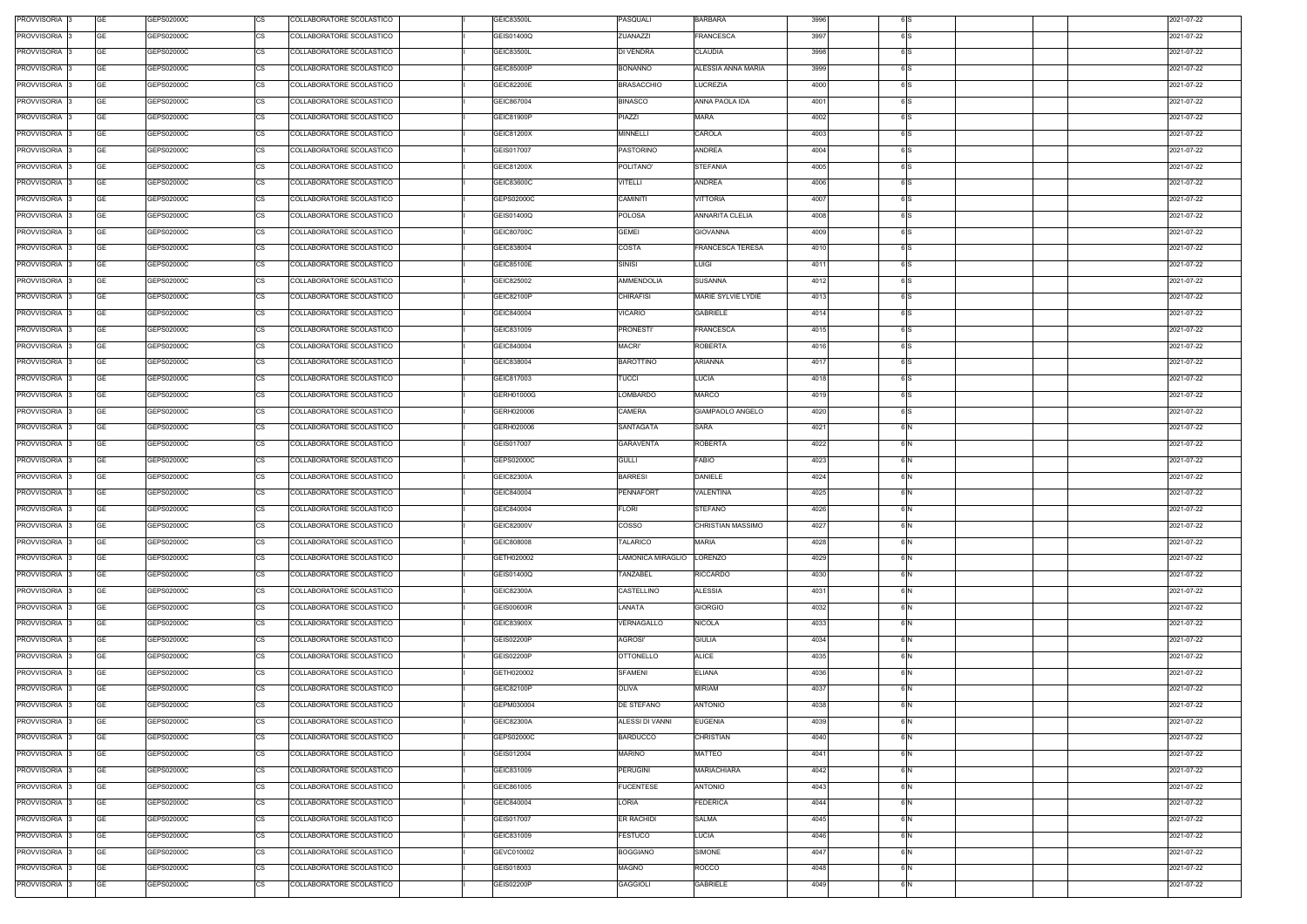| PROVVISORIA 3            | <b>GE</b><br>GEPS02000C | <b>CS</b> | COLLABORATORE SCOLASTICO | GEIC862001        | <b>SEGALERBA</b>          | <b>ARIANNA</b>         | 4050 | 6 N |  | 2021-07-22 |
|--------------------------|-------------------------|-----------|--------------------------|-------------------|---------------------------|------------------------|------|-----|--|------------|
| PROVVISORIA <sub>3</sub> | <b>GE</b><br>GEPS02000C | CS        | COLLABORATORE SCOLASTICO | GEIS01400Q        | <b>MERINGOLO</b>          | PASQUALE               | 4051 |     |  | 2021-07-22 |
| PROVVISORIA 3            | <b>GE</b><br>GEPS02000C | CS        | COLLABORATORE SCOLASTICO | <b>GEIS00600R</b> | <b>NOCETI</b>             | ALBERTO                | 4052 | 6 N |  | 2021-07-22 |
| PROVVISORIA 3            | <b>GE</b><br>GEPS02000C | <b>CS</b> | COLLABORATORE SCOLASTICO | <b>GEIC85200A</b> | PASQUALINO                | /INCENZO               | 4053 | 6 N |  | 2021-07-22 |
| PROVVISORIA 3            | <b>GE</b><br>GEPS02000C | <b>CS</b> | COLLABORATORE SCOLASTICO | GERI07000P        | <b>SALVI</b>              | <b>MIRIANA</b>         | 4054 | 6 N |  | 2021-07-22 |
| PROVVISORIA 3            | <b>GE</b><br>GEPS02000C | <b>CS</b> | COLLABORATORE SCOLASTICO | GEPC020009        | DE NICOLO                 | LETIZIA                | 4055 | 6 N |  | 2021-07-22 |
| PROVVISORIA 3            | <b>GE</b><br>GEPS02000C | <b>CS</b> | COLLABORATORE SCOLASTICO | GEIC85000P        | <b>BARBIERI</b>           | ANNA MARTINA           | 4056 | 6 N |  | 2021-07-22 |
| PROVVISORIA 3            | <b>GE</b><br>GEPS02000C | <b>CS</b> | COLLABORATORE SCOLASTICO | GEIS018003        | LA DONNA                  | <b>MICHAEL</b>         | 4057 | 6 N |  | 2021-07-22 |
| PROVVISORIA 3            | <b>GE</b><br>GEPS02000C | <b>CS</b> | COLLABORATORE SCOLASTICO | GEIS004005        | <b>DI TOMASI</b>          | LUCREZIA               | 4058 | 6 N |  | 2021-07-22 |
| PROVVISORIA 3            | <b>GE</b><br>GEPS02000C | <b>CS</b> | COLLABORATORE SCOLASTICO | GEIC808008        | TORTORELLA                | LORENZO                | 4059 | 6 N |  | 2021-07-22 |
| PROVVISORIA 3            | <b>GE</b><br>GEPS02000C | <b>CS</b> | COLLABORATORE SCOLASTICO | GEIC83600C        | <b>VALENTI POPITA</b>     | <b>CECILIA</b>         | 4060 | 6 N |  | 2021-07-22 |
| PROVVISORIA 3            | <b>GE</b><br>GEPS02000C | CS        | COLLABORATORE SCOLASTICO | <b>GERI02000N</b> | SABBATINI                 | <b>GIULIA</b>          | 4061 | 6 N |  | 2021-07-22 |
| PROVVISORIA 3            | <b>GE</b><br>GEPS02000C | <b>CS</b> | COLLABORATORE SCOLASTICO | GEPS07000D        | <b>GARINO</b>             | ALESSANDRO             | 4062 | 6 N |  | 2021-07-22 |
| PROVVISORIA 3            | <b>GE</b><br>GEPS02000C | CS        | COLLABORATORE SCOLASTICO | GEIS01400Q        | <b>PROFUMO</b>            | LUCA                   | 4063 | 6 N |  | 2021-07-22 |
| PROVVISORIA 3            | <b>GE</b><br>GEPS02000C | <b>CS</b> | COLLABORATORE SCOLASTICO | GEIC80700C        | TALARICO                  | <b>GIOVANNI</b>        | 4064 | 6 N |  | 2021-07-22 |
| PROVVISORIA 3            | <b>GE</b><br>GEPS02000C | CS        | COLLABORATORE SCOLASTICO | <b>GEIC82700N</b> | <b>MURTAS</b>             | LUCA                   | 4065 | 6 N |  | 2021-07-22 |
| PROVVISORIA 3            | <b>GE</b><br>GEPS02000C | <b>CS</b> | COLLABORATORE SCOLASTICO | GEPS07000D        | <b>FARINA</b>             | <b>MARIA</b>           | 4066 | 6 N |  | 2021-07-22 |
| PROVVISORIA 3            | <b>GE</b><br>GEPS02000C | <b>CS</b> | COLLABORATORE SCOLASTICO | <b>GEIC85200A</b> | TEODORI                   | <b>FEDERICA</b>        | 4067 | 6 N |  | 2021-07-22 |
| PROVVISORIA 3            | <b>GE</b><br>GEPS02000C | <b>CS</b> | COLLABORATORE SCOLASTICO | GEIS01400Q        | <b>MARTUCCELLI</b>        | <b>ELISA</b>           | 4068 | 6 N |  | 2021-07-22 |
| PROVVISORIA 3            | <b>GE</b><br>GEPS02000C | <b>CS</b> | COLLABORATORE SCOLASTICO | GERH01000G        | TARDITO                   | <b>ENRICO</b>          | 4069 | 6 N |  | 2021-07-22 |
| PROVVISORIA 3            | <b>GE</b><br>GEPS02000C | <b>CS</b> | COLLABORATORE SCOLASTICO | GEIS02200P        | <b>MINOPOLI</b>           | CAMILLA                | 4070 | 6 N |  | 2021-07-22 |
| PROVVISORIA 3            | <b>GE</b><br>GEPS02000C | <b>CS</b> | COLLABORATORE SCOLASTICO | GEIC831009        | <b>SURACE</b>             | FRANCESCA              | 4071 | 6 N |  | 2021-07-22 |
| PROVVISORIA 3            | <b>GE</b><br>GEPS02000C | <b>CS</b> | COLLABORATORE SCOLASTICO | GEPS02000C        | <b>NAVARRA</b>            | ERIKA                  | 4072 | 6 N |  | 2021-07-22 |
|                          | <b>GE</b>               | <b>CS</b> |                          |                   |                           | <b>JESSICA</b>         |      | 6 N |  |            |
| PROVVISORIA 3            | GEPS02000C              |           | COLLABORATORE SCOLASTICO | GEIC860009        | <b>PACINI</b>             |                        | 4073 | 6 N |  | 2021-07-22 |
| PROVVISORIA 3            | <b>GE</b><br>GEPS02000C | <b>CS</b> | COLLABORATORE SCOLASTICO | GEIC837008        | <b>GRASSI</b>             | <b>MARCO</b>           | 4074 |     |  | 2021-07-22 |
| PROVVISORIA 3            | <b>GE</b><br>GEPS02000C | <b>CS</b> | COLLABORATORE SCOLASTICO | GEPC01000P        | <b>MANIACI</b>            | MARA                   | 4075 | 6 N |  | 2021-07-22 |
| PROVVISORIA 3            | <b>GE</b><br>GEPS02000C | <b>CS</b> | COLLABORATORE SCOLASTICO | GEIC81300Q        | <b>GAGGIOLI</b>           | ERIKA                  | 4076 | 6 N |  | 2021-07-22 |
| PROVVISORIA 3            | <b>GE</b><br>GEPS02000C | CS        | COLLABORATORE SCOLASTICO | GEIC81400G        | <b>ROSSI</b>              | <b>STEFANO</b>         | 4077 | 6 N |  | 2021-07-22 |
| PROVVISORIA 3            | <b>GE</b><br>GEPS02000C | <b>CS</b> | COLLABORATORE SCOLASTICO | GEPS080004        | TORINO                    | <b>GIORGIA</b>         | 4078 | 6 N |  | 2021-07-22 |
| PROVVISORIA 3            | <b>GE</b><br>GEPS02000C | <b>CS</b> | COLLABORATORE SCOLASTICO | <b>GEIS02200P</b> | COLOMBO                   | <b>CHRISTIAN</b>       | 4079 | 6 N |  | 2021-07-22 |
| PROVVISORIA 3            | <b>GE</b><br>GEPS02000C | <b>CS</b> | COLLABORATORE SCOLASTICO | GEIC81400G        | MACCIO'                   | <b>LUCIA</b>           | 4080 | 6 N |  | 2021-07-22 |
| PROVVISORIA 3            | <b>GE</b><br>GEPS02000C | <b>CS</b> | COLLABORATORE SCOLASTICO | GEIC85000P        | <b>BARBIERI</b>           | LORIS                  | 4081 | 6 N |  | 2021-07-22 |
| PROVVISORIA 3            | <b>GE</b><br>GEPS02000C | CS        | COLLABORATORE SCOLASTICO | GEIC840004        | ALABISO VEZZELLI          | <b>MARTINA</b>         | 4082 | 6 N |  | 2021-07-22 |
| PROVVISORIA 3            | <b>GE</b><br>GEPS02000C | <b>CS</b> | COLLABORATORE SCOLASTICO | GEIC82300A        | DEL GUERCIO PETITO ANGELA |                        | 4083 | 6 N |  | 2021-07-22 |
| PROVVISORIA 3            | <b>GE</b><br>GEPS02000C | CS        | COLLABORATORE SCOLASTICO | <b>GEIS00600R</b> | <b>IMMORDINO</b>          | <b>GIUSY</b>           | 4084 | 6 N |  | 2021-07-22 |
| PROVVISORIA 3            | <b>GE</b><br>GEPS02000C | <b>CS</b> | COLLABORATORE SCOLASTICO | <b>GEIC82700N</b> | CASTAGNA                  | <b>ALESSIA</b>         | 4085 | 6 N |  | 2021-07-22 |
| PROVVISORIA 3            | <b>GE</b><br>GEPS02000C | CS        | COLLABORATORE SCOLASTICO | GEIC83500L        | ZELO                      | LUCA                   | 4086 | 6 N |  | 2021-07-22 |
| PROVVISORIA 3            | <b>GE</b><br>GEPS02000C | <b>CS</b> | COLLABORATORE SCOLASTICO | <b>GEIC84400B</b> | DE MORO                   | CARMELO                | 4087 | 6 N |  | 2021-07-22 |
| PROVVISORIA 3            | <b>GE</b><br>GEPS02000C | CS        | COLLABORATORE SCOLASTICO | GEIC84200Q        | <b>BARBIROGLIO</b>        | STEFANO                | 4088 | 6 N |  | 2021-07-22 |
| PROVVISORIA 3            | <b>GE</b><br>GEPS02000C | CS        | COLLABORATORE SCOLASTICO | GEIC840004        | PEPE                      | ROBERTA                | 4089 | 6 N |  | 2021-07-22 |
| PROVVISORIA 3            | <b>GE</b><br>GEPS02000C | CS        | COLLABORATORE SCOLASTICO | GEIC80700C        | FRASCOGNA                 | FRANCESCO              | 4090 | 6 N |  | 2021-07-22 |
| PROVVISORIA 3            | <b>GE</b><br>GEPS02000C | <b>CS</b> | COLLABORATORE SCOLASTICO | GEIC862001        | CROCE                     | <b>GIULIA</b>          | 4091 | 6 N |  | 2021-07-22 |
| PROVVISORIA 3            | <b>GE</b><br>GEPS02000C | CS        | COLLABORATORE SCOLASTICO | GEIC84100X        | RASORE                    | <b>MARCO</b>           | 4092 | 6 N |  | 2021-07-22 |
| PROVVISORIA 3            | <b>GE</b><br>GEPS02000C | CS        | COLLABORATORE SCOLASTICO | GEIC82300A        | <b>SPINELLA</b>           | <b>MICOL</b>           | 4093 | 6N  |  | 2021-07-22 |
| PROVVISORIA 3            | <b>GE</b><br>GEPS02000C | <b>CS</b> | COLLABORATORE SCOLASTICO | GETH020002        | <b>NOLI</b>               | FABIANO                | 4094 | 6 N |  | 2021-07-22 |
| PROVVISORIA 3            | <b>GE</b><br>GEPS02000C | <b>CS</b> | COLLABORATORE SCOLASTICO | GEIC809004        | LA ROSA                   | ELIA VITTORIO          | 4095 | 6 N |  | 2021-07-22 |
| PROVVISORIA 3            | <b>GE</b><br>GEPS02000C | <b>CS</b> | COLLABORATORE SCOLASTICO | GEPC020009        | CANDIDO                   | ANNA RITA              | 4096 | 6 N |  | 2021-07-22 |
| PROVVISORIA 3            | <b>GE</b><br>GEPS02000C | <b>CS</b> | COLLABORATORE SCOLASTICO | GEIC86500C        | PANAJA                    | <b>MARCO</b>           | 4097 | 6 N |  | 2021-07-22 |
| PROVVISORIA 3            | <b>GE</b><br>GEPS02000C | <b>CS</b> | COLLABORATORE SCOLASTICO | GEIC80700C        | LOPARDO                   | SANDRO                 | 4098 | 6 N |  | 2021-07-22 |
| PROVVISORIA 3            | <b>GE</b><br>GEPS02000C | <b>CS</b> | COLLABORATORE SCOLASTICO | <b>GEIC82700N</b> | TICHOUDAD                 | VALERIA                | 4099 | 6 N |  | 2021-07-22 |
| PROVVISORIA 3            | <b>GE</b><br>GEPS02000C | <b>CS</b> | COLLABORATORE SCOLASTICO | GERI07000P        | <b>PELUSO</b>             | NATALE                 | 4100 | 6 N |  | 2021-07-22 |
| PROVVISORIA 3            | <b>GE</b><br>GEPS02000C | <b>CS</b> | COLLABORATORE SCOLASTICO | <b>GEIS00600R</b> | <b>RAMETTA</b>            | <b>MARIA VALENTINA</b> | 4101 | 6 N |  | 2021-07-22 |
| PROVVISORIA 3            | <b>GE</b><br>GEPS02000C | <b>CS</b> | COLLABORATORE SCOLASTICO | GEIC81200X        | TERSITE                   | MICHELA ANTONELLA      | 4102 | 6 N |  | 2021-07-22 |
| PROVVISORIA 3            | <b>GE</b><br>GEPS02000C | CS        | COLLABORATORE SCOLASTICO | GEIC831009        | CICCARELLO                | LEANDRO                | 4103 | 6 N |  | 2021-07-22 |
|                          |                         |           |                          |                   |                           |                        |      |     |  |            |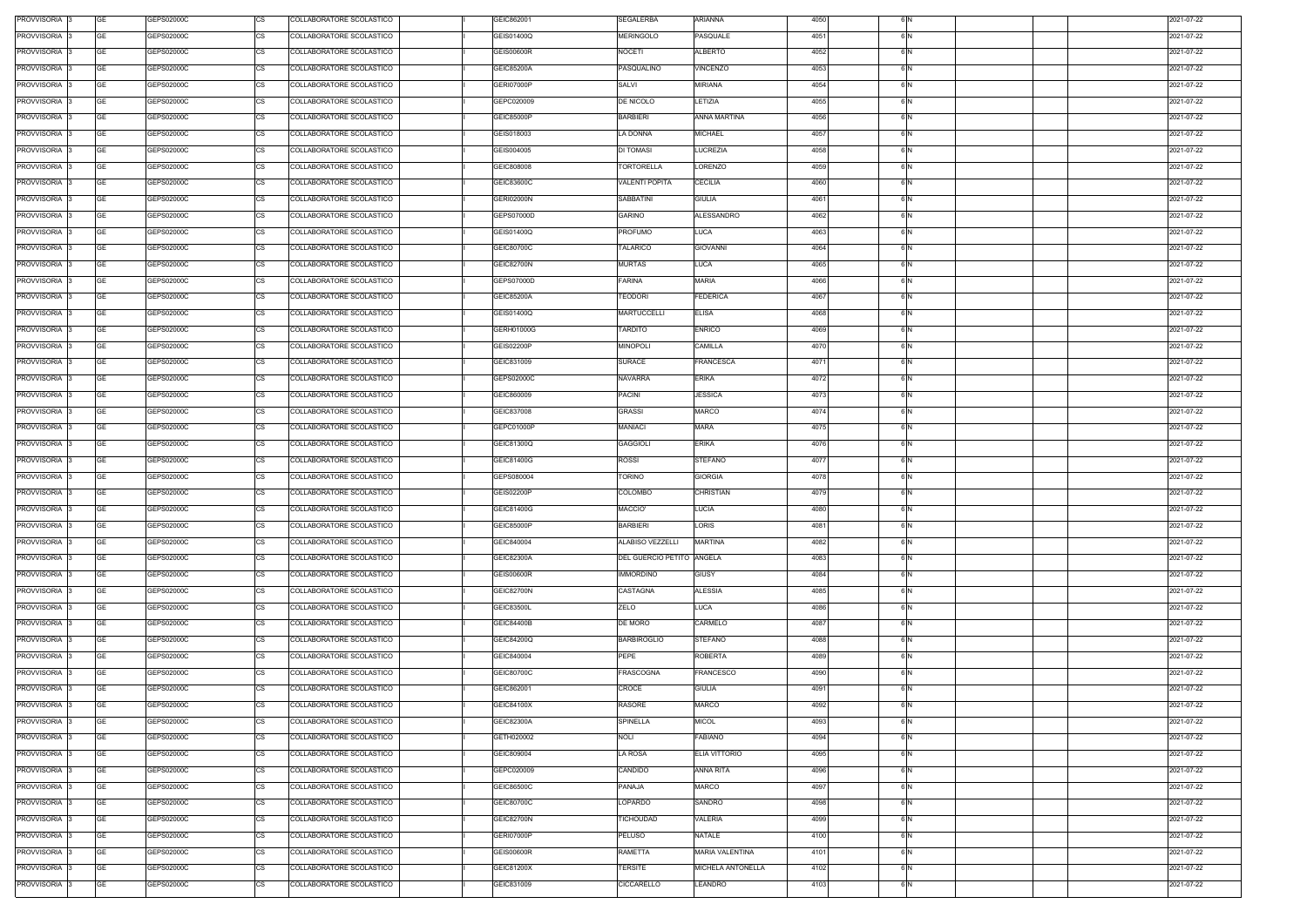| PROVVISORIA 3            | GE        | GEPS02000C | COLLABORATORE SCOLASTICO<br>CS        | GEPC04000E        | <b>FARINELLI</b>   | <b>FRANCESCO</b>    | 4104   | 6 N |  | 2021-07-22 |
|--------------------------|-----------|------------|---------------------------------------|-------------------|--------------------|---------------------|--------|-----|--|------------|
| PROVVISORIA 3            | GE        | GEPS02000C | <b>CS</b><br>COLLABORATORE SCOLASTICO | GEIC840004        | CARUSO             | <b>SEFORA</b>       | 4105   | 6 N |  | 2021-07-22 |
| PROVVISORIA 3            | GE        | GEPS02000C | <b>CS</b><br>COLLABORATORE SCOLASTICO | GEIC84900E        | BIASE              | SILVIA              | 4106   | 6 N |  | 2021-07-22 |
| PROVVISORIA 3            | GE        | GEPS02000C | <b>CS</b><br>COLLABORATORE SCOLASTICO | GEIC838004        | <b>TALLARITA</b>   | <b>ALESSIO</b>      | 4107   | 6N  |  | 2021-07-22 |
| PROVVISORIA 3            | <b>GE</b> | GEPS02000C | <b>CS</b><br>COLLABORATORE SCOLASTICO | GEPS02000C        | <b>RANIERI</b>     | <b>ELISA</b>        | 4108   | 6 N |  | 2021-07-22 |
| PROVVISORIA 3            | GE        | GEPS02000C | <b>CS</b><br>COLLABORATORE SCOLASTICO | GEIS004005        | <b>MONDINI</b>     | <b>ANDREA</b>       | 4109   | 6 N |  | 2021-07-22 |
| PROVVISORIA 3            | <b>GE</b> | GEPS02000C | <b>CS</b><br>COLLABORATORE SCOLASTICO | GEPS02000C        | <b>MARCHESE</b>    | ILARIA              | 4110   | 6 N |  | 2021-07-22 |
| PROVVISORIA 3            | GE        | GEPS02000C | <b>CS</b><br>COLLABORATORE SCOLASTICO | GEIS003009        | <b>GUELFO</b>      | ANDREA              | 4111   | 6 N |  | 2021-07-22 |
| PROVVISORIA 3            | <b>GE</b> | GEPS02000C | <b>CS</b><br>COLLABORATORE SCOLASTICO | GEIC81200X        | LUMIA              | SILVIA              | 4112   | 6 N |  | 2021-07-22 |
|                          |           |            |                                       |                   |                    |                     |        |     |  |            |
| PROVVISORIA 3            | <b>GE</b> | GEPS02000C | <b>CS</b><br>COLLABORATORE SCOLASTICO | GEIC81200X        | <b>TUFANO</b>      | <b>SILVIA</b>       | 4113   | 6 N |  | 2021-07-22 |
| PROVVISORIA 3            | <b>GE</b> | GEPS02000C | <b>CS</b><br>COLLABORATORE SCOLASTICO | <b>GERI07000P</b> | <b>ANELLI</b>      | <b>DEBORA</b>       | 4114   | 6 N |  | 2021-07-22 |
| PROVVISORIA 3            | <b>GE</b> | GEPS02000C | CS<br>COLLABORATORE SCOLASTICO        | GEPS02000C        | PISERA'            | <b>FRANCESCA</b>    | 4115   | 6 N |  | 2021-07-22 |
| PROVVISORIA 3            | <b>GE</b> | GEPS02000C | <b>CS</b><br>COLLABORATORE SCOLASTICO | GEIC84100X        | FAZZALARI          | <b>FEDERICA</b>     | 4116   | 6 N |  | 2021-07-22 |
| PROVVISORIA 3            | <b>GE</b> | GEPS02000C | <b>CS</b><br>COLLABORATORE SCOLASTICO | <b>GEIC83400R</b> | <b>FONTANA</b>     | <b>GLORIA</b>       | 4117   | 6 N |  | 2021-07-22 |
| PROVVISORIA 3            | <b>GE</b> | GEPS02000C | <b>CS</b><br>COLLABORATORE SCOLASTICO | GEPS07000D        | GALLO              | <b>GIANLUCA</b>     | 4118   | 6 N |  | 2021-07-22 |
| PROVVISORIA 3            | <b>GE</b> | GEPS02000C | <b>CS</b><br>COLLABORATORE SCOLASTICO | GEPS07000D        | SCAVAZZINI         | <b>DAVIDE</b>       | 4119   | 6 N |  | 2021-07-22 |
| PROVVISORIA 3            | <b>GE</b> | GEPS02000C | <b>CS</b><br>COLLABORATORE SCOLASTICO | GEIC84100X        | <b>CHIANTERA</b>   | <b>ROMINA</b>       | 4120   | 6 N |  | 2021-07-22 |
| PROVVISORIA 3            | <b>GE</b> | GEPS02000C | <b>CS</b><br>COLLABORATORE SCOLASTICO | GEPS07000D        | MANGANO            | <b>MARIA GIULIA</b> | 4121   | 6 N |  | 2021-07-22 |
| PROVVISORIA 3            | <b>GE</b> | GEPS02000C | <b>CS</b><br>COLLABORATORE SCOLASTICO | GEIC82100P        | <b>ODICINI</b>     | SONIA               | 4122   | 6 N |  | 2021-07-22 |
| PROVVISORIA 3            | GE        | GEPS02000C | <b>CS</b><br>COLLABORATORE SCOLASTICO | <b>GEIC82700N</b> | LOPRESTE           | MICHELE             | 4123   | 6 N |  | 2021-07-22 |
| PROVVISORIA 3            | GE        | GEPS02000C | <b>CS</b><br>COLLABORATORE SCOLASTICO | GEIC811004        | <b>BRONDI</b>      | <b>JESSICA</b>      | 4124   | 6 N |  | 2021-07-22 |
| PROVVISORIA 3            | <b>GE</b> | GEPS02000C | <b>CS</b><br>COLLABORATORE SCOLASTICO | GEIC83600C        | CAMERA             | MONICA              | 4125   | 6 N |  | 2021-07-22 |
| PROVVISORIA 3            | <b>GE</b> | GEPS02000C | <b>CS</b><br>COLLABORATORE SCOLASTICO | GEIC816007        | <b>ROSSI</b>       | <b>GIULIA</b>       | 4126   | 6 N |  | 2021-07-22 |
| PROVVISORIA 3            | <b>GE</b> | GEPS02000C | <b>CS</b><br>COLLABORATORE SCOLASTICO | GEIS003009        | <b>BAIG</b>        | <b>IRUM</b>         | 4127 S | 6 N |  | 2021-07-22 |
| PROVVISORIA 3            | <b>GE</b> | GEPS02000C | <b>CS</b><br>COLLABORATORE SCOLASTICO | GEPC04000E        | <b>PARODI</b>      | SERENA              | 4128   | 6 N |  | 2021-07-22 |
| PROVVISORIA 3            | <b>GE</b> | GEPS02000C | <b>CS</b><br>COLLABORATORE SCOLASTICO | GEIC816007        | CANCELLIERI        | CHIARA              | 4129   | 6 N |  | 2021-07-22 |
|                          | GE        |            | <b>CS</b>                             | GEPC04000E        |                    | ARMANDO             | 4130   | 6 N |  |            |
| PROVVISORIA 3            |           | GEPS02000C | COLLABORATORE SCOLASTICO              |                   | VARCHETTA          |                     |        | 6 N |  | 2021-07-22 |
| PROVVISORIA 3            | <b>GE</b> | GEPS02000C | <b>CS</b><br>COLLABORATORE SCOLASTICO | GEPC01000P        | <b>AMATUCCI</b>    | ALAN                | 4131   |     |  | 2021-07-22 |
| PROVVISORIA 3            | GE        | GEPS02000C | <b>CS</b><br>COLLABORATORE SCOLASTICO | GEIC83600C        | <b>MOSCHETTI</b>   | PAMELA              | 4132   | 6 N |  | 2021-07-22 |
| PROVVISORIA 3            | <b>GE</b> | GEPS02000C | <b>CS</b><br>COLLABORATORE SCOLASTICO | GEIS018003        | <b>BAIAMONTE</b>   | <b>ALESSIO</b>      | 4133   | 6N  |  | 2021-07-22 |
| PROVVISORIA 3            | GE        | GEPS02000C | <b>CS</b><br>COLLABORATORE SCOLASTICO | GEIC83600C        | <b>MORANI</b>      | <b>DARIO</b>        | 4134   | 6 N |  | 2021-07-22 |
| PROVVISORIA 3            | <b>GE</b> | GEPS02000C | <b>CS</b><br>COLLABORATORE SCOLASTICO | GEIC808008        | <b>MANGIOLA</b>    | ANGELA              | 4135   | 6 N |  | 2021-07-22 |
| PROVVISORIA 3            | GE        | GEPS02000C | <b>CS</b><br>COLLABORATORE SCOLASTICO | GEIC83600C        | <b>BRUNELLI</b>    | <b>FRANCESCA</b>    | 4136   | 6 N |  | 2021-07-22 |
| PROVVISORIA <sub>3</sub> | GE        | GEPS02000C | <b>CS</b><br>COLLABORATORE SCOLASTICO | GEIS018003        | <b>BUONO</b>       | <b>GABRIELE</b>     | 4137   | 6 N |  | 2021-07-22 |
| PROVVISORIA 3            | <b>GE</b> | GEPS02000C | <b>CS</b><br>COLLABORATORE SCOLASTICO | <b>GEIS02200P</b> | <b>PALMIERI</b>    | LETTERIO            | 4138   | 6 N |  | 2021-07-22 |
| PROVVISORIA 3            | <b>GE</b> | GEPS02000C | <b>CS</b><br>COLLABORATORE SCOLASTICO | GEIC82300A        | <b>DONATO</b>      | PAMELA              | 4139   | 6 N |  | 2021-07-22 |
| PROVVISORIA 3            | <b>GE</b> | GEPS02000C | <b>CS</b><br>COLLABORATORE SCOLASTICO | GERH020006        | CORONA             | <b>DIEGO</b>        | 4140   | 6 N |  | 2021-07-22 |
| PROVVISORIA 3            | <b>GE</b> | GEPS02000C | <b>CS</b><br>COLLABORATORE SCOLASTICO | <b>GEIS02200P</b> | <b>DEL GENIO</b>   | <b>MARCO</b>        | 4141   | 6 N |  | 2021-07-22 |
| PROVVISORIA 3            | <b>GE</b> | GEPS02000C | CS<br>COLLABORATORE SCOLASTICO        | <b>GEIS01600B</b> | <b>BOTTIGLIERO</b> | SARAH               | 4142   | 6 N |  | 2021-07-22 |
| PROVVISORIA 3            | <b>GE</b> | GEPS02000C | <b>CS</b><br>COLLABORATORE SCOLASTICO | GEIS01400Q        | LO STANCO          | <b>MORENA</b>       | 4143   | 6 N |  | 2021-07-22 |
| PROVVISORIA 3            | <b>GE</b> | GEPS02000C | <b>CS</b><br>COLLABORATORE SCOLASTICO | GERH020006        | POIDOMANI          | ANTONIO             | 4144   | 6 N |  | 2021-07-22 |
| PROVVISORIA 3            | <b>GE</b> | GEPS02000C | <b>CS</b><br>COLLABORATORE SCOLASTICO | GEIC861005        | RUSSO              | WALTER              | 4145   | 6 N |  | 2021-07-22 |
| PROVVISORIA 3            | <b>GE</b> | GEPS02000C | <b>CS</b><br>COLLABORATORE SCOLASTICO | <b>GERI07000P</b> | <b>BUSONERO</b>    | <b>DENISE</b>       | 4146   | 6 N |  | 2021-07-22 |
| PROVVISORIA 3            | <b>GE</b> | GEPS02000C | <b>CS</b><br>COLLABORATORE SCOLASTICO | GEPS07000D        | <b>SORESI</b>      | <b>ALESSANDRO</b>   | 4147   | 6 N |  | 2021-07-22 |
| PROVVISORIA 3            | <b>GE</b> | GEPS02000C | CS<br>COLLABORATORE SCOLASTICO        | GEIC85200A        | DI PIETRO          | ANGELA              | 4148   | 6 N |  | 2021-07-22 |
| PROVVISORIA 3            | <b>GE</b> | GEPS02000C | <b>CS</b><br>COLLABORATORE SCOLASTICO | GEIS02200P        | RENZO              | DANIELA             | 4149   | 6 N |  | 2021-07-22 |
| PROVVISORIA 3            | GE        | GEPS02000C | СS<br>COLLABORATORE SCOLASTICO        | GEVC010002        | <b>SESTO</b>       | ROSA ANNA           | 4150   | 6 N |  | 2021-07-22 |
| PROVVISORIA 3            | <b>GE</b> | GEPS02000C | <b>CS</b><br>COLLABORATORE SCOLASTICO | GEIC83000D        | <b>PARISI</b>      | ANTONIO             | 4151   | 6 N |  | 2021-07-22 |
| PROVVISORIA 3            | <b>GE</b> | GEPS02000C | <b>CS</b><br>COLLABORATORE SCOLASTICO | <b>GERI07000P</b> | D'URBANO           | <b>DAVIDE</b>       | 4152   | 6 N |  | 2021-07-22 |
| PROVVISORIA 3            | <b>GE</b> | GEPS02000C | <b>CS</b><br>COLLABORATORE SCOLASTICO | GEIC853006        | DE BASTIANI        | ALICE               | 4153   | 6 N |  | 2021-07-22 |
| PROVVISORIA 3            | <b>GE</b> | GEPS02000C | <b>CS</b><br>COLLABORATORE SCOLASTICO |                   | FALANGA            | ANNA                | 4154   | 6 N |  | 2021-07-22 |
|                          |           |            |                                       | GEIC837008        |                    |                     |        |     |  |            |
| PROVVISORIA 3            | GE        | GEPS02000C | <b>CS</b><br>COLLABORATORE SCOLASTICO | GEIC817003        | CARDACI            | CRISTINA            | 4155   | 6 N |  | 2021-07-22 |
| PROVVISORIA 3            | <b>GE</b> | GEPS02000C | <b>CS</b><br>COLLABORATORE SCOLASTICO | GEIC83600C        | BALSAMO            | DANIELA             | 4156   | 6 N |  | 2021-07-22 |
| PROVVISORIA 3            | GE        | GEPS02000C | <b>CS</b><br>COLLABORATORE SCOLASTICO | GEIC809004        | <b>SECCHI</b>      | VALENTINA           | 4157   | 6 N |  | 2021-07-22 |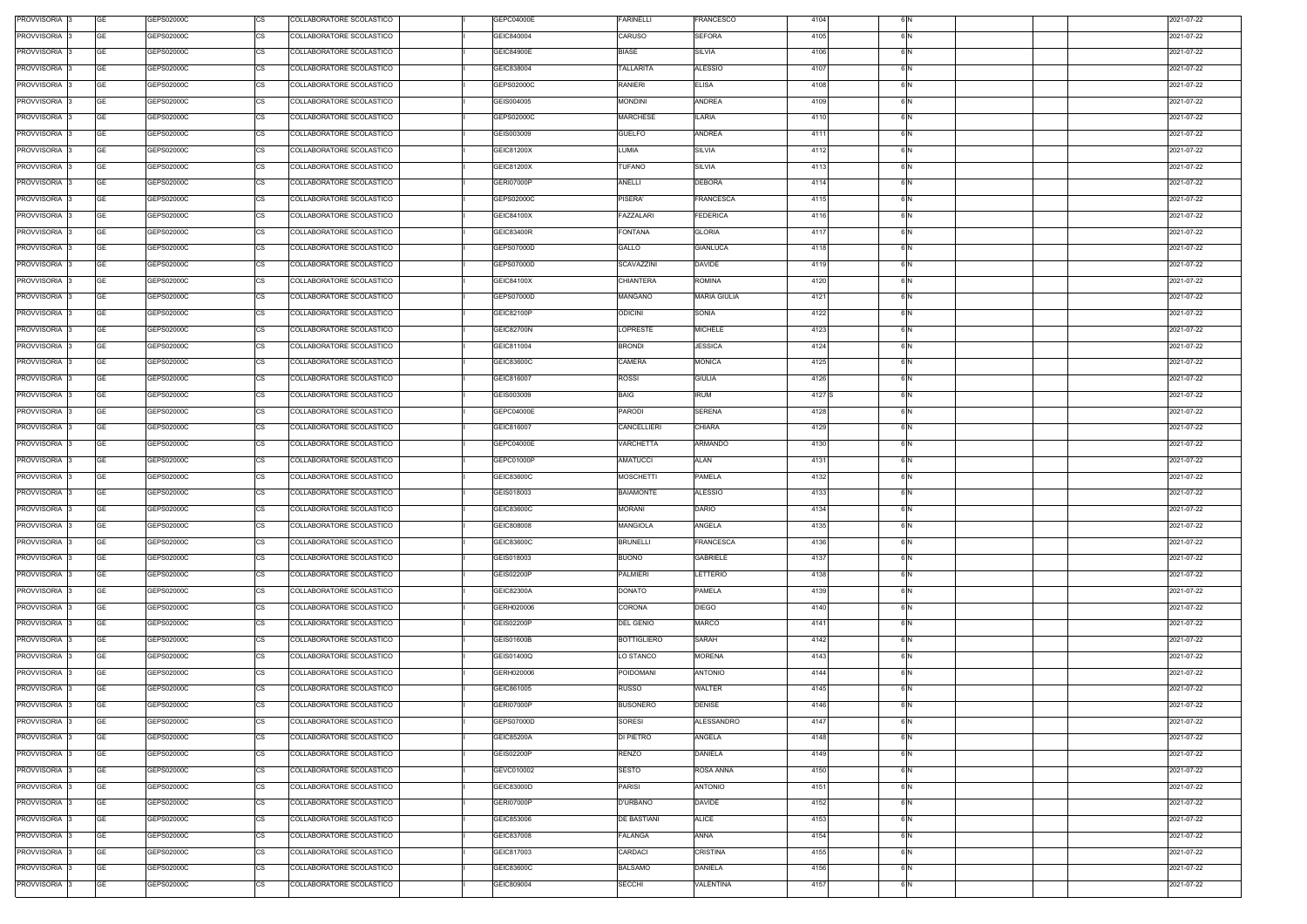| PROVVISORIA 3            | GE        | GEPS02000C | COLLABORATORE SCOLASTICO<br>CS        | GEIS01600B        | DE MARIANO                    | ROCCO SALVATORE     | 4158   | 6 N |  | 2021-07-22 |
|--------------------------|-----------|------------|---------------------------------------|-------------------|-------------------------------|---------------------|--------|-----|--|------------|
| PROVVISORIA 3            | GE        | GEPS02000C | <b>CS</b><br>COLLABORATORE SCOLASTICO | GEIC80700C        | SCORDO                        | <b>DOMENICO</b>     | 4159   | 6 N |  | 2021-07-22 |
| PROVVISORIA 3            | GE        | GEPS02000C | <b>CS</b><br>COLLABORATORE SCOLASTICO | GEIC85200A        | PATRONE                       | SARA                | 4160   | 6 N |  | 2021-07-22 |
| PROVVISORIA 3            | GE        | GEPS02000C | <b>CS</b><br>COLLABORATORE SCOLASTICO | GEIC81200X        | PIZZOLATO                     | SIMONA              | 4161   | 6N  |  | 2021-07-22 |
| PROVVISORIA 3            | <b>GE</b> | GEPS02000C | <b>CS</b><br>COLLABORATORE SCOLASTICO | GEIC80700C        | DACO                          | <b>MAURIZIO</b>     | 4162   | 6 N |  | 2021-07-22 |
| PROVVISORIA 3            | <b>GE</b> | GEPS02000C | <b>CS</b><br>COLLABORATORE SCOLASTICO | GEIC837008        | <b>AURNIA</b>                 | <b>GIANCARLO</b>    | 4163   | 6 N |  | 2021-07-22 |
| PROVVISORIA 3            | <b>GE</b> | GEPS02000C | <b>CS</b><br>COLLABORATORE SCOLASTICO | GEIC83400R        | <b>RACCO</b>                  | ANTONINO            | 4164   | 6 N |  | 2021-07-22 |
|                          |           |            |                                       |                   |                               |                     |        |     |  |            |
| PROVVISORIA 3            | GE        | GEPS02000C | <b>CS</b><br>COLLABORATORE SCOLASTICO | GEIS018003        | VARRICCHIONE                  | ALESSIO             | 4165   | 6 N |  | 2021-07-22 |
| PROVVISORIA 3            | <b>GE</b> | GEPS02000C | <b>CS</b><br>COLLABORATORE SCOLASTICO | GEPS07000D        | LO CIGNO                      | LUCA                | 4166   | 6 N |  | 2021-07-22 |
| PROVVISORIA 3            | <b>GE</b> | GEPS02000C | <b>CS</b><br>COLLABORATORE SCOLASTICO | GEIC80700C        | <b>GAGLIO</b>                 | <b>SALVATORE</b>    | 4167   | 6 N |  | 2021-07-22 |
| PROVVISORIA 3            | <b>GE</b> | GEPS02000C | <b>CS</b><br>COLLABORATORE SCOLASTICO | GEIC811004        | ZODA                          | <b>ISABELLA</b>     | 4168   | 6 N |  | 2021-07-22 |
| PROVVISORIA 3            | <b>GE</b> | GEPS02000C | CS<br>COLLABORATORE SCOLASTICO        | GEIS004005        | Vindigni                      | <b>GIANLUCA</b>     | 4169   | 6 N |  | 2021-07-22 |
| PROVVISORIA 3            | <b>GE</b> | GEPS02000C | <b>CS</b><br>COLLABORATORE SCOLASTICO | GEIC82000V        | <b>CARIA</b>                  | <b>FABRIZIO</b>     | 4170   | 6 N |  | 2021-07-22 |
| PROVVISORIA 3            | <b>GE</b> | GEPS02000C | <b>CS</b><br>COLLABORATORE SCOLASTICO | GEPS02000C        | <b>BERNO</b>                  | SERENA              | 4171   | 6 N |  | 2021-07-22 |
| PROVVISORIA 3            | <b>GE</b> | GEPS02000C | <b>CS</b><br>COLLABORATORE SCOLASTICO | GEPS050008        | MEZZATESTA                    | MARILENA            | 4172   | 6 N |  | 2021-07-22 |
| PROVVISORIA 3            | <b>GE</b> | GEPS02000C | <b>CS</b><br>COLLABORATORE SCOLASTICO | GEIC83900X        | VITELLARO                     | VALENTINA           | 4173   | 6 N |  | 2021-07-22 |
| PROVVISORIA 3            | <b>GE</b> | GEPS02000C | <b>CS</b><br>COLLABORATORE SCOLASTICO | GERH020006        | <b>GERMANA' POLINO</b>        | <b>GIOVANNI</b>     | 4174   | 6N  |  | 2021-07-22 |
| PROVVISORIA 3            | <b>GE</b> | GEPS02000C | <b>CS</b><br>COLLABORATORE SCOLASTICO | GEIC837008        | ZECEÑA LANDAVERDE ROSA ELVIRA |                     | 4175 S | 6 N |  | 2021-07-22 |
| PROVVISORIA 3            | <b>GE</b> | GEPS02000C | <b>CS</b><br>COLLABORATORE SCOLASTICO | GEVC010002        | PALERMO                       | <b>MARIA</b>        | 4176   | 6 N |  | 2021-07-22 |
| PROVVISORIA 3            | GE        | GEPS02000C | <b>CS</b><br>COLLABORATORE SCOLASTICO | GEIC84900E        | NARDINI                       | IVANO               | 4177   | 6 N |  | 2021-07-22 |
| PROVVISORIA 3            | GE        | GEPS02000C | <b>CS</b><br>COLLABORATORE SCOLASTICO | GEPM04000P        | ICOCHEA MONTORO               | JOANNA MILAGROS     | 4178   | 6 N |  | 2021-07-22 |
| PROVVISORIA 3            | <b>GE</b> | GEPS02000C | <b>CS</b><br>COLLABORATORE SCOLASTICO | GEIS02200P        | FUSARO                        | <b>NUNZIO</b>       | 4179   | 6 N |  | 2021-07-22 |
| PROVVISORIA 3            | <b>GE</b> | GEPS02000C | <b>CS</b><br>COLLABORATORE SCOLASTICO | GEIS017007        | GENTILE                       | <b>STEFANIA</b>     | 4180   | 6 N |  | 2021-07-22 |
|                          |           |            |                                       |                   |                               |                     |        |     |  |            |
| PROVVISORIA 3            | <b>GE</b> | GEPS02000C | <b>CS</b><br>COLLABORATORE SCOLASTICO | GEIS004005        | CORREALE                      | <b>DARIO</b>        | 4181   | 6 N |  | 2021-07-22 |
| PROVVISORIA 3            | <b>GE</b> | GEPS02000C | <b>CS</b><br>COLLABORATORE SCOLASTICO | GEIC854002        | DI GIORGIO                    | ANTONIO             | 4182   | 6 N |  | 2021-07-22 |
| PROVVISORIA 3            | GE        | GEPS02000C | <b>CS</b><br>COLLABORATORE SCOLASTICO | GEIC85100E        | MARTE                         | CLARA               | 4183   | 6 N |  | 2021-07-22 |
| PROVVISORIA 3            | GE        | GEPS02000C | <b>CS</b><br>COLLABORATORE SCOLASTICO | GEIC81900P        | PIAZZA                        | <b>MARIANNA</b>     | 4184   | 6 N |  | 2021-07-22 |
| PROVVISORIA 3            | <b>GE</b> | GEPS02000C | <b>CS</b><br>COLLABORATORE SCOLASTICO | GEIC82200E        | <b>BARBALINARDO</b>           | <b>SABRINA</b>      | 4185   | 6 N |  | 2021-07-22 |
| PROVVISORIA 3            | GE        | GEPS02000C | <b>CS</b><br>COLLABORATORE SCOLASTICO | <b>GEIC85500T</b> | <b>MURA</b>                   | <b>DAVIDE</b>       | 4186   | 6 N |  | 2021-07-22 |
| PROVVISORIA 3            | <b>GE</b> | GEPS02000C | <b>CS</b><br>COLLABORATORE SCOLASTICO | GEIC81300Q        | <b>BORDONALI</b>              | <b>JESSICA</b>      | 4187   | 6N  |  | 2021-07-22 |
| PROVVISORIA 3            | GE        | GEPS02000C | <b>CS</b><br>COLLABORATORE SCOLASTICO | GEIC85100E        | <b>D'AMICO</b>                | <b>DANIELE</b>      | 4188   | 6 N |  | 2021-07-22 |
| PROVVISORIA 3            | <b>GE</b> | GEPS02000C | <b>CS</b><br>COLLABORATORE SCOLASTICO | GEIC81200X        | <b>CUCCURULLO</b>             | <b>IRENE</b>        | 4189   | 6 N |  | 2021-07-22 |
| PROVVISORIA 3            | GE        | GEPS02000C | <b>CS</b><br>COLLABORATORE SCOLASTICO | GEIC840004        | PAGANO                        | <b>ELIANA</b>       | 4190   | 6 N |  | 2021-07-22 |
| PROVVISORIA <sub>3</sub> | GE        | GEPS02000C | <b>CS</b><br>COLLABORATORE SCOLASTICO | GEVC010002        | CONTIERO                      | <b>DEBORAH</b>      | 4191   | 6 N |  | 2021-07-22 |
| PROVVISORIA 3            | <b>GE</b> | GEPS02000C | <b>CS</b><br>COLLABORATORE SCOLASTICO | GEIC831009        | <b>SCACCHETTI</b>             | MICAELA ILARIA      | 4192   | 6 N |  | 2021-07-22 |
| PROVVISORIA 3            | <b>GE</b> | GEPS02000C | <b>CS</b><br>COLLABORATORE SCOLASTICO | GEIC84900E        | <b>NASSO</b>                  | SIMONA              | 4193   | 6 N |  | 2021-07-22 |
| PROVVISORIA 3            | <b>GE</b> | GEPS02000C | <b>CS</b><br>COLLABORATORE SCOLASTICO | GEVC010002        | VERNAZZANO                    | VITTORIO            | 4194   | 6 N |  | 2021-07-22 |
| PROVVISORIA 3            | <b>GE</b> | GEPS02000C | <b>CS</b><br>COLLABORATORE SCOLASTICO | GEIC853006        | <b>AGUILAR CHAVEZ</b>         | ANA GESENIA         | 4195   | 6 N |  | 2021-07-22 |
| PROVVISORIA 3            | <b>GE</b> | GEPS02000C | CS<br>COLLABORATORE SCOLASTICO        | GEIC82300A        | MARAFIOTI                     | ANTONELLA           | 4196   | 6 N |  | 2021-07-22 |
| PROVVISORIA 3            | <b>GE</b> | GEPS02000C | <b>CS</b><br>COLLABORATORE SCOLASTICO | GEIS017007        | GALLINO                       | CRISTINA GIUSEPPINA | 4197   | 6 N |  | 2021-07-22 |
| PROVVISORIA 3            | <b>GE</b> | GEPS02000C | <b>CS</b><br>COLLABORATORE SCOLASTICO | GEIC804001        | SFERLAZZO                     | <b>NADIA</b>        | 4198   | 6 N |  | 2021-07-22 |
|                          |           |            | <b>CS</b>                             |                   |                               |                     |        | 6 N |  | 2021-07-22 |
| PROVVISORIA 3            | <b>GE</b> | GEPS02000C | COLLABORATORE SCOLASTICO              | <b>GEIC82700N</b> | CARAVELLO                     | <b>JAVIER</b>       | 4199   |     |  |            |
| PROVVISORIA 3            | <b>GE</b> | GEPS02000C | <b>CS</b><br>COLLABORATORE SCOLASTICO | GEIC808008        | <b>BRISIGHELLA</b>            | <b>SILVIA</b>       | 4200   | 6 N |  | 2021-07-22 |
| PROVVISORIA 3            | <b>GE</b> | GEPS02000C | <b>CS</b><br>COLLABORATORE SCOLASTICO | GEIC825002        | LAMBRUSCHINI                  | <b>MONICA</b>       | 4201   | 6 N |  | 2021-07-22 |
| PROVVISORIA 3            | <b>GE</b> | GEPS02000C | CS<br>COLLABORATORE SCOLASTICO        | GEIC811004        | COLONNETTA                    | MONICA              | 4202   | 6 N |  | 2021-07-22 |
| PROVVISORIA 3            | <b>GE</b> | GEPS02000C | <b>CS</b><br>COLLABORATORE SCOLASTICO | GEIC83400R        | <b>SIGNORINI</b>              | <b>SERGIO</b>       | 4203   | 6 N |  | 2021-07-22 |
| PROVVISORIA 3            | GE        | GEPS02000C | СS<br>COLLABORATORE SCOLASTICO        | GEPC020009        | <b>DELUCA</b>                 | CATERINA            | 4204   | 6 N |  | 2021-07-22 |
| PROVVISORIA 3            | <b>GE</b> | GEPS02000C | <b>CS</b><br>COLLABORATORE SCOLASTICO | GEIC85000P        | <b>GAROFANI</b>               | ALESSANDRO          | 4205   | 6 N |  | 2021-07-22 |
| PROVVISORIA 3            | <b>GE</b> | GEPS02000C | <b>CS</b><br>COLLABORATORE SCOLASTICO | GEIC82600T        | FIANNACCA                     | <b>FRANCESCA</b>    | 4206   | 6 N |  | 2021-07-22 |
| PROVVISORIA 3            | <b>GE</b> | GEPS02000C | <b>CS</b><br>COLLABORATORE SCOLASTICO | GEIC85200A        | <b>IACOI</b>                  | SARA                | 4207   | 6 N |  | 2021-07-22 |
| PROVVISORIA 3            | <b>GE</b> | GEPS02000C | <b>CS</b><br>COLLABORATORE SCOLASTICO | <b>GEIC83400R</b> | ROMEO                         | FEDERICA            | 4208   | 6 N |  | 2021-07-22 |
| PROVVISORIA 3            | GE        | GEPS02000C | <b>CS</b><br>COLLABORATORE SCOLASTICO | GEIC82000V        | PALMA                         | <b>FEDERICA</b>     | 4209   | 6 N |  | 2021-07-22 |
| PROVVISORIA 3            | <b>GE</b> | GEPS02000C | <b>CS</b><br>COLLABORATORE SCOLASTICO | GEIC831009        | PEZZATI                       | SILVIA              | 4210   | 6 N |  | 2021-07-22 |
| PROVVISORIA 3            | GE        | GEPS02000C | <b>CS</b><br>COLLABORATORE SCOLASTICO | GEIC83600C        | TRABONA                       | DANIELA             | 4211   | 6 N |  | 2021-07-22 |
|                          |           |            |                                       |                   |                               |                     |        |     |  |            |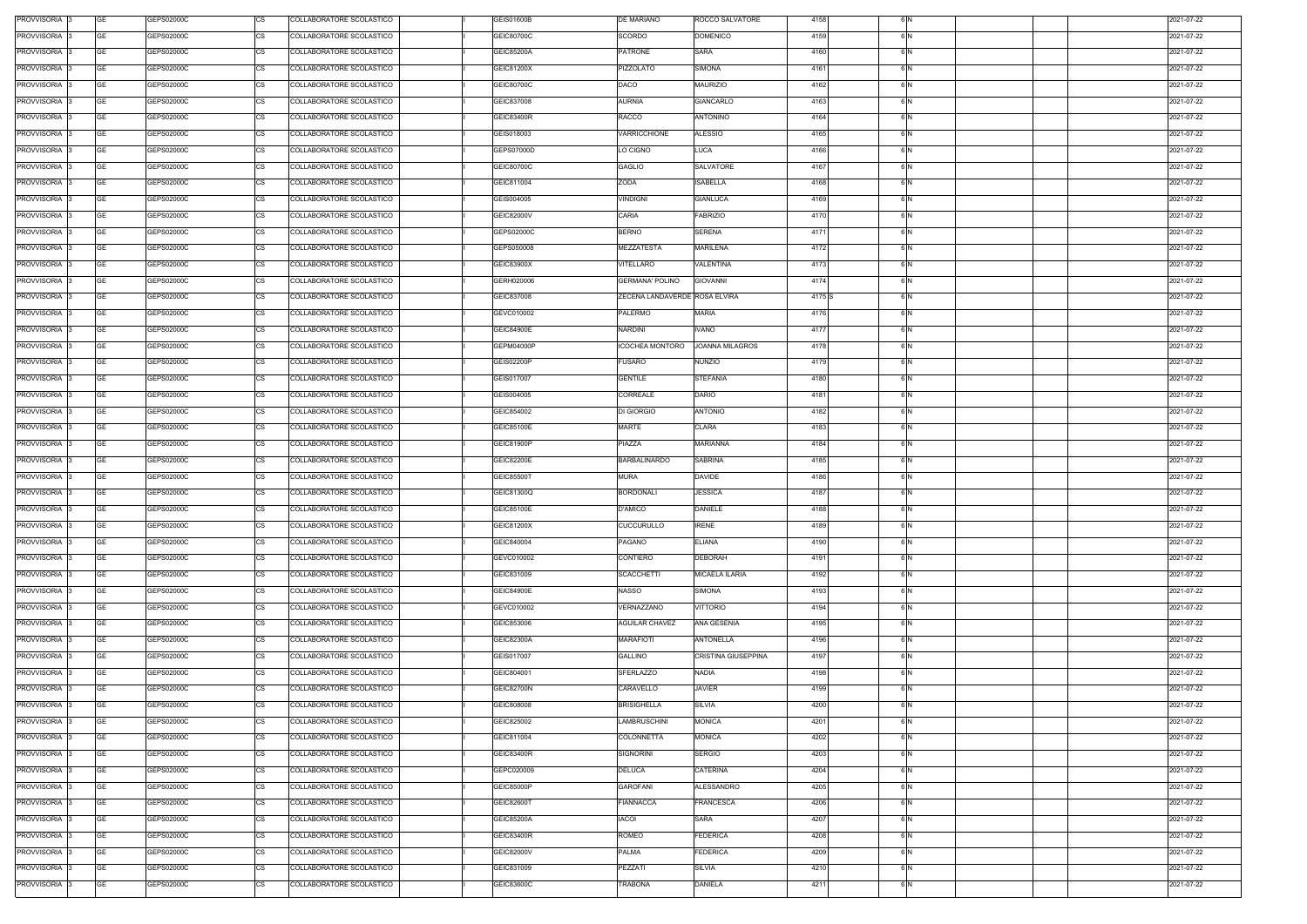| PROVVISORIA 3 | GE        | GEPS02000C | COLLABORATORE SCOLASTICO<br>CS        | GEIS003009        | PINASCO                  | <b>MAURA</b>      | 4212 | 6 N |  | 2021-07-22 |
|---------------|-----------|------------|---------------------------------------|-------------------|--------------------------|-------------------|------|-----|--|------------|
| PROVVISORIA 3 | GE        | GEPS02000C | <b>CS</b><br>COLLABORATORE SCOLASTICO | GEIC837008        | <b>AGOSTINELLI</b>       | <b>EMANUELA</b>   | 4213 | 6 N |  | 2021-07-22 |
| PROVVISORIA 3 | GE        | GEPS02000C | <b>CS</b><br>COLLABORATORE SCOLASTICO | GEIC81400G        | AVANZO                   | <b>NICOLA</b>     | 4214 | 6 N |  | 2021-07-22 |
| PROVVISORIA 3 | GE        | GEPS02000C | <b>CS</b><br>COLLABORATORE SCOLASTICO | GEIC81300Q        | CANEPA                   | TIZIANA           | 4215 | 6N  |  | 2021-07-22 |
| PROVVISORIA 3 | <b>GE</b> | GEPS02000C | <b>CS</b><br>COLLABORATORE SCOLASTICO | GEIC85200A        | <b>GARDELLA</b>          | <b>MIRKO</b>      | 4216 | 6 N |  | 2021-07-22 |
| PROVVISORIA 3 | GE        | GEPS02000C | <b>CS</b><br>COLLABORATORE SCOLASTICO | GEIC853006        | INSERRA                  | SAMANTA           | 4217 | 6 N |  | 2021-07-22 |
| PROVVISORIA 3 | <b>GE</b> | GEPS02000C | <b>CS</b><br>COLLABORATORE SCOLASTICO | GEIS004005        | <b>POMPETTI</b>          | <b>DEBORAH</b>    | 4218 | 6 N |  | 2021-07-22 |
| PROVVISORIA 3 | GE        | GEPS02000C | <b>CS</b><br>COLLABORATORE SCOLASTICO | GEIC853006        | <b>PAPIO</b>             | <b>FRANCESCA</b>  | 4219 | 6 N |  | 2021-07-22 |
| PROVVISORIA 3 | <b>GE</b> | GEPS02000C | <b>CS</b><br>COLLABORATORE SCOLASTICO | <b>GEIC84900E</b> | <b>FILIPPINI</b>         | VIVIANA           | 4220 | 6 N |  | 2021-07-22 |
|               |           |            |                                       |                   |                          |                   |      |     |  |            |
| PROVVISORIA 3 | <b>GE</b> | GEPS02000C | <b>CS</b><br>COLLABORATORE SCOLASTICO | GEIC808008        | <b>MEMMOLA</b>           | SIMONA CONCETTA   | 4221 | 6 N |  | 2021-07-22 |
| PROVVISORIA 3 | <b>GE</b> | GEPS02000C | <b>CS</b><br>COLLABORATORE SCOLASTICO | GEIC81200X        | <b>SALVATORE</b>         | <b>GIORGIA</b>    | 4222 | 6 N |  | 2021-07-22 |
| PROVVISORIA 3 | <b>GE</b> | GEPS02000C | CS<br>COLLABORATORE SCOLASTICO        | <b>GEIC83400R</b> | PITTO                    | <b>MICHELA</b>    | 4223 | 6 N |  | 2021-07-22 |
| PROVVISORIA 3 | <b>GE</b> | GEPS02000C | <b>CS</b><br>COLLABORATORE SCOLASTICO | GEIC85200A        | <b>PIZZORUSSO</b>        | ANNA              | 4224 | 6 N |  | 2021-07-22 |
| PROVVISORIA 3 | <b>GE</b> | GEPS02000C | <b>CS</b><br>COLLABORATORE SCOLASTICO | GEIC831009        | GRECO                    | PATRIZIA          | 4225 | 6 N |  | 2021-07-22 |
| PROVVISORIA 3 | <b>GE</b> | GEPS02000C | <b>CS</b><br>COLLABORATORE SCOLASTICO | GEIC82000V        | <b>DOTTI</b>             | ROMINA            | 4226 | 6 N |  | 2021-07-22 |
| PROVVISORIA 3 | <b>GE</b> | GEPS02000C | <b>CS</b><br>COLLABORATORE SCOLASTICO | GEIC837008        | SASSANO                  | <b>DEBORA</b>     | 4227 | 6 N |  | 2021-07-22 |
| PROVVISORIA 3 | <b>GE</b> | GEPS02000C | <b>CS</b><br>COLLABORATORE SCOLASTICO | GEIC861005        | <b>GALLINO</b>           | <b>CRISTIANO</b>  | 4228 | 6N  |  | 2021-07-22 |
| PROVVISORIA 3 | <b>GE</b> | GEPS02000C | <b>CS</b><br>COLLABORATORE SCOLASTICO | GEIC83500L        | LANGELLA                 | <b>BARBARA</b>    | 4229 | 6 N |  | 2021-07-22 |
| PROVVISORIA 3 | <b>GE</b> | GEPS02000C | <b>CS</b><br>COLLABORATORE SCOLASTICO | GEIC83500L        | <b>GORZIGLIA</b>         | CATERINA          | 4230 | 6 N |  | 2021-07-22 |
| PROVVISORIA 3 | GE        | GEPS02000C | <b>CS</b><br>COLLABORATORE SCOLASTICO | GEIC85100E        | AGOSTINO                 | CONA              | 4231 | 6 N |  | 2021-07-22 |
| PROVVISORIA 3 | GE        | GEPS02000C | <b>CS</b><br>COLLABORATORE SCOLASTICO | GEIC84200Q        | CAVALERI                 | <b>NICOLA</b>     | 4232 | 6 N |  | 2021-07-22 |
| PROVVISORIA 3 | <b>GE</b> | GEPS02000C | <b>CS</b><br>COLLABORATORE SCOLASTICO | GEIC825002        | <b>BUDICIN</b>           | <b>PATRIZIA</b>   | 4233 | 6 N |  | 2021-07-22 |
| PROVVISORIA 3 | <b>GE</b> | GEPS02000C | <b>CS</b><br>COLLABORATORE SCOLASTICO | GEIS01600B        | <b>BALDINO</b>           | <b>ILARIA</b>     | 4234 | 6 N |  | 2021-07-22 |
| PROVVISORIA 3 | <b>GE</b> | GEPS02000C | <b>CS</b><br>COLLABORATORE SCOLASTICO | GEIC85200A        | <b>BALDINO</b>           | <b>MARGHERITA</b> | 4235 | 6 N |  | 2021-07-22 |
| PROVVISORIA 3 | <b>GE</b> | GEPS02000C | <b>CS</b><br>COLLABORATORE SCOLASTICO | GEIC81300Q        | <b>SETTEMBRESI</b>       | FRANCESCO         | 4236 | 6 N |  | 2021-07-22 |
| PROVVISORIA 3 | <b>GE</b> | GEPS02000C | <b>CS</b><br>COLLABORATORE SCOLASTICO | GEIS02200P        | DALLA SANTA              | ANDREA            | 4237 | 6 N |  | 2021-07-22 |
| PROVVISORIA 3 | GE        | GEPS02000C | <b>CS</b><br>COLLABORATORE SCOLASTICO | GEIC82300A        | DE MARTINO               | PAOLA             | 4238 | 6 N |  | 2021-07-22 |
| PROVVISORIA 3 | <b>GE</b> | GEPS02000C | <b>CS</b><br>COLLABORATORE SCOLASTICO | GEIC817003        | PARODI                   | ANNA              | 4239 | 6 N |  | 2021-07-22 |
| PROVVISORIA 3 | GE        | GEPS02000C | <b>CS</b><br>COLLABORATORE SCOLASTICO | GERH020006        | <b>RAPISARDA</b>         | <b>DOMENICA</b>   | 4240 | 6 N |  | 2021-07-22 |
| PROVVISORIA 3 | <b>GE</b> | GEPS02000C | <b>CS</b><br>COLLABORATORE SCOLASTICO | GEIC804001        | COLELLA                  | <b>MONJA</b>      | 4241 | 6 N |  | 2021-07-22 |
| PROVVISORIA 3 | GE        | GEPS02000C | <b>CS</b><br>COLLABORATORE SCOLASTICO | GEPS050008        | <b>MASSARA</b>           | SANDRO            | 4242 | 6 N |  | 2021-07-22 |
| PROVVISORIA 3 | <b>GE</b> | GEPS02000C | <b>CS</b><br>COLLABORATORE SCOLASTICO | <b>GEIS00600R</b> | <b>MANCINI</b>           | <b>MARIA</b>      | 4243 | 6 N |  | 2021-07-22 |
| PROVVISORIA 3 | GE        | GEPS02000C | <b>CS</b><br>COLLABORATORE SCOLASTICO | GEPS030003        | ZANNIN                   | <b>BARBARA</b>    | 4244 | 6 N |  | 2021-07-22 |
| PROVVISORIA 3 | GE        | GEPS02000C | <b>CS</b><br>COLLABORATORE SCOLASTICO | GEIS01600B        | <b>RONGA</b>             | <b>DOMENICO</b>   | 4245 | 6 N |  | 2021-07-22 |
| PROVVISORIA 3 | <b>GE</b> | GEPS02000C | <b>CS</b><br>COLLABORATORE SCOLASTICO | GEIS01400Q        | <b>AVIGNONE</b>          | <b>ENZINO</b>     | 4246 | 6 N |  | 2021-07-22 |
| PROVVISORIA 3 | <b>GE</b> | GEPS02000C | <b>CS</b><br>COLLABORATORE SCOLASTICO | GEIC816007        | <b>PIANA</b>             | <b>BARBARA</b>    | 4247 | 6 N |  | 2021-07-22 |
| PROVVISORIA 3 | <b>GE</b> | GEPS02000C | <b>CS</b><br>COLLABORATORE SCOLASTICO | GEIC84100X        | CERVETTO                 | <b>MONICA</b>     | 4248 | 6 N |  | 2021-07-22 |
| PROVVISORIA 3 | <b>GE</b> | GEPS02000C | <b>CS</b><br>COLLABORATORE SCOLASTICO | GEIC85100E        | <b>BRUZZONE</b>          | <b>MARIA ROSA</b> | 4249 | 6 N |  | 2021-07-22 |
| PROVVISORIA 3 | <b>GE</b> | GEPS02000C | CS<br>COLLABORATORE SCOLASTICO        | GEIC80700C        | <b>MARENCO</b>           | SIMONA            | 4250 | 6 N |  | 2021-07-22 |
| PROVVISORIA 3 | <b>GE</b> | GEPS02000C | <b>CS</b><br>COLLABORATORE SCOLASTICO | GEIC867004        | <b>MUZIO</b>             | <b>MONICA</b>     | 4251 | 6 N |  | 2021-07-22 |
| PROVVISORIA 3 | <b>GE</b> | GEPS02000C | <b>CS</b><br>COLLABORATORE SCOLASTICO | GEIC85100E        | <b>SBILORDO</b>          | <b>ISABELLA</b>   | 4252 | 6 N |  | 2021-07-22 |
| PROVVISORIA 3 | <b>GE</b> | GEPS02000C | <b>CS</b><br>COLLABORATORE SCOLASTICO | GEPM030004        | CABELLA                  | <b>DANIELA</b>    | 4253 | 6 N |  | 2021-07-22 |
| PROVVISORIA 3 | <b>GE</b> | GEPS02000C | <b>CS</b><br>COLLABORATORE SCOLASTICO | GEIC85100E        | ANZALDI                  | SARINA            | 4254 | 6 N |  | 2021-07-22 |
| PROVVISORIA 3 | <b>GE</b> | GEPS02000C | <b>CS</b><br>COLLABORATORE SCOLASTICO | GEPC04000E        | <b>MADARENA</b>          | <b>MONICA</b>     | 4255 | 6 N |  | 2021-07-22 |
| PROVVISORIA 3 | <b>GE</b> | GEPS02000C | CS<br>COLLABORATORE SCOLASTICO        | GEIC84900E        | <b>BUZZI</b>             | ALBERTO           | 4256 | 6 N |  | 2021-07-22 |
| PROVVISORIA 3 | <b>GE</b> | GEPS02000C | <b>CS</b><br>COLLABORATORE SCOLASTICO | GEIS01900V        | <b>BAJOCCHI</b>          | <b>ELISABETTA</b> | 4257 | 6 N |  | 2021-07-22 |
| PROVVISORIA 3 | GE        | GEPS02000C | СS<br>COLLABORATORE SCOLASTICO        | GEIC84200Q        | MARZOLA                  | <b>FERNANDA</b>   | 4258 | 6 N |  | 2021-07-22 |
| PROVVISORIA 3 | <b>GE</b> | GEPS02000C | <b>CS</b><br>COLLABORATORE SCOLASTICO | GEIC817003        | <b>GARDELLINI</b>        | <b>BARBARA</b>    | 4259 | 6 N |  | 2021-07-22 |
| PROVVISORIA 3 | <b>GE</b> | GEPS02000C | <b>CS</b><br>COLLABORATORE SCOLASTICO | GEIC82100P        | <b>MORO</b>              | MARIA             | 4260 | 6 N |  | 2021-07-22 |
|               |           |            |                                       |                   |                          |                   |      |     |  |            |
| PROVVISORIA 3 | <b>GE</b> | GEPS02000C | <b>CS</b><br>COLLABORATORE SCOLASTICO | <b>GEIC82700N</b> | <b>DORE</b>              | SILVANA           | 4261 | 6 N |  | 2021-07-22 |
| PROVVISORIA 3 | <b>GE</b> | GEPS02000C | CS<br>COLLABORATORE SCOLASTICO        | GEIC816007        | D'ANGELO                 | CINZIA            | 4262 | 6 N |  | 2021-07-22 |
| PROVVISORIA 3 | GE        | GEPS02000C | <b>CS</b><br>COLLABORATORE SCOLASTICO | GEIC816007        | CARMINATI                | ROBERTA           | 4263 | 6 N |  | 2021-07-22 |
| PROVVISORIA 3 | <b>GE</b> | GEPS02000C | <b>CS</b><br>COLLABORATORE SCOLASTICO | GEIC84100X        | <b>GHIGLIERI</b>         | SIMONA            | 4264 | 6 N |  | 2021-07-22 |
| PROVVISORIA 3 | GE        | GEPS02000C | <b>CS</b><br>COLLABORATORE SCOLASTICO | GEPM030004        | LI CHIOVARI<br>MANGANARO | <b>DOMENICA</b>   | 4265 | 6 N |  | 2021-07-22 |